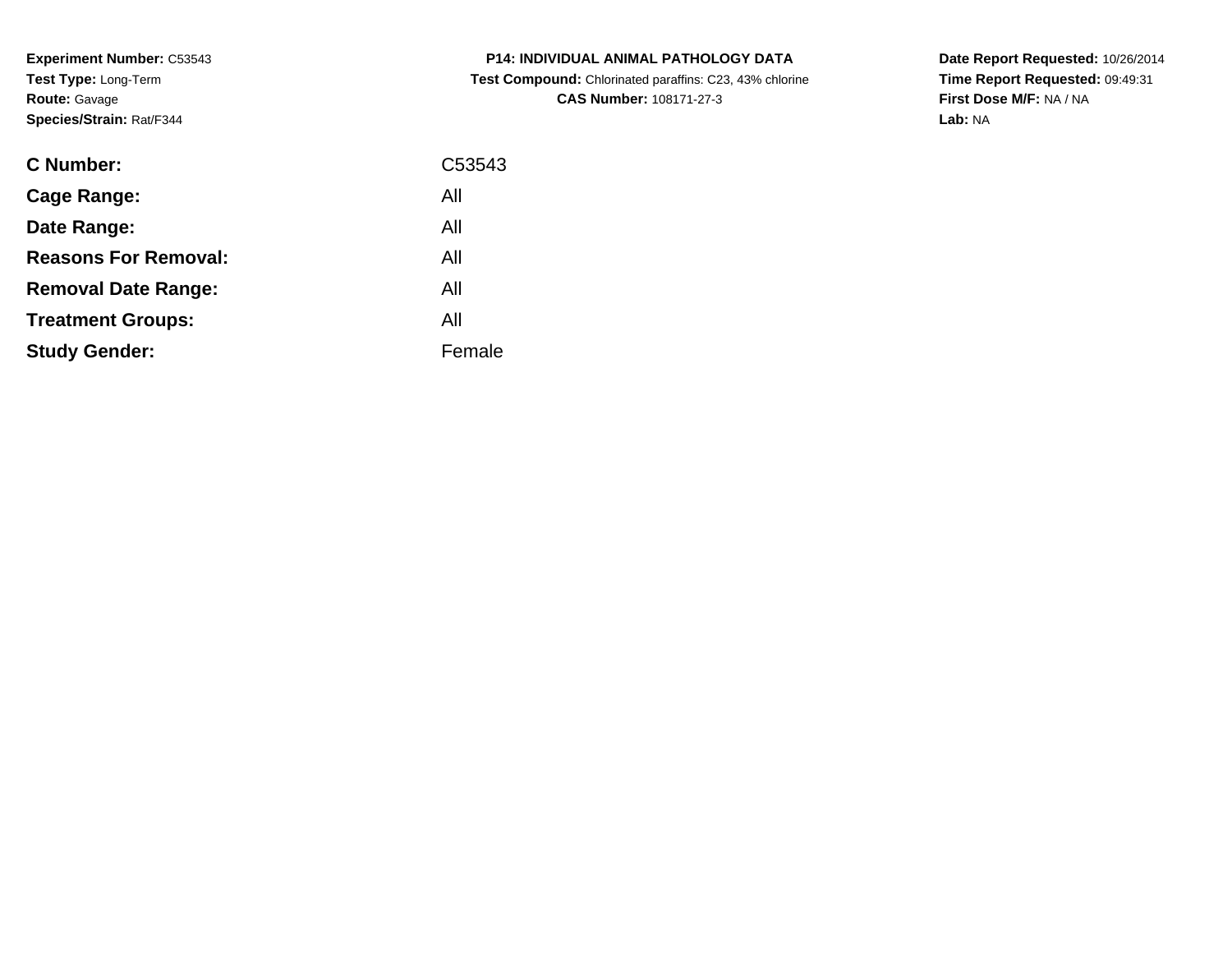**Test Type:** Long-Term

**Route:** Gavage

**Species/Strain:** Rat/F344

# **P14: INDIVIDUAL ANIMAL PATHOLOGY DATA**

 **Test Compound:** Chlorinated paraffins: C23, 43% chlorine**CAS Number:** 108171-27-3

| <b>ANIMAL ID: 1 001</b> | <b>TRT#: 1</b>           | <b>SEX: Female</b>                  | DAY ON TEST: |
|-------------------------|--------------------------|-------------------------------------|--------------|
|                         | <b>DOSE: 900.0 MG/KG</b> | <b>DISP: Natural Death</b>          | HISTO:       |
| <b>OBSERVATIONS</b>     |                          |                                     |              |
| Adrenal gland           | Medulla                  | Hyperplasia, Focal                  |              |
| Heart                   | Myocardium Nos           | Inflammation, Acute/Chronic         |              |
| Kidney                  |                          | Nephropathy                         |              |
|                         | Tubule                   | Pigmentation, Nos                   |              |
| Liver                   | <b>Bile Duct</b>         | Hyperplasia, Nos                    |              |
|                         |                          | Inflammation, Granulomatous Focal   |              |
|                         |                          | Lymphocytic Inflammatory Infiltrate |              |
|                         |                          | Pigmentation, Nos                   |              |
| Lymph node              | Pancreatic Lymph Node    | Hyperplasia, Lymphoid               |              |
|                         | Mediastinal Lymph Node   | Inflammation, Granulomatous         |              |
|                         | Pancreatic Lymph Node    | Inflammation, Granulomatous         |              |
|                         | Mediastinal Lymph Node   | Pigmentation, Nos                   |              |
| Spleen                  |                          | Hematopoiesis                       |              |
| <b>Uterus</b>           | Endometrium              | Hemorrhage                          |              |
| PRIMARY CAUSE OF DEATH  | -                        |                                     |              |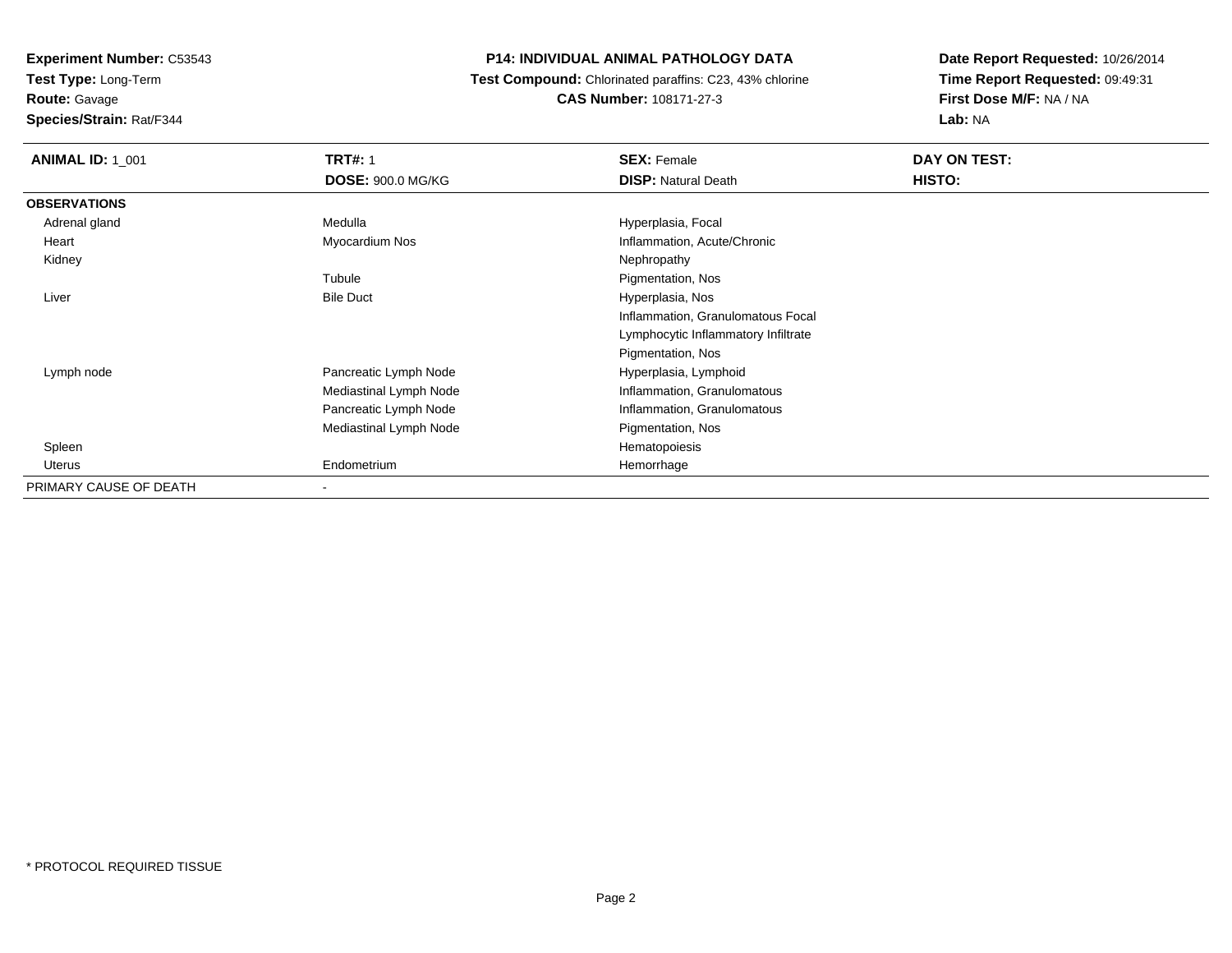**Route:** Gavage

**Species/Strain:** Rat/F344

#### **P14: INDIVIDUAL ANIMAL PATHOLOGY DATA**

 **Test Compound:** Chlorinated paraffins: C23, 43% chlorine**CAS Number:** 108171-27-3

| <b>ANIMAL ID: 1 002</b> | <b>TRT#: 1</b>            | <b>SEX: Female</b>                | DAY ON TEST: |
|-------------------------|---------------------------|-----------------------------------|--------------|
|                         | <b>DOSE: 900.0 MG/KG</b>  | <b>DISP: Natural Death</b>        | HISTO:       |
| <b>OBSERVATIONS</b>     |                           |                                   |              |
| Heart                   | Myocardium Nos            | Inflammation, Chronic             |              |
| Liver                   |                           | Inflammation, Granulomatous Focal |              |
|                         |                           | Pigmentation, Nos                 |              |
| Lymph node              | Mesenteric Lymph Node     | Inflammation, Granulomatous       |              |
|                         | Mesenteric Lymph Node     | Pigmentation, Nos                 |              |
| Mammary gland           |                           | <b>Cystic Ducts</b>               |              |
| Pituitary gland         | <b>Anterior Pituitary</b> | Adenoma, Nos                      |              |
|                         | <b>Anterior Pituitary</b> | Angiectasis                       |              |
| Unspecified             | Multiple Organs Nos       | Leukemia, Mononuclear Cell        |              |
| PRIMARY CAUSE OF DEATH  |                           |                                   |              |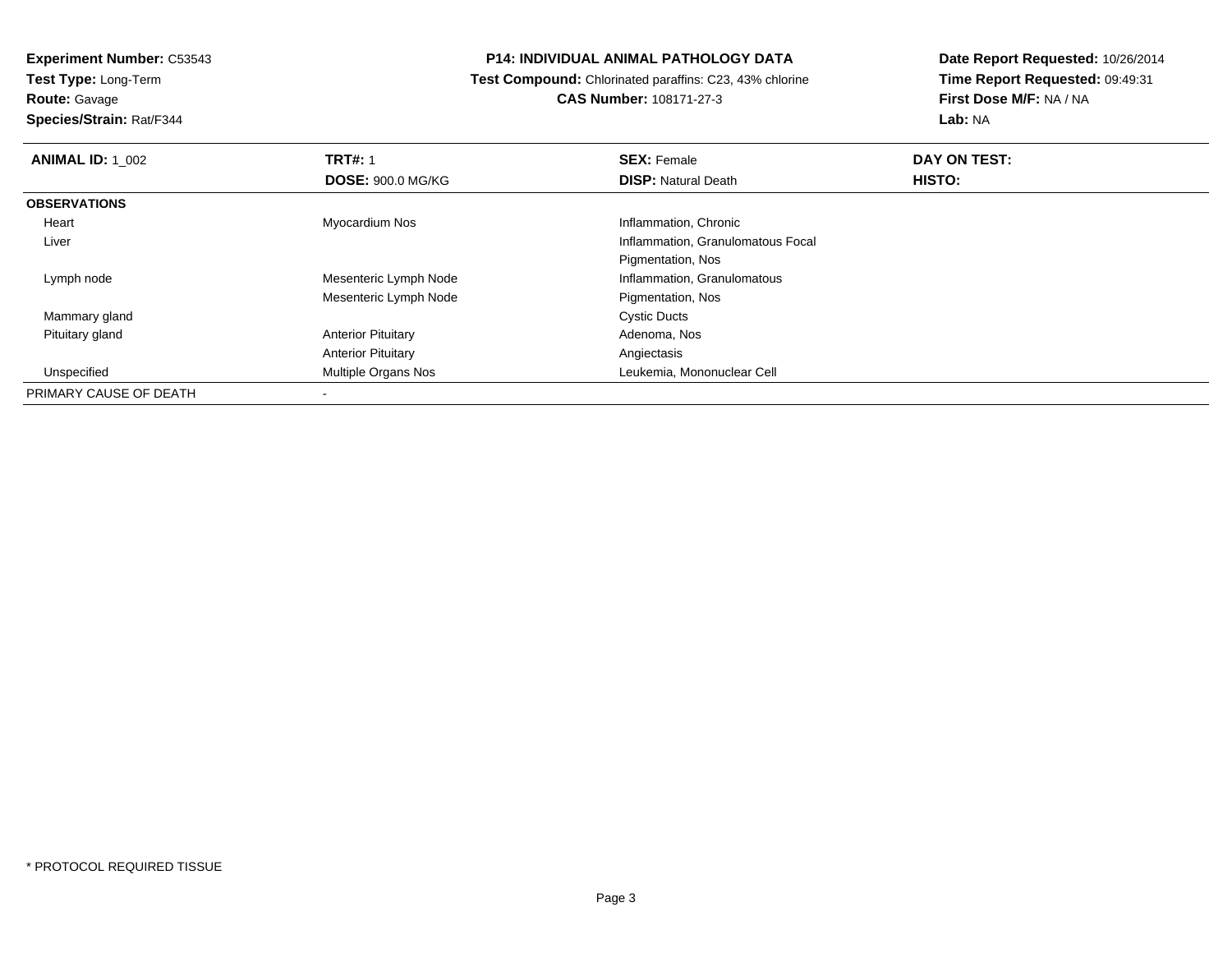**Route:** Gavage

**Species/Strain:** Rat/F344

# **P14: INDIVIDUAL ANIMAL PATHOLOGY DATA**

 **Test Compound:** Chlorinated paraffins: C23, 43% chlorine**CAS Number:** 108171-27-3

| <b>ANIMAL ID: 1_003</b> | <b>TRT#: 1</b><br><b>DOSE: 900.0 MG/KG</b> | <b>SEX: Female</b><br><b>DISP: Terminal Sacrifice</b> | DAY ON TEST:<br>HISTO: |
|-------------------------|--------------------------------------------|-------------------------------------------------------|------------------------|
| <b>OBSERVATIONS</b>     |                                            |                                                       |                        |
| Heart                   | Myocardium Nos                             | Inflammation, Chronic                                 |                        |
| Kidney                  |                                            | Nephropathy                                           |                        |
| Liver                   |                                            | Inflammation, Granulomatous Focal                     |                        |
|                         |                                            | Lymphocytic Inflammatory Infiltrate                   |                        |
|                         |                                            | Pigmentation, Nos                                     |                        |
| Lymph node              | Mesenteric Lymph Node                      | Hyperplasia, Lymphoid                                 |                        |
|                         | Mesenteric Lymph Node                      | Inflammation, Granulomatous                           |                        |
| Mammary gland           |                                            | Fibroadenoma                                          |                        |
| Pituitary gland         | <b>Anterior Pituitary</b>                  | Adenoma, Nos                                          |                        |
|                         | <b>Anterior Pituitary</b>                  | Angiectasis                                           |                        |
| Skin                    | Foot And Toe Nos                           | Hyperkeratosis                                        |                        |
|                         | Foot And Toe Nos                           | Inflammation, Chronic                                 |                        |
|                         |                                            | Squamous Cell Carcinoma                               |                        |
| Spleen                  |                                            | Congestion, Nos                                       |                        |
| <b>Uterus</b>           |                                            | <b>Endometrial Stromal Polyp</b>                      |                        |
|                         | Endometrium                                | Hyperplasia, Epithelial                               |                        |
| PRIMARY CAUSE OF DEATH  | $\blacksquare$                             |                                                       |                        |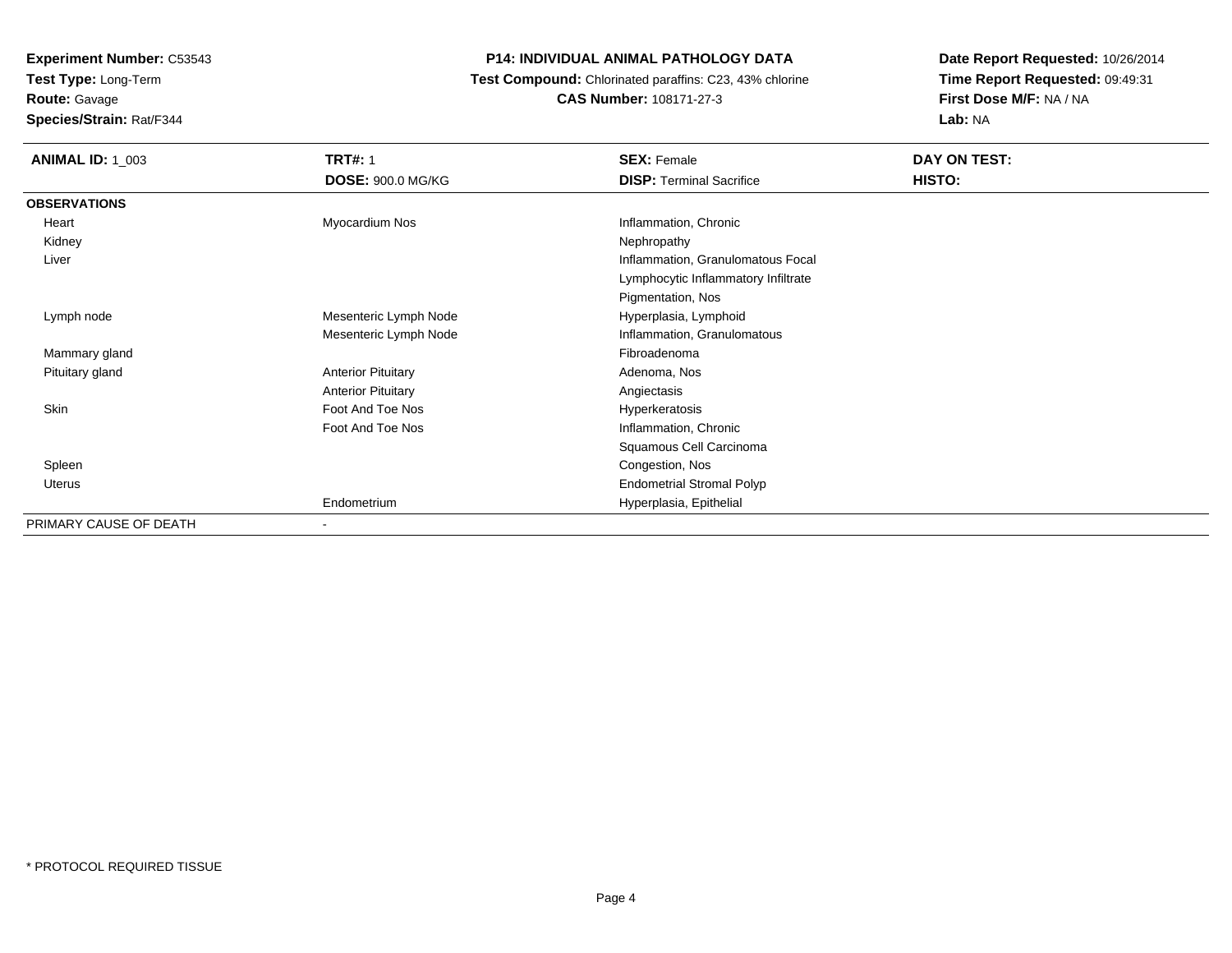| <b>Experiment Number: C53543</b> | <b>P14: INDIVIDUAL ANIMAL PATHOLOGY DATA</b> |                                                         | Date Report Requested: 10/26/2014 |  |
|----------------------------------|----------------------------------------------|---------------------------------------------------------|-----------------------------------|--|
| Test Type: Long-Term             |                                              | Test Compound: Chlorinated paraffins: C23, 43% chlorine | Time Report Requested: 09:49:31   |  |
| <b>Route: Gavage</b>             |                                              | <b>CAS Number: 108171-27-3</b>                          | First Dose M/F: NA / NA           |  |
| Species/Strain: Rat/F344         |                                              |                                                         | Lab: NA                           |  |
| <b>ANIMAL ID: 1 004</b>          | <b>TRT#: 1</b>                               | <b>SEX: Female</b>                                      | DAY ON TEST:                      |  |
|                                  | <b>DOSE: 900.0 MG/KG</b>                     | <b>DISP:</b> Moribund Sacrifice                         | <b>HISTO:</b>                     |  |
| <b>OBSERVATIONS</b>              |                                              |                                                         |                                   |  |
| Clitoral gland                   |                                              | Carcinoma, Nos                                          |                                   |  |
| Kidney                           | Tubule                                       | Pigmentation, Nos                                       |                                   |  |
| Liver                            |                                              | Inflammation, Granulomatous Focal                       |                                   |  |
| Lymph node                       | Inguinal Lymph Node                          | Hyperplasia, Lymphoid                                   |                                   |  |
| Pancreas                         | Acinus                                       | Atrophy, Focal                                          |                                   |  |
| Spleen                           |                                              | Hematopoiesis                                           |                                   |  |
| PRIMARY CAUSE OF DEATH           |                                              |                                                         |                                   |  |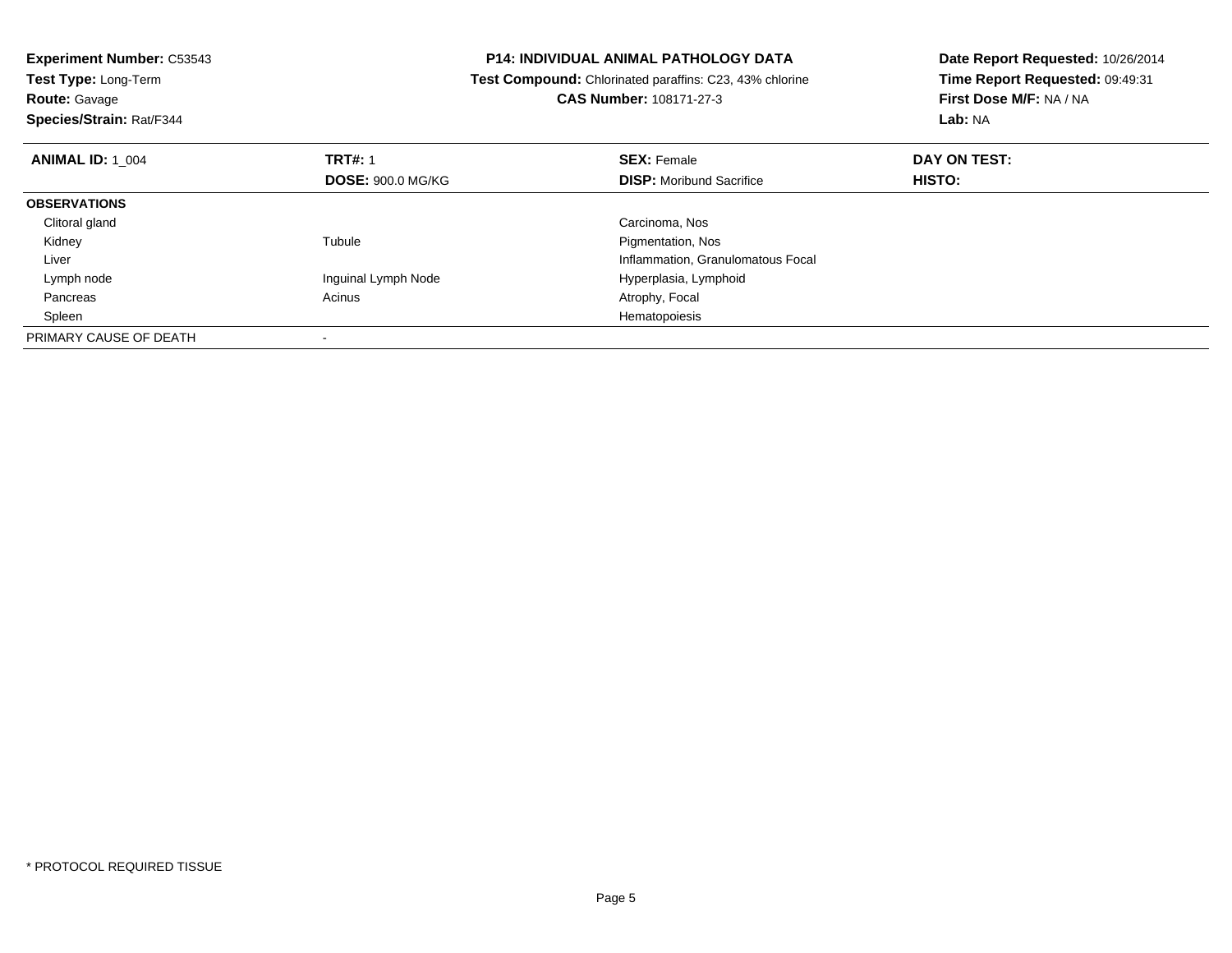**Test Type:** Long-Term

**Route:** Gavage

**Species/Strain:** Rat/F344

# **P14: INDIVIDUAL ANIMAL PATHOLOGY DATA**

 **Test Compound:** Chlorinated paraffins: C23, 43% chlorine**CAS Number:** 108171-27-3

| <b>ANIMAL ID: 1_005</b> | <b>TRT#: 1</b>           | <b>SEX: Female</b>                  | DAY ON TEST: |
|-------------------------|--------------------------|-------------------------------------|--------------|
|                         | <b>DOSE: 900.0 MG/KG</b> | <b>DISP: Terminal Sacrifice</b>     | HISTO:       |
| <b>OBSERVATIONS</b>     |                          |                                     |              |
| Heart                   | Myocardium Nos           | Inflammation, Chronic               |              |
| Intestine Large         | Colon                    | Parasitism                          |              |
| Kidney                  |                          | Nephropathy                         |              |
| Liver                   |                          | Hyperplasia, Nodular                |              |
|                         |                          | Inflammation, Granulomatous Focal   |              |
|                         |                          | Lymphocytic Inflammatory Infiltrate |              |
|                         |                          | Pigmentation, Nos                   |              |
| Lung                    |                          | Pneumonia, Aspiration               |              |
| Lymph node              | Pancreatic Lymph Node    | Hyperplasia, Lymphoid               |              |
| Skin                    | Foot And Toe Nos         | Hyperkeratosis                      |              |
| Spleen                  |                          | Congestion, Nos                     |              |
| Unspecified             | Foot                     | Inflammation, Chronic               |              |
| Uterus                  | Endometrium              | Hyperplasia, Cystic                 |              |
| PRIMARY CAUSE OF DEATH  |                          |                                     |              |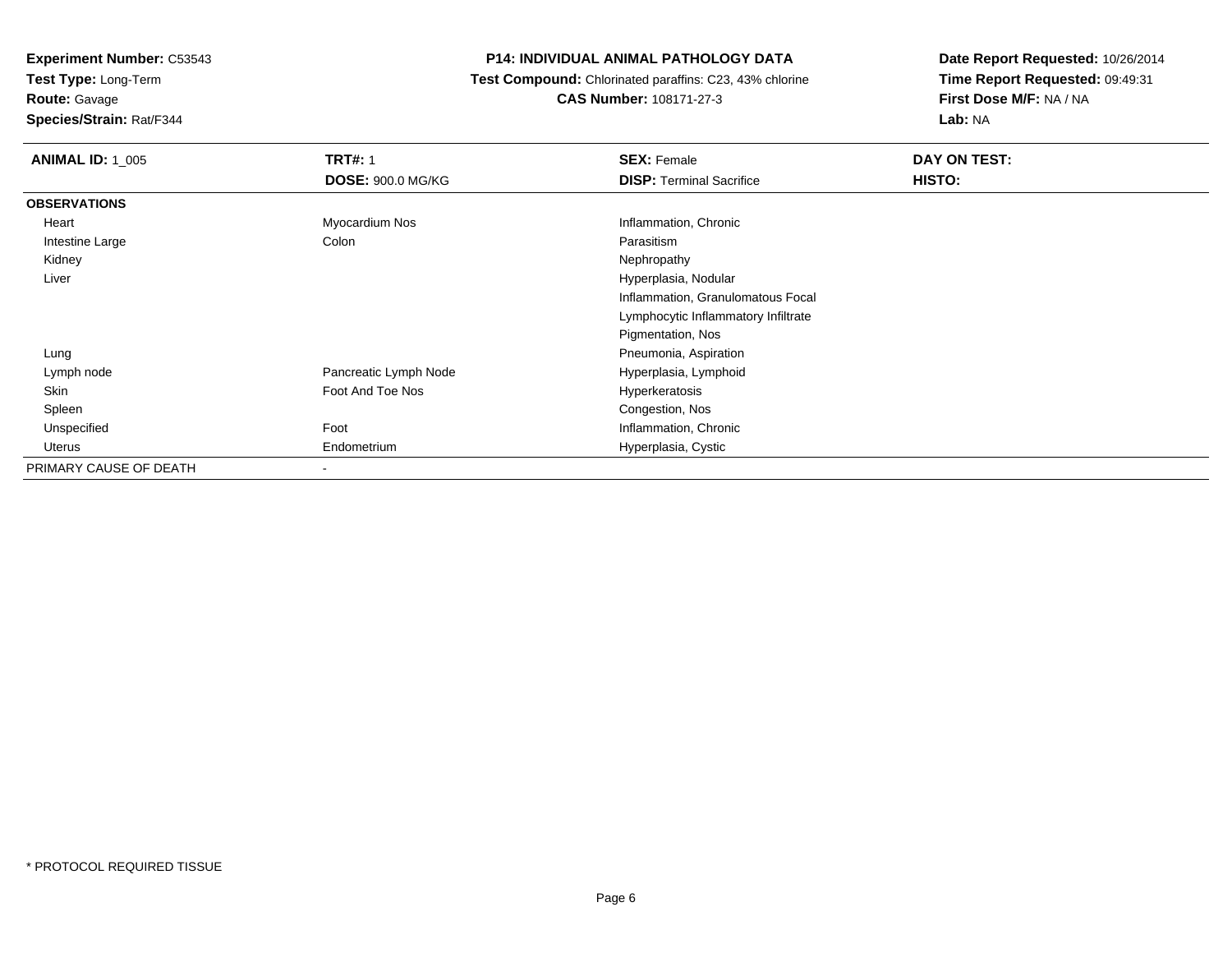**Test Type:** Long-Term**Route:** Gavage

**Species/Strain:** Rat/F344

### **P14: INDIVIDUAL ANIMAL PATHOLOGY DATA**

 **Test Compound:** Chlorinated paraffins: C23, 43% chlorine**CAS Number:** 108171-27-3

| <b>ANIMAL ID: 1_006</b> | <b>TRT#: 1</b>           | <b>SEX: Female</b>                  | DAY ON TEST:  |
|-------------------------|--------------------------|-------------------------------------|---------------|
|                         | <b>DOSE: 900.0 MG/KG</b> | <b>DISP: Terminal Sacrifice</b>     | <b>HISTO:</b> |
| <b>OBSERVATIONS</b>     |                          |                                     |               |
| Heart                   | Myocardium Nos           | Inflammation, Chronic               |               |
| Intestine Small         | <b>Mesentery Nos</b>     | <b>Steatitis</b>                    |               |
| Kidney                  |                          | Nephropathy                         |               |
|                         | Tubule                   | Pigmentation, Nos                   |               |
| Liver                   |                          | Inflammation, Granulomatous Focal   |               |
|                         |                          | Lymphocytic Inflammatory Infiltrate |               |
|                         |                          | Neoplastic Nodule                   |               |
|                         |                          | Pigmentation, Nos                   |               |
| Lymph node              | Pancreatic Lymph Node    | Angiectasis                         |               |
|                         | Mandibular Lymph Node    | Hyperplasia, Lymphoid               |               |
|                         | Pancreatic Lymph Node    | Hyperplasia, Lymphoid               |               |
| Spleen                  |                          | Congestion, Nos                     |               |
| PRIMARY CAUSE OF DEATH  |                          |                                     |               |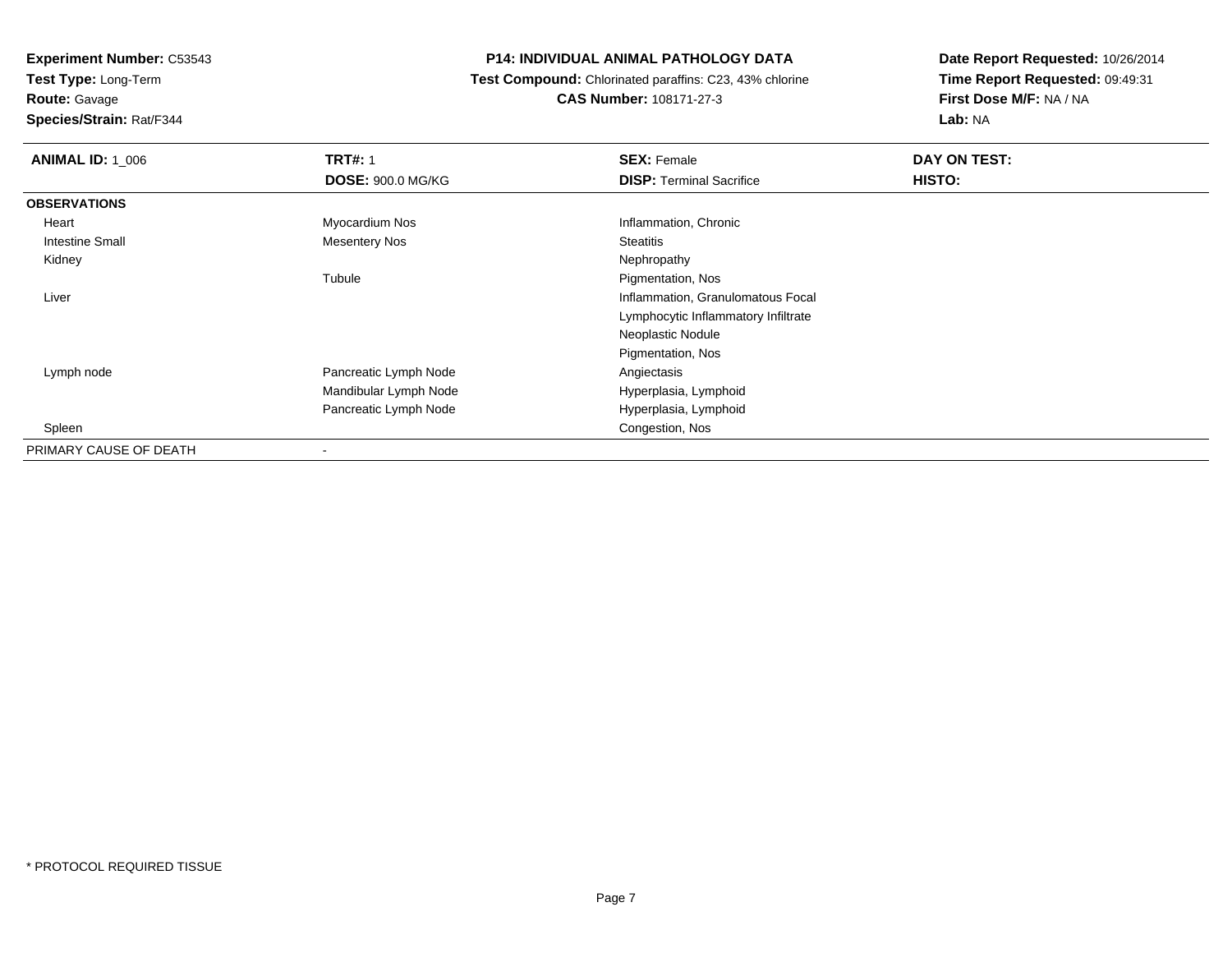**Test Type:** Long-Term

**Route:** Gavage

**Species/Strain:** Rat/F344

# **P14: INDIVIDUAL ANIMAL PATHOLOGY DATA**

 **Test Compound:** Chlorinated paraffins: C23, 43% chlorine**CAS Number:** 108171-27-3

| <b>ANIMAL ID: 1 007</b> | <b>TRT#: 1</b>           | <b>SEX: Female</b>                  | DAY ON TEST:  |
|-------------------------|--------------------------|-------------------------------------|---------------|
|                         | <b>DOSE: 900.0 MG/KG</b> | <b>DISP: Terminal Sacrifice</b>     | <b>HISTO:</b> |
| <b>OBSERVATIONS</b>     |                          |                                     |               |
| Heart                   | Myocardium Nos           | Inflammation, Chronic               |               |
| Kidney                  |                          | Nephropathy                         |               |
| Liver                   |                          | Fibrosis, Cholangio                 |               |
|                         | <b>Bile Duct</b>         | Hyperplasia, Nos                    |               |
|                         |                          | Inflammation, Granulomatous Focal   |               |
|                         |                          | Lymphocytic Inflammatory Infiltrate |               |
|                         |                          | Pigmentation, Nos                   |               |
| Lung                    |                          | Alveolar/Bronchiolar Adenoma        |               |
| Lymph node              | Pancreatic Lymph Node    | Angiectasis                         |               |
|                         | Pancreatic Lymph Node    | Hyperplasia, Lymphoid               |               |
|                         | Pancreatic Lymph Node    | Inflammation, Granulomatous         |               |
| Spleen                  |                          | Congestion, Nos                     |               |
| <b>Uterus</b>           | Endometrium              | Cyst, Nos                           |               |
|                         | <b>Broad Ligament</b>    | Steatitis                           |               |
| PRIMARY CAUSE OF DEATH  | ٠                        |                                     |               |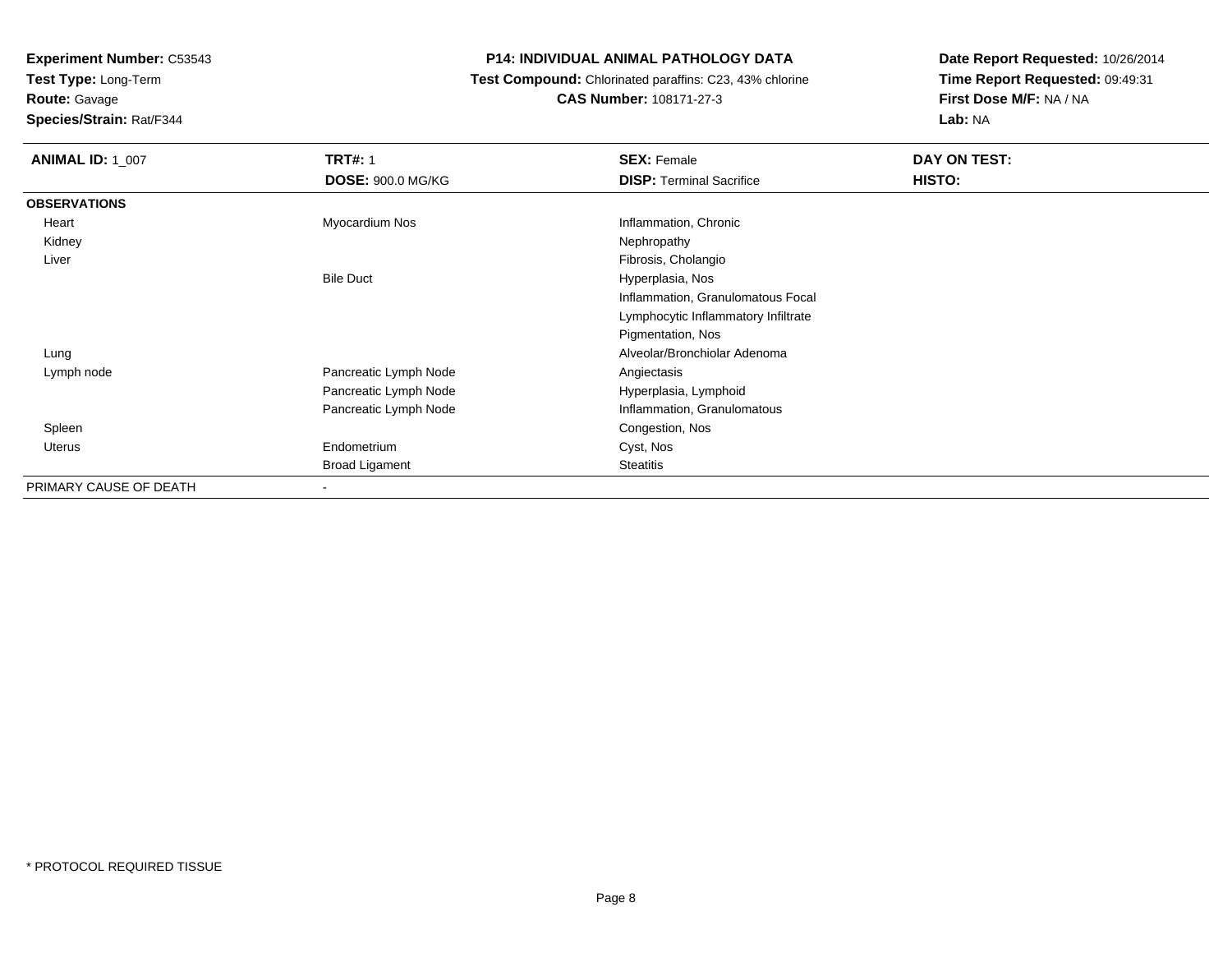| <b>Experiment Number: C53543</b><br><b>Test Type: Long-Term</b><br><b>Route: Gavage</b><br>Species/Strain: Rat/F344 |                                            | <b>P14: INDIVIDUAL ANIMAL PATHOLOGY DATA</b><br><b>Test Compound:</b> Chlorinated paraffins: C23, 43% chlorine<br>CAS Number: 108171-27-3 | Date Report Requested: 10/26/2014<br>Time Report Requested: 09:49:31<br>First Dose M/F: NA / NA<br>Lab: NA |
|---------------------------------------------------------------------------------------------------------------------|--------------------------------------------|-------------------------------------------------------------------------------------------------------------------------------------------|------------------------------------------------------------------------------------------------------------|
| <b>ANIMAL ID: 1 008</b>                                                                                             | <b>TRT#: 1</b><br><b>DOSE: 900.0 MG/KG</b> | <b>SEX: Female</b><br><b>DISP: Natural Death</b>                                                                                          | DAY ON TEST:<br>HISTO:                                                                                     |
| <b>OBSERVATIONS</b>                                                                                                 |                                            |                                                                                                                                           |                                                                                                            |
| Liver                                                                                                               |                                            | Inflammation, Granulomatous Focal<br>Pigmentation, Nos                                                                                    |                                                                                                            |
| Unspecified                                                                                                         | Multiple Organs Nos                        | Leukemia, Mononuclear Cell                                                                                                                |                                                                                                            |
| Uterus                                                                                                              |                                            | <b>Endometrial Stromal Polyp</b>                                                                                                          |                                                                                                            |
| PRIMARY CAUSE OF DEATH                                                                                              |                                            |                                                                                                                                           |                                                                                                            |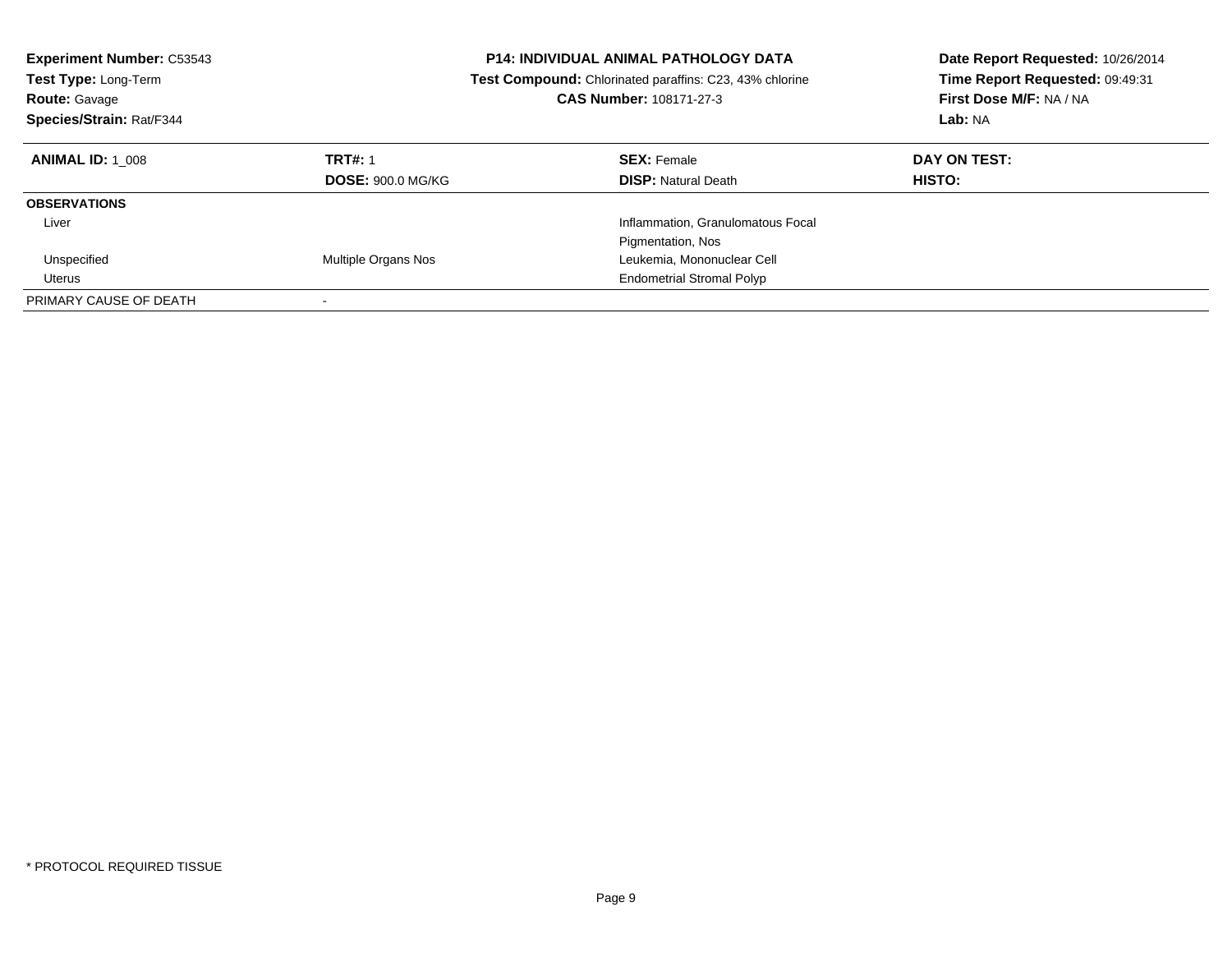**Test Type:** Long-Term

**Route:** Gavage

**Species/Strain:** Rat/F344

# **P14: INDIVIDUAL ANIMAL PATHOLOGY DATA**

 **Test Compound:** Chlorinated paraffins: C23, 43% chlorine**CAS Number:** 108171-27-3

| <b>ANIMAL ID: 1_009</b> | <b>TRT#: 1</b>            | <b>SEX: Female</b>                  | DAY ON TEST: |
|-------------------------|---------------------------|-------------------------------------|--------------|
|                         | <b>DOSE: 900.0 MG/KG</b>  | <b>DISP: Terminal Sacrifice</b>     | HISTO:       |
| <b>OBSERVATIONS</b>     |                           |                                     |              |
| Adrenal gland           | Medulla                   | Hyperplasia, Focal                  |              |
| Heart                   | Myocardium Nos            | Inflammation, Chronic               |              |
| Kidney                  |                           | Nephropathy                         |              |
|                         | Tubule                    | Pigmentation, Nos                   |              |
| Liver                   |                           | Inflammation, Granulomatous Focal   |              |
|                         |                           | Lymphocytic Inflammatory Infiltrate |              |
|                         |                           | Pigmentation, Nos                   |              |
| Lymph node              | Pancreatic Lymph Node     | Inflammation, Granulomatous         |              |
| Mammary gland           |                           | <b>Cystic Ducts</b>                 |              |
| Pancreas                | Acinus                    | Hyperplasia, Nos                    |              |
| Pituitary gland         | <b>Anterior Pituitary</b> | Adenoma, Nos                        |              |
|                         | <b>Anterior Pituitary</b> | Angiectasis                         |              |
| Salivary gland          |                           | Atrophy, Focal                      |              |
| Spleen                  |                           | Congestion, Nos                     |              |
| Stomach                 | Forestomach               | Hyperplasia, Epithelial             |              |
| Thyroid                 |                           | Hyperplasia, C Cell                 |              |
| PRIMARY CAUSE OF DEATH  | $\overline{\phantom{a}}$  |                                     |              |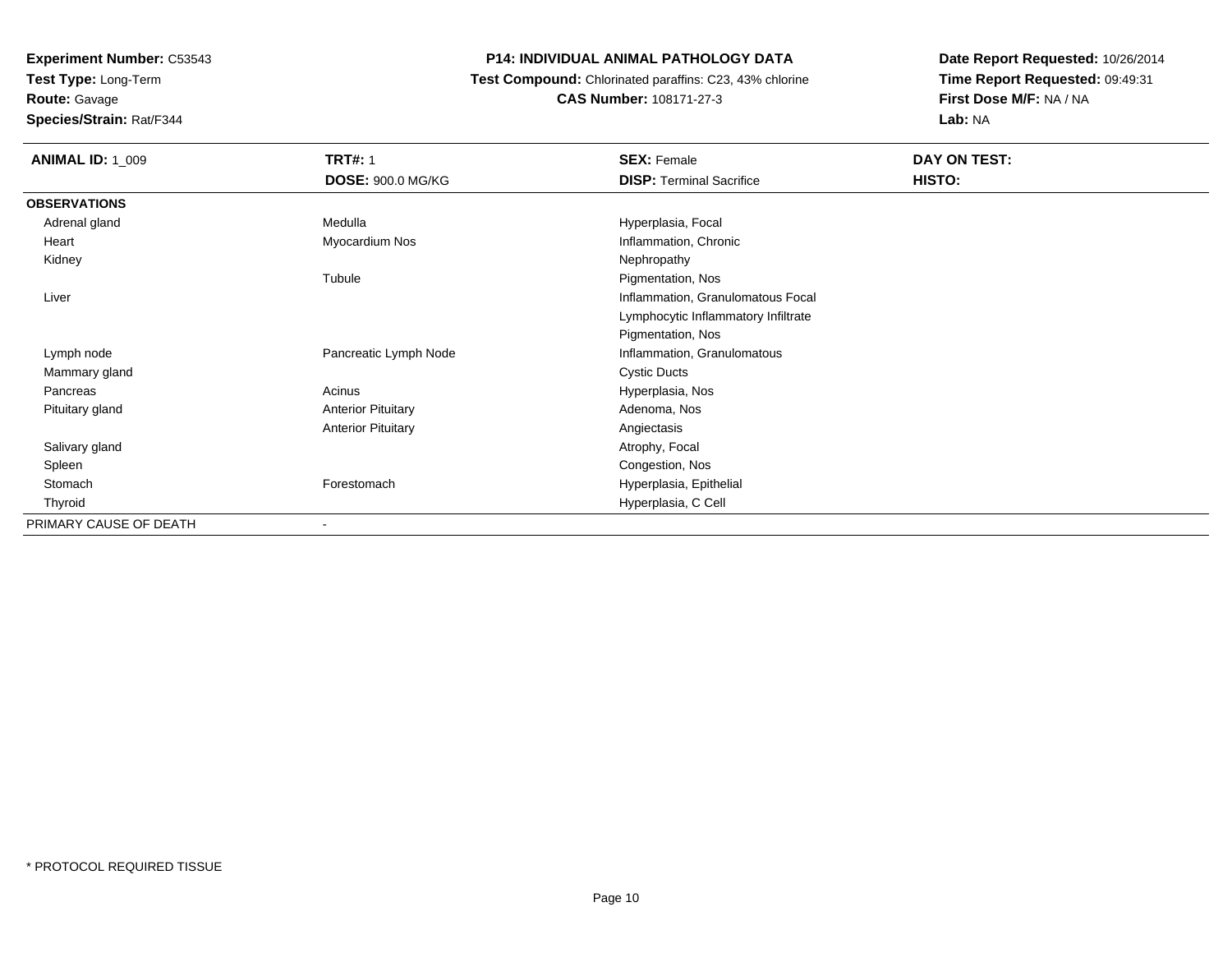**Route:** Gavage

**Species/Strain:** Rat/F344

# **P14: INDIVIDUAL ANIMAL PATHOLOGY DATA**

 **Test Compound:** Chlorinated paraffins: C23, 43% chlorine**CAS Number:** 108171-27-3

| <b>ANIMAL ID: 1_010</b> | <b>TRT#: 1</b>           | <b>SEX: Female</b>                  | DAY ON TEST: |
|-------------------------|--------------------------|-------------------------------------|--------------|
|                         | <b>DOSE: 900.0 MG/KG</b> | <b>DISP: Terminal Sacrifice</b>     | HISTO:       |
| <b>OBSERVATIONS</b>     |                          |                                     |              |
| Adrenal gland           | Medulla                  | Hyperplasia, Focal                  |              |
| Clitoral gland          |                          | <b>Cystic Ducts</b>                 |              |
| Heart                   | Myocardium Nos           | Inflammation, Chronic               |              |
| Intestine Large         | Mucosa, Colon            | Hyperplasia, Epithelial             |              |
| Kidney                  |                          | Nephropathy                         |              |
|                         | Tubule                   | Pigmentation, Nos                   |              |
| Liver                   |                          | Inflammation, Granulomatous Focal   |              |
|                         |                          | Lymphocytic Inflammatory Infiltrate |              |
|                         |                          | Pigmentation, Nos                   |              |
| Lymph node              | Pancreatic Lymph Node    | Hyperplasia, Lymphoid               |              |
|                         | Pancreatic Lymph Node    | Inflammation, Granulomatous         |              |
| Skin                    | Foot And Toe Nos         | Hyperkeratosis                      |              |
| Spleen                  |                          | Congestion, Nos                     |              |
| <b>Uterus</b>           |                          | <b>Endometrial Stromal Polyp</b>    |              |
|                         | Endometrium              | Hyperplasia, Cystic                 |              |
| PRIMARY CAUSE OF DEATH  |                          |                                     |              |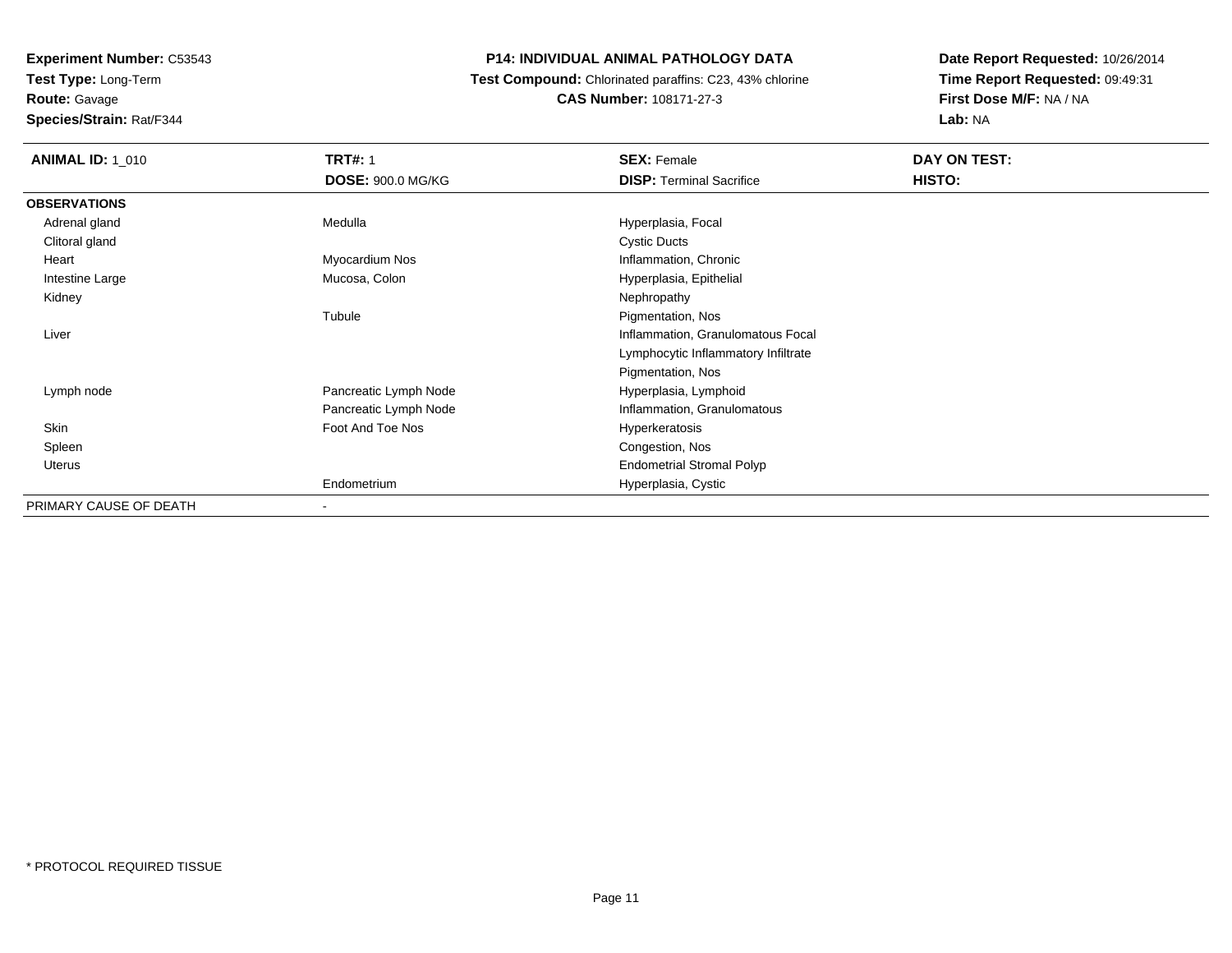**Test Type:** Long-Term**Route:** Gavage

**Species/Strain:** Rat/F344

#### **P14: INDIVIDUAL ANIMAL PATHOLOGY DATA**

 **Test Compound:** Chlorinated paraffins: C23, 43% chlorine**CAS Number:** 108171-27-3

| <b>ANIMAL ID: 1_011</b> | <b>TRT#: 1</b>           | <b>SEX: Female</b>                   | DAY ON TEST: |  |
|-------------------------|--------------------------|--------------------------------------|--------------|--|
|                         | <b>DOSE: 900.0 MG/KG</b> | <b>DISP: Terminal Sacrifice</b>      | HISTO:       |  |
| <b>OBSERVATIONS</b>     |                          |                                      |              |  |
| Heart                   | Myocardium Nos           | Inflammation, Chronic                |              |  |
| Intestine Large         | Colon                    | Parasitism                           |              |  |
| <b>Intestine Small</b>  | Mesentery Nos            | <b>Steatitis</b>                     |              |  |
| Kidney                  |                          | Lymphoma, Histiocytic-Malignant Type |              |  |
|                         |                          | Nephropathy                          |              |  |
|                         | Tubule                   | Pigmentation, Nos                    |              |  |
| Liver                   |                          | Inflammation, Granulomatous Focal    |              |  |
|                         |                          | Lymphocytic Inflammatory Infiltrate  |              |  |
|                         |                          | Pigmentation, Nos                    |              |  |
| Lung                    |                          | Pneumonia, Aspiration                |              |  |
| Lymph node              | Mediastinal Lymph Node   | Hyperplasia, Lymphoid                |              |  |
|                         | Pancreatic Lymph Node    | Hyperplasia, Lymphoid                |              |  |
| Spleen                  |                          | Congestion, Nos                      |              |  |
| Uterus                  |                          | <b>Endometrial Stromal Polyp</b>     |              |  |
| PRIMARY CAUSE OF DEATH  | ٠                        |                                      |              |  |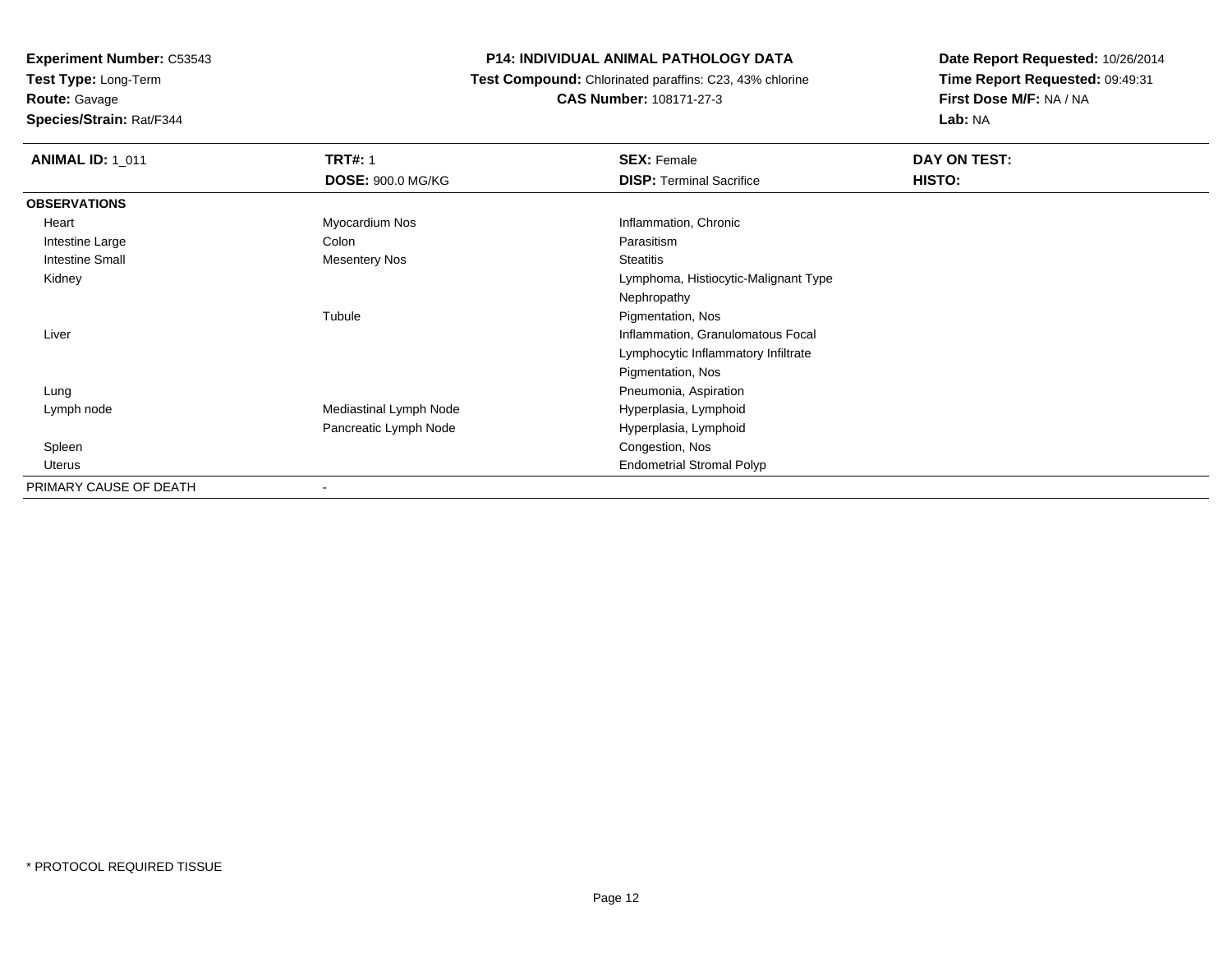**Test Type:** Long-Term

**Route:** Gavage

**Species/Strain:** Rat/F344

# **P14: INDIVIDUAL ANIMAL PATHOLOGY DATA**

#### **Test Compound:** Chlorinated paraffins: C23, 43% chlorine**CAS Number:** 108171-27-3

| <b>ANIMAL ID: 1_012</b> | <b>TRT#: 1</b>           | <b>SEX: Female</b>                  | DAY ON TEST: |
|-------------------------|--------------------------|-------------------------------------|--------------|
|                         | <b>DOSE: 900.0 MG/KG</b> | <b>DISP: Terminal Sacrifice</b>     | HISTO:       |
| <b>OBSERVATIONS</b>     |                          |                                     |              |
| Kidney                  |                          | Nephropathy                         |              |
|                         | Tubule                   | Pigmentation, Nos                   |              |
| Liver                   |                          | Inflammation, Granulomatous Focal   |              |
|                         |                          | Lymphocytic Inflammatory Infiltrate |              |
|                         |                          | Pigmentation, Nos                   |              |
| Lymph node              | Pancreatic Lymph Node    | Hyperplasia, Lymphoid               |              |
| Nasal cavity            |                          | Hyperplasia, Epithelial             |              |
|                         |                          | Infection, Fungal                   |              |
|                         |                          | Inflammation, Suppurative           |              |
| Ovary                   |                          | <b>Cystic Follicles</b>             |              |
| Pituitary gland         |                          | Cyst, Nos                           |              |
| Spleen                  |                          | Congestion, Nos                     |              |
| Thyroid                 |                          | C-Cell Adenoma                      |              |
|                         |                          | Hyperplasia, C Cell                 |              |
| Uterus                  | Endometrium              | Hyperplasia, Cystic                 |              |
| PRIMARY CAUSE OF DEATH  | $\sim$                   |                                     |              |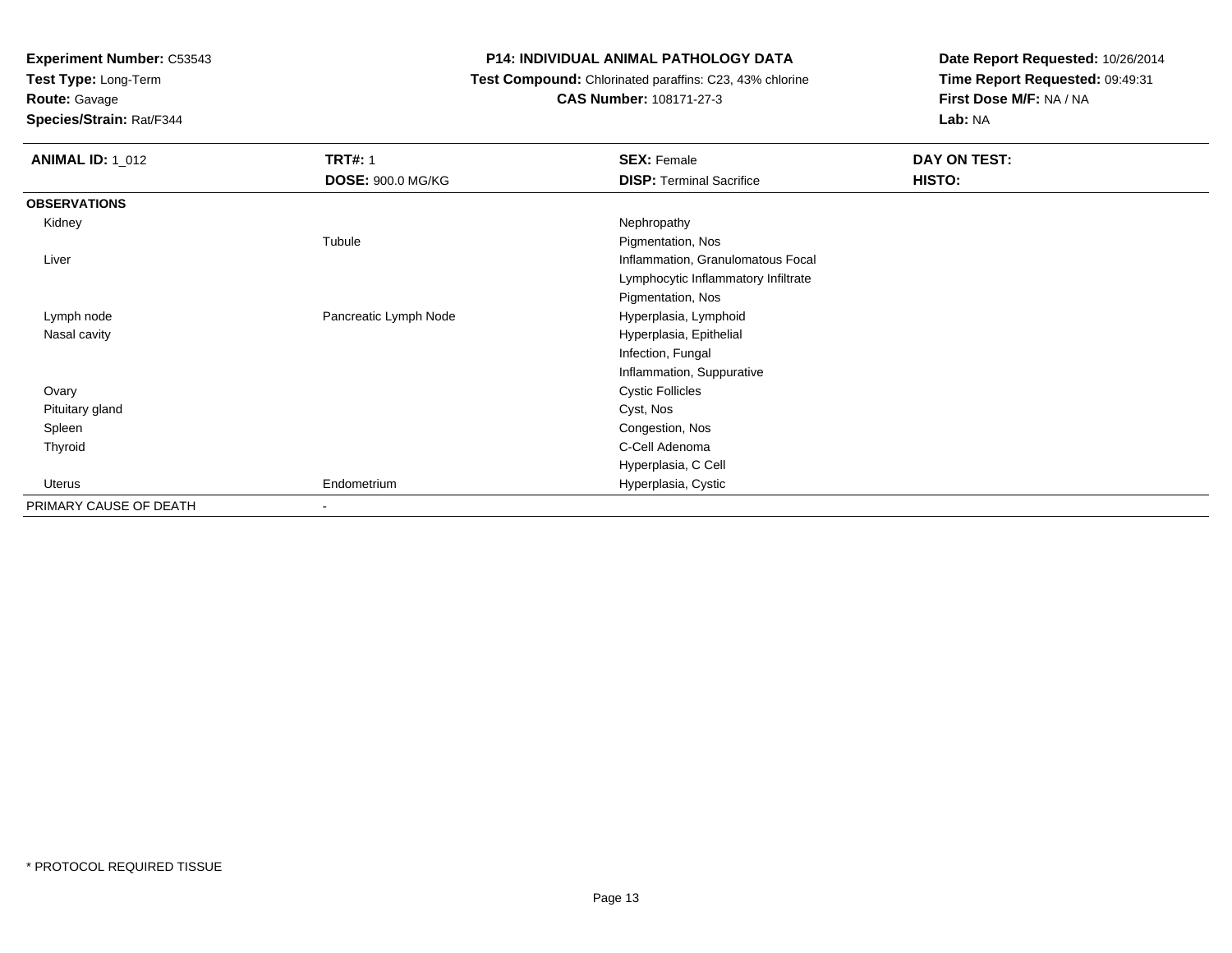**Route:** Gavage

**Species/Strain:** Rat/F344

### **P14: INDIVIDUAL ANIMAL PATHOLOGY DATA**

 **Test Compound:** Chlorinated paraffins: C23, 43% chlorine**CAS Number:** 108171-27-3

| <b>ANIMAL ID: 1 013</b> | <b>TRT#: 1</b>            | <b>SEX: Female</b>                  | DAY ON TEST: |  |
|-------------------------|---------------------------|-------------------------------------|--------------|--|
|                         | <b>DOSE: 900.0 MG/KG</b>  | <b>DISP: Natural Death</b>          | HISTO:       |  |
| <b>OBSERVATIONS</b>     |                           |                                     |              |  |
| Heart                   | Myocardium Nos            | Lymphocytic Inflammatory Infiltrate |              |  |
| Kidney                  | Tubule                    | Pigmentation, Nos                   |              |  |
| Liver                   |                           | Congestion, Nos                     |              |  |
|                         |                           | Inflammation, Granulomatous Focal   |              |  |
|                         |                           | Lymphocytic Inflammatory Infiltrate |              |  |
|                         |                           | Pigmentation, Nos                   |              |  |
| Pituitary gland         | <b>Anterior Pituitary</b> | Adenoma, Nos                        |              |  |
|                         | <b>Anterior Pituitary</b> | Angiectasis                         |              |  |
| PRIMARY CAUSE OF DEATH  |                           |                                     |              |  |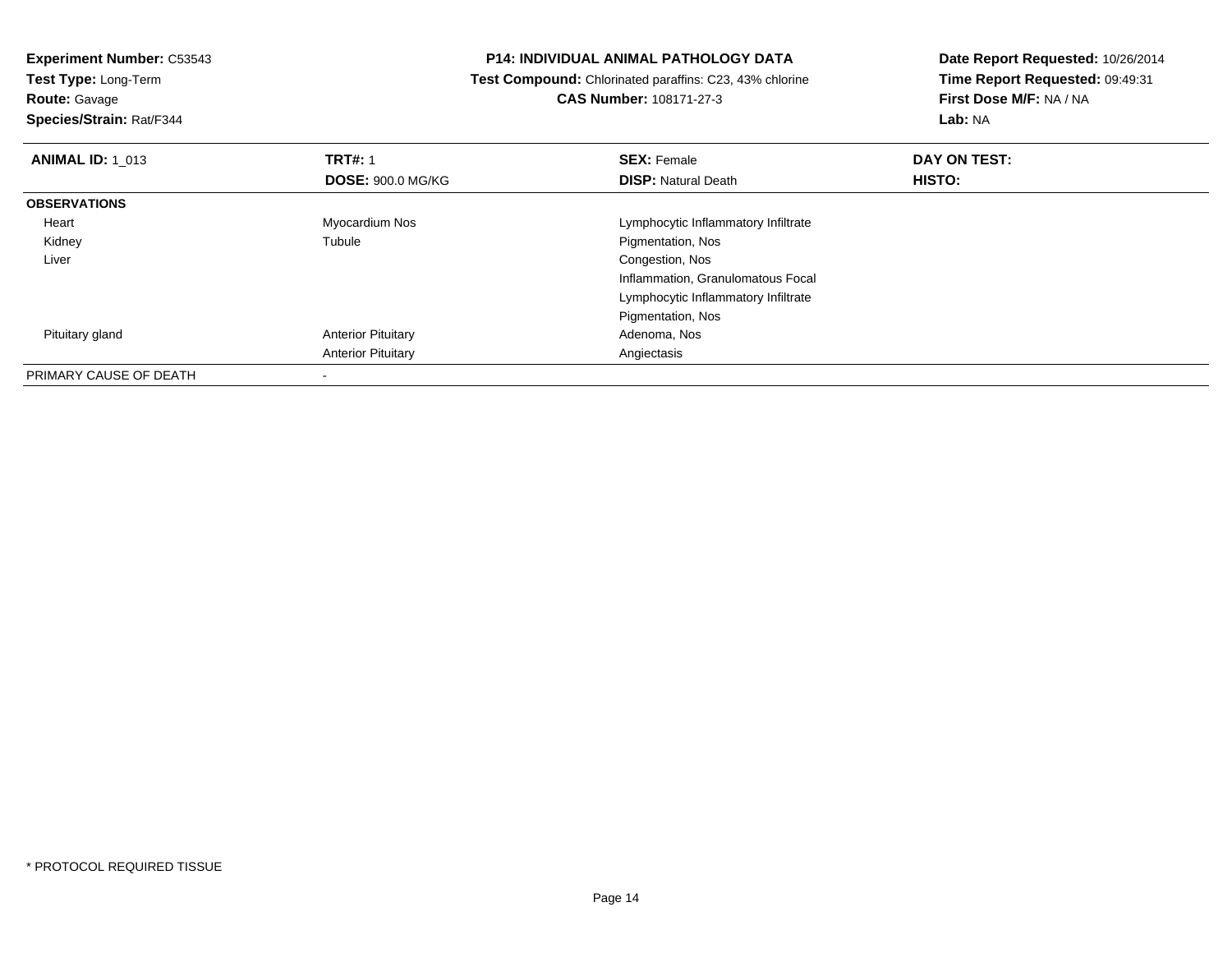**Test Type:** Long-Term**Route:** Gavage

**Species/Strain:** Rat/F344

### **P14: INDIVIDUAL ANIMAL PATHOLOGY DATA**

 **Test Compound:** Chlorinated paraffins: C23, 43% chlorine**CAS Number:** 108171-27-3

| <b>ANIMAL ID: 1 014</b> | <b>TRT#: 1</b>            | <b>SEX: Female</b>                  | DAY ON TEST: |  |
|-------------------------|---------------------------|-------------------------------------|--------------|--|
|                         | <b>DOSE: 900.0 MG/KG</b>  | <b>DISP:</b> Terminal Sacrifice     | HISTO:       |  |
| <b>OBSERVATIONS</b>     |                           |                                     |              |  |
| Heart                   | Myocardium Nos            | Inflammation, Chronic               |              |  |
| Intestine Large         | Cecum, Colon              | Parasitism                          |              |  |
| Kidney                  |                           | Nephropathy                         |              |  |
|                         | Tubule                    | Pigmentation, Nos                   |              |  |
| Liver                   |                           | Inflammation, Granulomatous Focal   |              |  |
|                         |                           | Lymphocytic Inflammatory Infiltrate |              |  |
|                         |                           | Pigmentation, Nos                   |              |  |
| Pituitary gland         | <b>Anterior Pituitary</b> | Hyperplasia, Focal                  |              |  |
| Skin                    | Foot And Toe Nos          | Fibrosis                            |              |  |
|                         | Foot And Toe Nos          | Inflammation, Chronic               |              |  |
| Spleen                  |                           | Congestion, Nos                     |              |  |
| Uterus                  | Endometrium               | Hyperplasia, Cystic                 |              |  |
| PRIMARY CAUSE OF DEATH  |                           |                                     |              |  |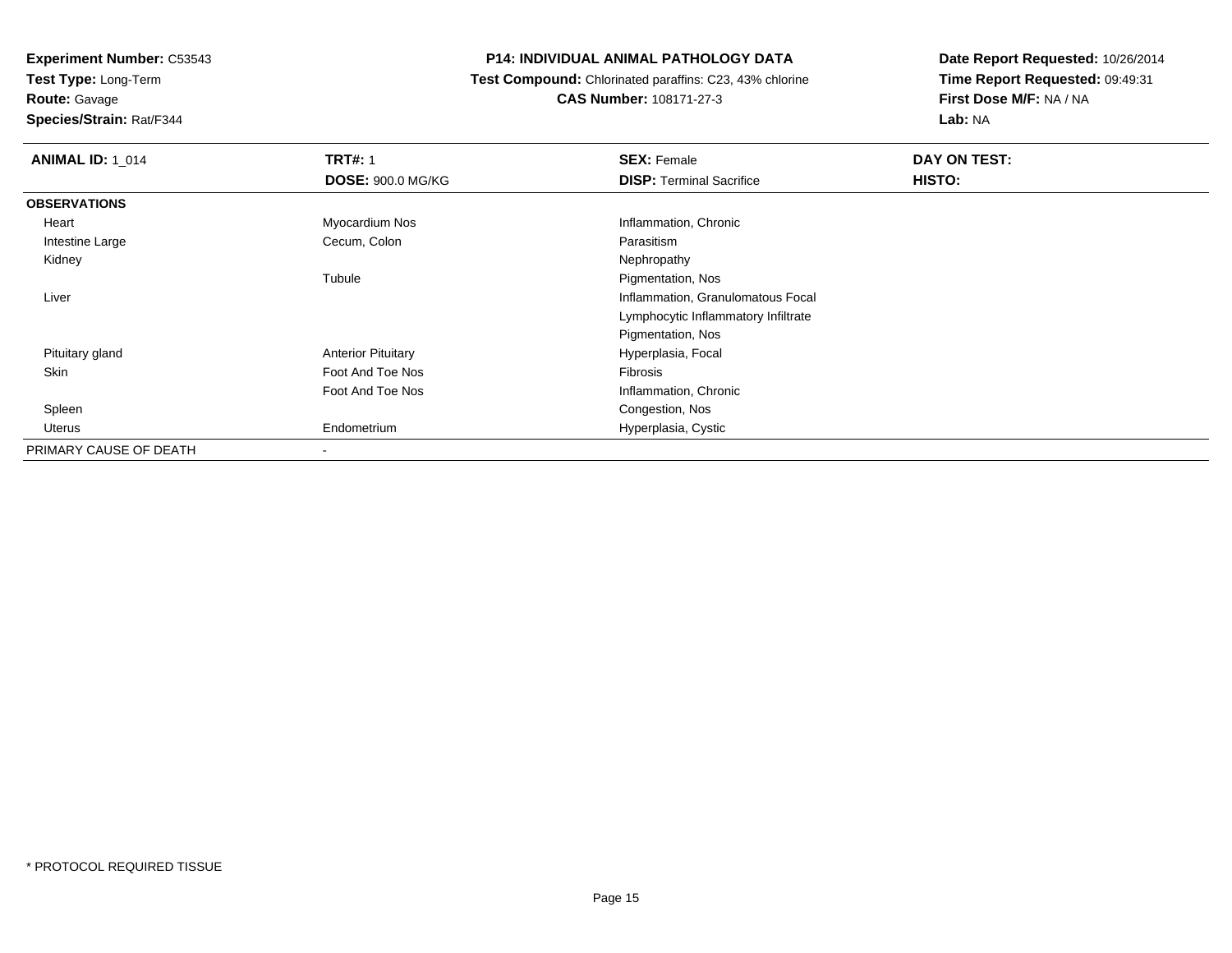**Test Type:** Long-Term

# **Route:** Gavage

**Species/Strain:** Rat/F344

#### **P14: INDIVIDUAL ANIMAL PATHOLOGY DATA**

# **Test Compound:** Chlorinated paraffins: C23, 43% chlorine**CAS Number:** 108171-27-3

| <b>ANIMAL ID: 1 015</b> | <b>TRT#: 1</b>            | <b>SEX: Female</b>                  | DAY ON TEST: |  |
|-------------------------|---------------------------|-------------------------------------|--------------|--|
|                         | <b>DOSE: 900.0 MG/KG</b>  | <b>DISP:</b> Moribund Sacrifice     | HISTO:       |  |
| <b>OBSERVATIONS</b>     |                           |                                     |              |  |
| Adrenal gland           | Medulla                   | Hyperplasia, Focal                  |              |  |
| Kidney                  |                           | Nephropathy                         |              |  |
| Liver                   |                           | Inflammation, Granulomatous Focal   |              |  |
|                         |                           | Lymphocytic Inflammatory Infiltrate |              |  |
|                         |                           | Neoplastic Nodule                   |              |  |
|                         |                           | Pigmentation, Nos                   |              |  |
| Mammary gland           | Mammary Lobule            | Hyperplasia, Nos                    |              |  |
| Pituitary gland         | <b>Anterior Pituitary</b> | Adenoma, Nos                        |              |  |
| Unspecified             | Multiple Organs Nos       | Leukemia, Mononuclear Cell          |              |  |
| Uterus                  | Endometrium               | Hyperplasia, Cystic                 |              |  |
|                         | Endometrium               | Inflammation, Suppurative           |              |  |
| PRIMARY CAUSE OF DEATH  | ۰                         |                                     |              |  |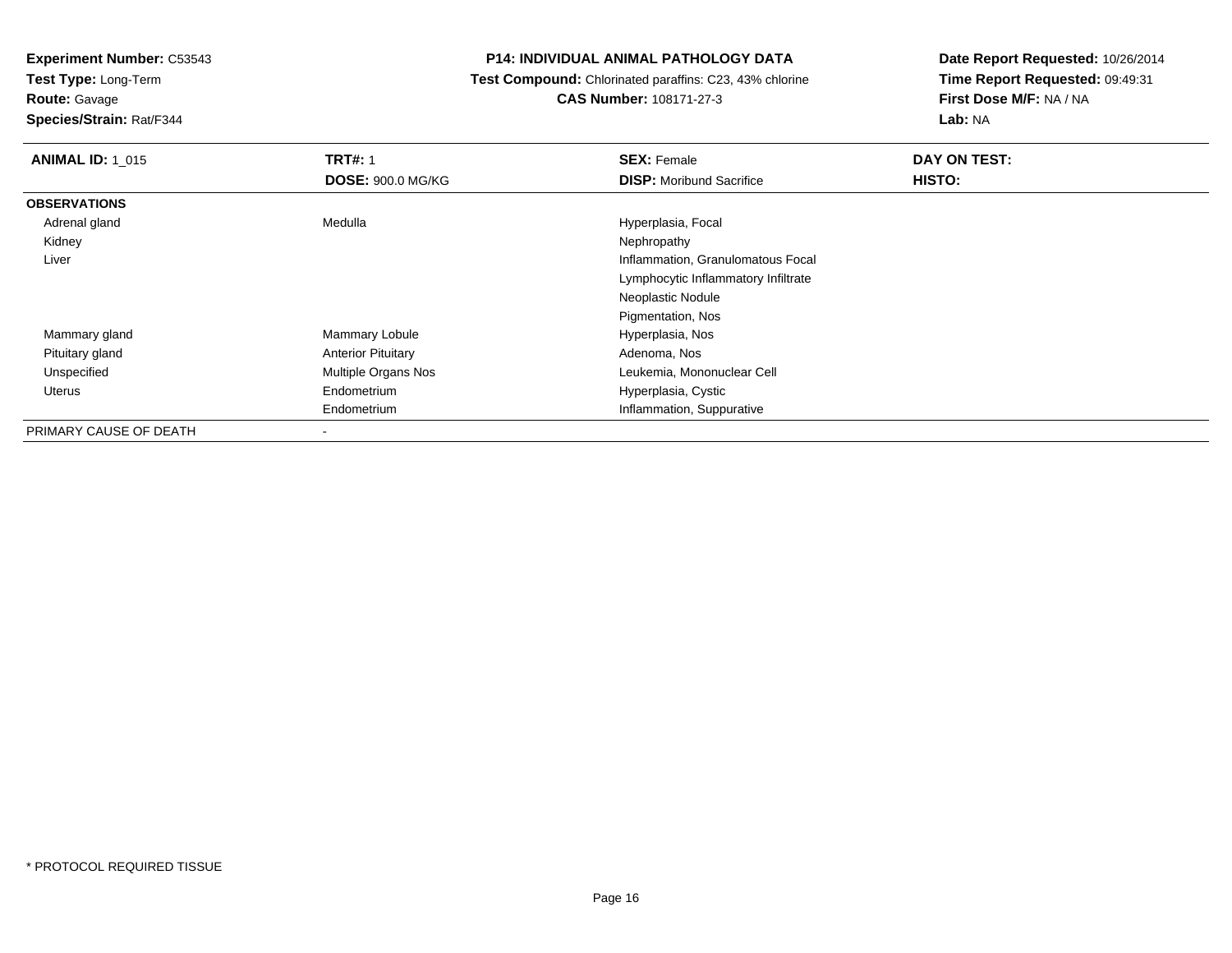**Test Type:** Long-Term

**Route:** Gavage

**Species/Strain:** Rat/F344

# **P14: INDIVIDUAL ANIMAL PATHOLOGY DATA**

 **Test Compound:** Chlorinated paraffins: C23, 43% chlorine**CAS Number:** 108171-27-3

| <b>ANIMAL ID: 1_016</b> | <b>TRT#: 1</b>            | <b>SEX: Female</b>                  | DAY ON TEST: |
|-------------------------|---------------------------|-------------------------------------|--------------|
|                         | <b>DOSE: 900.0 MG/KG</b>  | <b>DISP: Terminal Sacrifice</b>     | HISTO:       |
| <b>OBSERVATIONS</b>     |                           |                                     |              |
| Adrenal gland           |                           | Angiectasis                         |              |
| Bone                    | Skull                     | Hyperostosis                        |              |
| Heart                   | Myocardium Nos            | Inflammation, Chronic               |              |
| Liver                   |                           | Inflammation, Granulomatous Focal   |              |
|                         |                           | Lymphocytic Inflammatory Infiltrate |              |
|                         |                           | Pigmentation, Nos                   |              |
| Lymph node              | Pancreatic Lymph Node     | Congestion, Nos                     |              |
|                         | Pancreatic Lymph Node     | Inflammation, Granulomatous         |              |
| Pancreas                | Acinus                    | Atrophy, Focal                      |              |
| Pituitary gland         | <b>Anterior Pituitary</b> | Cyst, Multiple                      |              |
| Spleen                  |                           | Congestion, Nos                     |              |
| Stomach                 | Omentum Nos               | Hemorrhage                          |              |
|                         | Omentum Nos               | Inflammation, Chronic               |              |
|                         | Omentum Nos               | <b>Steatitis</b>                    |              |
| <b>Uterus</b>           |                           | <b>Endometrial Stromal Polyp</b>    |              |
|                         | Endometrium               | Hyperplasia, Cystic                 |              |
| PRIMARY CAUSE OF DEATH  | $\,$                      |                                     |              |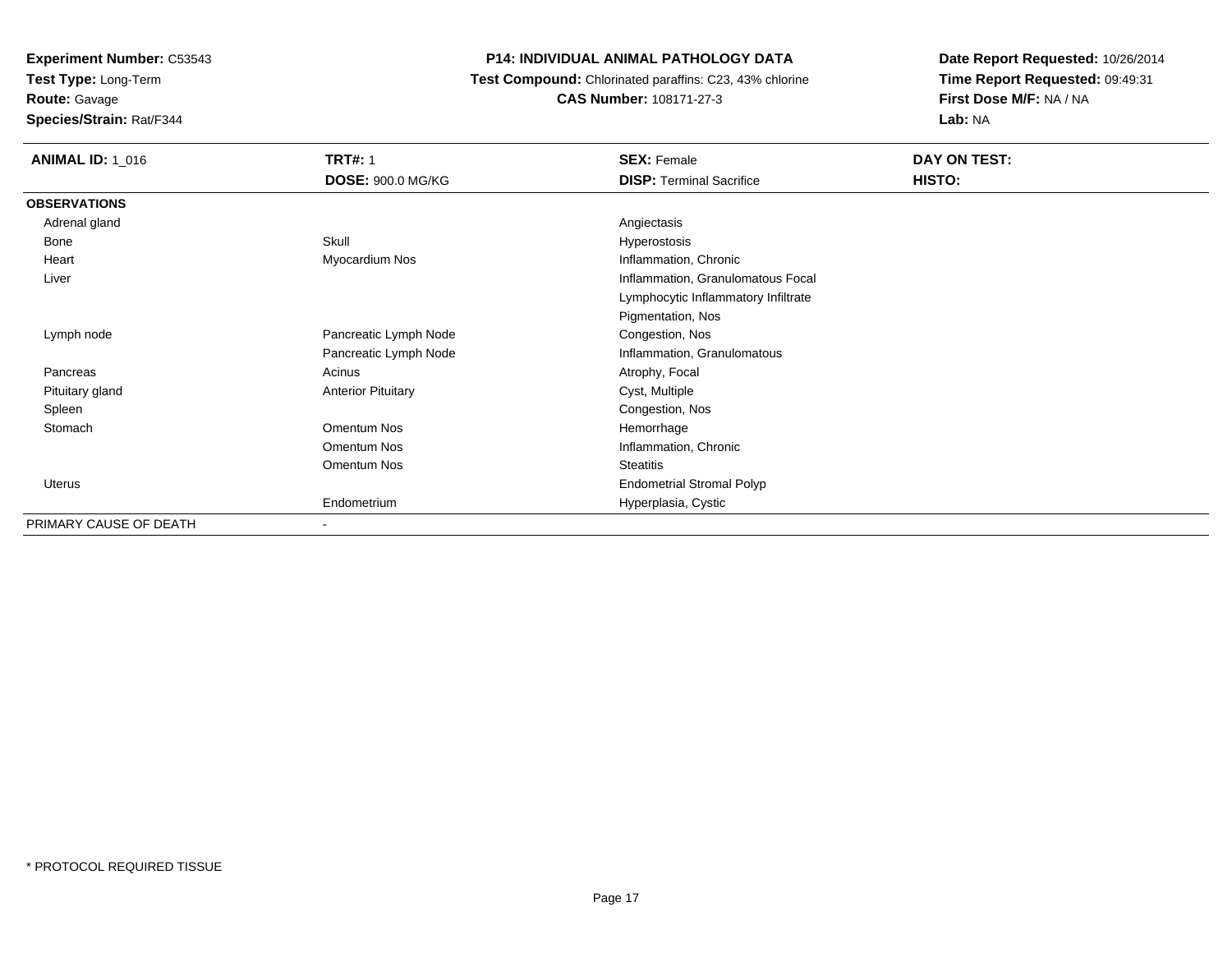**Test Type:** Long-Term**Route:** Gavage

**Species/Strain:** Rat/F344

# **P14: INDIVIDUAL ANIMAL PATHOLOGY DATA**

 **Test Compound:** Chlorinated paraffins: C23, 43% chlorine**CAS Number:** 108171-27-3

| <b>ANIMAL ID: 1_017</b> | <b>TRT#: 1</b>            | <b>SEX: Female</b>                  | DAY ON TEST: |  |
|-------------------------|---------------------------|-------------------------------------|--------------|--|
|                         | DOSE: 900.0 MG/KG         | <b>DISP: Terminal Sacrifice</b>     | HISTO:       |  |
| <b>OBSERVATIONS</b>     |                           |                                     |              |  |
| Adrenal gland           | Medulla                   | Hyperplasia, Focal                  |              |  |
| Clitoral gland          |                           | <b>Cystic Ducts</b>                 |              |  |
| Heart                   | Myocardium Nos            | Inflammation, Chronic               |              |  |
| Kidney                  |                           | Nephropathy                         |              |  |
|                         | Tubule                    | Pigmentation, Nos                   |              |  |
| Liver                   |                           | Inflammation, Granulomatous Focal   |              |  |
|                         |                           | Lymphocytic Inflammatory Infiltrate |              |  |
|                         |                           | Pigmentation, Nos                   |              |  |
| Lymph node              | Pancreatic Lymph Node     | Hyperplasia, Lymphoid               |              |  |
|                         | Pancreatic Lymph Node     | Inflammation, Granulomatous         |              |  |
| Mammary gland           |                           | <b>Cystic Ducts</b>                 |              |  |
| Pancreas                | Islets                    | Islet-Cell Adenoma                  |              |  |
| Pituitary gland         | <b>Anterior Pituitary</b> | Angiectasis                         |              |  |
| Skin                    | Tail                      | Hyperkeratosis                      |              |  |
|                         | Tail                      | Keratoacanthoma                     |              |  |
| Unspecified             | Multiple Organs Nos       | Leukemia, Mononuclear Cell          |              |  |
| Uterus                  | Endometrium               | Cyst, Nos                           |              |  |
|                         |                           | <b>Endometrial Stromal Polyp</b>    |              |  |
| DDIMADV CALICE AE DEATH |                           |                                     |              |  |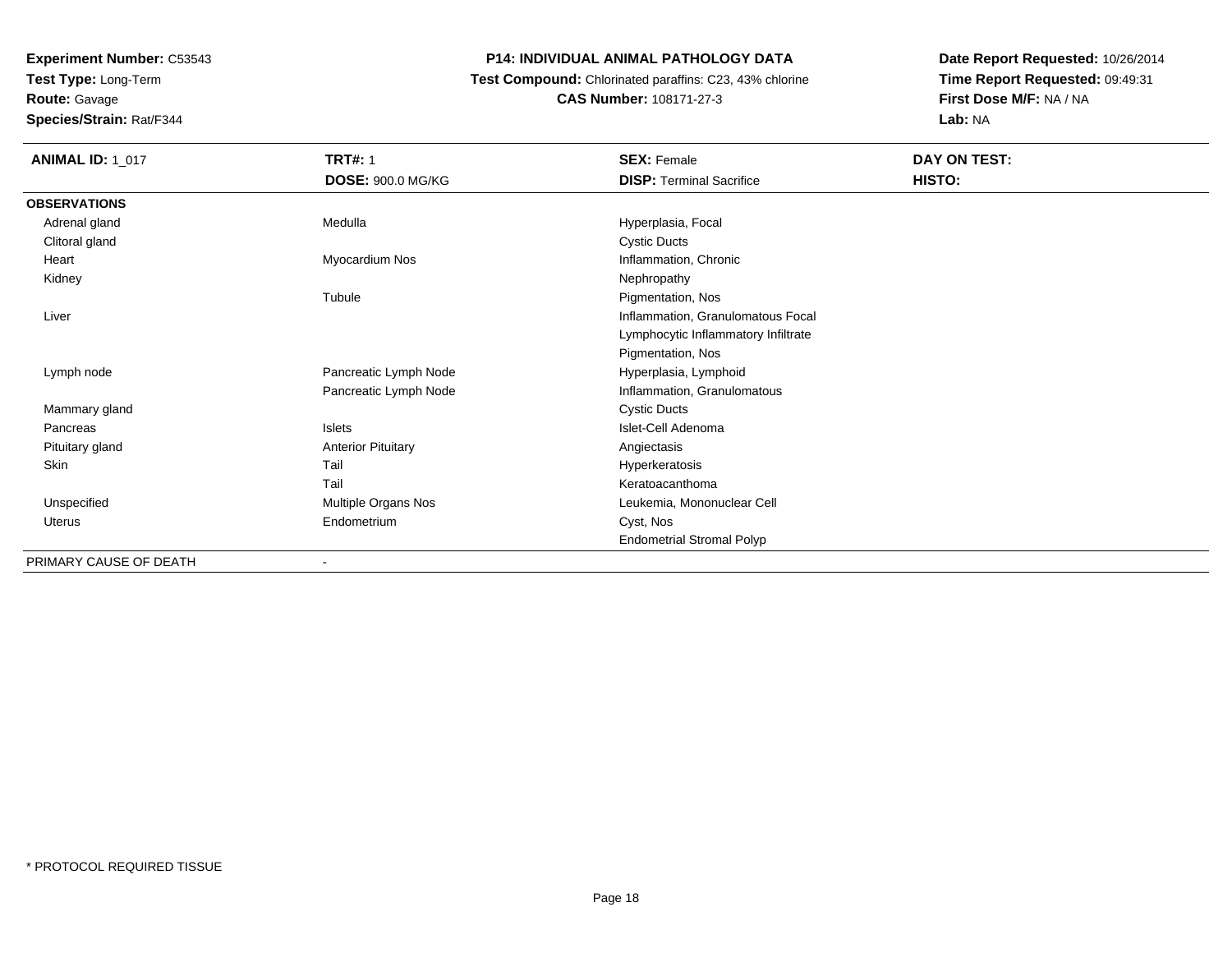**Test Type:** Long-Term

# **Route:** Gavage

**Species/Strain:** Rat/F344

# **P14: INDIVIDUAL ANIMAL PATHOLOGY DATA**

# **Test Compound:** Chlorinated paraffins: C23, 43% chlorine**CAS Number:** 108171-27-3

| <b>ANIMAL ID: 1_018</b> | <b>TRT#: 1</b>            | <b>SEX: Female</b>                  | DAY ON TEST: |
|-------------------------|---------------------------|-------------------------------------|--------------|
|                         | <b>DOSE: 900.0 MG/KG</b>  | <b>DISP: Terminal Sacrifice</b>     | HISTO:       |
| <b>OBSERVATIONS</b>     |                           |                                     |              |
| Adrenal gland           |                           | Angiectasis                         |              |
| Heart                   | Myocardium Nos            | Inflammation, Chronic               |              |
| Kidney                  |                           | Nephropathy                         |              |
| Liver                   |                           | Inflammation, Granulomatous Focal   |              |
|                         |                           | Lymphocytic Inflammatory Infiltrate |              |
|                         |                           | Pigmentation, Nos                   |              |
| Mammary gland           |                           | <b>Cystic Ducts</b>                 |              |
| Ovary                   |                           | Cyst, Nos                           |              |
| Pituitary gland         | <b>Anterior Pituitary</b> | Adenoma, Nos                        |              |
|                         | <b>Anterior Pituitary</b> | Angiectasis                         |              |
| Spleen                  |                           | Congestion, Nos                     |              |
| PRIMARY CAUSE OF DEATH  | $\blacksquare$            |                                     |              |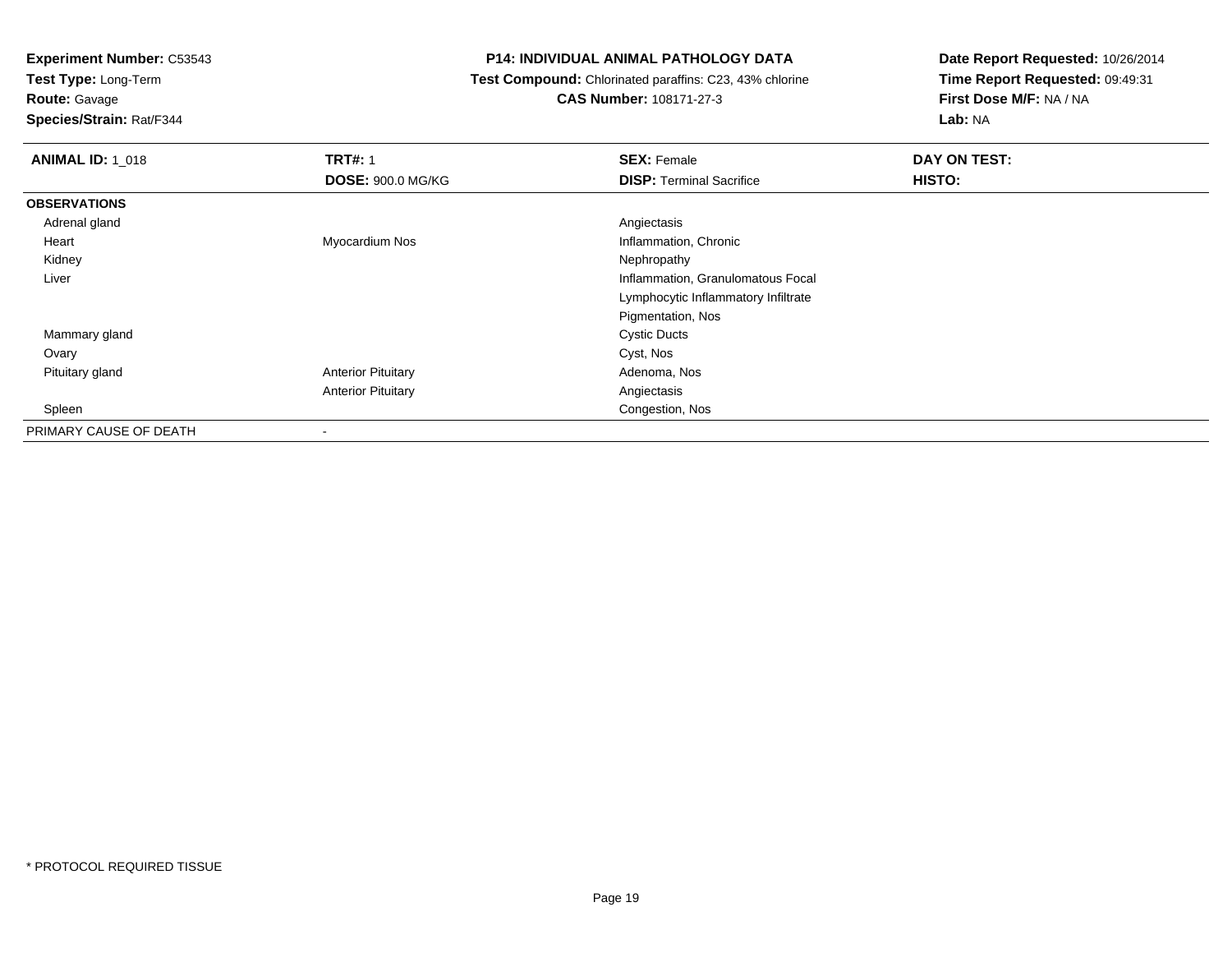**Route:** Gavage

**Species/Strain:** Rat/F344

# **P14: INDIVIDUAL ANIMAL PATHOLOGY DATA**

 **Test Compound:** Chlorinated paraffins: C23, 43% chlorine**CAS Number:** 108171-27-3

| <b>ANIMAL ID: 1_019</b> | <b>TRT#: 1</b>            | <b>SEX: Female</b>                  | DAY ON TEST: |
|-------------------------|---------------------------|-------------------------------------|--------------|
|                         | <b>DOSE: 900.0 MG/KG</b>  | <b>DISP: Terminal Sacrifice</b>     | HISTO:       |
| <b>OBSERVATIONS</b>     |                           |                                     |              |
| Adrenal gland           | Medulla                   | Hyperplasia, Focal                  |              |
| Heart                   | Myocardium Nos            | Inflammation, Chronic               |              |
| <b>Intestine Small</b>  | <b>Mesentery Nos</b>      | <b>Steatitis</b>                    |              |
| Kidney                  |                           | Nephropathy                         |              |
|                         | Tubule                    | Pigmentation, Nos                   |              |
| Liver                   |                           | Inflammation, Granulomatous Focal   |              |
|                         |                           | Lymphocytic Inflammatory Infiltrate |              |
|                         |                           | Pigmentation, Nos                   |              |
| Lymph node              | Pancreatic Lymph Node     | Hyperplasia, Lymphoid               |              |
|                         | Pancreatic Lymph Node     | Inflammation, Granulomatous         |              |
| Mammary gland           |                           | <b>Cystic Ducts</b>                 |              |
| Pituitary gland         | <b>Anterior Pituitary</b> | Angiectasis                         |              |
|                         | <b>Anterior Pituitary</b> | Carcinoma, Nos                      |              |
| Spleen                  |                           | Congestion, Nos                     |              |
| Unspecified             | Multiple Organs Nos       | Leukemia, Mononuclear Cell          |              |
| Uterus                  | Endometrium               | Hyperplasia, Cystic                 |              |
| PRIMARY CAUSE OF DEATH  | ۰                         |                                     |              |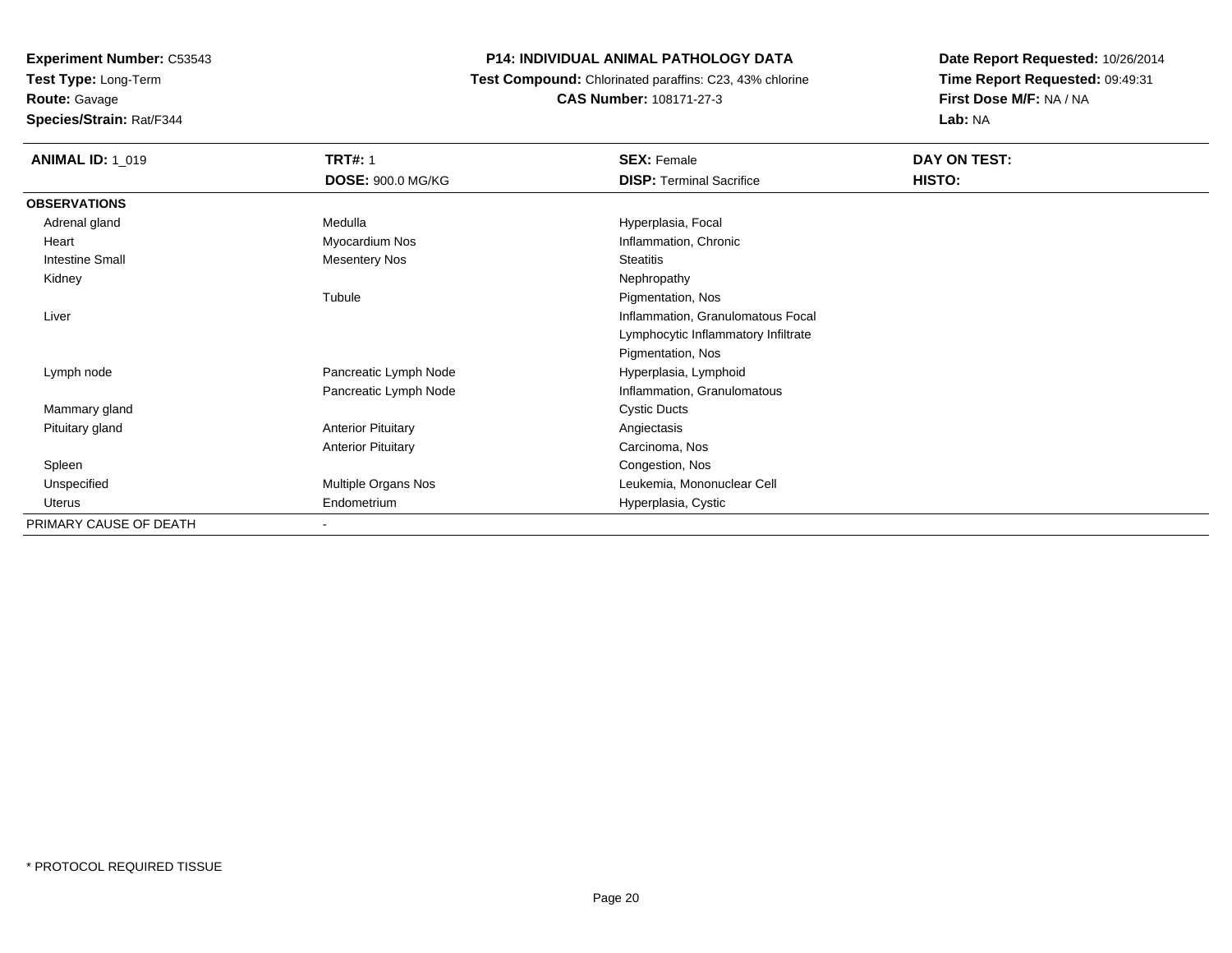**Test Type:** Long-Term

**Route:** Gavage

**Species/Strain:** Rat/F344

#### **P14: INDIVIDUAL ANIMAL PATHOLOGY DATA**

 **Test Compound:** Chlorinated paraffins: C23, 43% chlorine**CAS Number:** 108171-27-3

| <b>ANIMAL ID: 1_020</b> | <b>TRT#: 1</b>           | <b>SEX: Female</b>                | DAY ON TEST: |  |
|-------------------------|--------------------------|-----------------------------------|--------------|--|
|                         | <b>DOSE: 900.0 MG/KG</b> | <b>DISP: Natural Death</b>        | HISTO:       |  |
| <b>OBSERVATIONS</b>     |                          |                                   |              |  |
| Adrenal gland           | Medulla                  | Pheochromocytoma                  |              |  |
| Brain                   |                          | Hemorrhage                        |              |  |
| Heart                   | Myocardium Nos           | Inflammation, Chronic             |              |  |
| Liver                   |                          | Congestion, Nos                   |              |  |
|                         |                          | Degeneration, Nos                 |              |  |
|                         |                          | Inflammation, Granulomatous Focal |              |  |
|                         |                          | Pigmentation, Nos                 |              |  |
| Lung                    |                          | Hemosiderosis                     |              |  |
| Stomach                 | Forestomach              | Hyperplasia, Epithelial           |              |  |
|                         | Forestomach              | Ulcer, Chronic                    |              |  |
| PRIMARY CAUSE OF DEATH  | $\overline{\phantom{a}}$ |                                   |              |  |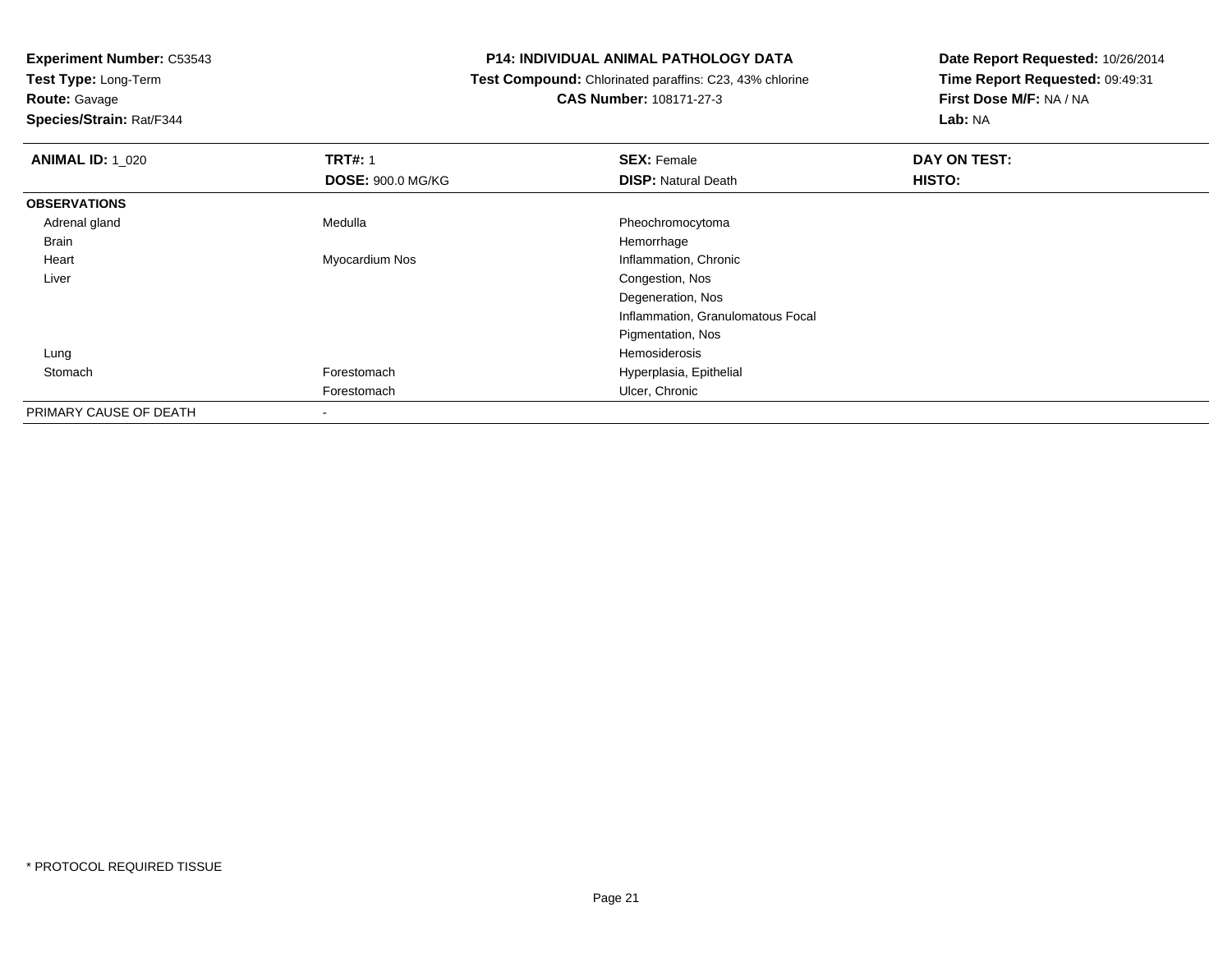| <b>Experiment Number: C53543</b><br>Test Type: Long-Term<br><b>Route: Gavage</b><br>Species/Strain: Rat/F344 |                          | <b>P14: INDIVIDUAL ANIMAL PATHOLOGY DATA</b><br>Date Report Requested: 10/26/2014<br>Time Report Requested: 09:49:31<br>Test Compound: Chlorinated paraffins: C23, 43% chlorine<br>CAS Number: 108171-27-3<br>First Dose M/F: NA / NA<br>Lab: NA |               |
|--------------------------------------------------------------------------------------------------------------|--------------------------|--------------------------------------------------------------------------------------------------------------------------------------------------------------------------------------------------------------------------------------------------|---------------|
| <b>ANIMAL ID: 1 021</b>                                                                                      | <b>TRT#: 1</b>           | <b>SEX: Female</b>                                                                                                                                                                                                                               | DAY ON TEST:  |
|                                                                                                              | <b>DOSE: 900.0 MG/KG</b> | <b>DISP:</b> Accidently Killed                                                                                                                                                                                                                   | <b>HISTO:</b> |
| <b>OBSERVATIONS</b>                                                                                          |                          |                                                                                                                                                                                                                                                  |               |
| Liver                                                                                                        |                          | Inflammation, Granulomatous Focal                                                                                                                                                                                                                |               |
|                                                                                                              |                          | Pigmentation, Nos                                                                                                                                                                                                                                |               |
| Lung                                                                                                         |                          | Congestion, Nos                                                                                                                                                                                                                                  |               |
|                                                                                                              |                          | Pneumonia, Aspiration                                                                                                                                                                                                                            |               |
| Uterus                                                                                                       |                          | Dilatation, Nos                                                                                                                                                                                                                                  |               |
| PRIMARY CAUSE OF DEATH                                                                                       |                          |                                                                                                                                                                                                                                                  |               |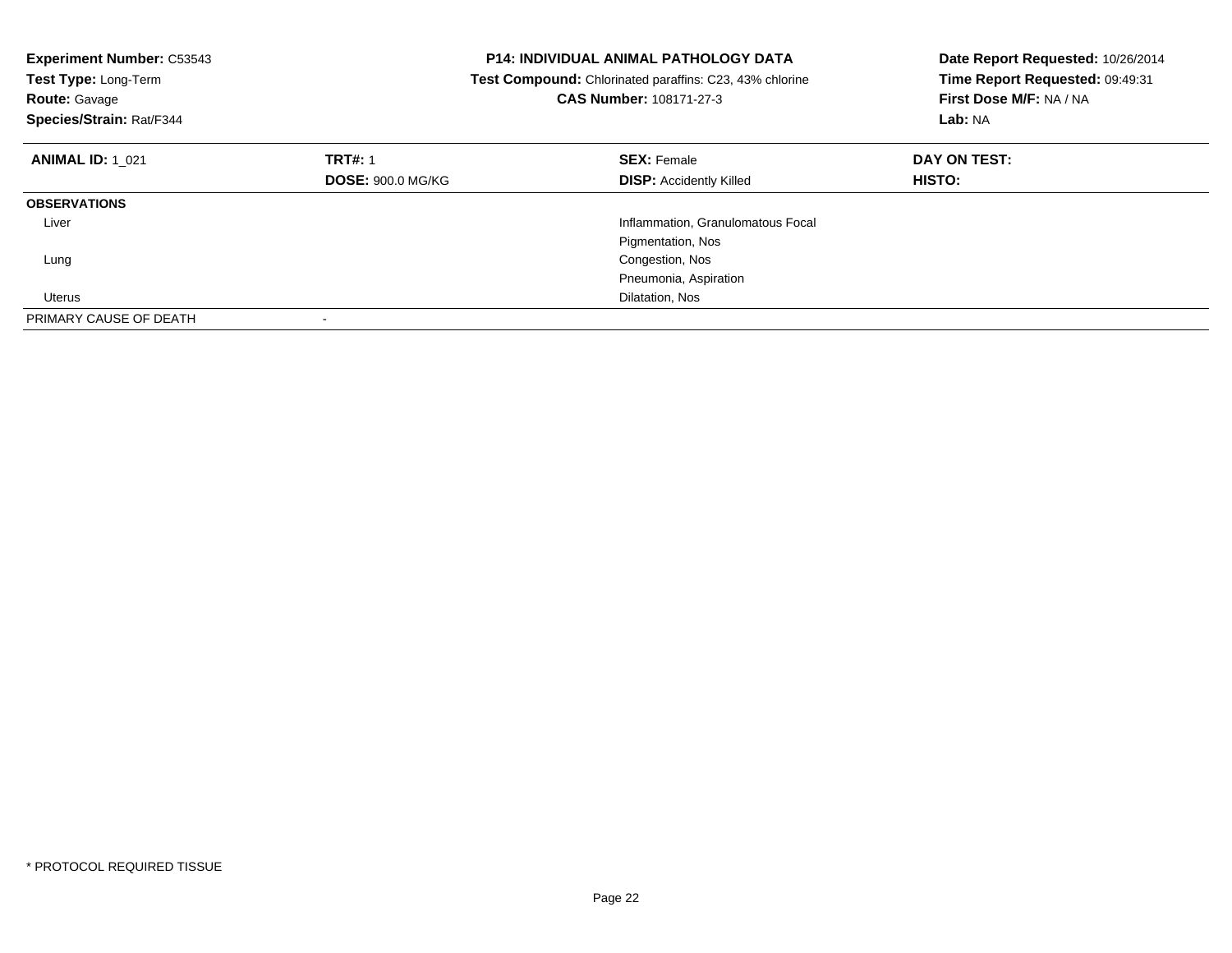**Test Type:** Long-Term

**Route:** Gavage

**Species/Strain:** Rat/F344

### **P14: INDIVIDUAL ANIMAL PATHOLOGY DATA**

 **Test Compound:** Chlorinated paraffins: C23, 43% chlorine**CAS Number:** 108171-27-3

| <b>ANIMAL ID: 1 022</b> | <b>TRT#: 1</b><br><b>DOSE: 900.0 MG/KG</b> | <b>SEX: Female</b><br><b>DISP:</b> Terminal Sacrifice | DAY ON TEST:<br>HISTO: |
|-------------------------|--------------------------------------------|-------------------------------------------------------|------------------------|
| <b>OBSERVATIONS</b>     |                                            |                                                       |                        |
| Kidney                  |                                            | Nephropathy                                           |                        |
|                         | Tubule                                     | Pigmentation, Nos                                     |                        |
| Liver                   | <b>Bile Duct</b>                           | <b>Cystic Ducts</b>                                   |                        |
|                         |                                            | Fibrosis, Cholangio                                   |                        |
|                         |                                            | Inflammation, Granulomatous Focal                     |                        |
|                         |                                            | Pigmentation, Nos                                     |                        |
|                         | <b>Bile Duct</b>                           | <b>Retention Of Content</b>                           |                        |
| Lung                    |                                            | Alveolar/Bronchiolar Carcinoma                        |                        |
| Pituitary gland         | <b>Anterior Pituitary</b>                  | Angiectasis                                           |                        |
|                         | <b>Anterior Pituitary</b>                  | Cyst, Nos                                             |                        |
| Skin                    | Foot And Toe Nos                           | Hyperkeratosis                                        |                        |
| Unspecified             | Foot                                       | Abscess, Chronic                                      |                        |
|                         | Multiple Organs Nos                        | Lymphoma, Lymphocytic-Malignant Type                  |                        |
| PRIMARY CAUSE OF DEATH  |                                            |                                                       |                        |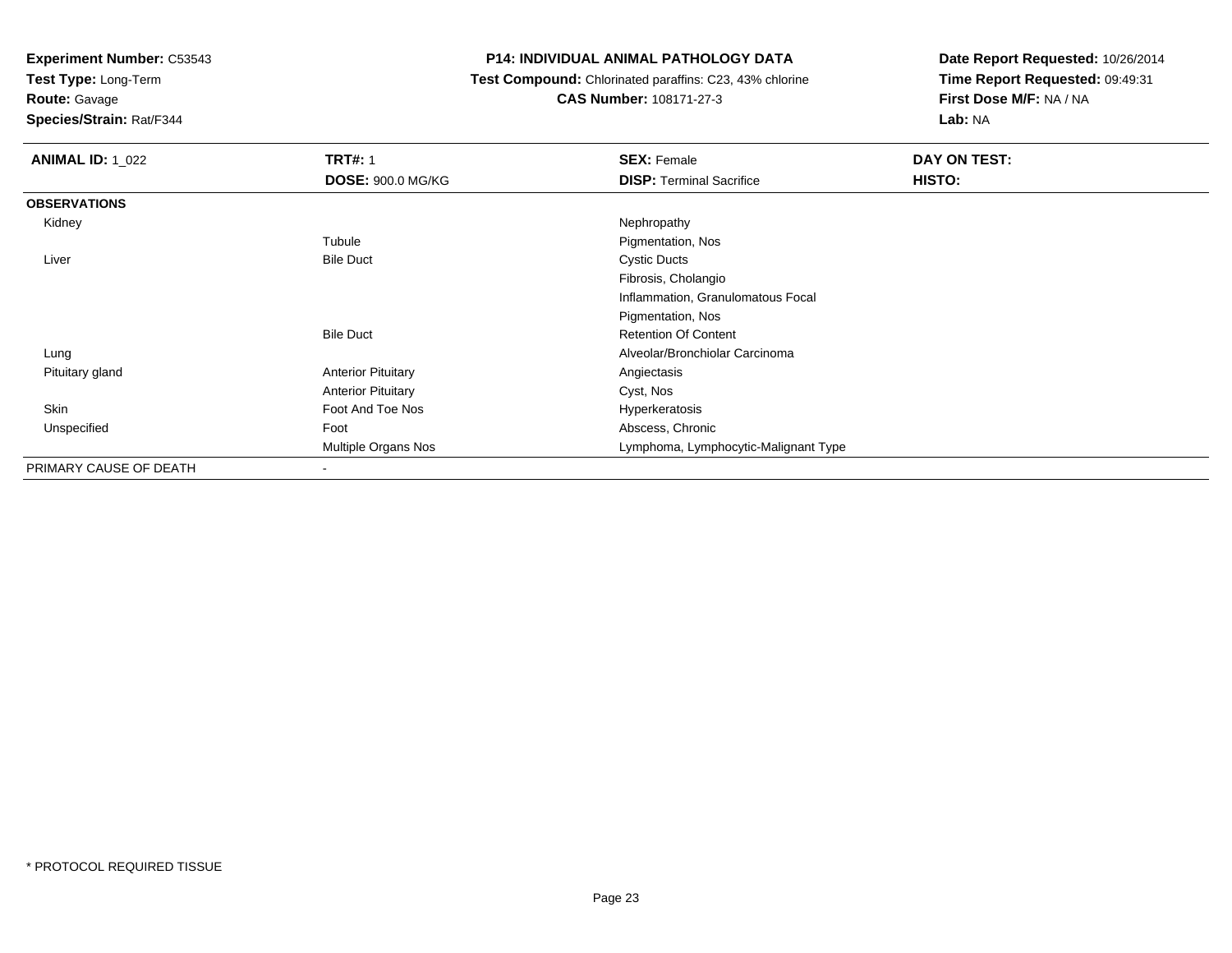**Test Type:** Long-Term

**Route:** Gavage

**Species/Strain:** Rat/F344

# **P14: INDIVIDUAL ANIMAL PATHOLOGY DATA**

 **Test Compound:** Chlorinated paraffins: C23, 43% chlorine**CAS Number:** 108171-27-3

| <b>ANIMAL ID: 1_023</b> | <b>TRT#: 1</b>           | <b>SEX: Female</b>                  | DAY ON TEST: |  |
|-------------------------|--------------------------|-------------------------------------|--------------|--|
|                         | DOSE: 900.0 MG/KG        | <b>DISP: Terminal Sacrifice</b>     | HISTO:       |  |
| <b>OBSERVATIONS</b>     |                          |                                     |              |  |
| Adrenal gland           |                          | Lymphocytic Inflammatory Infiltrate |              |  |
| Heart                   | Myocardium Nos           | Inflammation, Chronic               |              |  |
| Intestine Large         | Colon                    | Parasitism                          |              |  |
|                         | Rectum                   | Parasitism                          |              |  |
| Kidney                  |                          | Nephropathy                         |              |  |
|                         | Tubule                   | Pigmentation, Nos                   |              |  |
| Liver                   |                          | Inflammation, Granulomatous Focal   |              |  |
|                         |                          | Lymphocytic Inflammatory Infiltrate |              |  |
|                         |                          | Pigmentation, Nos                   |              |  |
| Lung                    |                          | Alveolar Macrophages                |              |  |
| Lymph node              | Pancreatic Lymph Node    | Hyperplasia, Lymphoid               |              |  |
|                         | Pancreatic Lymph Node    | Inflammation, Granulomatous         |              |  |
| Skin                    | Foot And Toe Nos         | Hyperkeratosis                      |              |  |
| Spleen                  |                          | Congestion, Nos                     |              |  |
| Uterus                  | Endometrium              | Hyperplasia, Cystic                 |              |  |
| PRIMARY CAUSE OF DEATH  | $\overline{\phantom{a}}$ |                                     |              |  |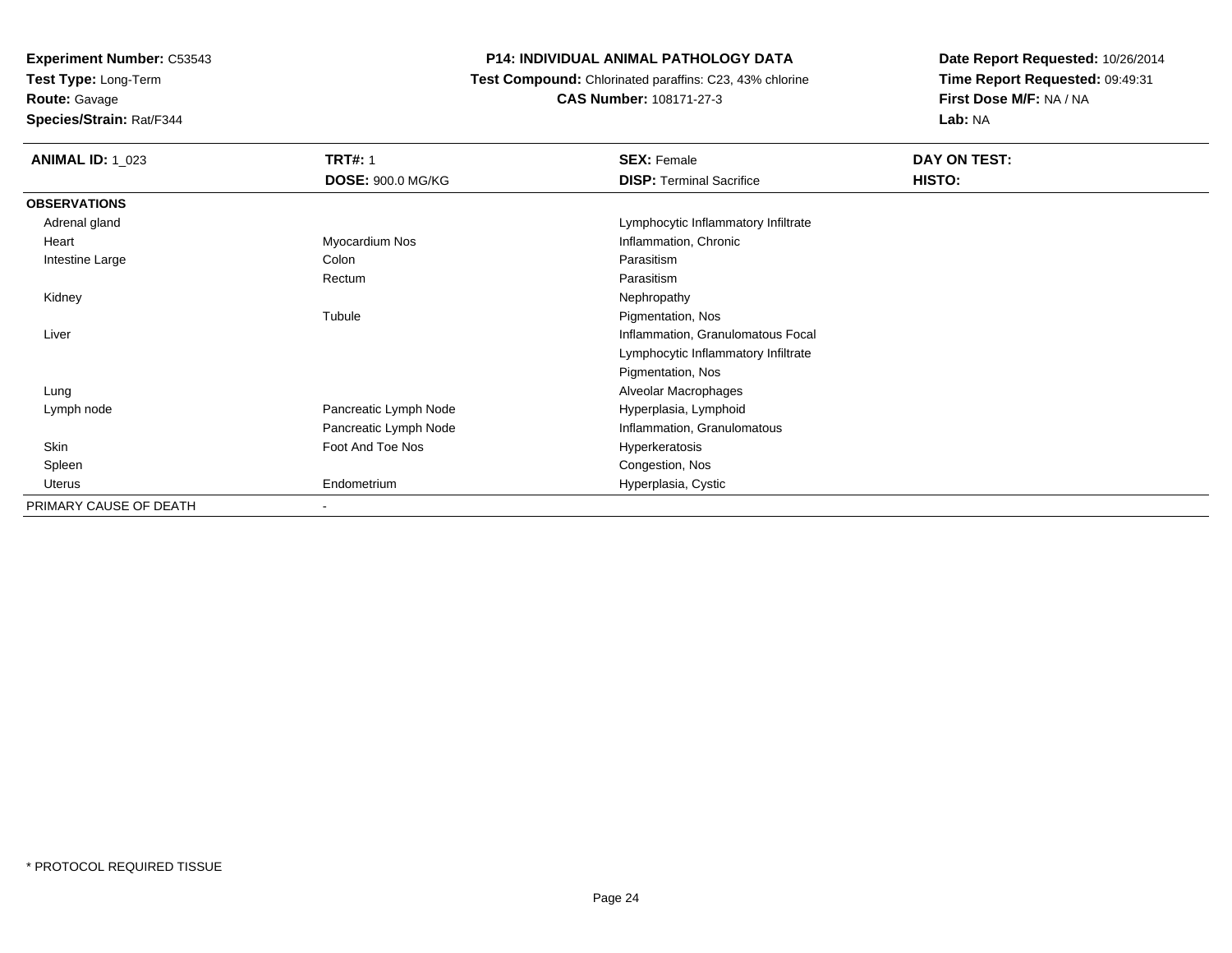**Test Type:** Long-Term

**Route:** Gavage

**Species/Strain:** Rat/F344

# **P14: INDIVIDUAL ANIMAL PATHOLOGY DATA**

 **Test Compound:** Chlorinated paraffins: C23, 43% chlorine**CAS Number:** 108171-27-3

| <b>ANIMAL ID: 1_024</b> | <b>TRT#: 1</b>          | <b>SEX: Female</b>                  | DAY ON TEST: |  |
|-------------------------|-------------------------|-------------------------------------|--------------|--|
|                         | DOSE: 900.0 MG/KG       | <b>DISP: Terminal Sacrifice</b>     | HISTO:       |  |
| <b>OBSERVATIONS</b>     |                         |                                     |              |  |
| Adrenal gland           | Medulla                 | Pheochromocytoma                    |              |  |
| Eye                     | <b>Crystalline Lens</b> | Mineralization                      |              |  |
|                         |                         | Retinopathy                         |              |  |
| Heart                   | Myocardium Nos          | Inflammation, Chronic               |              |  |
| Kidney                  | Tubule                  | Pigmentation, Nos                   |              |  |
| Liver                   |                         | Inflammation, Granulomatous Focal   |              |  |
|                         |                         | Lymphocytic Inflammatory Infiltrate |              |  |
|                         |                         | Pigmentation, Nos                   |              |  |
| Pancreas                | Acinus                  | Atrophy, Focal                      |              |  |
| Skin                    | Foot And Toe Nos        | Hyperkeratosis                      |              |  |
|                         | Foot And Toe Nos        | Inflammation, Chronic               |              |  |
| Spleen                  |                         | Congestion, Nos                     |              |  |
| Uterus                  | Endometrium             | Hyperplasia, Cystic                 |              |  |
| PRIMARY CAUSE OF DEATH  | $\blacksquare$          |                                     |              |  |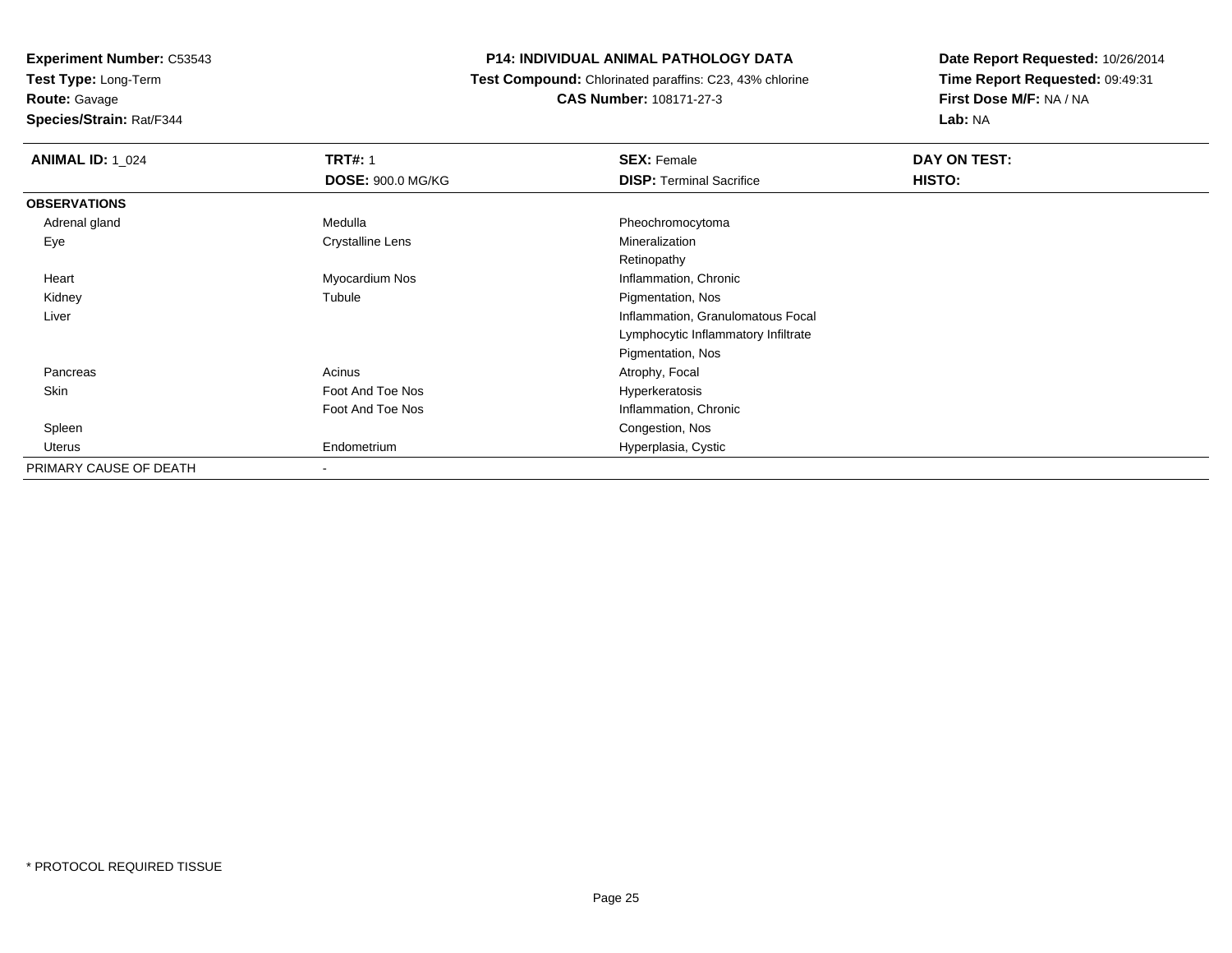**Test Type:** Long-Term

**Route:** Gavage

**Species/Strain:** Rat/F344

# **P14: INDIVIDUAL ANIMAL PATHOLOGY DATA**

 **Test Compound:** Chlorinated paraffins: C23, 43% chlorine**CAS Number:** 108171-27-3

| <b>ANIMAL ID: 1_025</b> | <b>TRT#: 1</b>            | <b>SEX: Female</b>                  | DAY ON TEST: |
|-------------------------|---------------------------|-------------------------------------|--------------|
|                         | <b>DOSE: 900.0 MG/KG</b>  | <b>DISP: Terminal Sacrifice</b>     | HISTO:       |
| <b>OBSERVATIONS</b>     |                           |                                     |              |
| Heart                   | Myocardium Nos            | Inflammation, Chronic               |              |
| <b>Intestine Small</b>  | <b>Mesentery Nos</b>      | <b>Steatitis</b>                    |              |
| Kidney                  |                           | Nephropathy                         |              |
|                         | Tubule                    | Pigmentation, Nos                   |              |
| Liver                   |                           | Inflammation, Granulomatous Focal   |              |
|                         |                           | Lymphocytic Inflammatory Infiltrate |              |
|                         |                           | Pigmentation, Nos                   |              |
| Lymph node              | Mesenteric Lymph Node     | Hyperplasia, Lymphoid               |              |
|                         | Pancreatic Lymph Node     | Hyperplasia, Lymphoid               |              |
|                         | Mesenteric Lymph Node     | Inflammation, Granulomatous         |              |
|                         | Pancreatic Lymph Node     | Inflammation, Granulomatous         |              |
| Mammary gland           |                           | <b>Cystic Ducts</b>                 |              |
| Nasal cavity            |                           | Foreign Body, Nos                   |              |
|                         |                           | Inflammation, Suppurative           |              |
| Pituitary gland         | <b>Anterior Pituitary</b> | Adenoma, Nos                        |              |
|                         | <b>Anterior Pituitary</b> | Angiectasis                         |              |
| Skin                    | Foot And Toe Nos          | Hyperkeratosis                      |              |
| Spleen                  |                           | Congestion, Nos                     |              |
| PRIMARY CAUSE OF DEATH  |                           |                                     |              |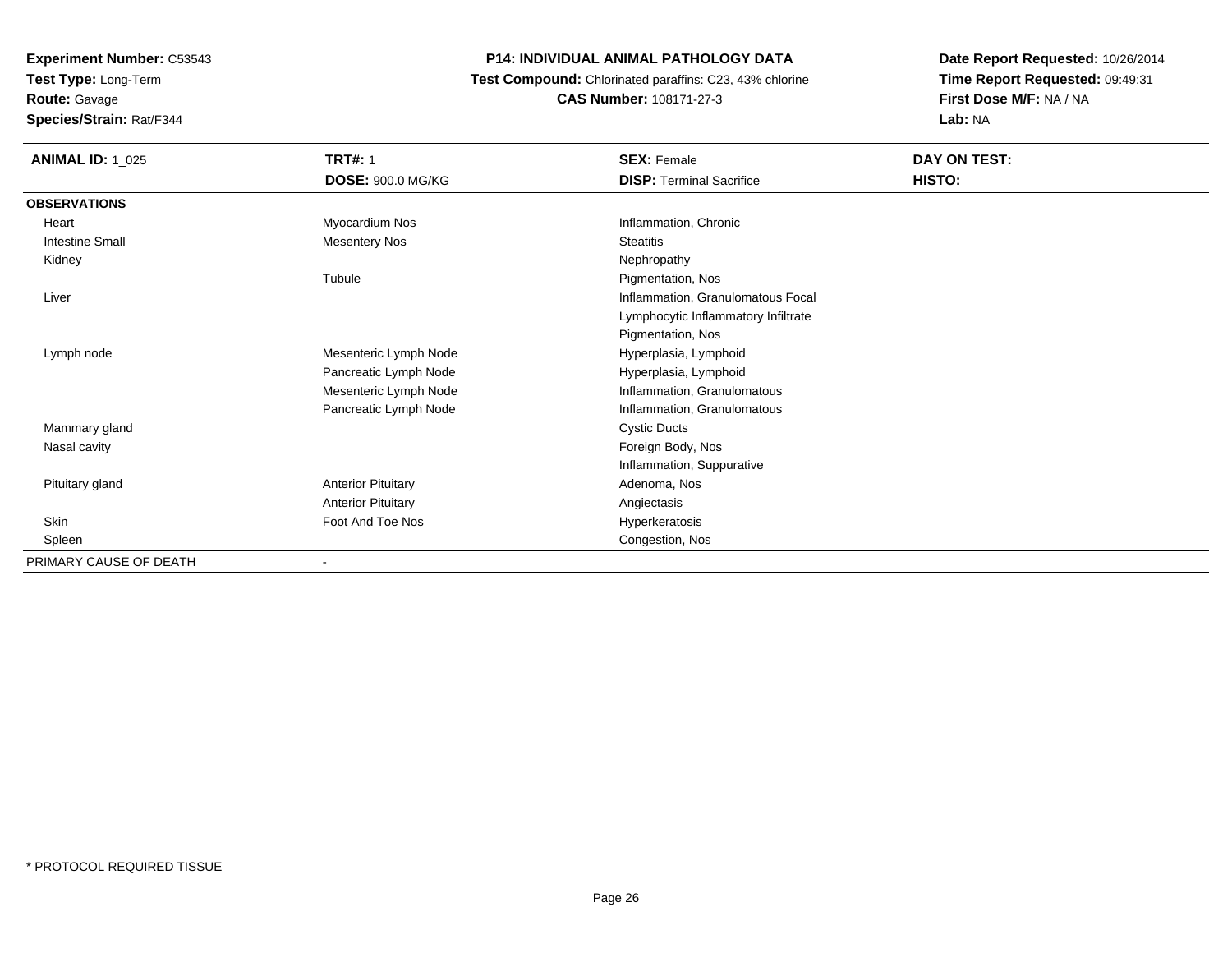**Test Type:** Long-Term

**Route:** Gavage

**Species/Strain:** Rat/F344

# **P14: INDIVIDUAL ANIMAL PATHOLOGY DATA**

 **Test Compound:** Chlorinated paraffins: C23, 43% chlorine**CAS Number:** 108171-27-3

| <b>ANIMAL ID: 1 026</b> | <b>TRT#: 1</b>            | <b>SEX: Female</b>                  | DAY ON TEST: |
|-------------------------|---------------------------|-------------------------------------|--------------|
|                         | <b>DOSE: 900.0 MG/KG</b>  | <b>DISP: Terminal Sacrifice</b>     | HISTO:       |
| <b>OBSERVATIONS</b>     |                           |                                     |              |
| Adrenal gland           | Cortex Nos                | Angiectasis                         |              |
|                         | Medulla                   | Pheochromocytoma                    |              |
| Heart                   | Myocardium Nos            | Inflammation, Chronic               |              |
| Kidney                  |                           | Nephropathy                         |              |
| Liver                   |                           | Inflammation, Granulomatous Focal   |              |
|                         |                           | Lymphocytic Inflammatory Infiltrate |              |
|                         |                           | Pigmentation, Nos                   |              |
| Lung                    |                           | Hyperplasia, Adenomatous            |              |
| Lymph node              | Mediastinal Lymph Node    | Hyperplasia, Lymphoid               |              |
| Pancreas                | Acinus                    | Hyperplasia, Nos                    |              |
| Pituitary gland         | <b>Anterior Pituitary</b> | Angiectasis                         |              |
|                         | <b>Anterior Pituitary</b> | Cyst, Nos                           |              |
| Skin                    | Foot And Toe Nos          | Hyperkeratosis                      |              |
| Spleen                  |                           | Congestion, Nos                     |              |
| Uterus                  | Endometrium               | Hyperplasia, Cystic                 |              |
| PRIMARY CAUSE OF DEATH  | ٠                         |                                     |              |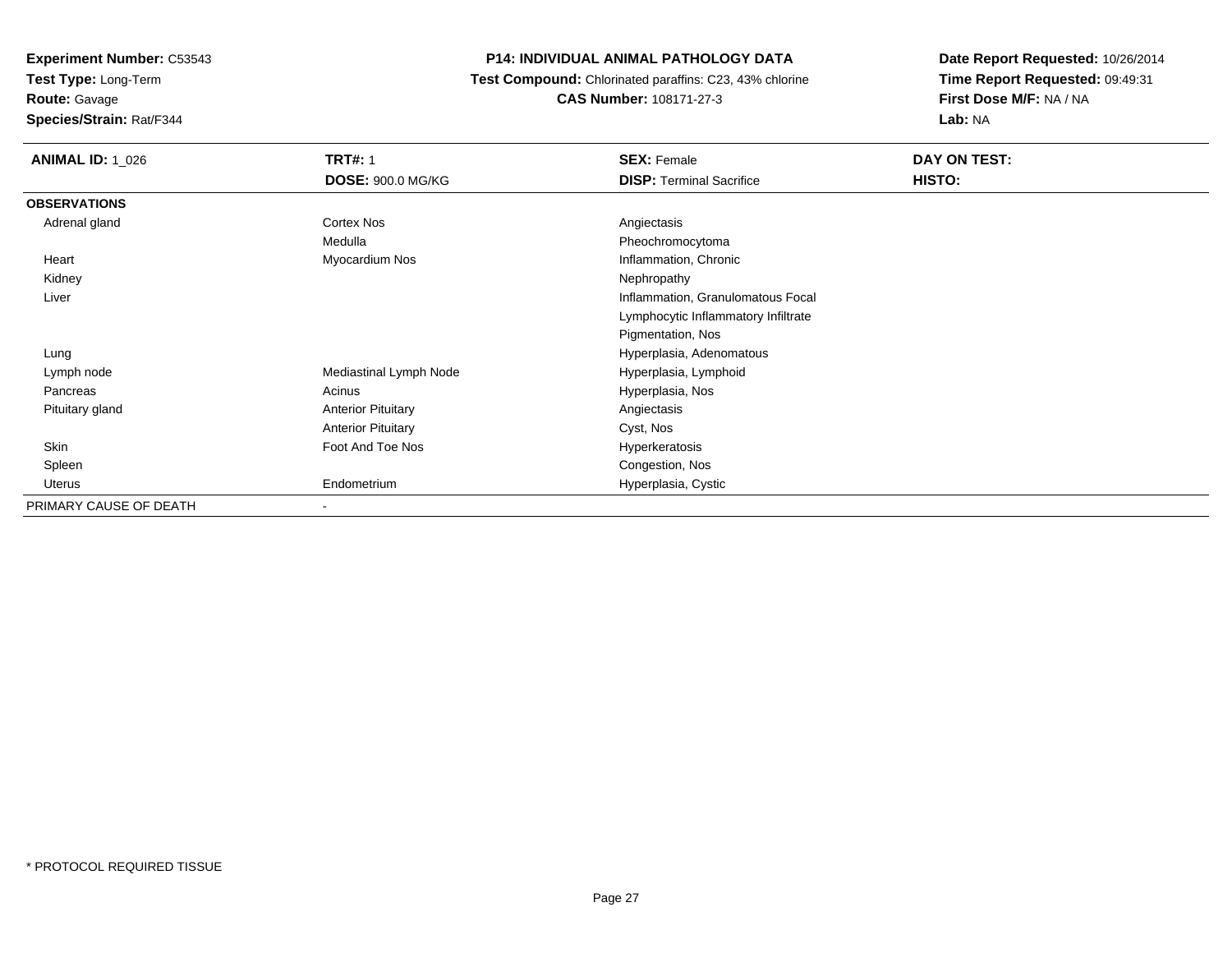**Test Type:** Long-Term

**Route:** Gavage

**Species/Strain:** Rat/F344

# **P14: INDIVIDUAL ANIMAL PATHOLOGY DATA**

 **Test Compound:** Chlorinated paraffins: C23, 43% chlorine**CAS Number:** 108171-27-3

| <b>ANIMAL ID: 1 027</b> | <b>TRT#: 1</b>           | <b>SEX: Female</b>                  | DAY ON TEST: |
|-------------------------|--------------------------|-------------------------------------|--------------|
|                         | <b>DOSE: 900.0 MG/KG</b> | <b>DISP: Terminal Sacrifice</b>     | HISTO:       |
| <b>OBSERVATIONS</b>     |                          |                                     |              |
| Heart                   | Myocardium Nos           | Inflammation, Chronic               |              |
| Kidney                  |                          | Nephropathy                         |              |
| Liver                   |                          | Inflammation, Granulomatous Focal   |              |
|                         |                          | Lymphocytic Inflammatory Infiltrate |              |
|                         |                          | Pigmentation, Nos                   |              |
| Lymph node              | Mandibular Lymph Node    | Hyperplasia, Lymphoid               |              |
| Skin                    | Foot And Toe Nos         | Hyperkeratosis                      |              |
|                         | Foot And Toe Nos         | Inflammation, Chronic               |              |
| Spleen                  |                          | Congestion, Nos                     |              |
|                         |                          | Hyperplasia, Nodular                |              |
| Uterus                  | Endometrium              | Hyperplasia, Cystic                 |              |
|                         | <b>Broad Ligament</b>    | <b>Steatitis</b>                    |              |
| PRIMARY CAUSE OF DEATH  | $\overline{\phantom{a}}$ |                                     |              |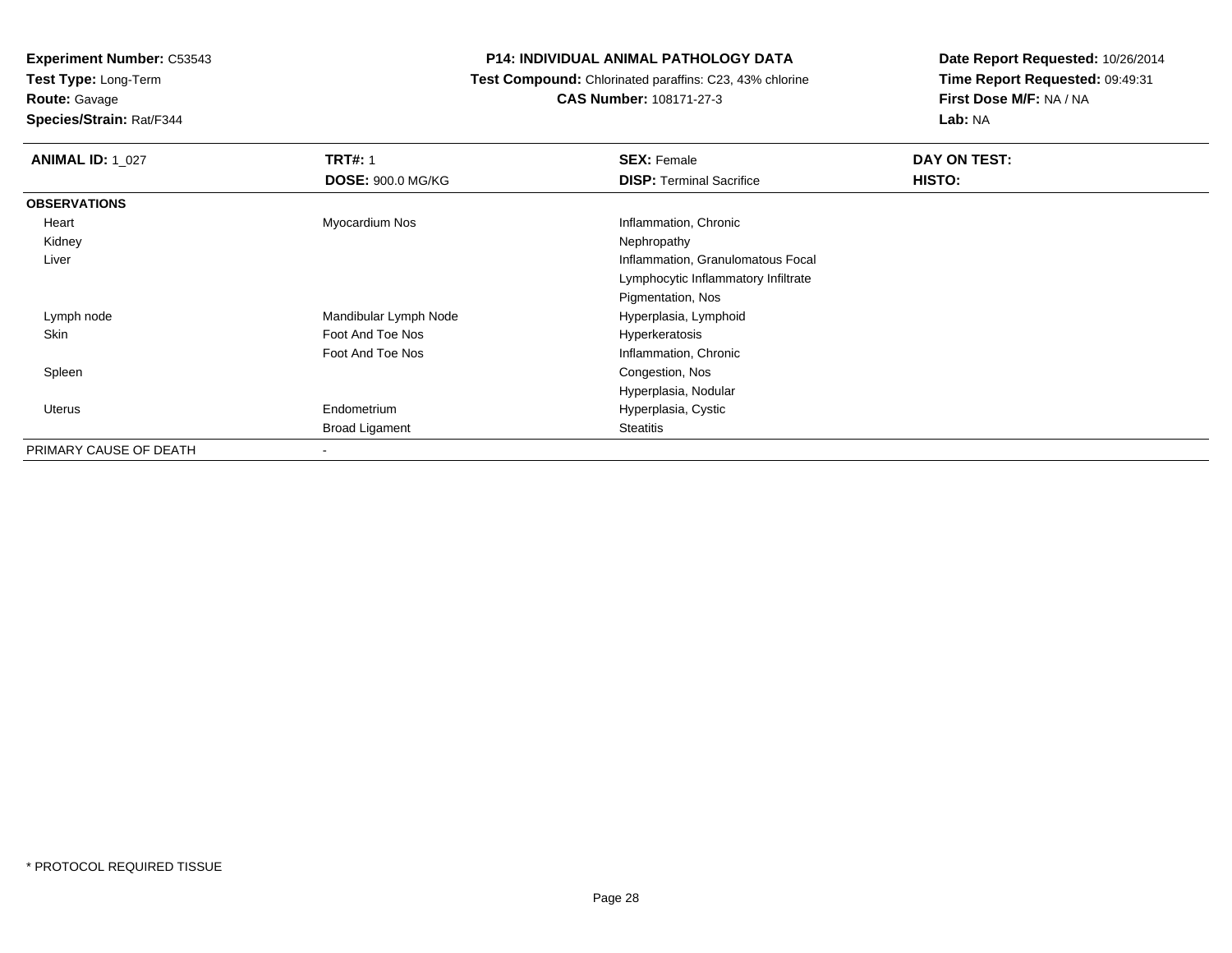**Test Type:** Long-Term

**Route:** Gavage

**Species/Strain:** Rat/F344

# **P14: INDIVIDUAL ANIMAL PATHOLOGY DATA**

 **Test Compound:** Chlorinated paraffins: C23, 43% chlorine**CAS Number:** 108171-27-3

| <b>ANIMAL ID: 1_028</b> | <b>TRT#: 1</b>            | <b>SEX: Female</b>                  | DAY ON TEST: |
|-------------------------|---------------------------|-------------------------------------|--------------|
|                         | <b>DOSE: 900.0 MG/KG</b>  | <b>DISP: Terminal Sacrifice</b>     | HISTO:       |
| <b>OBSERVATIONS</b>     |                           |                                     |              |
| Heart                   | Myocardium Nos            | Inflammation, Chronic               |              |
| Kidney                  |                           | Nephropathy                         |              |
| Liver                   |                           | Deformity, Nos                      |              |
|                         |                           | Hyperplasia, Nodular                |              |
|                         |                           | Inflammation, Granulomatous Focal   |              |
|                         |                           | Lymphocytic Inflammatory Infiltrate |              |
|                         |                           | Pigmentation, Nos                   |              |
| Lung                    |                           | Inflammation, Acute/Chronic         |              |
| Lymph node              | Pancreatic Lymph Node     | Hyperplasia, Lymphoid               |              |
|                         | Pancreatic Lymph Node     | Inflammation, Granulomatous         |              |
| Pituitary gland         | <b>Anterior Pituitary</b> | Adenoma, Nos                        |              |
| Skin                    | Foot And Toe Nos          | Hyperkeratosis                      |              |
| Spleen                  |                           | Congestion, Nos                     |              |
|                         |                           | Hyperplasia, Nodular                |              |
| Unspecified             | Foot                      | Inflammation, Chronic               |              |
| PRIMARY CAUSE OF DEATH  | ٠                         |                                     |              |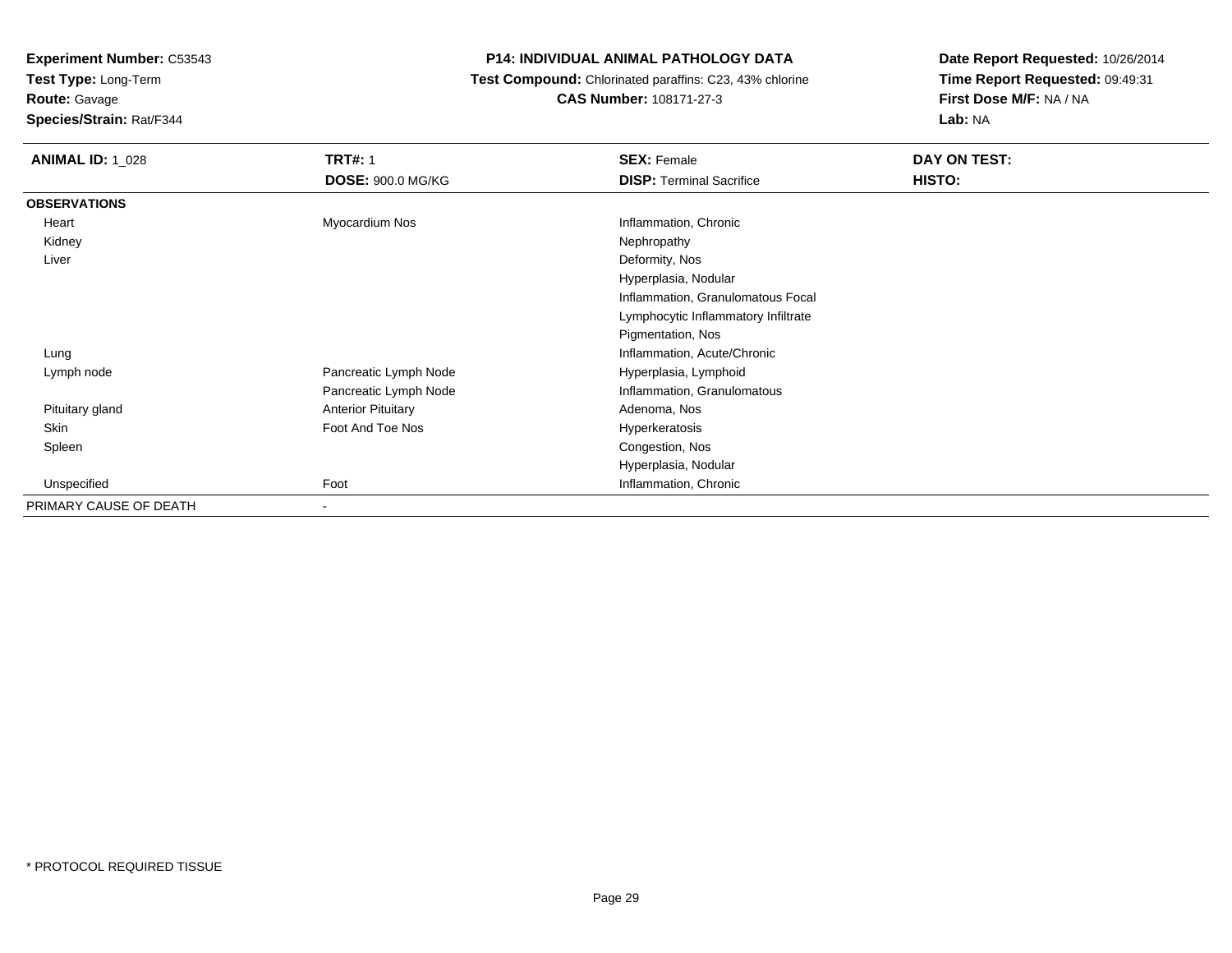**Test Type:** Long-Term

**Route:** Gavage

**Species/Strain:** Rat/F344

#### **P14: INDIVIDUAL ANIMAL PATHOLOGY DATA**

 **Test Compound:** Chlorinated paraffins: C23, 43% chlorine**CAS Number:** 108171-27-3

| <b>ANIMAL ID: 1 029</b> | <b>TRT#: 1</b>           | <b>SEX: Female</b>                  | DAY ON TEST: |  |
|-------------------------|--------------------------|-------------------------------------|--------------|--|
|                         | <b>DOSE: 900.0 MG/KG</b> | <b>DISP:</b> Moribund Sacrifice     | HISTO:       |  |
| <b>OBSERVATIONS</b>     |                          |                                     |              |  |
| Brain                   | Cerebrum                 | Reticulosis, Malignant              |              |  |
| Heart                   | Myocardium Nos           | Inflammation, Chronic               |              |  |
| Kidney                  |                          | Pigmentation, Nos                   |              |  |
| Liver                   |                          | Inflammation, Granulomatous Focal   |              |  |
|                         |                          | Lymphocytic Inflammatory Infiltrate |              |  |
|                         |                          | Pigmentation, Nos                   |              |  |
| Lung                    |                          | Alveolar Macrophages                |              |  |
|                         | Alveoli                  | Edema, Nos                          |              |  |
| Lymph node              | Mesenteric Lymph Node    | Inflammation, Granulomatous         |              |  |
| Pancreas                | Acinus                   | Atrophy, Focal                      |              |  |
| PRIMARY CAUSE OF DEATH  |                          |                                     |              |  |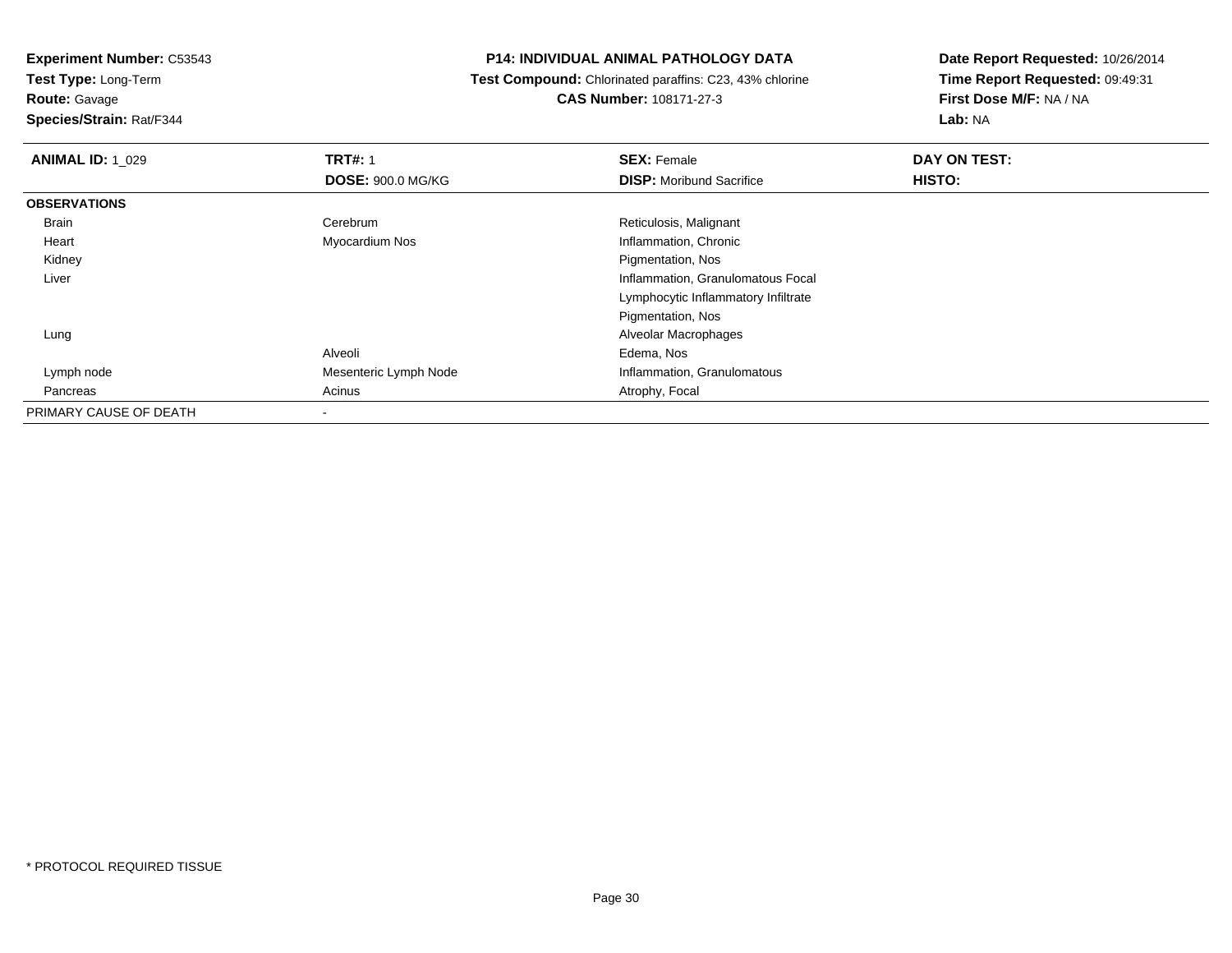| <b>Experiment Number: C53543</b><br>Test Type: Long-Term<br><b>Route: Gavage</b><br>Species/Strain: Rat/F344 |                                            | <b>P14: INDIVIDUAL ANIMAL PATHOLOGY DATA</b><br>Test Compound: Chlorinated paraffins: C23, 43% chlorine<br>CAS Number: 108171-27-3 | Date Report Requested: 10/26/2014<br>Time Report Requested: 09:49:31<br>First Dose M/F: NA / NA<br>Lab: NA |
|--------------------------------------------------------------------------------------------------------------|--------------------------------------------|------------------------------------------------------------------------------------------------------------------------------------|------------------------------------------------------------------------------------------------------------|
| <b>ANIMAL ID: 1 030</b>                                                                                      | <b>TRT#: 1</b><br><b>DOSE: 900.0 MG/KG</b> | <b>SEX: Female</b><br><b>DISP:</b> Natural Death                                                                                   | DAY ON TEST:<br>HISTO:                                                                                     |
| <b>OBSERVATIONS</b>                                                                                          |                                            |                                                                                                                                    |                                                                                                            |
| Heart                                                                                                        | Myocardium Nos                             | Inflammation, Chronic                                                                                                              |                                                                                                            |
| Kidney                                                                                                       | Tubule                                     | Pigmentation, Nos                                                                                                                  |                                                                                                            |
| Liver                                                                                                        |                                            | Inflammation, Granulomatous Focal                                                                                                  |                                                                                                            |
| Lung                                                                                                         |                                            | Congestion, Nos                                                                                                                    |                                                                                                            |
| PRIMARY CAUSE OF DEATH                                                                                       |                                            |                                                                                                                                    |                                                                                                            |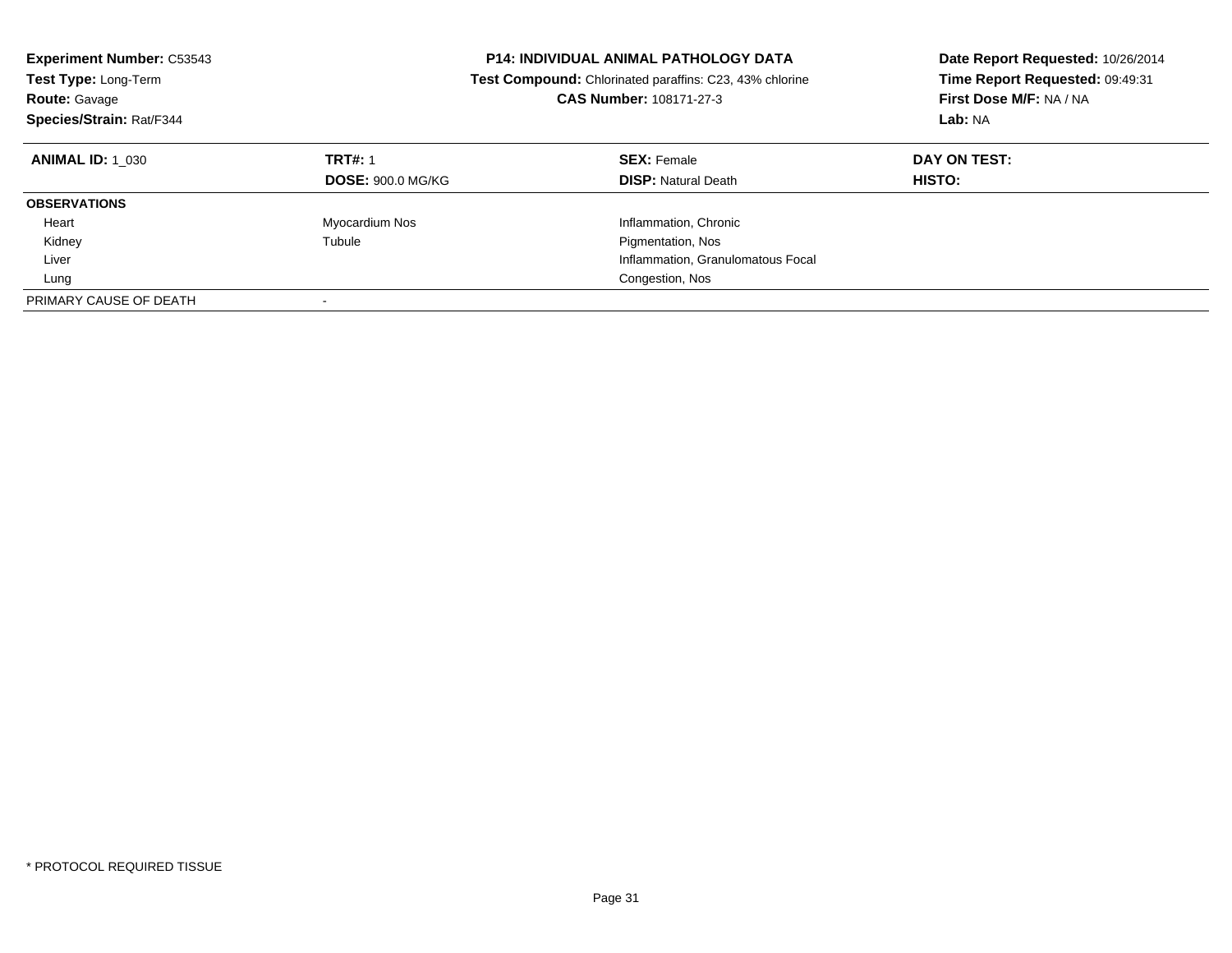**Test Type:** Long-Term

**Route:** Gavage

**Species/Strain:** Rat/F344

# **P14: INDIVIDUAL ANIMAL PATHOLOGY DATA**

 **Test Compound:** Chlorinated paraffins: C23, 43% chlorine**CAS Number:** 108171-27-3

| <b>ANIMAL ID: 1_031</b> | <b>TRT#: 1</b>           | <b>SEX: Female</b>                  | DAY ON TEST: |  |
|-------------------------|--------------------------|-------------------------------------|--------------|--|
|                         | <b>DOSE: 900.0 MG/KG</b> | <b>DISP: Terminal Sacrifice</b>     | HISTO:       |  |
| <b>OBSERVATIONS</b>     |                          |                                     |              |  |
| Adrenal gland           | Medulla                  | Pheochromocytoma                    |              |  |
| Heart                   | Myocardium Nos           | Inflammation, Chronic               |              |  |
| Liver                   |                          | Inflammation, Granulomatous Focal   |              |  |
|                         |                          | Lymphocytic Inflammatory Infiltrate |              |  |
|                         |                          | Pigmentation, Nos                   |              |  |
| Lung                    |                          | Pneumonia, Aspiration               |              |  |
| Lymph node              | Mesenteric Lymph Node    | Hyperplasia, Lymphoid               |              |  |
|                         | Pancreatic Lymph Node    | Hyperplasia, Lymphoid               |              |  |
|                         | Mesenteric Lymph Node    | Inflammation, Granulomatous         |              |  |
|                         | Pancreatic Lymph Node    | Inflammation, Granulomatous         |              |  |
| Mammary gland           |                          | Fibroadenoma                        |              |  |
| Pancreas                | Acinus                   | Atrophy, Nos                        |              |  |
| Skin                    | Foot And Toe Nos         | Hyperkeratosis                      |              |  |
|                         | Foot And Toe Nos         | Hyperplasia, Focal                  |              |  |
|                         | Lip Nos                  | Inflammation, Suppurative           |              |  |
| Spleen                  |                          | Congestion, Nos                     |              |  |
| Thyroid                 |                          | Cyst, Embryonal Duct                |              |  |
| Uterus                  | Endometrium              | Cyst, Nos                           |              |  |
|                         |                          | <b>Endometrial Stromal Polyp</b>    |              |  |
| PRIMARY CAUSE OF DEATH  |                          |                                     |              |  |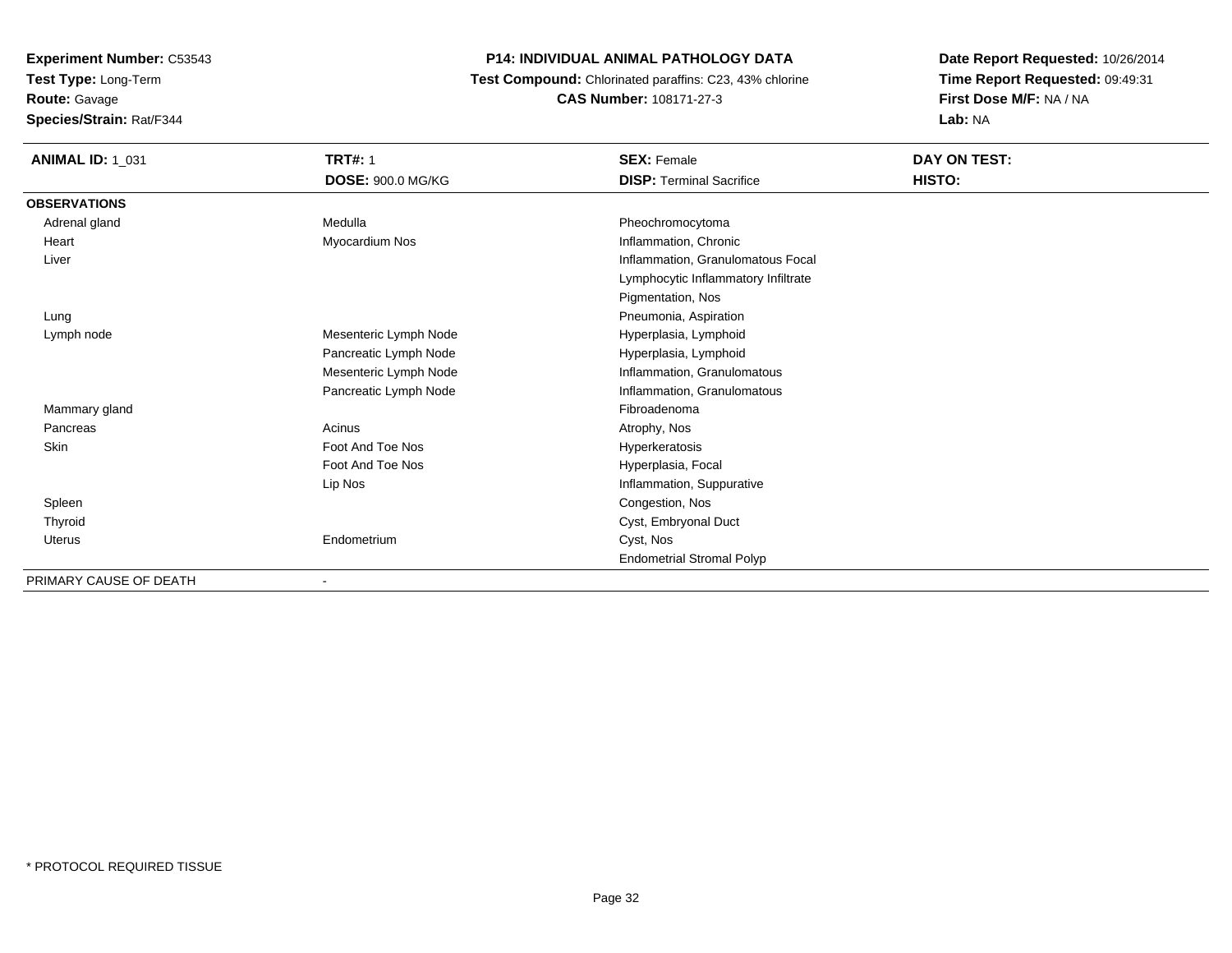**Experiment Number:** C53543**Test Type:** Long-Term**Route:** Gavage

**Species/Strain:** Rat/F344

#### **P14: INDIVIDUAL ANIMAL PATHOLOGY DATA**

 **Test Compound:** Chlorinated paraffins: C23, 43% chlorine**CAS Number:** 108171-27-3

| <b>ANIMAL ID: 1 032</b> | <b>TRT#: 1</b>           | <b>SEX: Female</b>                  | DAY ON TEST: |
|-------------------------|--------------------------|-------------------------------------|--------------|
|                         | <b>DOSE: 900.0 MG/KG</b> | <b>DISP: Terminal Sacrifice</b>     | HISTO:       |
| <b>OBSERVATIONS</b>     |                          |                                     |              |
| Heart                   | Myocardium Nos           | Inflammation, Chronic               |              |
| Intestine Large         | Colon                    | Parasitism                          |              |
| <b>Intestine Small</b>  | <b>Mesentery Nos</b>     | <b>Steatitis</b>                    |              |
| Kidney                  |                          | Nephropathy                         |              |
| Liver                   | <b>Bile Duct</b>         | Hyperplasia, Nos                    |              |
|                         |                          | Inflammation, Granulomatous Focal   |              |
|                         |                          | Lymphocytic Inflammatory Infiltrate |              |
|                         |                          | Pigmentation, Nos                   |              |
| Lymph node              | Pancreatic Lymph Node    | Hyperplasia, Lymphoid               |              |
| Skin                    | Foot And Toe Nos         | Hyperkeratosis                      |              |
|                         | Foot And Toe Nos         | Hyperplasia, Epithelial             |              |
| Spleen                  |                          | Congestion, Nos                     |              |
| Thyroid                 |                          | Hyperplasia, C Cell                 |              |
| Uterus                  |                          | <b>Endometrial Stromal Polyp</b>    |              |
|                         | Endometrium              | Hyperplasia, Cystic                 |              |
| PRIMARY CAUSE OF DEATH  | $\,$                     |                                     |              |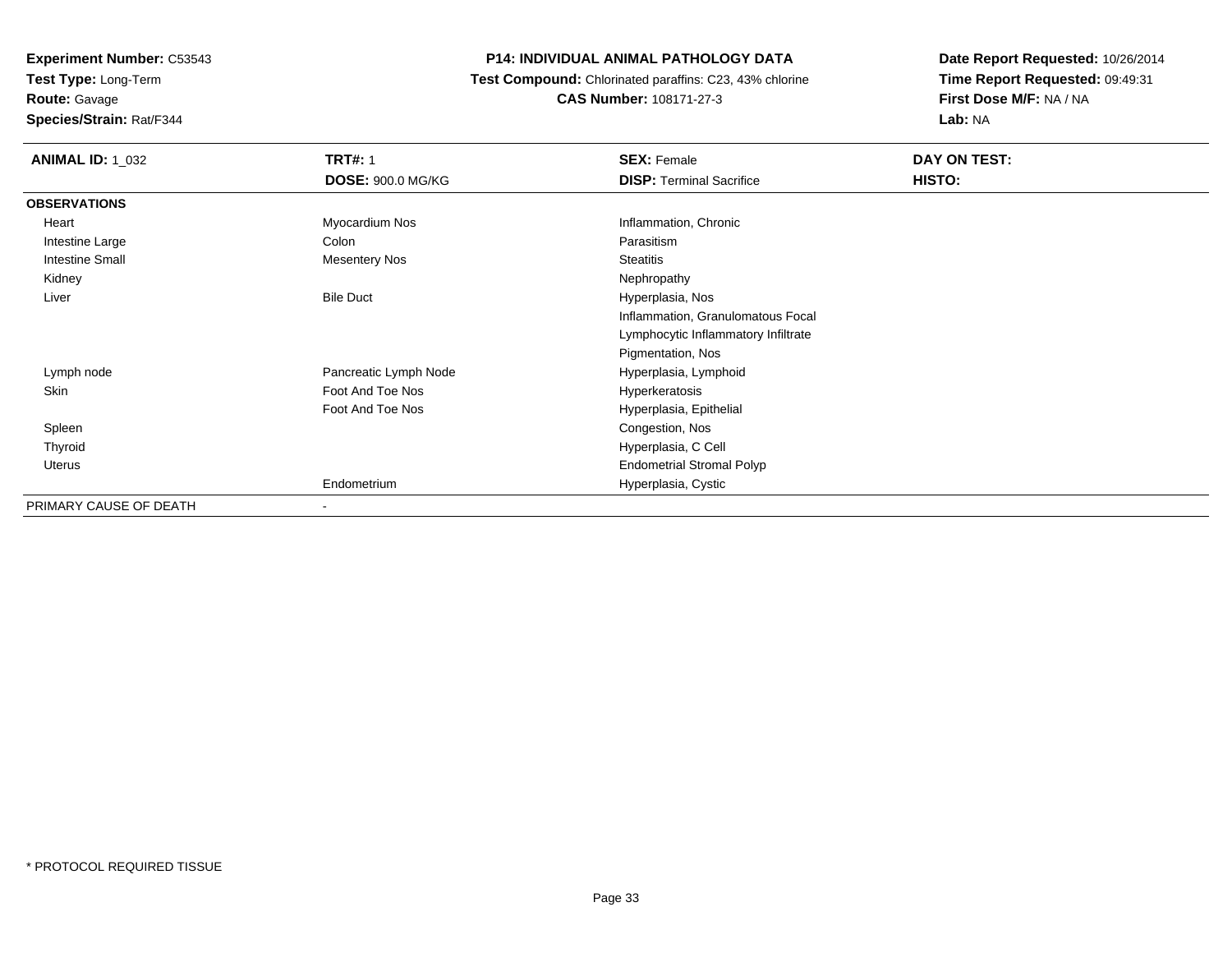**Route:** Gavage

**Species/Strain:** Rat/F344

# **P14: INDIVIDUAL ANIMAL PATHOLOGY DATA**

 **Test Compound:** Chlorinated paraffins: C23, 43% chlorine**CAS Number:** 108171-27-3

| <b>ANIMAL ID: 1_033</b> | <b>TRT#: 1</b><br><b>DOSE: 900.0 MG/KG</b> | <b>SEX: Female</b><br><b>DISP: Terminal Sacrifice</b> | DAY ON TEST:<br>HISTO: |
|-------------------------|--------------------------------------------|-------------------------------------------------------|------------------------|
| <b>OBSERVATIONS</b>     |                                            |                                                       |                        |
| Heart                   | Myocardium Nos                             | Inflammation, Chronic                                 |                        |
| Kidney                  |                                            | Nephropathy                                           |                        |
| Liver                   |                                            | Inflammation, Granulomatous Focal                     |                        |
|                         |                                            | Lymphocytic Inflammatory Infiltrate                   |                        |
|                         |                                            | Pigmentation, Nos                                     |                        |
| Lymph node              | Mandibular Lymph Node                      | Hyperplasia, Lymphoid                                 |                        |
|                         | Pancreatic Lymph Node                      | Hyperplasia, Lymphoid                                 |                        |
|                         | Pancreatic Lymph Node                      | Inflammation, Granulomatous                           |                        |
| Pancreas                | Acinus                                     | Atrophy, Nos                                          |                        |
| Pituitary gland         | <b>Anterior Pituitary</b>                  | Hyperplasia, Focal                                    |                        |
| <b>Skin</b>             | Foot And Toe Nos                           | Cyst, Epidermal Inclusion                             |                        |
|                         | Foot And Toe Nos                           | Hyperkeratosis                                        |                        |
|                         | Epidermis                                  | Hyperplasia, Nos                                      |                        |
| Spleen                  |                                            | Congestion, Nos                                       |                        |
| Thyroid                 |                                            | Hyperplasia, C Cell                                   |                        |
| Uterus                  | Endometrium                                | Hyperplasia, Cystic                                   |                        |
| PRIMARY CAUSE OF DEATH  | $\blacksquare$                             |                                                       |                        |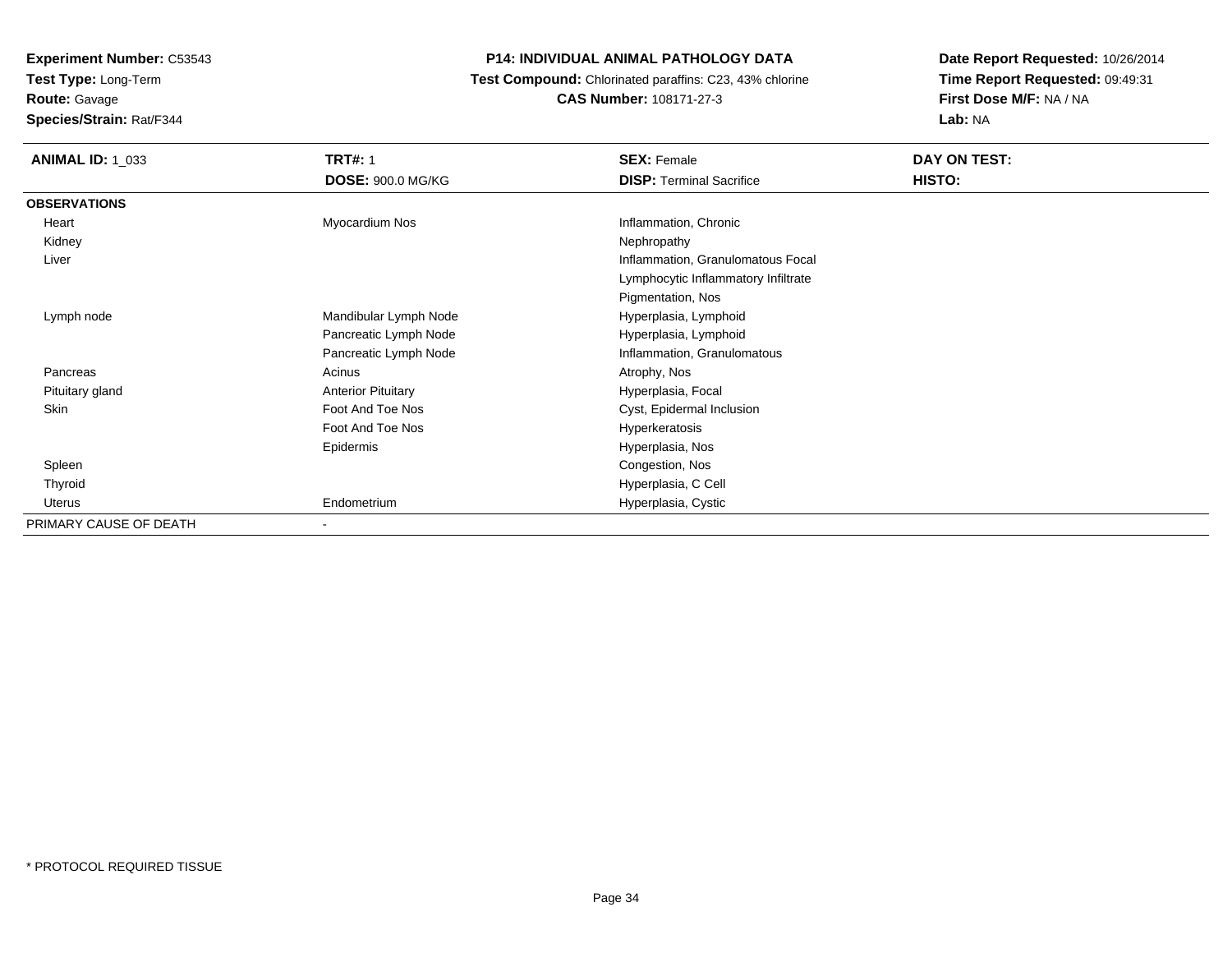**Route:** Gavage

**Species/Strain:** Rat/F344

# **P14: INDIVIDUAL ANIMAL PATHOLOGY DATA**

 **Test Compound:** Chlorinated paraffins: C23, 43% chlorine**CAS Number:** 108171-27-3

| <b>ANIMAL ID: 1_034</b> | <b>TRT#: 1</b>            | <b>SEX: Female</b>                | DAY ON TEST: |
|-------------------------|---------------------------|-----------------------------------|--------------|
|                         | <b>DOSE: 900.0 MG/KG</b>  | <b>DISP:</b> Moribund Sacrifice   | HISTO:       |
| <b>OBSERVATIONS</b>     |                           |                                   |              |
| Adrenal gland           | Cortex Nos                | Cytoplasmic Vacuolization         |              |
| Heart                   | Myocardium Nos            | Inflammation, Chronic             |              |
| Intestine Small         | Mesentery Nos             | <b>Steatitis</b>                  |              |
| Kidney                  |                           | Pigmentation, Nos                 |              |
| Liver                   | Centrilobular             | Degeneration, Nos                 |              |
|                         |                           | Inflammation, Granulomatous Focal |              |
|                         |                           | Pigmentation, Nos                 |              |
| Mammary gland           |                           | Fibroadenoma                      |              |
|                         |                           | Hyperplasia, Cystic               |              |
| Pituitary gland         | <b>Anterior Pituitary</b> | Adenoma, Nos                      |              |
|                         | <b>Anterior Pituitary</b> | Angiectasis                       |              |
| Stomach                 | Forestomach               | Hyperplasia, Epithelial           |              |
|                         | Forestomach               | Inflammation, Chronic             |              |
| Unspecified             | Multiple Organs Nos       | Leukemia, Mononuclear Cell        |              |
| PRIMARY CAUSE OF DEATH  | $\overline{\phantom{a}}$  |                                   |              |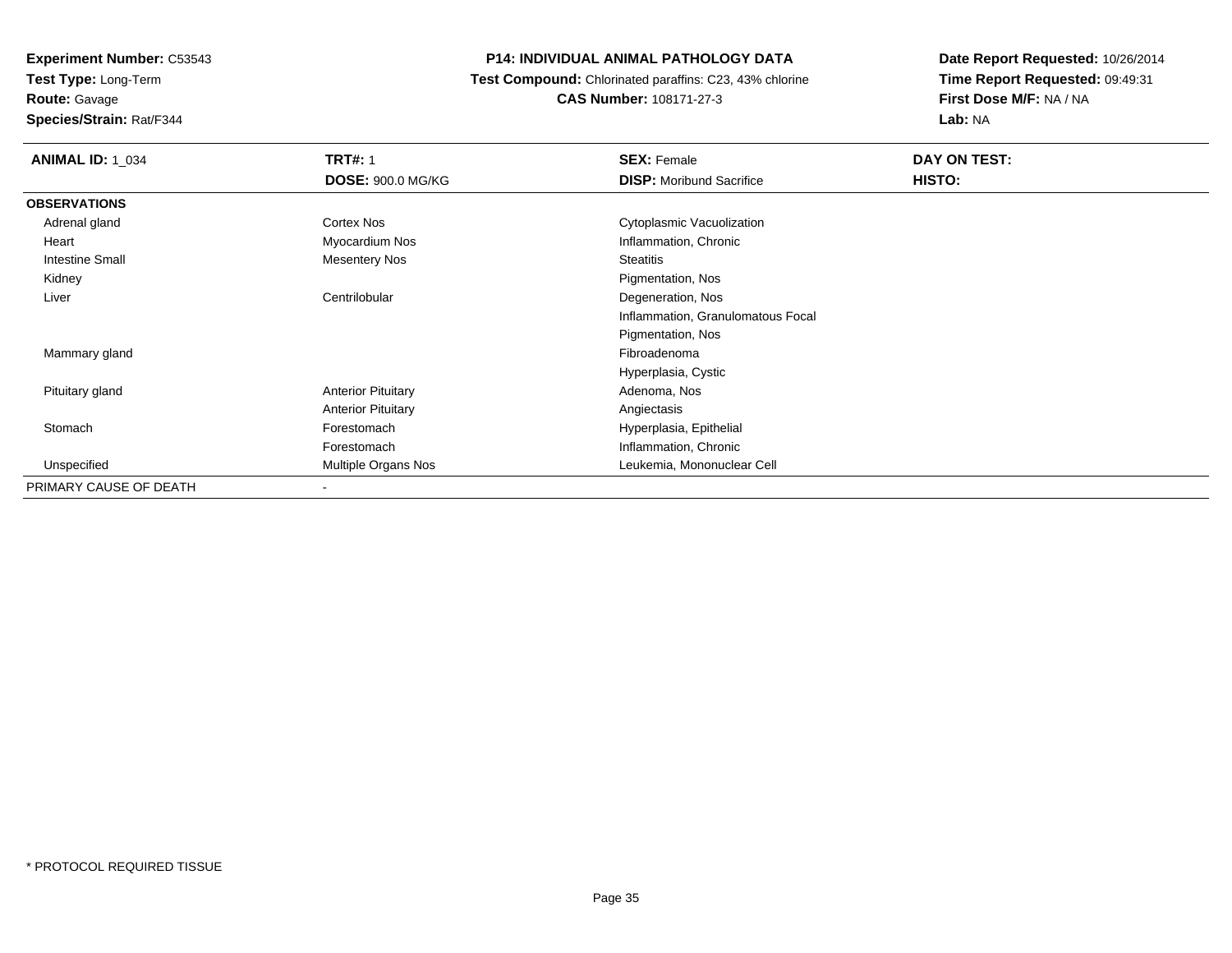**Test Type:** Long-Term

**Route:** Gavage

**Species/Strain:** Rat/F344

# **P14: INDIVIDUAL ANIMAL PATHOLOGY DATA**

 **Test Compound:** Chlorinated paraffins: C23, 43% chlorine**CAS Number:** 108171-27-3

| <b>ANIMAL ID: 1_035</b> | <b>TRT#: 1</b><br><b>DOSE: 900.0 MG/KG</b> | <b>SEX: Female</b><br><b>DISP: Terminal Sacrifice</b> | DAY ON TEST:<br>HISTO: |
|-------------------------|--------------------------------------------|-------------------------------------------------------|------------------------|
| <b>OBSERVATIONS</b>     |                                            |                                                       |                        |
| Heart                   | Myocardium Nos                             | Inflammation, Chronic                                 |                        |
| Intestine Large         | Rectum                                     | Parasitism                                            |                        |
| Kidney                  |                                            | Nephropathy                                           |                        |
|                         | Tubule                                     | Pigmentation, Nos                                     |                        |
| Liver                   |                                            | Inflammation, Granulomatous Focal                     |                        |
|                         |                                            | Lymphocytic Inflammatory Infiltrate                   |                        |
|                         |                                            | Pigmentation, Nos                                     |                        |
| Lymph node              | Pancreatic Lymph Node                      | Hyperplasia, Lymphoid                                 |                        |
|                         | Pancreatic Lymph Node                      | Inflammation, Granulomatous                           |                        |
| Mammary gland           |                                            | Fibroadenoma                                          |                        |
| Spleen                  |                                            | Congestion, Nos                                       |                        |
| <b>Uterus</b>           | Endometrium                                | Cyst, Nos                                             |                        |
|                         | <b>Broad Ligament</b>                      | <b>Steatitis</b>                                      |                        |
| PRIMARY CAUSE OF DEATH  | $\overline{\phantom{a}}$                   |                                                       |                        |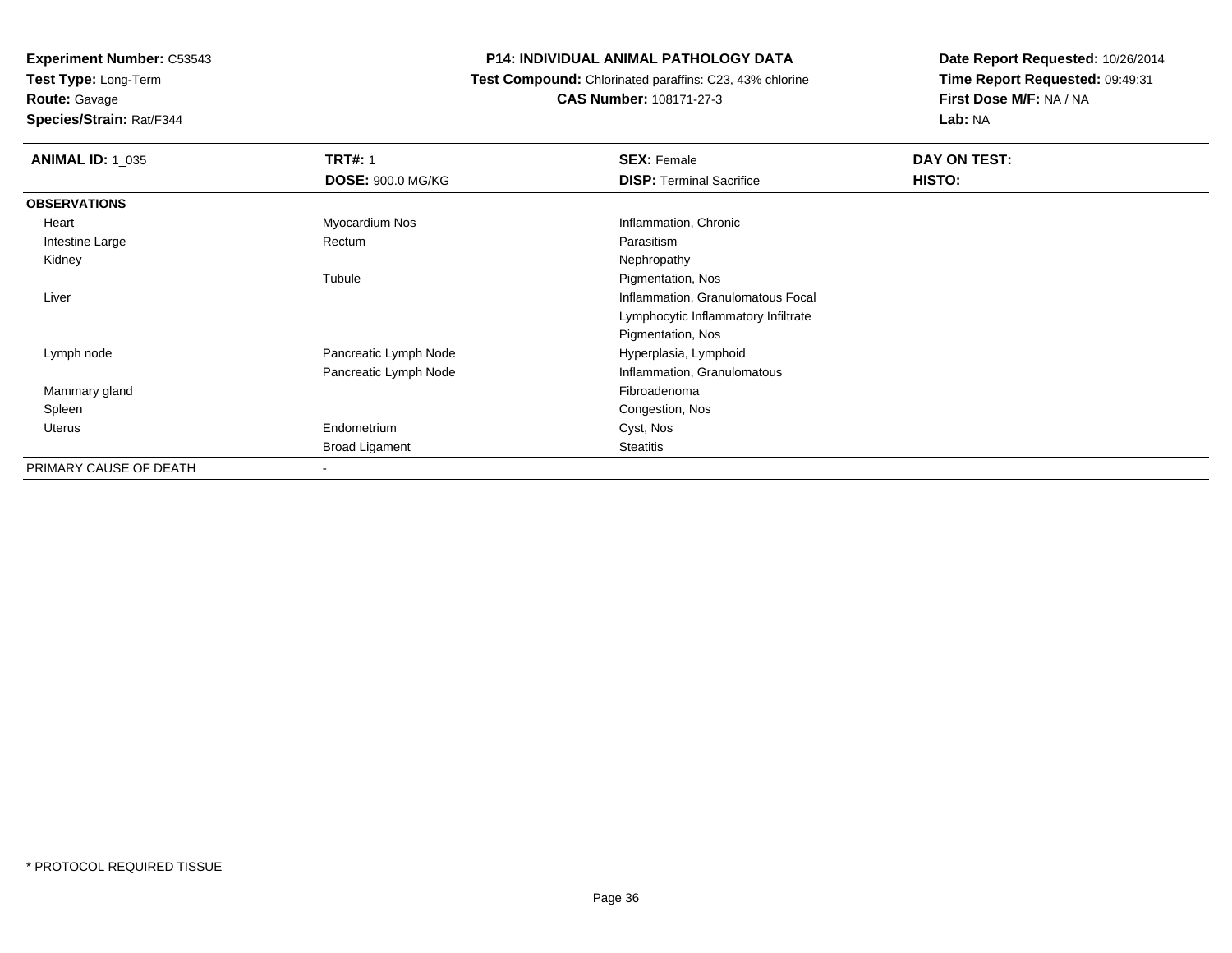**Test Type:** Long-Term

# **Route:** Gavage

**Species/Strain:** Rat/F344

#### **P14: INDIVIDUAL ANIMAL PATHOLOGY DATA**

#### **Test Compound:** Chlorinated paraffins: C23, 43% chlorine**CAS Number:** 108171-27-3

| <b>ANIMAL ID: 1_036</b> | <b>TRT#: 1</b>            | <b>SEX: Female</b>                  | DAY ON TEST: |
|-------------------------|---------------------------|-------------------------------------|--------------|
|                         | <b>DOSE: 900.0 MG/KG</b>  | <b>DISP:</b> Moribund Sacrifice     | HISTO:       |
| <b>OBSERVATIONS</b>     |                           |                                     |              |
| Brain                   |                           | Carcinoma, Nos, Invasive            |              |
| Kidney                  |                           | Nephropathy                         |              |
| Liver                   |                           | Inflammation, Granulomatous Focal   |              |
|                         |                           | Lymphocytic Inflammatory Infiltrate |              |
|                         |                           | Pigmentation, Nos                   |              |
| Mammary gland           |                           | <b>Cystic Ducts</b>                 |              |
| Pituitary gland         | <b>Anterior Pituitary</b> | Angiectasis                         |              |
|                         | <b>Anterior Pituitary</b> | Carcinoma, Nos                      |              |
| Salivary gland          |                           | <b>Cystic Ducts</b>                 |              |
| Spleen                  |                           | Congestion, Nos                     |              |
| Stomach                 | Forestomach               | Inflammation, Chronic               |              |
|                         | <b>Glandular Stomach</b>  | Inflammation, Chronic               |              |
| Uterus                  |                           | <b>Endometrial Stromal Polyp</b>    |              |
| PRIMARY CAUSE OF DEATH  |                           |                                     |              |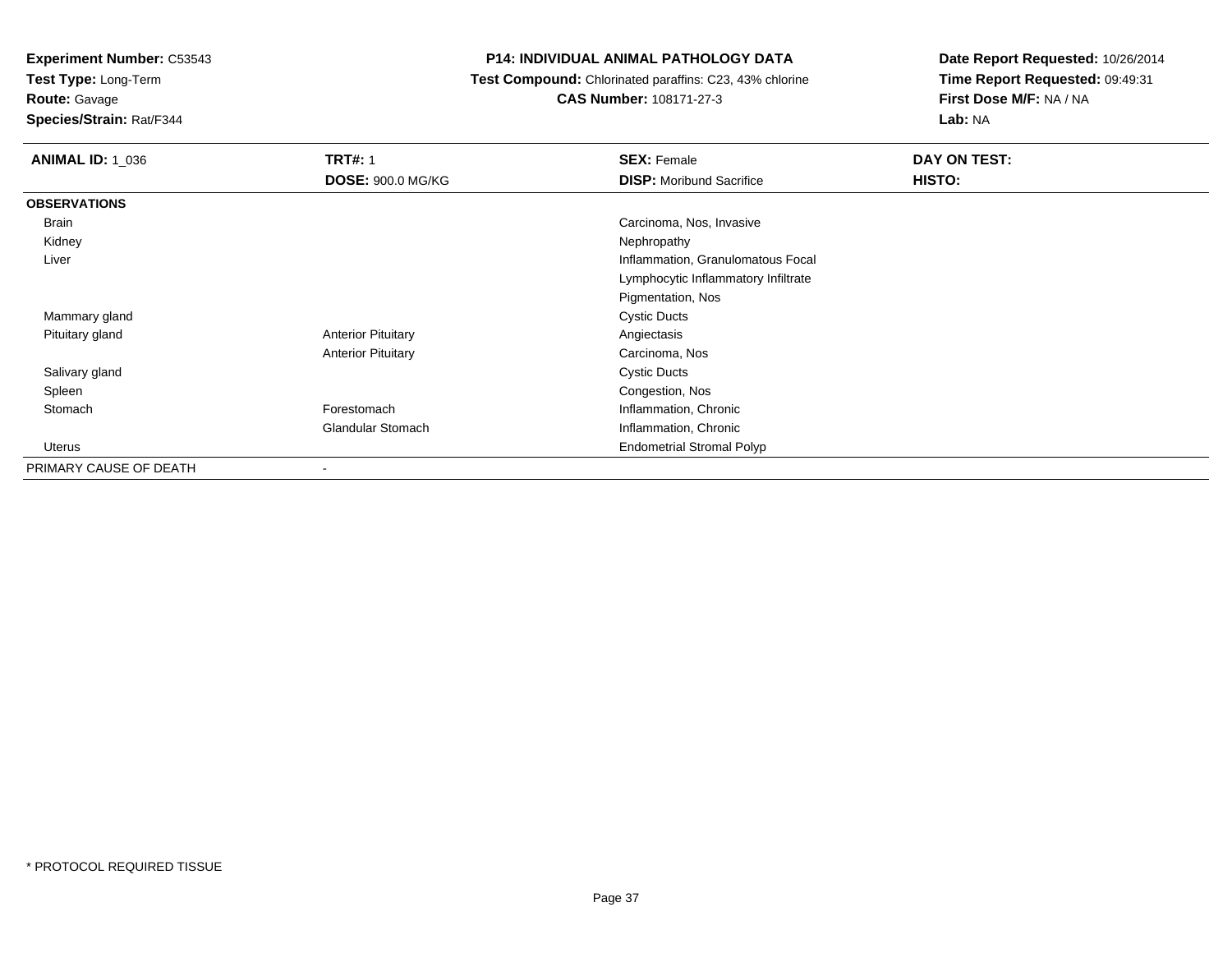**Test Type:** Long-Term

**Route:** Gavage

**Species/Strain:** Rat/F344

#### **P14: INDIVIDUAL ANIMAL PATHOLOGY DATA**

 **Test Compound:** Chlorinated paraffins: C23, 43% chlorine**CAS Number:** 108171-27-3

| <b>ANIMAL ID: 1_037</b> | <b>TRT#: 1</b>            | <b>SEX: Female</b>                  | <b>DAY ON TEST:</b> |
|-------------------------|---------------------------|-------------------------------------|---------------------|
|                         | DOSE: 900.0 MG/KG         | <b>DISP:</b> Moribund Sacrifice     | HISTO:              |
| <b>OBSERVATIONS</b>     |                           |                                     |                     |
| Adrenal gland           | Medulla                   | Pheochromocytoma                    |                     |
| Bone marrow             |                           | Atrophy, Diffuse                    |                     |
| Clitoral gland          |                           | <b>Cystic Ducts</b>                 |                     |
| Eye                     |                           | Cataract                            |                     |
|                         | Vitreous Body             | Hemorrhage                          |                     |
|                         |                           | Retinopathy                         |                     |
| Heart                   | Myocardium Nos            | Inflammation, Chronic               |                     |
| Kidney                  |                           | Nephropathy                         |                     |
| Liver                   |                           | Cyst, Nos                           |                     |
|                         |                           | Degeneration, Nos                   |                     |
|                         |                           | Hyperplasia, Nodular                |                     |
|                         |                           | Inflammation, Granulomatous Focal   |                     |
|                         |                           | Lymphocytic Inflammatory Infiltrate |                     |
|                         |                           | Pigmentation, Nos                   |                     |
| Lymph node              | Pancreatic Lymph Node     | Inflammation, Granulomatous         |                     |
|                         | Pancreatic Lymph Node     | Pigmentation, Nos                   |                     |
| Mammary gland           |                           | <b>Cystic Ducts</b>                 |                     |
|                         |                           | Hyperplasia, Cystic                 |                     |
| Pituitary gland         | <b>Anterior Pituitary</b> | Adenoma, Nos                        |                     |
|                         | <b>Anterior Pituitary</b> | Angiectasis                         |                     |
| Spleen                  |                           | Congestion, Nos                     |                     |
| Stomach                 | Submucosa                 | Edema, Nos                          |                     |
|                         | Forestomach               | Hyperplasia, Epithelial             |                     |
|                         | Submucosa                 | Inflammation, Chronic               |                     |
| Uterus                  | <b>Broad Ligament</b>     | <b>Steatitis</b>                    |                     |
| PRIMARY CAUSE OF DEATH  |                           |                                     |                     |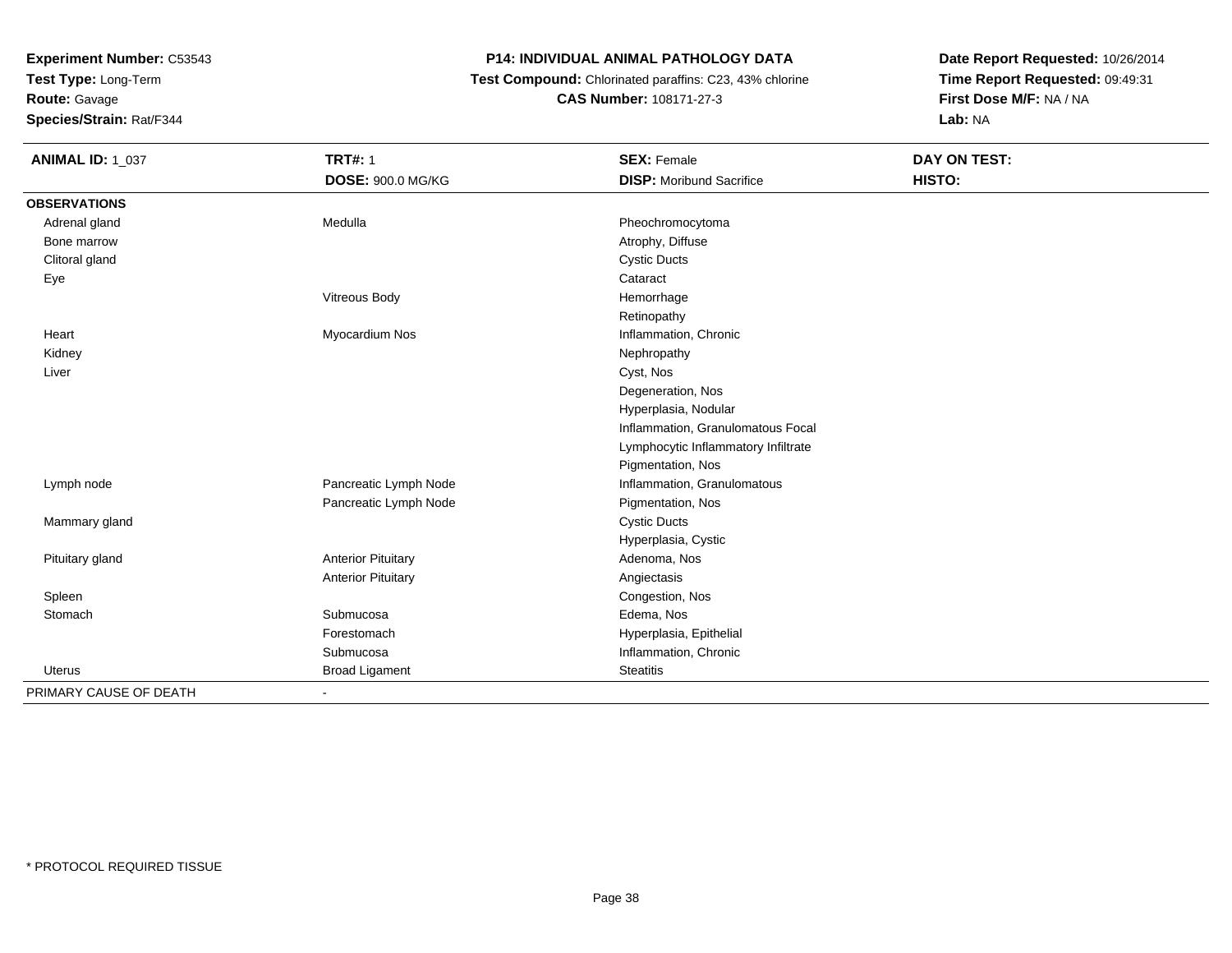**Test Type:** Long-Term

**Route:** Gavage

**Species/Strain:** Rat/F344

#### **P14: INDIVIDUAL ANIMAL PATHOLOGY DATA**

 **Test Compound:** Chlorinated paraffins: C23, 43% chlorine**CAS Number:** 108171-27-3

| <b>ANIMAL ID: 1_038</b> | <b>TRT#: 1</b>            | <b>SEX: Female</b>                  | DAY ON TEST: |  |
|-------------------------|---------------------------|-------------------------------------|--------------|--|
|                         | <b>DOSE: 900.0 MG/KG</b>  | <b>DISP: Natural Death</b>          | HISTO:       |  |
| <b>OBSERVATIONS</b>     |                           |                                     |              |  |
| Adrenal gland           | Medulla                   | Pheochromocytoma                    |              |  |
| Heart                   | Myocardium Nos            | Inflammation, Chronic               |              |  |
| Kidney                  | Tubule                    | Pigmentation, Nos                   |              |  |
| Liver                   |                           | Fibrosis, Cholangio                 |              |  |
|                         |                           | Inflammation, Granulomatous Focal   |              |  |
|                         |                           | Lymphocytic Inflammatory Infiltrate |              |  |
|                         |                           | Pigmentation, Nos                   |              |  |
| Lung                    |                           | Alveolar Macrophages                |              |  |
|                         |                           | Pigmentation, Nos                   |              |  |
| Lymph node              | Pancreatic Lymph Node     | Congestion, Nos                     |              |  |
|                         | Pancreatic Lymph Node     | Hyperplasia, Lymphoid               |              |  |
|                         | Pancreatic Lymph Node     | Inflammation, Granulomatous         |              |  |
| Pituitary gland         | <b>Anterior Pituitary</b> | Adenoma, Nos                        |              |  |
| Skin                    | Foot And Toe Nos          | Hyperkeratosis                      |              |  |
|                         | Foot And Toe Nos          | Inflammation, Suppurative           |              |  |
| Spleen                  |                           | Congestion, Nos                     |              |  |
| Thyroid                 |                           | Hemorrhage                          |              |  |
| Uterus                  | <b>Broad Ligament</b>     | Steatitis                           |              |  |
| PRIMARY CAUSE OF DEATH  |                           |                                     |              |  |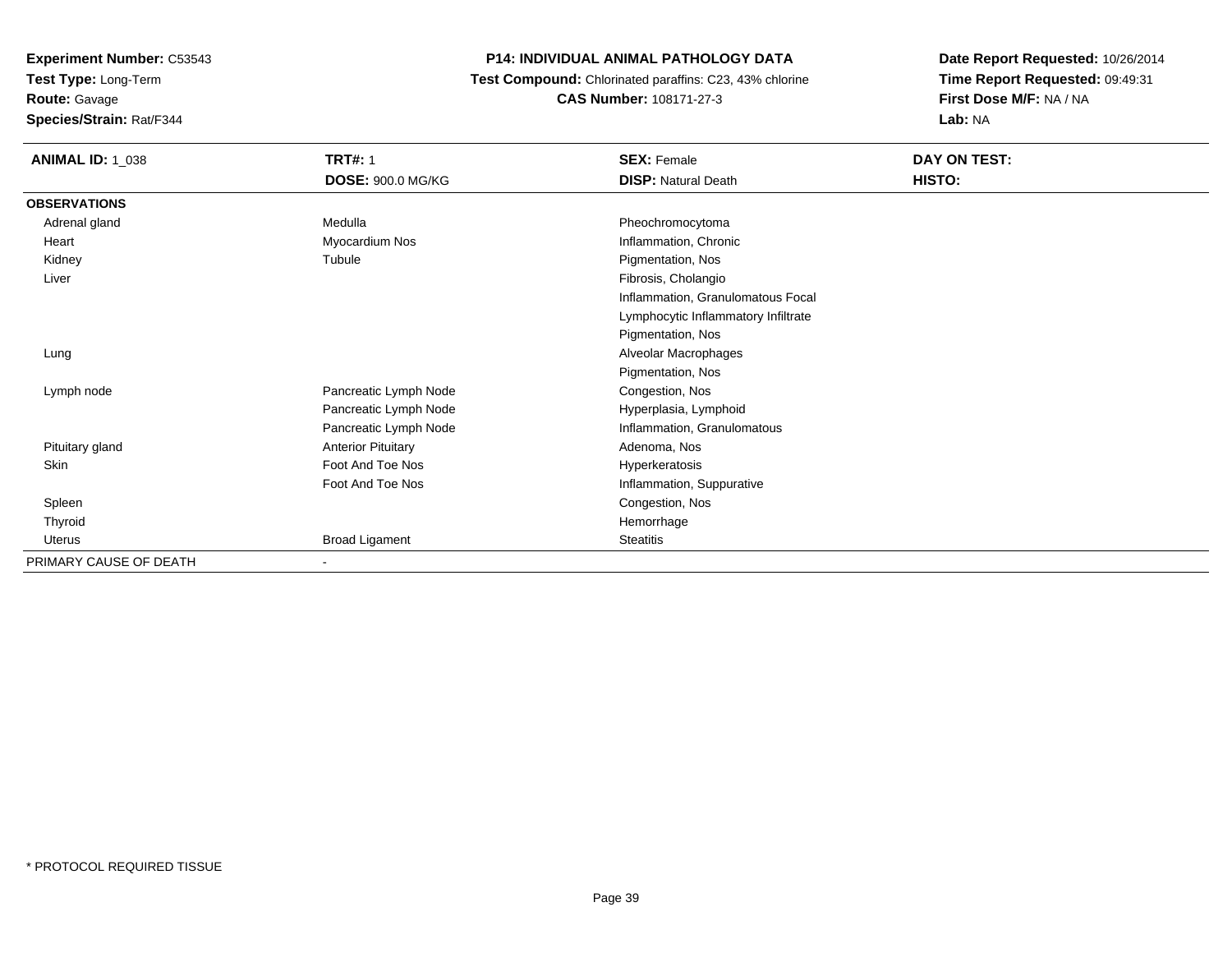**Test Type:** Long-Term

# **Route:** Gavage

**Species/Strain:** Rat/F344

#### **P14: INDIVIDUAL ANIMAL PATHOLOGY DATA**

#### **Test Compound:** Chlorinated paraffins: C23, 43% chlorine**CAS Number:** 108171-27-3

| <b>ANIMAL ID: 1 039</b> | <b>TRT#: 1</b>            | <b>SEX: Female</b>                  | DAY ON TEST:  |  |
|-------------------------|---------------------------|-------------------------------------|---------------|--|
|                         | <b>DOSE: 900.0 MG/KG</b>  | <b>DISP:</b> Moribund Sacrifice     | <b>HISTO:</b> |  |
| <b>OBSERVATIONS</b>     |                           |                                     |               |  |
| Kidney                  |                           | Pigmentation, Nos                   |               |  |
| Liver                   |                           | Fibrosis, Cholangio                 |               |  |
|                         |                           | Hyperplasia, Nodular                |               |  |
|                         |                           | Inflammation, Granulomatous Focal   |               |  |
|                         |                           | Lymphocytic Inflammatory Infiltrate |               |  |
|                         |                           | Pigmentation, Nos                   |               |  |
| Mammary gland           |                           | Fibroadenoma                        |               |  |
| Pituitary gland         | <b>Anterior Pituitary</b> | Adenoma, Nos                        |               |  |
|                         | <b>Anterior Pituitary</b> | Angiectasis                         |               |  |
| Unspecified             | Multiple Organs Nos       | Leukemia, Mononuclear Cell          |               |  |
| PRIMARY CAUSE OF DEATH  | $\overline{\phantom{0}}$  |                                     |               |  |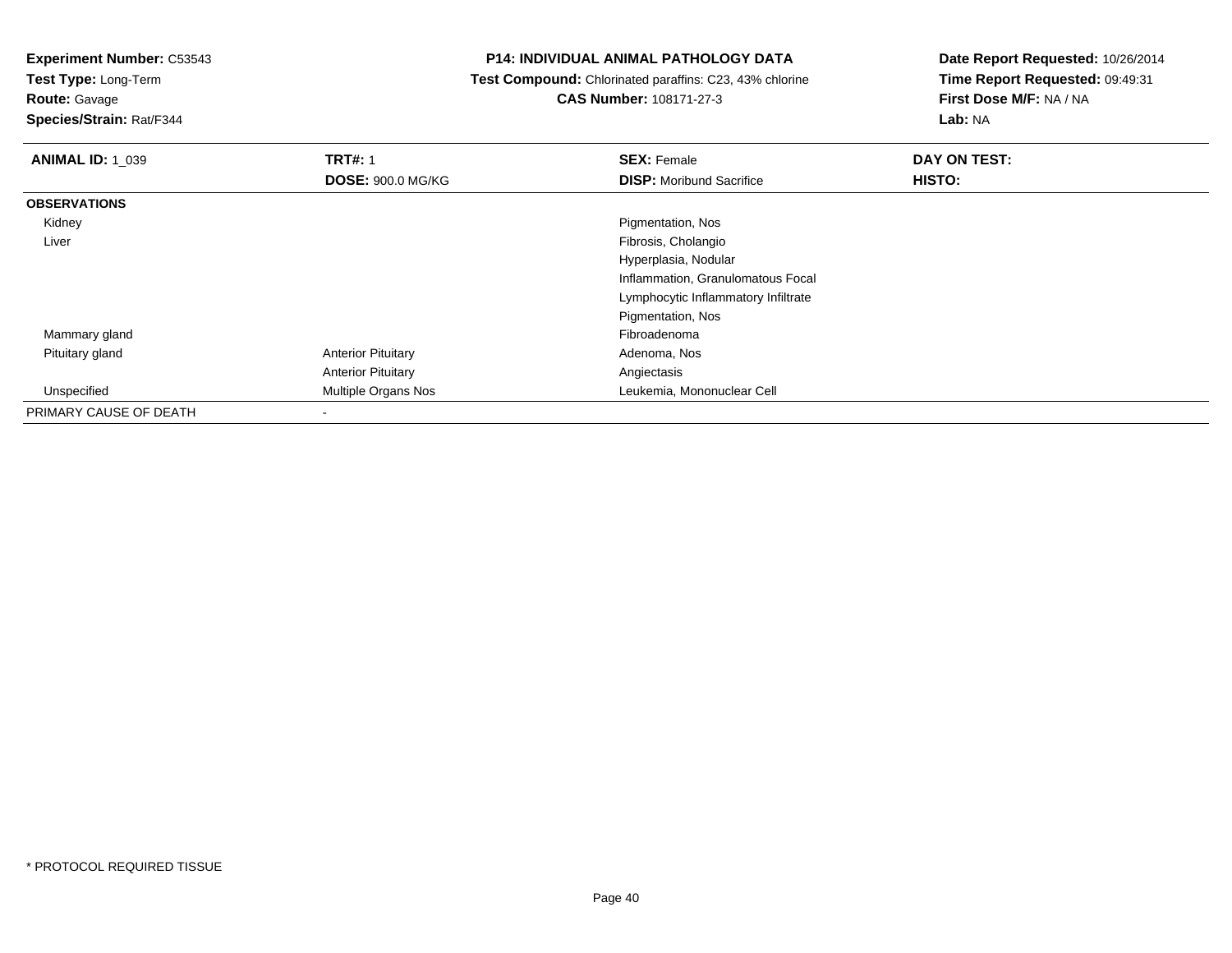**Test Type:** Long-Term**Route:** Gavage

**Species/Strain:** Rat/F344

#### **P14: INDIVIDUAL ANIMAL PATHOLOGY DATA**

 **Test Compound:** Chlorinated paraffins: C23, 43% chlorine**CAS Number:** 108171-27-3

| <b>ANIMAL ID: 1_040</b> | <b>TRT#: 1</b><br><b>DOSE: 900.0 MG/KG</b> | <b>SEX: Female</b><br><b>DISP: Terminal Sacrifice</b> | DAY ON TEST:<br>HISTO: |
|-------------------------|--------------------------------------------|-------------------------------------------------------|------------------------|
| <b>OBSERVATIONS</b>     |                                            |                                                       |                        |
| Heart                   | Myocardium Nos                             | Inflammation, Chronic                                 |                        |
| Kidney                  |                                            | Nephropathy                                           |                        |
| Liver                   |                                            | Inflammation, Granulomatous Focal                     |                        |
|                         |                                            | Lymphocytic Inflammatory Infiltrate                   |                        |
|                         |                                            | Pigmentation, Nos                                     |                        |
| Lymph node              | Pancreatic Lymph Node                      | Hyperplasia, Lymphoid                                 |                        |
|                         | Pancreatic Lymph Node                      | Inflammation, Granulomatous                           |                        |
| Mammary gland           |                                            | <b>Cystic Ducts</b>                                   |                        |
| Pituitary gland         | <b>Anterior Pituitary</b>                  | Adenoma, Nos                                          |                        |
|                         | <b>Anterior Pituitary</b>                  | Angiectasis                                           |                        |
| Skin                    | Foot And Toe Nos                           | Cyst, Epidermal Inclusion                             |                        |
|                         | Foot And Toe Nos                           | Hyperkeratosis                                        |                        |
|                         | Foot And Toe Nos                           | Hyperplasia, Epithelial                               |                        |
|                         | Foot And Toe Nos                           | Inflammation, Chronic                                 |                        |
| Spleen                  |                                            | Congestion, Nos                                       |                        |
| Uterus                  | Endometrium                                | Hyperplasia, Cystic                                   |                        |
| PRIMARY CAUSE OF DEATH  |                                            |                                                       |                        |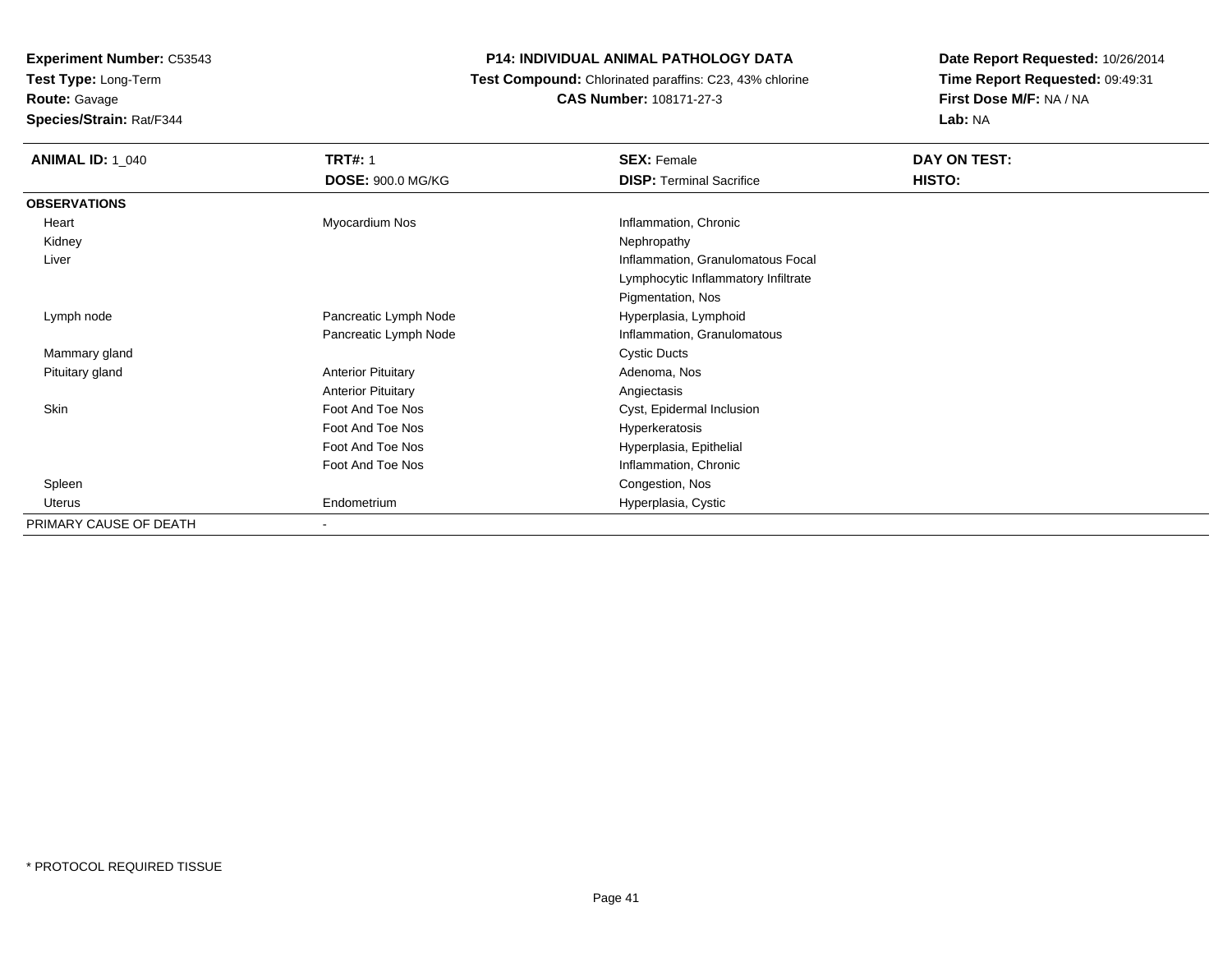**Test Type:** Long-Term

# **Route:** Gavage

**Species/Strain:** Rat/F344

#### **P14: INDIVIDUAL ANIMAL PATHOLOGY DATA**

#### **Test Compound:** Chlorinated paraffins: C23, 43% chlorine**CAS Number:** 108171-27-3

| <b>ANIMAL ID: 1_041</b> | <b>TRT#: 1</b>            | <b>SEX: Female</b>                  | DAY ON TEST: |
|-------------------------|---------------------------|-------------------------------------|--------------|
|                         | <b>DOSE: 900.0 MG/KG</b>  | <b>DISP: Terminal Sacrifice</b>     | HISTO:       |
| <b>OBSERVATIONS</b>     |                           |                                     |              |
| Kidney                  |                           | Nephropathy                         |              |
| Liver                   |                           | Deformity, Nos                      |              |
|                         | <b>Bile Duct</b>          | Hyperplasia, Cystic                 |              |
|                         |                           | Inflammation, Granulomatous Focal   |              |
|                         |                           | Lymphocytic Inflammatory Infiltrate |              |
|                         |                           | Pigmentation, Nos                   |              |
| Lung                    |                           | Lymphocytic Inflammatory Infiltrate |              |
|                         |                           | Pigmentation, Nos                   |              |
| Lymph node              | Pancreatic Lymph Node     | Hyperplasia, Lymphoid               |              |
| Pancreas                | Acinus                    | Hyperplasia, Nos                    |              |
|                         |                           | Lymphocytic Inflammatory Infiltrate |              |
| Pituitary gland         | <b>Anterior Pituitary</b> | Adenoma, Nos                        |              |
|                         | <b>Anterior Pituitary</b> | Angiectasis                         |              |
| Spleen                  |                           | Congestion, Nos                     |              |
| <b>Uterus</b>           |                           | <b>Endometrial Stromal Polyp</b>    |              |
|                         | Endometrium               | Hyperplasia, Cystic                 |              |
| PRIMARY CAUSE OF DEATH  | $\blacksquare$            |                                     |              |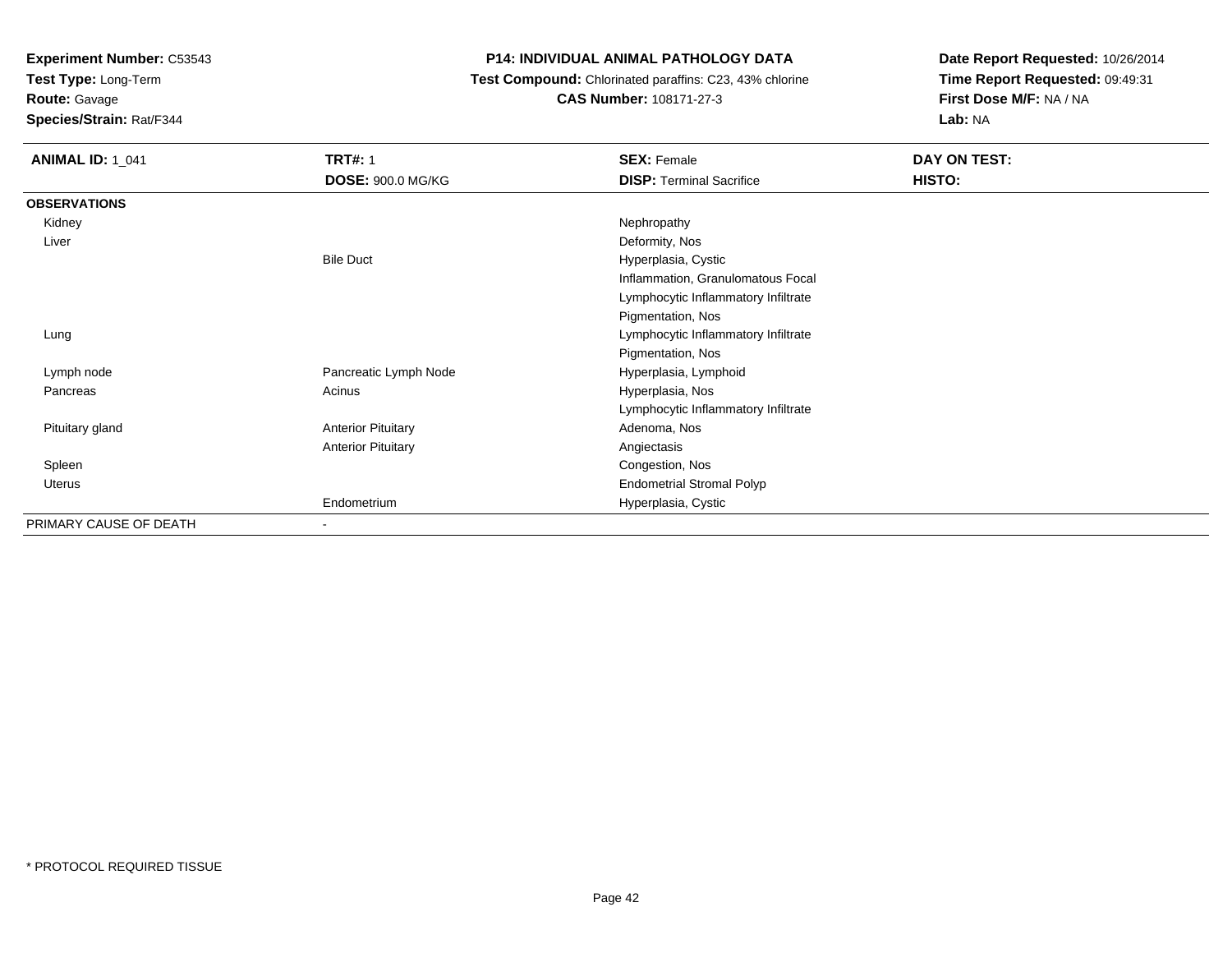**Test Type:** Long-Term

**Route:** Gavage

**Species/Strain:** Rat/F344

#### **P14: INDIVIDUAL ANIMAL PATHOLOGY DATA**

 **Test Compound:** Chlorinated paraffins: C23, 43% chlorine**CAS Number:** 108171-27-3

| <b>ANIMAL ID: 1_042</b> | <b>TRT#: 1</b>            | <b>SEX: Female</b>                  | DAY ON TEST: |  |
|-------------------------|---------------------------|-------------------------------------|--------------|--|
|                         | DOSE: 900.0 MG/KG         | <b>DISP: Terminal Sacrifice</b>     | HISTO:       |  |
| <b>OBSERVATIONS</b>     |                           |                                     |              |  |
| Kidney                  | Tubule                    | Pigmentation, Nos                   |              |  |
| Liver                   | <b>Bile Duct</b>          | Hyperplasia, Cystic                 |              |  |
|                         |                           | Hyperplasia, Nodular                |              |  |
|                         |                           | Inflammation, Granulomatous Focal   |              |  |
|                         |                           | Lymphocytic Inflammatory Infiltrate |              |  |
|                         |                           | Pigmentation, Nos                   |              |  |
| Lung                    |                           | Inflammation, Granulomatous Focal   |              |  |
| Lymph node              | Mandibular Lymph Node     | Hyperplasia, Lymphoid               |              |  |
|                         | Pancreatic Lymph Node     | Hyperplasia, Lymphoid               |              |  |
|                         | Pancreatic Lymph Node     | Inflammation, Granulomatous         |              |  |
| Mammary gland           |                           | <b>Cystic Ducts</b>                 |              |  |
|                         |                           | Fibroadenoma                        |              |  |
| Pituitary gland         | <b>Anterior Pituitary</b> | Adenoma, Nos                        |              |  |
|                         | <b>Anterior Pituitary</b> | Angiectasis                         |              |  |
| Spleen                  |                           | Congestion, Nos                     |              |  |
| Thyroid                 |                           | Hyperplasia, C Cell                 |              |  |
| Urinary bladder         |                           | <b>Transitional-Cell Carcinoma</b>  |              |  |
| <b>Uterus</b>           | Endometrium               | Hyperplasia, Cystic                 |              |  |
|                         | <b>Broad Ligament</b>     | <b>Steatitis</b>                    |              |  |
| PRIMARY CAUSE OF DEATH  |                           |                                     |              |  |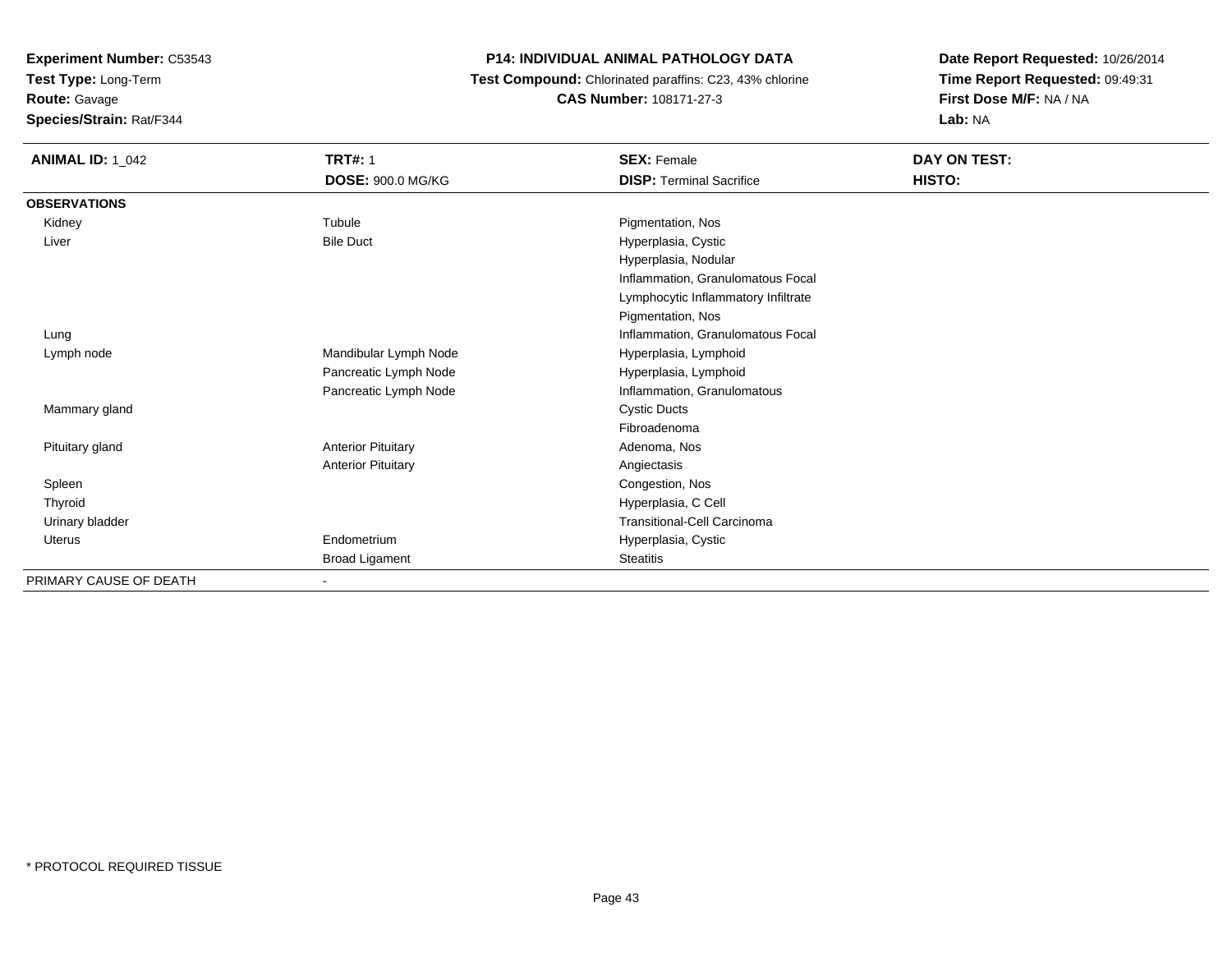**Test Type:** Long-Term

### **Route:** Gavage

**Species/Strain:** Rat/F344

#### **P14: INDIVIDUAL ANIMAL PATHOLOGY DATA**

#### **Test Compound:** Chlorinated paraffins: C23, 43% chlorine**CAS Number:** 108171-27-3

| <b>ANIMAL ID: 1_043</b> | <b>TRT#: 1</b>            | <b>SEX: Female</b>                  | DAY ON TEST: |  |
|-------------------------|---------------------------|-------------------------------------|--------------|--|
|                         | <b>DOSE: 900.0 MG/KG</b>  | <b>DISP:</b> Moribund Sacrifice     | HISTO:       |  |
| <b>OBSERVATIONS</b>     |                           |                                     |              |  |
| Adrenal gland           | <b>Cortex Nos</b>         | Angiectasis                         |              |  |
|                         | Medulla                   | Pheochromocytoma                    |              |  |
| Heart                   | Myocardium Nos            | Inflammation, Chronic               |              |  |
| Kidney                  | Tubule                    | Pigmentation, Nos                   |              |  |
| Liver                   |                           | Inflammation, Granulomatous Focal   |              |  |
|                         |                           | Lymphocytic Inflammatory Infiltrate |              |  |
|                         |                           | Pigmentation, Nos                   |              |  |
| Nasal cavity            |                           | Hyperplasia, Epithelial             |              |  |
|                         |                           | Infection, Fungal                   |              |  |
|                         |                           | Inflammation, Suppurative           |              |  |
|                         |                           | Ulcer, Nos                          |              |  |
| Pituitary gland         | <b>Anterior Pituitary</b> | Cyst, Nos                           |              |  |
| Skin                    | Dermis                    | Inflammation, Chronic               |              |  |
|                         | Epidermis                 | Ulcer, Nos                          |              |  |
| Spleen                  |                           | Hematopoiesis                       |              |  |
| Thyroid                 |                           | C-Cell Carcinoma                    |              |  |
| Unspecified             |                           | Fibroma                             |              |  |
| Uterus                  | Endometrium               | Hyperplasia, Cystic                 |              |  |
| PRIMARY CAUSE OF DEATH  | $\blacksquare$            |                                     |              |  |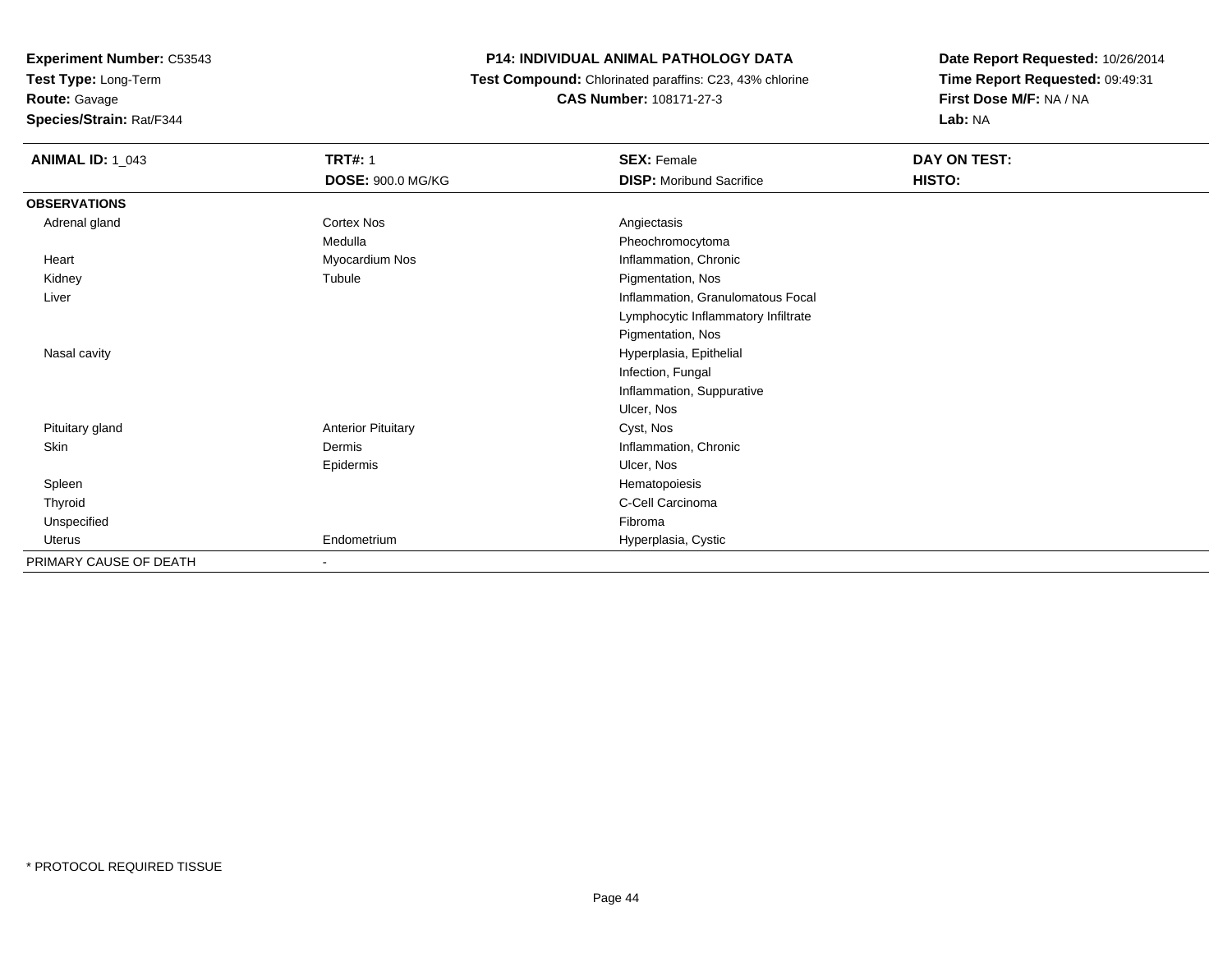**Test Type:** Long-Term

**Route:** Gavage

**Species/Strain:** Rat/F344

#### **P14: INDIVIDUAL ANIMAL PATHOLOGY DATA**

 **Test Compound:** Chlorinated paraffins: C23, 43% chlorine**CAS Number:** 108171-27-3

| <b>ANIMAL ID: 1 044</b> | <b>TRT#: 1</b>           | <b>SEX: Female</b>                  | DAY ON TEST: |
|-------------------------|--------------------------|-------------------------------------|--------------|
|                         | <b>DOSE: 900.0 MG/KG</b> | <b>DISP:</b> Moribund Sacrifice     | HISTO:       |
| <b>OBSERVATIONS</b>     |                          |                                     |              |
| Bone                    | <b>Tarsal Joint</b>      | Inflammation, Chronic               |              |
| Liver                   |                          | Cyst, Multiple                      |              |
|                         |                          | Inflammation, Granulomatous Focal   |              |
|                         |                          | Lymphocytic Inflammatory Infiltrate |              |
|                         |                          | Necrosis, Coagulative               |              |
|                         |                          | Pigmentation, Nos                   |              |
| Lymph node              | Mesenteric Lymph Node    | Hyperplasia, Lymphoid               |              |
|                         | Pancreatic Lymph Node    | Hyperplasia, Lymphoid               |              |
|                         | Pancreatic Lymph Node    | Inflammation, Granulomatous         |              |
|                         | Mesenteric Lymph Node    | Pigmentation, Nos                   |              |
| Spleen                  |                          | Congestion, Nos                     |              |
| Unspecified             | Multiple Organs Nos      | Leukemia, Mononuclear Cell          |              |
| Uterus                  | Endometrium              | Hyperplasia, Cystic                 |              |
| PRIMARY CAUSE OF DEATH  |                          |                                     |              |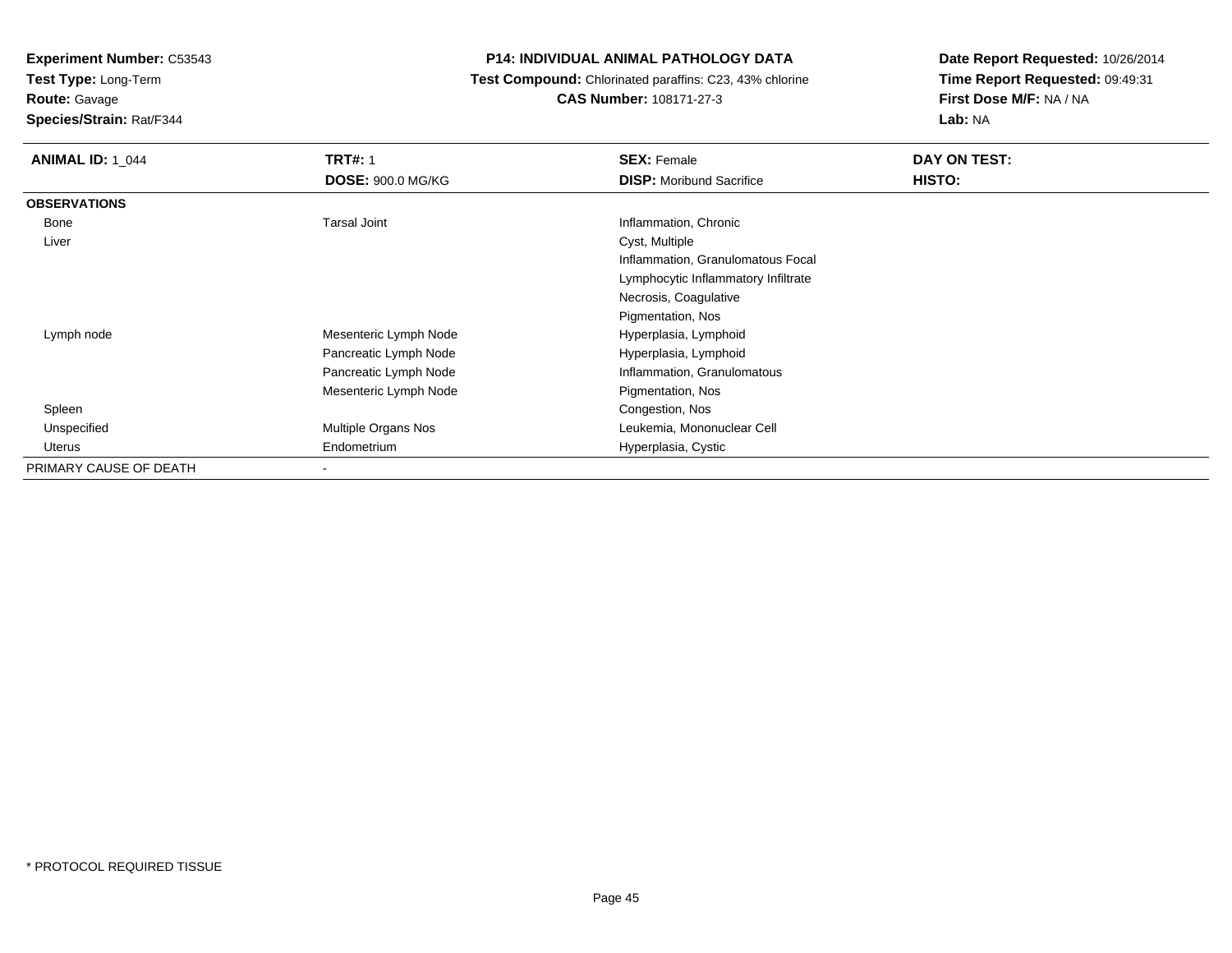**Test Type:** Long-Term

**Route:** Gavage

**Species/Strain:** Rat/F344

#### **P14: INDIVIDUAL ANIMAL PATHOLOGY DATA**

 **Test Compound:** Chlorinated paraffins: C23, 43% chlorine**CAS Number:** 108171-27-3

| <b>ANIMAL ID: 1_045</b> | <b>TRT#: 1</b>            | <b>SEX: Female</b>                  | DAY ON TEST: |  |
|-------------------------|---------------------------|-------------------------------------|--------------|--|
|                         | <b>DOSE: 900.0 MG/KG</b>  | <b>DISP: Terminal Sacrifice</b>     | HISTO:       |  |
| <b>OBSERVATIONS</b>     |                           |                                     |              |  |
| Heart                   | Myocardium Nos            | Inflammation, Chronic               |              |  |
| Kidney                  |                           | Nephropathy                         |              |  |
|                         | Tubule                    | Pigmentation, Nos                   |              |  |
| Liver                   |                           | Inflammation, Granulomatous Focal   |              |  |
|                         |                           | Lymphocytic Inflammatory Infiltrate |              |  |
|                         |                           | Pigmentation, Nos                   |              |  |
| Pituitary gland         | <b>Anterior Pituitary</b> | Adenoma, Nos                        |              |  |
|                         | <b>Anterior Pituitary</b> | Angiectasis                         |              |  |
| Spleen                  |                           | Congestion, Nos                     |              |  |
| Thyroid                 |                           | C-Cell Adenoma                      |              |  |
| Uterus                  | Endometrium               | Hyperplasia, Cystic                 |              |  |
| PRIMARY CAUSE OF DEATH  | $\,$                      |                                     |              |  |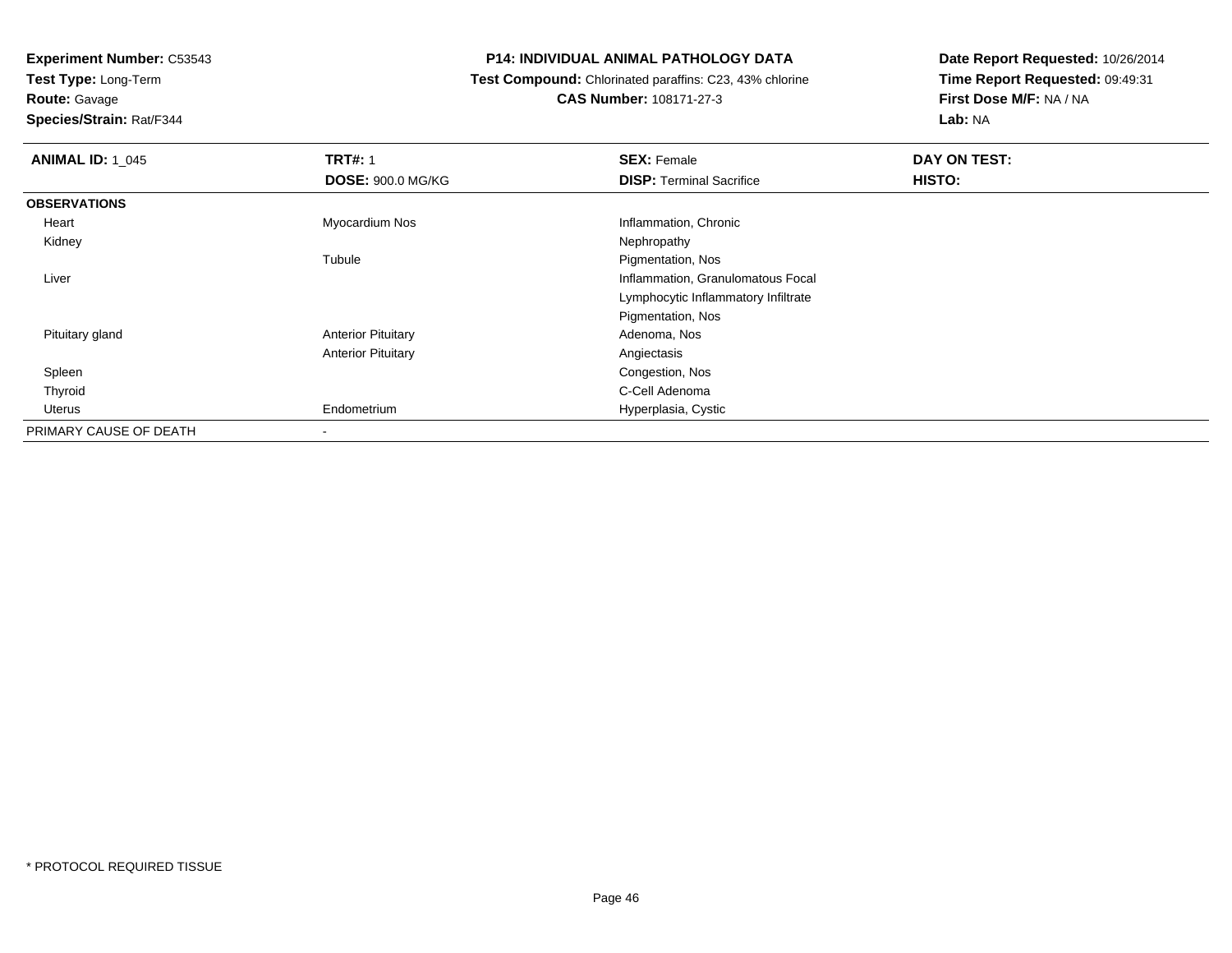**Test Type:** Long-Term

**Route:** Gavage

**Species/Strain:** Rat/F344

#### **P14: INDIVIDUAL ANIMAL PATHOLOGY DATA**

 **Test Compound:** Chlorinated paraffins: C23, 43% chlorine**CAS Number:** 108171-27-3

| <b>ANIMAL ID: 1_046</b> | <b>TRT#: 1</b>            | <b>SEX: Female</b>                  | DAY ON TEST: |
|-------------------------|---------------------------|-------------------------------------|--------------|
|                         | DOSE: 900.0 MG/KG         | <b>DISP:</b> Moribund Sacrifice     | HISTO:       |
| <b>OBSERVATIONS</b>     |                           |                                     |              |
| Adrenal gland           | Cortex Nos                | Angiectasis                         |              |
|                         |                           | Cortical Adenoma                    |              |
|                         | Cortex Nos                | Hyperplasia, Nos                    |              |
| Clitoral gland          |                           | Hyperplasia, Epithelial             |              |
| Heart                   | Myocardium Nos            | Inflammation, Chronic               |              |
| <b>Intestine Small</b>  | <b>Mesentery Nos</b>      | <b>Steatitis</b>                    |              |
| Kidney                  |                           | Nephropathy                         |              |
|                         |                           | Pigmentation, Nos                   |              |
| Liver                   | <b>Bile Duct</b>          | Cyst, Multiple                      |              |
|                         |                           | Inflammation, Granulomatous Focal   |              |
|                         |                           | Lymphocytic Inflammatory Infiltrate |              |
|                         |                           | Pigmentation, Nos                   |              |
| Lymph node              | Pancreatic Lymph Node     | Hyperplasia, Lymphoid               |              |
|                         | Pancreatic Lymph Node     | Inflammation, Granulomatous         |              |
| Mammary gland           |                           | Fibroadenoma                        |              |
| Pancreas                | Acinus                    | Atrophy, Nos                        |              |
| Pituitary gland         | <b>Anterior Pituitary</b> | Adenoma, Nos                        |              |
| Uterus                  | Endometrium               | Hyperplasia, Cystic                 |              |
| PRIMARY CAUSE OF DEATH  | $\overline{\phantom{a}}$  |                                     |              |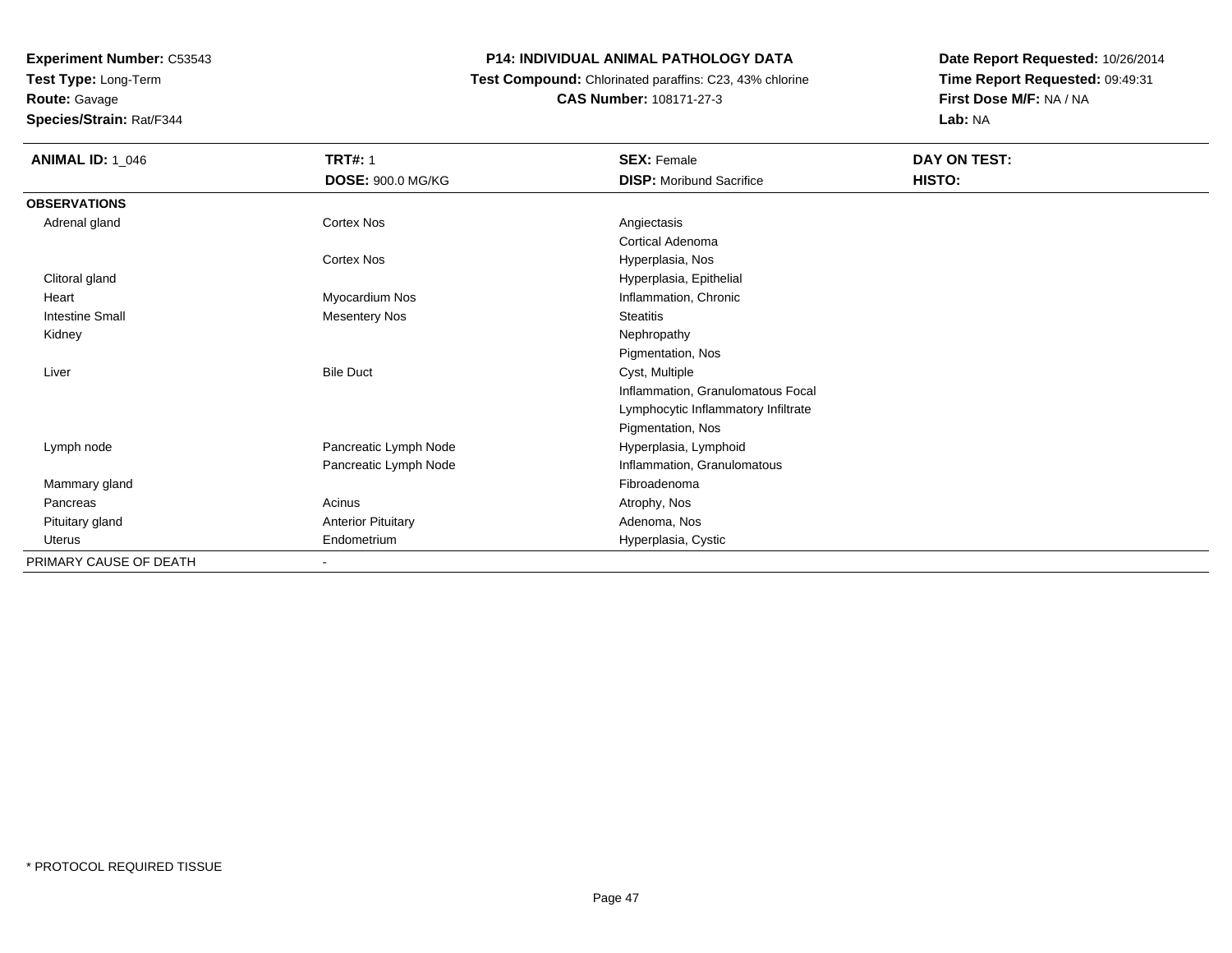**Test Type:** Long-Term**Route:** Gavage

**Species/Strain:** Rat/F344

#### **P14: INDIVIDUAL ANIMAL PATHOLOGY DATA**

 **Test Compound:** Chlorinated paraffins: C23, 43% chlorine**CAS Number:** 108171-27-3

| <b>ANIMAL ID: 1 047</b> | <b>TRT#: 1</b>           | <b>SEX: Female</b>                | DAY ON TEST: |  |
|-------------------------|--------------------------|-----------------------------------|--------------|--|
|                         | <b>DOSE: 900.0 MG/KG</b> | <b>DISP: Natural Death</b>        | HISTO:       |  |
| <b>OBSERVATIONS</b>     |                          |                                   |              |  |
| Adrenal gland           | <b>Cortex Nos</b>        | Cytoplasmic Vacuolization         |              |  |
| Kidney                  |                          | Nephropathy                       |              |  |
|                         | Tubule                   | Pigmentation, Nos                 |              |  |
| Liver                   |                          | Inflammation, Granulomatous Focal |              |  |
| Lung                    |                          | Inflammation, Interstitial        |              |  |
| Pancreas                | Acinus                   | Atrophy, Nos                      |              |  |
| Spleen                  |                          | Hematopoiesis                     |              |  |
| Unspecified             |                          | Sarcoma, Nos                      |              |  |
| Uterus                  | Endometrium              | Hyperplasia, Cystic               |              |  |
| PRIMARY CAUSE OF DEATH  |                          |                                   |              |  |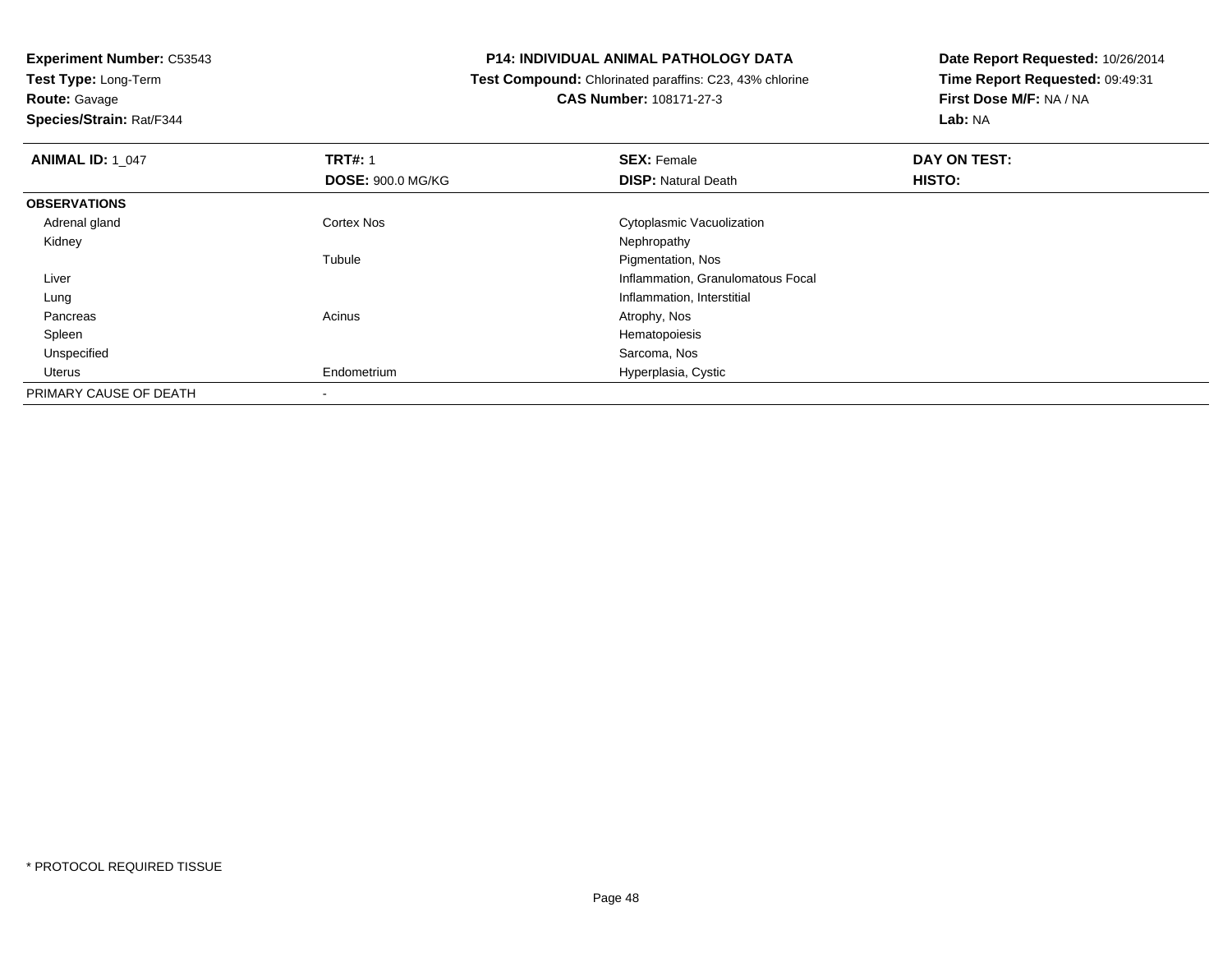**Test Type:** Long-Term

**Route:** Gavage

**Species/Strain:** Rat/F344

#### **P14: INDIVIDUAL ANIMAL PATHOLOGY DATA**

 **Test Compound:** Chlorinated paraffins: C23, 43% chlorine**CAS Number:** 108171-27-3

| <b>ANIMAL ID: 1_048</b> | <b>TRT#: 1</b>           | <b>SEX: Female</b>                  | DAY ON TEST: |
|-------------------------|--------------------------|-------------------------------------|--------------|
|                         | <b>DOSE: 900.0 MG/KG</b> | <b>DISP: Terminal Sacrifice</b>     | HISTO:       |
| <b>OBSERVATIONS</b>     |                          |                                     |              |
| Kidney                  |                          | Nephropathy                         |              |
|                         | Tubule                   | Pigmentation, Nos                   |              |
| Liver                   |                          | Inflammation, Granulomatous Focal   |              |
|                         |                          | Lymphocytic Inflammatory Infiltrate |              |
|                         |                          | Pigmentation, Nos                   |              |
| Mammary gland           |                          | <b>Cystic Ducts</b>                 |              |
|                         |                          | Fibroadenoma                        |              |
| Spleen                  |                          | Congestion, Nos                     |              |
| Thyroid                 |                          | C-Cell Adenoma                      |              |
| Uterus                  | Endometrium              | Hyperplasia, Cystic                 |              |
| PRIMARY CAUSE OF DEATH  | ٠                        |                                     |              |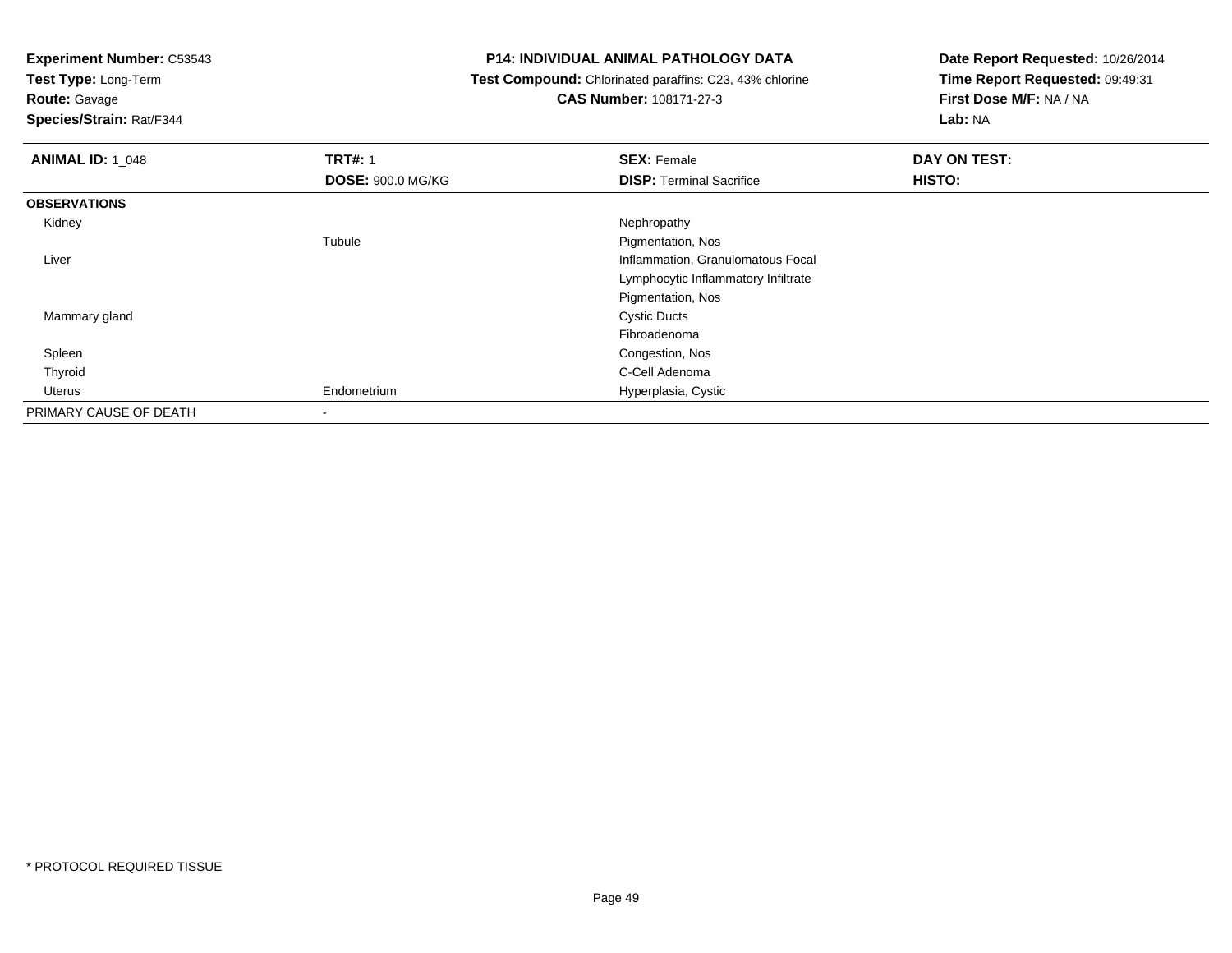**Test Type:** Long-Term

**Route:** Gavage

**Species/Strain:** Rat/F344

#### **P14: INDIVIDUAL ANIMAL PATHOLOGY DATA**

 **Test Compound:** Chlorinated paraffins: C23, 43% chlorine**CAS Number:** 108171-27-3

| <b>ANIMAL ID: 1_049</b> | <b>TRT#: 1</b>            | <b>SEX: Female</b>                  | DAY ON TEST: |  |
|-------------------------|---------------------------|-------------------------------------|--------------|--|
|                         | <b>DOSE: 900.0 MG/KG</b>  | <b>DISP:</b> Terminal Sacrifice     | HISTO:       |  |
| <b>OBSERVATIONS</b>     |                           |                                     |              |  |
| Clitoral gland          |                           | Hyperplasia, Nos                    |              |  |
| Heart                   | Myocardium Nos            | Inflammation, Chronic               |              |  |
| Kidney                  |                           | Nephropathy                         |              |  |
|                         | Tubule                    | Pigmentation, Nos                   |              |  |
| Liver                   |                           | Cytologic Alteration, Nos           |              |  |
|                         |                           | Inflammation, Granulomatous Focal   |              |  |
|                         |                           | Lymphocytic Inflammatory Infiltrate |              |  |
|                         |                           | Pigmentation, Nos                   |              |  |
| Lymph node              | Pancreatic Lymph Node     | Hyperplasia, Lymphoid               |              |  |
|                         | Pancreatic Lymph Node     | Inflammation, Granulomatous         |              |  |
| Pancreas                | Acinus                    | Hyperplasia, Nos                    |              |  |
| Pituitary gland         | <b>Anterior Pituitary</b> | Adenoma, Nos                        |              |  |
|                         | <b>Anterior Pituitary</b> | Angiectasis                         |              |  |
| Spleen                  |                           | Congestion, Nos                     |              |  |
| Thyroid                 |                           | Hyperplasia, C Cell                 |              |  |
| PRIMARY CAUSE OF DEATH  | $\blacksquare$            |                                     |              |  |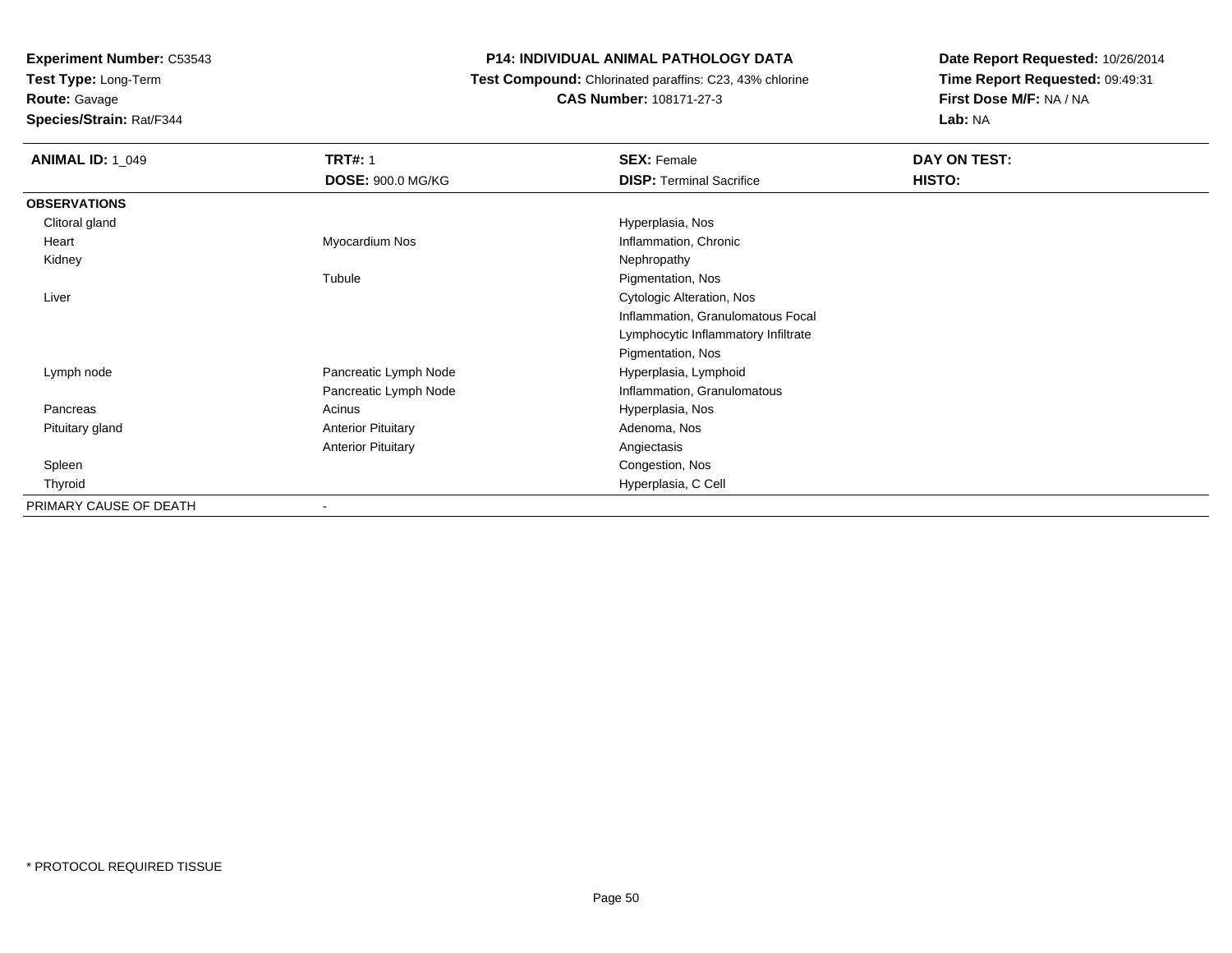**Test Type:** Long-Term

**Route:** Gavage

**Species/Strain:** Rat/F344

#### **P14: INDIVIDUAL ANIMAL PATHOLOGY DATA**

 **Test Compound:** Chlorinated paraffins: C23, 43% chlorine**CAS Number:** 108171-27-3

| <b>ANIMAL ID: 1 050</b> | <b>TRT#: 1</b>            | <b>SEX: Female</b>                  | DAY ON TEST: |  |
|-------------------------|---------------------------|-------------------------------------|--------------|--|
|                         | <b>DOSE: 900.0 MG/KG</b>  | <b>DISP: Terminal Sacrifice</b>     | HISTO:       |  |
| <b>OBSERVATIONS</b>     |                           |                                     |              |  |
| Clitoral gland          |                           | <b>Cystic Ducts</b>                 |              |  |
| Eye                     |                           | Retinopathy                         |              |  |
| Kidney                  | Tubule                    | Pigmentation, Nos                   |              |  |
| Liver                   |                           | Inflammation, Granulomatous Focal   |              |  |
|                         |                           | Lymphocytic Inflammatory Infiltrate |              |  |
|                         |                           | Pigmentation, Nos                   |              |  |
| Lymph node              | Mesenteric Lymph Node     | Hyperplasia, Lymphoid               |              |  |
|                         | Mesenteric Lymph Node     | Inflammation, Granulomatous         |              |  |
| Pancreas                | Acinus                    | Hyperplasia, Nos                    |              |  |
| Pituitary gland         | <b>Anterior Pituitary</b> | Hyperplasia, Focal                  |              |  |
| Spleen                  |                           | Congestion, Nos                     |              |  |
| PRIMARY CAUSE OF DEATH  | ۰                         |                                     |              |  |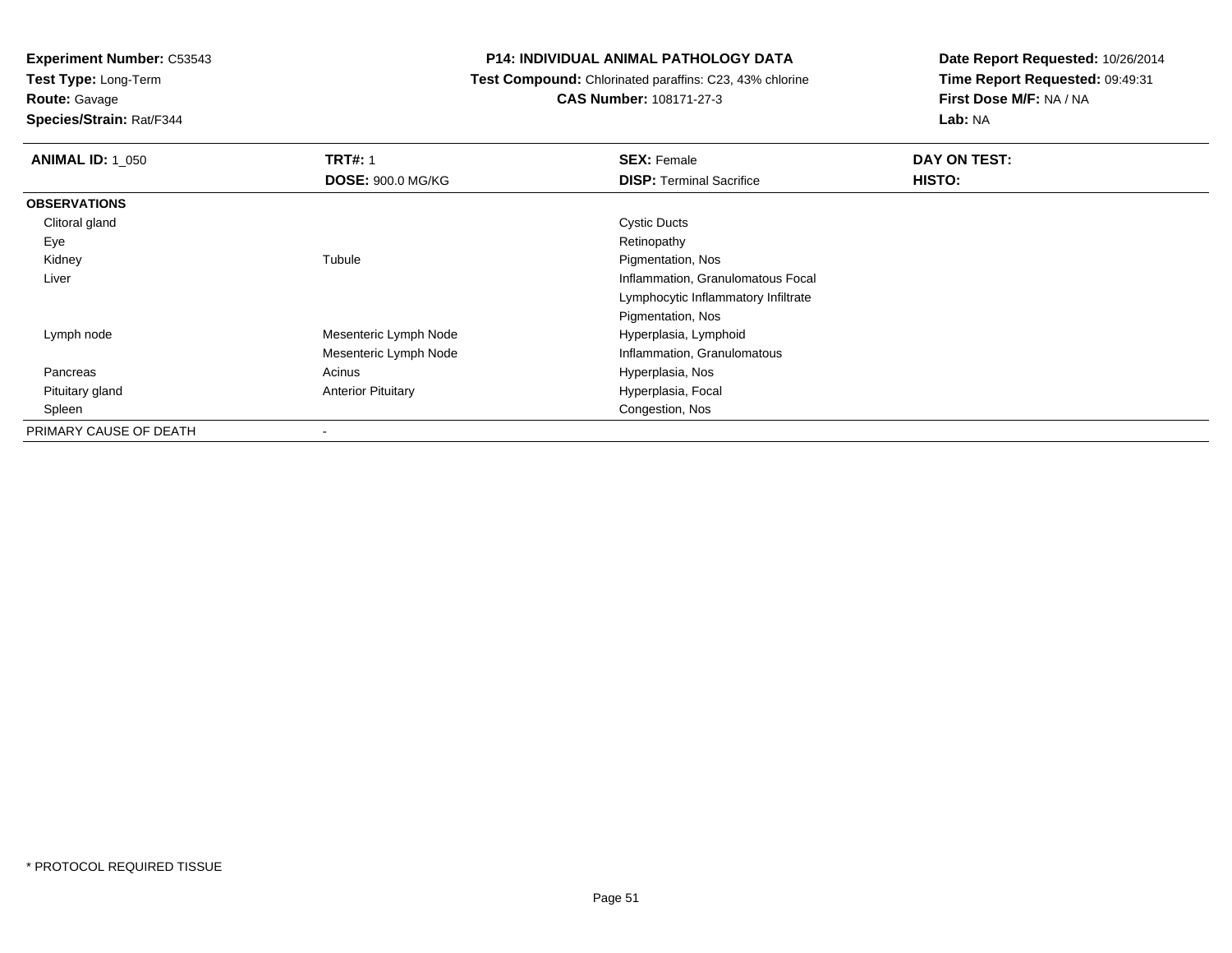**Test Type:** Long-Term**Route:** Gavage

**Species/Strain:** Rat/F344

#### **P14: INDIVIDUAL ANIMAL PATHOLOGY DATA**

 **Test Compound:** Chlorinated paraffins: C23, 43% chlorine**CAS Number:** 108171-27-3

| <b>ANIMAL ID: 2 001</b> | TRT#: 2                  | <b>SEX: Female</b>                | DAY ON TEST: |  |
|-------------------------|--------------------------|-----------------------------------|--------------|--|
|                         | <b>DOSE: 100.0 MG/KG</b> | <b>DISP: Natural Death</b>        | HISTO:       |  |
| <b>OBSERVATIONS</b>     |                          |                                   |              |  |
| Adrenal gland           | <b>Cortex Nos</b>        | Cytoplasmic Vacuolization         |              |  |
|                         |                          | Hemorrhage                        |              |  |
|                         | Medulla                  | Pheochromocytoma, Malignant       |              |  |
| Heart                   | Myocardium Nos           | Inflammation, Chronic             |              |  |
| Liver                   |                          | Inflammation, Granulomatous Focal |              |  |
| Lung                    |                          | Pheochromocytoma, Metastatic      |              |  |
| Spleen                  |                          | Congestion, Nos                   |              |  |
| Uterus                  |                          | <b>Endometrial Stromal Polyp</b>  |              |  |
|                         | Endometrium              | Hyperplasia, Cystic               |              |  |
| PRIMARY CAUSE OF DEATH  |                          |                                   |              |  |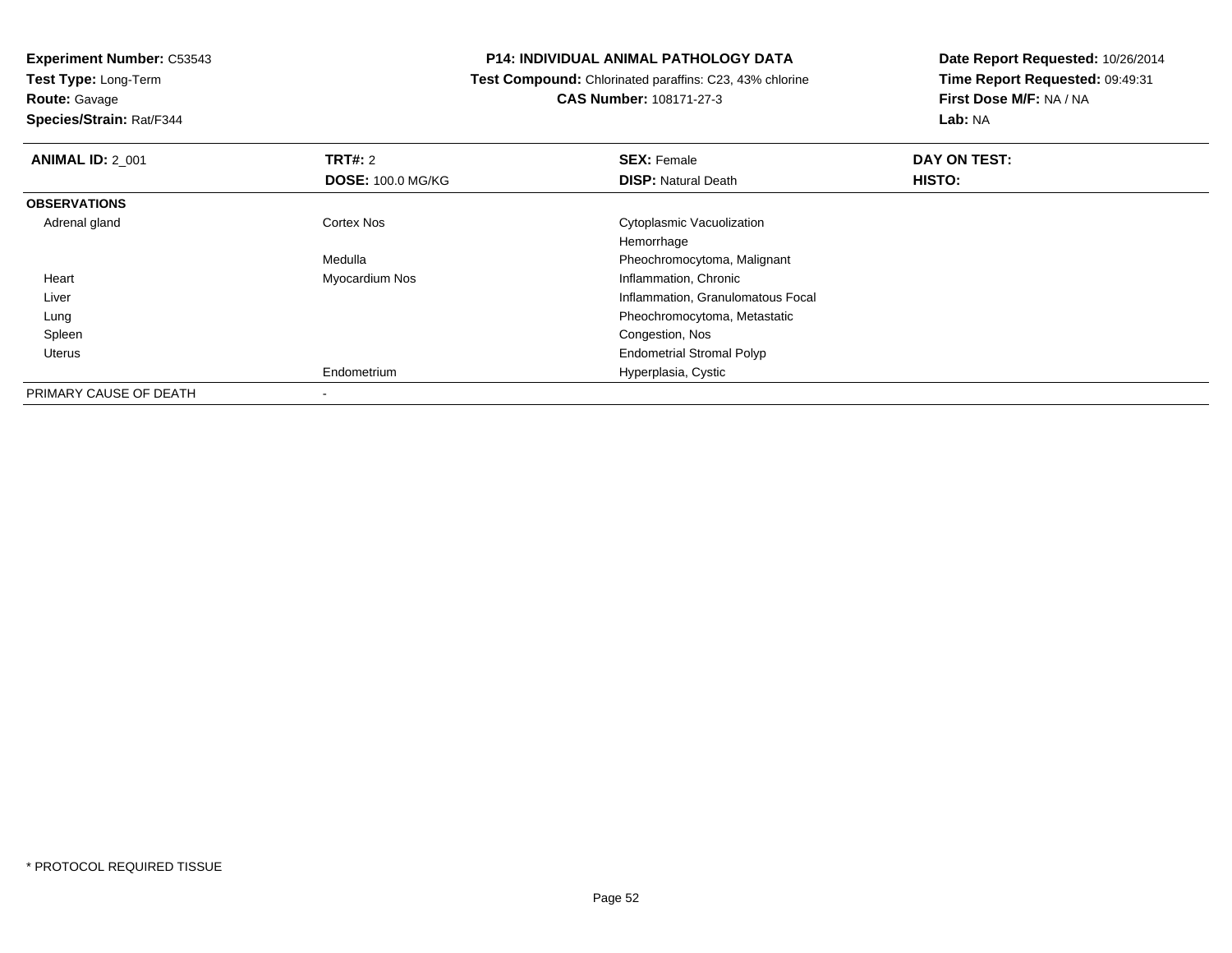**Test Type:** Long-Term

**Route:** Gavage

**Species/Strain:** Rat/F344

#### **P14: INDIVIDUAL ANIMAL PATHOLOGY DATA**

 **Test Compound:** Chlorinated paraffins: C23, 43% chlorine**CAS Number:** 108171-27-3

| <b>ANIMAL ID: 2 002</b> | TRT#: 2                   | <b>SEX: Female</b>                  | DAY ON TEST: |
|-------------------------|---------------------------|-------------------------------------|--------------|
|                         | <b>DOSE: 100.0 MG/KG</b>  | <b>DISP: Terminal Sacrifice</b>     | HISTO:       |
| <b>OBSERVATIONS</b>     |                           |                                     |              |
| Adrenal gland           | Cortex Nos                | Hypertrophy, Focal                  |              |
| Heart                   | Myocardium Nos            | Inflammation, Chronic               |              |
| Liver                   |                           | Inflammation, Granulomatous Focal   |              |
|                         |                           | Lymphocytic Inflammatory Infiltrate |              |
|                         |                           | Pigmentation, Nos                   |              |
| Mammary gland           |                           | <b>Cystic Ducts</b>                 |              |
|                         |                           | Fibroadenoma                        |              |
| Pituitary gland         | <b>Anterior Pituitary</b> | Adenoma, Nos                        |              |
|                         | <b>Anterior Pituitary</b> | Angiectasis                         |              |
| Spleen                  |                           | Congestion, Nos                     |              |
| Uterus                  |                           | Dilatation, Nos                     |              |
|                         |                           | <b>Endometrial Stromal Polyp</b>    |              |
| PRIMARY CAUSE OF DEATH  |                           |                                     |              |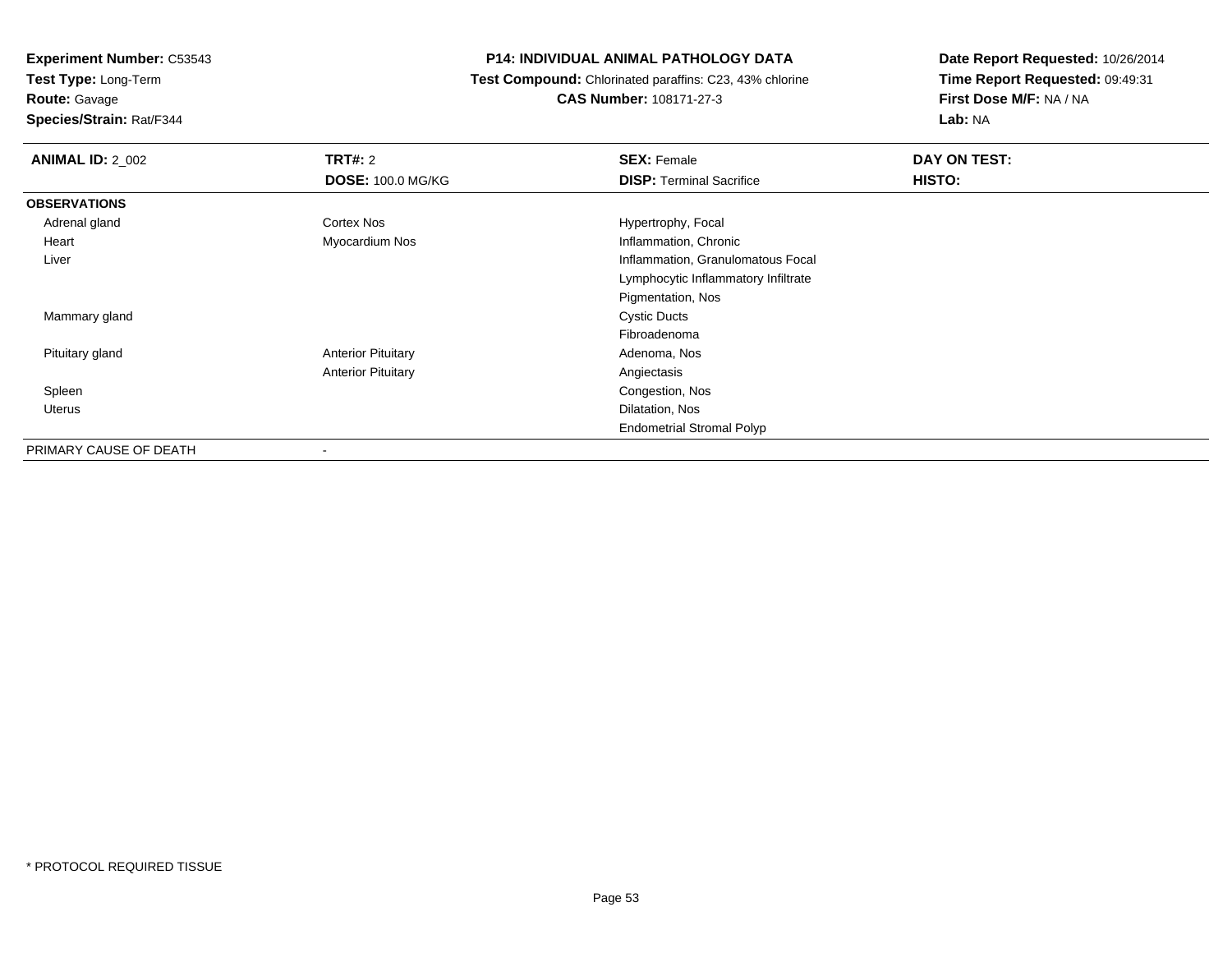**Test Type:** Long-Term**Route:** Gavage

### **Species/Strain:** Rat/F344

#### **P14: INDIVIDUAL ANIMAL PATHOLOGY DATA**

 **Test Compound:** Chlorinated paraffins: C23, 43% chlorine**CAS Number:** 108171-27-3

| <b>ANIMAL ID: 2 003</b> | TRT#: 2                  | <b>SEX: Female</b>                | DAY ON TEST: |  |
|-------------------------|--------------------------|-----------------------------------|--------------|--|
|                         | <b>DOSE: 100.0 MG/KG</b> | <b>DISP: Natural Death</b>        | HISTO:       |  |
| <b>OBSERVATIONS</b>     |                          |                                   |              |  |
| Brain                   | Cerebrum                 | Hemorrhage                        |              |  |
| Heart                   | Myocardium Nos           | Inflammation, Chronic             |              |  |
| Liver                   |                          | Hyperplasia, Nodular              |              |  |
|                         |                          | Inflammation, Granulomatous Focal |              |  |
| Thyroid                 |                          | C-Cell Carcinoma                  |              |  |
| Unspecified             | Multiple Organs Nos      | Leukemia, Mononuclear Cell        |              |  |
|                         | Adipose Tissue           | <b>Steatitis</b>                  |              |  |
| Uterus                  |                          | <b>Endometrial Stromal Polyp</b>  |              |  |
| PRIMARY CAUSE OF DEATH  |                          |                                   |              |  |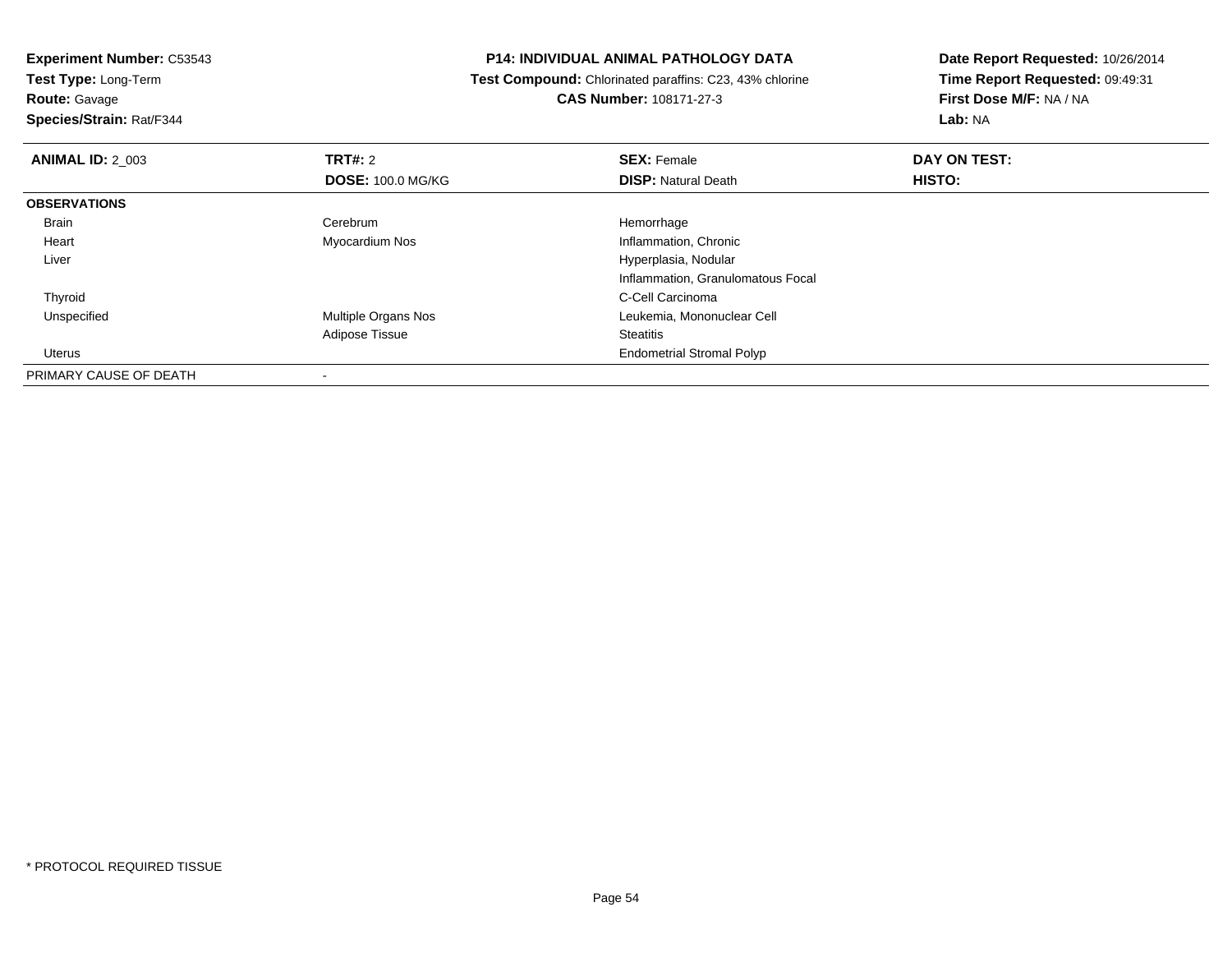**Test Type:** Long-Term

**Route:** Gavage

**Species/Strain:** Rat/F344

#### **P14: INDIVIDUAL ANIMAL PATHOLOGY DATA**

 **Test Compound:** Chlorinated paraffins: C23, 43% chlorine**CAS Number:** 108171-27-3

| <b>ANIMAL ID: 2 004</b> | TRT#: 2                   | <b>SEX: Female</b>                  | DAY ON TEST: |  |
|-------------------------|---------------------------|-------------------------------------|--------------|--|
|                         | <b>DOSE: 100.0 MG/KG</b>  | <b>DISP: Terminal Sacrifice</b>     | HISTO:       |  |
| <b>OBSERVATIONS</b>     |                           |                                     |              |  |
| Intestine Large         | Cecum, Colon              | Parasitism                          |              |  |
| Liver                   |                           | Inflammation, Granulomatous Focal   |              |  |
|                         |                           | Lymphocytic Inflammatory Infiltrate |              |  |
|                         |                           | Pigmentation, Nos                   |              |  |
| Mammary gland           |                           | Adenocarcinoma, Nos                 |              |  |
|                         |                           | <b>Cystic Ducts</b>                 |              |  |
| Pituitary gland         | <b>Anterior Pituitary</b> | Adenoma, Nos                        |              |  |
|                         | <b>Anterior Pituitary</b> | Angiectasis                         |              |  |
| Skin                    | Tail                      | Acanthosis                          |              |  |
|                         | Tail                      | Hyperkeratosis                      |              |  |
| PRIMARY CAUSE OF DEATH  | -                         |                                     |              |  |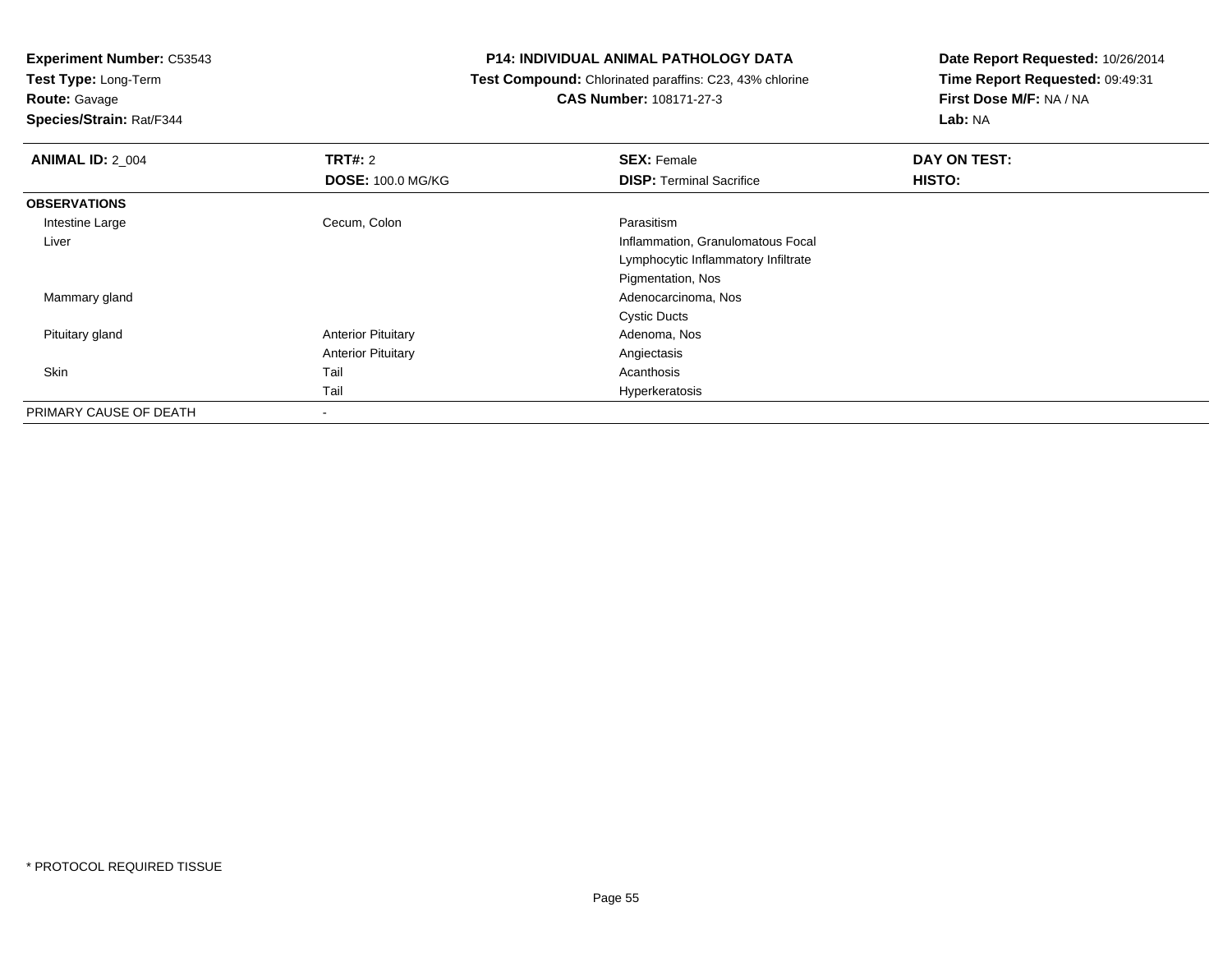**Test Type:** Long-Term

**Route:** Gavage

**Species/Strain:** Rat/F344

#### **P14: INDIVIDUAL ANIMAL PATHOLOGY DATA**

 **Test Compound:** Chlorinated paraffins: C23, 43% chlorine**CAS Number:** 108171-27-3

| <b>ANIMAL ID: 2 005</b> | TRT#: 2                   | <b>SEX: Female</b>                  | DAY ON TEST: |
|-------------------------|---------------------------|-------------------------------------|--------------|
|                         | <b>DOSE: 100.0 MG/KG</b>  | <b>DISP: Terminal Sacrifice</b>     | HISTO:       |
| <b>OBSERVATIONS</b>     |                           |                                     |              |
| Bone                    | Skull                     | Hyperostosis                        |              |
| Heart                   | Myocardium Nos            | Inflammation, Chronic               |              |
| Kidney                  |                           | Nephropathy                         |              |
| Liver                   |                           | Inflammation, Granulomatous Focal   |              |
|                         |                           | Lymphocytic Inflammatory Infiltrate |              |
|                         |                           | Pigmentation, Nos                   |              |
| Lymph node              | Pancreatic Lymph Node     | Hyperplasia, Lymphoid               |              |
|                         | Pancreatic Lymph Node     | Inflammation, Granulomatous         |              |
| Mammary gland           |                           | <b>Cystic Ducts</b>                 |              |
|                         |                           | Fibroadenoma                        |              |
| Nasal cavity            |                           | Hyperplasia, Epithelial             |              |
|                         |                           | Infection, Fungal                   |              |
|                         |                           | Inflammation, Suppurative           |              |
| Pituitary gland         | <b>Anterior Pituitary</b> | Adenoma, Nos                        |              |
| PRIMARY CAUSE OF DEATH  | ۰                         |                                     |              |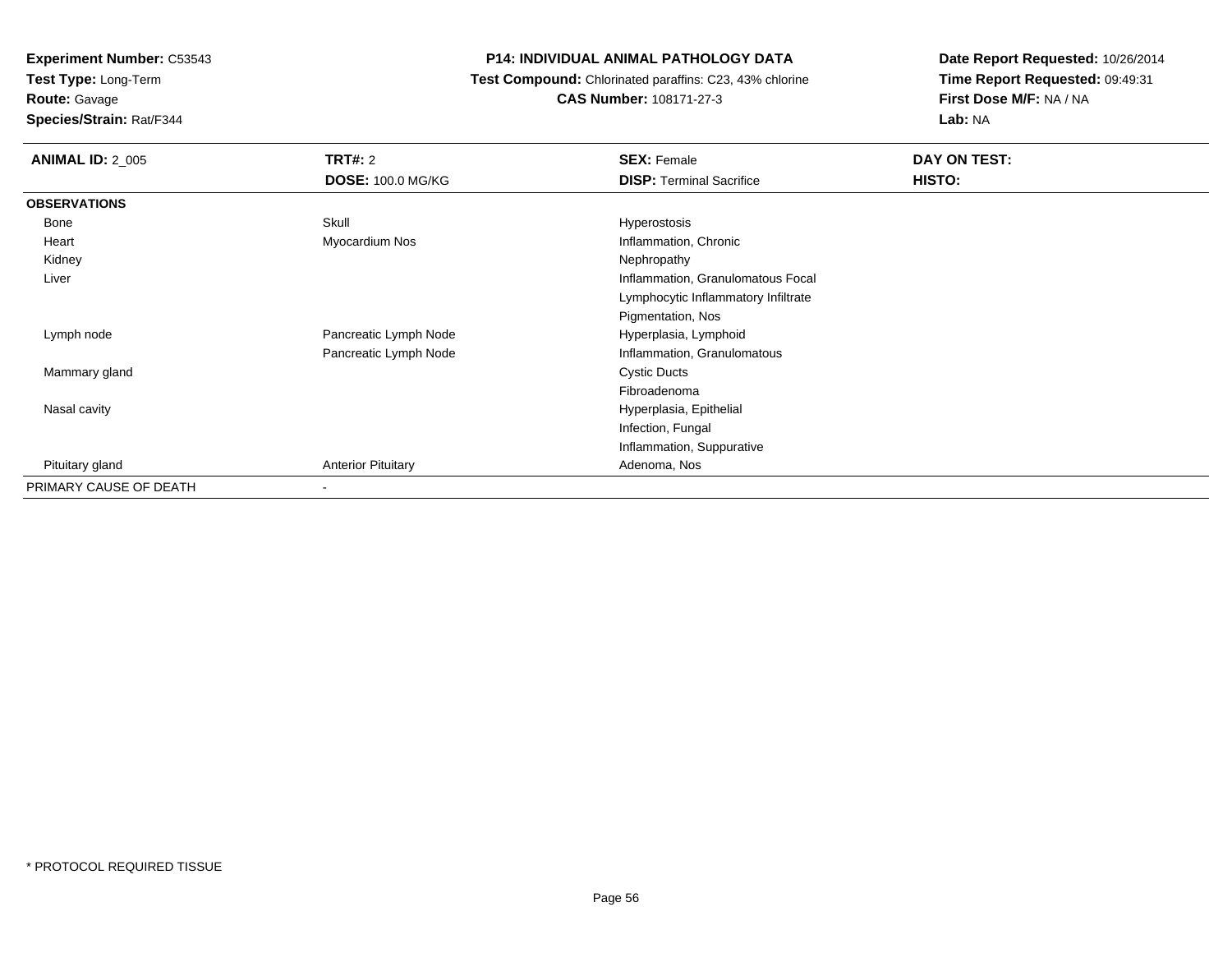**Test Type:** Long-Term

**Route:** Gavage

**Species/Strain:** Rat/F344

#### **P14: INDIVIDUAL ANIMAL PATHOLOGY DATA**

 **Test Compound:** Chlorinated paraffins: C23, 43% chlorine**CAS Number:** 108171-27-3

| <b>ANIMAL ID: 2_006</b> | TRT#: 2                   | <b>SEX: Female</b>                  | DAY ON TEST: |
|-------------------------|---------------------------|-------------------------------------|--------------|
|                         | <b>DOSE: 100.0 MG/KG</b>  | <b>DISP: Terminal Sacrifice</b>     | HISTO:       |
| <b>OBSERVATIONS</b>     |                           |                                     |              |
| Heart                   | Myocardium Nos            | Inflammation, Chronic               |              |
| Intestine Large         | Colon                     | Parasitism                          |              |
| Liver                   |                           | Inflammation, Granulomatous Focal   |              |
|                         |                           | Lymphocytic Inflammatory Infiltrate |              |
|                         |                           | Pigmentation, Nos                   |              |
| Mammary gland           |                           | Fibroadenoma                        |              |
| Pituitary gland         | <b>Anterior Pituitary</b> | Angiectasis                         |              |
|                         | <b>Anterior Pituitary</b> | Hyperplasia, Focal                  |              |
| Spleen                  |                           | Congestion, Nos                     |              |
| Uterus                  | Endometrium               | Hyperplasia, Cystic                 |              |
| PRIMARY CAUSE OF DEATH  | ٠                         |                                     |              |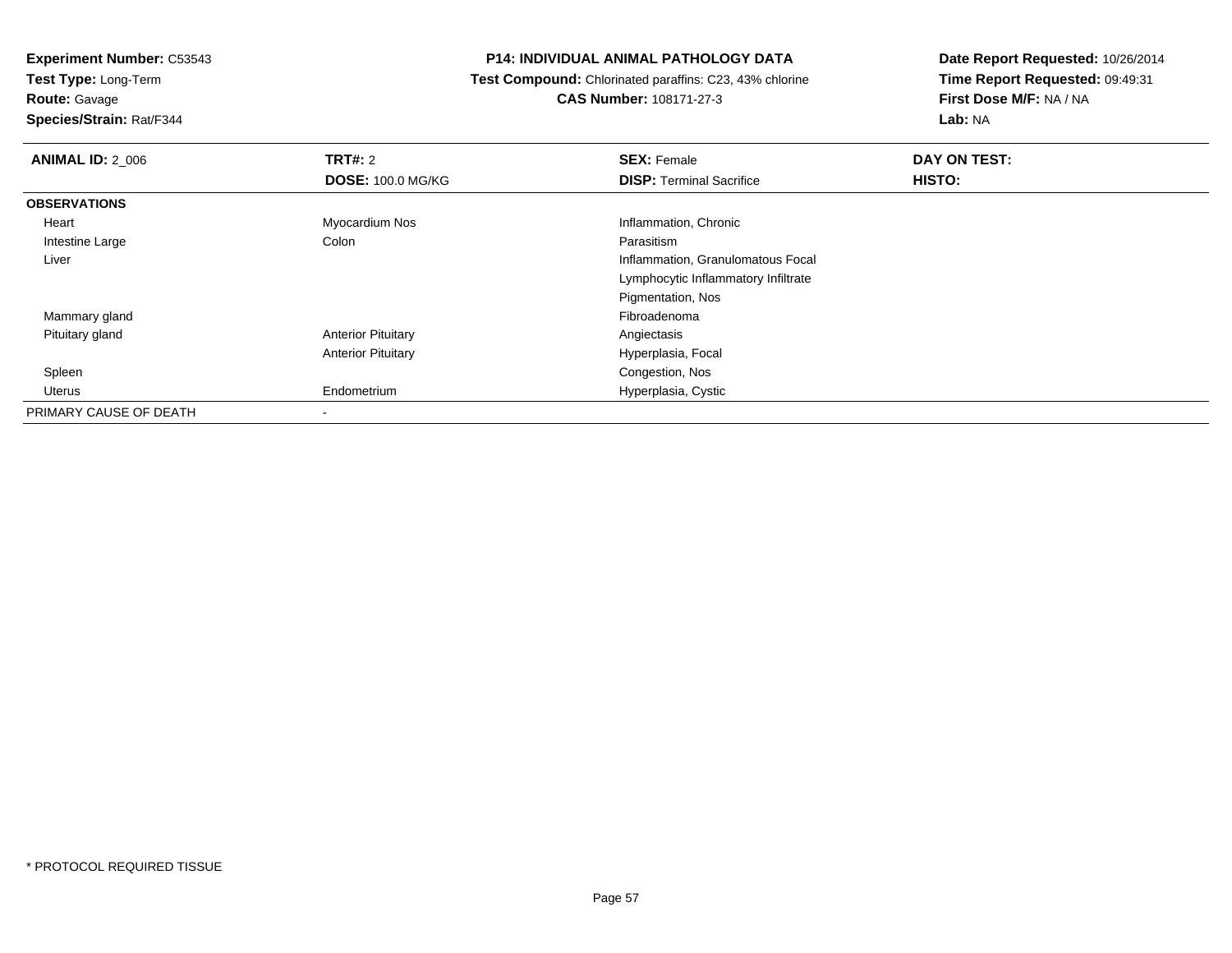**Test Type:** Long-Term

**Route:** Gavage

**Species/Strain:** Rat/F344

#### **P14: INDIVIDUAL ANIMAL PATHOLOGY DATA**

 **Test Compound:** Chlorinated paraffins: C23, 43% chlorine**CAS Number:** 108171-27-3

| <b>ANIMAL ID: 2 007</b> | TRT#: 2                  | <b>SEX: Female</b>                  | DAY ON TEST: |
|-------------------------|--------------------------|-------------------------------------|--------------|
|                         | <b>DOSE: 100.0 MG/KG</b> | <b>DISP:</b> Moribund Sacrifice     | HISTO:       |
| <b>OBSERVATIONS</b>     |                          |                                     |              |
| Adrenal gland           | Medulla                  | Hyperplasia, Focal                  |              |
| Liver                   |                          | Inflammation, Granulomatous Focal   |              |
|                         |                          | Lymphocytic Inflammatory Infiltrate |              |
|                         |                          | Pigmentation, Nos                   |              |
| Lymph node              | Pancreatic Lymph Node    | Hyperplasia, Lymphoid               |              |
|                         | Pancreatic Lymph Node    | Inflammation, Granulomatous         |              |
| Mammary gland           | Mammary Lobule           | Hyperplasia, Nos                    |              |
| Unspecified             | Multiple Organs Nos      | Leukemia, Mononuclear Cell          |              |
| Uterus                  |                          | <b>Endometrial Stromal Polyp</b>    |              |
|                         | Endometrium              | Hyperplasia, Cystic                 |              |
|                         | <b>Broad Ligament</b>    | Steatitis                           |              |
| PRIMARY CAUSE OF DEATH  | -                        |                                     |              |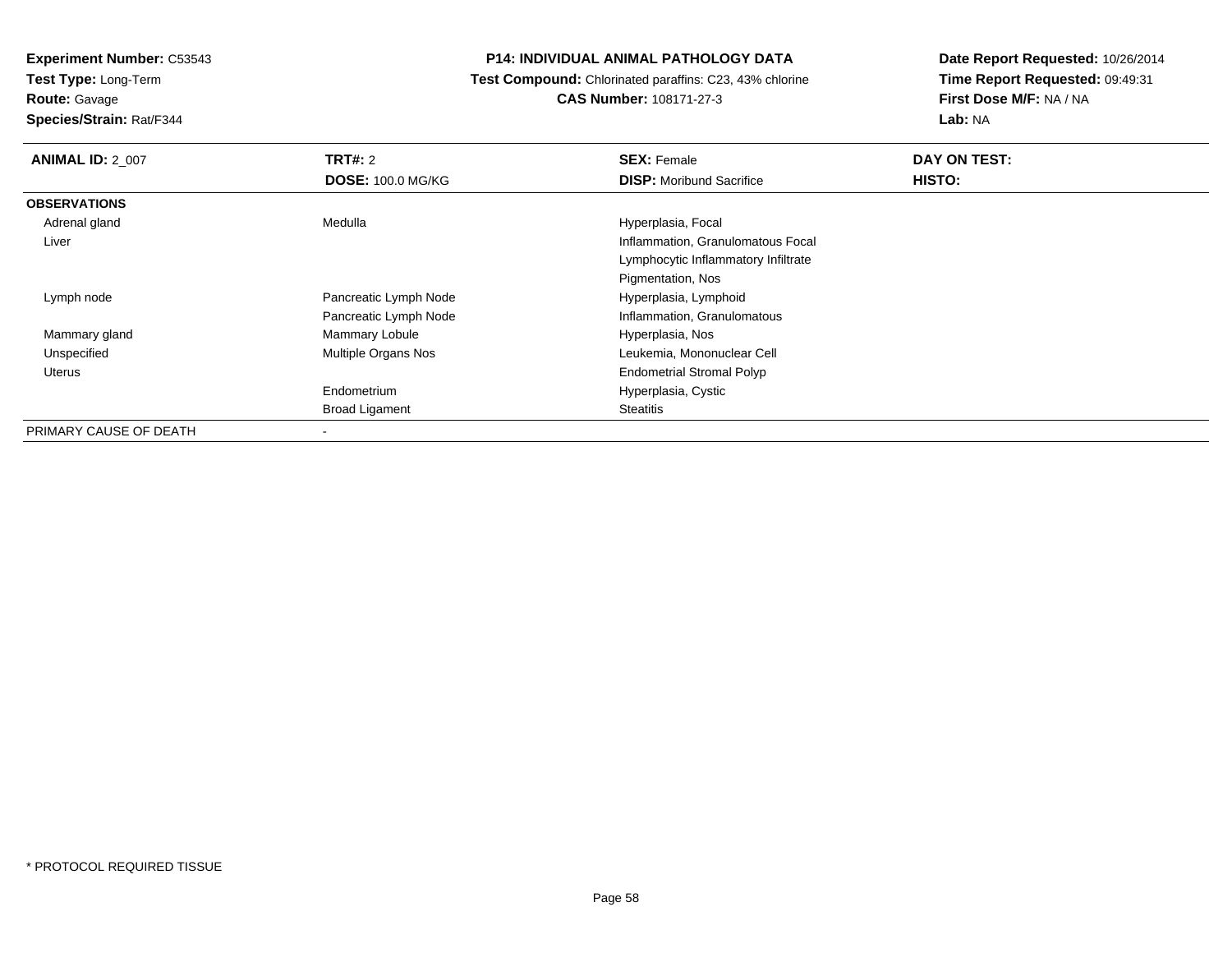| <b>Experiment Number: C53543</b><br>Test Type: Long-Term<br><b>Route: Gavage</b><br>Species/Strain: Rat/F344 |                           | <b>P14: INDIVIDUAL ANIMAL PATHOLOGY DATA</b><br>Test Compound: Chlorinated paraffins: C23, 43% chlorine<br>CAS Number: 108171-27-3 | Date Report Requested: 10/26/2014<br>Time Report Requested: 09:49:31<br>First Dose M/F: NA / NA<br>Lab: NA |
|--------------------------------------------------------------------------------------------------------------|---------------------------|------------------------------------------------------------------------------------------------------------------------------------|------------------------------------------------------------------------------------------------------------|
| <b>ANIMAL ID: 2 008</b>                                                                                      | TRT#: 2                   | <b>SEX: Female</b>                                                                                                                 | DAY ON TEST:                                                                                               |
|                                                                                                              | <b>DOSE: 100.0 MG/KG</b>  | <b>DISP:</b> Terminal Sacrifice                                                                                                    | <b>HISTO:</b>                                                                                              |
| <b>OBSERVATIONS</b>                                                                                          |                           |                                                                                                                                    |                                                                                                            |
| Heart                                                                                                        | Myocardium Nos            | Inflammation, Chronic                                                                                                              |                                                                                                            |
| Liver                                                                                                        |                           | Inflammation, Granulomatous Focal                                                                                                  |                                                                                                            |
|                                                                                                              |                           | Lymphocytic Inflammatory Infiltrate                                                                                                |                                                                                                            |
|                                                                                                              |                           | Pigmentation, Nos                                                                                                                  |                                                                                                            |
| Pituitary gland                                                                                              | <b>Anterior Pituitary</b> | Hyperplasia, Focal                                                                                                                 |                                                                                                            |
| Spleen                                                                                                       |                           | Leukemia, Mononuclear Cell                                                                                                         |                                                                                                            |
| PRIMARY CAUSE OF DEATH                                                                                       |                           |                                                                                                                                    |                                                                                                            |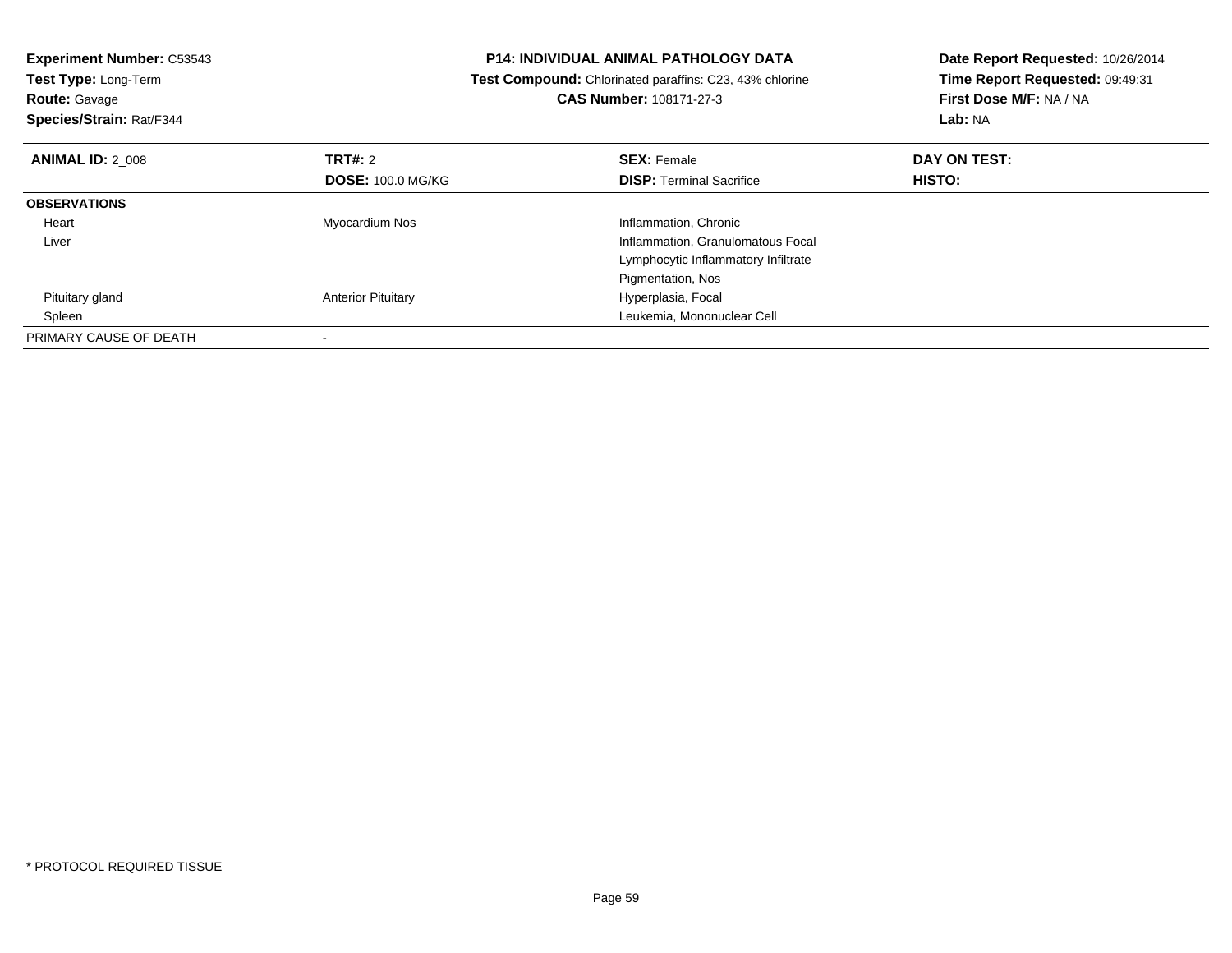**Test Type:** Long-Term

**Route:** Gavage

**Species/Strain:** Rat/F344

#### **P14: INDIVIDUAL ANIMAL PATHOLOGY DATA**

 **Test Compound:** Chlorinated paraffins: C23, 43% chlorine**CAS Number:** 108171-27-3

| <b>ANIMAL ID: 2 009</b> | TRT#: 2                   | <b>SEX: Female</b>                  | DAY ON TEST: |  |
|-------------------------|---------------------------|-------------------------------------|--------------|--|
|                         | <b>DOSE: 100.0 MG/KG</b>  | <b>DISP: Terminal Sacrifice</b>     | HISTO:       |  |
| <b>OBSERVATIONS</b>     |                           |                                     |              |  |
| Heart                   | Myocardium Nos            | Inflammation, Chronic               |              |  |
| Intestine Large         | Cecum, Colon              | Parasitism                          |              |  |
| Liver                   |                           | Inflammation, Granulomatous Focal   |              |  |
|                         |                           | Lymphocytic Inflammatory Infiltrate |              |  |
|                         |                           | Pigmentation, Nos                   |              |  |
| Mammary gland           |                           | <b>Cystic Ducts</b>                 |              |  |
|                         |                           | Fibroadenoma                        |              |  |
| Pituitary gland         | <b>Anterior Pituitary</b> | Adenoma, Nos                        |              |  |
|                         | <b>Anterior Pituitary</b> | Angiectasis                         |              |  |
| Spleen                  |                           | Congestion, Nos                     |              |  |
| Uterus                  | Endometrium               | Hyperplasia, Cystic                 |              |  |
| PRIMARY CAUSE OF DEATH  | ۰                         |                                     |              |  |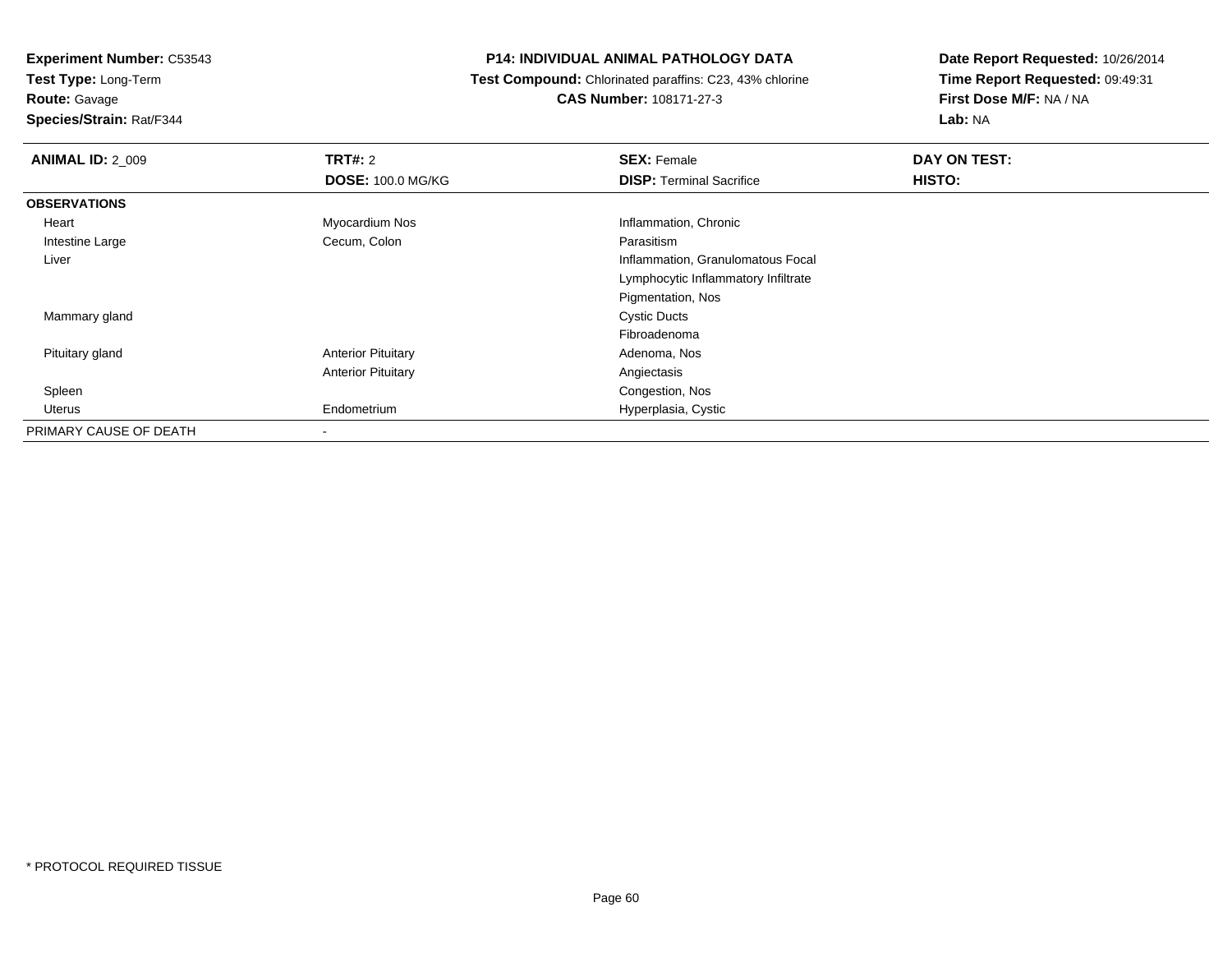**Experiment Number:** C53543**Test Type:** Long-Term

**Route:** Gavage

**Species/Strain:** Rat/F344

#### **P14: INDIVIDUAL ANIMAL PATHOLOGY DATA**

 **Test Compound:** Chlorinated paraffins: C23, 43% chlorine**CAS Number:** 108171-27-3

| <b>ANIMAL ID: 2_010</b> | <b>TRT#:</b> 2           | <b>SEX: Female</b>                  | DAY ON TEST: |  |
|-------------------------|--------------------------|-------------------------------------|--------------|--|
|                         | <b>DOSE: 100.0 MG/KG</b> | <b>DISP:</b> Moribund Sacrifice     | HISTO:       |  |
| <b>OBSERVATIONS</b>     |                          |                                     |              |  |
| Adrenal gland           | Medulla                  | Hyperplasia, Focal                  |              |  |
| Clitoral gland          |                          | Cystic Ducts                        |              |  |
| Heart                   | Myocardium Nos           | Inflammation, Chronic               |              |  |
| <b>Intestine Small</b>  | <b>Mesentery Nos</b>     | <b>Steatitis</b>                    |              |  |
| Kidney                  |                          | Necrosis, Ischemic                  |              |  |
| Liver                   | Centrilobular            | Degeneration, Nos                   |              |  |
|                         |                          | Inflammation, Granulomatous Focal   |              |  |
|                         |                          | Lymphocytic Inflammatory Infiltrate |              |  |
|                         |                          | Pigmentation, Nos                   |              |  |
| Lymph node              | Pancreatic Lymph Node    | Hyperplasia, Lymphoid               |              |  |
|                         | Pancreatic Lymph Node    | Inflammation, Granulomatous         |              |  |
|                         | Pancreatic Lymph Node    | Pigmentation, Nos                   |              |  |
| Mammary gland           |                          | <b>Cystic Ducts</b>                 |              |  |
| Unspecified             | Multiple Organs Nos      | Leukemia, Mononuclear Cell          |              |  |
| Uterus                  | <b>Broad Ligament</b>    | <b>Steatitis</b>                    |              |  |
| PRIMARY CAUSE OF DEATH  |                          |                                     |              |  |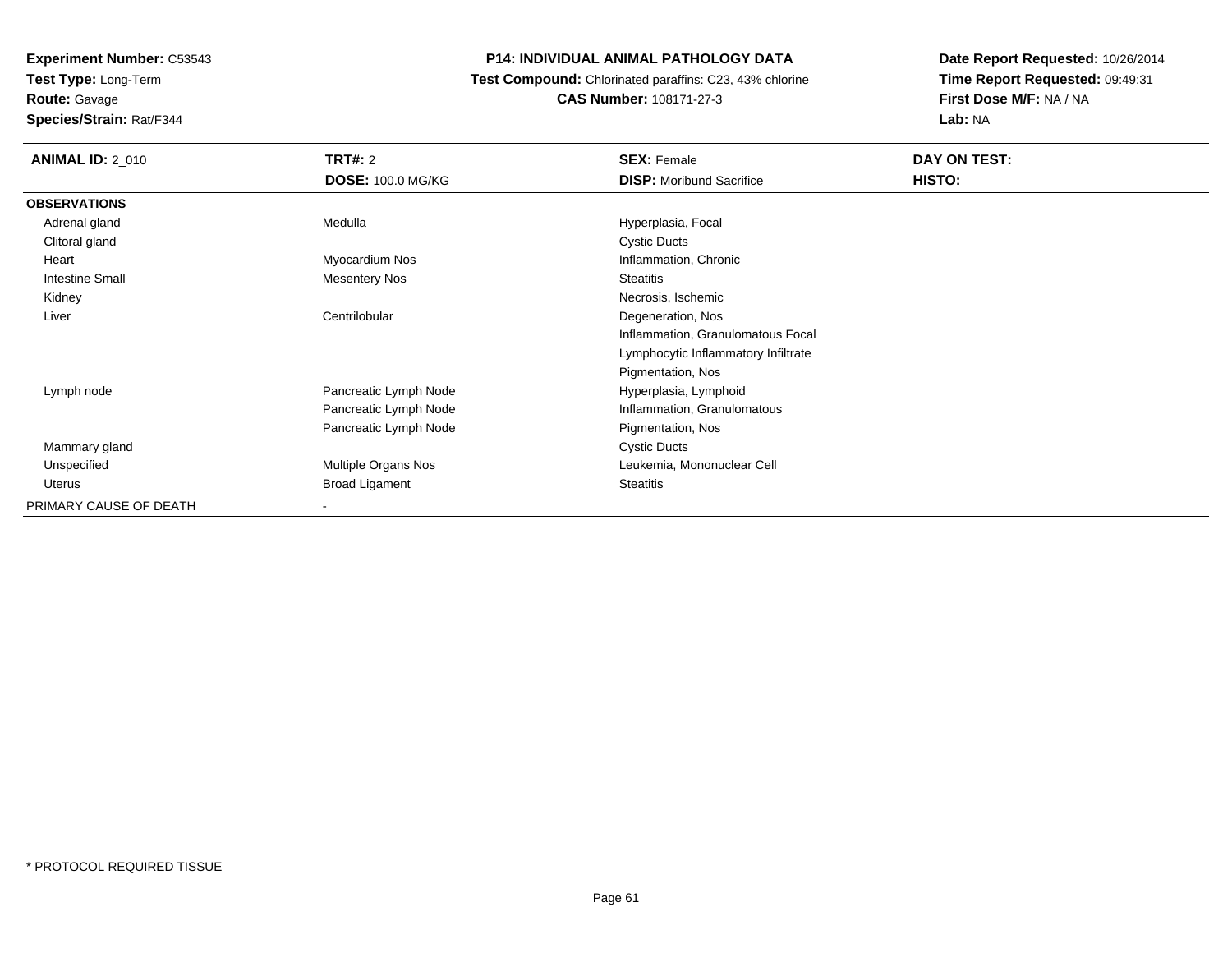**Test Type:** Long-Term

**Route:** Gavage

**Species/Strain:** Rat/F344

#### **P14: INDIVIDUAL ANIMAL PATHOLOGY DATA**

 **Test Compound:** Chlorinated paraffins: C23, 43% chlorine**CAS Number:** 108171-27-3

| <b>ANIMAL ID: 2 011</b> | TRT#: 2                   | <b>SEX: Female</b>                  | DAY ON TEST:  |
|-------------------------|---------------------------|-------------------------------------|---------------|
|                         | <b>DOSE: 100.0 MG/KG</b>  | <b>DISP:</b> Moribund Sacrifice     | <b>HISTO:</b> |
| <b>OBSERVATIONS</b>     |                           |                                     |               |
| Kidney                  |                           | Nephropathy                         |               |
|                         | Tubule                    | Pigmentation, Nos                   |               |
| Liver                   |                           | Hyperplasia, Nodular                |               |
|                         |                           | Inflammation, Granulomatous Focal   |               |
|                         |                           | Lymphocytic Inflammatory Infiltrate |               |
|                         |                           | Pigmentation, Nos                   |               |
| Mammary gland           |                           | <b>Cystic Ducts</b>                 |               |
|                         |                           | Hyperplasia, Cystic                 |               |
| Pituitary gland         | <b>Anterior Pituitary</b> | Cyst, Nos                           |               |
| Uterus                  |                           | <b>Endometrial Stromal Polyp</b>    |               |
|                         |                           | <b>Endometrial Stromal Sarcoma</b>  |               |
|                         | Endometrium               | Hyperplasia, Cystic                 |               |
| PRIMARY CAUSE OF DEATH  |                           |                                     |               |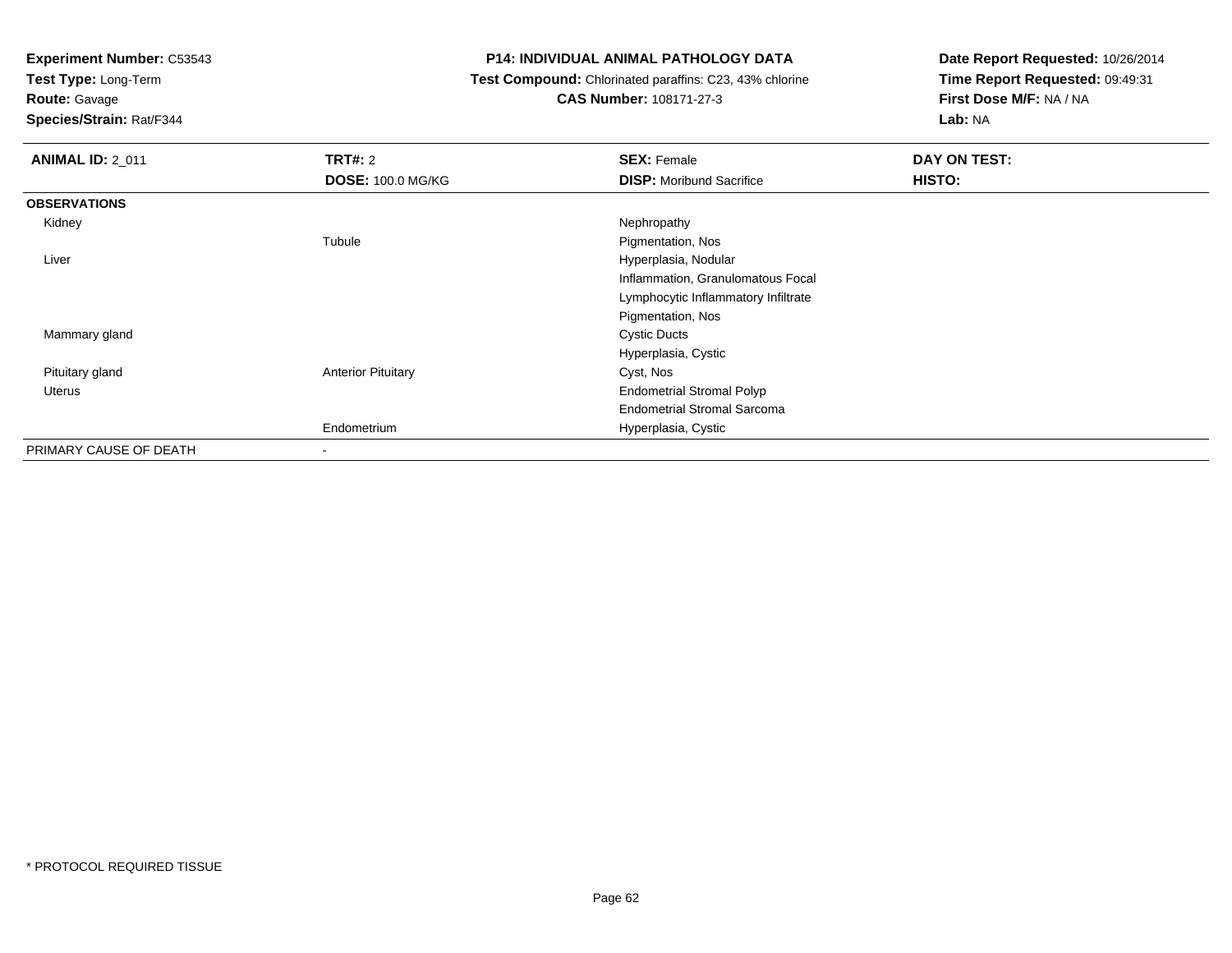**Test Type:** Long-Term**Route:** Gavage

**Species/Strain:** Rat/F344

#### **P14: INDIVIDUAL ANIMAL PATHOLOGY DATA**

 **Test Compound:** Chlorinated paraffins: C23, 43% chlorine**CAS Number:** 108171-27-3

| <b>ANIMAL ID: 2_012</b> | <b>TRT#: 2</b>            | <b>SEX: Female</b>                  | DAY ON TEST:  |  |
|-------------------------|---------------------------|-------------------------------------|---------------|--|
|                         | <b>DOSE: 100.0 MG/KG</b>  | <b>DISP: Terminal Sacrifice</b>     | <b>HISTO:</b> |  |
| <b>OBSERVATIONS</b>     |                           |                                     |               |  |
| Heart                   | Myocardium Nos            | Inflammation, Chronic               |               |  |
| Kidney                  | Tubule                    | Pigmentation, Nos                   |               |  |
| Liver                   |                           | Inflammation, Granulomatous Focal   |               |  |
|                         |                           | Lymphocytic Inflammatory Infiltrate |               |  |
|                         |                           | Pigmentation, Nos                   |               |  |
| Lymph node              | Pancreatic Lymph Node     | Hyperplasia, Lymphoid               |               |  |
|                         | Pancreatic Lymph Node     | Inflammation, Granulomatous         |               |  |
| Pituitary gland         | <b>Anterior Pituitary</b> | Adenoma, Nos                        |               |  |
|                         | <b>Anterior Pituitary</b> | Angiectasis                         |               |  |
|                         | <b>Anterior Pituitary</b> | Cyst, Nos                           |               |  |
| PRIMARY CAUSE OF DEATH  |                           |                                     |               |  |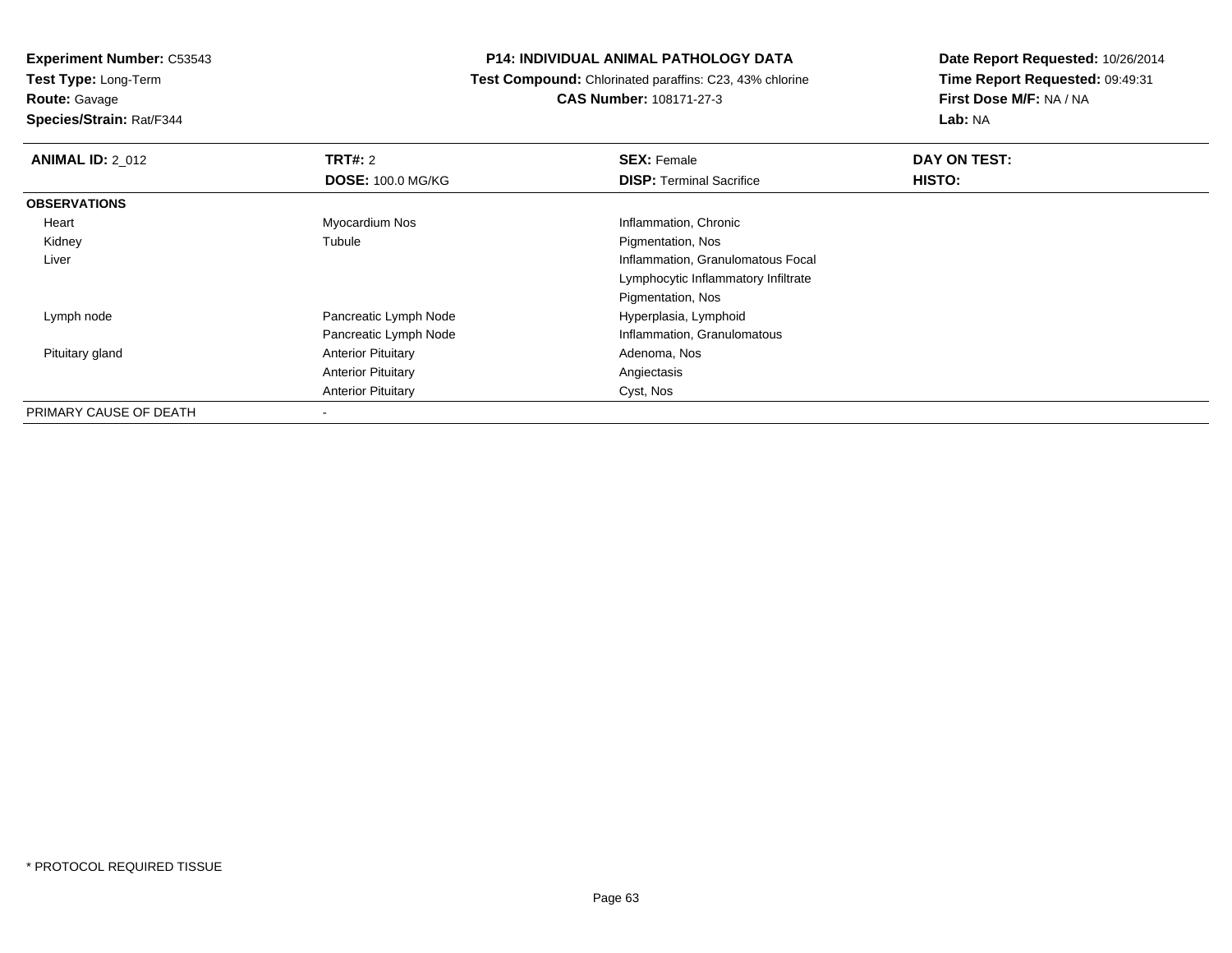**Test Type:** Long-Term

**Route:** Gavage

**Species/Strain:** Rat/F344

#### **P14: INDIVIDUAL ANIMAL PATHOLOGY DATA**

 **Test Compound:** Chlorinated paraffins: C23, 43% chlorine**CAS Number:** 108171-27-3

| <b>ANIMAL ID: 2_013</b> | <b>TRT#: 2</b>            | <b>SEX: Female</b>                  | DAY ON TEST: |
|-------------------------|---------------------------|-------------------------------------|--------------|
|                         | <b>DOSE: 100.0 MG/KG</b>  | <b>DISP: Terminal Sacrifice</b>     | HISTO:       |
| <b>OBSERVATIONS</b>     |                           |                                     |              |
| Heart                   | Myocardium Nos            | Inflammation, Chronic               |              |
| Kidney                  |                           | Nephropathy                         |              |
|                         | Tubule                    | Pigmentation, Nos                   |              |
| Liver                   |                           | Inflammation, Granulomatous Focal   |              |
|                         |                           | Lymphocytic Inflammatory Infiltrate |              |
|                         |                           | Pigmentation, Nos                   |              |
| Lymph node              | Pancreatic Lymph Node     | Hyperplasia, Lymphoid               |              |
|                         | Pancreatic Lymph Node     | Inflammation, Granulomatous         |              |
|                         | Pancreatic Lymph Node     | Pigmentation, Nos                   |              |
| Mammary gland           |                           | <b>Cystic Ducts</b>                 |              |
|                         |                           | Fibroadenoma                        |              |
| Pancreas                | Acinus                    | Atrophy, Nos                        |              |
| Pituitary gland         | <b>Anterior Pituitary</b> | Adenoma, Nos                        |              |
|                         | <b>Anterior Pituitary</b> | Angiectasis                         |              |
| Spleen                  |                           | Congestion, Nos                     |              |
| <b>Uterus</b>           | Endometrium               | Cyst, Nos                           |              |
|                         |                           | <b>Endometrial Stromal Polyp</b>    |              |
| PRIMARY CAUSE OF DEATH  |                           |                                     |              |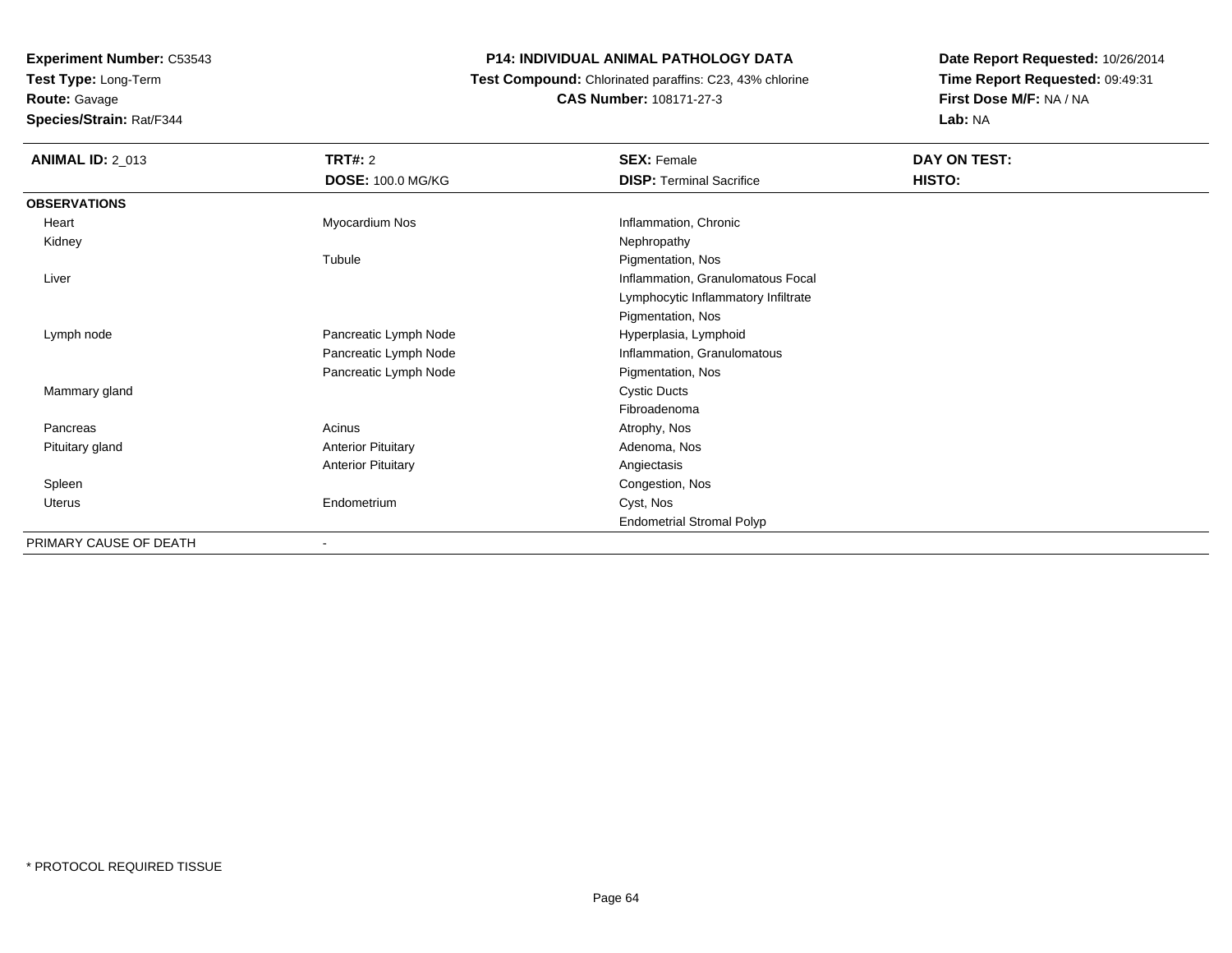**Test Type:** Long-Term

**Route:** Gavage

**Species/Strain:** Rat/F344

#### **P14: INDIVIDUAL ANIMAL PATHOLOGY DATA**

 **Test Compound:** Chlorinated paraffins: C23, 43% chlorine**CAS Number:** 108171-27-3

| <b>ANIMAL ID: 2 014</b> | TRT#: 2                  | <b>SEX: Female</b>                  | DAY ON TEST: |  |
|-------------------------|--------------------------|-------------------------------------|--------------|--|
|                         | <b>DOSE: 100.0 MG/KG</b> | <b>DISP:</b> Terminal Sacrifice     | HISTO:       |  |
| <b>OBSERVATIONS</b>     |                          |                                     |              |  |
| Bone marrow             |                          | Hyperplasia, Reticulum Cell         |              |  |
| Heart                   | Myocardium Nos           | Inflammation, Chronic               |              |  |
| <b>Intestine Small</b>  | Peyers Patch             | Hyperplasia, Lymphoid               |              |  |
| Kidney                  |                          | Nephropathy                         |              |  |
| Liver                   |                          | Inflammation, Granulomatous Focal   |              |  |
|                         |                          | Lymphocytic Inflammatory Infiltrate |              |  |
| Lymph node              | Pancreatic Lymph Node    | Hyperplasia, Lymphoid               |              |  |
|                         | Pancreatic Lymph Node    | Inflammation, Granulomatous         |              |  |
| Thyroid                 |                          | Hyperplasia, C Cell                 |              |  |
| Unspecified             | Multiple Organs Nos      | Pigmentation, Nos                   |              |  |
| <b>Uterus</b>           | Endometrium              | Hyperplasia, Cystic                 |              |  |
|                         | <b>Broad Ligament</b>    | <b>Steatitis</b>                    |              |  |
| PRIMARY CAUSE OF DEATH  | $\,$                     |                                     |              |  |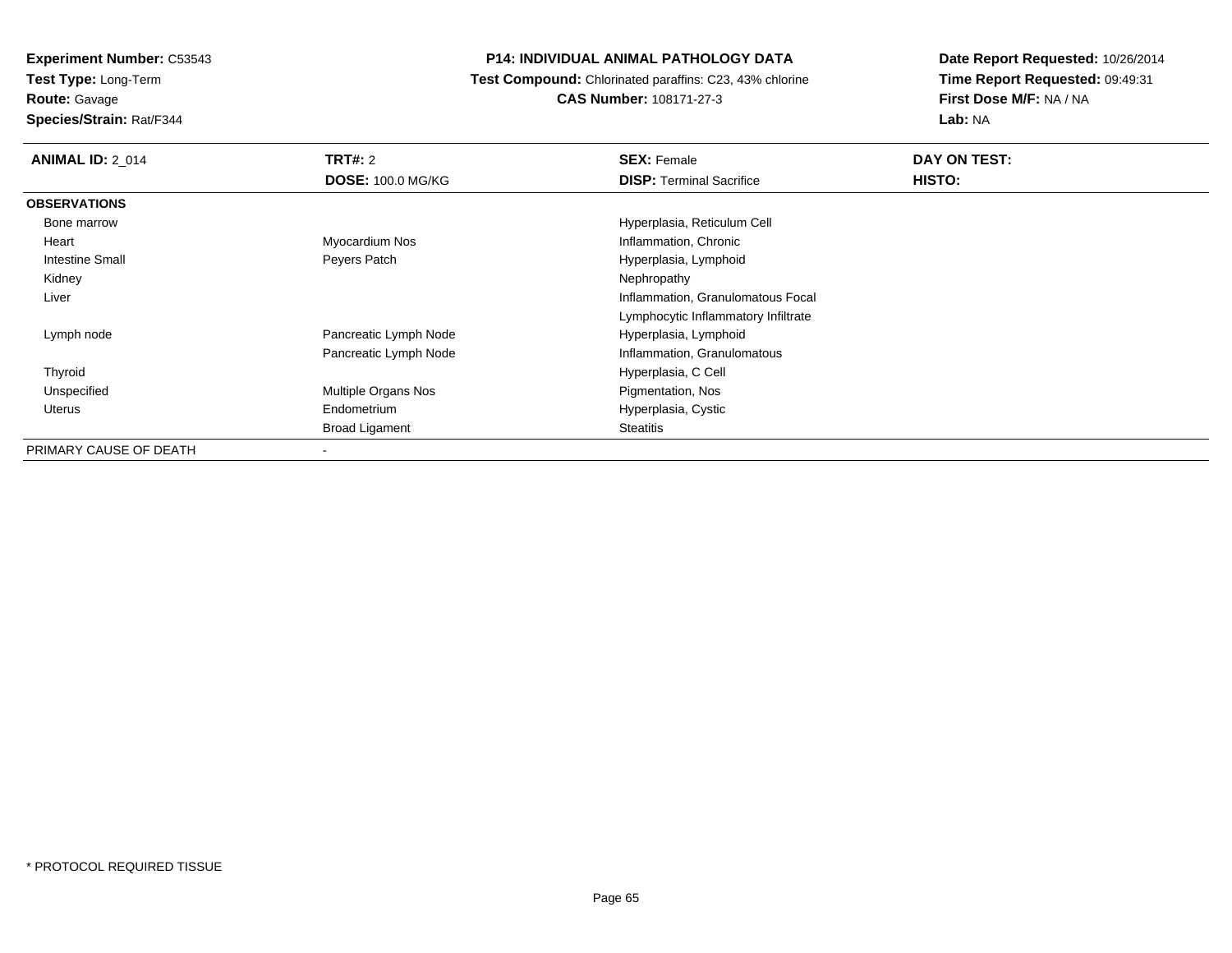**Test Type:** Long-Term

**Route:** Gavage

**Species/Strain:** Rat/F344

#### **P14: INDIVIDUAL ANIMAL PATHOLOGY DATA**

 **Test Compound:** Chlorinated paraffins: C23, 43% chlorine**CAS Number:** 108171-27-3

| <b>ANIMAL ID: 2_015</b> | TRT#: 2                   | <b>SEX: Female</b>                  | DAY ON TEST: |  |
|-------------------------|---------------------------|-------------------------------------|--------------|--|
|                         | DOSE: 100.0 MG/KG         | <b>DISP: Terminal Sacrifice</b>     | HISTO:       |  |
| <b>OBSERVATIONS</b>     |                           |                                     |              |  |
| Adrenal gland           | <b>Cortex Nos</b>         | Degeneration, Lipoid                |              |  |
|                         | <b>Cortex Nos</b>         | Hyperplasia, Focal                  |              |  |
| Clitoral gland          |                           | <b>Cystic Ducts</b>                 |              |  |
|                         |                           | Inflammation, Suppurative           |              |  |
| Heart                   | Myocardium Nos            | Inflammation, Chronic               |              |  |
| Intestine Large         | Cecum, Colon              | Parasitism                          |              |  |
| Liver                   |                           | Inflammation, Granulomatous Focal   |              |  |
|                         |                           | Lymphocytic Inflammatory Infiltrate |              |  |
|                         |                           | Pigmentation, Nos                   |              |  |
| Lymph node              | Pancreatic Lymph Node     | Hyperplasia, Lymphoid               |              |  |
|                         | Pancreatic Lymph Node     | Inflammation, Granulomatous         |              |  |
| Mammary gland           |                           | <b>Cystic Ducts</b>                 |              |  |
| Pituitary gland         | <b>Anterior Pituitary</b> | Adenoma, Nos                        |              |  |
|                         | <b>Anterior Pituitary</b> | Angiectasis                         |              |  |
| Skin                    | Tail                      | Squamous Cell Papilloma             |              |  |
| Thyroid                 |                           | C-Cell Carcinoma                    |              |  |
| <b>Uterus</b>           | Endometrium               | Cyst, Nos                           |              |  |
|                         |                           | <b>Endometrial Stromal Polyp</b>    |              |  |
|                         | <b>Broad Ligament</b>     | <b>Steatitis</b>                    |              |  |
| PRIMARY CAUSE OF DEATH  |                           |                                     |              |  |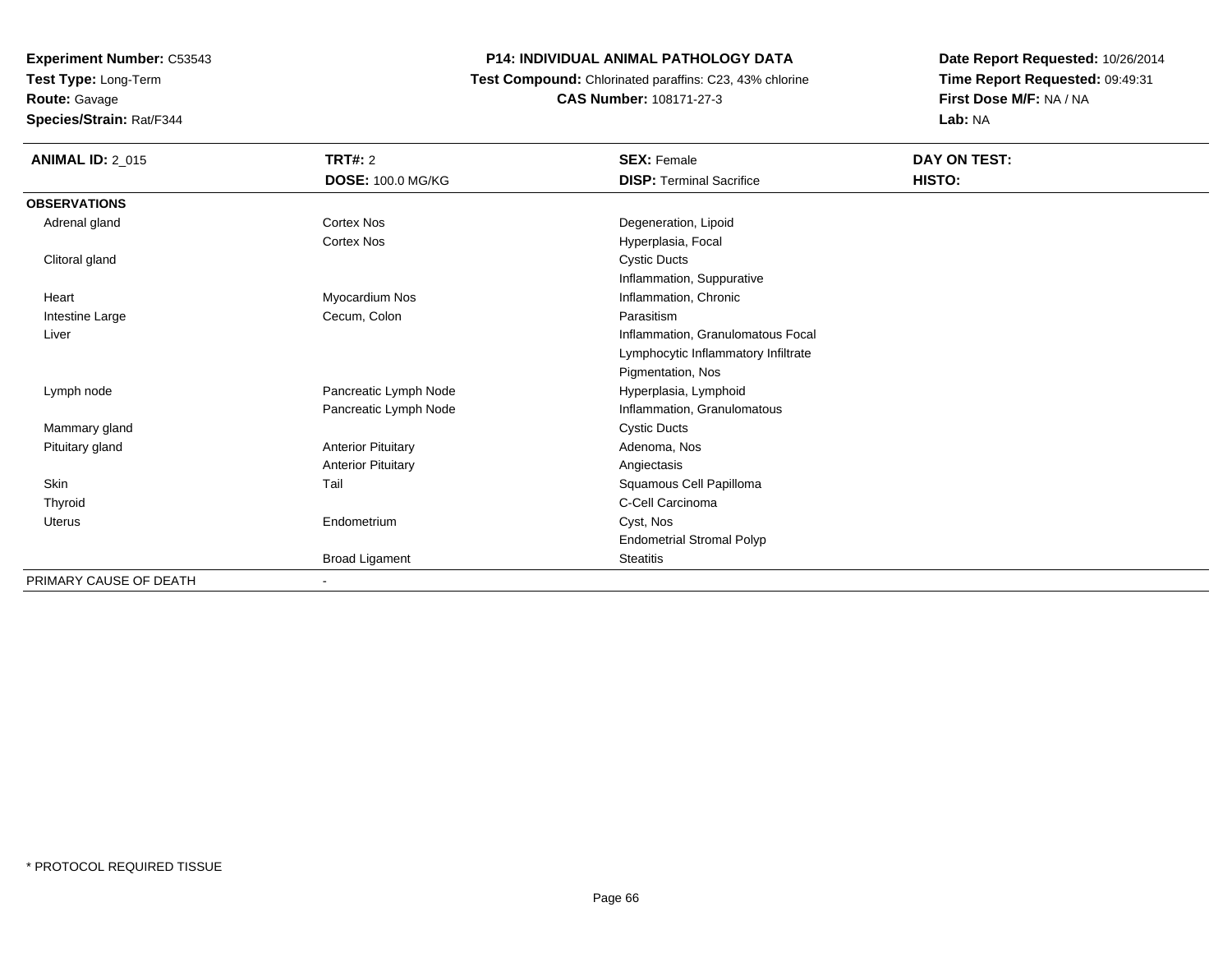**Test Type:** Long-Term

**Route:** Gavage

**Species/Strain:** Rat/F344

#### **P14: INDIVIDUAL ANIMAL PATHOLOGY DATA**

 **Test Compound:** Chlorinated paraffins: C23, 43% chlorine**CAS Number:** 108171-27-3

| <b>ANIMAL ID: 2 016</b> | TRT#: 2                  | <b>SEX: Female</b>                  | DAY ON TEST: |  |
|-------------------------|--------------------------|-------------------------------------|--------------|--|
|                         | <b>DOSE: 100.0 MG/KG</b> | <b>DISP: Terminal Sacrifice</b>     | HISTO:       |  |
| <b>OBSERVATIONS</b>     |                          |                                     |              |  |
| Adrenal gland           | Medulla                  | Hyperplasia, Focal                  |              |  |
| Kidney                  |                          | Nephropathy                         |              |  |
|                         | Tubule                   | Pigmentation, Nos                   |              |  |
| Liver                   |                          | Inflammation, Granulomatous Focal   |              |  |
|                         |                          | Lymphocytic Inflammatory Infiltrate |              |  |
|                         |                          | Pigmentation, Nos                   |              |  |
| Mammary gland           |                          | Fibroadenoma                        |              |  |
| Ovary                   |                          | Cyst, Nos                           |              |  |
| Spleen                  |                          | Congestion, Nos                     |              |  |
| PRIMARY CAUSE OF DEATH  |                          |                                     |              |  |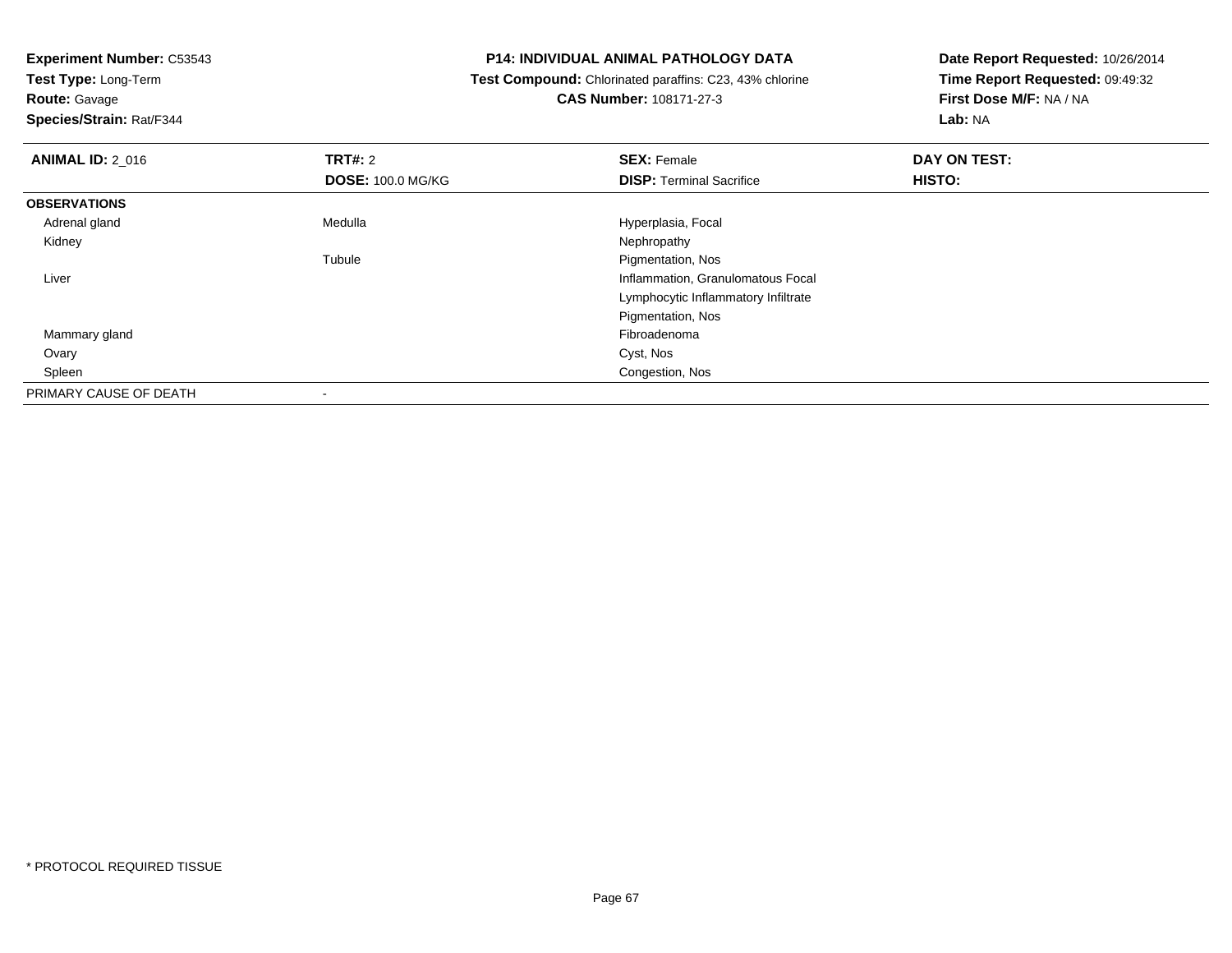**Test Type:** Long-Term

**Route:** Gavage

**Species/Strain:** Rat/F344

#### **P14: INDIVIDUAL ANIMAL PATHOLOGY DATA**

 **Test Compound:** Chlorinated paraffins: C23, 43% chlorine**CAS Number:** 108171-27-3

| <b>ANIMAL ID: 2 017</b> | <b>TRT#: 2</b>            | <b>SEX: Female</b>                  | DAY ON TEST: |  |
|-------------------------|---------------------------|-------------------------------------|--------------|--|
|                         | <b>DOSE: 100.0 MG/KG</b>  | <b>DISP: Terminal Sacrifice</b>     | HISTO:       |  |
| <b>OBSERVATIONS</b>     |                           |                                     |              |  |
| Heart                   | Myocardium Nos            | Inflammation, Chronic               |              |  |
| Liver                   |                           | Inflammation, Granulomatous Focal   |              |  |
|                         |                           | Lymphocytic Inflammatory Infiltrate |              |  |
|                         |                           | Pigmentation, Nos                   |              |  |
| Lymph node              | Pancreatic Lymph Node     | Hyperplasia, Lymphoid               |              |  |
|                         | Pancreatic Lymph Node     | Inflammation, Granulomatous         |              |  |
|                         | Pancreatic Lymph Node     | Pigmentation, Nos                   |              |  |
| Pituitary gland         | <b>Anterior Pituitary</b> | Adenoma, Nos                        |              |  |
|                         | <b>Anterior Pituitary</b> | Angiectasis                         |              |  |
| Spleen                  |                           | Congestion, Nos                     |              |  |
| PRIMARY CAUSE OF DEATH  |                           |                                     |              |  |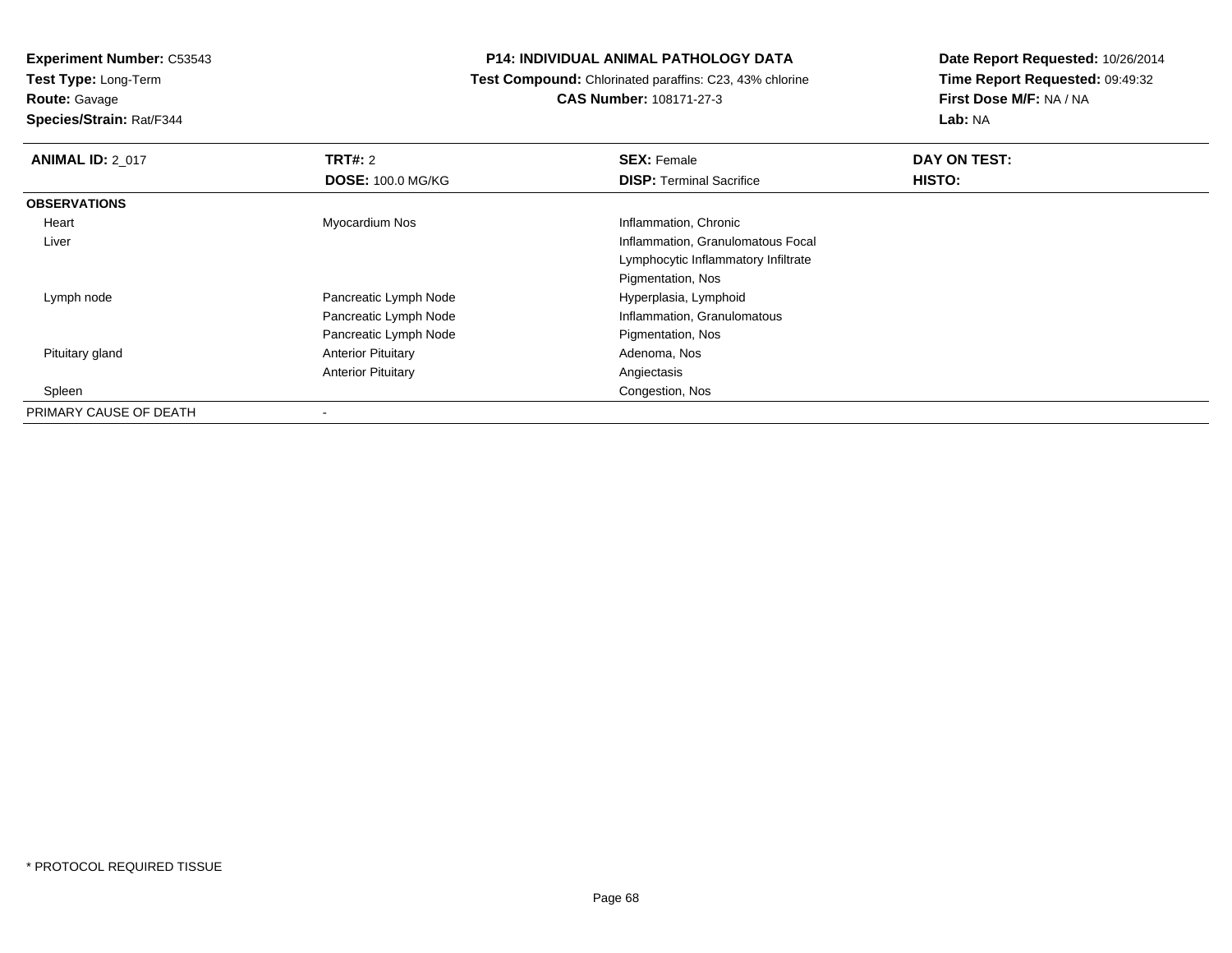**Test Type:** Long-Term

**Route:** Gavage

**Species/Strain:** Rat/F344

#### **P14: INDIVIDUAL ANIMAL PATHOLOGY DATA**

 **Test Compound:** Chlorinated paraffins: C23, 43% chlorine**CAS Number:** 108171-27-3

| <b>ANIMAL ID: 2_018</b> | <b>TRT#: 2</b>           | <b>SEX: Female</b>                  | DAY ON TEST: |  |
|-------------------------|--------------------------|-------------------------------------|--------------|--|
|                         | <b>DOSE: 100.0 MG/KG</b> | <b>DISP: Terminal Sacrifice</b>     | HISTO:       |  |
| <b>OBSERVATIONS</b>     |                          |                                     |              |  |
| Adrenal gland           | Cortex Nos               | Degeneration, Lipoid                |              |  |
|                         | Medulla                  | Pheochromocytoma                    |              |  |
| Kidney                  |                          | Nephropathy                         |              |  |
|                         | Tubule                   | Pigmentation, Nos                   |              |  |
| Liver                   |                          | Deformity, Nos                      |              |  |
|                         |                          | Hyperplasia, Nodular                |              |  |
|                         |                          | Inflammation, Granulomatous Focal   |              |  |
|                         |                          | Lymphocytic Inflammatory Infiltrate |              |  |
|                         |                          | Pigmentation, Nos                   |              |  |
| Lymph node              | Pancreatic Lymph Node    | Hyperplasia, Lymphoid               |              |  |
|                         | Pancreatic Lymph Node    | Inflammation, Granulomatous         |              |  |
|                         | Pancreatic Lymph Node    | Pigmentation, Nos                   |              |  |
| Mammary gland           | Mammary Lobule           | Hyperplasia, Nos                    |              |  |
| Spleen                  |                          | Congestion, Nos                     |              |  |
| Unspecified             | Multiple Organs Nos      | Leukemia, Mononuclear Cell          |              |  |
| Uterus                  |                          | <b>Endometrial Stromal Polyp</b>    |              |  |
|                         | Endometrium              | Hyperplasia, Cystic                 |              |  |
| PRIMARY CAUSE OF DEATH  | $\overline{\phantom{0}}$ |                                     |              |  |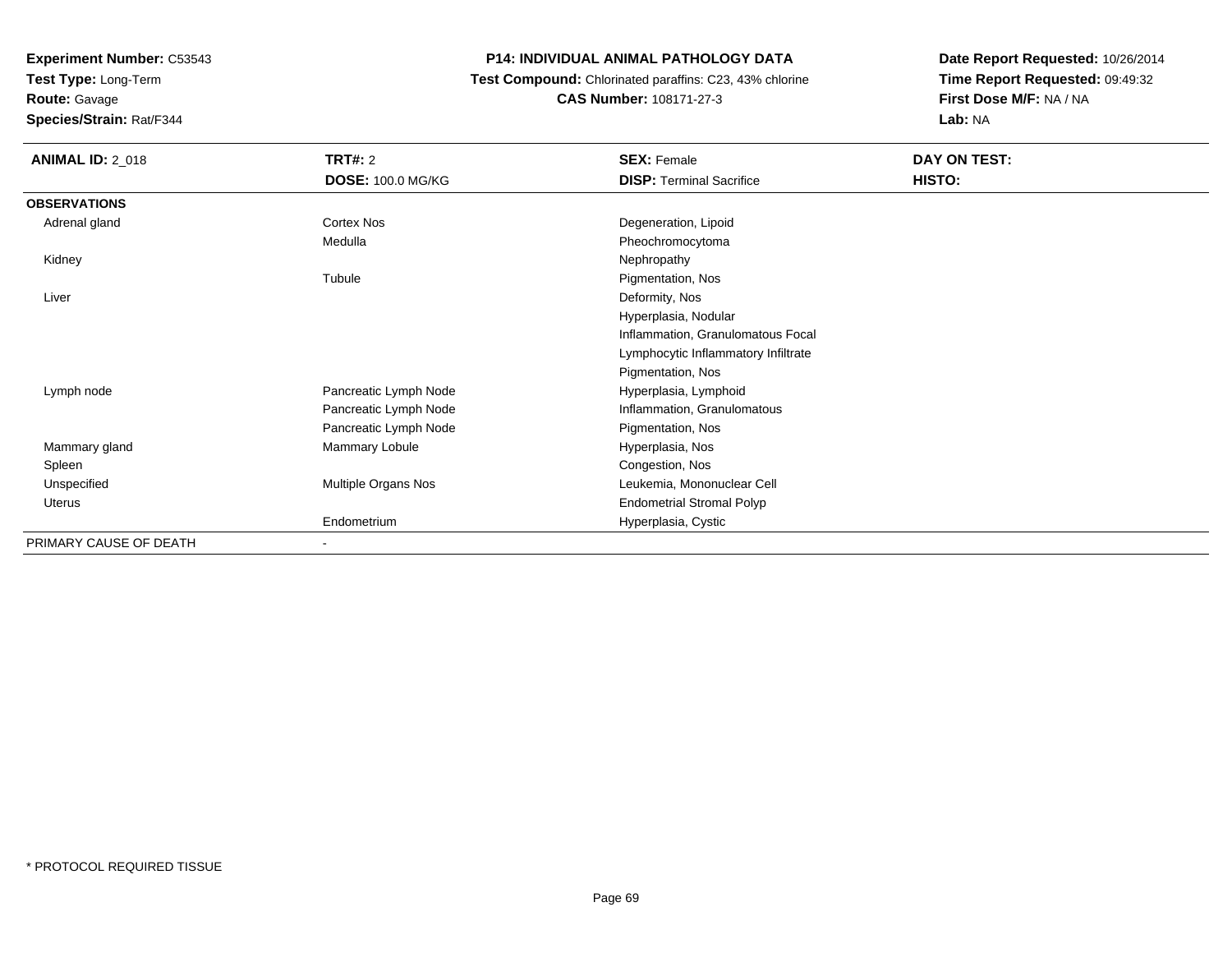**Test Type:** Long-Term

### **Route:** Gavage

**Species/Strain:** Rat/F344

#### **P14: INDIVIDUAL ANIMAL PATHOLOGY DATA**

#### **Test Compound:** Chlorinated paraffins: C23, 43% chlorine**CAS Number:** 108171-27-3

| <b>ANIMAL ID: 2 019</b> | TRT#: 2                  | <b>SEX: Female</b>                  | DAY ON TEST: |
|-------------------------|--------------------------|-------------------------------------|--------------|
|                         | <b>DOSE: 100.0 MG/KG</b> | <b>DISP: Terminal Sacrifice</b>     | HISTO:       |
| <b>OBSERVATIONS</b>     |                          |                                     |              |
| Bone                    | Skull                    | Hyperostosis                        |              |
|                         |                          | Osteosclerosis                      |              |
| Heart                   | Myocardium Nos           | Inflammation, Chronic               |              |
| Liver                   |                          | Inflammation, Granulomatous Focal   |              |
|                         |                          | Lymphocytic Inflammatory Infiltrate |              |
|                         |                          | Pigmentation, Nos                   |              |
| Lymph node              | Pancreatic Lymph Node    | Hyperplasia, Lymphoid               |              |
|                         | Pancreatic Lymph Node    | Inflammation, Granulomatous         |              |
| Thyroid                 |                          | C-Cell Carcinoma                    |              |
| Uterus                  | Endometrium              | Decidual Alteration, Nos            |              |
|                         | Endometrium              | Hyperplasia, Cystic                 |              |
| PRIMARY CAUSE OF DEATH  | $\blacksquare$           |                                     |              |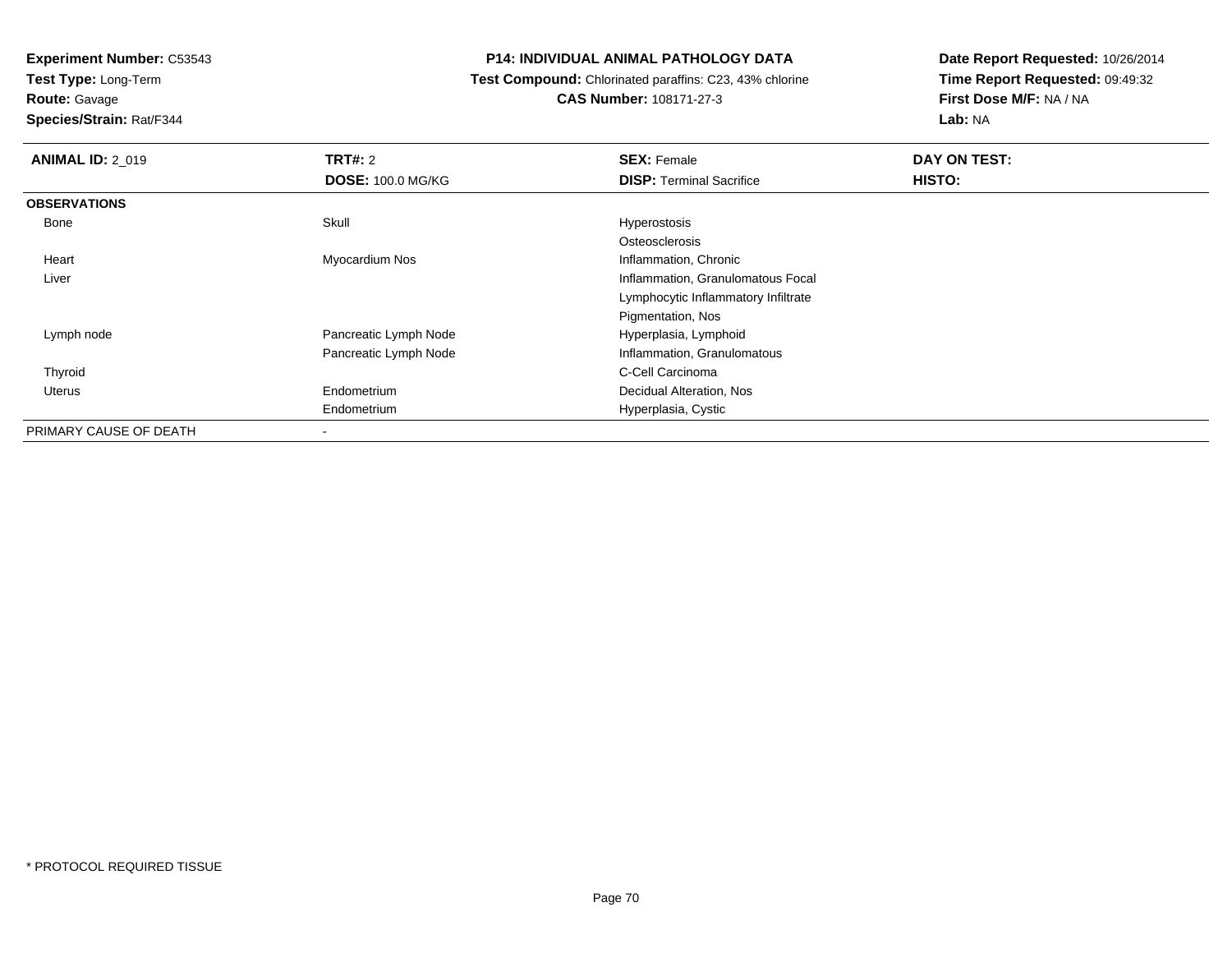| <b>Experiment Number: C53543</b><br>Test Type: Long-Term<br><b>Route: Gavage</b><br>Species/Strain: Rat/F344 |                                            | <b>P14: INDIVIDUAL ANIMAL PATHOLOGY DATA</b><br><b>Test Compound:</b> Chlorinated paraffins: C23, 43% chlorine<br>CAS Number: 108171-27-3 | Date Report Requested: 10/26/2014<br>Time Report Requested: 09:49:32<br>First Dose M/F: NA / NA<br>Lab: NA |
|--------------------------------------------------------------------------------------------------------------|--------------------------------------------|-------------------------------------------------------------------------------------------------------------------------------------------|------------------------------------------------------------------------------------------------------------|
| <b>ANIMAL ID: 2 020</b>                                                                                      | <b>TRT#: 2</b><br><b>DOSE: 100.0 MG/KG</b> | <b>SEX: Female</b><br><b>DISP:</b> Natural Death                                                                                          | DAY ON TEST:<br><b>HISTO:</b>                                                                              |
| <b>OBSERVATIONS</b>                                                                                          |                                            |                                                                                                                                           |                                                                                                            |
| Liver                                                                                                        |                                            | Inflammation, Granulomatous Focal                                                                                                         |                                                                                                            |
| Pituitary gland                                                                                              |                                            | Cyst, Nos                                                                                                                                 |                                                                                                            |
| Urinary bladder                                                                                              |                                            | Endometrial Stromal Sarcoma, Invasive                                                                                                     |                                                                                                            |
|                                                                                                              |                                            |                                                                                                                                           |                                                                                                            |
| Uterus                                                                                                       |                                            | <b>Endometrial Stromal Sarcoma</b>                                                                                                        |                                                                                                            |
| PRIMARY CAUSE OF DEATH                                                                                       |                                            |                                                                                                                                           |                                                                                                            |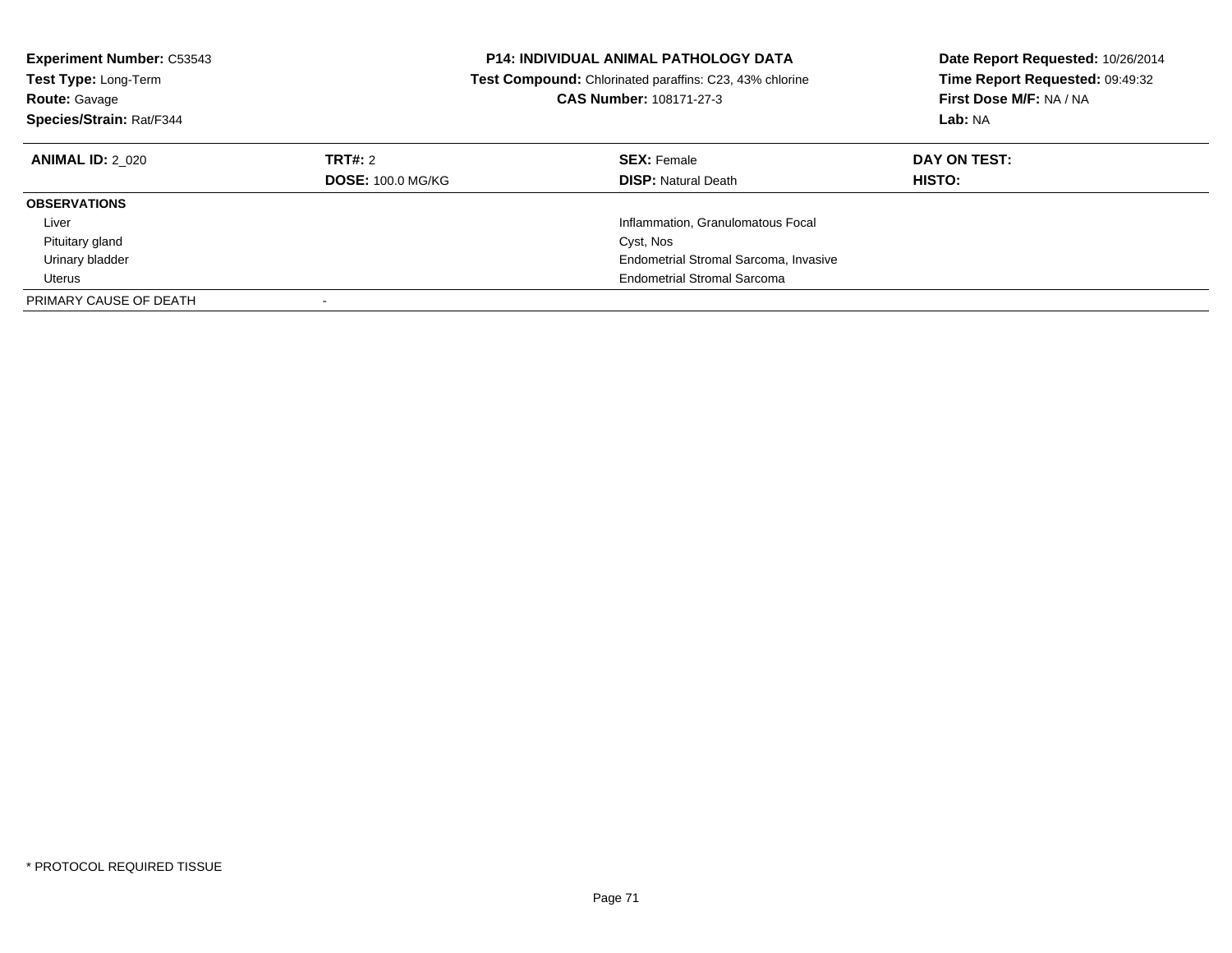**Test Type:** Long-Term**Route:** Gavage

**Species/Strain:** Rat/F344

#### **P14: INDIVIDUAL ANIMAL PATHOLOGY DATA**

 **Test Compound:** Chlorinated paraffins: C23, 43% chlorine**CAS Number:** 108171-27-3

| <b>ANIMAL ID: 2 021</b> | TRT#: 2                    | <b>SEX: Female</b>                  | DAY ON TEST: |  |
|-------------------------|----------------------------|-------------------------------------|--------------|--|
|                         | <b>DOSE: 100.0 MG/KG</b>   | <b>DISP: Terminal Sacrifice</b>     | HISTO:       |  |
| <b>OBSERVATIONS</b>     |                            |                                     |              |  |
| Adrenal gland           | <b>Cortex Nos</b>          | Degeneration, Lipoid                |              |  |
| Heart                   | Myocardium Nos             | Inflammation, Chronic               |              |  |
| Kidney                  |                            | Nephropathy                         |              |  |
| Liver                   |                            | Inflammation, Granulomatous Focal   |              |  |
|                         |                            | Lymphocytic Inflammatory Infiltrate |              |  |
|                         |                            | Pigmentation, Nos                   |              |  |
| Lung                    |                            | Alveolar Macrophages                |              |  |
| Mammary gland           |                            | Fibroadenoma                        |              |  |
| Unspecified             | <b>Multiple Organs Nos</b> | Leukemia, Mononuclear Cell          |              |  |
| PRIMARY CAUSE OF DEATH  | $\overline{\phantom{a}}$   |                                     |              |  |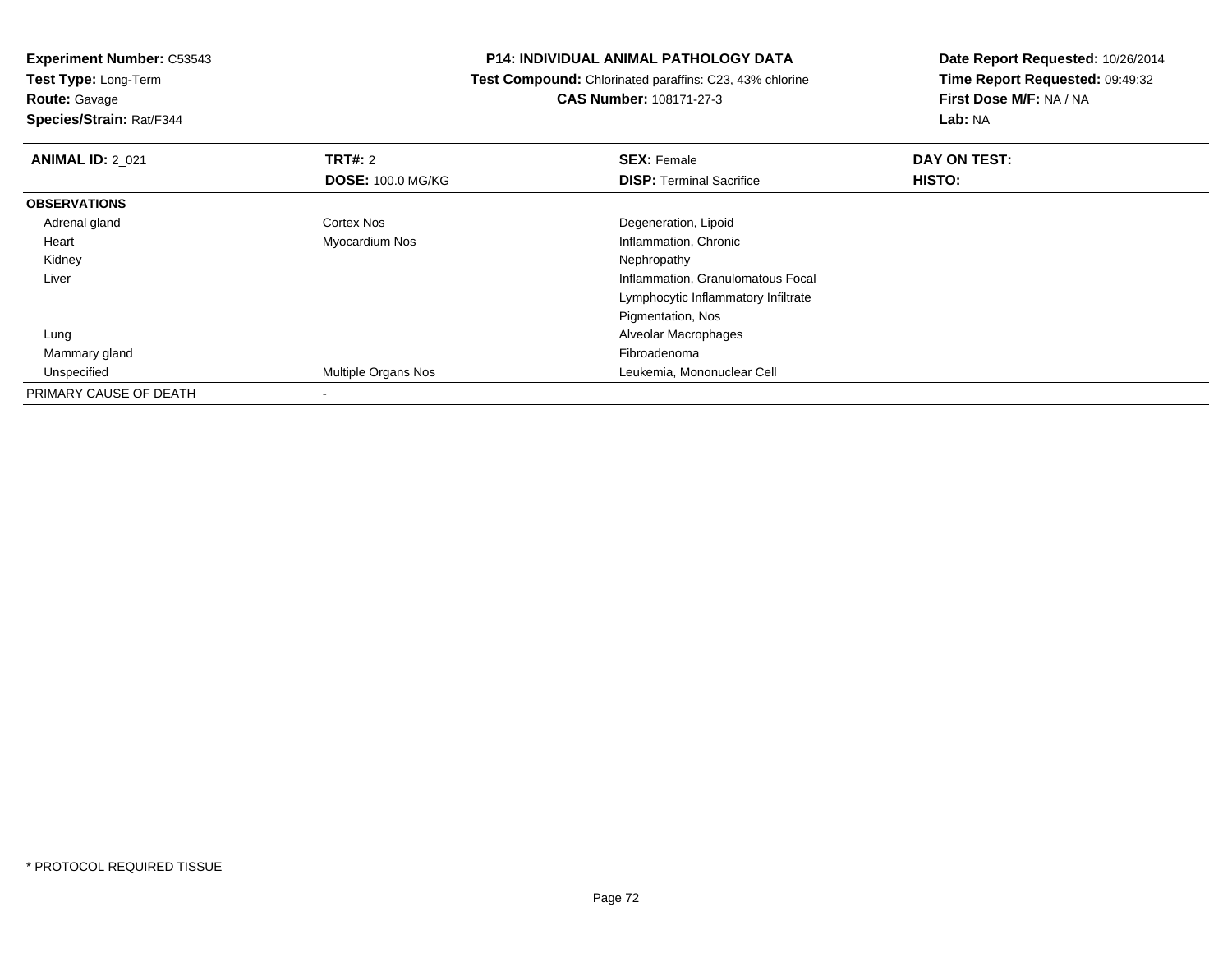| <b>Experiment Number: C53543</b><br>Test Type: Long-Term<br><b>Route: Gavage</b><br>Species/Strain: Rat/F344 |                          | <b>P14: INDIVIDUAL ANIMAL PATHOLOGY DATA</b><br>Test Compound: Chlorinated paraffins: C23, 43% chlorine<br>CAS Number: 108171-27-3 | Date Report Requested: 10/26/2014<br>Time Report Requested: 09:49:32<br>First Dose M/F: NA / NA<br>Lab: NA |
|--------------------------------------------------------------------------------------------------------------|--------------------------|------------------------------------------------------------------------------------------------------------------------------------|------------------------------------------------------------------------------------------------------------|
| <b>ANIMAL ID: 2 022</b>                                                                                      | TRT#: 2                  | <b>SEX: Female</b>                                                                                                                 | DAY ON TEST:                                                                                               |
|                                                                                                              | <b>DOSE: 100.0 MG/KG</b> | <b>DISP:</b> Accidently Killed                                                                                                     | HISTO:                                                                                                     |
| <b>OBSERVATIONS</b>                                                                                          |                          |                                                                                                                                    |                                                                                                            |
| Heart                                                                                                        |                          | Endocarditis, Bacterial                                                                                                            |                                                                                                            |
| Liver                                                                                                        |                          | Lymphocytic Inflammatory Infiltrate                                                                                                |                                                                                                            |
|                                                                                                              | Centrilobular            | Necrosis, Nos                                                                                                                      |                                                                                                            |
| PRIMARY CAUSE OF DEATH                                                                                       |                          |                                                                                                                                    |                                                                                                            |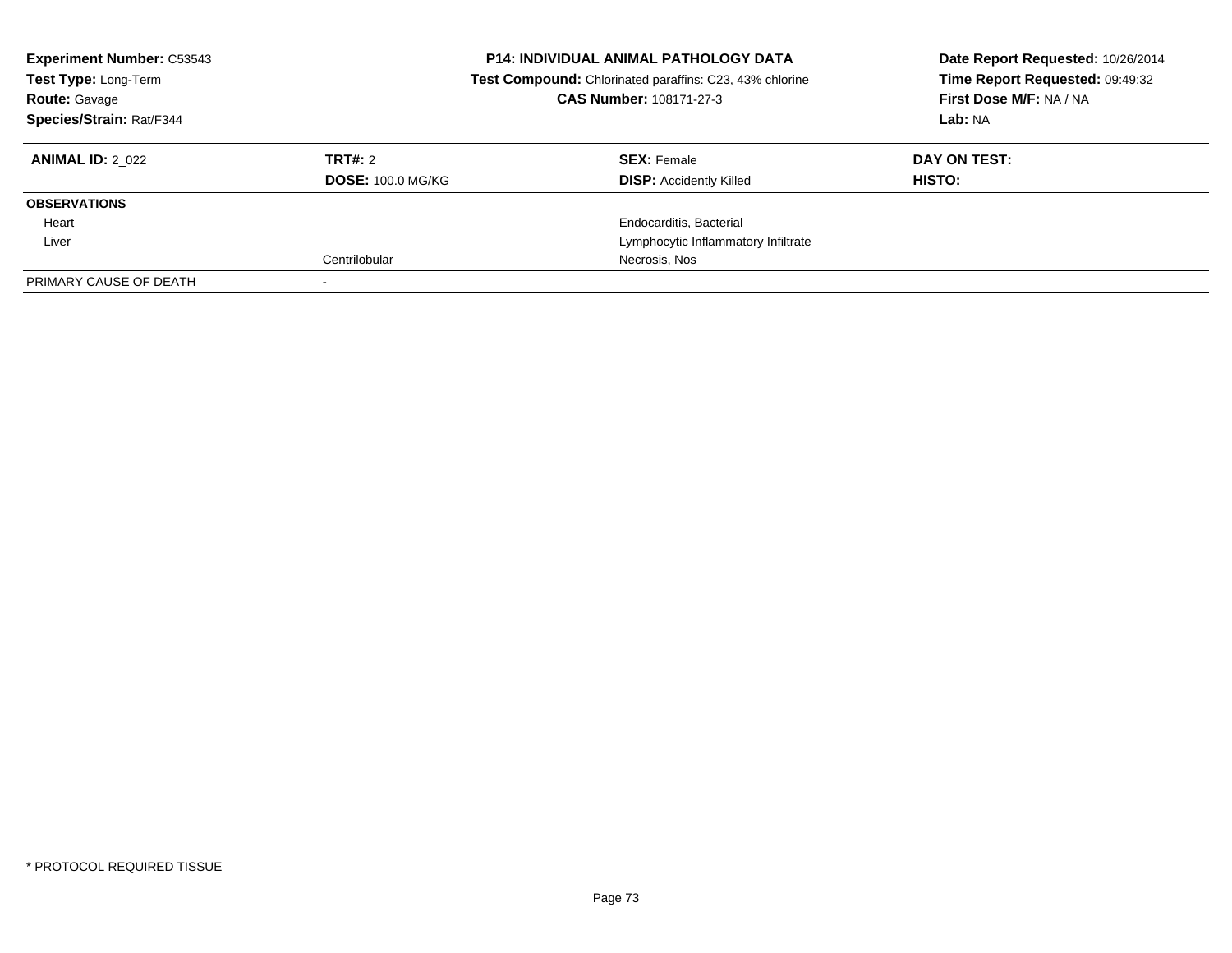**Test Type:** Long-Term**Route:** Gavage

**Species/Strain:** Rat/F344

### **P14: INDIVIDUAL ANIMAL PATHOLOGY DATA**

 **Test Compound:** Chlorinated paraffins: C23, 43% chlorine**CAS Number:** 108171-27-3

| <b>ANIMAL ID: 2 023</b> | TRT#: 2                    | <b>SEX: Female</b>                   | DAY ON TEST:  |  |
|-------------------------|----------------------------|--------------------------------------|---------------|--|
|                         | <b>DOSE: 100.0 MG/KG</b>   | <b>DISP:</b> Moribund Sacrifice      | <b>HISTO:</b> |  |
| <b>OBSERVATIONS</b>     |                            |                                      |               |  |
| Heart                   | Myocardium Nos             | Inflammation, Chronic Focal          |               |  |
| Liver                   |                            | Inflammation, Granulomatous Focal    |               |  |
|                         |                            | Lymphocytic Inflammatory Infiltrate  |               |  |
|                         |                            | Pigmentation, Nos                    |               |  |
| Pituitary gland         | <b>Anterior Pituitary</b>  | Adenoma, Nos                         |               |  |
| Spleen                  |                            | Lymphoma, Histiocytic-Malignant Type |               |  |
| Stomach                 | Forestomach                | Inflammation, Chronic                |               |  |
| Unspecified             | <b>Multiple Organs Nos</b> | Leukemia, Mononuclear Cell           |               |  |
| PRIMARY CAUSE OF DEATH  |                            |                                      |               |  |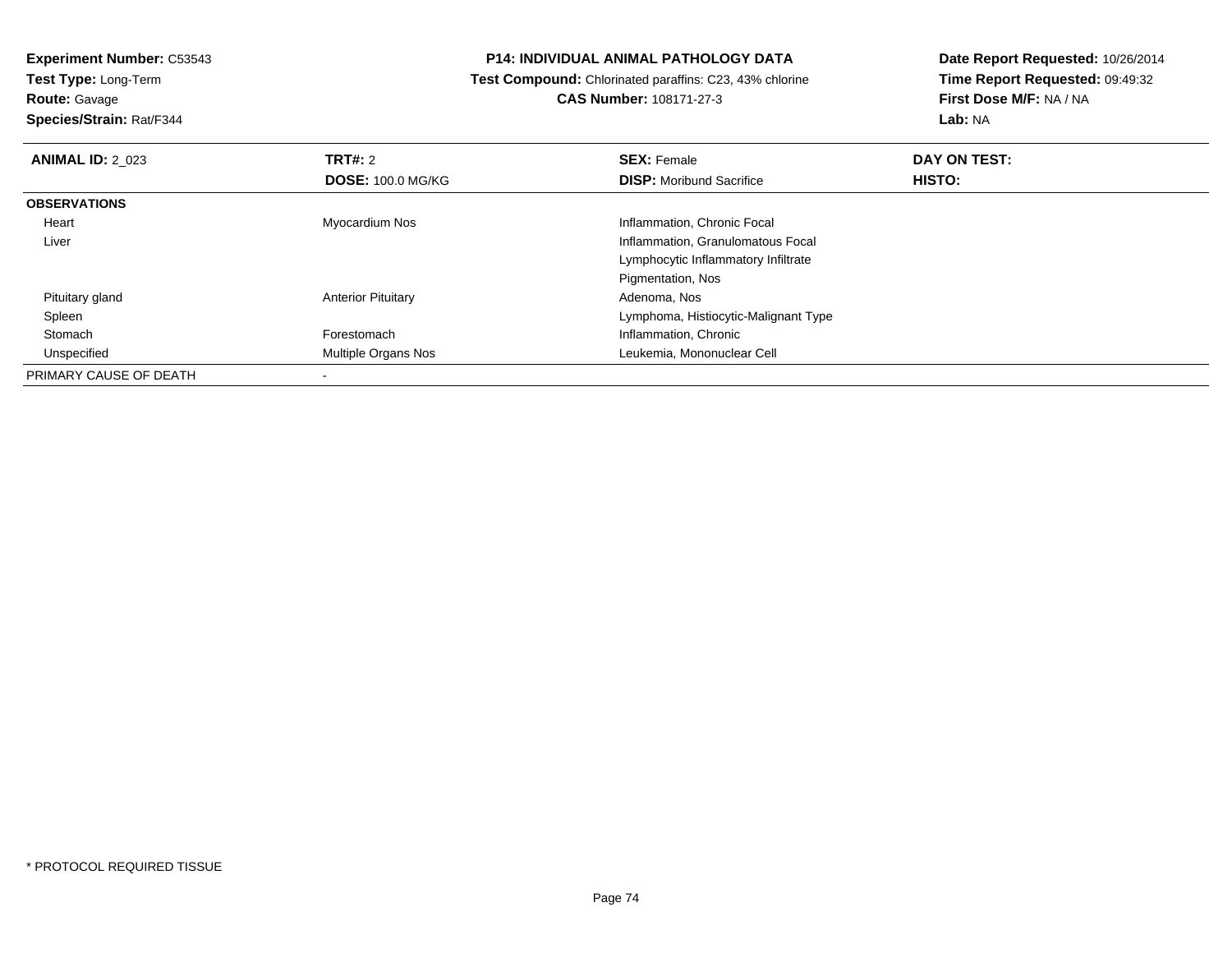**Test Type:** Long-Term

**Route:** Gavage

**Species/Strain:** Rat/F344

### **P14: INDIVIDUAL ANIMAL PATHOLOGY DATA**

 **Test Compound:** Chlorinated paraffins: C23, 43% chlorine**CAS Number:** 108171-27-3

| <b>ANIMAL ID: 2 024</b> | TRT#: 2                   | <b>SEX: Female</b>                  | DAY ON TEST: |  |
|-------------------------|---------------------------|-------------------------------------|--------------|--|
|                         | <b>DOSE: 100.0 MG/KG</b>  | <b>DISP: Terminal Sacrifice</b>     | HISTO:       |  |
| <b>OBSERVATIONS</b>     |                           |                                     |              |  |
| Heart                   | Myocardium Nos            | Inflammation, Chronic               |              |  |
| Intestine Large         | Cecum, Colon              | Parasitism                          |              |  |
| Kidney                  |                           | Nephropathy                         |              |  |
|                         | Tubule                    | Pigmentation, Nos                   |              |  |
| Liver                   |                           | Inflammation, Granulomatous Focal   |              |  |
|                         |                           | Lymphocytic Inflammatory Infiltrate |              |  |
|                         |                           | Pigmentation, Nos                   |              |  |
| Lung                    |                           | Alveolar Macrophages                |              |  |
| Mammary gland           |                           | <b>Cystic Ducts</b>                 |              |  |
| Pituitary gland         | <b>Anterior Pituitary</b> | Cyst, Nos                           |              |  |
| Spleen                  |                           | Congestion, Nos                     |              |  |
| Uterus                  |                           | Dilatation, Nos                     |              |  |
| PRIMARY CAUSE OF DEATH  |                           |                                     |              |  |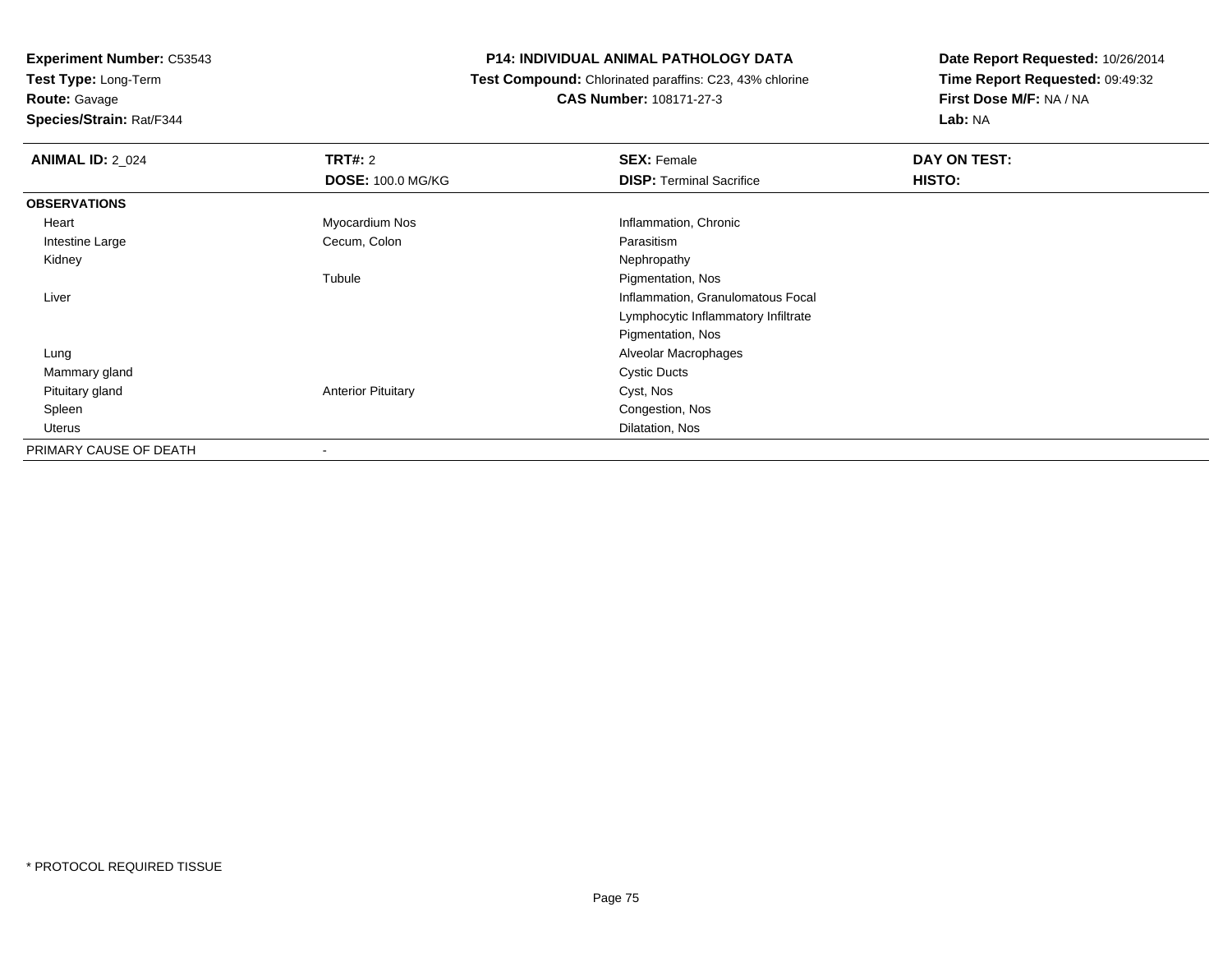**Test Type:** Long-Term

**Route:** Gavage

**Species/Strain:** Rat/F344

### **P14: INDIVIDUAL ANIMAL PATHOLOGY DATA**

 **Test Compound:** Chlorinated paraffins: C23, 43% chlorine**CAS Number:** 108171-27-3

| <b>ANIMAL ID: 2_025</b> | <b>TRT#: 2</b>            | <b>SEX: Female</b>                  | DAY ON TEST: |
|-------------------------|---------------------------|-------------------------------------|--------------|
|                         | <b>DOSE: 100.0 MG/KG</b>  | <b>DISP:</b> Moribund Sacrifice     | HISTO:       |
| <b>OBSERVATIONS</b>     |                           |                                     |              |
| Eye                     | <b>Crystalline Lens</b>   | Mineralization                      |              |
|                         |                           | Retinopathy                         |              |
| Intestine Large         | Colon                     | Parasitism                          |              |
| Kidney                  |                           | Nephropathy                         |              |
|                         | Tubule                    | Pigmentation, Nos                   |              |
| Liver                   |                           | Inflammation, Granulomatous Focal   |              |
|                         |                           | Lymphocytic Inflammatory Infiltrate |              |
|                         |                           | Pigmentation, Nos                   |              |
| Lymph node              | Mediastinal Lymph Node    | Hyperplasia, Lymphoid               |              |
|                         | Pancreatic Lymph Node     | Inflammation, Granulomatous         |              |
|                         | Pancreatic Lymph Node     | Pigmentation, Nos                   |              |
| Mammary gland           |                           | Adenocarcinoma, Nos                 |              |
|                         |                           | Fibroadenoma                        |              |
|                         |                           | Hyperplasia, Cystic                 |              |
| Nasal cavity            |                           | Hyperplasia, Epithelial             |              |
|                         |                           | Infection, Fungal                   |              |
|                         |                           | Inflammation, Suppurative           |              |
|                         |                           | Metaplasia, Squamous                |              |
|                         |                           | Ulcer, Nos                          |              |
| Pituitary gland         | <b>Anterior Pituitary</b> | Adenoma, Nos                        |              |
|                         | <b>Anterior Pituitary</b> | Angiectasis                         |              |
|                         | <b>Anterior Pituitary</b> | Cyst, Nos                           |              |
| Spleen                  |                           | Congestion, Nos                     |              |
| Thyroid                 |                           | Follicular-Cell Carcinoma           |              |
| <b>Uterus</b>           |                           | <b>Endometrial Stromal Polyp</b>    |              |
| PRIMARY CAUSE OF DEATH  |                           |                                     |              |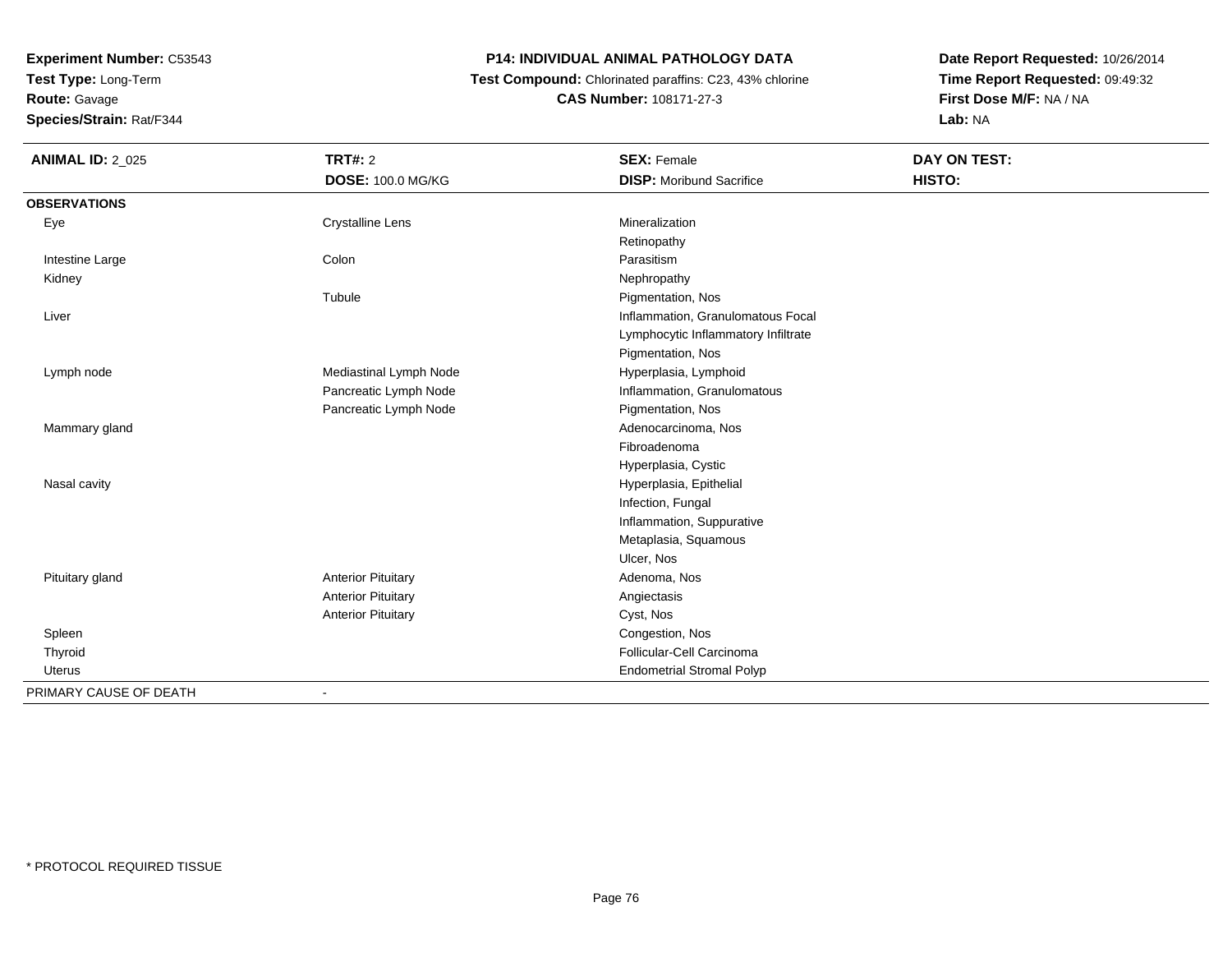**Test Type:** Long-Term**Route:** Gavage

**Species/Strain:** Rat/F344

### **P14: INDIVIDUAL ANIMAL PATHOLOGY DATA**

 **Test Compound:** Chlorinated paraffins: C23, 43% chlorine**CAS Number:** 108171-27-3

| <b>ANIMAL ID: 2 026</b> | TRT#: 2               | <b>SEX: Female</b>                  | DAY ON TEST: |  |
|-------------------------|-----------------------|-------------------------------------|--------------|--|
|                         | DOSE: 100.0 MG/KG     | <b>DISP: Terminal Sacrifice</b>     | HISTO:       |  |
| <b>OBSERVATIONS</b>     |                       |                                     |              |  |
| Heart                   | Myocardium Nos        | Inflammation, Chronic               |              |  |
| Kidney                  |                       | Lymphocytic Inflammatory Infiltrate |              |  |
|                         | Tubule                | Pigmentation, Nos                   |              |  |
| Liver                   | <b>Bile Duct</b>      | Cyst, Multiple                      |              |  |
|                         |                       | Inflammation, Granulomatous Focal   |              |  |
|                         |                       | Lymphocytic Inflammatory Infiltrate |              |  |
|                         |                       | Pigmentation, Nos                   |              |  |
| Lymph node              | Pancreatic Lymph Node | Hyperplasia, Lymphoid               |              |  |
|                         | Pancreatic Lymph Node | Inflammation, Granulomatous         |              |  |
|                         | Pancreatic Lymph Node | Pigmentation, Nos                   |              |  |
| Mammary gland           |                       | Fibroadenoma                        |              |  |
| Nasal cavity            |                       | Infection, Fungal                   |              |  |
|                         |                       | Inflammation, Suppurative           |              |  |
| Spleen                  |                       | Congestion, Nos                     |              |  |
| Stomach                 | Forestomach           | Inflammation, Chronic Focal         |              |  |
| Thyroid                 |                       | Hyperplasia, C Cell                 |              |  |
| Urinary bladder         |                       | Hyperplasia, Epithelial             |              |  |
|                         |                       | Lymphocytic Inflammatory Infiltrate |              |  |
| Uterus                  | <b>Broad Ligament</b> | Steatitis                           |              |  |
| PRIMARY CAUSE OF DEATH  |                       |                                     |              |  |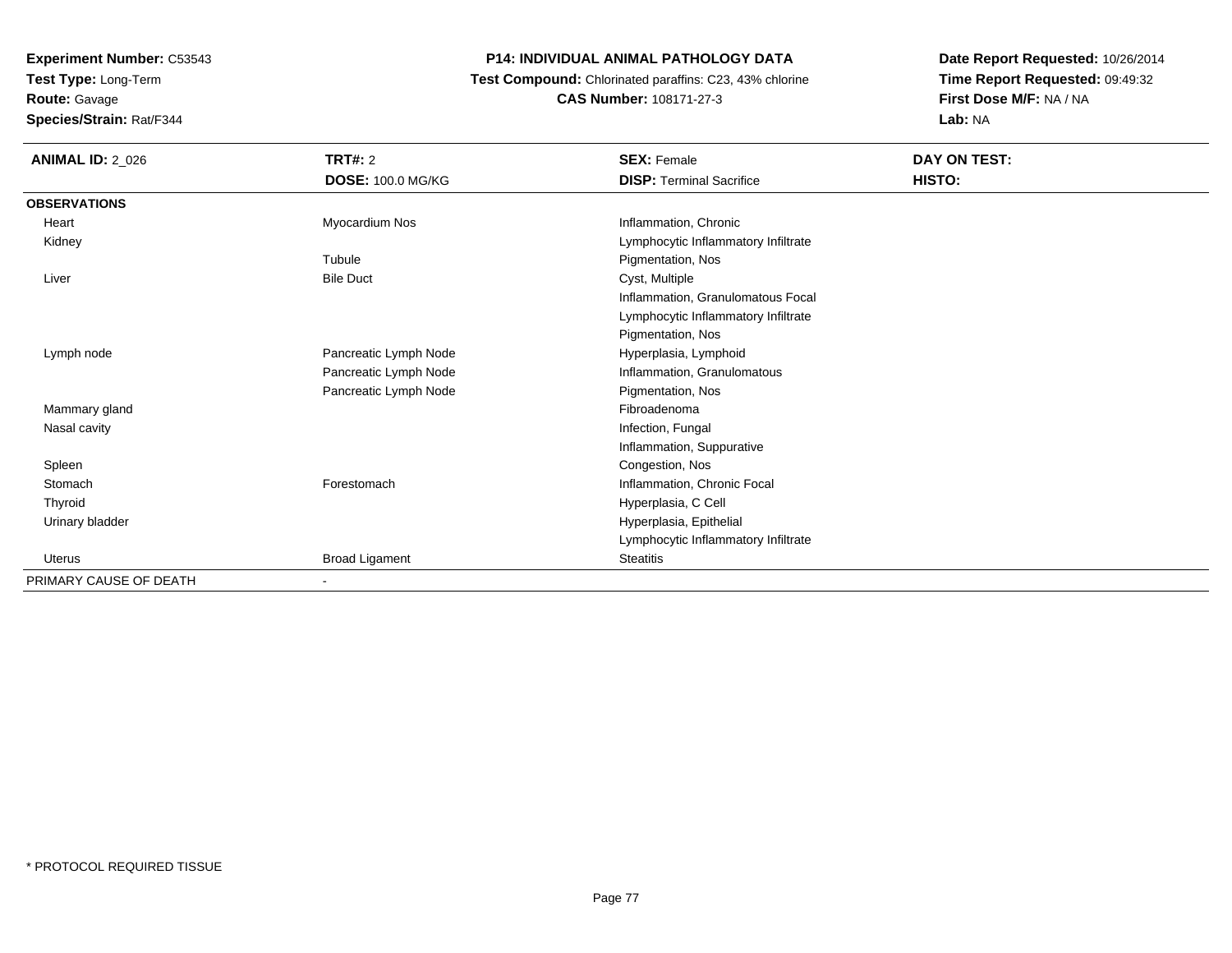**Test Type:** Long-Term

**Route:** Gavage

**Species/Strain:** Rat/F344

### **P14: INDIVIDUAL ANIMAL PATHOLOGY DATA**

 **Test Compound:** Chlorinated paraffins: C23, 43% chlorine**CAS Number:** 108171-27-3

| <b>ANIMAL ID: 2_027</b> | TRT#: 2                   | <b>SEX: Female</b>                  | DAY ON TEST: |
|-------------------------|---------------------------|-------------------------------------|--------------|
|                         | <b>DOSE: 100.0 MG/KG</b>  | <b>DISP:</b> Moribund Sacrifice     | HISTO:       |
| <b>OBSERVATIONS</b>     |                           |                                     |              |
| Adrenal gland           | Cortex Nos                | Degeneration, Lipoid                |              |
| Intestine Large         | Cecum, Colon              | Parasitism                          |              |
| Kidney                  |                           | Nephropathy                         |              |
|                         | Tubule                    | Pigmentation, Nos                   |              |
| Liver                   |                           | Inflammation, Granulomatous Focal   |              |
|                         |                           | Lymphocytic Inflammatory Infiltrate |              |
|                         |                           | Pigmentation, Nos                   |              |
| Lung                    |                           | Pigmentation, Nos                   |              |
| Mammary gland           |                           | <b>Cystic Ducts</b>                 |              |
|                         |                           | Fibroadenoma                        |              |
| Pituitary gland         | <b>Anterior Pituitary</b> | Angiectasis                         |              |
|                         | <b>Anterior Pituitary</b> | Carcinoma, Nos                      |              |
| Thyroid                 |                           | Hyperplasia, C Cell                 |              |
| Uterus                  |                           | <b>Endometrial Stromal Polyp</b>    |              |
|                         | Endometrium               | Hyperplasia, Cystic                 |              |
| PRIMARY CAUSE OF DEATH  | $\overline{\phantom{a}}$  |                                     |              |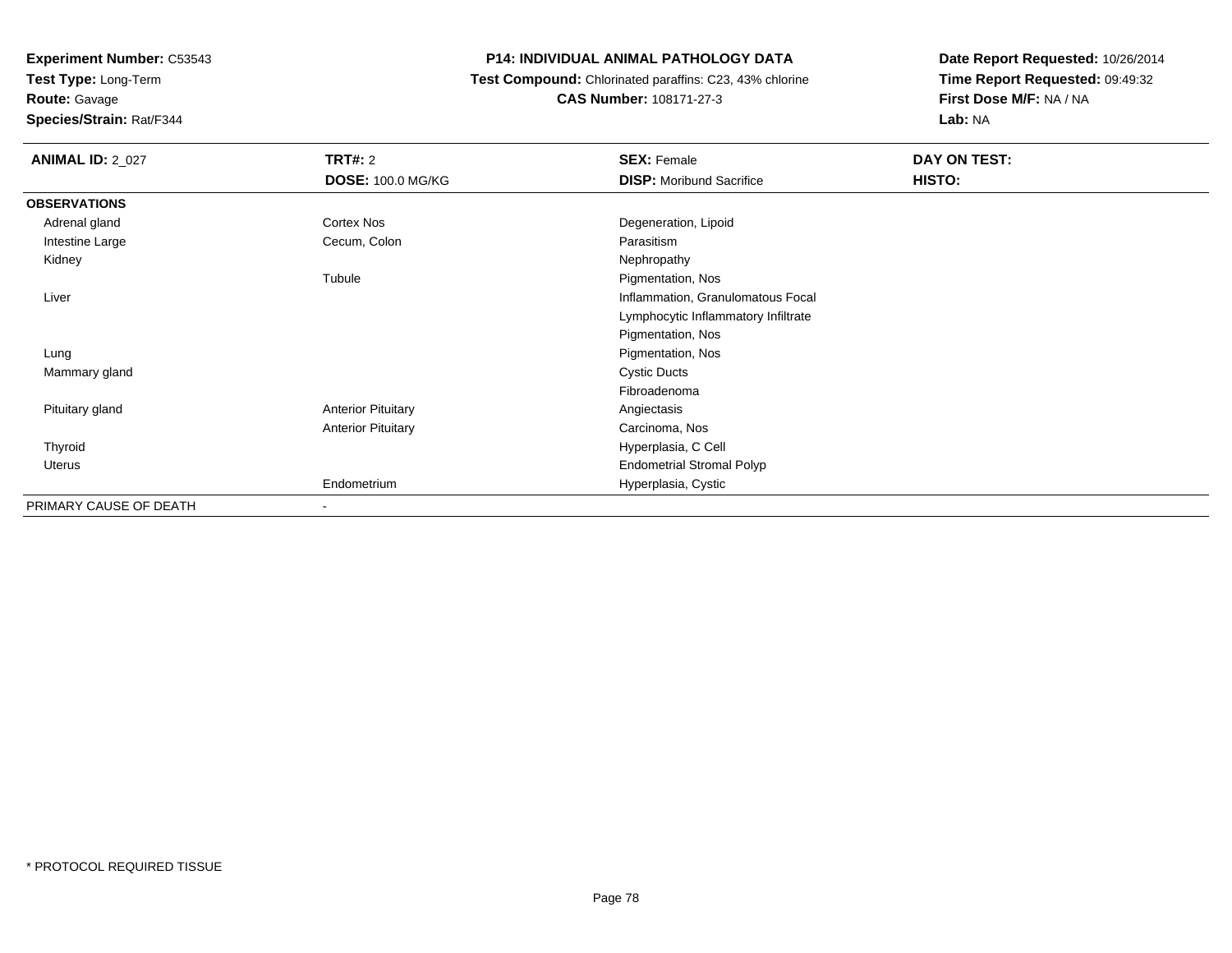**Test Type:** Long-Term

**Route:** Gavage

**Species/Strain:** Rat/F344

#### **P14: INDIVIDUAL ANIMAL PATHOLOGY DATA**

 **Test Compound:** Chlorinated paraffins: C23, 43% chlorine**CAS Number:** 108171-27-3

| <b>ANIMAL ID: 2 028</b> | TRT#: 2                  | <b>SEX: Female</b>                  | DAY ON TEST: |  |
|-------------------------|--------------------------|-------------------------------------|--------------|--|
|                         | <b>DOSE: 100.0 MG/KG</b> | <b>DISP: Terminal Sacrifice</b>     | HISTO:       |  |
| <b>OBSERVATIONS</b>     |                          |                                     |              |  |
| Heart                   | Myocardium Nos           | Inflammation, Chronic               |              |  |
| Liver                   |                          | Inflammation, Granulomatous Focal   |              |  |
|                         |                          | Lymphocytic Inflammatory Infiltrate |              |  |
|                         |                          | Necrosis, Focal                     |              |  |
|                         |                          | Pigmentation, Nos                   |              |  |
| Lymph node              | Mesenteric Lymph Node    | Pigmentation, Nos                   |              |  |
| Nasal cavity            |                          | Infection, Fungal                   |              |  |
|                         |                          | Inflammation, Suppurative           |              |  |
| Uterus                  | Endometrium              | Hyperplasia, Cystic                 |              |  |
| PRIMARY CAUSE OF DEATH  | $\overline{\phantom{a}}$ |                                     |              |  |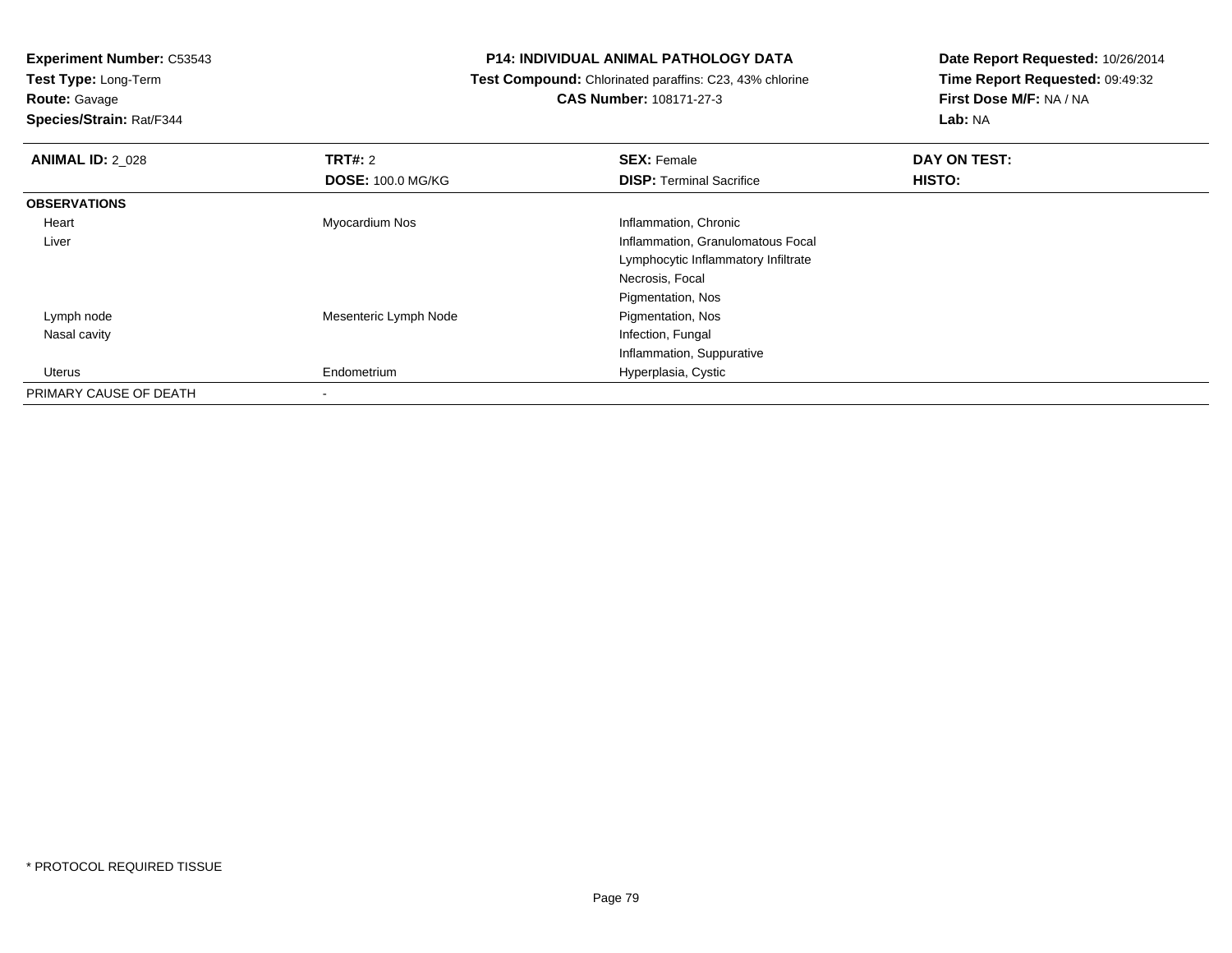**Test Type:** Long-Term**Route:** Gavage

**Species/Strain:** Rat/F344

### **P14: INDIVIDUAL ANIMAL PATHOLOGY DATA**

 **Test Compound:** Chlorinated paraffins: C23, 43% chlorine**CAS Number:** 108171-27-3

| <b>ANIMAL ID: 2 029</b> | TRT#: 2                   | <b>SEX: Female</b>                  | DAY ON TEST: |  |
|-------------------------|---------------------------|-------------------------------------|--------------|--|
|                         | <b>DOSE: 100.0 MG/KG</b>  | <b>DISP:</b> Moribund Sacrifice     | HISTO:       |  |
| <b>OBSERVATIONS</b>     |                           |                                     |              |  |
| Heart                   | Myocardium Nos            | Inflammation, Chronic               |              |  |
| Kidney                  | Tubule                    | Pigmentation, Nos                   |              |  |
| Liver                   |                           | Inflammation, Granulomatous Focal   |              |  |
|                         |                           | Lymphocytic Inflammatory Infiltrate |              |  |
|                         |                           | Pigmentation, Nos                   |              |  |
| Lymph node              | Pancreatic Lymph Node     | Hyperplasia, Lymphoid               |              |  |
|                         | Pancreatic Lymph Node     | Inflammation, Granulomatous         |              |  |
| Mammary gland           |                           | <b>Cystic Ducts</b>                 |              |  |
| Pituitary gland         | <b>Anterior Pituitary</b> | Adenoma, Nos                        |              |  |
|                         | <b>Anterior Pituitary</b> | Angiectasis                         |              |  |
| PRIMARY CAUSE OF DEATH  | ۰                         |                                     |              |  |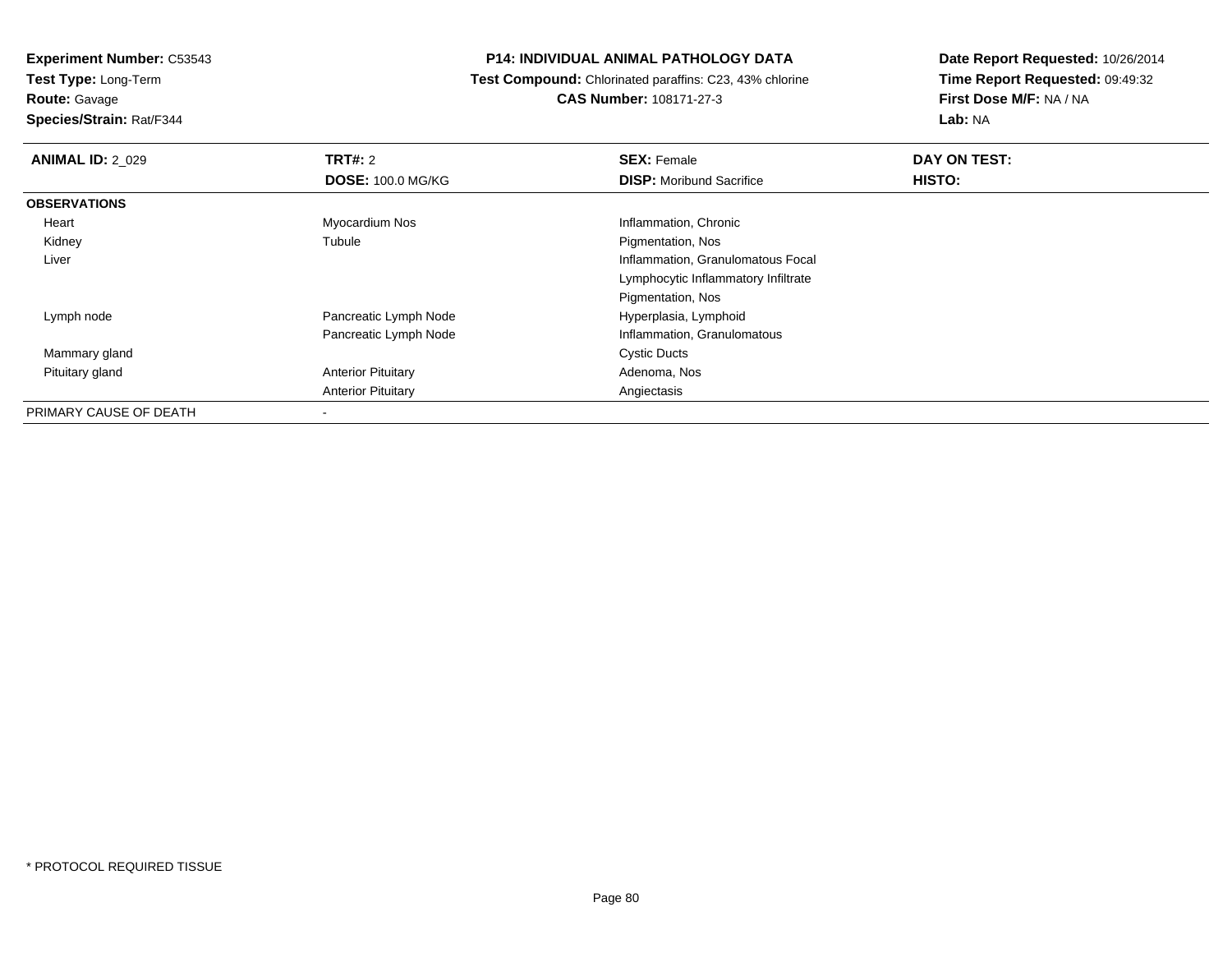**Test Type:** Long-Term**Route:** Gavage

**Species/Strain:** Rat/F344

### **P14: INDIVIDUAL ANIMAL PATHOLOGY DATA**

 **Test Compound:** Chlorinated paraffins: C23, 43% chlorine**CAS Number:** 108171-27-3

| <b>ANIMAL ID: 2_030</b> | <b>TRT#: 2</b><br><b>DOSE: 100.0 MG/KG</b> | <b>SEX: Female</b><br><b>DISP: Terminal Sacrifice</b> | DAY ON TEST:<br>HISTO: |
|-------------------------|--------------------------------------------|-------------------------------------------------------|------------------------|
| <b>OBSERVATIONS</b>     |                                            |                                                       |                        |
| Heart                   | Myocardium Nos                             | Inflammation, Chronic                                 |                        |
| Kidney                  |                                            | Nephropathy                                           |                        |
| Liver                   |                                            | Hyperplasia, Nodular                                  |                        |
|                         |                                            | Inflammation, Granulomatous Focal                     |                        |
|                         |                                            | Lymphocytic Inflammatory Infiltrate                   |                        |
|                         |                                            | Periarteritis                                         |                        |
|                         |                                            | Pigmentation, Nos                                     |                        |
| Lymph node              | Pancreatic Lymph Node                      | Hyperplasia, Lymphoid                                 |                        |
|                         | Pancreatic Lymph Node                      | Inflammation, Granulomatous                           |                        |
| Pituitary gland         | <b>Anterior Pituitary</b>                  | Angiectasis                                           |                        |
|                         | <b>Anterior Pituitary</b>                  | Cyst, Multiple                                        |                        |
| Spleen                  |                                            | Congestion, Nos                                       |                        |
| Unspecified             | Multiple Organs Nos                        | Leukemia, Mononuclear Cell                            |                        |
| Uterus                  |                                            | <b>Endometrial Stromal Polyp</b>                      |                        |
|                         | Endometrium                                | Hyperplasia, Cystic                                   |                        |
| PRIMARY CAUSE OF DEATH  |                                            |                                                       |                        |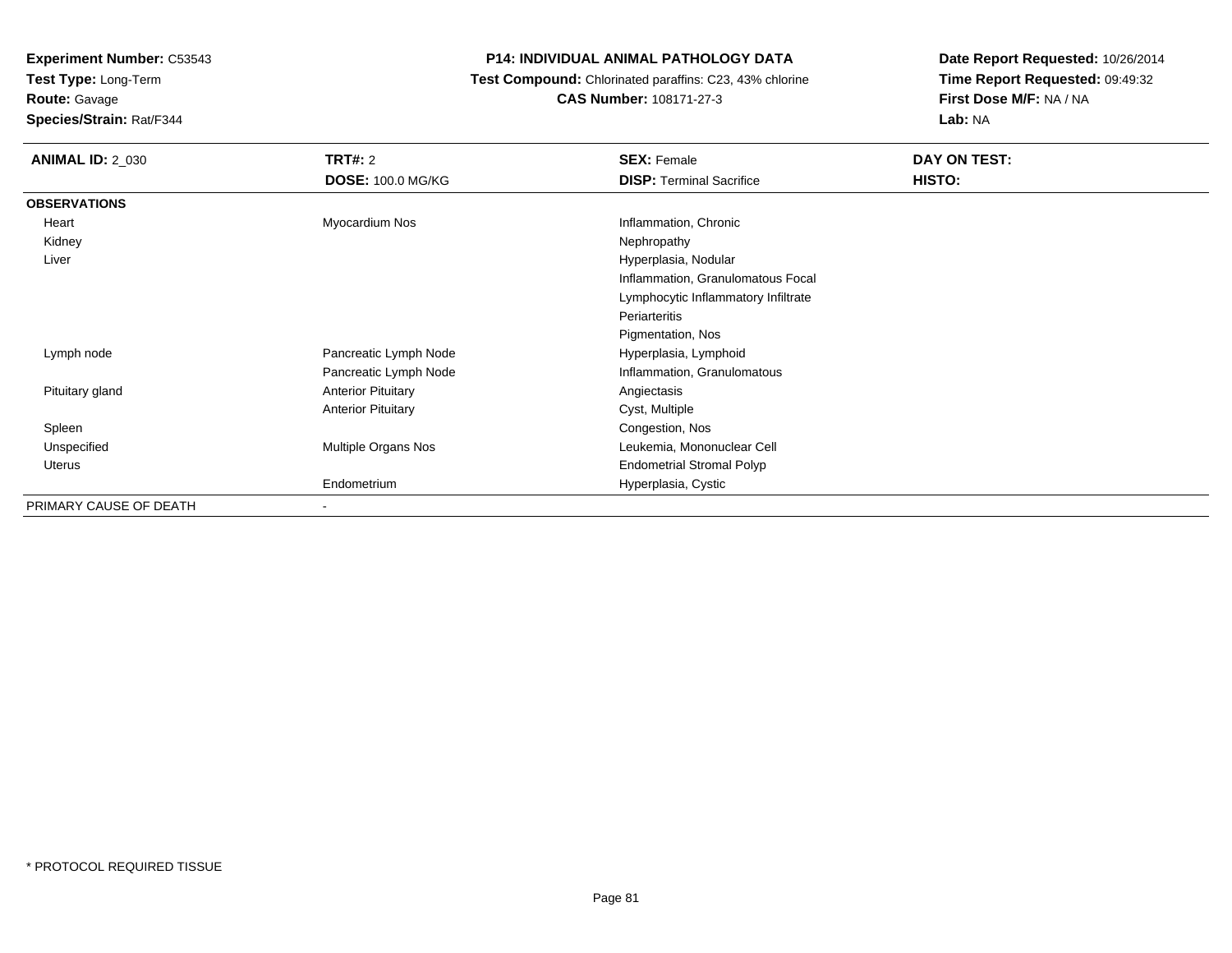**Test Type:** Long-Term**Route:** Gavage

**Species/Strain:** Rat/F344

### **P14: INDIVIDUAL ANIMAL PATHOLOGY DATA**

 **Test Compound:** Chlorinated paraffins: C23, 43% chlorine**CAS Number:** 108171-27-3

| <b>ANIMAL ID: 2_031</b> | TRT#: 2                  | <b>SEX: Female</b>                  | DAY ON TEST: |
|-------------------------|--------------------------|-------------------------------------|--------------|
|                         | <b>DOSE: 100.0 MG/KG</b> | <b>DISP: Terminal Sacrifice</b>     | HISTO:       |
| <b>OBSERVATIONS</b>     |                          |                                     |              |
| Heart                   | Myocardium Nos           | Inflammation, Chronic               |              |
| Intestine Large         | Cecum, Colon             | Parasitism                          |              |
| Kidney                  | Tubule                   | Pigmentation, Nos                   |              |
| Liver                   |                          | Inflammation, Granulomatous Focal   |              |
|                         |                          | Lymphocytic Inflammatory Infiltrate |              |
|                         |                          | Pigmentation, Nos                   |              |
| Lymph node              | Pancreatic Lymph Node    | Hyperplasia, Lymphoid               |              |
| Mammary gland           |                          | Fibroadenoma                        |              |
| Spleen                  |                          | Congestion, Nos                     |              |
| <b>Uterus</b>           |                          | <b>Endometrial Stromal Polyp</b>    |              |
|                         | Endometrium              | Hyperplasia, Cystic                 |              |
| PRIMARY CAUSE OF DEATH  |                          |                                     |              |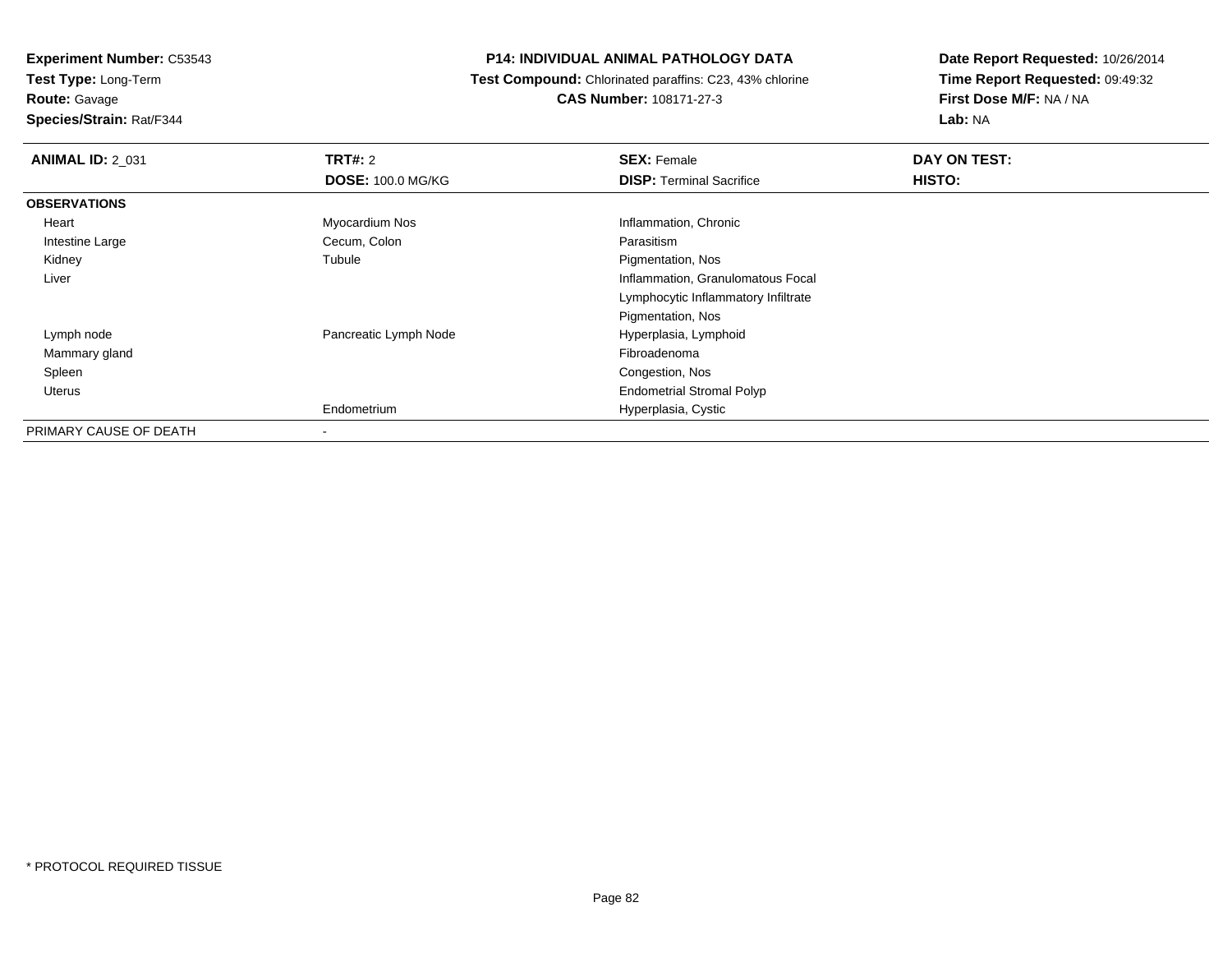**Experiment Number:** C53543**Test Type:** Long-Term

**Route:** Gavage

**Species/Strain:** Rat/F344

### **P14: INDIVIDUAL ANIMAL PATHOLOGY DATA**

 **Test Compound:** Chlorinated paraffins: C23, 43% chlorine**CAS Number:** 108171-27-3

| <b>ANIMAL ID: 2 032</b> | TRT#: 2                   | <b>SEX: Female</b>                  | DAY ON TEST: |
|-------------------------|---------------------------|-------------------------------------|--------------|
|                         | <b>DOSE: 100.0 MG/KG</b>  | <b>DISP:</b> Moribund Sacrifice     | HISTO:       |
| <b>OBSERVATIONS</b>     |                           |                                     |              |
| Heart                   | Myocardium Nos            | Inflammation, Chronic               |              |
| Kidney                  | Tubule                    | Pigmentation, Nos                   |              |
| Liver                   | <b>Bile Duct</b>          | Hyperplasia, Nos                    |              |
|                         |                           | Inflammation, Granulomatous Focal   |              |
|                         |                           | Lymphocytic Inflammatory Infiltrate |              |
|                         |                           | Pigmentation, Nos                   |              |
| Lymph node              | Pancreatic Lymph Node     | Hyperplasia, Lymphoid               |              |
|                         | Pancreatic Lymph Node     | Inflammation, Granulomatous         |              |
| Mammary gland           |                           | Fibroadenoma                        |              |
| Pituitary gland         | <b>Anterior Pituitary</b> | Hyperplasia, Focal                  |              |
| Thyroid                 |                           | C-Cell Adenoma                      |              |
| Uterus                  |                           | <b>Endometrial Stromal Polyp</b>    |              |
| PRIMARY CAUSE OF DEATH  | $\overline{\phantom{a}}$  |                                     |              |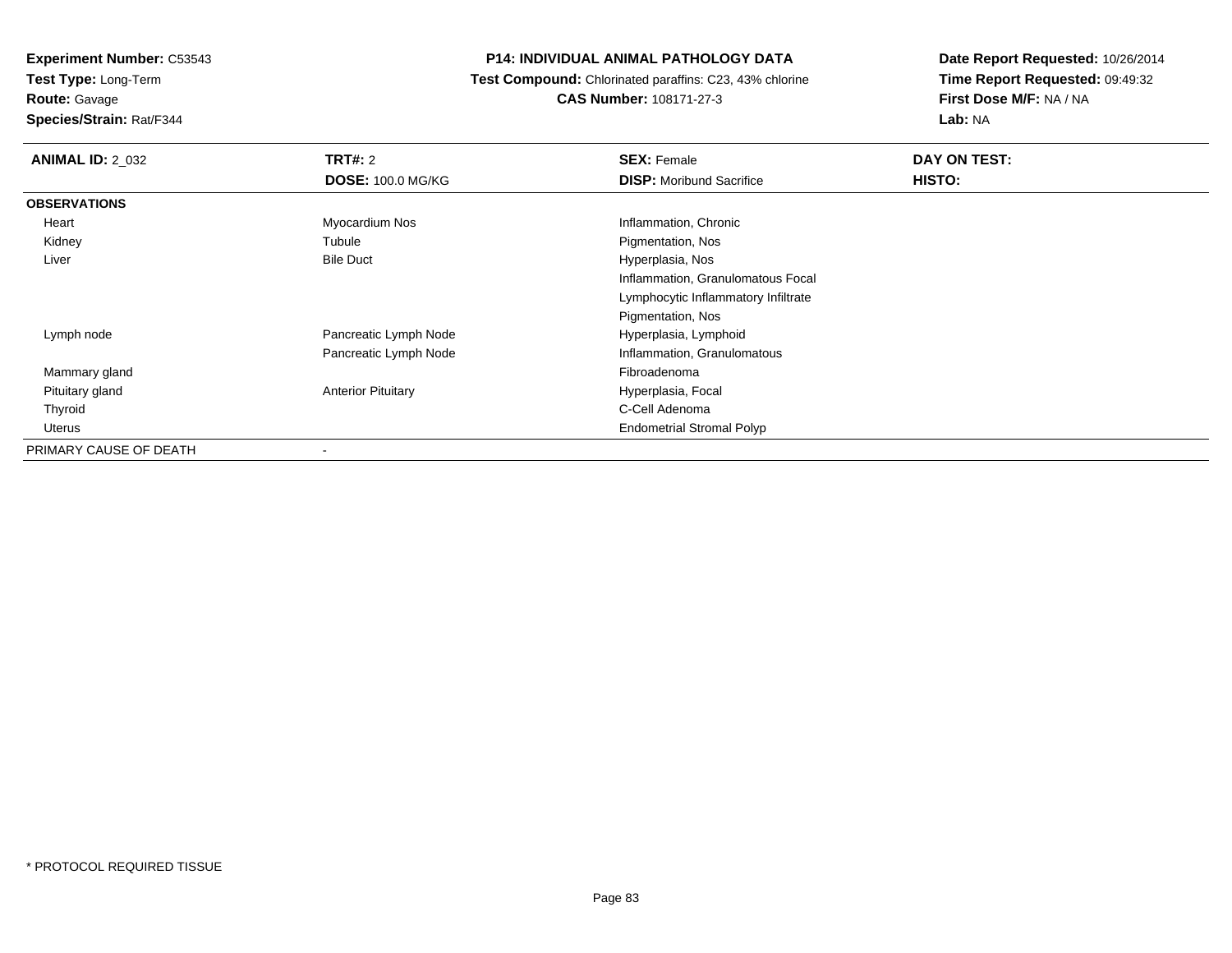| <b>Experiment Number: C53543</b><br>Test Type: Long-Term |                          | <b>P14: INDIVIDUAL ANIMAL PATHOLOGY DATA</b>            | Date Report Requested: 10/26/2014 |
|----------------------------------------------------------|--------------------------|---------------------------------------------------------|-----------------------------------|
|                                                          |                          | Test Compound: Chlorinated paraffins: C23, 43% chlorine | Time Report Requested: 09:49:32   |
| <b>Route: Gavage</b>                                     |                          | <b>CAS Number: 108171-27-3</b>                          | First Dose M/F: NA / NA           |
| Species/Strain: Rat/F344                                 |                          |                                                         | Lab: NA                           |
| <b>ANIMAL ID: 2 033</b>                                  | <b>TRT#:</b> 2           | <b>SEX: Female</b>                                      | DAY ON TEST:                      |
|                                                          | <b>DOSE: 100.0 MG/KG</b> | <b>DISP:</b> Terminal Sacrifice                         | HISTO:                            |
| <b>OBSERVATIONS</b>                                      |                          |                                                         |                                   |
| Adrenal gland                                            | Cortex Nos               | Cyst, Nos                                               |                                   |
| Heart                                                    | Myocardium Nos           | Inflammation, Chronic                                   |                                   |
| Kidney                                                   | Tubule                   | Pigmentation, Nos                                       |                                   |
| Liver                                                    |                          | Inflammation, Granulomatous Focal                       |                                   |
|                                                          |                          | Lymphocytic Inflammatory Infiltrate                     |                                   |
|                                                          |                          | Pigmentation, Nos                                       |                                   |
| Spleen                                                   |                          | Congestion, Nos                                         |                                   |
| Thyroid                                                  |                          | C-Cell Carcinoma                                        |                                   |
| PRIMARY CAUSE OF DEATH                                   |                          |                                                         |                                   |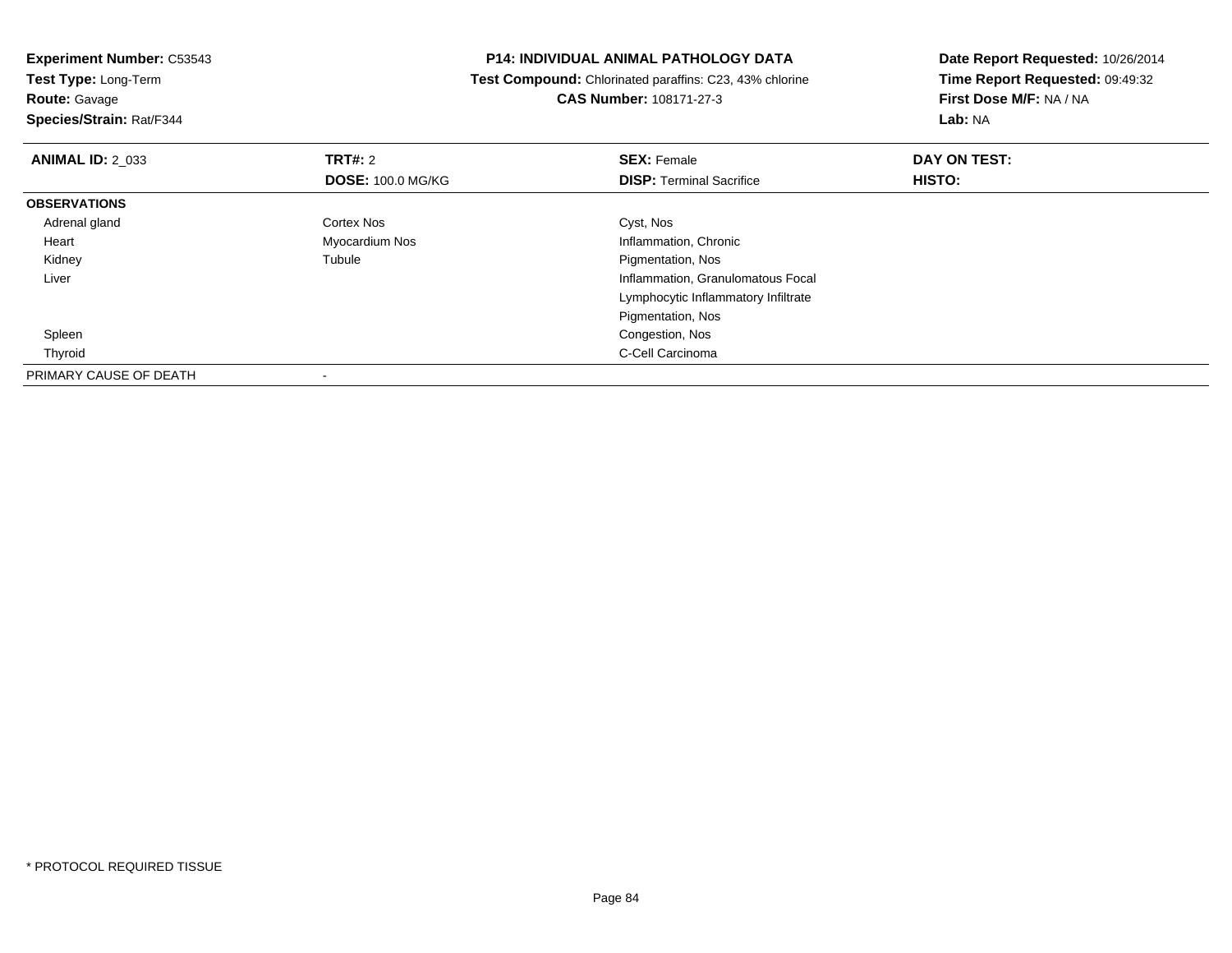**Test Type:** Long-Term

# **Route:** Gavage

**Species/Strain:** Rat/F344

### **P14: INDIVIDUAL ANIMAL PATHOLOGY DATA**

### **Test Compound:** Chlorinated paraffins: C23, 43% chlorine**CAS Number:** 108171-27-3

| <b>ANIMAL ID: 2_034</b> | <b>TRT#: 2</b>            | <b>SEX: Female</b>                  | DAY ON TEST: |  |
|-------------------------|---------------------------|-------------------------------------|--------------|--|
|                         | DOSE: 100.0 MG/KG         | <b>DISP:</b> Moribund Sacrifice     | HISTO:       |  |
| <b>OBSERVATIONS</b>     |                           |                                     |              |  |
| Adrenal gland           | Medulla                   | Pheochromocytoma                    |              |  |
| Brain                   |                           | Hydrocephalus, Internal             |              |  |
| Heart                   | Myocardium Nos            | Inflammation, Chronic               |              |  |
| Kidney                  |                           | Nephropathy                         |              |  |
| Liver                   |                           | Focal Cellular Change               |              |  |
|                         |                           | Inflammation, Granulomatous Focal   |              |  |
|                         |                           | Lymphocytic Inflammatory Infiltrate |              |  |
|                         |                           | Neoplastic Nodule                   |              |  |
|                         |                           | Pigmentation, Nos                   |              |  |
| Lymph node              | Pancreatic Lymph Node     | Hyperplasia, Lymphoid               |              |  |
|                         | Pancreatic Lymph Node     | Pigmentation, Nos                   |              |  |
| Mammary gland           |                           | <b>Cystic Ducts</b>                 |              |  |
| Pituitary gland         | <b>Anterior Pituitary</b> | Angiectasis                         |              |  |
|                         | <b>Anterior Pituitary</b> | Carcinoma, Nos                      |              |  |
| Spleen                  |                           | Congestion, Nos                     |              |  |
|                         |                           | Hyperplasia, Lymphoid               |              |  |
| Stomach                 | Forestomach               | Hyperplasia, Epithelial             |              |  |
|                         | Forestomach               | Inflammation, Chronic               |              |  |
|                         | Forestomach               | Ulcer, Nos                          |              |  |
| PRIMARY CAUSE OF DEATH  |                           |                                     |              |  |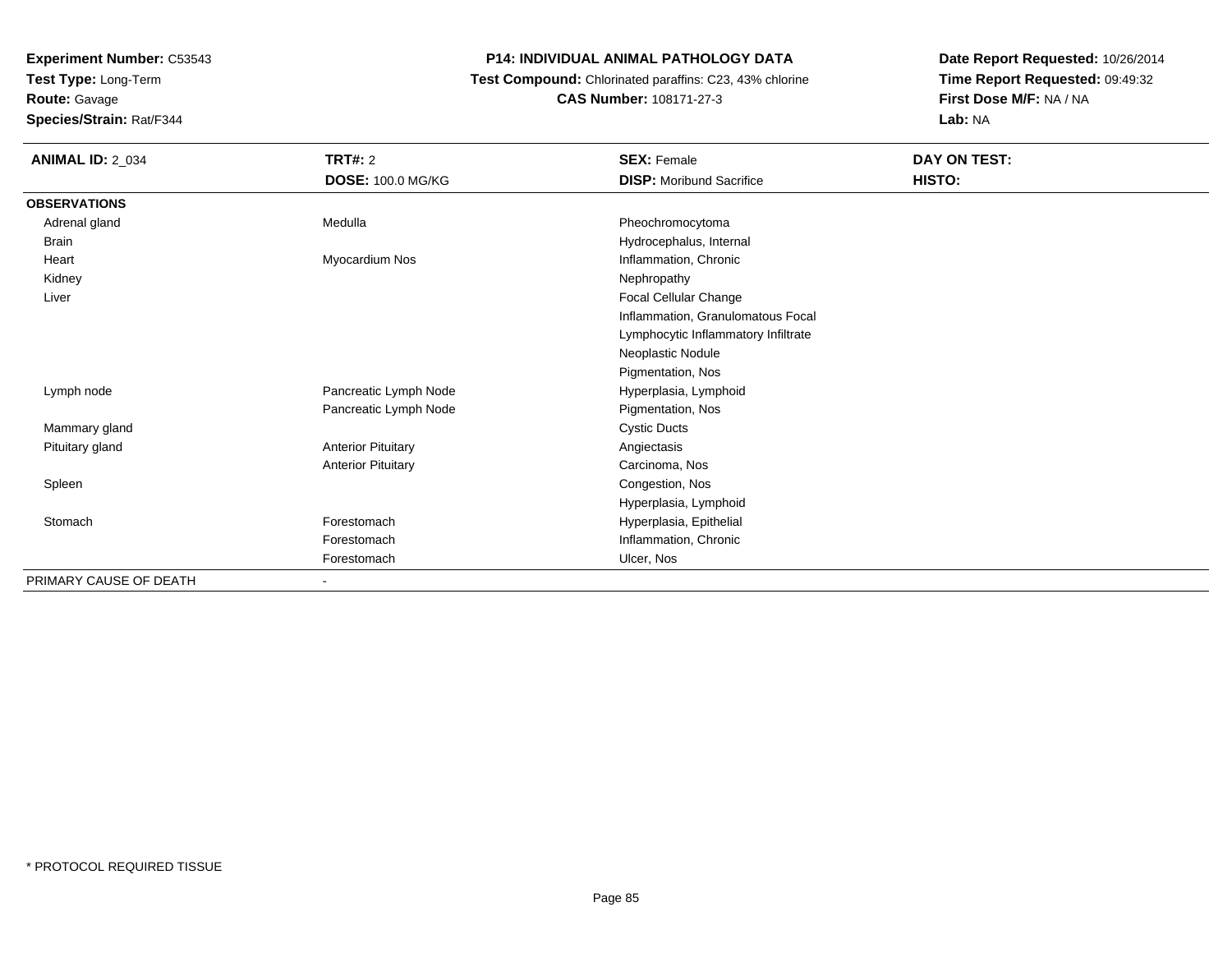**Test Type:** Long-Term

**Route:** Gavage

**Species/Strain:** Rat/F344

### **P14: INDIVIDUAL ANIMAL PATHOLOGY DATA**

 **Test Compound:** Chlorinated paraffins: C23, 43% chlorine**CAS Number:** 108171-27-3

| <b>ANIMAL ID: 2 035</b> | TRT#: 2                   | <b>SEX: Female</b>                  | DAY ON TEST: |
|-------------------------|---------------------------|-------------------------------------|--------------|
|                         | <b>DOSE: 100.0 MG/KG</b>  | <b>DISP: Terminal Sacrifice</b>     | HISTO:       |
| <b>OBSERVATIONS</b>     |                           |                                     |              |
| Heart                   | Myocardium Nos            | Inflammation, Chronic               |              |
| Kidney                  |                           | Nephropathy                         |              |
| Liver                   |                           | Inflammation, Granulomatous Focal   |              |
|                         |                           | Lymphocytic Inflammatory Infiltrate |              |
|                         |                           | Pigmentation, Nos                   |              |
| Lymph node              | Pancreatic Lymph Node     | Hyperplasia, Lymphoid               |              |
|                         | Pancreatic Lymph Node     | Inflammation, Granulomatous         |              |
| Pituitary gland         | <b>Anterior Pituitary</b> | Angiectasis                         |              |
| Spleen                  |                           | Congestion, Nos                     |              |
| Uterus                  |                           | <b>Endometrial Stromal Polyp</b>    |              |
|                         | Endometrium               | Hyperplasia, Cystic                 |              |
| PRIMARY CAUSE OF DEATH  | ۰                         |                                     |              |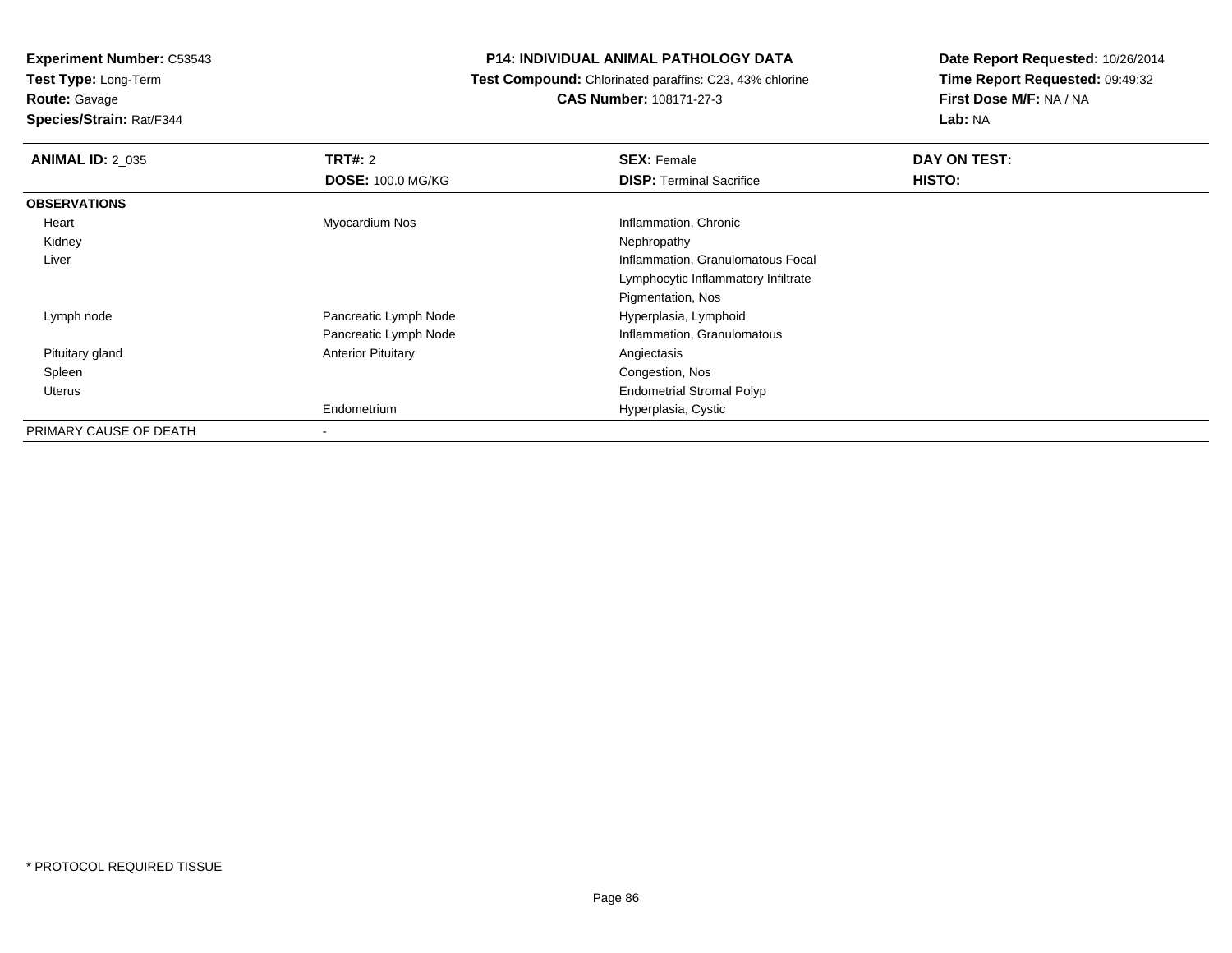**Test Type:** Long-Term

**Route:** Gavage

**Species/Strain:** Rat/F344

### **P14: INDIVIDUAL ANIMAL PATHOLOGY DATA**

 **Test Compound:** Chlorinated paraffins: C23, 43% chlorine**CAS Number:** 108171-27-3

| <b>ANIMAL ID: 2 036</b> | <b>TRT#: 2</b><br><b>DOSE: 100.0 MG/KG</b> | <b>SEX: Female</b><br><b>DISP:</b> Natural Death | DAY ON TEST:<br>HISTO: |
|-------------------------|--------------------------------------------|--------------------------------------------------|------------------------|
| <b>OBSERVATIONS</b>     |                                            |                                                  |                        |
| Adrenal gland           |                                            | Angiectasis                                      |                        |
| Heart                   | Myocardium Nos                             | Inflammation, Chronic                            |                        |
| Liver                   |                                            | Inflammation, Granulomatous Focal                |                        |
|                         |                                            | Lymphocytic Inflammatory Infiltrate              |                        |
|                         |                                            | Pigmentation, Nos                                |                        |
| Lung                    |                                            | Congestion, Nos                                  |                        |
|                         |                                            | Pigmentation, Nos                                |                        |
|                         |                                            | Pneumonia, Aspiration                            |                        |
| Lymph node              | Pancreatic Lymph Node                      | Hyperplasia, Lymphoid                            |                        |
|                         | Pancreatic Lymph Node                      | Inflammation, Granulomatous                      |                        |
| Pituitary gland         | <b>Anterior Pituitary</b>                  | Adenoma, Nos                                     |                        |
|                         | <b>Anterior Pituitary</b>                  | Angiectasis                                      |                        |
| Stomach                 | Forestomach                                | Inflammation, Chronic                            |                        |
| PRIMARY CAUSE OF DEATH  | $\,$                                       |                                                  |                        |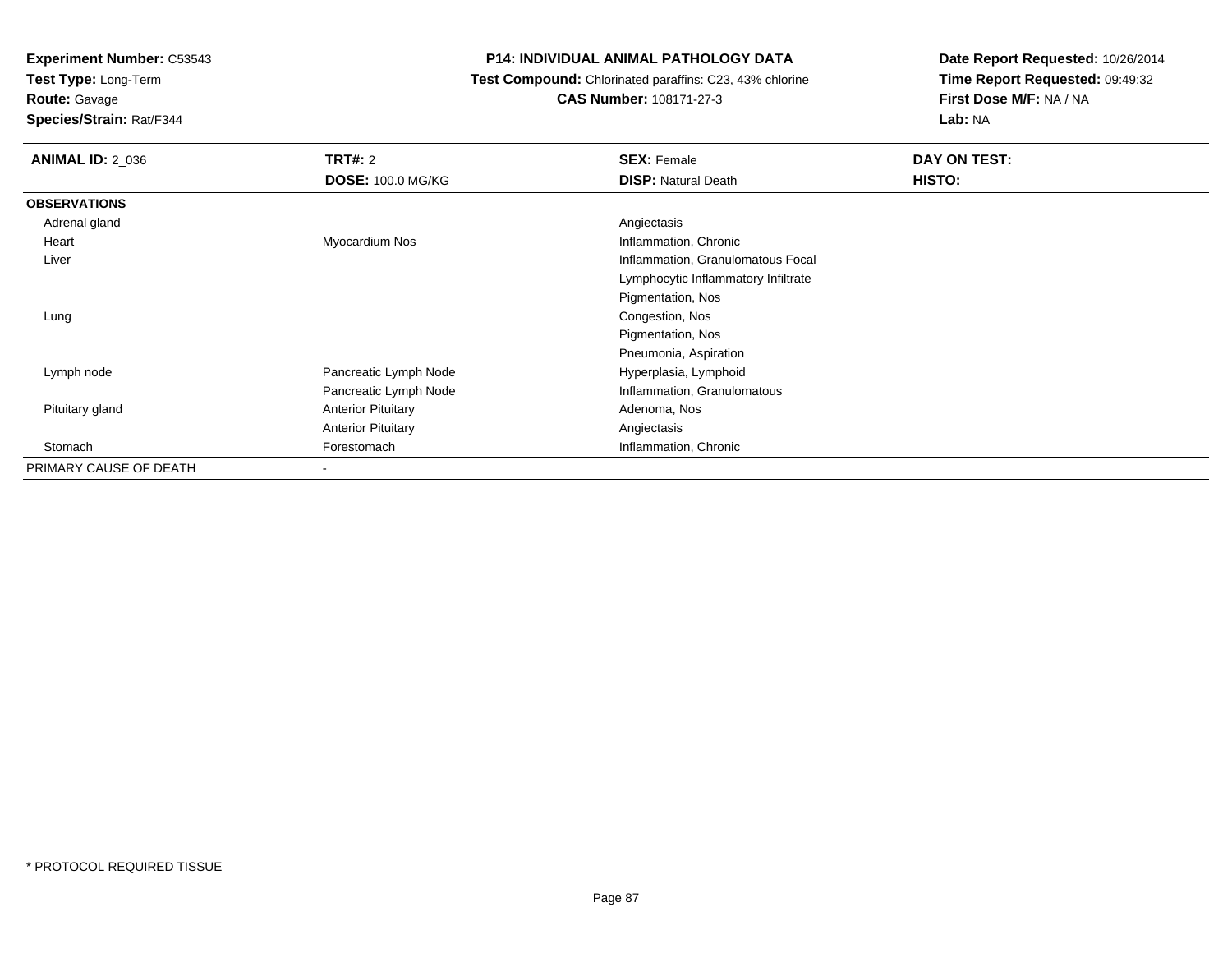| <b>Experiment Number: C53543</b><br><b>Test Type: Long-Term</b><br><b>Route: Gavage</b><br>Species/Strain: Rat/F344 |                          | <b>P14: INDIVIDUAL ANIMAL PATHOLOGY DATA</b><br>Test Compound: Chlorinated paraffins: C23, 43% chlorine<br><b>CAS Number: 108171-27-3</b> | Date Report Requested: 10/26/2014<br>Time Report Requested: 09:49:32<br><b>First Dose M/F: NA / NA</b><br>Lab: NA |
|---------------------------------------------------------------------------------------------------------------------|--------------------------|-------------------------------------------------------------------------------------------------------------------------------------------|-------------------------------------------------------------------------------------------------------------------|
| <b>ANIMAL ID: 2 037</b>                                                                                             | TRT#: 2                  | <b>SEX: Female</b>                                                                                                                        | DAY ON TEST:                                                                                                      |
|                                                                                                                     | <b>DOSE: 100.0 MG/KG</b> | <b>DISP:</b> Moribund Sacrifice                                                                                                           | HISTO:                                                                                                            |
| <b>OBSERVATIONS</b>                                                                                                 |                          |                                                                                                                                           |                                                                                                                   |
| Kidney                                                                                                              | Tubule                   | Pigmentation, Nos                                                                                                                         |                                                                                                                   |
| Liver                                                                                                               |                          | Pigmentation, Nos                                                                                                                         |                                                                                                                   |
| Lymph node                                                                                                          | Mandibular Lymph Node    | Sarcoma, Nos, Invasive                                                                                                                    |                                                                                                                   |
| Spleen                                                                                                              |                          | Hematopoiesis                                                                                                                             |                                                                                                                   |
| Unspecified                                                                                                         |                          | Sarcoma, Nos                                                                                                                              |                                                                                                                   |
| PRIMARY CAUSE OF DEATH                                                                                              |                          |                                                                                                                                           |                                                                                                                   |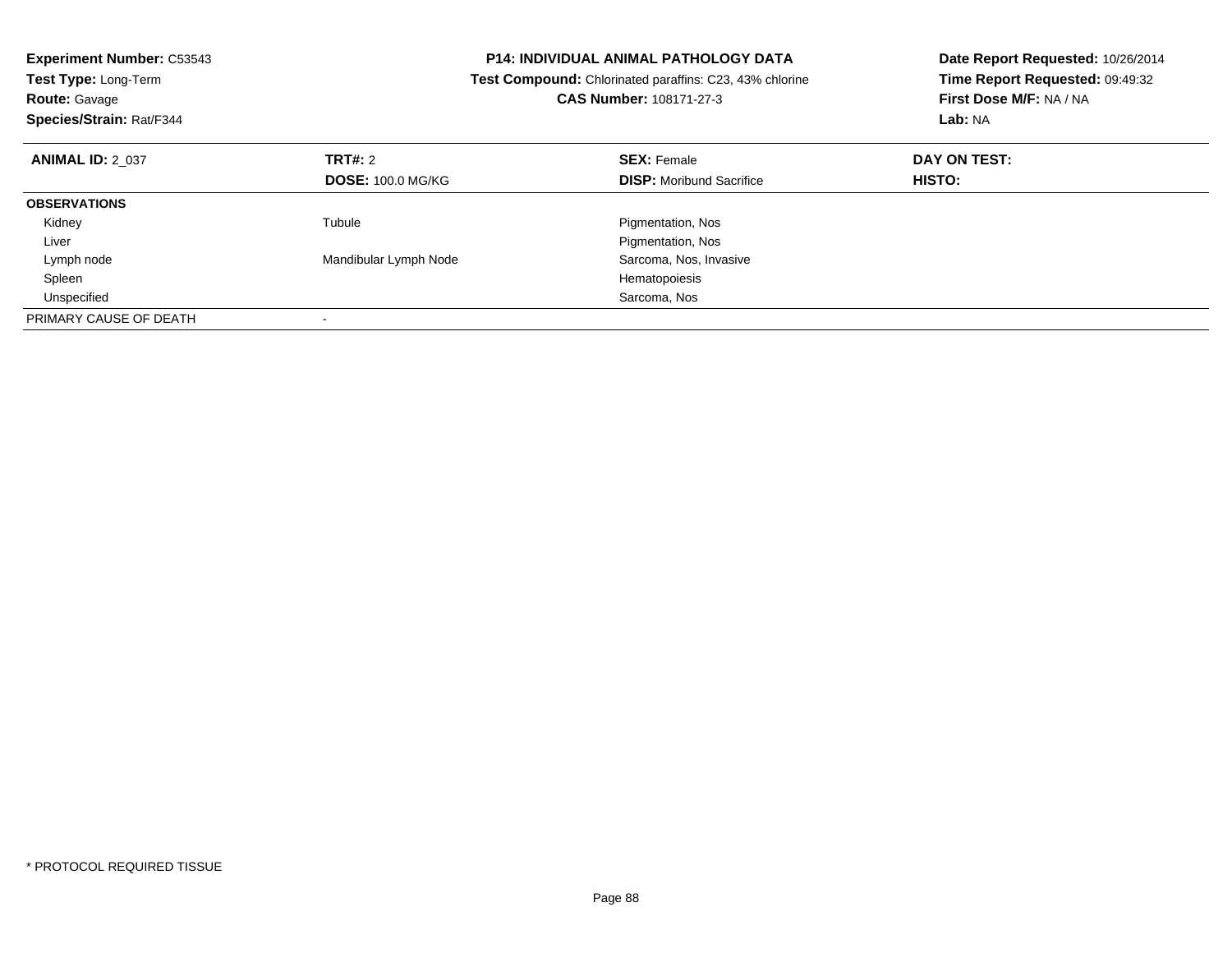**Test Type:** Long-Term

**Route:** Gavage

**Species/Strain:** Rat/F344

#### **P14: INDIVIDUAL ANIMAL PATHOLOGY DATA**

 **Test Compound:** Chlorinated paraffins: C23, 43% chlorine**CAS Number:** 108171-27-3

| <b>ANIMAL ID: 2 038</b> | <b>TRT#: 2</b>           | <b>SEX: Female</b>                  | DAY ON TEST: |  |
|-------------------------|--------------------------|-------------------------------------|--------------|--|
|                         | <b>DOSE: 100.0 MG/KG</b> | <b>DISP: Terminal Sacrifice</b>     | HISTO:       |  |
| <b>OBSERVATIONS</b>     |                          |                                     |              |  |
| Heart                   | Myocardium Nos           | Inflammation, Chronic               |              |  |
| Kidney                  |                          | Nephropathy                         |              |  |
| Liver                   |                          | Inflammation, Granulomatous Focal   |              |  |
|                         |                          | Lymphocytic Inflammatory Infiltrate |              |  |
|                         |                          | Pigmentation, Nos                   |              |  |
| Lung                    |                          | Hyperplasia, Adenomatous            |              |  |
| Thyroid                 |                          | C-Cell Adenoma                      |              |  |
|                         |                          | Hyperplasia, C Cell                 |              |  |
| Uterus                  | Endometrium              | Hyperplasia, Cystic                 |              |  |
| PRIMARY CAUSE OF DEATH  |                          |                                     |              |  |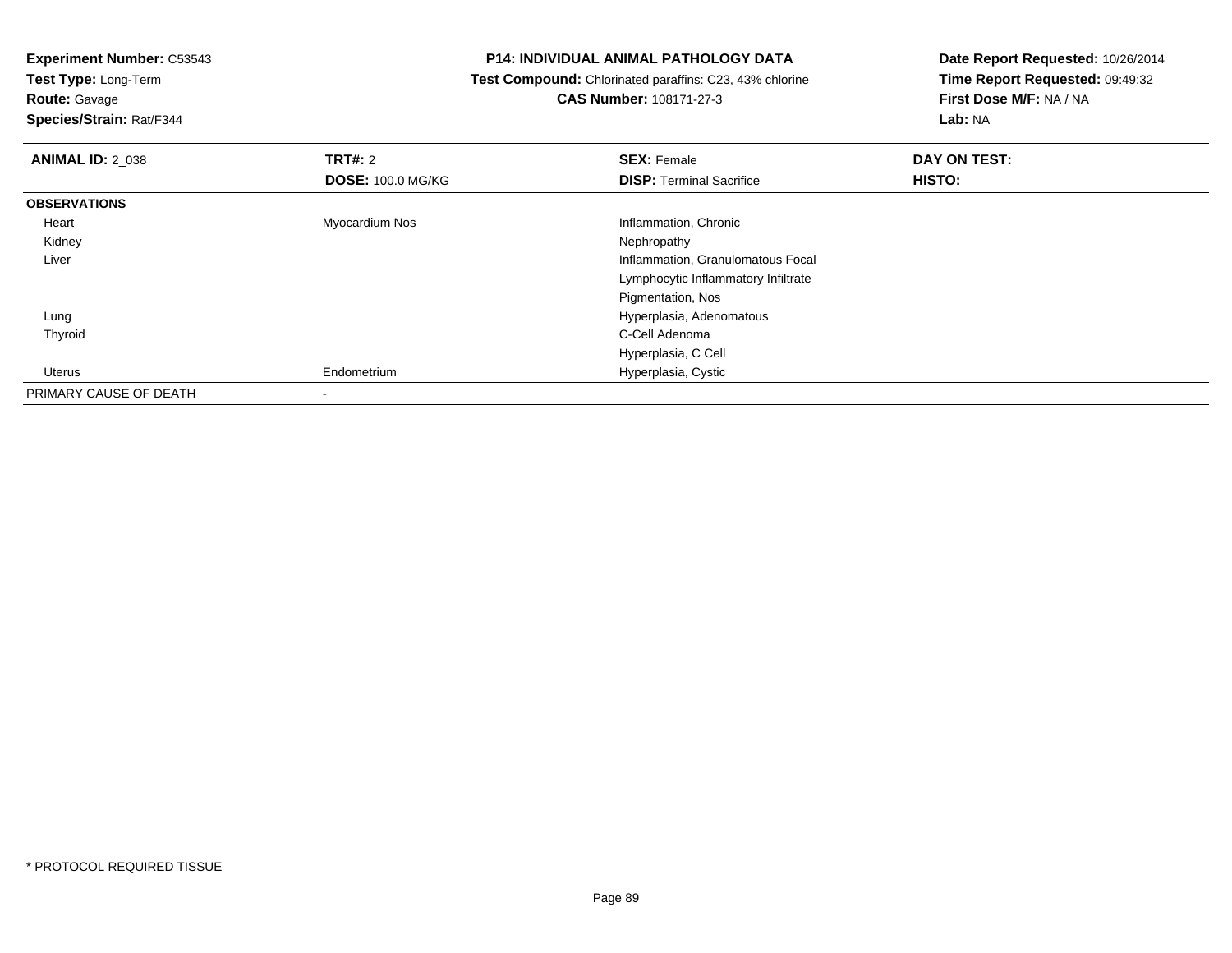**Test Type:** Long-Term

### **Route:** Gavage

**Species/Strain:** Rat/F344

### **P14: INDIVIDUAL ANIMAL PATHOLOGY DATA**

### **Test Compound:** Chlorinated paraffins: C23, 43% chlorine**CAS Number:** 108171-27-3

| <b>ANIMAL ID: 2_039</b> | <b>TRT#: 2</b><br><b>DOSE: 100.0 MG/KG</b> | <b>SEX: Female</b><br><b>DISP:</b> Moribund Sacrifice | DAY ON TEST:<br>HISTO: |
|-------------------------|--------------------------------------------|-------------------------------------------------------|------------------------|
| <b>OBSERVATIONS</b>     |                                            |                                                       |                        |
| Eye                     |                                            | Cataract                                              |                        |
|                         |                                            | Retinopathy                                           |                        |
| Heart                   | Myocardium Nos                             | Inflammation, Chronic                                 |                        |
| Kidney                  |                                            | Nephropathy                                           |                        |
|                         | Tubule                                     | Pigmentation, Nos                                     |                        |
| Liver                   |                                            | Deformity, Nos                                        |                        |
|                         |                                            | Inflammation, Granulomatous Focal                     |                        |
|                         |                                            | Lymphocytic Inflammatory Infiltrate                   |                        |
|                         |                                            | Pigmentation, Nos                                     |                        |
| Mammary gland           | Mammary Lobule                             | Hyperplasia, Nos                                      |                        |
| Pituitary gland         | <b>Anterior Pituitary</b>                  | Adenoma, Nos                                          |                        |
|                         | <b>Anterior Pituitary</b>                  | Angiectasis                                           |                        |
| Thyroid                 |                                            | C-Cell Adenoma                                        |                        |
|                         |                                            | C-Cell Carcinoma                                      |                        |
| Unspecified             | Multiple Organs Nos                        | Leukemia, Mononuclear Cell                            |                        |
| Uterus                  | Endometrium                                | Hyperplasia, Cystic                                   |                        |
| PRIMARY CAUSE OF DEATH  |                                            |                                                       |                        |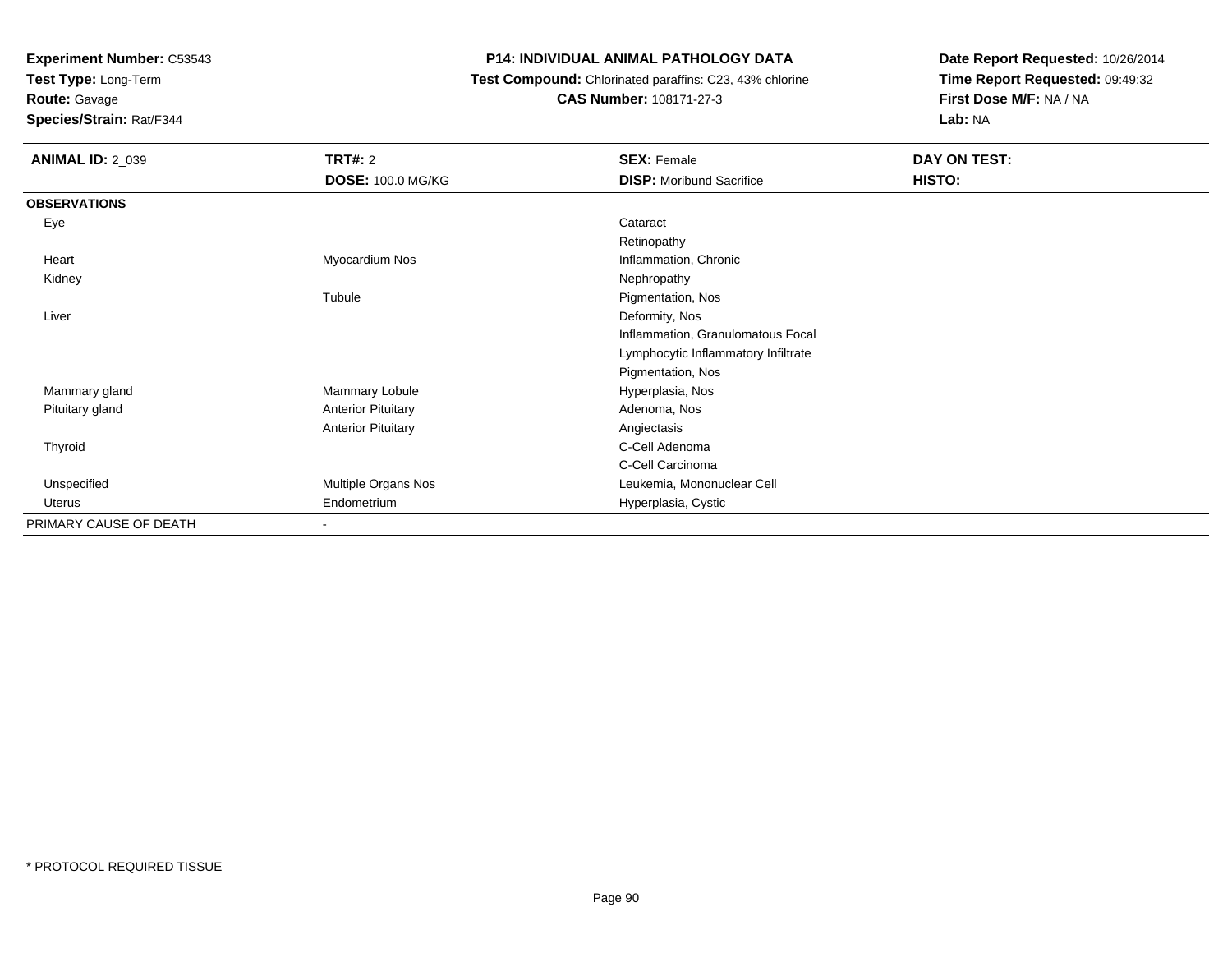| <b>Experiment Number: C53543</b> |                          | P14: INDIVIDUAL ANIMAL PATHOLOGY DATA                   | Date Report Requested: 10/26/2014 |  |
|----------------------------------|--------------------------|---------------------------------------------------------|-----------------------------------|--|
| Test Type: Long-Term             |                          | Test Compound: Chlorinated paraffins: C23, 43% chlorine | Time Report Requested: 09:49:32   |  |
| <b>Route: Gavage</b>             |                          | CAS Number: 108171-27-3                                 | First Dose M/F: NA / NA           |  |
| Species/Strain: Rat/F344         |                          |                                                         | <b>Lab: NA</b>                    |  |
| <b>ANIMAL ID: 2 040</b>          | <b>TRT#:</b> 2           | <b>SEX: Female</b>                                      | DAY ON TEST:                      |  |
|                                  | <b>DOSE: 100.0 MG/KG</b> | <b>DISP:</b> Terminal Sacrifice                         | HISTO:                            |  |
| <b>OBSERVATIONS</b>              |                          |                                                         |                                   |  |
| Adrenal gland                    | Cortex Nos               | Hyperplasia, Focal                                      |                                   |  |
| Heart                            | Myocardium Nos           | Inflammation, Chronic                                   |                                   |  |
| Liver                            |                          | Inflammation, Granulomatous Focal                       |                                   |  |
|                                  |                          | Lymphocytic Inflammatory Infiltrate                     |                                   |  |
|                                  |                          | Pigmentation, Nos                                       |                                   |  |
| Spleen                           |                          | Congestion, Nos                                         |                                   |  |
| Uterus                           |                          | <b>Endometrial Stromal Polyp</b>                        |                                   |  |
|                                  | Endometrium              | Hyperplasia, Cystic                                     |                                   |  |
| PRIMARY CAUSE OF DEATH           |                          |                                                         |                                   |  |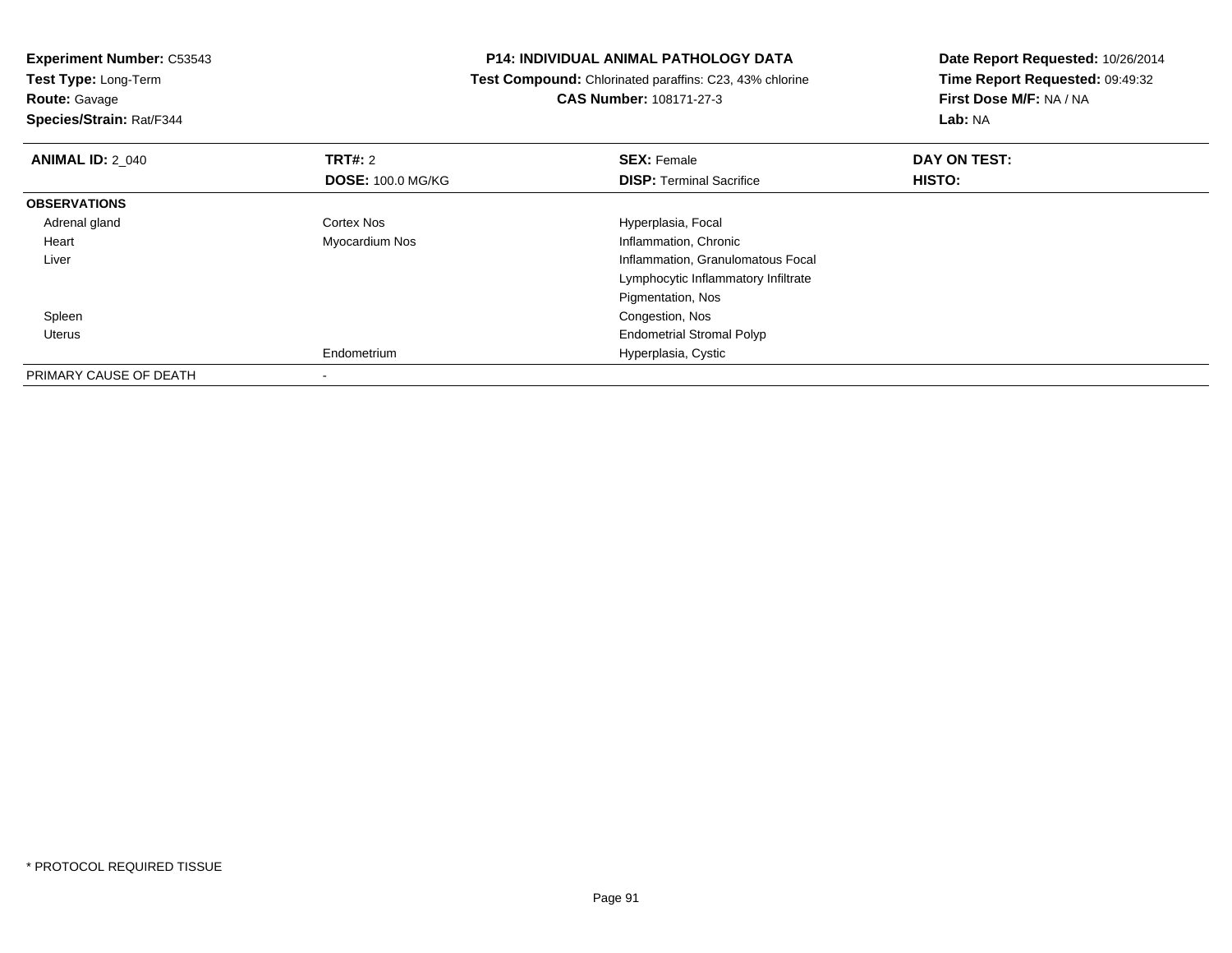**Test Type:** Long-Term

**Route:** Gavage

**Species/Strain:** Rat/F344

### **P14: INDIVIDUAL ANIMAL PATHOLOGY DATA**

 **Test Compound:** Chlorinated paraffins: C23, 43% chlorine**CAS Number:** 108171-27-3

| <b>ANIMAL ID: 2 041</b> | TRT#: 2                   | <b>SEX: Female</b>                  | DAY ON TEST: |  |
|-------------------------|---------------------------|-------------------------------------|--------------|--|
|                         | <b>DOSE: 100.0 MG/KG</b>  | <b>DISP: Terminal Sacrifice</b>     | HISTO:       |  |
| <b>OBSERVATIONS</b>     |                           |                                     |              |  |
| Liver                   |                           | Inflammation, Granulomatous Focal   |              |  |
|                         |                           | Lymphocytic Inflammatory Infiltrate |              |  |
|                         |                           | Pigmentation, Nos                   |              |  |
| Lymph node              | Pancreatic Lymph Node     | Hyperplasia, Lymphoid               |              |  |
|                         | Pancreatic Lymph Node     | Inflammation, Granulomatous         |              |  |
| Pituitary gland         | <b>Anterior Pituitary</b> | Adenoma, Nos                        |              |  |
|                         | <b>Anterior Pituitary</b> | Angiectasis                         |              |  |
| Uterus                  | <b>Broad Ligament</b>     | <b>Steatitis</b>                    |              |  |
| PRIMARY CAUSE OF DEATH  |                           |                                     |              |  |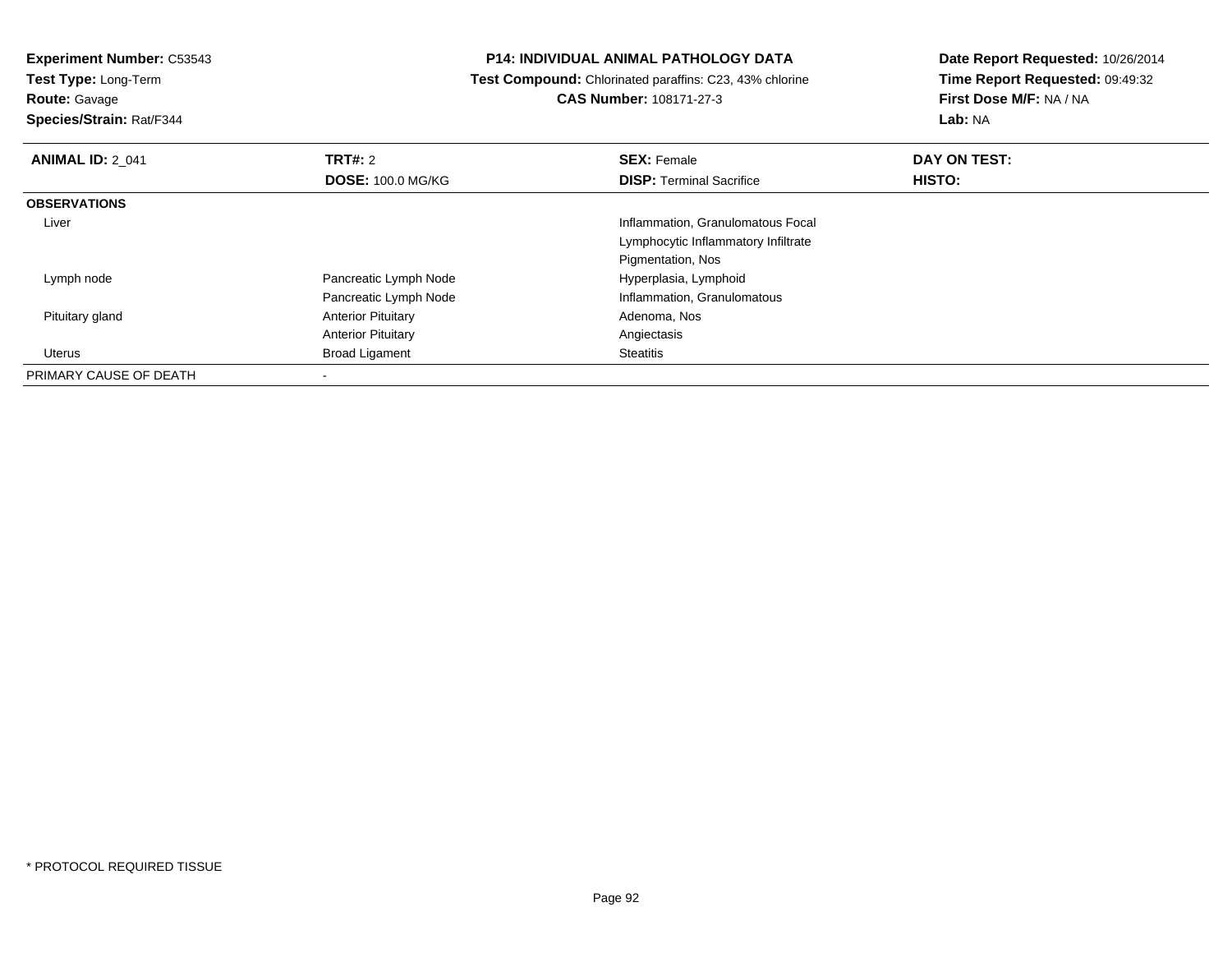| <b>Experiment Number: C53543</b><br>Test Type: Long-Term<br><b>Route: Gavage</b><br>Species/Strain: Rat/F344 |                           | <b>P14: INDIVIDUAL ANIMAL PATHOLOGY DATA</b><br>Test Compound: Chlorinated paraffins: C23, 43% chlorine<br><b>CAS Number: 108171-27-3</b> | Date Report Requested: 10/26/2014<br>Time Report Requested: 09:49:32<br>First Dose M/F: NA / NA<br>Lab: NA |
|--------------------------------------------------------------------------------------------------------------|---------------------------|-------------------------------------------------------------------------------------------------------------------------------------------|------------------------------------------------------------------------------------------------------------|
| <b>ANIMAL ID: 2 042</b>                                                                                      | <b>TRT#: 2</b>            | <b>SEX: Female</b>                                                                                                                        | DAY ON TEST:                                                                                               |
|                                                                                                              | <b>DOSE: 100.0 MG/KG</b>  | <b>DISP:</b> Terminal Sacrifice                                                                                                           | HISTO:                                                                                                     |
| <b>OBSERVATIONS</b>                                                                                          |                           |                                                                                                                                           |                                                                                                            |
| Kidney                                                                                                       |                           | Nephropathy                                                                                                                               |                                                                                                            |
|                                                                                                              | Tubule                    | Pigmentation, Nos                                                                                                                         |                                                                                                            |
| Liver                                                                                                        |                           | Inflammation, Granulomatous Focal                                                                                                         |                                                                                                            |
|                                                                                                              |                           | Lymphocytic Inflammatory Infiltrate                                                                                                       |                                                                                                            |
|                                                                                                              |                           | Pigmentation, Nos                                                                                                                         |                                                                                                            |
| Pituitary gland                                                                                              | <b>Anterior Pituitary</b> | Cyst, Hemorrhagic                                                                                                                         |                                                                                                            |
| Spleen                                                                                                       |                           | Congestion, Nos                                                                                                                           |                                                                                                            |
| PRIMARY CAUSE OF DEATH                                                                                       |                           |                                                                                                                                           |                                                                                                            |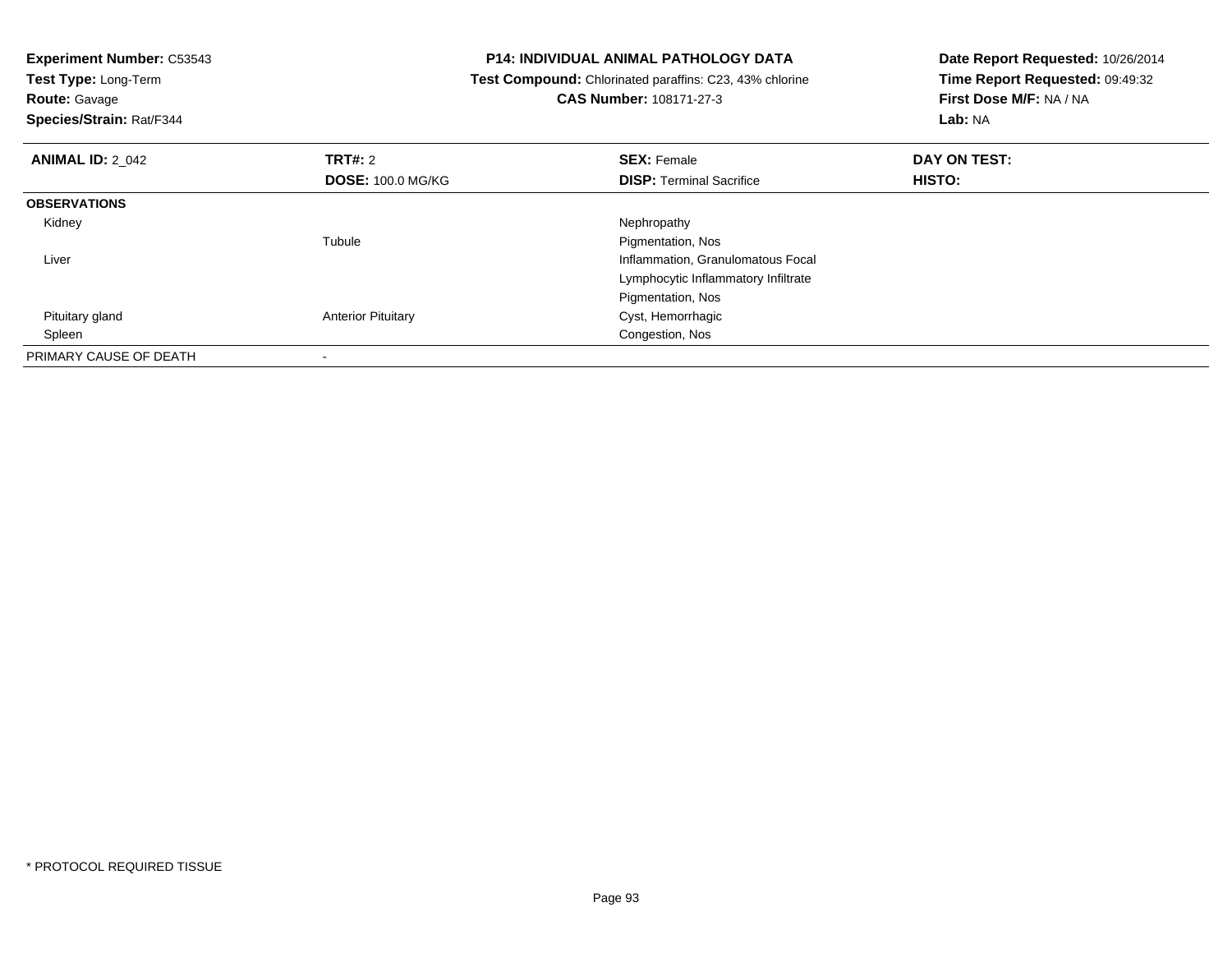**Experiment Number:** C53543**Test Type:** Long-Term**Route:** Gavage **Species/Strain:** Rat/F344**P14: INDIVIDUAL ANIMAL PATHOLOGY DATA Test Compound:** Chlorinated paraffins: C23, 43% chlorine**CAS Number:** 108171-27-3**Date Report Requested:** 10/26/2014**Time Report Requested:** 09:49:32**First Dose M/F:** NA / NA**Lab:** NA**ANIMAL ID:** 2\_043**TRT#:** 2 **SEX:** Female **DAY ON TEST: DOSE:** 100.0 MG/KG**DISP:** Terminal Sacrifice **HISTO: OBSERVATIONS** Clitoral gland Lymphocytic Inflammatory Infiltrate Heart Myocardium NosInflammation, Chronic<br>Nephropathy Kidneyy the control of the control of the control of the control of the control of the control of the control of the control of the control of the control of the control of the control of the control of the control of the contro Tubule Pigmentation, Nos Liver Inflammation, Granulomatous Focal Lymphocytic Inflammatory InfiltratePigmentation, Nos Endometrial Stromal PolypUterus

PRIMARY CAUSE OF DEATH-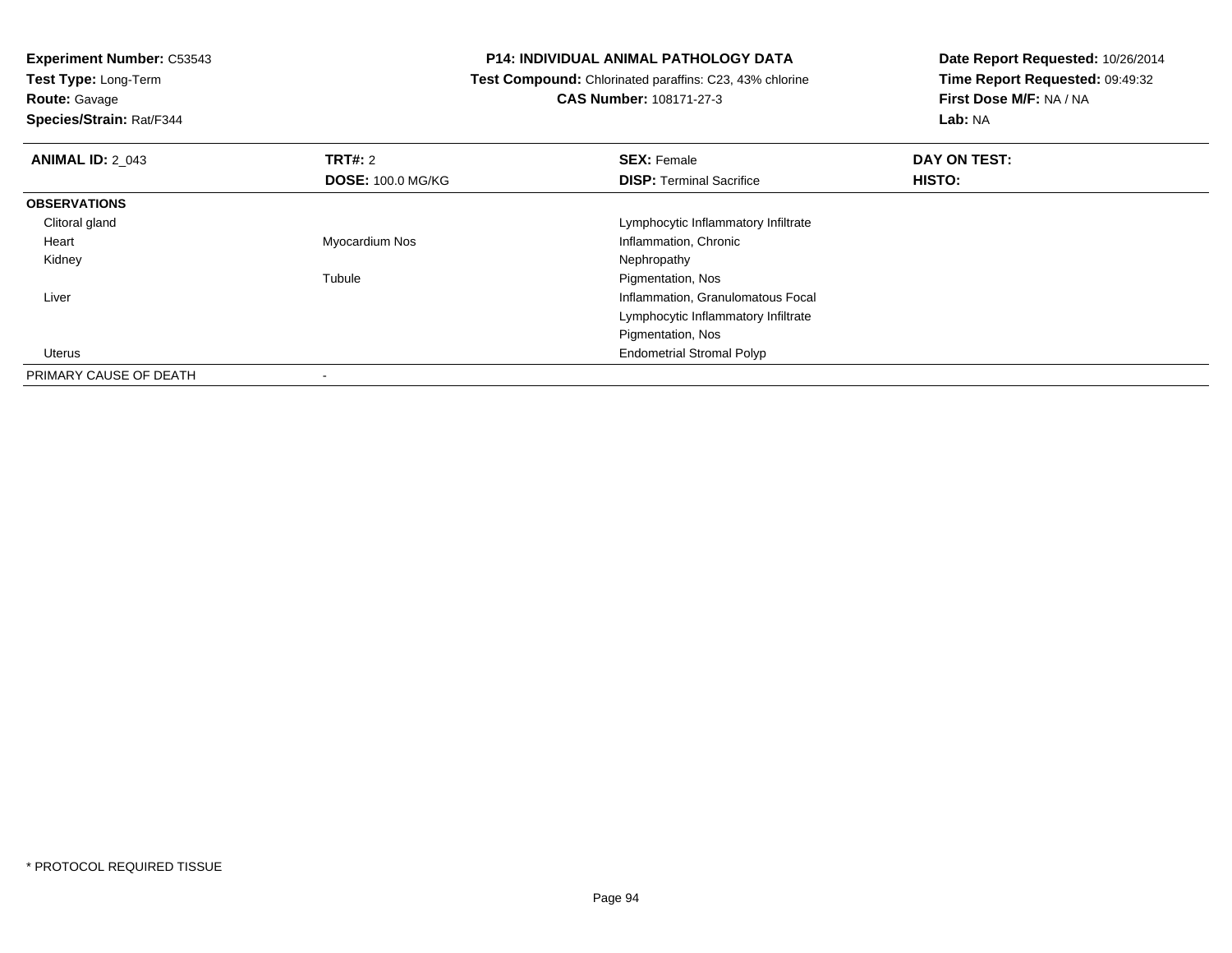**Test Type:** Long-Term

## **Route:** Gavage

**Species/Strain:** Rat/F344

### **P14: INDIVIDUAL ANIMAL PATHOLOGY DATA**

 **Test Compound:** Chlorinated paraffins: C23, 43% chlorine**CAS Number:** 108171-27-3

| <b>ANIMAL ID: 2_044</b> | <b>TRT#: 2</b>           | <b>SEX: Female</b>                  | DAY ON TEST: |  |
|-------------------------|--------------------------|-------------------------------------|--------------|--|
|                         | <b>DOSE: 100.0 MG/KG</b> | <b>DISP: Terminal Sacrifice</b>     | HISTO:       |  |
| <b>OBSERVATIONS</b>     |                          |                                     |              |  |
| <b>Intestine Small</b>  | <b>Mesentery Nos</b>     | Ectopia                             |              |  |
|                         | Peyers Patch             | Hyperplasia, Lymphoid               |              |  |
| Kidney                  |                          | Nephropathy                         |              |  |
|                         | Tubule                   | Pigmentation, Nos                   |              |  |
| Liver                   |                          | Deformity, Nos                      |              |  |
|                         |                          | Inflammation, Granulomatous Focal   |              |  |
|                         |                          | Lymphocytic Inflammatory Infiltrate |              |  |
|                         |                          | Pigmentation, Nos                   |              |  |
| Lymph node              | Pancreatic Lymph Node    | Edema, Nos                          |              |  |
|                         | Pancreatic Lymph Node    | Inflammation, Granulomatous         |              |  |
| Mammary gland           |                          | <b>Cystic Ducts</b>                 |              |  |
|                         | Mammary Lobule           | Hyperplasia, Nos                    |              |  |
| Spleen                  |                          | Congestion, Nos                     |              |  |
| Thyroid                 |                          | C-Cell Adenoma                      |              |  |
| Uterus                  | Endometrium              | Hyperplasia, Cystic                 |              |  |
| PRIMARY CAUSE OF DEATH  |                          |                                     |              |  |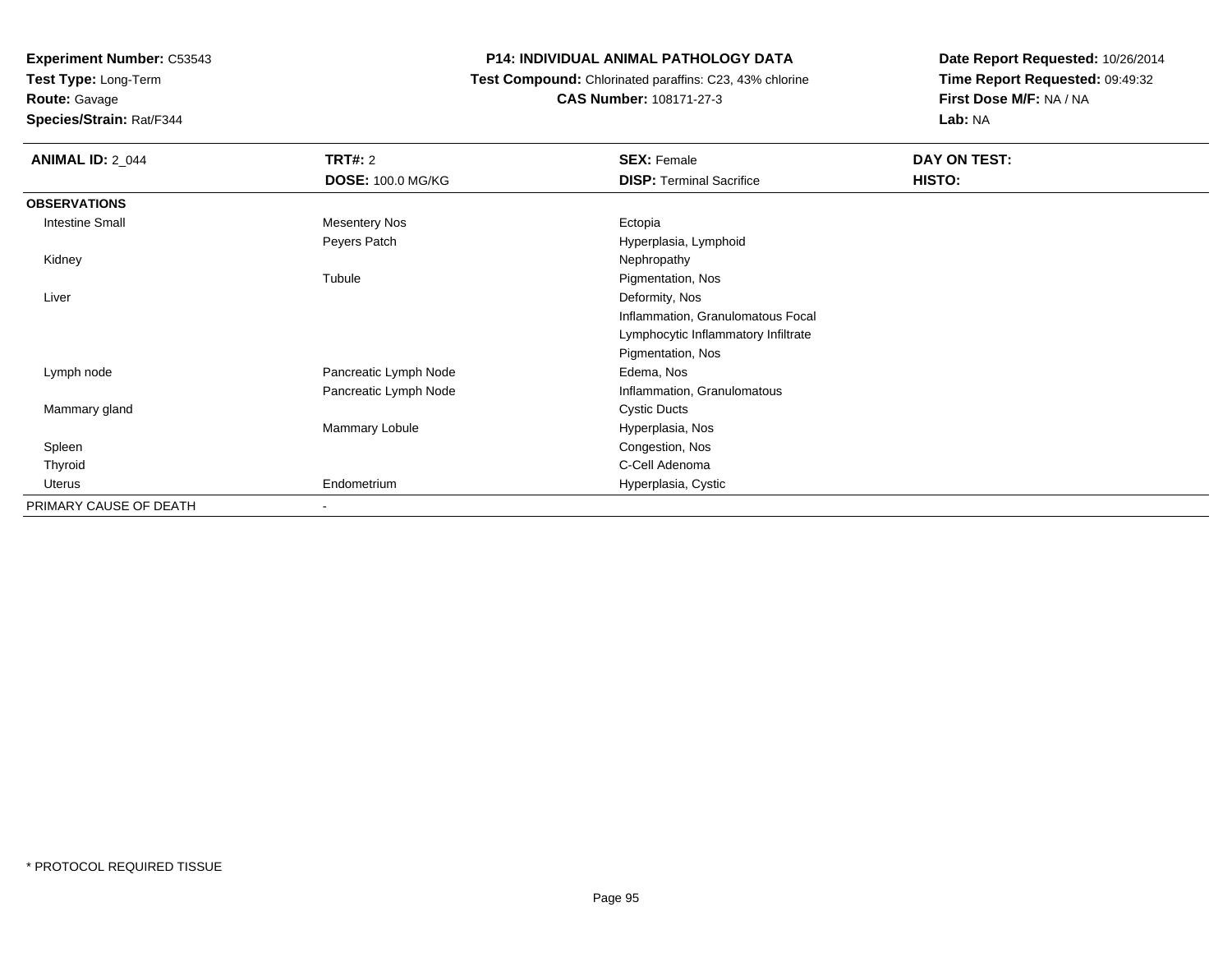**Test Type:** Long-Term

**Route:** Gavage

**Species/Strain:** Rat/F344

### **P14: INDIVIDUAL ANIMAL PATHOLOGY DATA**

 **Test Compound:** Chlorinated paraffins: C23, 43% chlorine**CAS Number:** 108171-27-3

| <b>ANIMAL ID: 2_045</b> | TRT#: 2<br><b>DOSE: 100.0 MG/KG</b> | <b>SEX: Female</b><br><b>DISP: Natural Death</b> | DAY ON TEST:<br>HISTO: |  |
|-------------------------|-------------------------------------|--------------------------------------------------|------------------------|--|
| <b>OBSERVATIONS</b>     |                                     |                                                  |                        |  |
| Heart                   | Myocardium Nos                      | Inflammation, Chronic                            |                        |  |
| Liver                   |                                     | Inflammation, Granulomatous Focal                |                        |  |
|                         |                                     | Pigmentation, Nos                                |                        |  |
| Mammary gland           |                                     | <b>Cystic Ducts</b>                              |                        |  |
| Pituitary gland         | <b>Anterior Pituitary</b>           | Adenoma, Nos                                     |                        |  |
|                         | <b>Anterior Pituitary</b>           | Angiectasis                                      |                        |  |
| Spleen                  |                                     | Hematopoiesis                                    |                        |  |
| Unspecified             |                                     | Fibrosarcoma                                     |                        |  |
| PRIMARY CAUSE OF DEATH  |                                     |                                                  |                        |  |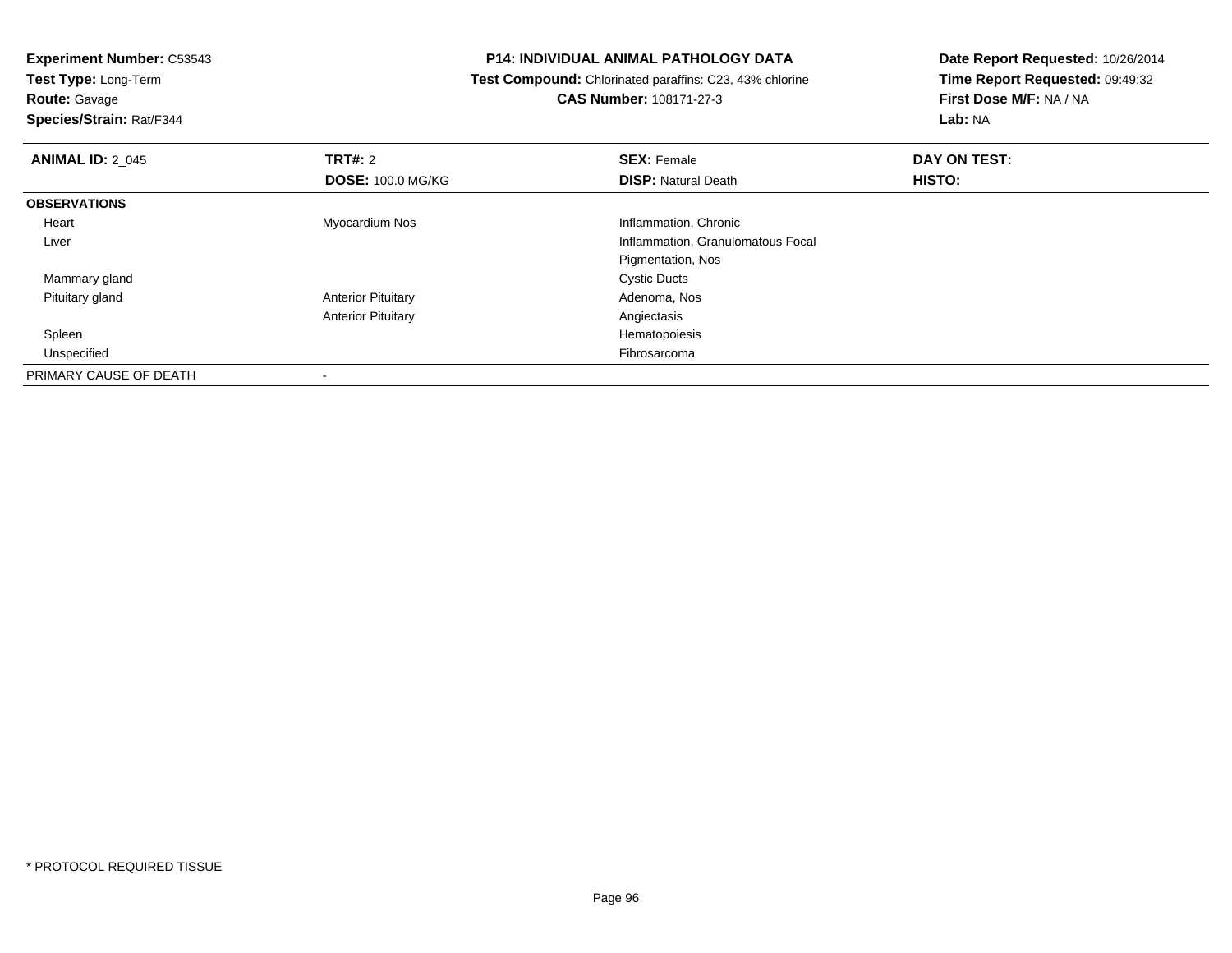| <b>Experiment Number: C53543</b><br>Test Type: Long-Term<br><b>Route: Gavage</b><br>Species/Strain: Rat/F344 |                          | <b>P14: INDIVIDUAL ANIMAL PATHOLOGY DATA</b><br>Test Compound: Chlorinated paraffins: C23, 43% chlorine<br>CAS Number: 108171-27-3 | Date Report Requested: 10/26/2014<br>Time Report Requested: 09:49:32<br>First Dose M/F: NA / NA<br>Lab: NA |
|--------------------------------------------------------------------------------------------------------------|--------------------------|------------------------------------------------------------------------------------------------------------------------------------|------------------------------------------------------------------------------------------------------------|
| <b>ANIMAL ID: 2 046</b>                                                                                      | <b>TRT#: 2</b>           | <b>SEX: Female</b>                                                                                                                 | DAY ON TEST:                                                                                               |
|                                                                                                              | <b>DOSE: 100.0 MG/KG</b> | <b>DISP: Natural Death</b>                                                                                                         | <b>HISTO:</b>                                                                                              |
| <b>OBSERVATIONS</b>                                                                                          |                          |                                                                                                                                    |                                                                                                            |
| Heart                                                                                                        | Myocardium Nos           | Inflammation, Chronic                                                                                                              |                                                                                                            |
| Liver                                                                                                        |                          | Inflammation, Granulomatous Focal                                                                                                  |                                                                                                            |
|                                                                                                              |                          | Pigmentation, Nos                                                                                                                  |                                                                                                            |
| Mammary gland                                                                                                |                          | Fibroadenoma                                                                                                                       |                                                                                                            |
| Thyroid                                                                                                      |                          | C-Cell Adenoma                                                                                                                     |                                                                                                            |
| Unspecified                                                                                                  |                          | Hemorrhage                                                                                                                         |                                                                                                            |
| PRIMARY CAUSE OF DEATH                                                                                       |                          |                                                                                                                                    |                                                                                                            |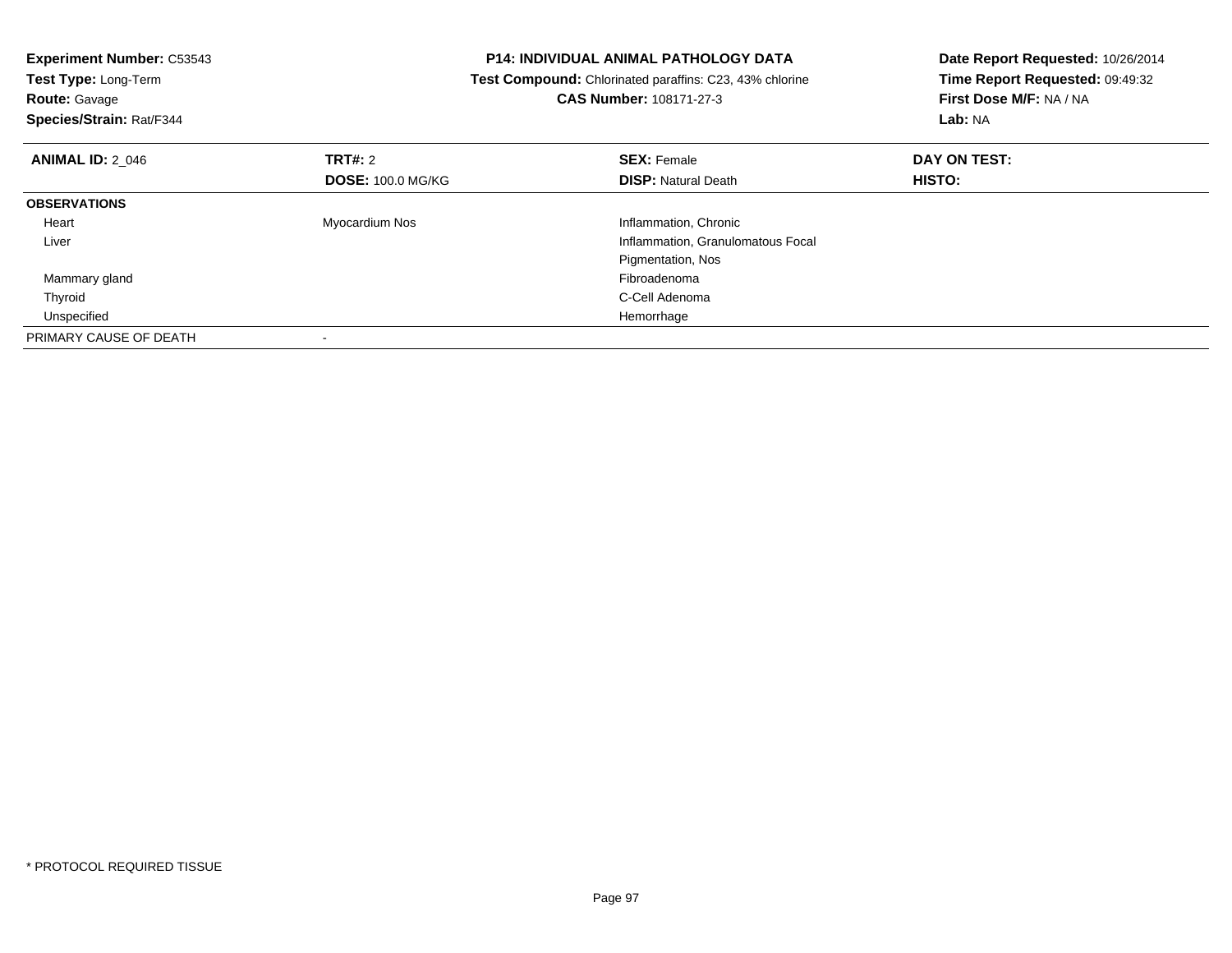**Test Type:** Long-Term

**Route:** Gavage

**Species/Strain:** Rat/F344

### **P14: INDIVIDUAL ANIMAL PATHOLOGY DATA**

 **Test Compound:** Chlorinated paraffins: C23, 43% chlorine**CAS Number:** 108171-27-3

| <b>ANIMAL ID: 2_047</b> | TRT#: 2                   | <b>SEX: Female</b>                  | DAY ON TEST: |
|-------------------------|---------------------------|-------------------------------------|--------------|
|                         | <b>DOSE: 100.0 MG/KG</b>  | <b>DISP: Terminal Sacrifice</b>     | HISTO:       |
| <b>OBSERVATIONS</b>     |                           |                                     |              |
| Heart                   | Myocardium Nos            | Inflammation, Chronic               |              |
| Kidney                  |                           | Nephropathy                         |              |
| Liver                   |                           | Inflammation, Granulomatous Focal   |              |
|                         |                           | Lymphocytic Inflammatory Infiltrate |              |
|                         |                           | Pigmentation, Nos                   |              |
| Mammary gland           |                           | <b>Cystic Ducts</b>                 |              |
|                         | Mammary Lobule            | Hyperplasia, Nos                    |              |
| Pituitary gland         | <b>Anterior Pituitary</b> | Adenoma, Nos                        |              |
|                         | <b>Anterior Pituitary</b> | Angiectasis                         |              |
| Spleen                  |                           | Congestion, Nos                     |              |
| Unspecified             |                           | Fibroma                             |              |
| Uterus                  | Endometrium               | Hyperplasia, Cystic                 |              |
| PRIMARY CAUSE OF DEATH  | $\overline{\phantom{a}}$  |                                     |              |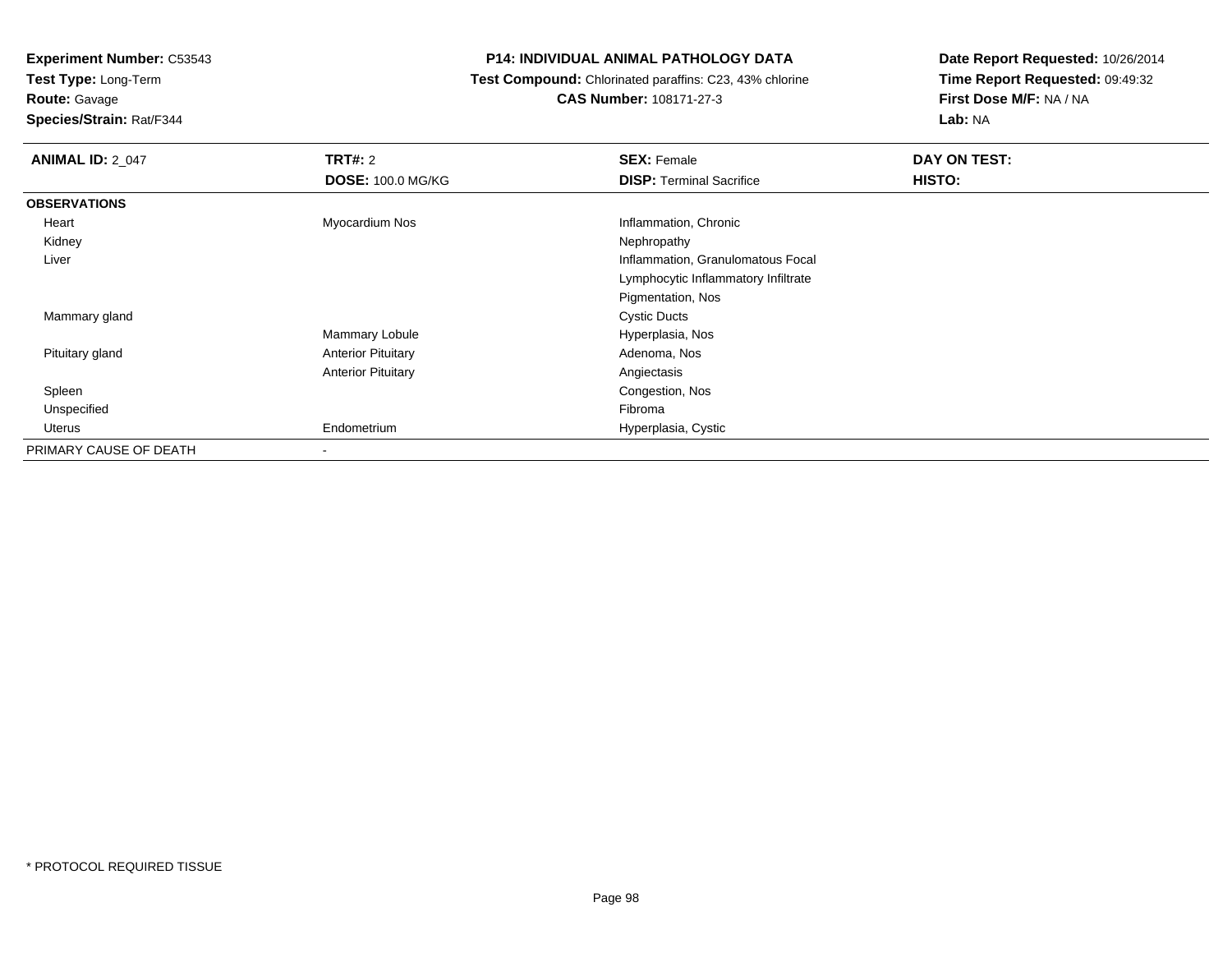**Test Type:** Long-Term

**Route:** Gavage

**Species/Strain:** Rat/F344

### **P14: INDIVIDUAL ANIMAL PATHOLOGY DATA**

 **Test Compound:** Chlorinated paraffins: C23, 43% chlorine**CAS Number:** 108171-27-3

| <b>ANIMAL ID: 2_048</b> | <b>TRT#: 2</b>            | <b>SEX: Female</b>                  | DAY ON TEST: |
|-------------------------|---------------------------|-------------------------------------|--------------|
|                         | <b>DOSE: 100.0 MG/KG</b>  | <b>DISP:</b> Moribund Sacrifice     | HISTO:       |
| <b>OBSERVATIONS</b>     |                           |                                     |              |
| Heart                   | Myocardium Nos            | Inflammation, Chronic               |              |
| Intestine Large         | Colon                     | Parasitism                          |              |
| Kidney                  | Tubule                    | Pigmentation, Nos                   |              |
| Liver                   |                           | Inflammation, Granulomatous Focal   |              |
|                         |                           | Lymphocytic Inflammatory Infiltrate |              |
|                         |                           | Neoplastic Nodule                   |              |
|                         |                           | Pigmentation, Nos                   |              |
| Mammary gland           |                           | <b>Cystic Ducts</b>                 |              |
| Pituitary gland         | <b>Anterior Pituitary</b> | Adenoma, Nos                        |              |
|                         | <b>Anterior Pituitary</b> | Angiectasis                         |              |
| Thyroid                 |                           | Hyperplasia, C Cell                 |              |
| Unspecified             | Multiple Organs Nos       | Leukemia, Mononuclear Cell          |              |
| Uterus                  |                           | <b>Endometrial Stromal Polyp</b>    |              |
|                         | Endometrium               | Hyperplasia, Cystic                 |              |
|                         | Endometrium               | Squamous Cell Carcinoma             |              |
| PRIMARY CAUSE OF DEATH  | $\blacksquare$            |                                     |              |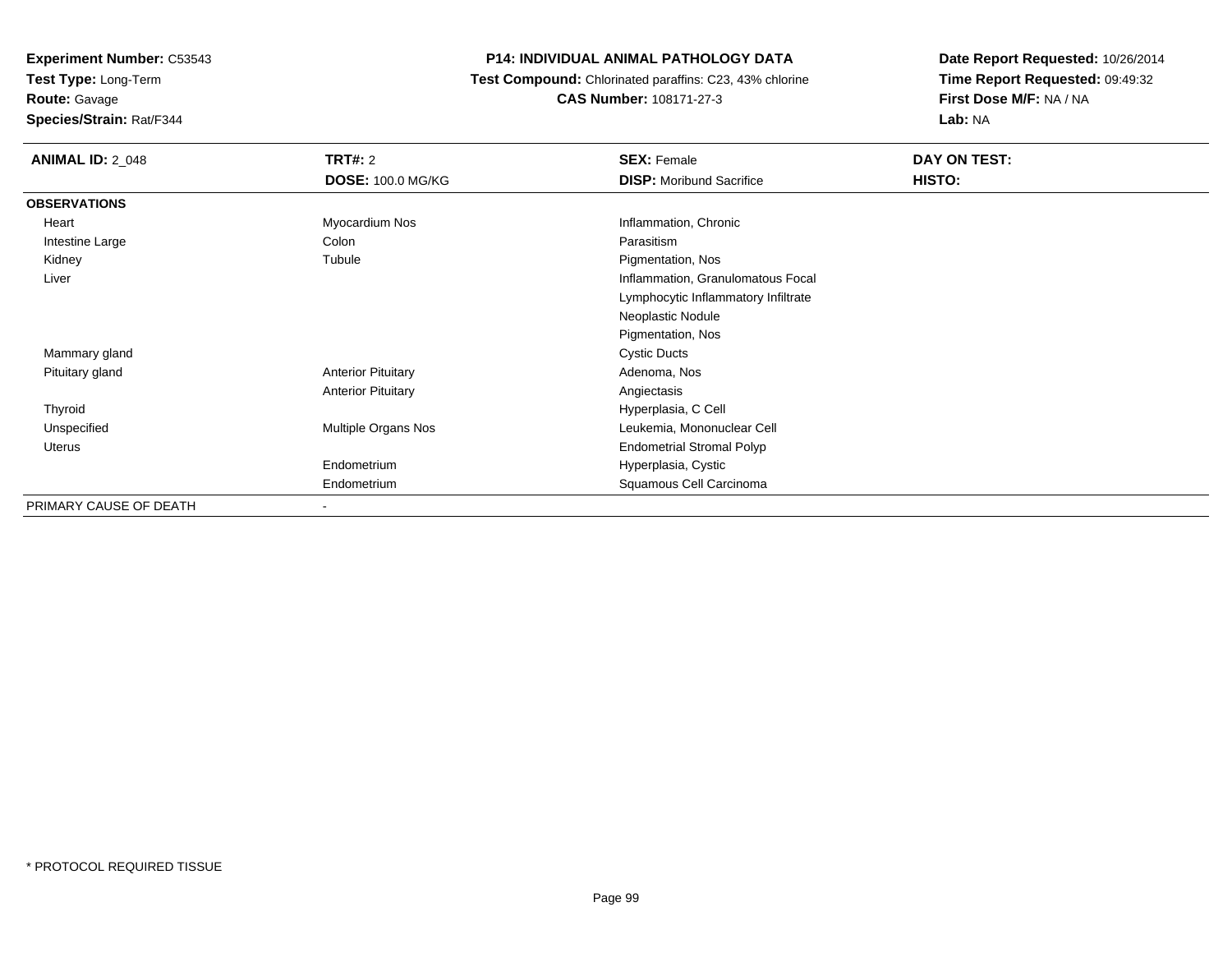| <b>Experiment Number: C53543</b><br><b>Test Type: Long-Term</b><br><b>Route: Gavage</b><br>Species/Strain: Rat/F344 |                           | <b>P14: INDIVIDUAL ANIMAL PATHOLOGY DATA</b><br>Test Compound: Chlorinated paraffins: C23, 43% chlorine<br><b>CAS Number: 108171-27-3</b> | Date Report Requested: 10/26/2014<br>Time Report Requested: 09:49:32<br>First Dose M/F: NA / NA<br>Lab: NA |  |
|---------------------------------------------------------------------------------------------------------------------|---------------------------|-------------------------------------------------------------------------------------------------------------------------------------------|------------------------------------------------------------------------------------------------------------|--|
| <b>ANIMAL ID: 2 049</b>                                                                                             | TRT#: 2                   | <b>SEX: Female</b>                                                                                                                        | DAY ON TEST:                                                                                               |  |
|                                                                                                                     | <b>DOSE: 100.0 MG/KG</b>  | <b>DISP:</b> Terminal Sacrifice                                                                                                           | HISTO:                                                                                                     |  |
| <b>OBSERVATIONS</b>                                                                                                 |                           |                                                                                                                                           |                                                                                                            |  |
| Heart                                                                                                               | Myocardium Nos            | Inflammation, Chronic                                                                                                                     |                                                                                                            |  |
| Liver                                                                                                               |                           | Inflammation, Granulomatous Focal                                                                                                         |                                                                                                            |  |
|                                                                                                                     |                           | Lymphocytic Inflammatory Infiltrate                                                                                                       |                                                                                                            |  |
|                                                                                                                     |                           | Pigmentation, Nos                                                                                                                         |                                                                                                            |  |
| Pituitary gland                                                                                                     | <b>Anterior Pituitary</b> | Adenoma, Nos                                                                                                                              |                                                                                                            |  |
|                                                                                                                     | <b>Anterior Pituitary</b> | Angiectasis                                                                                                                               |                                                                                                            |  |
| PRIMARY CAUSE OF DEATH                                                                                              |                           |                                                                                                                                           |                                                                                                            |  |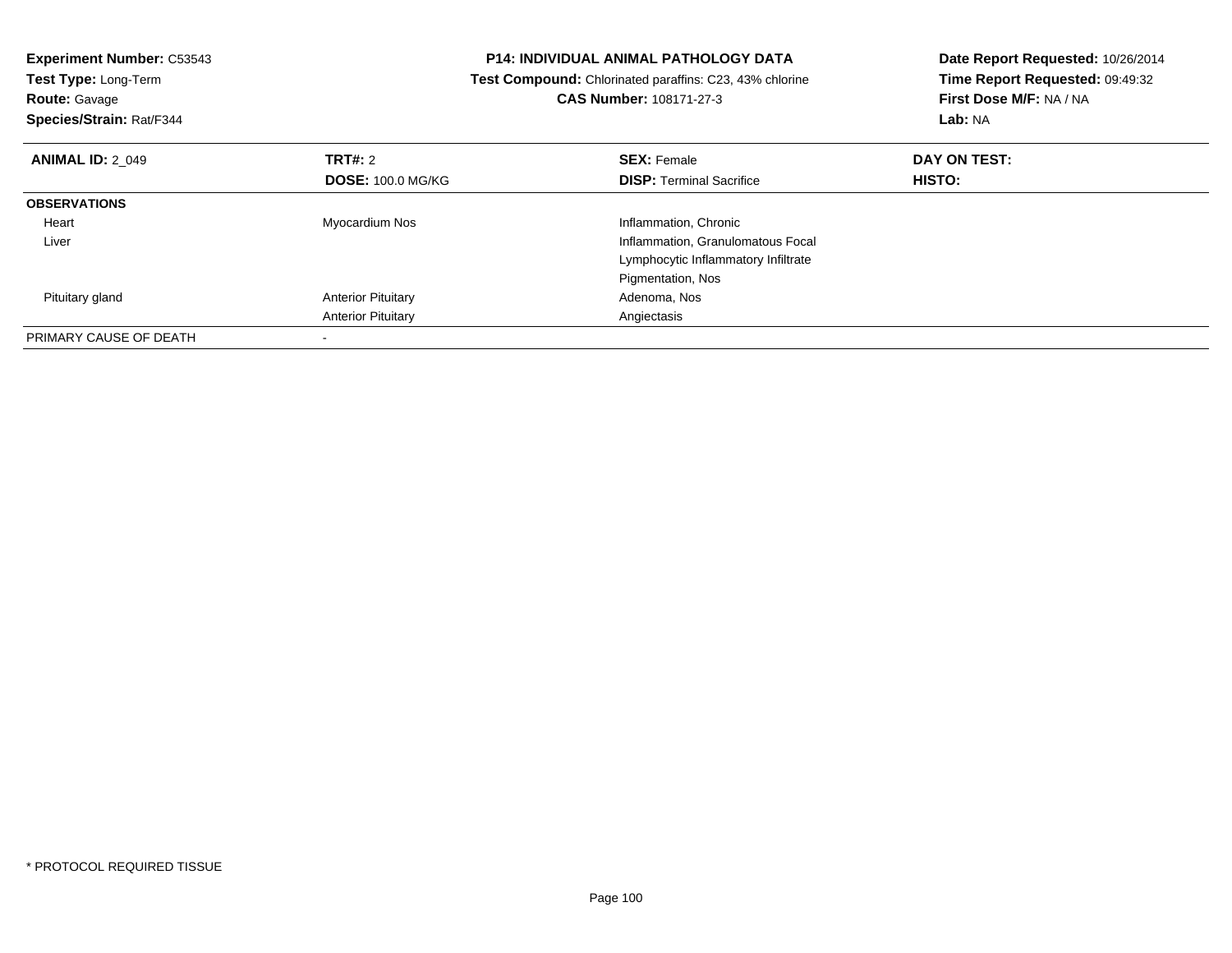**Test Type:** Long-Term

**Route:** Gavage

**Species/Strain:** Rat/F344

### **P14: INDIVIDUAL ANIMAL PATHOLOGY DATA**

 **Test Compound:** Chlorinated paraffins: C23, 43% chlorine**CAS Number:** 108171-27-3

| <b>ANIMAL ID: 2_050</b> | TRT#: 2                   | <b>SEX: Female</b>                  | DAY ON TEST: |  |
|-------------------------|---------------------------|-------------------------------------|--------------|--|
|                         | <b>DOSE: 100.0 MG/KG</b>  | <b>DISP:</b> Moribund Sacrifice     | HISTO:       |  |
| <b>OBSERVATIONS</b>     |                           |                                     |              |  |
| Adrenal gland           | Medulla                   | Pheochromocytoma                    |              |  |
| Clitoral gland          |                           | Fibrosis                            |              |  |
| Heart                   | Myocardium Nos            | Inflammation, Chronic               |              |  |
| Kidney                  | Tubule                    | Pigmentation, Nos                   |              |  |
| Liver                   |                           | Angiectasis                         |              |  |
|                         |                           | Inflammation, Granulomatous Focal   |              |  |
|                         |                           | Lymphocytic Inflammatory Infiltrate |              |  |
|                         |                           | Pigmentation, Nos                   |              |  |
| Lymph node              | Mesenteric Lymph Node     | Inflammation, Granulomatous         |              |  |
| Pituitary gland         | <b>Anterior Pituitary</b> | Cyst, Nos                           |              |  |
| Spleen                  |                           | Congestion, Nos                     |              |  |
| Thyroid                 |                           | <b>Cystic Follicles</b>             |              |  |
| PRIMARY CAUSE OF DEATH  |                           |                                     |              |  |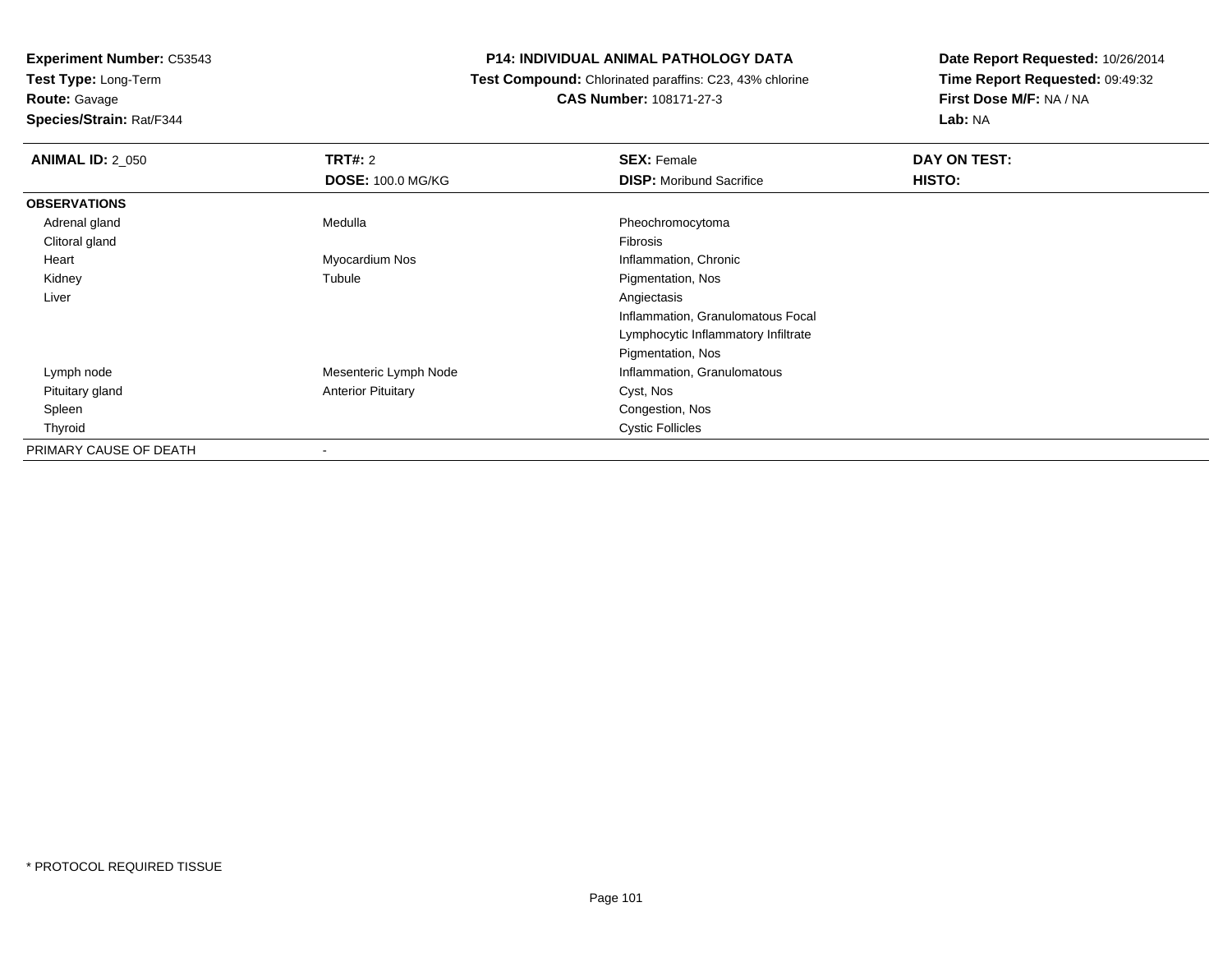**Test Type:** Long-Term

### **Route:** Gavage

**Species/Strain:** Rat/F344

### **P14: INDIVIDUAL ANIMAL PATHOLOGY DATA**

 **Test Compound:** Chlorinated paraffins: C23, 43% chlorine**CAS Number:** 108171-27-3

| <b>ANIMAL ID: 3_001</b> | <b>TRT#: 3</b>            | <b>SEX: Female</b>                  | DAY ON TEST: |
|-------------------------|---------------------------|-------------------------------------|--------------|
|                         | DOSE: 300.0 MG/KG         | <b>DISP: Natural Death</b>          | HISTO:       |
| <b>OBSERVATIONS</b>     |                           |                                     |              |
| Adrenal gland           | <b>Cortex Nos</b>         | Angiectasis                         |              |
|                         | Cortex Nos                | Atrophy, Nos                        |              |
| Heart                   | Myocardium Nos            | Inflammation, Chronic               |              |
|                         | Atrium                    | Thrombus, Mural                     |              |
| Liver                   |                           | Inflammation, Granulomatous Focal   |              |
|                         |                           | Lymphocytic Inflammatory Infiltrate |              |
|                         |                           | Pigmentation, Nos                   |              |
| Lung                    |                           | Alveolar/Bronchiolar Adenoma        |              |
|                         |                           | Leukocytosis, Nos                   |              |
| Lymph node              | Mesenteric Lymph Node     | Hyperplasia, Lymphoid               |              |
|                         | Pancreatic Lymph Node     | Hyperplasia, Lymphoid               |              |
|                         | Pancreatic Lymph Node     | Inflammation, Granulomatous         |              |
| Mammary gland           |                           | Fibroadenoma                        |              |
| Pituitary gland         | <b>Anterior Pituitary</b> | Adenoma, Nos                        |              |
|                         | <b>Anterior Pituitary</b> | Angiectasis                         |              |
| Spleen                  |                           | Congestion, Nos                     |              |
| Unspecified             | Multiple Organs Nos       | Leukemia, Mononuclear Cell          |              |
| PRIMARY CAUSE OF DEATH  |                           |                                     |              |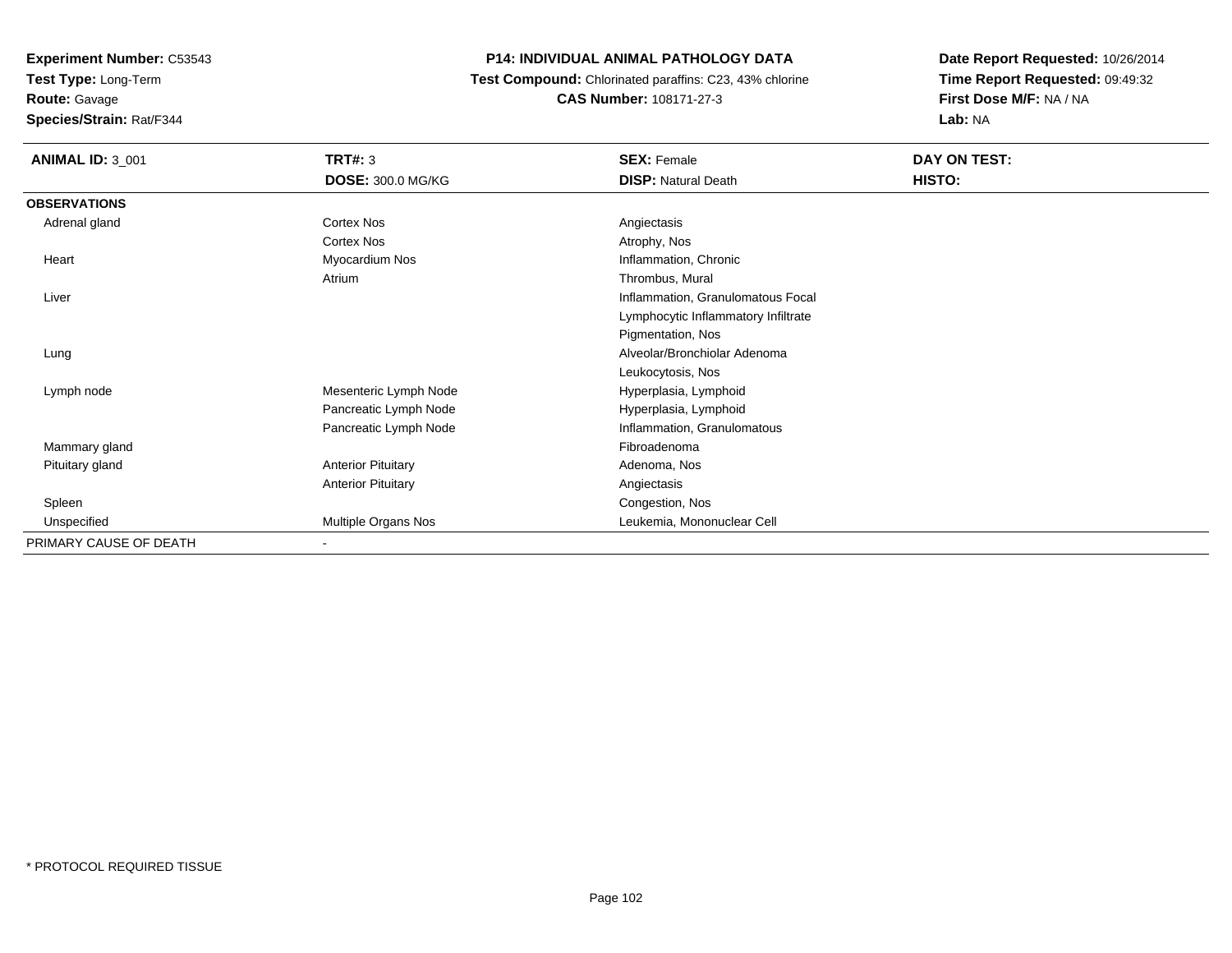**Test Type:** Long-Term

**Route:** Gavage

**Species/Strain:** Rat/F344

### **P14: INDIVIDUAL ANIMAL PATHOLOGY DATA**

 **Test Compound:** Chlorinated paraffins: C23, 43% chlorine**CAS Number:** 108171-27-3

| <b>ANIMAL ID: 3_002</b> | TRT#: 3                   | <b>SEX: Female</b>                  | DAY ON TEST: |  |
|-------------------------|---------------------------|-------------------------------------|--------------|--|
|                         | <b>DOSE: 300.0 MG/KG</b>  | <b>DISP:</b> Moribund Sacrifice     | HISTO:       |  |
| <b>OBSERVATIONS</b>     |                           |                                     |              |  |
| Kidney                  |                           | Nephropathy                         |              |  |
| Liver                   |                           | Cytoplasmic Vacuolization           |              |  |
|                         |                           | Inflammation, Granulomatous Focal   |              |  |
|                         |                           | Lymphocytic Inflammatory Infiltrate |              |  |
|                         |                           | Pigmentation, Nos                   |              |  |
| Pituitary gland         | <b>Anterior Pituitary</b> | Adenoma, Nos                        |              |  |
|                         | <b>Anterior Pituitary</b> | Angiectasis                         |              |  |
| Stomach                 | Forestomach               | Inflammation, Chronic               |              |  |
| Thyroid                 |                           | C-Cell Adenoma                      |              |  |
| PRIMARY CAUSE OF DEATH  |                           |                                     |              |  |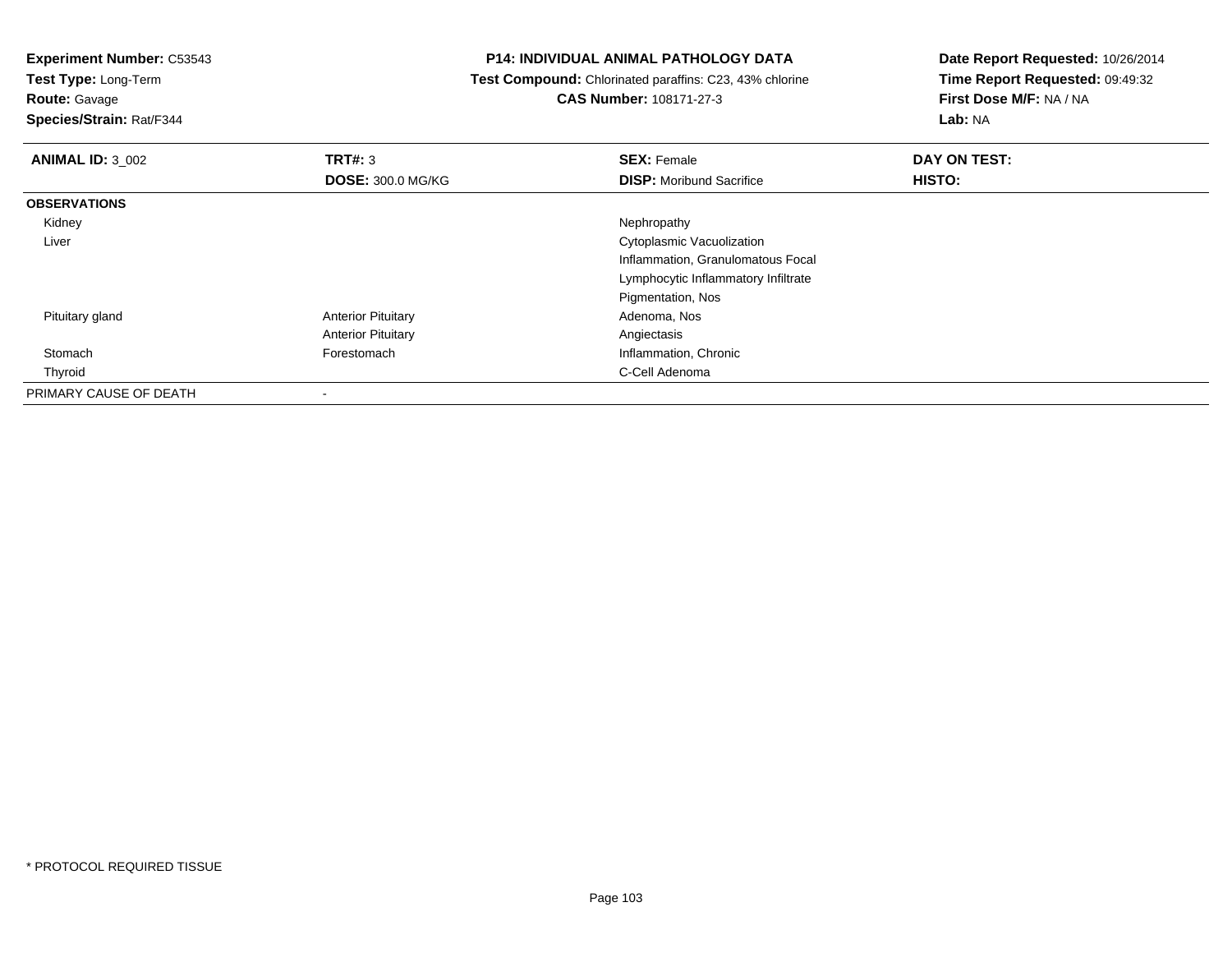**Test Type:** Long-Term

**Route:** Gavage

**Species/Strain:** Rat/F344

### **P14: INDIVIDUAL ANIMAL PATHOLOGY DATA**

 **Test Compound:** Chlorinated paraffins: C23, 43% chlorine**CAS Number:** 108171-27-3

| <b>ANIMAL ID: 3 003</b> | TRT#: 3                   | <b>SEX: Female</b>                  | DAY ON TEST: |
|-------------------------|---------------------------|-------------------------------------|--------------|
|                         | <b>DOSE: 300.0 MG/KG</b>  | <b>DISP: Natural Death</b>          | HISTO:       |
| <b>OBSERVATIONS</b>     |                           |                                     |              |
| Adrenal gland           |                           | Degeneration, Nos                   |              |
| Heart                   | Myocardium Nos            | Inflammation, Chronic               |              |
| Liver                   |                           | Hyperplasia, Nodular                |              |
|                         |                           | Inflammation, Granulomatous Focal   |              |
|                         |                           | Lymphocytic Inflammatory Infiltrate |              |
|                         |                           | Necrosis, Coagulative               |              |
|                         |                           | Pigmentation, Nos                   |              |
| Lymph node              | Pancreatic Lymph Node     | Inflammation, Granulomatous         |              |
|                         | Pancreatic Lymph Node     | Pigmentation, Nos                   |              |
| Pituitary gland         | <b>Anterior Pituitary</b> | Cyst, Nos                           |              |
| Spleen                  |                           | Congestion, Nos                     |              |
| Unspecified             | Multiple Organs Nos       | Leukemia, Mononuclear Cell          |              |
| PRIMARY CAUSE OF DEATH  |                           |                                     |              |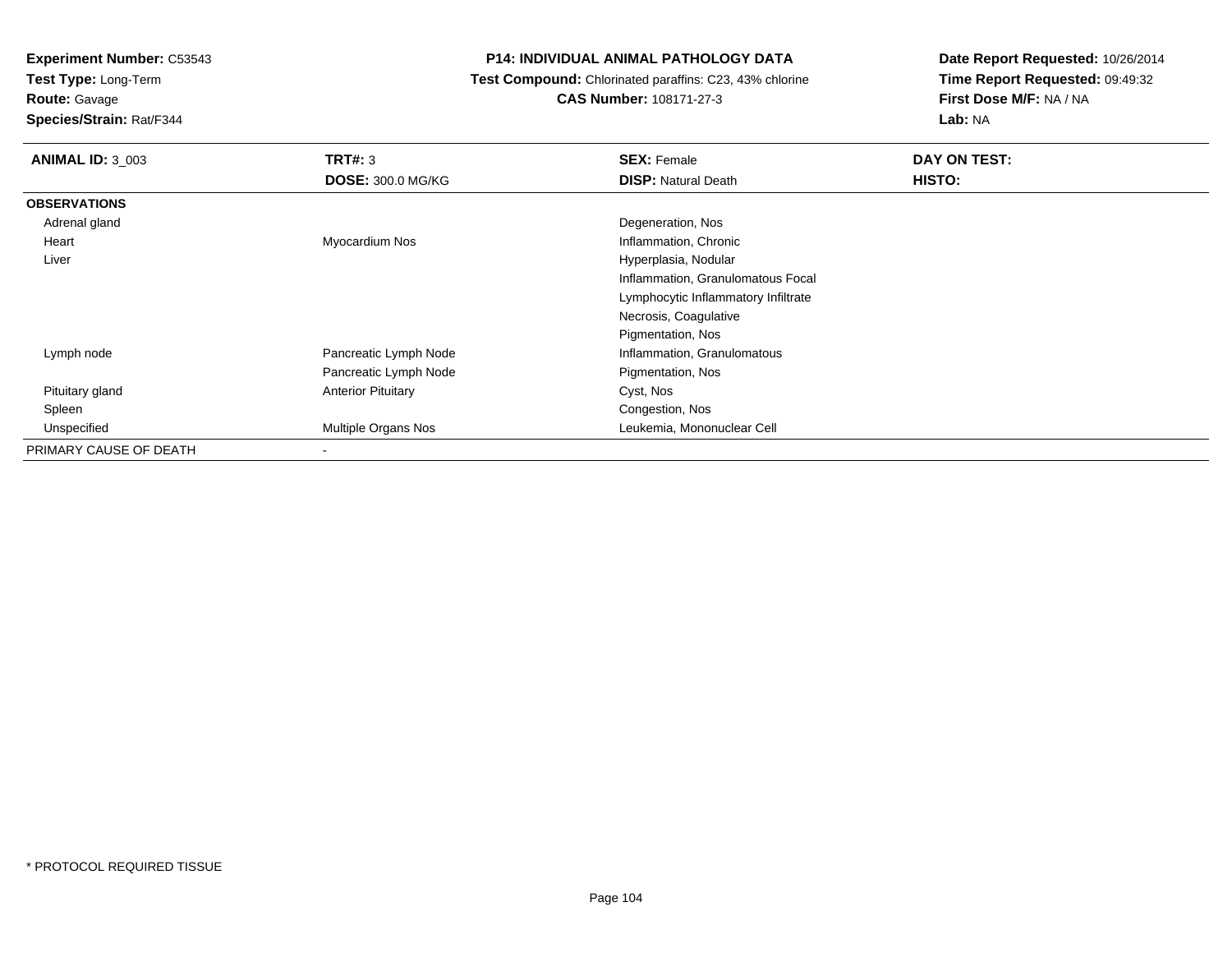**Test Type:** Long-Term

**Route:** Gavage

**Species/Strain:** Rat/F344

### **P14: INDIVIDUAL ANIMAL PATHOLOGY DATA**

 **Test Compound:** Chlorinated paraffins: C23, 43% chlorine**CAS Number:** 108171-27-3

| <b>ANIMAL ID: 3_004</b> | TRT#: 3                   | <b>SEX: Female</b>                  | DAY ON TEST: |  |
|-------------------------|---------------------------|-------------------------------------|--------------|--|
|                         | <b>DOSE: 300.0 MG/KG</b>  | <b>DISP: Terminal Sacrifice</b>     | HISTO:       |  |
| <b>OBSERVATIONS</b>     |                           |                                     |              |  |
| Heart                   | Myocardium Nos            | Inflammation, Chronic               |              |  |
| Kidney                  |                           | Nephropathy                         |              |  |
|                         | Tubule                    | Pigmentation, Nos                   |              |  |
| Liver                   |                           | Inflammation, Granulomatous Focal   |              |  |
|                         |                           | Lymphocytic Inflammatory Infiltrate |              |  |
|                         |                           | Pigmentation, Nos                   |              |  |
| Mammary gland           |                           | <b>Cystic Ducts</b>                 |              |  |
|                         |                           | Fibroadenoma                        |              |  |
| Pituitary gland         | <b>Anterior Pituitary</b> | Angiectasis                         |              |  |
| Spleen                  |                           | Congestion, Nos                     |              |  |
| Unspecified             |                           | Fibroma                             |              |  |
| PRIMARY CAUSE OF DEATH  |                           |                                     |              |  |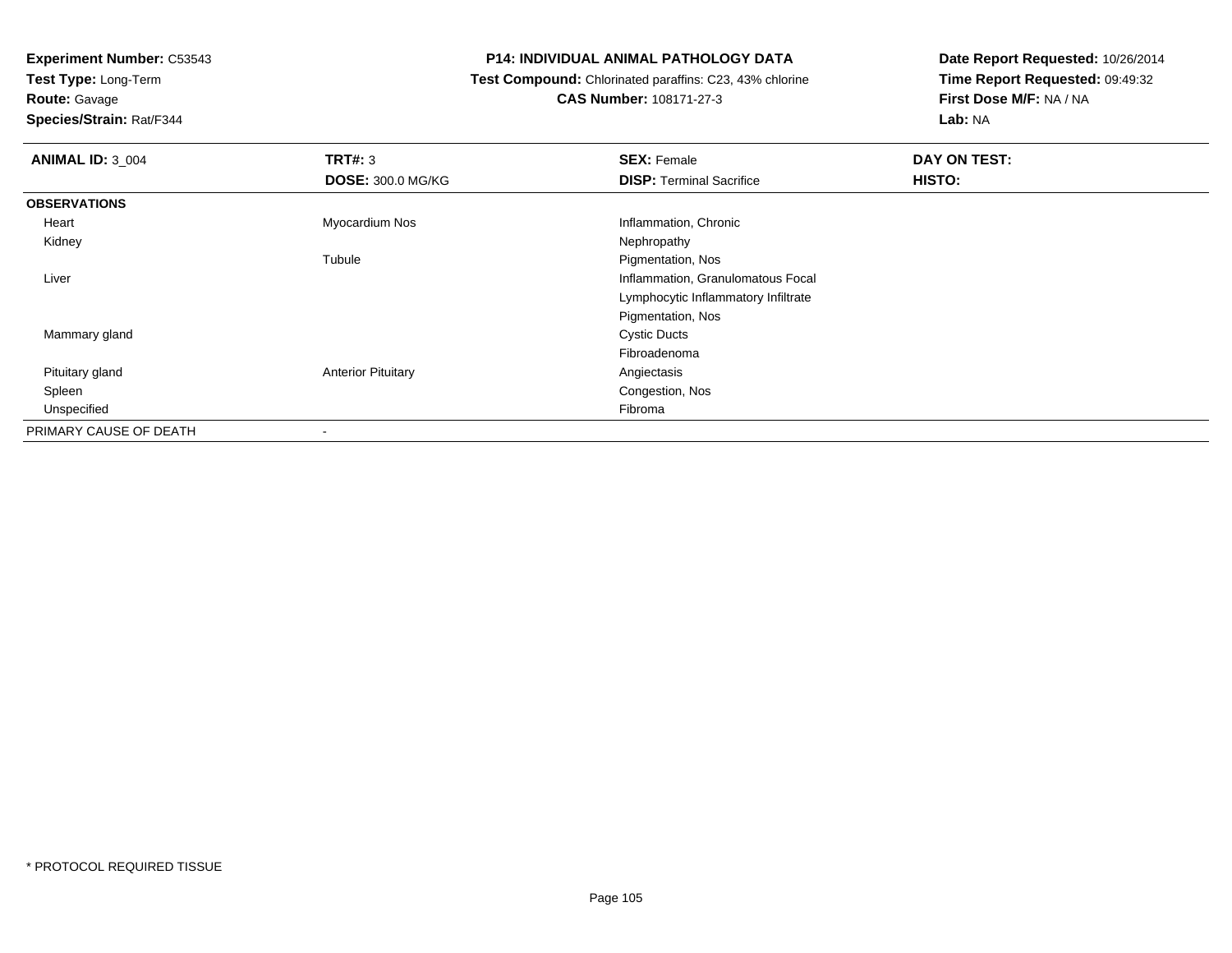**Test Type:** Long-Term

## **Route:** Gavage

**Species/Strain:** Rat/F344

### **P14: INDIVIDUAL ANIMAL PATHOLOGY DATA**

### **Test Compound:** Chlorinated paraffins: C23, 43% chlorine**CAS Number:** 108171-27-3

| <b>ANIMAL ID: 3_005</b> | <b>TRT#: 3</b>           | <b>SEX: Female</b>                  | DAY ON TEST: |
|-------------------------|--------------------------|-------------------------------------|--------------|
|                         | <b>DOSE: 300.0 MG/KG</b> | <b>DISP: Terminal Sacrifice</b>     | HISTO:       |
| <b>OBSERVATIONS</b>     |                          |                                     |              |
| Adrenal gland           |                          | Angiectasis                         |              |
|                         | <b>Cortex Nos</b>        | Hyperplasia, Nos                    |              |
|                         | Medulla                  | Pheochromocytoma                    |              |
| Clitoral gland          |                          | Squamous Cell Carcinoma             |              |
| Heart                   | Myocardium Nos           | Inflammation, Chronic Focal         |              |
| Kidney                  | Tubule                   | Pigmentation, Nos                   |              |
| Liver                   |                          | Inflammation, Granulomatous Focal   |              |
|                         |                          | Lymphocytic Inflammatory Infiltrate |              |
|                         |                          | Necrosis, Coagulative               |              |
|                         |                          | Pigmentation, Nos                   |              |
| Lung                    |                          | Squamous Cell Carcinoma, Metastatic |              |
| Lymph node              | Mesenteric Lymph Node    | Inflammation, Granulomatous         |              |
| Mammary gland           |                          | <b>Cystic Ducts</b>                 |              |
| Skeletal muscle         | <b>Back</b>              | Osteosarcoma                        |              |
| Spleen                  |                          | Hematopoiesis                       |              |
|                         |                          | Osteosarcoma, Metastatic            |              |
| PRIMARY CAUSE OF DEATH  |                          |                                     |              |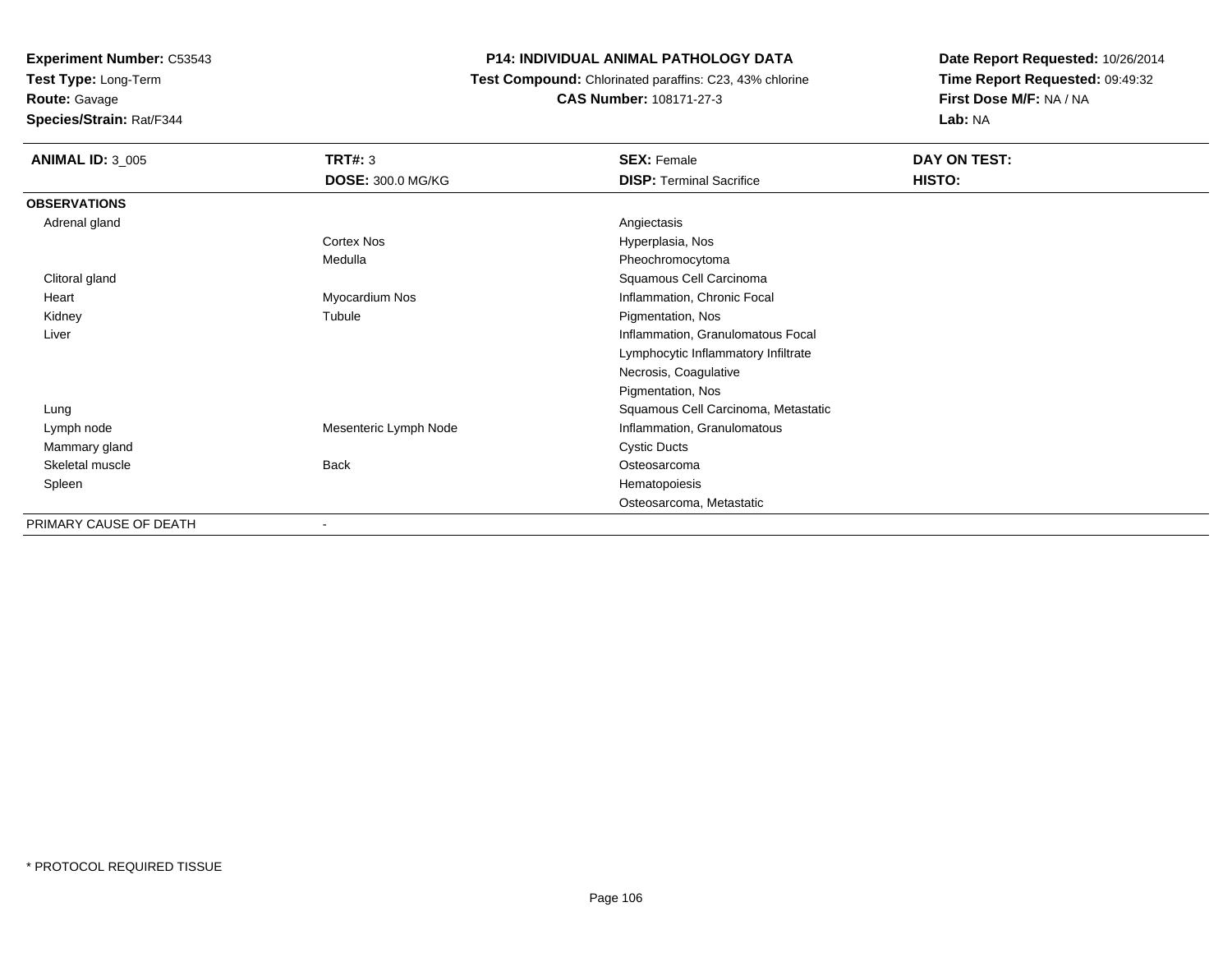**Test Type:** Long-Term

## **Route:** Gavage

**Species/Strain:** Rat/F344

### **P14: INDIVIDUAL ANIMAL PATHOLOGY DATA**

### **Test Compound:** Chlorinated paraffins: C23, 43% chlorine**CAS Number:** 108171-27-3

| <b>ANIMAL ID: 3_006</b> | <b>TRT#: 3</b>            | <b>SEX: Female</b>                  | DAY ON TEST:  |
|-------------------------|---------------------------|-------------------------------------|---------------|
|                         | <b>DOSE: 300.0 MG/KG</b>  | <b>DISP:</b> Moribund Sacrifice     | <b>HISTO:</b> |
| <b>OBSERVATIONS</b>     |                           |                                     |               |
| Brain                   |                           | Deformity, Nos                      |               |
| Eye                     |                           | Cataract                            |               |
|                         |                           | Retinopathy                         |               |
| Heart                   | Myocardium Nos            | Inflammation, Chronic               |               |
| Kidney                  |                           | Nephropathy                         |               |
| Liver                   |                           | Inflammation, Granulomatous Focal   |               |
|                         |                           | Lymphocytic Inflammatory Infiltrate |               |
|                         |                           | Pigmentation, Nos                   |               |
| Lung                    |                           | Alveolar Macrophages                |               |
| Mammary gland           |                           | <b>Cystic Ducts</b>                 |               |
|                         |                           | Fibroadenoma                        |               |
| Pituitary gland         | <b>Anterior Pituitary</b> | Adenoma, Nos                        |               |
|                         | <b>Anterior Pituitary</b> | Angiectasis                         |               |
| Stomach                 | Forestomach               | Hyperplasia, Epithelial             |               |
| PRIMARY CAUSE OF DEATH  | $\,$                      |                                     |               |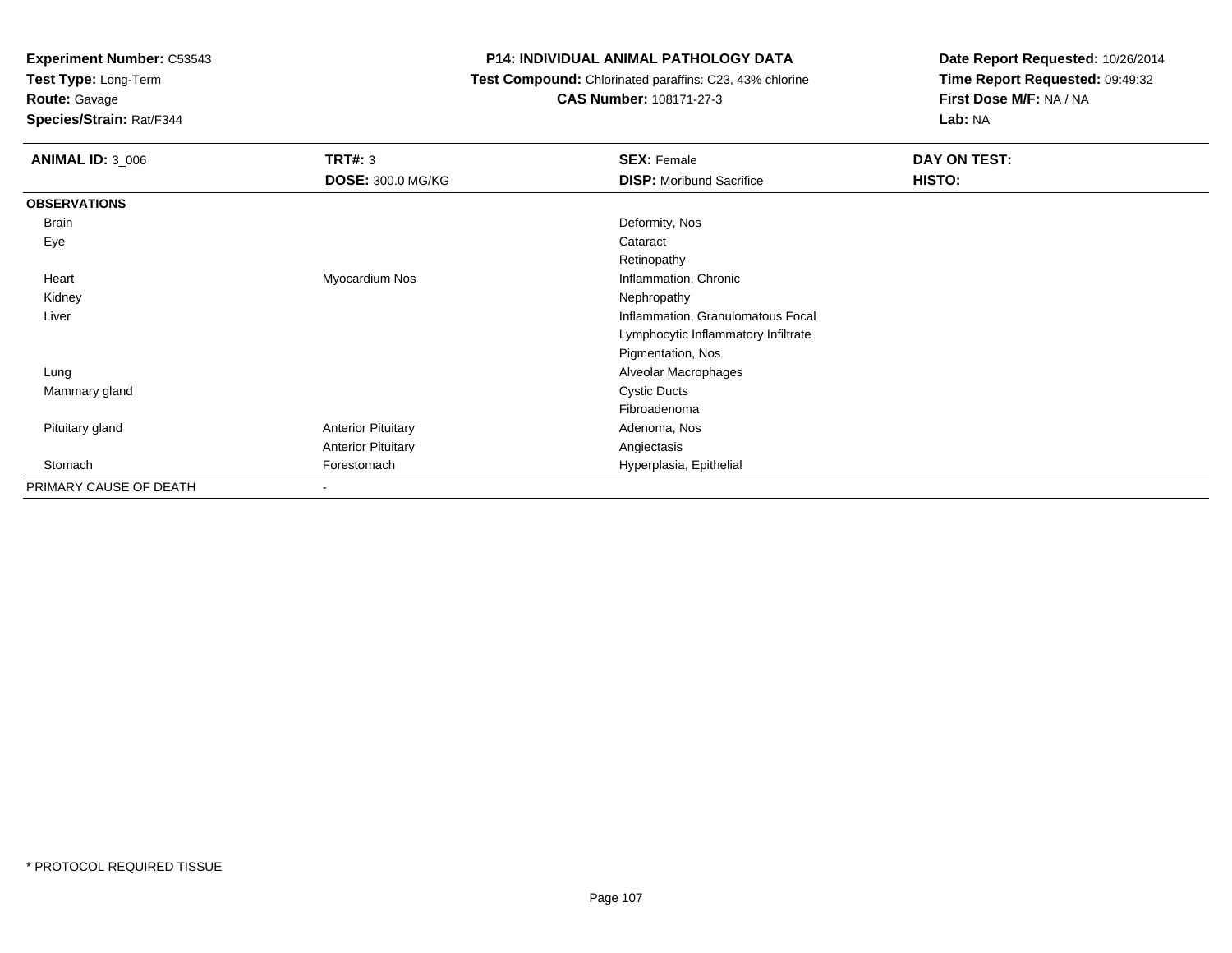| <b>Experiment Number: C53543</b><br>Test Type: Long-Term<br><b>Route: Gavage</b><br><b>Species/Strain: Rat/F344</b> |                          | <b>P14: INDIVIDUAL ANIMAL PATHOLOGY DATA</b><br>Test Compound: Chlorinated paraffins: C23, 43% chlorine<br><b>CAS Number: 108171-27-3</b> | Date Report Requested: 10/26/2014<br>Time Report Requested: 09:49:32<br><b>First Dose M/F: NA / NA</b><br>Lab: NA |
|---------------------------------------------------------------------------------------------------------------------|--------------------------|-------------------------------------------------------------------------------------------------------------------------------------------|-------------------------------------------------------------------------------------------------------------------|
| <b>ANIMAL ID: 3 007</b>                                                                                             | TRT#: 3                  | <b>SEX:</b> Female                                                                                                                        | DAY ON TEST:                                                                                                      |
|                                                                                                                     | <b>DOSE: 300.0 MG/KG</b> | <b>DISP:</b> Moribund Sacrifice                                                                                                           | HISTO:                                                                                                            |
| <b>OBSERVATIONS</b>                                                                                                 |                          |                                                                                                                                           |                                                                                                                   |
| Adrenal gland                                                                                                       | Cortex Nos               | Cytoplasmic Vacuolization                                                                                                                 |                                                                                                                   |
| Stomach                                                                                                             | Forestomach              | Hyperplasia, Epithelial                                                                                                                   |                                                                                                                   |
| PRIMARY CAUSE OF DEATH                                                                                              |                          |                                                                                                                                           |                                                                                                                   |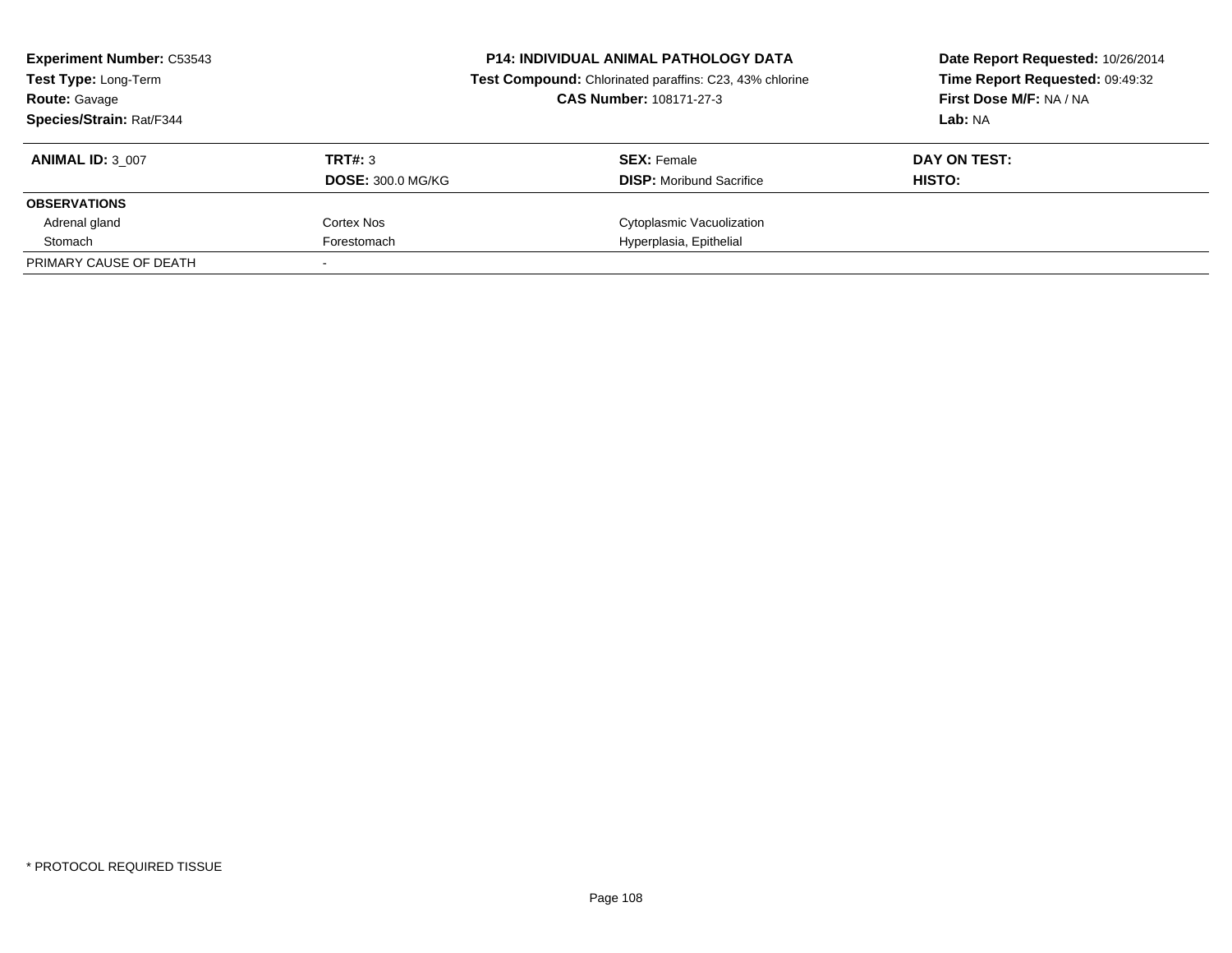**Test Type:** Long-Term

**Route:** Gavage

**Species/Strain:** Rat/F344

# **P14: INDIVIDUAL ANIMAL PATHOLOGY DATA**

 **Test Compound:** Chlorinated paraffins: C23, 43% chlorine**CAS Number:** 108171-27-3

| <b>ANIMAL ID: 3 008</b> | <b>TRT#: 3</b>           | <b>SEX: Female</b>                  | DAY ON TEST: |
|-------------------------|--------------------------|-------------------------------------|--------------|
|                         | <b>DOSE: 300.0 MG/KG</b> | <b>DISP: Terminal Sacrifice</b>     | HISTO:       |
| <b>OBSERVATIONS</b>     |                          |                                     |              |
| Eye                     |                          | Cataract                            |              |
|                         |                          | Retinopathy                         |              |
| Heart                   | Myocardium Nos           | Inflammation, Chronic               |              |
| Kidney                  | Tubule                   | Pigmentation, Nos                   |              |
| Liver                   |                          | Inflammation, Granulomatous Focal   |              |
|                         |                          | Lymphocytic Inflammatory Infiltrate |              |
|                         |                          | Pigmentation, Nos                   |              |
| Lymph node              | Celiac Lymph Node        | Hyperplasia, Lymphoid               |              |
|                         | Pancreatic Lymph Node    | Hyperplasia, Lymphoid               |              |
|                         | Celiac Lymph Node        | Inflammation, Granulomatous         |              |
|                         | Pancreatic Lymph Node    | Inflammation, Granulomatous         |              |
| Spleen                  |                          | Congestion, Nos                     |              |
| Uterus                  |                          | <b>Endometrial Stromal Polyp</b>    |              |
|                         | Endometrium              | Hyperplasia, Cystic                 |              |
|                         | <b>Broad Ligament</b>    | <b>Steatitis</b>                    |              |
| PRIMARY CAUSE OF DEATH  | ۰                        |                                     |              |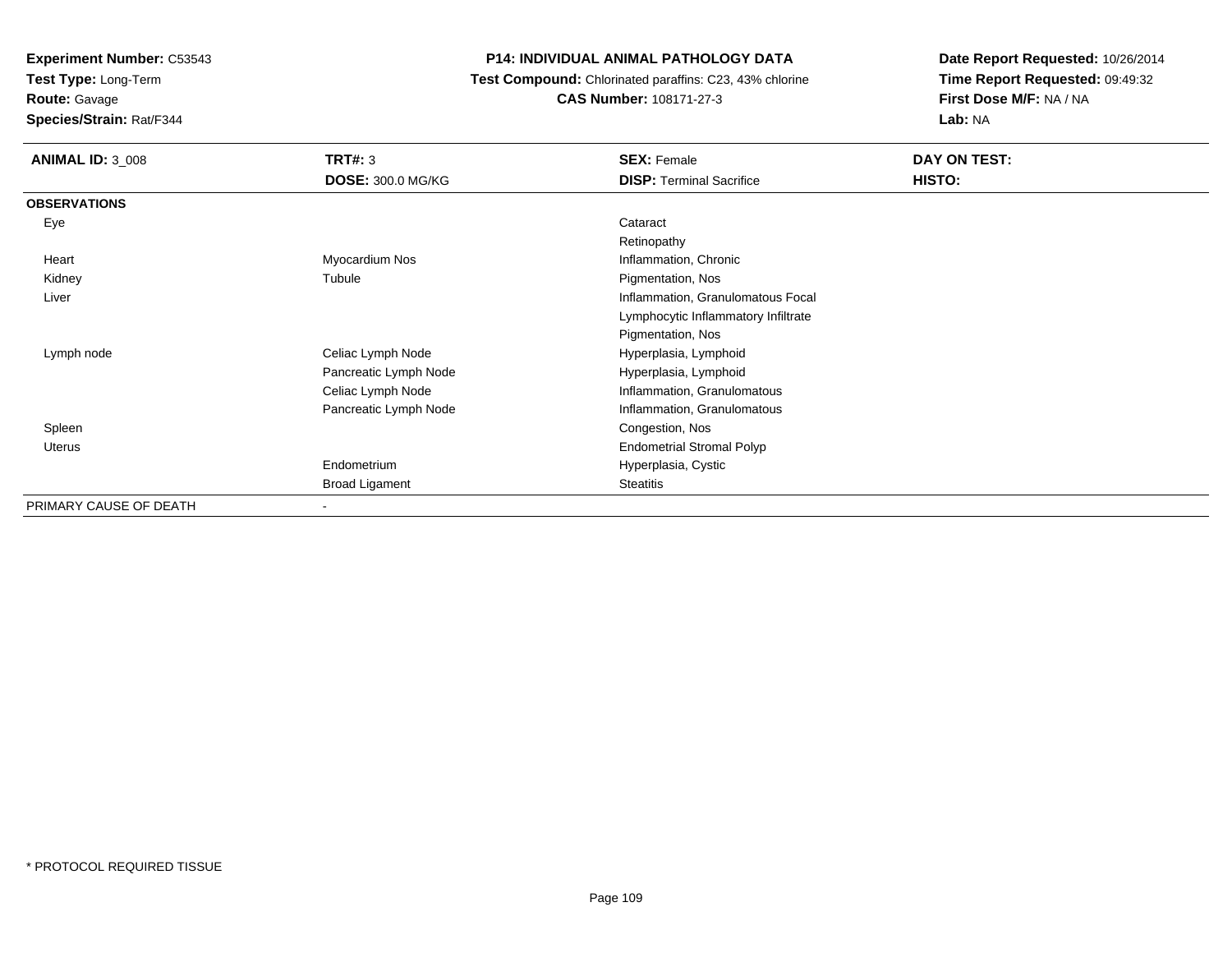**Test Type:** Long-Term

**Route:** Gavage

**Species/Strain:** Rat/F344

# **P14: INDIVIDUAL ANIMAL PATHOLOGY DATA**

 **Test Compound:** Chlorinated paraffins: C23, 43% chlorine**CAS Number:** 108171-27-3

| <b>ANIMAL ID: 3 009</b> | TRT#: 3                   | <b>SEX: Female</b>                  | DAY ON TEST: |  |
|-------------------------|---------------------------|-------------------------------------|--------------|--|
|                         | <b>DOSE: 300.0 MG/KG</b>  | <b>DISP: Terminal Sacrifice</b>     | HISTO:       |  |
| <b>OBSERVATIONS</b>     |                           |                                     |              |  |
| Adrenal gland           | Cortex Nos                | Degeneration, Lipoid                |              |  |
| Heart                   | Myocardium Nos            | Inflammation, Chronic               |              |  |
| Kidney                  |                           | Nephropathy                         |              |  |
|                         | Tubule                    | Pigmentation, Nos                   |              |  |
| Liver                   | <b>Bile Duct</b>          | Cyst, Nos                           |              |  |
|                         |                           | Hyperplasia, Nodular                |              |  |
|                         |                           | Inflammation, Granulomatous Focal   |              |  |
|                         |                           | Lymphocytic Inflammatory Infiltrate |              |  |
|                         |                           | Pigmentation, Nos                   |              |  |
| Lymph node              | Mesenteric Lymph Node     | Inflammation, Granulomatous         |              |  |
| Mammary gland           |                           | <b>Cystic Ducts</b>                 |              |  |
| Pituitary gland         | <b>Anterior Pituitary</b> | Cyst, Nos                           |              |  |
| Spleen                  |                           | Congestion, Nos                     |              |  |
| Unspecified             | Multiple Organs Nos       | Hyperplasia, Lymphoid               |              |  |
| Uterus                  | Endometrium               | Hyperplasia, Cystic                 |              |  |
| PRIMARY CAUSE OF DEATH  |                           |                                     |              |  |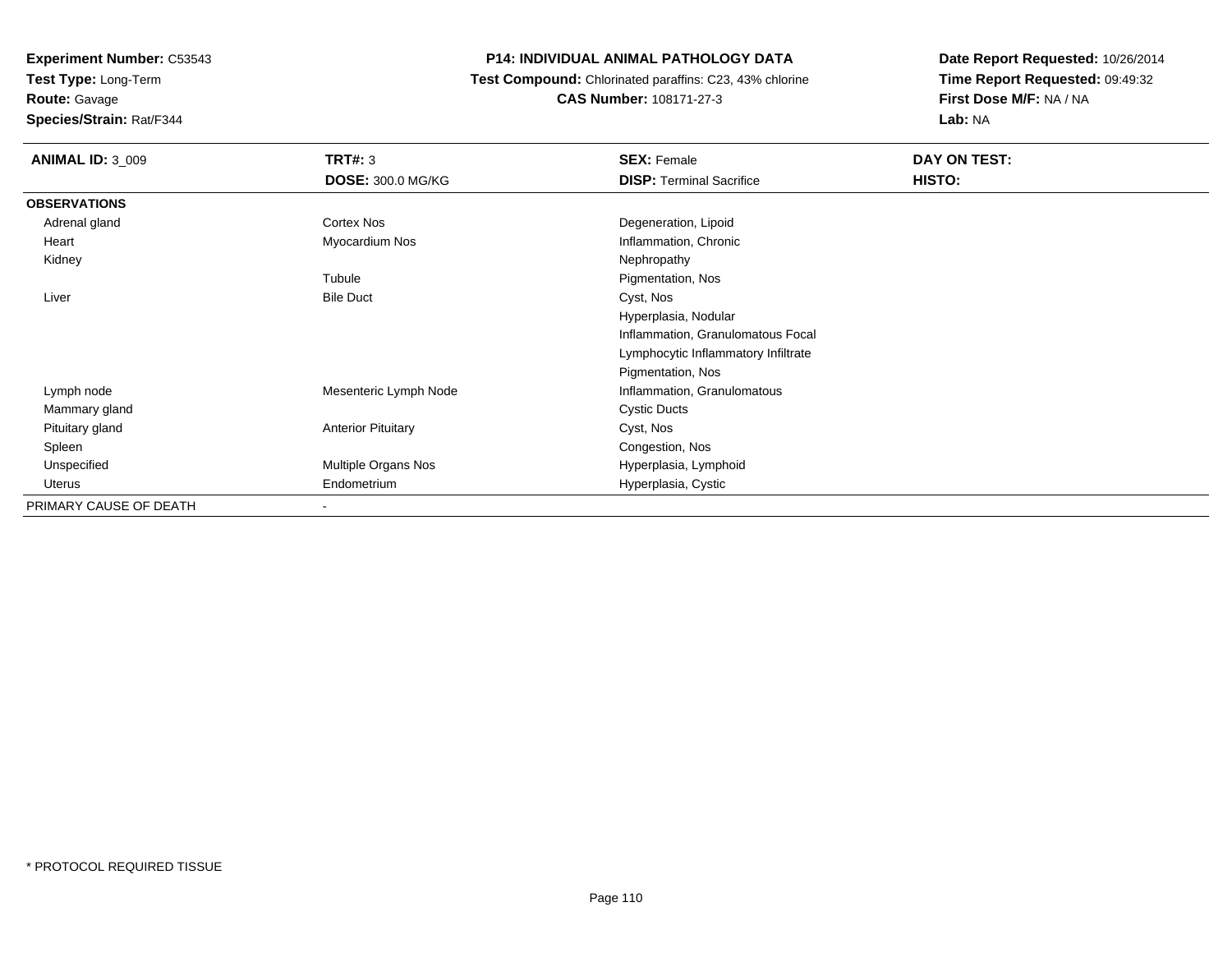| <b>Experiment Number: C53543</b><br>Test Type: Long-Term<br><b>Route: Gavage</b><br>Species/Strain: Rat/F344 |                           | <b>P14: INDIVIDUAL ANIMAL PATHOLOGY DATA</b><br>Test Compound: Chlorinated paraffins: C23, 43% chlorine<br><b>CAS Number: 108171-27-3</b> | Date Report Requested: 10/26/2014<br>Time Report Requested: 09:49:32<br>First Dose M/F: NA / NA<br>Lab: NA |
|--------------------------------------------------------------------------------------------------------------|---------------------------|-------------------------------------------------------------------------------------------------------------------------------------------|------------------------------------------------------------------------------------------------------------|
| <b>ANIMAL ID: 3 010</b>                                                                                      | <b>TRT#: 3</b>            | <b>SEX: Female</b>                                                                                                                        | DAY ON TEST:                                                                                               |
|                                                                                                              | <b>DOSE: 300.0 MG/KG</b>  | <b>DISP:</b> Terminal Sacrifice                                                                                                           | HISTO:                                                                                                     |
| <b>OBSERVATIONS</b>                                                                                          |                           |                                                                                                                                           |                                                                                                            |
| Kidney                                                                                                       | Tubule                    | Pigmentation, Nos                                                                                                                         |                                                                                                            |
| Liver                                                                                                        |                           | Inflammation, Granulomatous Focal                                                                                                         |                                                                                                            |
|                                                                                                              |                           | Lymphocytic Inflammatory Infiltrate                                                                                                       |                                                                                                            |
|                                                                                                              |                           | Pigmentation, Nos                                                                                                                         |                                                                                                            |
| Ovary                                                                                                        |                           | Cyst, Follicular Nos                                                                                                                      |                                                                                                            |
| Pituitary gland                                                                                              | <b>Anterior Pituitary</b> | Cyst, Nos                                                                                                                                 |                                                                                                            |
| Spleen                                                                                                       |                           | Congestion, Nos                                                                                                                           |                                                                                                            |
| PRIMARY CAUSE OF DEATH                                                                                       |                           |                                                                                                                                           |                                                                                                            |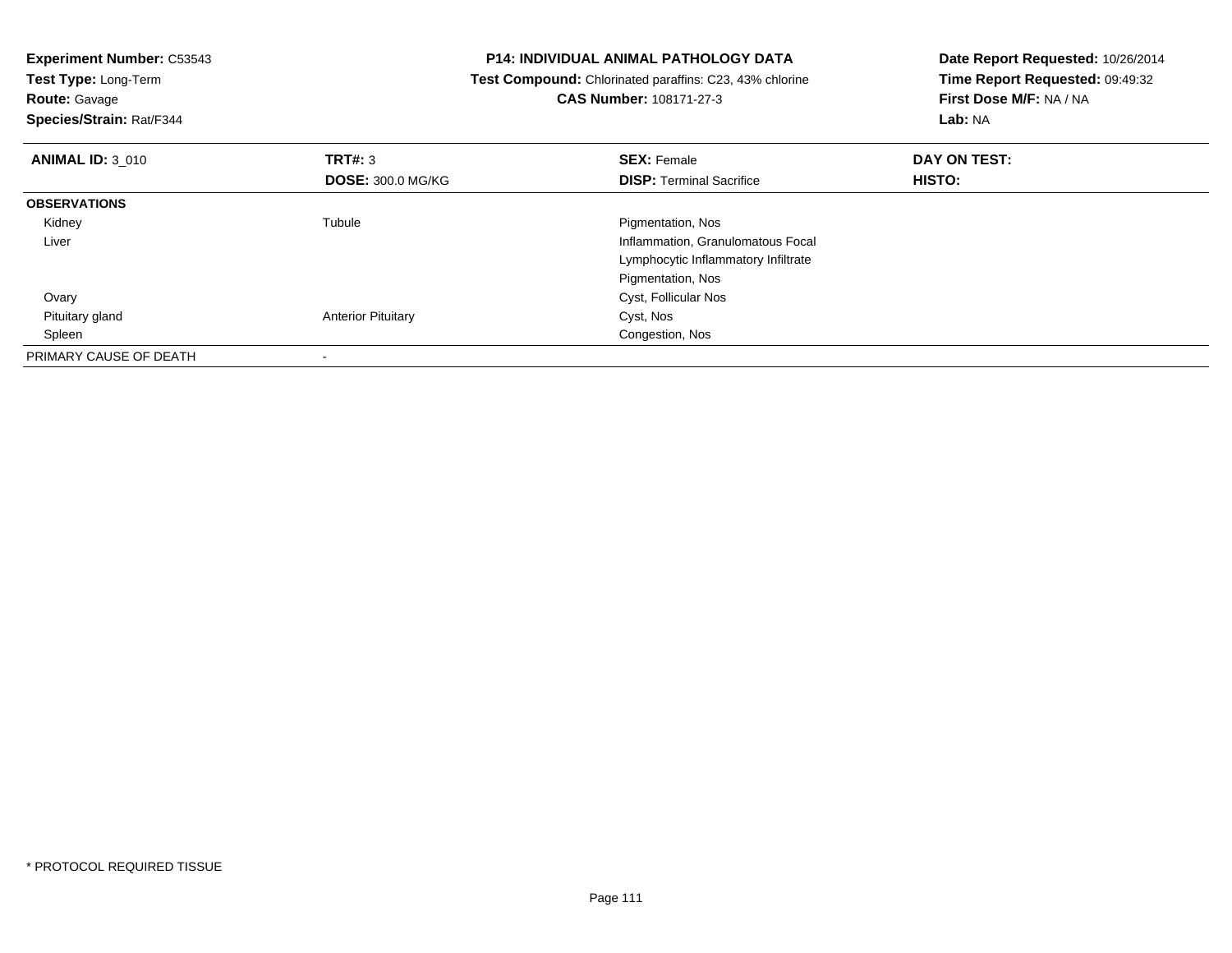**Test Type:** Long-Term**Route:** Gavage

**Species/Strain:** Rat/F344

# **P14: INDIVIDUAL ANIMAL PATHOLOGY DATA**

 **Test Compound:** Chlorinated paraffins: C23, 43% chlorine**CAS Number:** 108171-27-3

| <b>ANIMAL ID: 3 011</b> | TRT#: 3                   | <b>SEX: Female</b>                  | DAY ON TEST: |
|-------------------------|---------------------------|-------------------------------------|--------------|
|                         | <b>DOSE: 300.0 MG/KG</b>  | <b>DISP: Terminal Sacrifice</b>     | HISTO:       |
| <b>OBSERVATIONS</b>     |                           |                                     |              |
| Heart                   | Myocardium Nos            | Inflammation, Chronic               |              |
| Kidney                  | Tubule                    | Pigmentation, Nos                   |              |
| Liver                   |                           | Angiectasis                         |              |
|                         |                           | Inflammation, Granulomatous Focal   |              |
|                         |                           | Lymphocytic Inflammatory Infiltrate |              |
|                         |                           | Pigmentation, Nos                   |              |
| Lymph node              | Pancreatic Lymph Node     | Inflammation, Granulomatous         |              |
| Mammary gland           |                           | <b>Cystic Ducts</b>                 |              |
|                         | Mammary Lobule            | Hyperplasia, Nos                    |              |
| Pituitary gland         | <b>Anterior Pituitary</b> | Adenoma, Nos                        |              |
|                         | <b>Anterior Pituitary</b> | Angiectasis                         |              |
| Spleen                  |                           | Congestion, Nos                     |              |
| Unspecified             | Multiple Organs Nos       | Leukemia, Mononuclear Cell          |              |
| Uterus                  | Endometrium               | Hyperplasia, Cystic                 |              |
| PRIMARY CAUSE OF DEATH  | $\,$                      |                                     |              |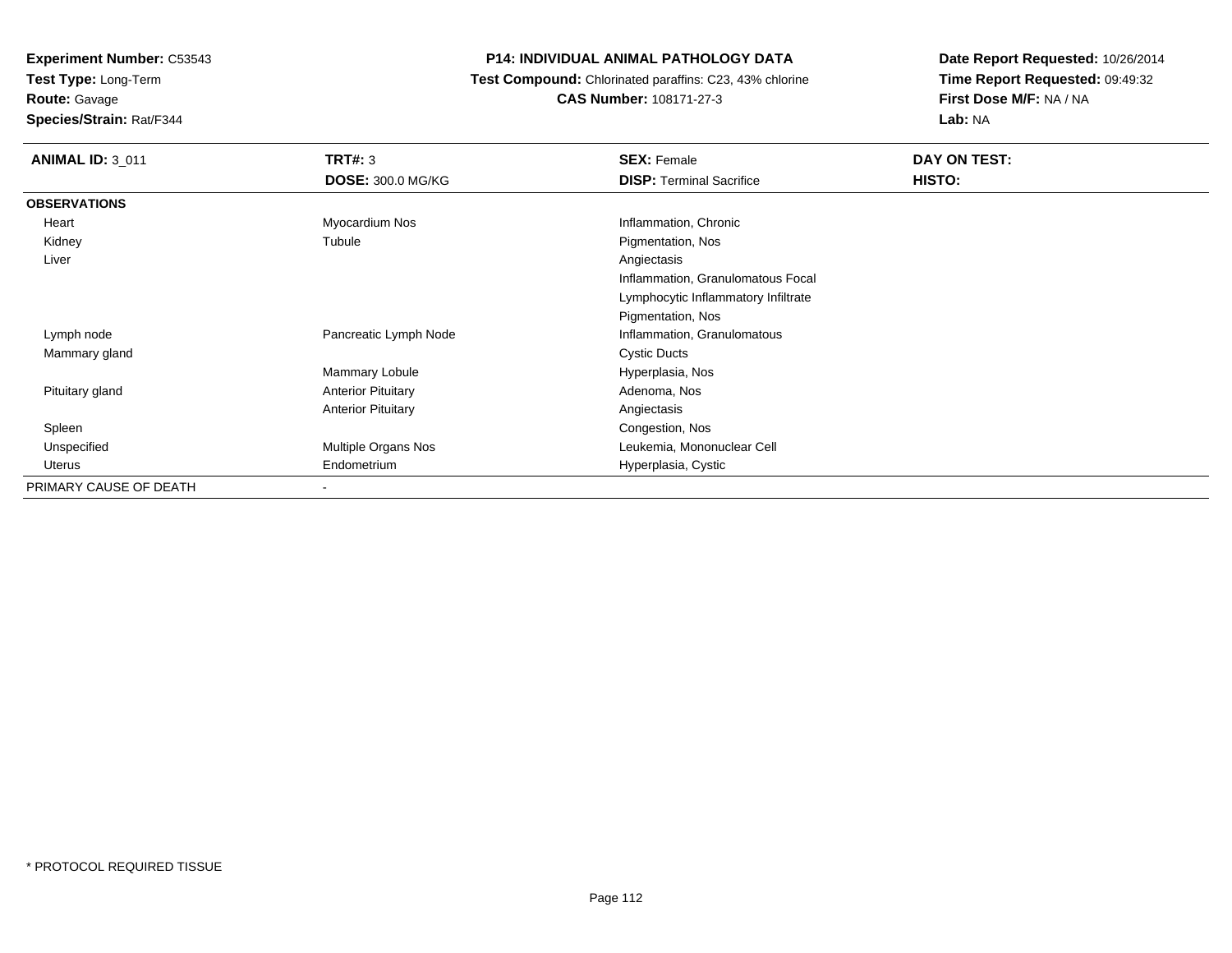**Test Type:** Long-Term

# **Route:** Gavage

**Species/Strain:** Rat/F344

# **P14: INDIVIDUAL ANIMAL PATHOLOGY DATA**

# **Test Compound:** Chlorinated paraffins: C23, 43% chlorine**CAS Number:** 108171-27-3

| <b>ANIMAL ID: 3_012</b> | <b>TRT#: 3</b>            | <b>SEX: Female</b>                  | DAY ON TEST: |
|-------------------------|---------------------------|-------------------------------------|--------------|
|                         | DOSE: 300.0 MG/KG         | <b>DISP: Terminal Sacrifice</b>     | HISTO:       |
| <b>OBSERVATIONS</b>     |                           |                                     |              |
| Eye                     |                           | Cataract                            |              |
|                         |                           | Retinopathy                         |              |
| Heart                   | Myocardium Nos            | Inflammation, Chronic               |              |
| Kidney                  |                           | Nephropathy                         |              |
|                         | Tubule                    | Pigmentation, Nos                   |              |
| Liver                   |                           | Deformity, Nos                      |              |
|                         |                           | Degeneration, Cystic                |              |
|                         |                           | Hyperplasia, Nodular                |              |
|                         |                           | Inflammation, Granulomatous Focal   |              |
|                         |                           | Lymphocytic Inflammatory Infiltrate |              |
|                         |                           | Pigmentation, Nos                   |              |
| Lymph node              | Pancreatic Lymph Node     | Hyperplasia, Lymphoid               |              |
|                         | Pancreatic Lymph Node     | Inflammation, Granulomatous         |              |
| Pituitary gland         | <b>Anterior Pituitary</b> | Cyst, Nos                           |              |
| Spleen                  |                           | Congestion, Nos                     |              |
| Uterus                  |                           | <b>Endometrial Stromal Polyp</b>    |              |
|                         | Endometrium               | Hyperplasia, Cystic                 |              |
|                         | <b>Broad Ligament</b>     | <b>Steatitis</b>                    |              |
| PRIMARY CAUSE OF DEATH  |                           |                                     |              |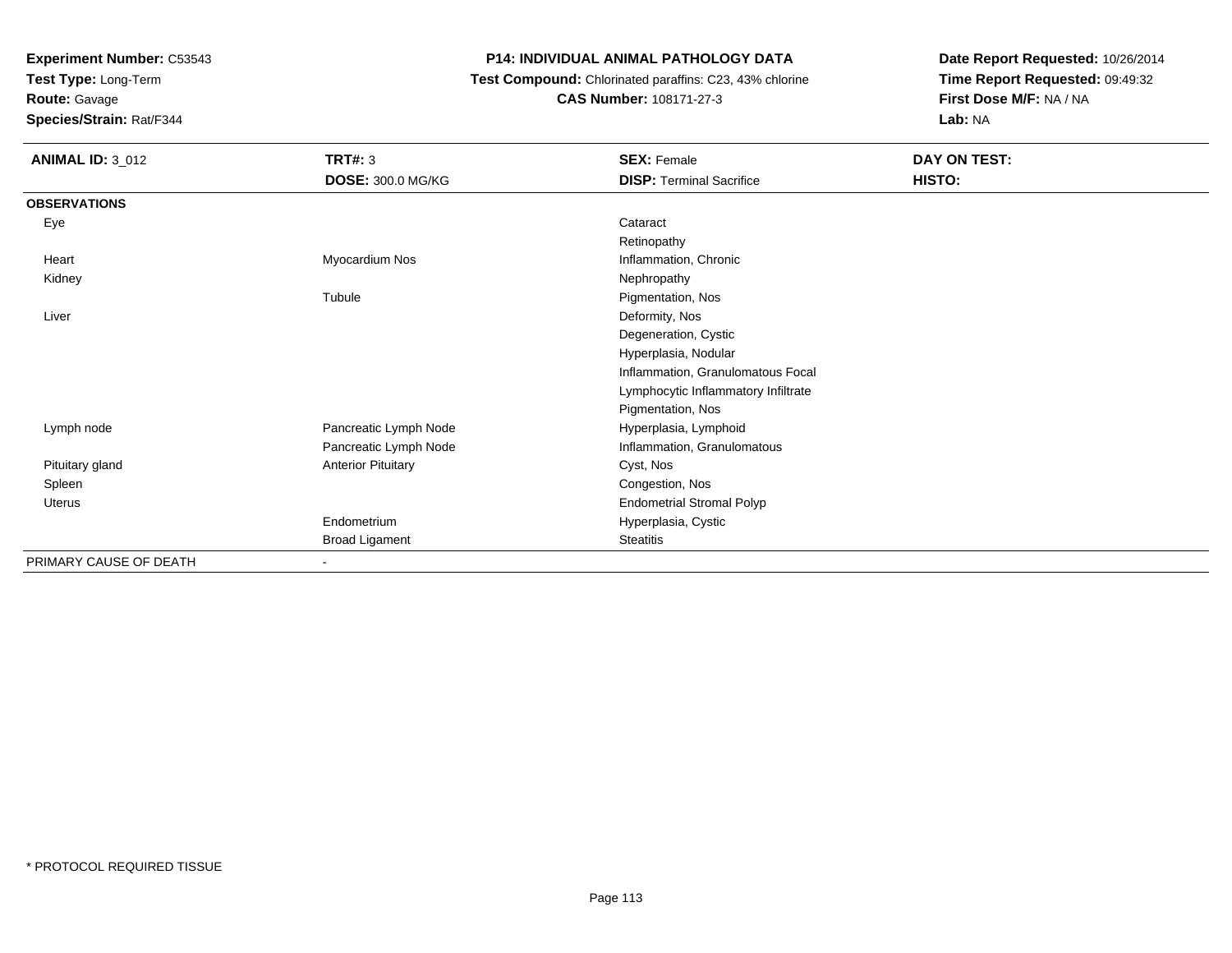**Test Type:** Long-Term

**Route:** Gavage

**Species/Strain:** Rat/F344

# **P14: INDIVIDUAL ANIMAL PATHOLOGY DATA**

 **Test Compound:** Chlorinated paraffins: C23, 43% chlorine**CAS Number:** 108171-27-3

| <b>ANIMAL ID: 3_013</b> | TRT#: 3                   | <b>SEX: Female</b>                  | DAY ON TEST: |  |
|-------------------------|---------------------------|-------------------------------------|--------------|--|
|                         | <b>DOSE: 300.0 MG/KG</b>  | <b>DISP: Terminal Sacrifice</b>     | HISTO:       |  |
| <b>OBSERVATIONS</b>     |                           |                                     |              |  |
| Heart                   | Myocardium Nos            | Inflammation, Chronic               |              |  |
| Kidney                  |                           | Nephropathy                         |              |  |
|                         | Tubule                    | Pigmentation, Nos                   |              |  |
| Liver                   |                           | Inflammation, Granulomatous Focal   |              |  |
|                         |                           | Lymphocytic Inflammatory Infiltrate |              |  |
|                         |                           | Pigmentation, Nos                   |              |  |
| Mammary gland           |                           | <b>Cystic Ducts</b>                 |              |  |
| Pituitary gland         | <b>Anterior Pituitary</b> | Adenoma, Nos                        |              |  |
|                         | <b>Anterior Pituitary</b> | Angiectasis                         |              |  |
| Uterus                  | Endometrium               | Hyperplasia, Cystic                 |              |  |
| PRIMARY CAUSE OF DEATH  | $\overline{\phantom{a}}$  |                                     |              |  |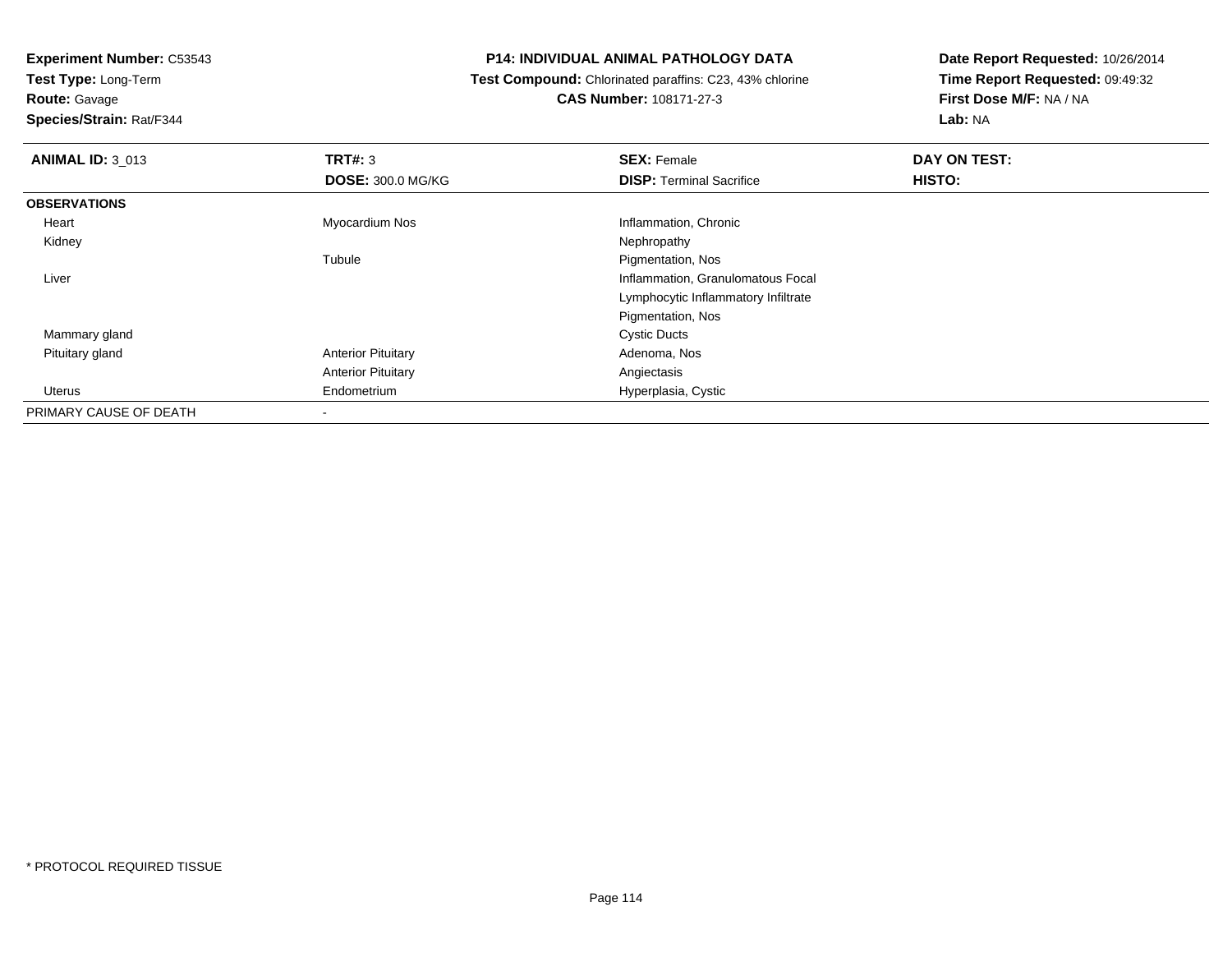**Test Type:** Long-Term

# **Route:** Gavage

**Species/Strain:** Rat/F344

# **P14: INDIVIDUAL ANIMAL PATHOLOGY DATA**

# **Test Compound:** Chlorinated paraffins: C23, 43% chlorine**CAS Number:** 108171-27-3

| <b>ANIMAL ID: 3_014</b> | TRT#: 3                  | <b>SEX: Female</b>                  | DAY ON TEST: |  |
|-------------------------|--------------------------|-------------------------------------|--------------|--|
|                         | <b>DOSE: 300.0 MG/KG</b> | <b>DISP: Terminal Sacrifice</b>     | HISTO:       |  |
| <b>OBSERVATIONS</b>     |                          |                                     |              |  |
| Heart                   | Myocardium Nos           | Inflammation, Chronic               |              |  |
| Kidney                  |                          | Nephropathy                         |              |  |
|                         | Tubule                   | Pigmentation, Nos                   |              |  |
| Liver                   | <b>Bile Duct</b>         | Hyperplasia, Nos                    |              |  |
|                         |                          | Inflammation, Granulomatous Focal   |              |  |
|                         |                          | Lymphocytic Inflammatory Infiltrate |              |  |
|                         |                          | Pigmentation, Nos                   |              |  |
| Spleen                  |                          | Congestion, Nos                     |              |  |
| Uterus                  |                          | <b>Endometrial Stromal Polyp</b>    |              |  |
|                         | Endometrium              | Hyperplasia, Cystic                 |              |  |
| PRIMARY CAUSE OF DEATH  |                          |                                     |              |  |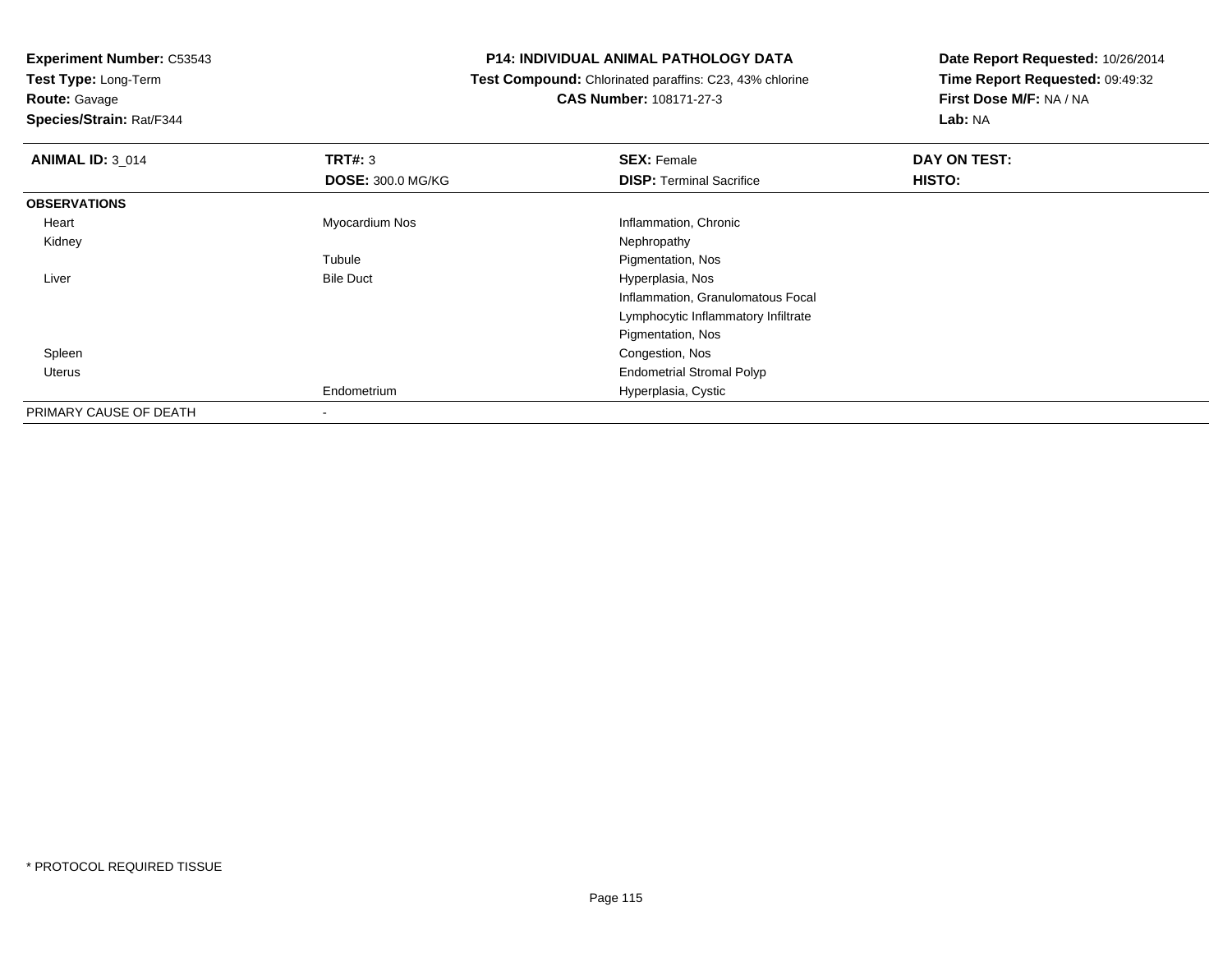**Test Type:** Long-Term

**Route:** Gavage

**Species/Strain:** Rat/F344

# **P14: INDIVIDUAL ANIMAL PATHOLOGY DATA**

 **Test Compound:** Chlorinated paraffins: C23, 43% chlorine**CAS Number:** 108171-27-3

| <b>ANIMAL ID: 3_015</b> | TRT#: 3                  | <b>SEX: Female</b>                  | DAY ON TEST: |  |
|-------------------------|--------------------------|-------------------------------------|--------------|--|
|                         | <b>DOSE: 300.0 MG/KG</b> | <b>DISP: Terminal Sacrifice</b>     | HISTO:       |  |
| <b>OBSERVATIONS</b>     |                          |                                     |              |  |
| <b>Intestine Small</b>  | <b>Mesentery Nos</b>     | Lymphocytic Inflammatory Infiltrate |              |  |
|                         | Mesentery Nos            | Periarteritis                       |              |  |
| Kidney                  |                          | Nephropathy                         |              |  |
|                         | Tubule                   | Pigmentation, Nos                   |              |  |
| Liver                   |                          | Inflammation, Granulomatous Focal   |              |  |
|                         |                          | Lymphocytic Inflammatory Infiltrate |              |  |
|                         |                          | Pigmentation, Nos                   |              |  |
| Lymph node              | Mesenteric Lymph Node    | Angiectasis                         |              |  |
|                         | Pancreatic Lymph Node    | Hyperplasia, Lymphoid               |              |  |
|                         | Pancreatic Lymph Node    | Inflammation, Granulomatous         |              |  |
| Spleen                  |                          | Congestion, Nos                     |              |  |
| Uterus                  | Endometrium              | Hyperplasia, Cystic                 |              |  |
| PRIMARY CAUSE OF DEATH  |                          |                                     |              |  |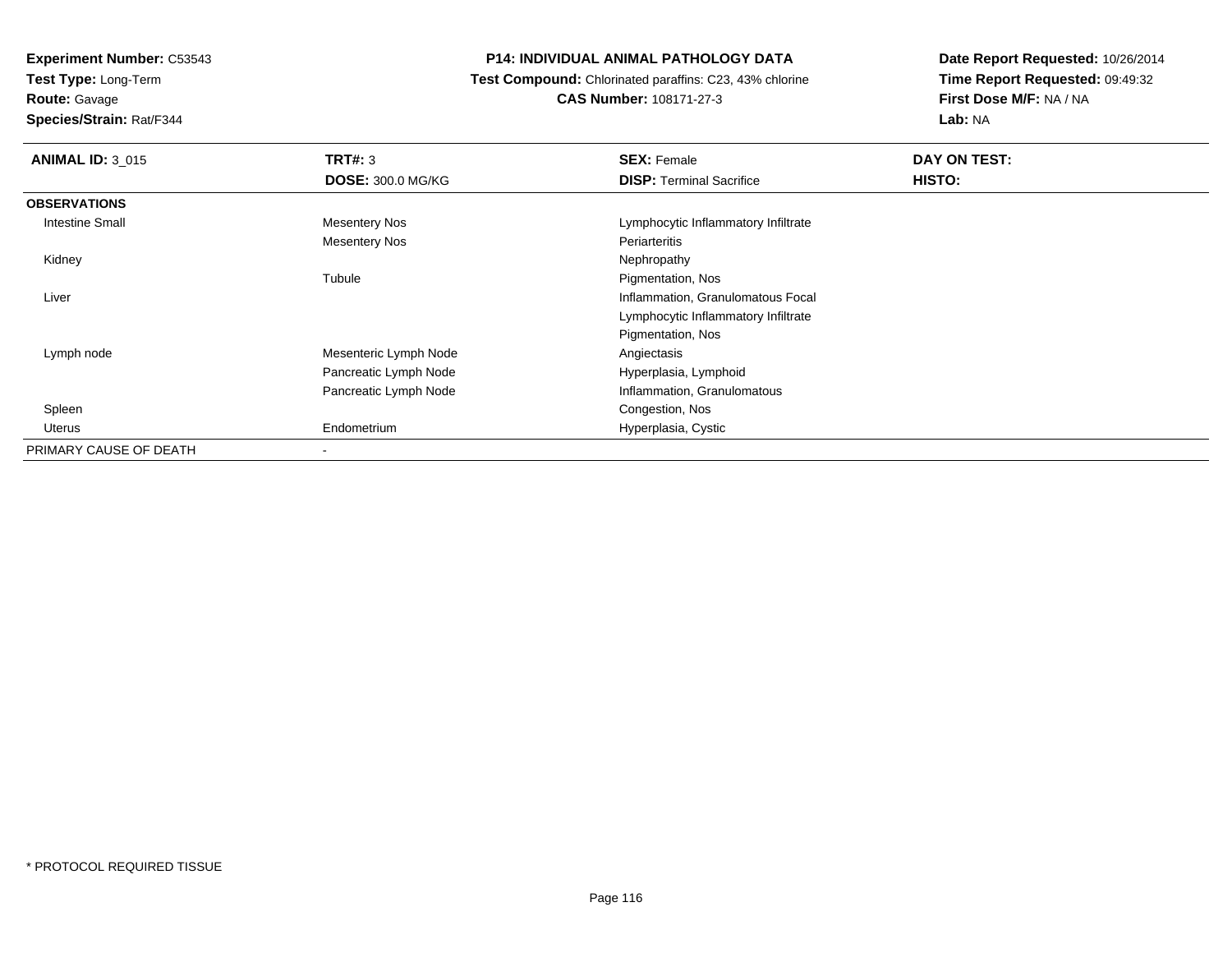**Test Type:** Long-Term

**Route:** Gavage

**Species/Strain:** Rat/F344

# **P14: INDIVIDUAL ANIMAL PATHOLOGY DATA**

 **Test Compound:** Chlorinated paraffins: C23, 43% chlorine**CAS Number:** 108171-27-3

| <b>ANIMAL ID: 3 016</b> | TRT#: 3                   | <b>SEX: Female</b>                  | DAY ON TEST: |
|-------------------------|---------------------------|-------------------------------------|--------------|
|                         | <b>DOSE: 300.0 MG/KG</b>  | <b>DISP: Terminal Sacrifice</b>     | HISTO:       |
| <b>OBSERVATIONS</b>     |                           |                                     |              |
| Heart                   | Myocardium Nos            | Inflammation, Chronic               |              |
| Liver                   |                           | Inflammation, Granulomatous Focal   |              |
|                         |                           | Lymphocytic Inflammatory Infiltrate |              |
|                         |                           | Pigmentation, Nos                   |              |
| Lung                    | Alveoli                   | Histiocytosis                       |              |
| Lymph node              | Mesenteric Lymph Node     | Inflammation, Granulomatous         |              |
| Pituitary gland         | <b>Anterior Pituitary</b> | Hyperplasia, Focal                  |              |
| Spleen                  |                           | Congestion, Nos                     |              |
| Thyroid                 |                           | C-Cell Adenoma                      |              |
| Uterus                  |                           | <b>Endometrial Stromal Polyp</b>    |              |
|                         | Endometrium               | Hyperplasia, Cystic                 |              |
| PRIMARY CAUSE OF DEATH  |                           |                                     |              |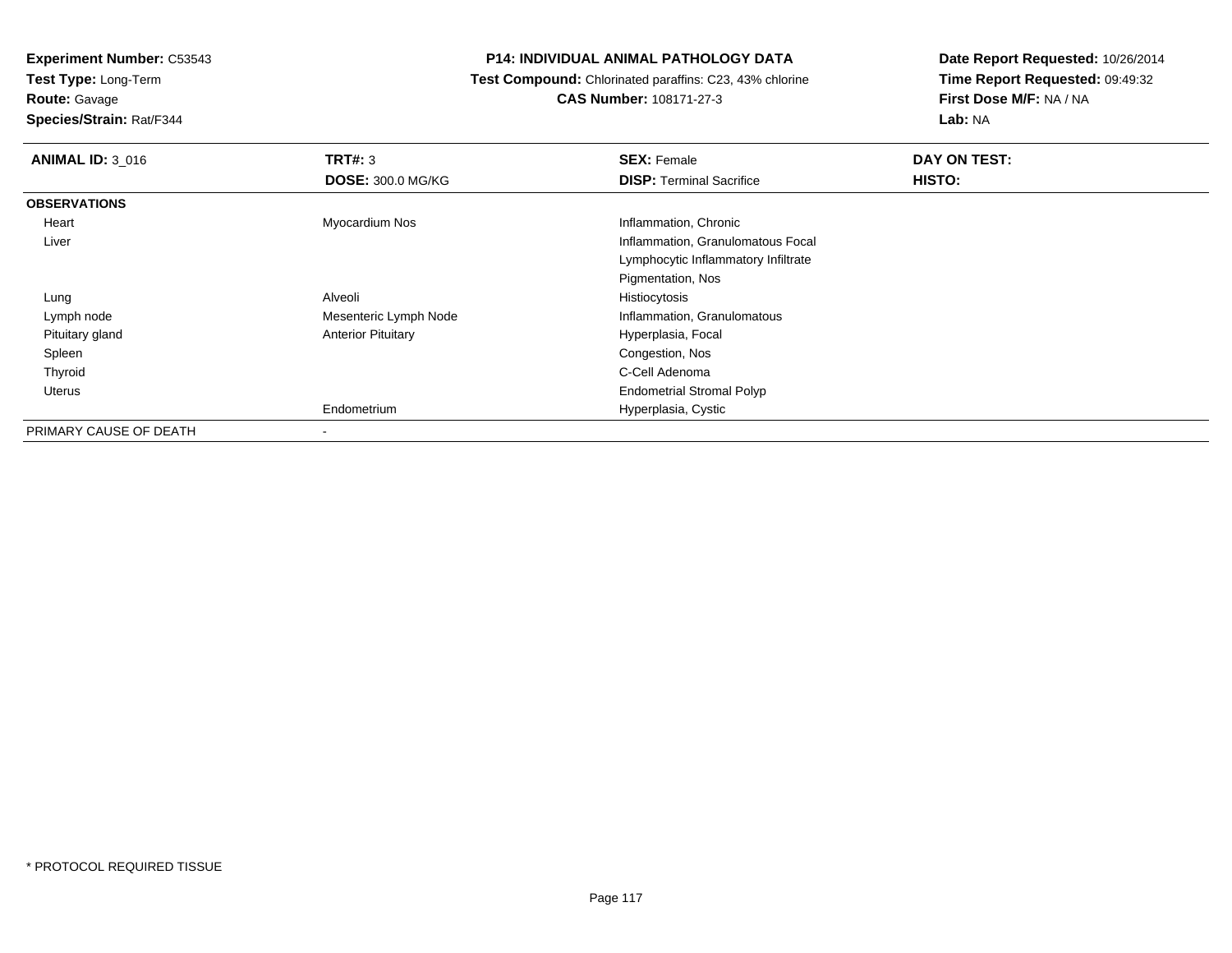**Experiment Number:** C53543**Test Type:** Long-Term

**Route:** Gavage

**Species/Strain:** Rat/F344

# **P14: INDIVIDUAL ANIMAL PATHOLOGY DATA**

 **Test Compound:** Chlorinated paraffins: C23, 43% chlorine**CAS Number:** 108171-27-3

| <b>ANIMAL ID: 3 017</b> | <b>TRT#: 3</b>            | <b>SEX: Female</b>                  | DAY ON TEST: |
|-------------------------|---------------------------|-------------------------------------|--------------|
|                         | <b>DOSE: 300.0 MG/KG</b>  | <b>DISP:</b> Terminal Sacrifice     | HISTO:       |
| <b>OBSERVATIONS</b>     |                           |                                     |              |
| Adrenal gland           | Cortex Nos                | Hypertrophy, Focal                  |              |
| Heart                   | Myocardium Nos            | Inflammation, Chronic               |              |
| Intestine Small         | <b>Mesentery Nos</b>      | <b>Steatitis</b>                    |              |
| Kidney                  |                           | Nephropathy                         |              |
|                         | Tubule                    | Pigmentation, Nos                   |              |
| Liver                   |                           | Inflammation, Granulomatous Focal   |              |
|                         |                           | Lymphocytic Inflammatory Infiltrate |              |
|                         |                           | Pigmentation, Nos                   |              |
| Lymph node              | Pancreatic Lymph Node     | Hyperplasia, Lymphoid               |              |
|                         | Pancreatic Lymph Node     | Inflammation, Granulomatous         |              |
| Pituitary gland         | <b>Anterior Pituitary</b> | Hyperplasia, Focal                  |              |
| Spleen                  |                           | Hyperplasia, Lymphoid               |              |
| Uterus                  |                           | <b>Endometrial Stromal Polyp</b>    |              |
|                         | Endometrium               | Hyperplasia, Epithelial             |              |
| PRIMARY CAUSE OF DEATH  | $\blacksquare$            |                                     |              |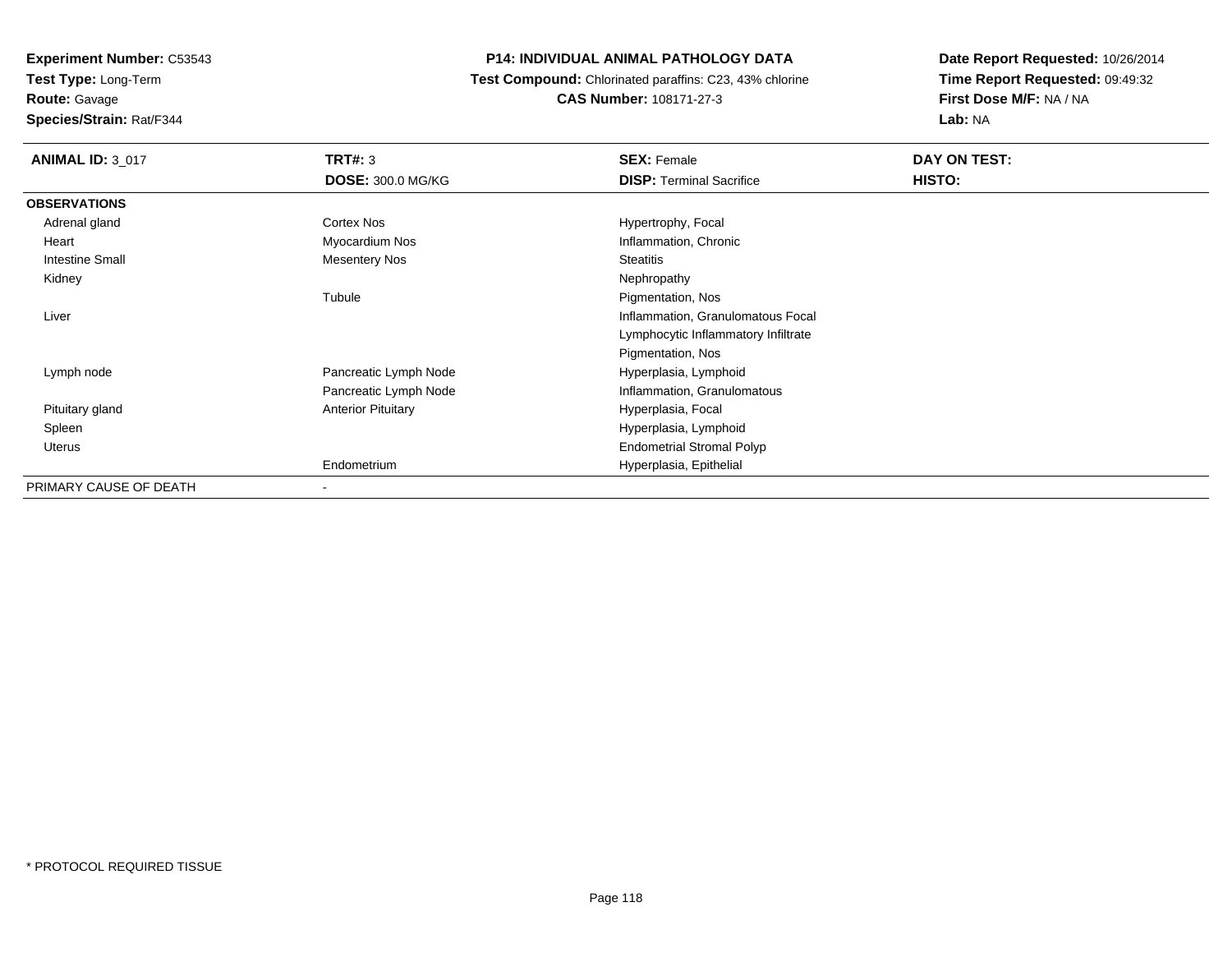**Test Type:** Long-Term

**Route:** Gavage

**Species/Strain:** Rat/F344

# **P14: INDIVIDUAL ANIMAL PATHOLOGY DATA**

 **Test Compound:** Chlorinated paraffins: C23, 43% chlorine**CAS Number:** 108171-27-3

| <b>ANIMAL ID: 3_018</b> | <b>TRT#: 3</b>            | <b>SEX: Female</b>                  | DAY ON TEST: |
|-------------------------|---------------------------|-------------------------------------|--------------|
|                         | <b>DOSE: 300.0 MG/KG</b>  | <b>DISP: Terminal Sacrifice</b>     | HISTO:       |
| <b>OBSERVATIONS</b>     |                           |                                     |              |
| Heart                   | Myocardium Nos            | Inflammation, Chronic               |              |
| Kidney                  |                           | Nephropathy                         |              |
|                         | Tubule                    | Pigmentation, Nos                   |              |
| Liver                   |                           | Hyperplasia, Nodular                |              |
|                         |                           | Inflammation, Granulomatous Focal   |              |
|                         |                           | Lymphocytic Inflammatory Infiltrate |              |
|                         |                           | Pigmentation, Nos                   |              |
| Mammary gland           |                           | Fibroadenoma                        |              |
| Pituitary gland         | <b>Anterior Pituitary</b> | Angiectasis                         |              |
|                         | <b>Anterior Pituitary</b> | Cyst, Multiple                      |              |
|                         | <b>Anterior Pituitary</b> | Hyperplasia, Nos                    |              |
| Spleen                  |                           | Congestion, Nos                     |              |
| Uterus                  | <b>Broad Ligament</b>     | Fibroma                             |              |
|                         | Endometrium               | Hyperplasia, Cystic                 |              |
|                         | Broad Ligament            | <b>Steatitis</b>                    |              |
| PRIMARY CAUSE OF DEATH  | $\blacksquare$            |                                     |              |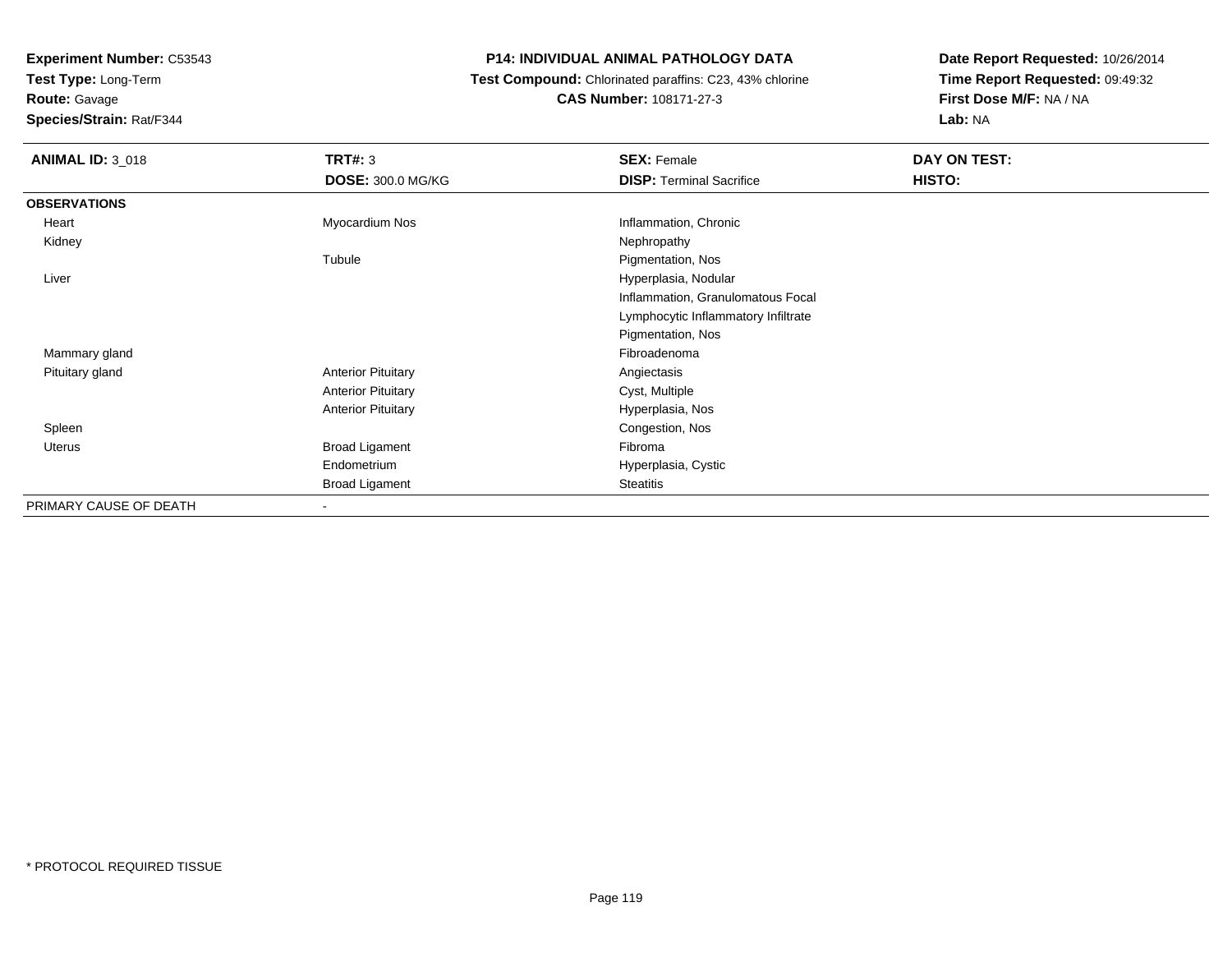**Test Type:** Long-Term

**Route:** Gavage

**Species/Strain:** Rat/F344

#### **P14: INDIVIDUAL ANIMAL PATHOLOGY DATA**

 **Test Compound:** Chlorinated paraffins: C23, 43% chlorine**CAS Number:** 108171-27-3

| <b>ANIMAL ID: 3 019</b> | TRT#: 3                  | <b>SEX: Female</b>                  | DAY ON TEST: |  |
|-------------------------|--------------------------|-------------------------------------|--------------|--|
|                         | <b>DOSE: 300.0 MG/KG</b> | <b>DISP: Terminal Sacrifice</b>     | HISTO:       |  |
| <b>OBSERVATIONS</b>     |                          |                                     |              |  |
| Intestine Large         | Colon                    | Parasitism                          |              |  |
| Kidney                  |                          | Nephropathy                         |              |  |
| Liver                   |                          | Inflammation, Granulomatous Focal   |              |  |
|                         |                          | Lymphocytic Inflammatory Infiltrate |              |  |
|                         |                          | Pigmentation, Nos                   |              |  |
| Lymph node              | Pancreatic Lymph Node    | Hyperplasia, Lymphoid               |              |  |
| Spleen                  |                          | Hyperplasia, Lymphoid               |              |  |
| Uterus                  | Endometrium              | Hyperplasia, Cystic                 |              |  |
|                         | <b>Broad Ligament</b>    | <b>Steatitis</b>                    |              |  |
| PRIMARY CAUSE OF DEATH  |                          |                                     |              |  |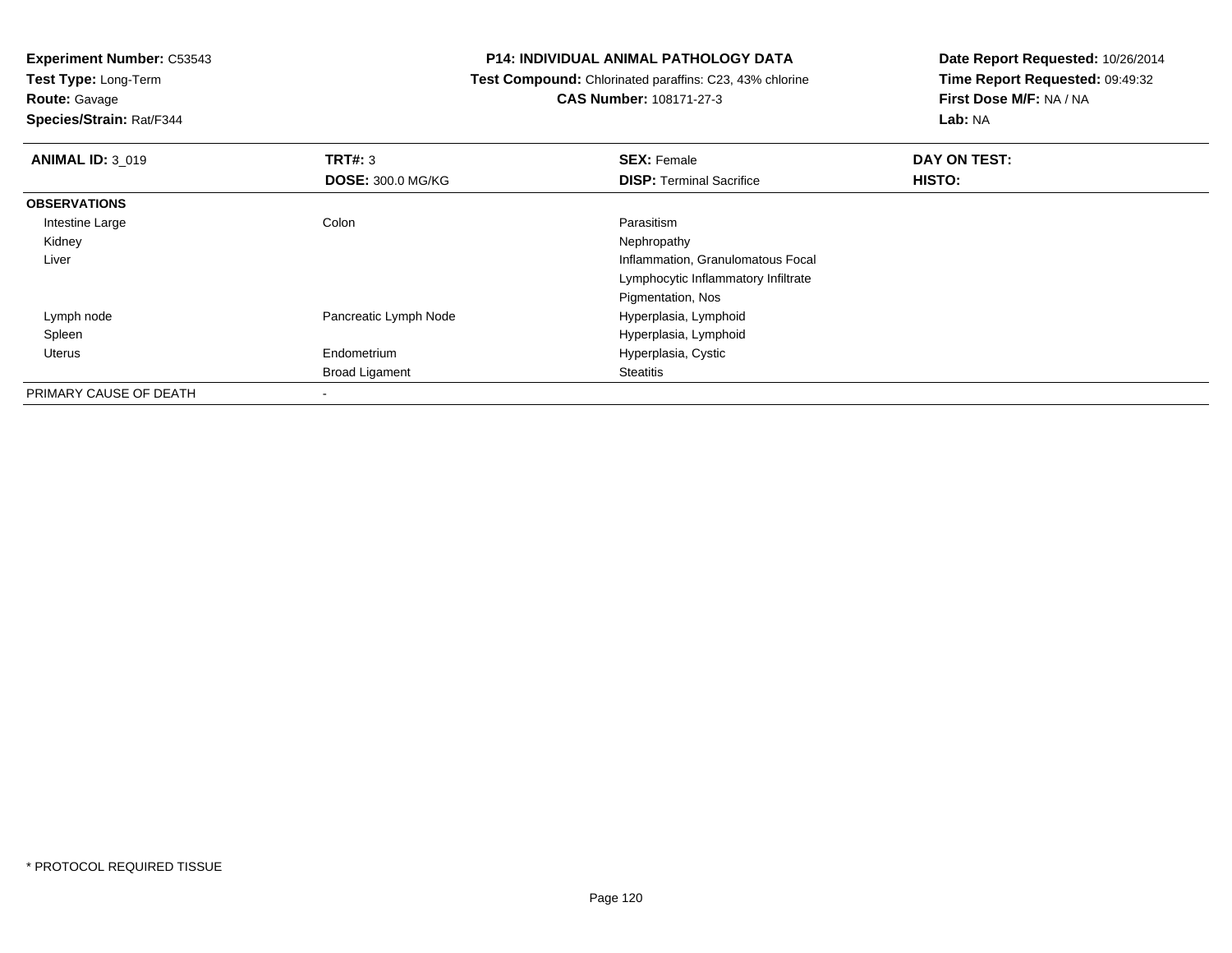**Test Type:** Long-Term

**Route:** Gavage

**Species/Strain:** Rat/F344

# **P14: INDIVIDUAL ANIMAL PATHOLOGY DATA**

 **Test Compound:** Chlorinated paraffins: C23, 43% chlorine**CAS Number:** 108171-27-3

| <b>ANIMAL ID: 3_020</b> | TRT#: 3                   | <b>SEX: Female</b>                  | DAY ON TEST: |
|-------------------------|---------------------------|-------------------------------------|--------------|
|                         | <b>DOSE: 300.0 MG/KG</b>  | <b>DISP: Terminal Sacrifice</b>     | HISTO:       |
| <b>OBSERVATIONS</b>     |                           |                                     |              |
| Heart                   | Myocardium Nos            | Inflammation, Chronic               |              |
| Kidney                  |                           | Nephropathy                         |              |
| Liver                   | <b>Bile Duct</b>          | Hyperplasia, Cystic                 |              |
|                         |                           | Inflammation, Granulomatous Focal   |              |
|                         |                           | Lymphocytic Inflammatory Infiltrate |              |
|                         |                           | Pigmentation, Nos                   |              |
| Lung                    |                           | Atelectasis                         |              |
| Lymph node              | Pancreatic Lymph Node     | Hyperplasia, Lymphoid               |              |
|                         | Pancreatic Lymph Node     | Inflammation, Granulomatous         |              |
| Mammary gland           |                           | <b>Cystic Ducts</b>                 |              |
| Pituitary gland         | <b>Anterior Pituitary</b> | Adenoma, Nos                        |              |
|                         | <b>Anterior Pituitary</b> | Angiectasis                         |              |
| Spleen                  |                           | Hyperplasia, Lymphoid               |              |
| Unspecified             |                           | <b>Steatitis</b>                    |              |
| Uterus                  | <b>Broad Ligament</b>     | <b>Steatitis</b>                    |              |
| PRIMARY CAUSE OF DEATH  |                           |                                     |              |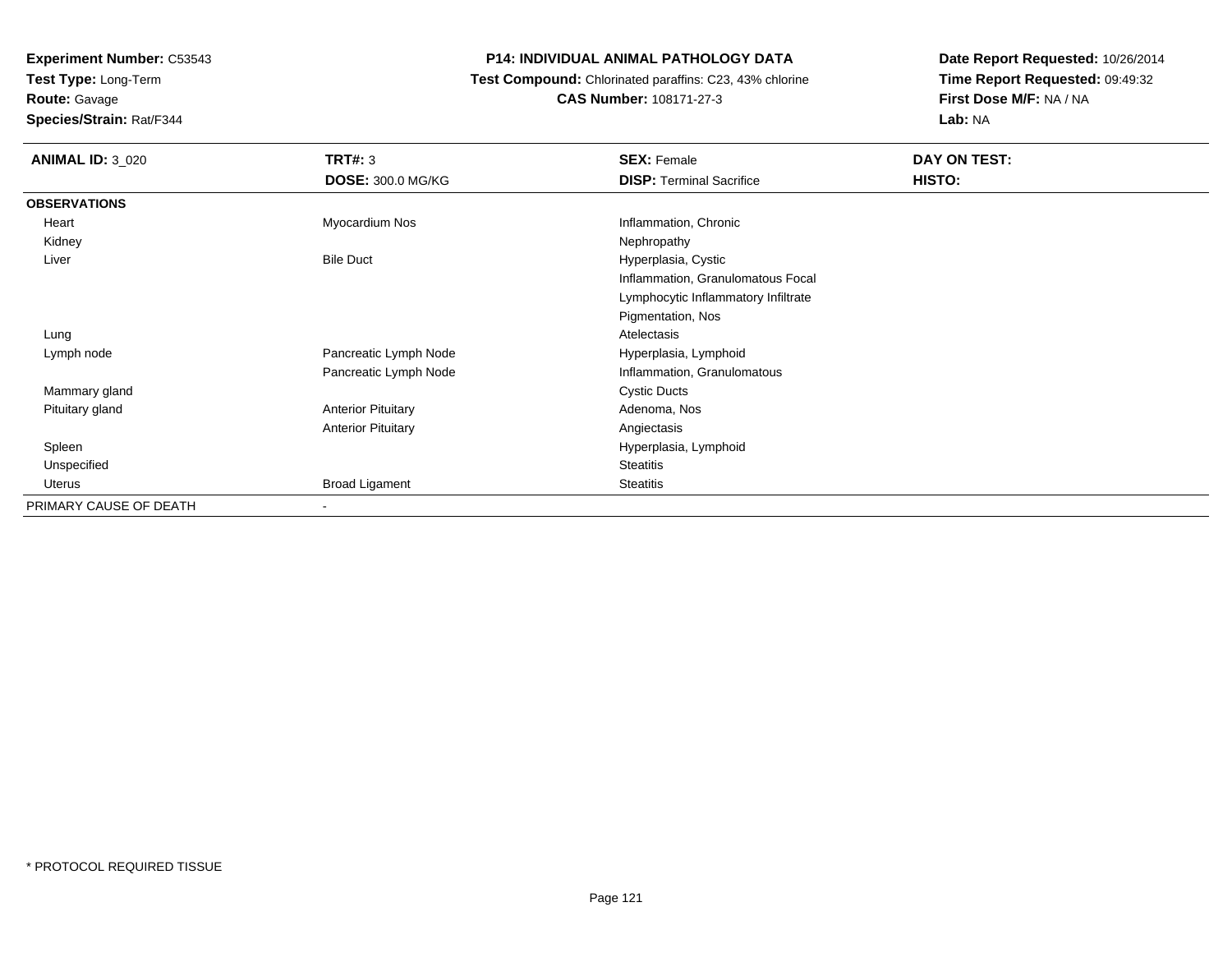**Test Type:** Long-Term

**Route:** Gavage

**Species/Strain:** Rat/F344

# **P14: INDIVIDUAL ANIMAL PATHOLOGY DATA**

 **Test Compound:** Chlorinated paraffins: C23, 43% chlorine**CAS Number:** 108171-27-3

| <b>ANIMAL ID: 3_021</b> | TRT#: 3                   | <b>SEX: Female</b>                  | DAY ON TEST: |  |
|-------------------------|---------------------------|-------------------------------------|--------------|--|
|                         | <b>DOSE: 300.0 MG/KG</b>  | <b>DISP: Terminal Sacrifice</b>     | HISTO:       |  |
| <b>OBSERVATIONS</b>     |                           |                                     |              |  |
| Heart                   | Myocardium Nos            | Inflammation, Chronic               |              |  |
| Kidney                  |                           | Nephropathy                         |              |  |
|                         | Tubule                    | Pigmentation, Nos                   |              |  |
| Liver                   |                           | Inflammation, Granulomatous Focal   |              |  |
|                         |                           | Lymphocytic Inflammatory Infiltrate |              |  |
|                         |                           | Pigmentation, Nos                   |              |  |
| Pituitary gland         | <b>Anterior Pituitary</b> | Cyst, Nos                           |              |  |
| Spleen                  |                           | Congestion, Nos                     |              |  |
| Uterus                  |                           | <b>Endometrial Stromal Polyp</b>    |              |  |
|                         | Endometrium               | Hyperplasia, Cystic                 |              |  |
| PRIMARY CAUSE OF DEATH  | -                         |                                     |              |  |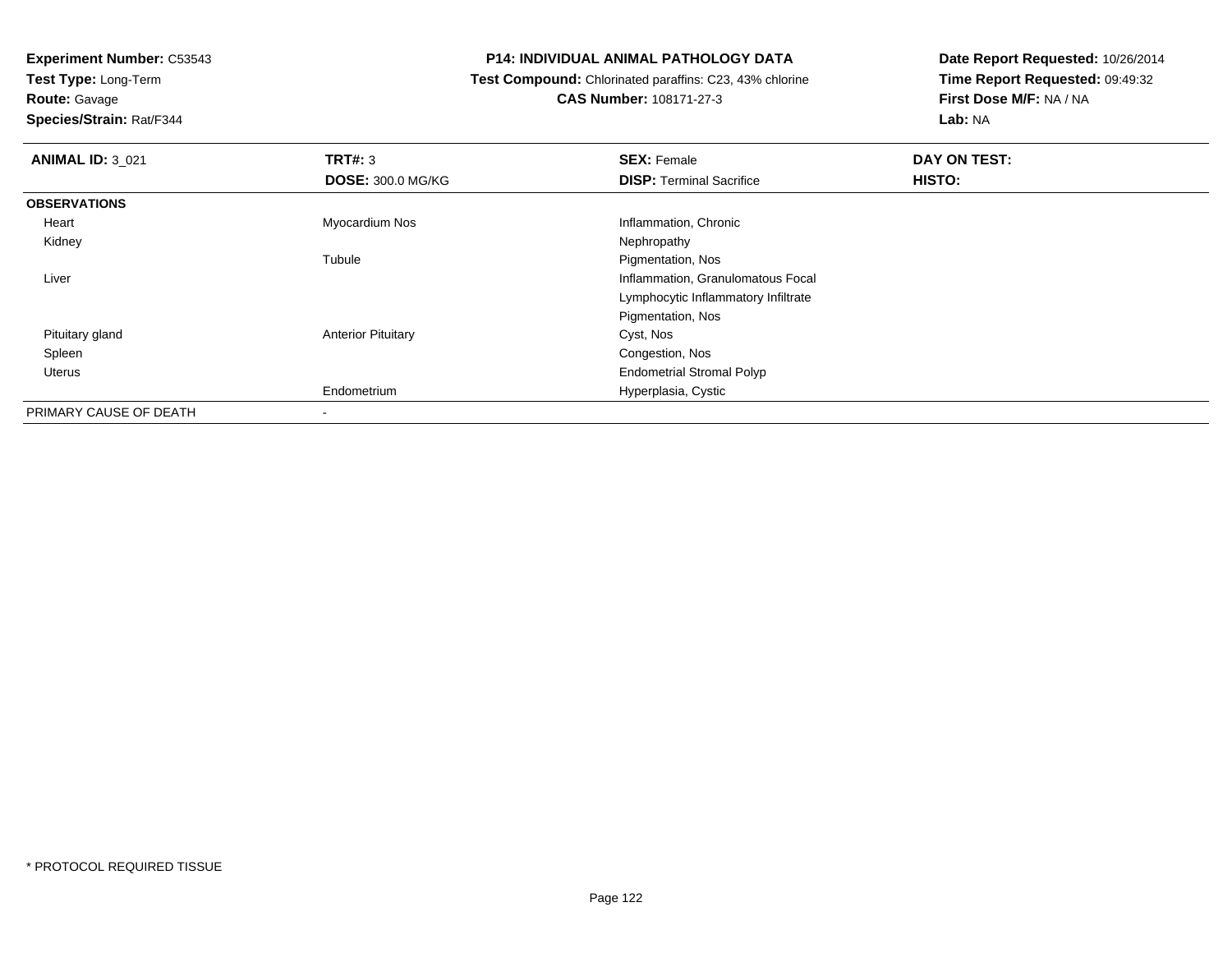**Test Type:** Long-Term**Route:** Gavage

**Species/Strain:** Rat/F344

# **P14: INDIVIDUAL ANIMAL PATHOLOGY DATA**

 **Test Compound:** Chlorinated paraffins: C23, 43% chlorine**CAS Number:** 108171-27-3

| <b>ANIMAL ID: 3_022</b> | TRT#: 3                   | <b>SEX: Female</b>                  | DAY ON TEST:  |
|-------------------------|---------------------------|-------------------------------------|---------------|
|                         | <b>DOSE: 300.0 MG/KG</b>  | <b>DISP: Terminal Sacrifice</b>     | <b>HISTO:</b> |
| <b>OBSERVATIONS</b>     |                           |                                     |               |
| Heart                   | Myocardium Nos            | Inflammation, Chronic               |               |
| Kidney                  | Tubule                    | Pigmentation, Nos                   |               |
| Liver                   |                           | Inflammation, Granulomatous Focal   |               |
|                         |                           | Lymphocytic Inflammatory Infiltrate |               |
|                         |                           | Pigmentation, Nos                   |               |
| Lymph node              | Pancreatic Lymph Node     | Hyperplasia, Lymphoid               |               |
|                         | Pancreatic Lymph Node     | Inflammation, Granulomatous         |               |
| Mammary gland           |                           | <b>Cystic Ducts</b>                 |               |
| Ovary                   |                           | Granulosa-Cell Carcinoma            |               |
| Pituitary gland         | <b>Anterior Pituitary</b> | Adenoma, Nos                        |               |
|                         | <b>Anterior Pituitary</b> | Angiectasis                         |               |
| Spleen                  |                           | Hyperplasia, Lymphoid               |               |
| Uterus                  | Endometrium               | Hyperplasia, Cystic                 |               |
| PRIMARY CAUSE OF DEATH  |                           |                                     |               |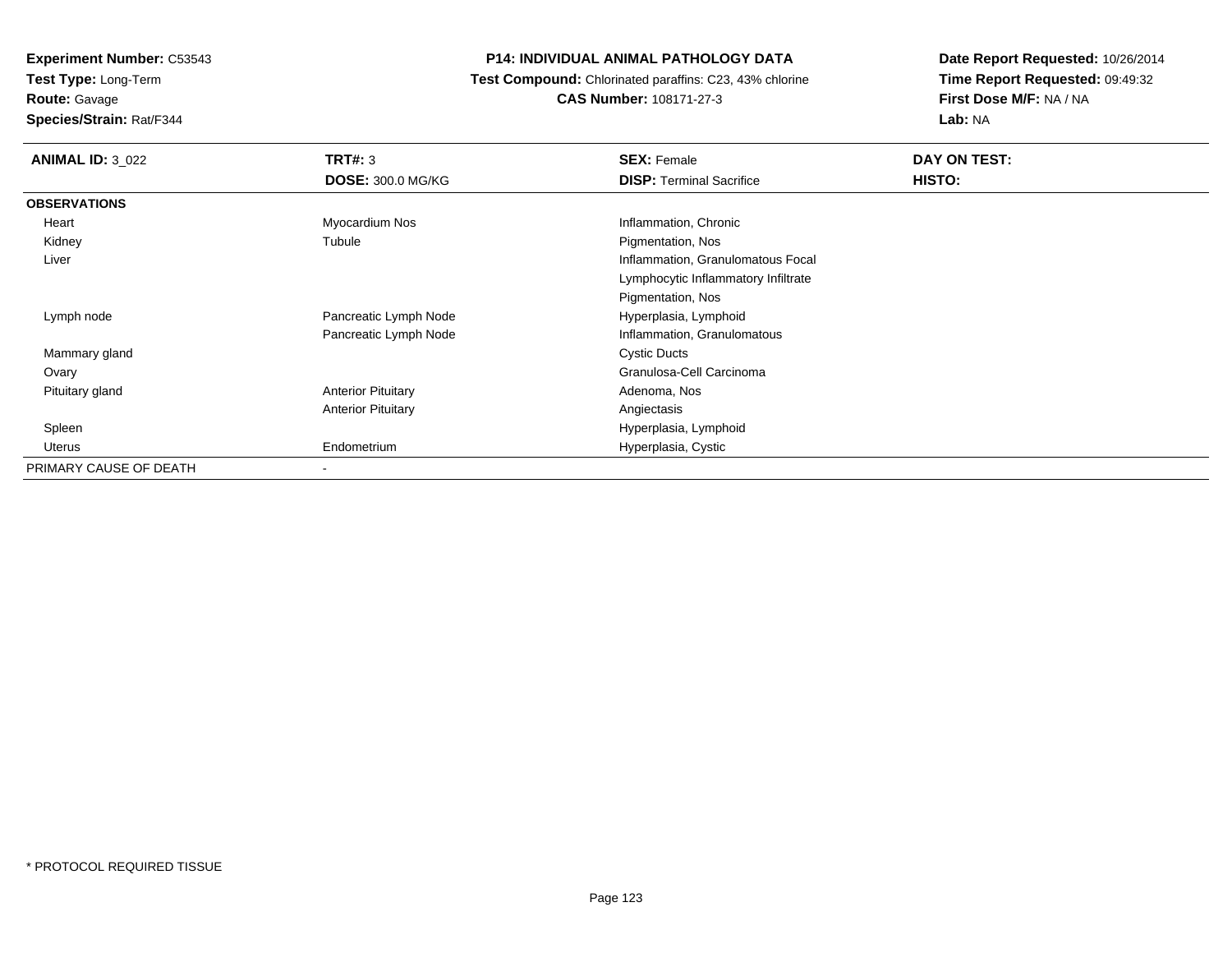| <b>Experiment Number: C53543</b><br>Test Type: Long-Term<br><b>Route: Gavage</b><br>Species/Strain: Rat/F344 |                           | <b>P14: INDIVIDUAL ANIMAL PATHOLOGY DATA</b><br><b>Test Compound:</b> Chlorinated paraffins: C23, 43% chlorine<br><b>CAS Number: 108171-27-3</b> | Date Report Requested: 10/26/2014<br>Time Report Requested: 09:49:32<br>First Dose M/F: NA / NA<br>Lab: NA |
|--------------------------------------------------------------------------------------------------------------|---------------------------|--------------------------------------------------------------------------------------------------------------------------------------------------|------------------------------------------------------------------------------------------------------------|
| <b>ANIMAL ID: 3 023</b>                                                                                      | TRT#: 3                   | <b>SEX: Female</b>                                                                                                                               | DAY ON TEST:                                                                                               |
|                                                                                                              | <b>DOSE: 300.0 MG/KG</b>  | <b>DISP:</b> Terminal Sacrifice                                                                                                                  | HISTO:                                                                                                     |
| <b>OBSERVATIONS</b>                                                                                          |                           |                                                                                                                                                  |                                                                                                            |
| Liver                                                                                                        |                           | Inflammation, Granulomatous Focal                                                                                                                |                                                                                                            |
|                                                                                                              |                           | Lymphocytic Inflammatory Infiltrate                                                                                                              |                                                                                                            |
|                                                                                                              |                           | Pigmentation, Nos                                                                                                                                |                                                                                                            |
| Pituitary gland                                                                                              | <b>Anterior Pituitary</b> | Adenoma, Nos                                                                                                                                     |                                                                                                            |
|                                                                                                              | <b>Anterior Pituitary</b> | Angiectasis                                                                                                                                      |                                                                                                            |
| Spleen                                                                                                       |                           | Congestion, Nos                                                                                                                                  |                                                                                                            |
| PRIMARY CAUSE OF DEATH                                                                                       |                           |                                                                                                                                                  |                                                                                                            |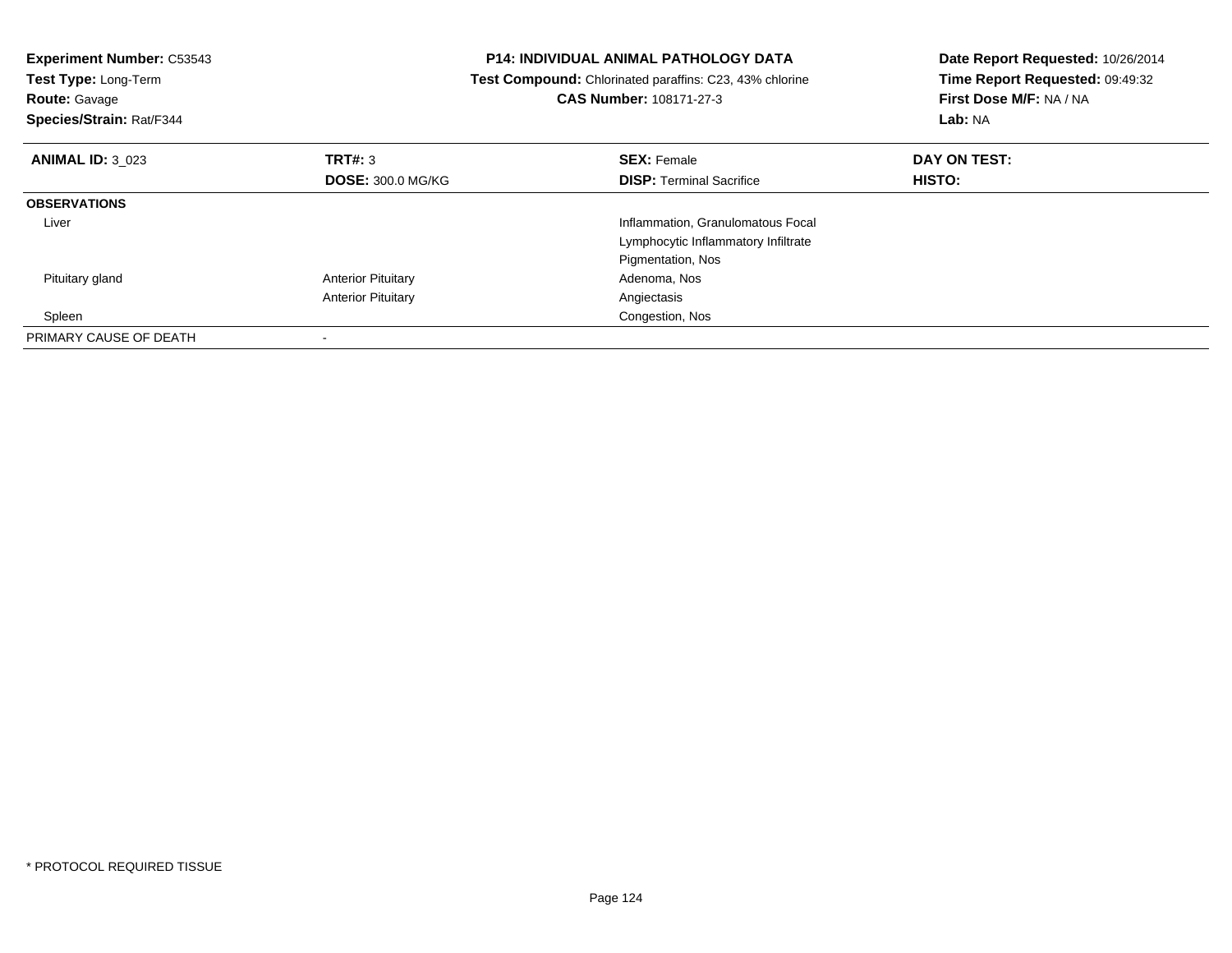**Test Type:** Long-Term

**Route:** Gavage

**Species/Strain:** Rat/F344

#### **P14: INDIVIDUAL ANIMAL PATHOLOGY DATA**

 **Test Compound:** Chlorinated paraffins: C23, 43% chlorine**CAS Number:** 108171-27-3

| <b>ANIMAL ID: 3_024</b> | <b>TRT#: 3</b>           | <b>SEX: Female</b>                  | DAY ON TEST: |
|-------------------------|--------------------------|-------------------------------------|--------------|
|                         | <b>DOSE: 300.0 MG/KG</b> | <b>DISP:</b> Moribund Sacrifice     | HISTO:       |
| <b>OBSERVATIONS</b>     |                          |                                     |              |
| Bone                    | Skull                    | Hyperostosis                        |              |
| Kidney                  |                          | Pyelonephritis, Nos                 |              |
| Liver                   |                          | Inflammation, Granulomatous Focal   |              |
|                         |                          | Lymphocytic Inflammatory Infiltrate |              |
|                         |                          | Pigmentation, Nos                   |              |
| Lymph node              | Pancreatic Lymph Node    | Hyperplasia, Lymphoid               |              |
|                         | Pancreatic Lymph Node    | Inflammation, Granulomatous         |              |
| Urinary bladder         |                          | Hyperplasia, Epithelial             |              |
|                         |                          | Inflammation, Chronic               |              |
| PRIMARY CAUSE OF DEATH  |                          |                                     |              |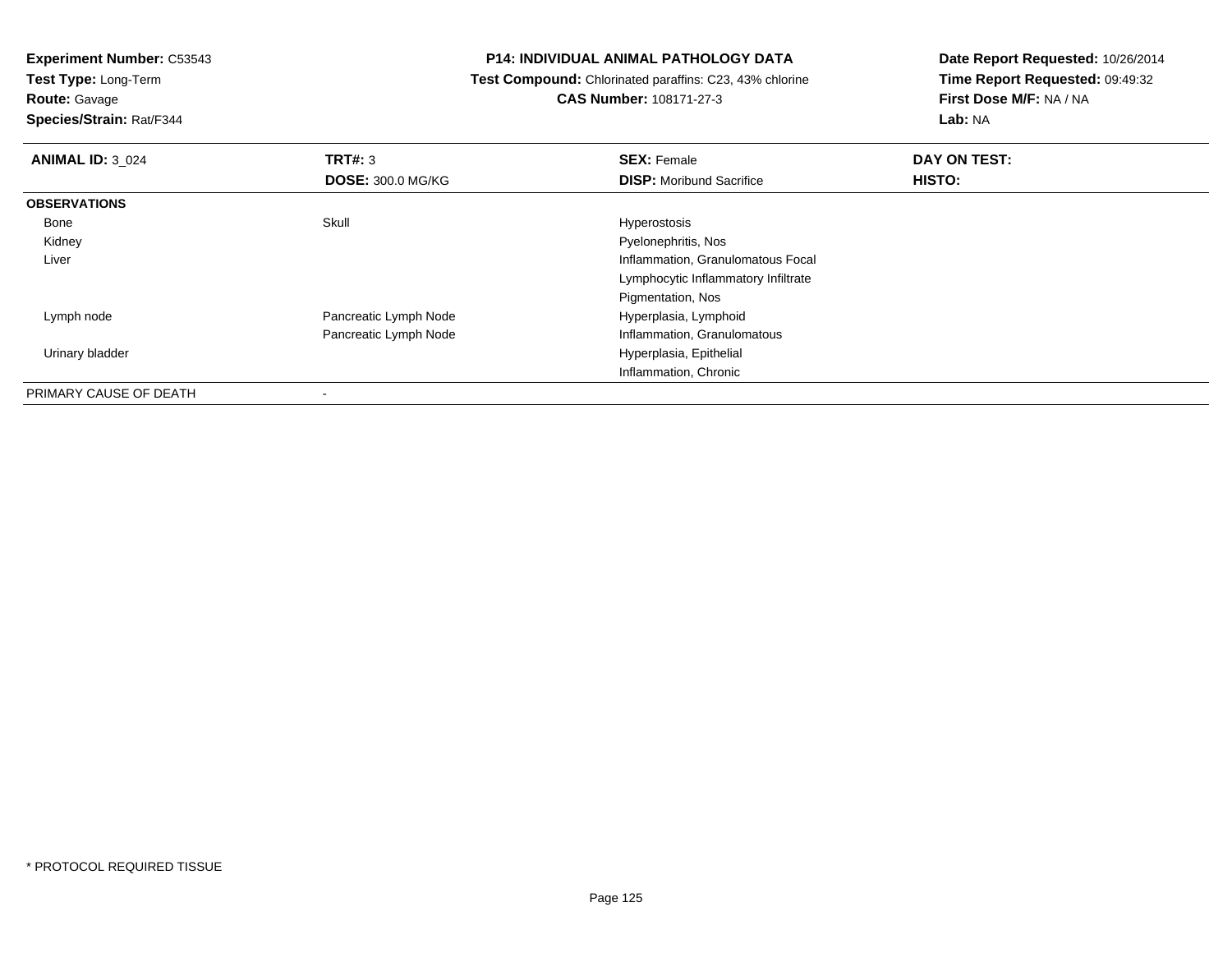**Test Type:** Long-Term

**Route:** Gavage

**Species/Strain:** Rat/F344

# **P14: INDIVIDUAL ANIMAL PATHOLOGY DATA**

 **Test Compound:** Chlorinated paraffins: C23, 43% chlorine**CAS Number:** 108171-27-3

| <b>ANIMAL ID: 3_025</b> | TRT#: 3<br><b>DOSE: 300.0 MG/KG</b> | <b>SEX: Female</b><br><b>DISP: Moribund Sacrifice</b> | DAY ON TEST:<br>HISTO: |
|-------------------------|-------------------------------------|-------------------------------------------------------|------------------------|
| <b>OBSERVATIONS</b>     |                                     |                                                       |                        |
|                         |                                     |                                                       |                        |
| Adrenal gland           | Medulla                             | Pheochromocytoma                                      |                        |
| Heart                   | Myocardium Nos                      | Inflammation, Chronic                                 |                        |
| Kidney                  |                                     | Lymphocytic Inflammatory Infiltrate                   |                        |
|                         |                                     | Nephropathy                                           |                        |
|                         | Tubule                              | Pigmentation, Nos                                     |                        |
| Liver                   |                                     | Inflammation, Granulomatous Focal                     |                        |
|                         |                                     | Lymphocytic Inflammatory Infiltrate                   |                        |
|                         |                                     | Pigmentation, Nos                                     |                        |
| Lymph node              | Mandibular Lymph Node               | Hyperplasia, Lymphoid                                 |                        |
| Mammary gland           |                                     | <b>Cystic Ducts</b>                                   |                        |
| Pituitary gland         | <b>Anterior Pituitary</b>           | Adenoma, Nos                                          |                        |
|                         | <b>Anterior Pituitary</b>           | Angiectasis                                           |                        |
| Spleen                  |                                     | Congestion, Nos                                       |                        |
|                         |                                     | Hyperplasia, Lymphoid                                 |                        |
| Stomach                 | Forestomach                         | Edema, Nos                                            |                        |
|                         | Forestomach                         | Inflammation, Acute/Chronic                           |                        |
| Uterus                  | Endometrium                         | Hyperplasia, Cystic                                   |                        |
| PRIMARY CAUSE OF DEATH  |                                     |                                                       |                        |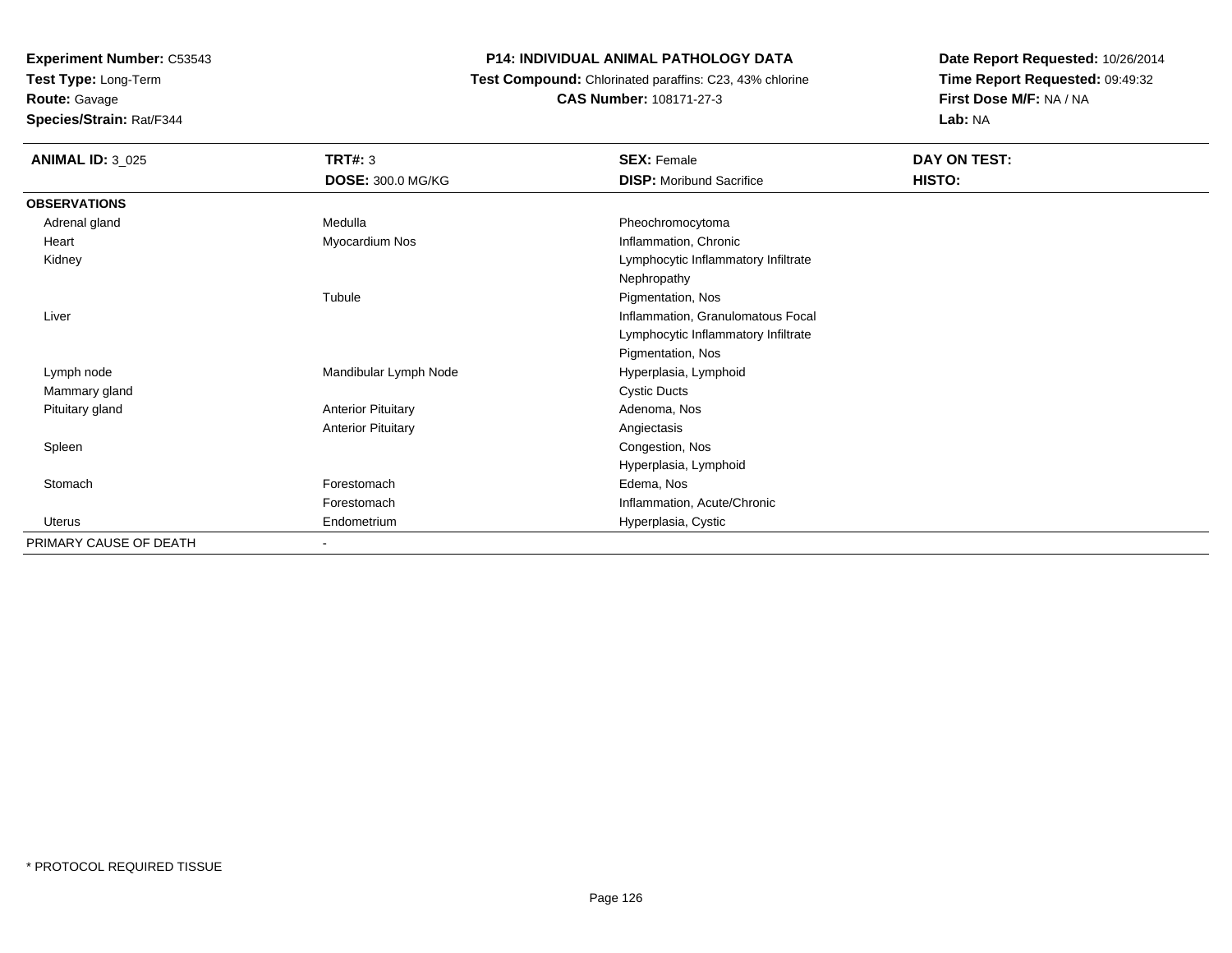**Experiment Number:** C53543**Test Type:** Long-Term

**Route:** Gavage

**Species/Strain:** Rat/F344

# **P14: INDIVIDUAL ANIMAL PATHOLOGY DATA**

 **Test Compound:** Chlorinated paraffins: C23, 43% chlorine**CAS Number:** 108171-27-3

| <b>ANIMAL ID: 3 026</b> | <b>TRT#: 3</b>           | <b>SEX: Female</b>                  | DAY ON TEST: |
|-------------------------|--------------------------|-------------------------------------|--------------|
|                         | <b>DOSE: 300.0 MG/KG</b> | <b>DISP:</b> Terminal Sacrifice     | HISTO:       |
| <b>OBSERVATIONS</b>     |                          |                                     |              |
| Heart                   | Myocardium Nos           | Inflammation, Chronic               |              |
| Intestine Large         | Cecum, Colon             | Parasitism                          |              |
| Intestine Small         | Mesentery Nos            | Hemorrhage                          |              |
|                         | <b>Mesentery Nos</b>     | <b>Steatitis</b>                    |              |
| Kidney                  | Tubule                   | Pigmentation, Nos                   |              |
| Liver                   |                          | Inflammation, Granulomatous Focal   |              |
|                         |                          | Lymphocytic Inflammatory Infiltrate |              |
|                         |                          | Pigmentation, Nos                   |              |
| Lymph node              | Mediastinal Lymph Node   | Hyperplasia, Lymphoid               |              |
|                         | Pancreatic Lymph Node    | Hyperplasia, Lymphoid               |              |
|                         | Pancreatic Lymph Node    | Inflammation, Granulomatous         |              |
| Spleen                  |                          | Congestion, Nos                     |              |
| Uterus                  |                          | <b>Endometrial Stromal Polyp</b>    |              |
|                         | Endometrium              | Hyperplasia, Cystic                 |              |
| PRIMARY CAUSE OF DEATH  | $\blacksquare$           |                                     |              |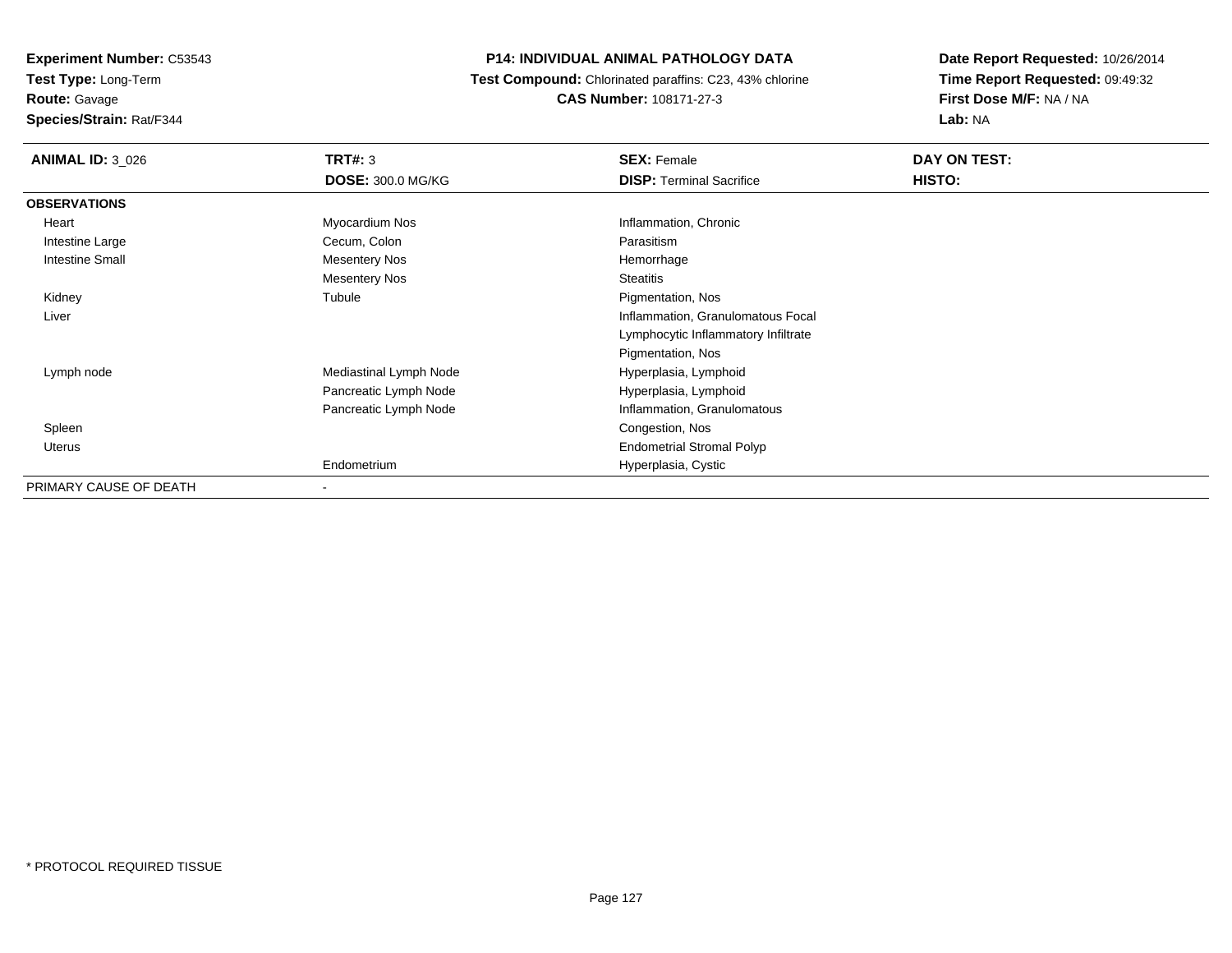**Test Type:** Long-Term

**Route:** Gavage

**Species/Strain:** Rat/F344

# **P14: INDIVIDUAL ANIMAL PATHOLOGY DATA**

 **Test Compound:** Chlorinated paraffins: C23, 43% chlorine**CAS Number:** 108171-27-3

| <b>ANIMAL ID: 3 027</b> | TRT#: 3                   | <b>SEX: Female</b>                  | DAY ON TEST: |
|-------------------------|---------------------------|-------------------------------------|--------------|
|                         | <b>DOSE: 300.0 MG/KG</b>  | <b>DISP: Terminal Sacrifice</b>     | HISTO:       |
| <b>OBSERVATIONS</b>     |                           |                                     |              |
| Heart                   | Myocardium Nos            | Inflammation, Chronic               |              |
| Liver                   | <b>Bile Duct</b>          | Hyperplasia, Nos                    |              |
|                         |                           | Inflammation, Granulomatous Focal   |              |
|                         |                           | Lymphocytic Inflammatory Infiltrate |              |
|                         |                           | Pigmentation, Nos                   |              |
| Mammary gland           |                           | Fibroadenoma                        |              |
|                         | Mammary Lobule            | Hyperplasia, Nos                    |              |
| Pituitary gland         | <b>Anterior Pituitary</b> | Adenoma, Nos                        |              |
|                         | <b>Anterior Pituitary</b> | Angiectasis                         |              |
|                         | <b>Anterior Pituitary</b> | Cyst, Nos                           |              |
| Spleen                  |                           | Congestion, Nos                     |              |
| Uterus                  | Endometrium               | Hyperplasia, Cystic                 |              |
| PRIMARY CAUSE OF DEATH  | ۰                         |                                     |              |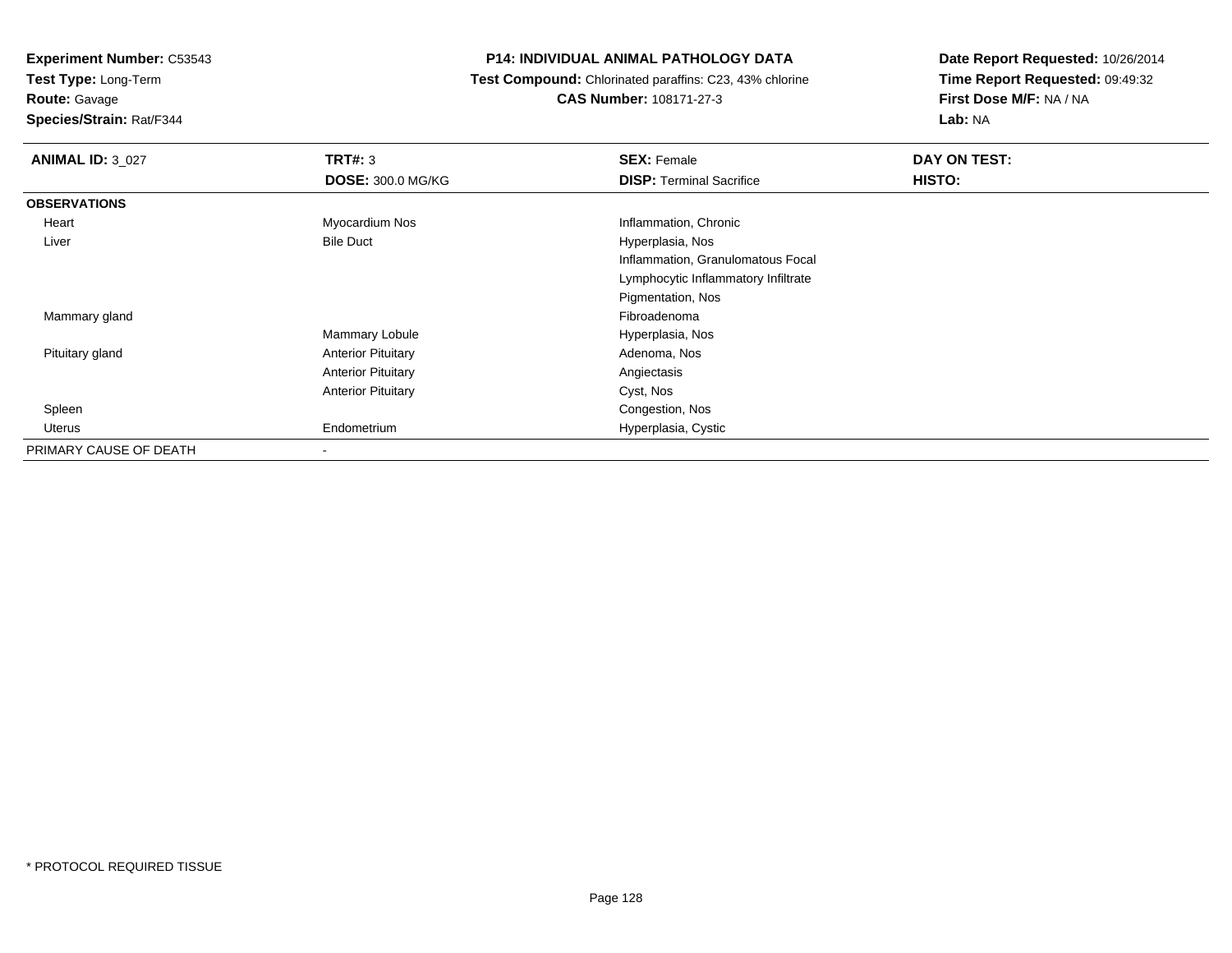**Test Type:** Long-Term

**Route:** Gavage

**Species/Strain:** Rat/F344

# **P14: INDIVIDUAL ANIMAL PATHOLOGY DATA**

 **Test Compound:** Chlorinated paraffins: C23, 43% chlorine**CAS Number:** 108171-27-3

| <b>ANIMAL ID: 3 028</b> | TRT#: 3                  | <b>SEX: Female</b>                  | DAY ON TEST: |
|-------------------------|--------------------------|-------------------------------------|--------------|
|                         | <b>DOSE: 300.0 MG/KG</b> | <b>DISP: Terminal Sacrifice</b>     | HISTO:       |
| <b>OBSERVATIONS</b>     |                          |                                     |              |
| Adrenal gland           | Cortex Nos               | Angiectasis                         |              |
|                         | Cortex Nos               | Hyperplasia, Nos                    |              |
| Eye                     |                          | Cataract                            |              |
|                         |                          | Retinopathy                         |              |
| Heart                   | Myocardium Nos           | Inflammation, Chronic               |              |
| Kidney                  | Tubule                   | Pigmentation, Nos                   |              |
| Liver                   |                          | Inflammation, Granulomatous Focal   |              |
|                         |                          | Lymphocytic Inflammatory Infiltrate |              |
|                         |                          | Pigmentation, Nos                   |              |
| Lymph node              | Pancreatic Lymph Node    | Hyperplasia, Lymphoid               |              |
|                         | Pancreatic Lymph Node    | Inflammation, Granulomatous         |              |
| Spleen                  |                          | Congestion, Nos                     |              |
| Uterus                  | Endometrium              | Hyperplasia, Cystic                 |              |
|                         | <b>Broad Ligament</b>    | Steatitis                           |              |
| PRIMARY CAUSE OF DEATH  | ٠                        |                                     |              |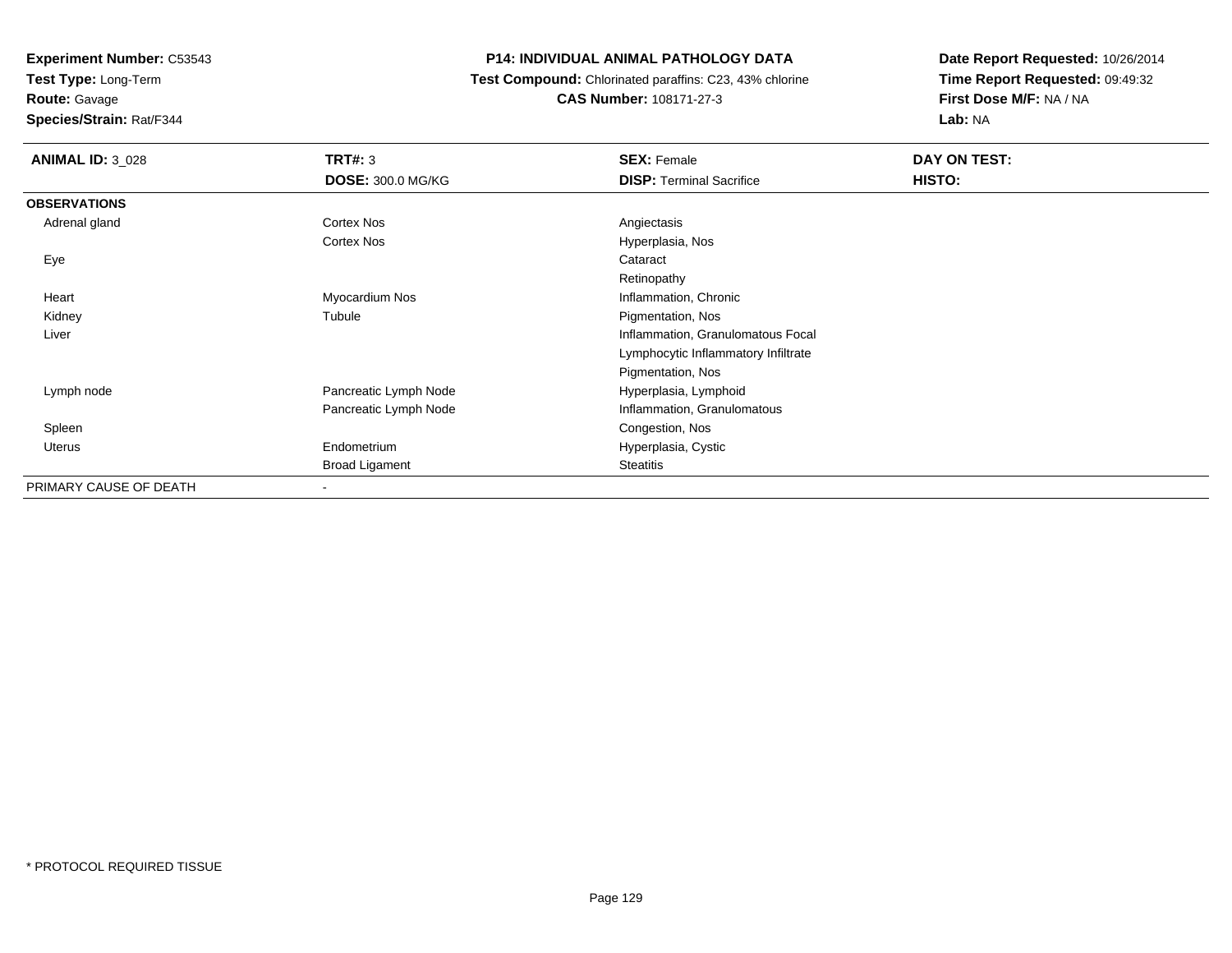**Test Type:** Long-Term

**Route:** Gavage

**Species/Strain:** Rat/F344

# **P14: INDIVIDUAL ANIMAL PATHOLOGY DATA**

 **Test Compound:** Chlorinated paraffins: C23, 43% chlorine**CAS Number:** 108171-27-3

| <b>ANIMAL ID: 3 029</b> | TRT#: 3                   | <b>SEX: Female</b>                | DAY ON TEST: |  |
|-------------------------|---------------------------|-----------------------------------|--------------|--|
|                         | <b>DOSE: 300.0 MG/KG</b>  | <b>DISP:</b> Moribund Sacrifice   | HISTO:       |  |
| <b>OBSERVATIONS</b>     |                           |                                   |              |  |
| Heart                   | Myocardium Nos            | Inflammation, Chronic             |              |  |
| Kidney                  |                           | Nephropathy                       |              |  |
|                         | Tubule                    | Pigmentation, Nos                 |              |  |
| Liver                   |                           | Inflammation, Granulomatous Focal |              |  |
| Mammary gland           |                           | <b>Cystic Ducts</b>               |              |  |
| Pituitary gland         | <b>Anterior Pituitary</b> | Adenoma, Nos                      |              |  |
|                         | <b>Anterior Pituitary</b> | Angiectasis                       |              |  |
| Thyroid                 |                           | Hyperplasia, C Cell               |              |  |
| Uterus                  | Endometrium               | Cyst, Nos                         |              |  |
| PRIMARY CAUSE OF DEATH  | $\,$                      |                                   |              |  |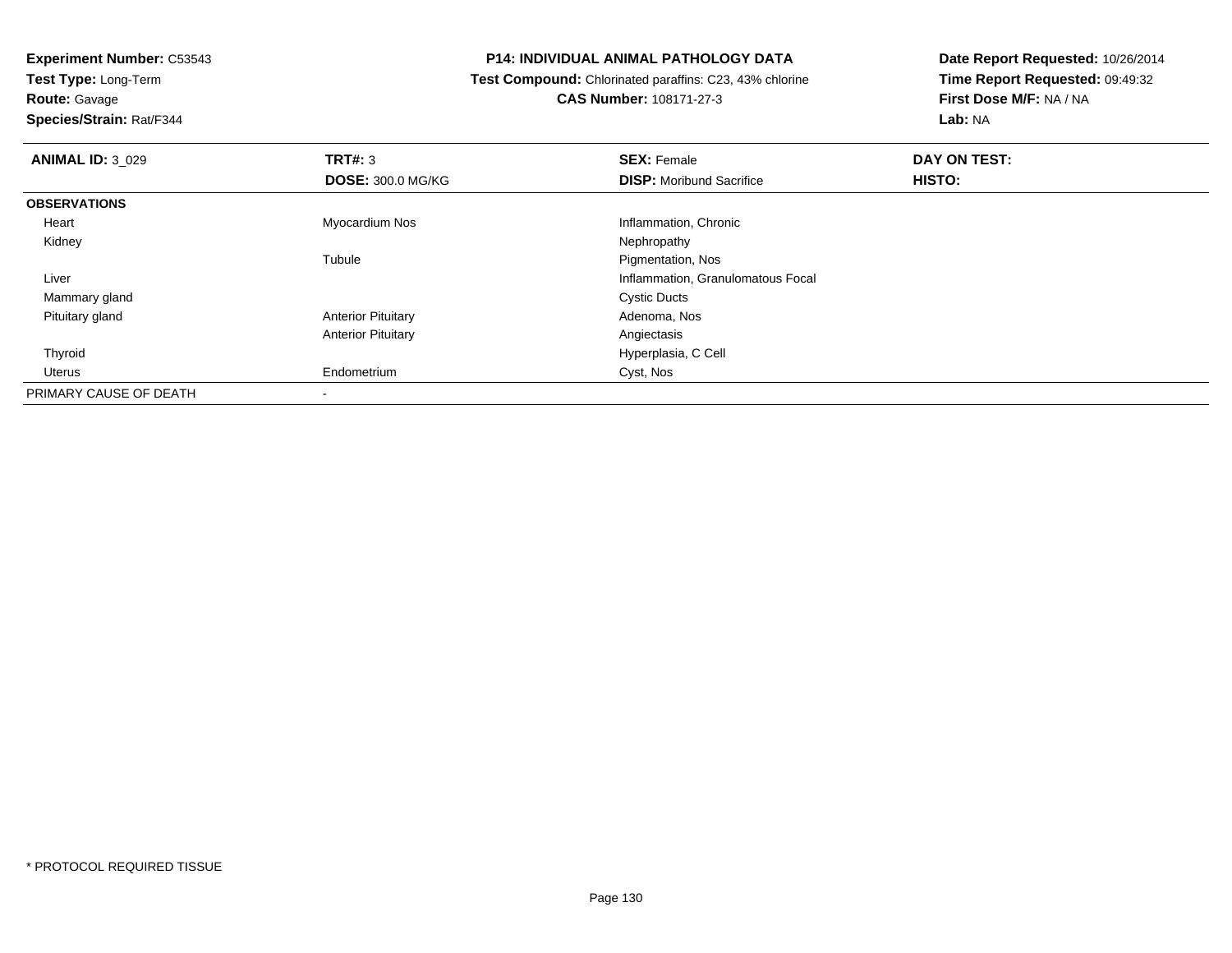**Test Type:** Long-Term

**Route:** Gavage

**Species/Strain:** Rat/F344

# **P14: INDIVIDUAL ANIMAL PATHOLOGY DATA**

 **Test Compound:** Chlorinated paraffins: C23, 43% chlorine**CAS Number:** 108171-27-3

| <b>ANIMAL ID: 3 030</b> | <b>TRT#: 3</b><br><b>DOSE: 300.0 MG/KG</b> | <b>SEX: Female</b><br><b>DISP:</b> Terminal Sacrifice | DAY ON TEST:<br>HISTO: |
|-------------------------|--------------------------------------------|-------------------------------------------------------|------------------------|
| <b>OBSERVATIONS</b>     |                                            |                                                       |                        |
| Adrenal gland           | Medulla                                    | Pheochromocytoma                                      |                        |
| Kidney                  |                                            | Inflammation, Chronic                                 |                        |
| Liver                   |                                            | Inflammation, Granulomatous Focal                     |                        |
|                         |                                            | Lymphocytic Inflammatory Infiltrate                   |                        |
|                         |                                            | Pigmentation, Nos                                     |                        |
| Lymph node              | Pancreatic Lymph Node                      | Angiectasis                                           |                        |
|                         | Pancreatic Lymph Node                      | Hyperplasia, Lymphoid                                 |                        |
|                         | Pancreatic Lymph Node                      | Inflammation, Granulomatous                           |                        |
| Pancreas                | Acinus                                     | Atrophy, Focal                                        |                        |
|                         | Acinus                                     | Hyperplasia, Focal                                    |                        |
| Spleen                  |                                            | Congestion, Nos                                       |                        |
| Thyroid                 |                                            | C-Cell Carcinoma                                      |                        |
| Unspecified             | Multiple Organs Nos                        | C-Cell Carcinoma, Metastatic                          |                        |
| PRIMARY CAUSE OF DEATH  | ۰                                          |                                                       |                        |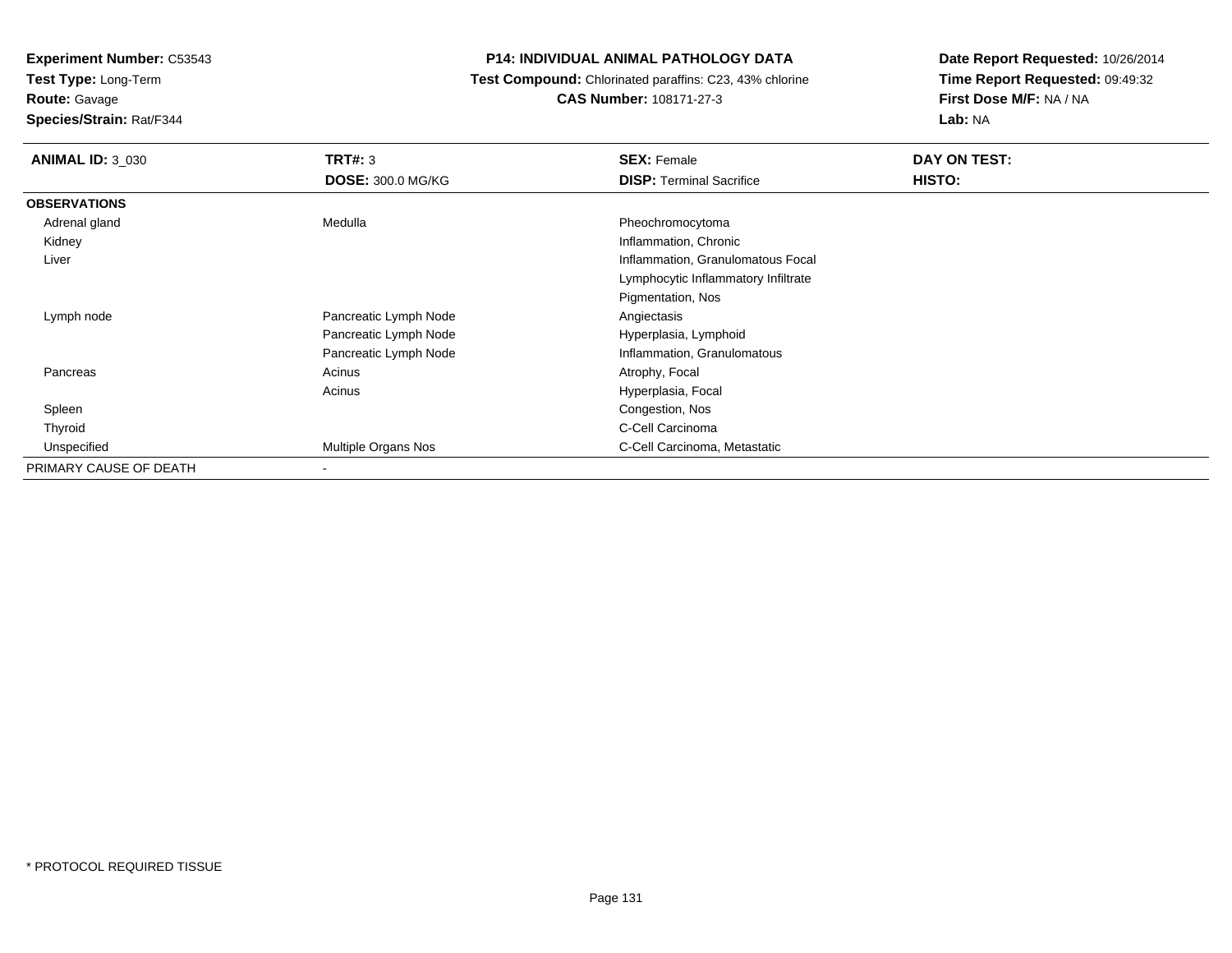**Test Type:** Long-Term**Route:** Gavage

**Species/Strain:** Rat/F344

# **P14: INDIVIDUAL ANIMAL PATHOLOGY DATA**

 **Test Compound:** Chlorinated paraffins: C23, 43% chlorine**CAS Number:** 108171-27-3

| <b>ANIMAL ID: 3_031</b> | <b>TRT#: 3</b>            | <b>SEX: Female</b>                  | DAY ON TEST: |  |
|-------------------------|---------------------------|-------------------------------------|--------------|--|
|                         | <b>DOSE: 300.0 MG/KG</b>  | <b>DISP: Terminal Sacrifice</b>     | HISTO:       |  |
| <b>OBSERVATIONS</b>     |                           |                                     |              |  |
| Heart                   | Myocardium Nos            | Inflammation, Chronic               |              |  |
| Kidney                  | Tubule                    | Pigmentation, Nos                   |              |  |
| Liver                   |                           | Deformity, Nos                      |              |  |
|                         |                           | Inflammation, Granulomatous Focal   |              |  |
|                         |                           | Lymphocytic Inflammatory Infiltrate |              |  |
|                         |                           | Pigmentation, Nos                   |              |  |
| Lymph node              | Pancreatic Lymph Node     | Hyperplasia, Lymphoid               |              |  |
|                         | Pancreatic Lymph Node     | Inflammation, Granulomatous         |              |  |
| Pituitary gland         | <b>Anterior Pituitary</b> | Cyst, Nos                           |              |  |
|                         | <b>Anterior Pituitary</b> | Hyperplasia, Focal                  |              |  |
| Skin                    | Lower Leg                 | Inflammation, Suppurative           |              |  |
|                         | Lower Leg                 | Ulcer, Chronic                      |              |  |
| Spleen                  |                           | Congestion, Nos                     |              |  |
| Stomach                 | Forestomach               | Inflammation, Chronic               |              |  |
| Uterus                  |                           | <b>Endometrial Stromal Polyp</b>    |              |  |
|                         | Endometrium               | Hyperplasia, Cystic                 |              |  |
|                         | <b>Broad Ligament</b>     | <b>Steatitis</b>                    |              |  |
| PRIMARY CAUSE OF DEATH  |                           |                                     |              |  |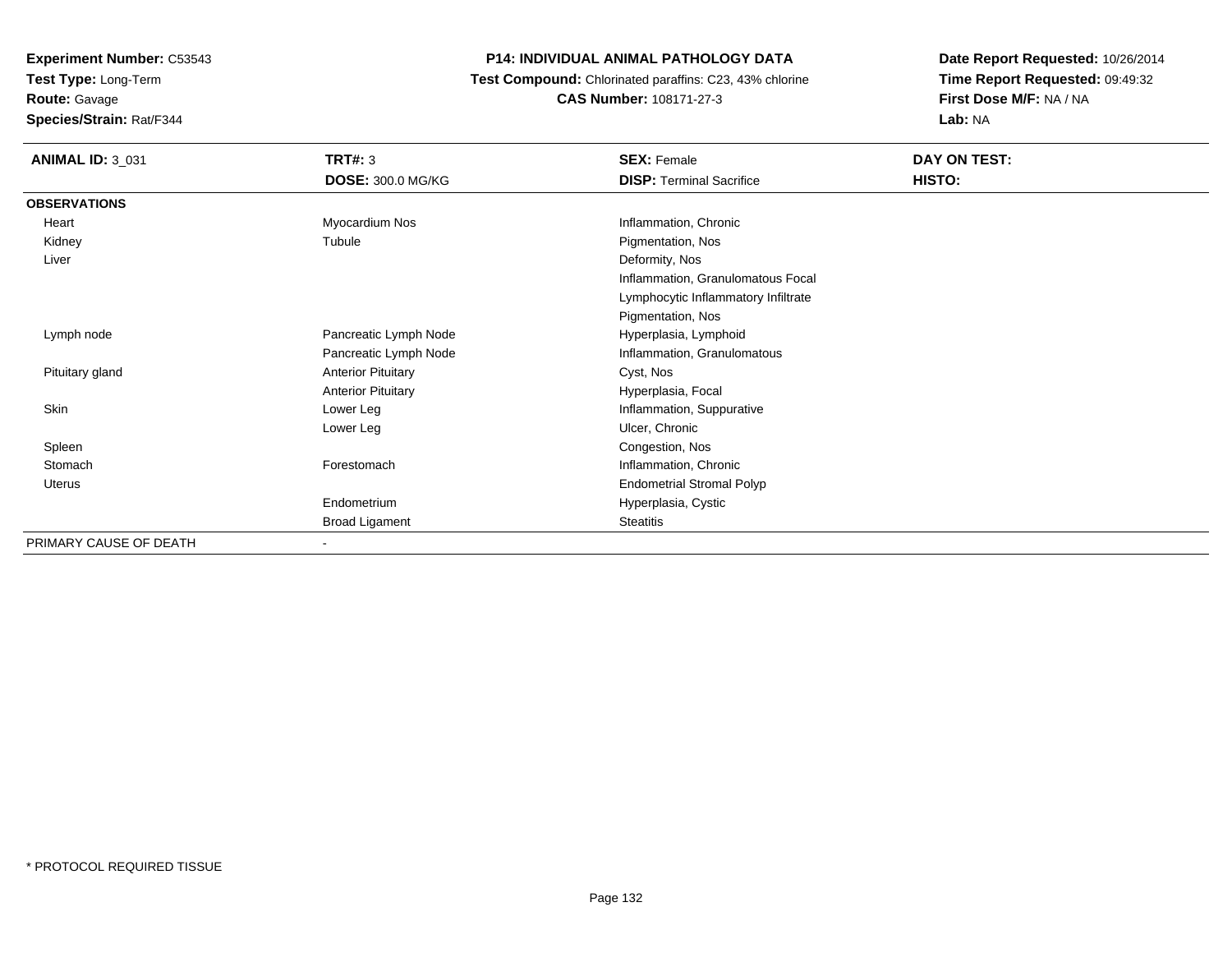**Test Type:** Long-Term

**Route:** Gavage

**Species/Strain:** Rat/F344

# **P14: INDIVIDUAL ANIMAL PATHOLOGY DATA**

 **Test Compound:** Chlorinated paraffins: C23, 43% chlorine**CAS Number:** 108171-27-3

| <b>ANIMAL ID: 3_032</b> | TRT#: 3                   | <b>SEX: Female</b>                  | DAY ON TEST: |
|-------------------------|---------------------------|-------------------------------------|--------------|
|                         | <b>DOSE: 300.0 MG/KG</b>  | <b>DISP: Terminal Sacrifice</b>     | HISTO:       |
| <b>OBSERVATIONS</b>     |                           |                                     |              |
| Adrenal gland           | Cortex Nos                | Angiectasis                         |              |
|                         | <b>Cortex Nos</b>         | Degeneration, Nos                   |              |
|                         | <b>Cortex Nos</b>         | Hyperplasia, Nos                    |              |
|                         | <b>Cortex Nos</b>         | Lymphocytic Inflammatory Infiltrate |              |
|                         |                           | Pigmentation, Nos                   |              |
| Liver                   |                           | Inflammation, Granulomatous Focal   |              |
|                         |                           | Lymphocytic Inflammatory Infiltrate |              |
|                         |                           | Pigmentation, Nos                   |              |
| Lung                    |                           | Alveolar/Bronchiolar Adenoma        |              |
|                         |                           | C-Cell Carcinoma, Metastatic        |              |
| Lymph node              | Pancreatic Lymph Node     | Edema, Nos                          |              |
|                         | Pancreatic Lymph Node     | Hyperplasia, Lymphoid               |              |
|                         | Pancreatic Lymph Node     | Inflammation, Granulomatous         |              |
| Pituitary gland         | <b>Anterior Pituitary</b> | Hyperplasia, Focal                  |              |
| Spleen                  |                           | Congestion, Nos                     |              |
| Thyroid                 |                           | C-Cell Carcinoma                    |              |
| Trachea                 |                           | C-Cell Carcinoma, Invasive          |              |
| Unspecified             | Neck                      | C-Cell Carcinoma, Invasive          |              |
| Uterus                  | Endometrium               | Hyperplasia, Cystic                 |              |
| PRIMARY CAUSE OF DEATH  | Ξ.                        |                                     |              |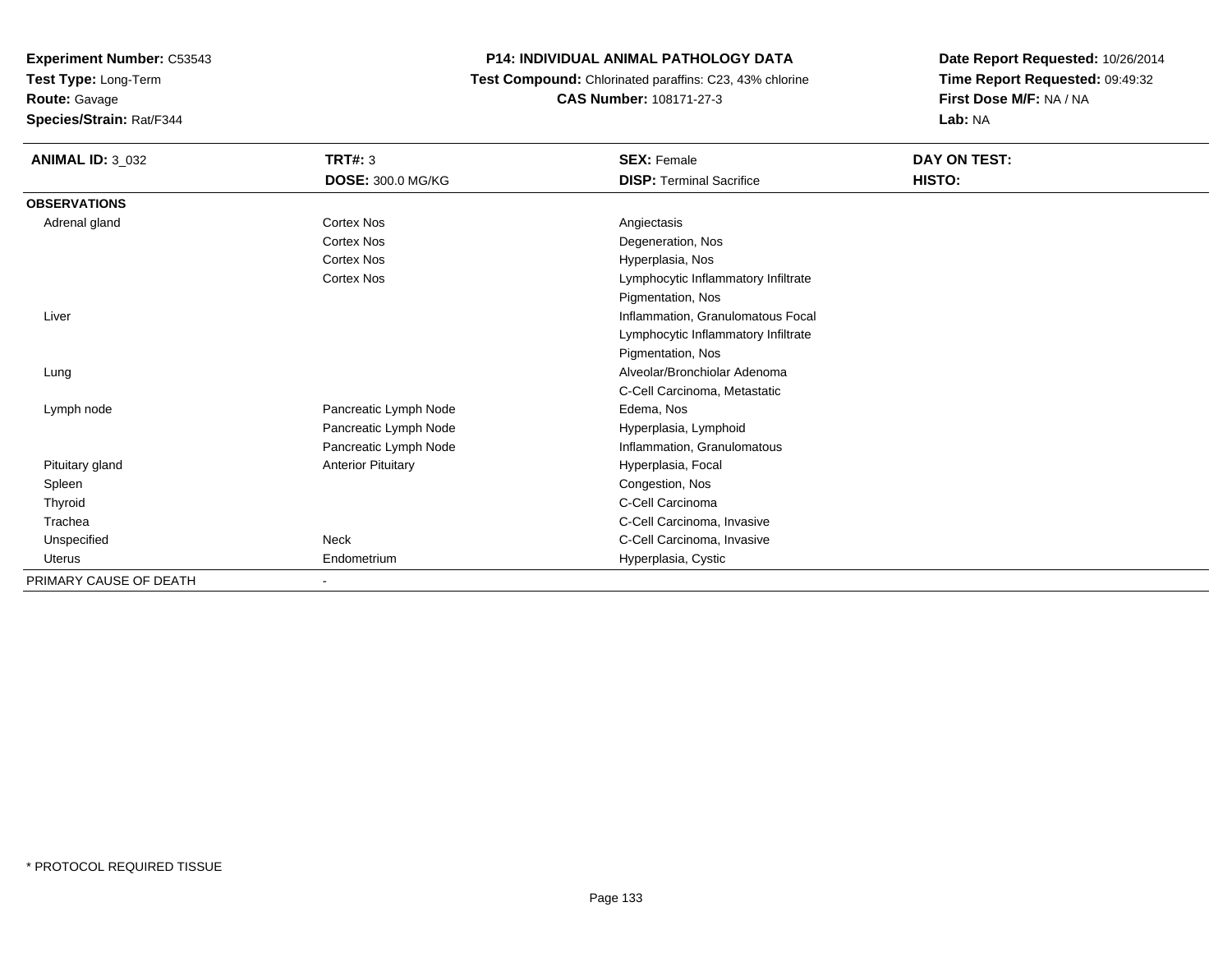**Test Type:** Long-Term

**Route:** Gavage

**Species/Strain:** Rat/F344

# **P14: INDIVIDUAL ANIMAL PATHOLOGY DATA**

 **Test Compound:** Chlorinated paraffins: C23, 43% chlorine**CAS Number:** 108171-27-3

| <b>ANIMAL ID: 3 033</b> | TRT#: 3                   | <b>SEX: Female</b>                | DAY ON TEST: |  |
|-------------------------|---------------------------|-----------------------------------|--------------|--|
|                         | <b>DOSE: 300.0 MG/KG</b>  | <b>DISP: Natural Death</b>        | HISTO:       |  |
| <b>OBSERVATIONS</b>     |                           |                                   |              |  |
| Adrenal gland           |                           | Angiectasis                       |              |  |
| Kidney                  | Tubule                    | Pigmentation, Nos                 |              |  |
| Liver                   |                           | Inflammation, Granulomatous Focal |              |  |
| Lung                    |                           | Bronchopneumonia, Acute           |              |  |
|                         |                           | Pneumonia, Aspiration             |              |  |
| Mammary gland           |                           | <b>Cystic Ducts</b>               |              |  |
| Pituitary gland         | <b>Anterior Pituitary</b> | Adenoma, Nos                      |              |  |
|                         | <b>Anterior Pituitary</b> | Angiectasis                       |              |  |
| Uterus                  | Endometrium               | Hyperplasia, Cystic               |              |  |
| PRIMARY CAUSE OF DEATH  | $\overline{\phantom{a}}$  |                                   |              |  |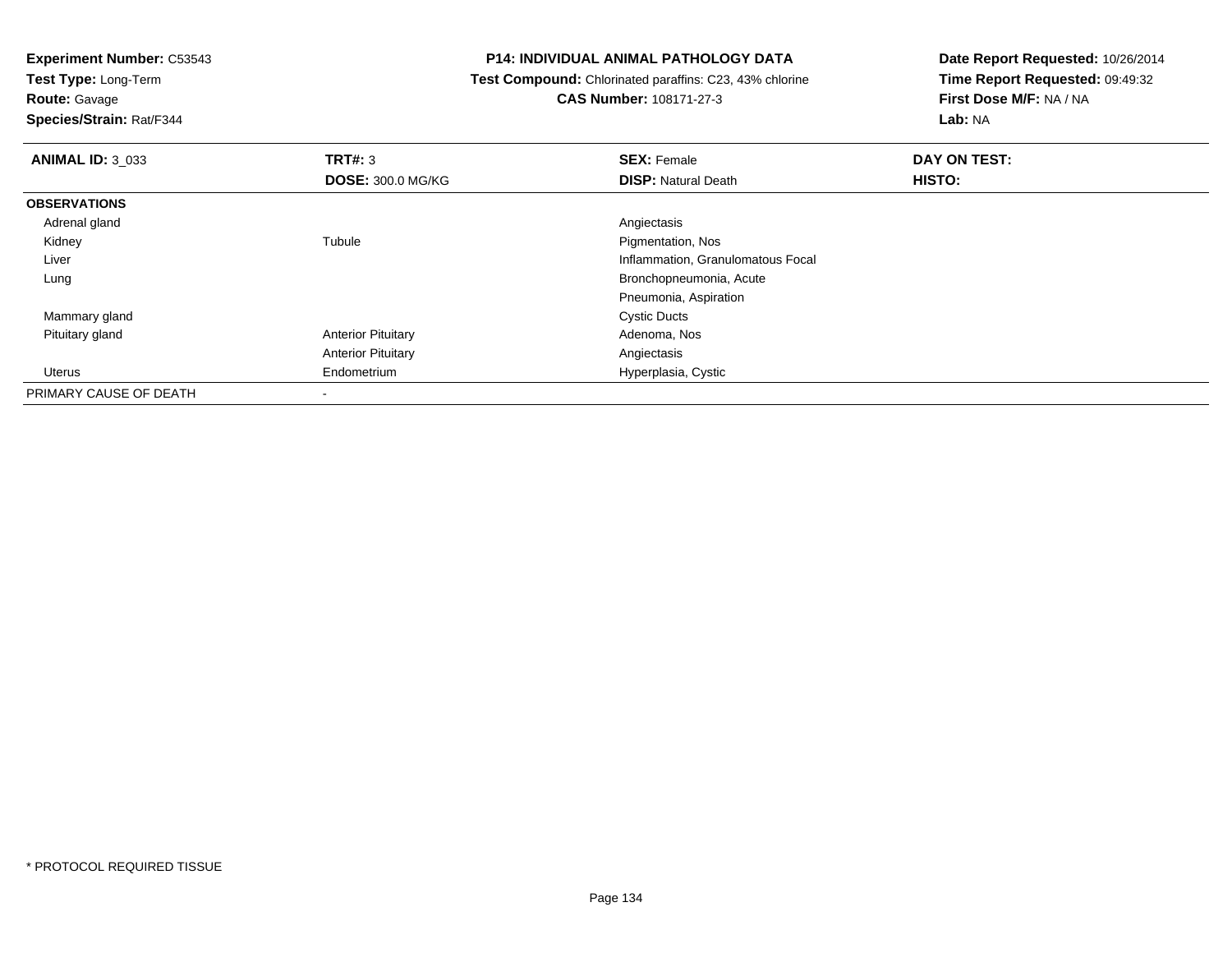| <b>Experiment Number: C53543</b> | <b>P14: INDIVIDUAL ANIMAL PATHOLOGY DATA</b> |                                                         | Date Report Requested: 10/26/2014 |  |
|----------------------------------|----------------------------------------------|---------------------------------------------------------|-----------------------------------|--|
| Test Type: Long-Term             |                                              | Test Compound: Chlorinated paraffins: C23, 43% chlorine | Time Report Requested: 09:49:32   |  |
| <b>Route: Gavage</b>             |                                              | <b>CAS Number: 108171-27-3</b>                          | First Dose M/F: NA / NA           |  |
| Species/Strain: Rat/F344         |                                              |                                                         | Lab: NA                           |  |
| <b>ANIMAL ID: 3_034</b>          | TRT#: 3                                      | <b>SEX: Female</b>                                      | DAY ON TEST:                      |  |
|                                  | <b>DOSE: 300.0 MG/KG</b>                     | <b>DISP:</b> Moribund Sacrifice                         | HISTO:                            |  |
| <b>OBSERVATIONS</b>              |                                              |                                                         |                                   |  |
| Adrenal gland                    | Cortex Nos                                   | Degeneration, Lipoid                                    |                                   |  |
| Kidney                           |                                              | Nephropathy                                             |                                   |  |
|                                  | Tubule                                       | Pigmentation, Nos                                       |                                   |  |
| Liver                            |                                              | Inflammation, Granulomatous Focal                       |                                   |  |
|                                  |                                              | Lymphocytic Inflammatory Infiltrate                     |                                   |  |
|                                  |                                              | Pigmentation, Nos                                       |                                   |  |
| Spleen                           |                                              | Congestion, Nos                                         |                                   |  |
| Thyroid                          |                                              | Hyperplasia, C Cell                                     |                                   |  |
| PRIMARY CAUSE OF DEATH           |                                              |                                                         |                                   |  |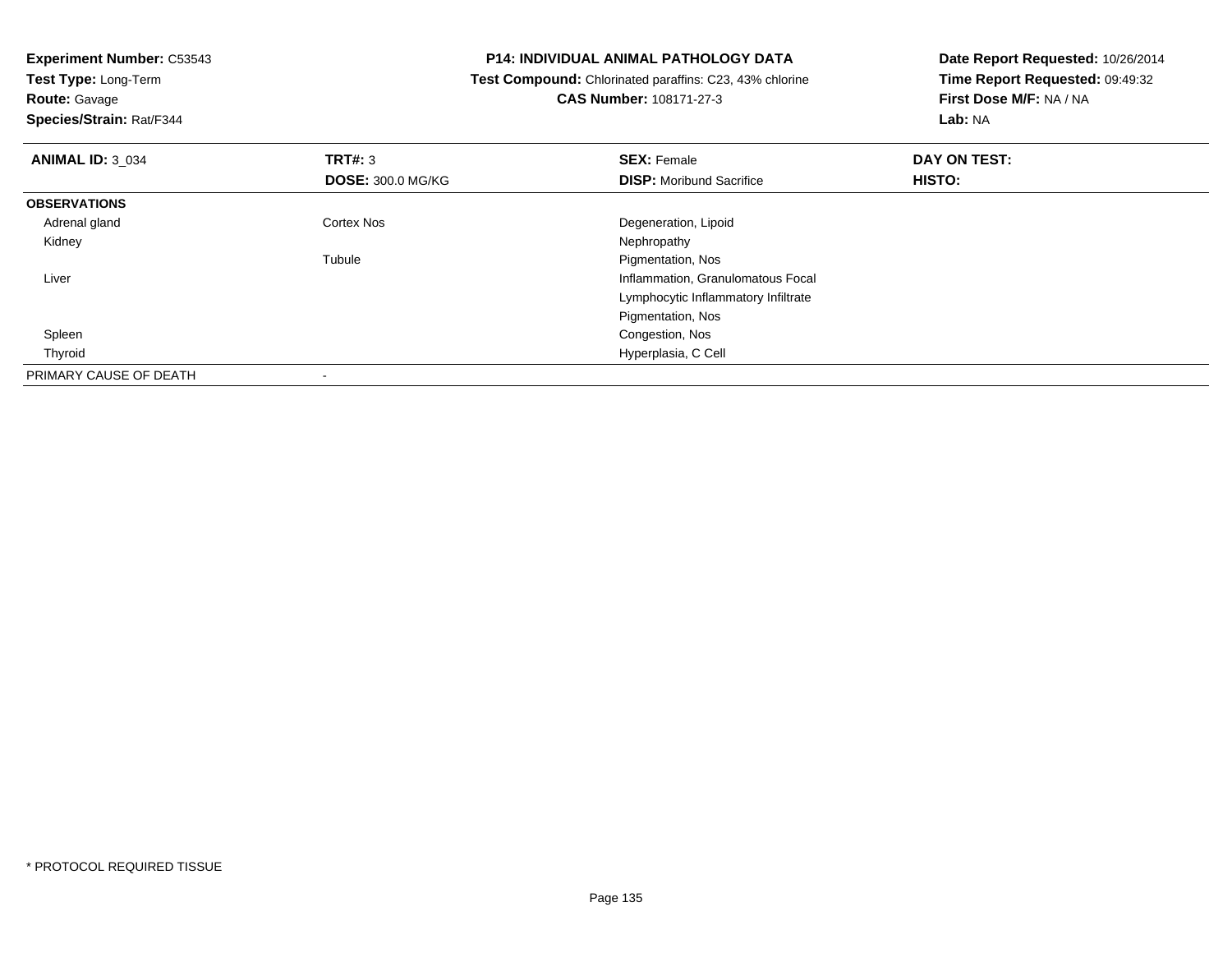**Test Type:** Long-Term

**Route:** Gavage

**Species/Strain:** Rat/F344

# **P14: INDIVIDUAL ANIMAL PATHOLOGY DATA**

 **Test Compound:** Chlorinated paraffins: C23, 43% chlorine**CAS Number:** 108171-27-3

| <b>ANIMAL ID: 3_035</b> | <b>TRT#: 3</b>           | <b>SEX: Female</b>                  | DAY ON TEST: |
|-------------------------|--------------------------|-------------------------------------|--------------|
|                         | <b>DOSE: 300.0 MG/KG</b> | <b>DISP: Terminal Sacrifice</b>     | HISTO:       |
| <b>OBSERVATIONS</b>     |                          |                                     |              |
| Kidney                  |                          | Nephropathy                         |              |
|                         | Tubule                   | Pigmentation, Nos                   |              |
| Liver                   | <b>Bile Duct</b>         | Hyperplasia, Cystic                 |              |
|                         |                          | Hyperplasia, Nodular                |              |
|                         |                          | Inflammation, Granulomatous Focal   |              |
|                         |                          | Lymphocytic Inflammatory Infiltrate |              |
|                         |                          | Pigmentation, Nos                   |              |
| Lymph node              | Mandibular Lymph Node    | Hyperplasia, Lymphoid               |              |
|                         | Pancreatic Lymph Node    | Hyperplasia, Lymphoid               |              |
| Pancreas                |                          | Periarteritis                       |              |
| Spleen                  |                          | Congestion, Nos                     |              |
|                         |                          | Hyperplasia, Lymphoid               |              |
| Thyroid                 |                          | Hyperplasia, C Cell                 |              |
| Uterus                  | Endometrium              | Hyperplasia, Cystic                 |              |
| PRIMARY CAUSE OF DEATH  | -                        |                                     |              |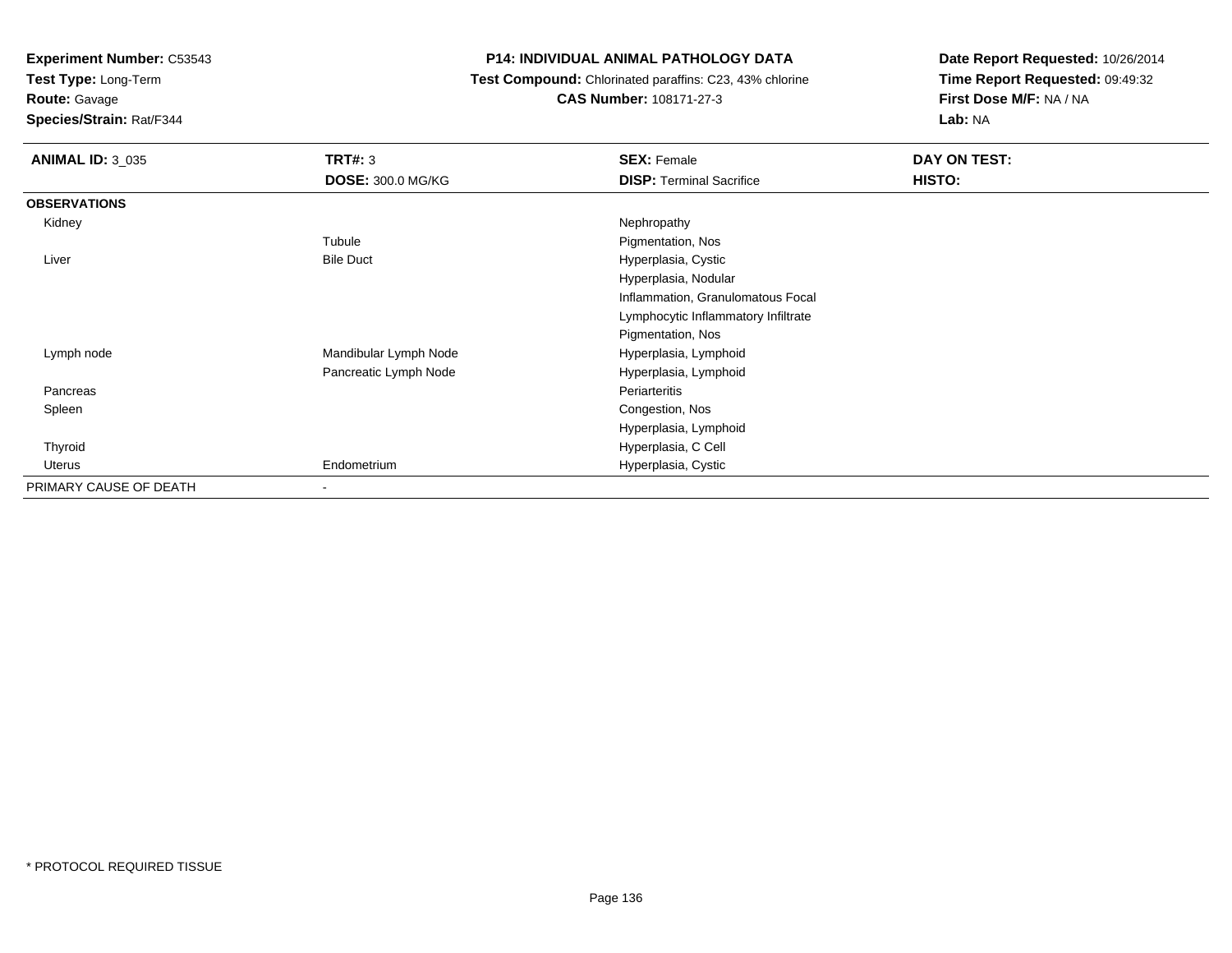**Experiment Number:** C53543**Test Type:** Long-Term

**Route:** Gavage

**Species/Strain:** Rat/F344

# **P14: INDIVIDUAL ANIMAL PATHOLOGY DATA**

 **Test Compound:** Chlorinated paraffins: C23, 43% chlorine**CAS Number:** 108171-27-3

| <b>ANIMAL ID: 3_036</b> | TRT#: 3                  | <b>SEX: Female</b>                  | DAY ON TEST: |  |
|-------------------------|--------------------------|-------------------------------------|--------------|--|
|                         | <b>DOSE: 300.0 MG/KG</b> | <b>DISP:</b> Moribund Sacrifice     | HISTO:       |  |
| <b>OBSERVATIONS</b>     |                          |                                     |              |  |
| Adrenal gland           | <b>Cortex Nos</b>        | Cytoplasmic Vacuolization           |              |  |
| Heart                   | Myocardium Nos           | Inflammation, Chronic               |              |  |
| Intestine Large         | Cecum, Colon             | Leiomyosarcoma                      |              |  |
| <b>Intestine Small</b>  | <b>Mesentery Nos</b>     | Inflammation, Chronic               |              |  |
| Kidney                  |                          | Nephropathy                         |              |  |
|                         | Tubule                   | Pigmentation, Nos                   |              |  |
| Liver                   |                          | Inflammation, Granulomatous Focal   |              |  |
|                         |                          | Lymphocytic Inflammatory Infiltrate |              |  |
|                         |                          | Pigmentation, Nos                   |              |  |
| Lung                    |                          | Alveolar/Bronchiolar Carcinoma      |              |  |
| Spleen                  |                          | Hematopoiesis                       |              |  |
| PRIMARY CAUSE OF DEATH  |                          |                                     |              |  |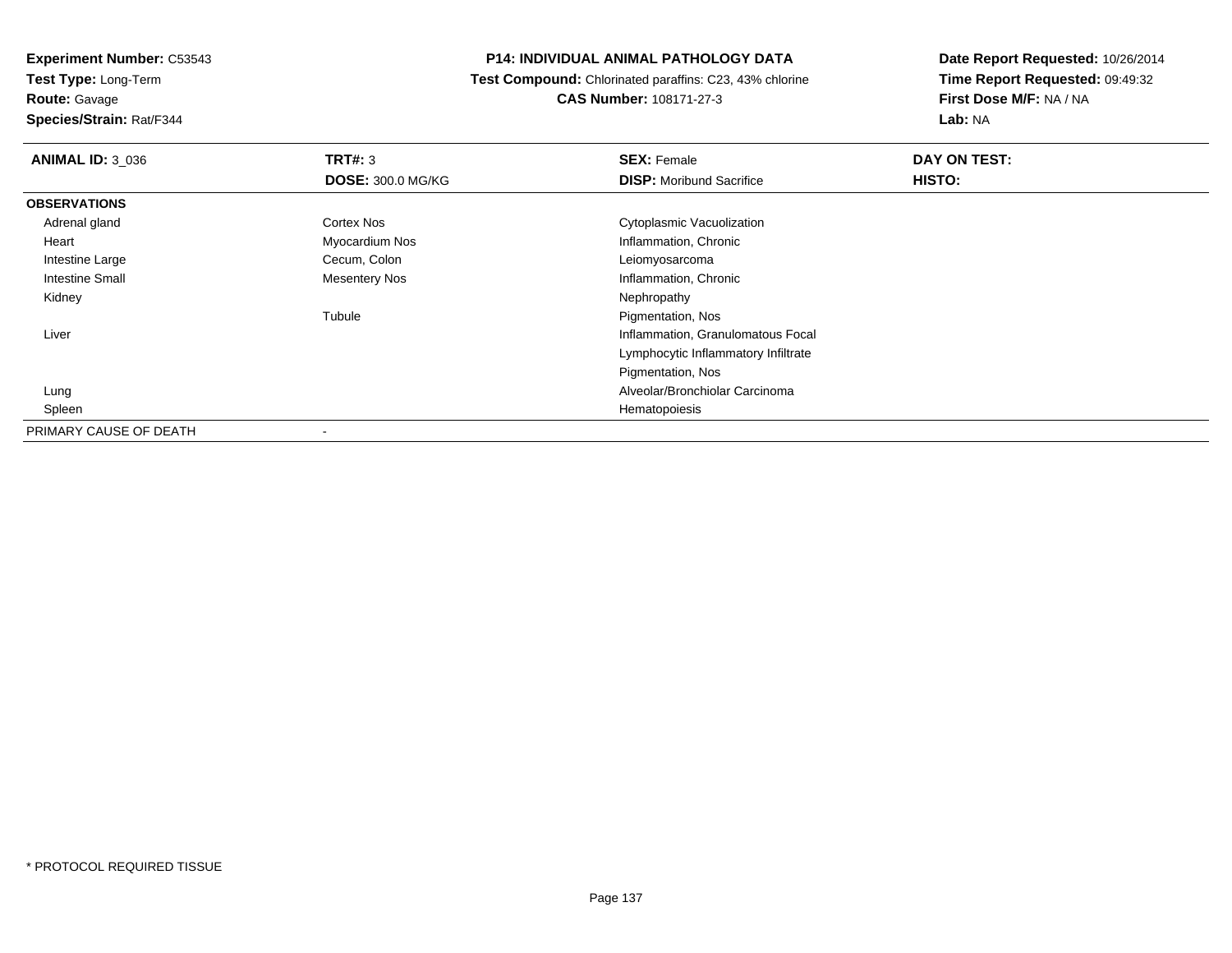**Test Type:** Long-Term

**Route:** Gavage

**Species/Strain:** Rat/F344

# **P14: INDIVIDUAL ANIMAL PATHOLOGY DATA**

 **Test Compound:** Chlorinated paraffins: C23, 43% chlorine**CAS Number:** 108171-27-3

| <b>ANIMAL ID: 3_037</b> | TRT#: 3                  | <b>SEX: Female</b>                  | DAY ON TEST: |
|-------------------------|--------------------------|-------------------------------------|--------------|
|                         | <b>DOSE: 300.0 MG/KG</b> | <b>DISP: Terminal Sacrifice</b>     | HISTO:       |
| <b>OBSERVATIONS</b>     |                          |                                     |              |
| Adrenal gland           | Cortex Nos               | Degeneration, Lipoid                |              |
|                         | Medulla                  | Pheochromocytoma                    |              |
| Heart                   | Myocardium Nos           | Inflammation, Chronic               |              |
| Kidney                  |                          | Nephropathy                         |              |
| Liver                   |                          | Inflammation, Granulomatous Focal   |              |
|                         |                          | Lymphocytic Inflammatory Infiltrate |              |
|                         |                          | Pigmentation, Nos                   |              |
| Lymph node              | Pancreatic Lymph Node    | Hyperplasia, Lymphoid               |              |
| Spleen                  |                          | Congestion, Nos                     |              |
| Thyroid                 |                          | C-Cell Adenoma                      |              |
| Uterus                  | Endometrium              | Hyperplasia, Cystic                 |              |
| PRIMARY CAUSE OF DEATH  |                          |                                     |              |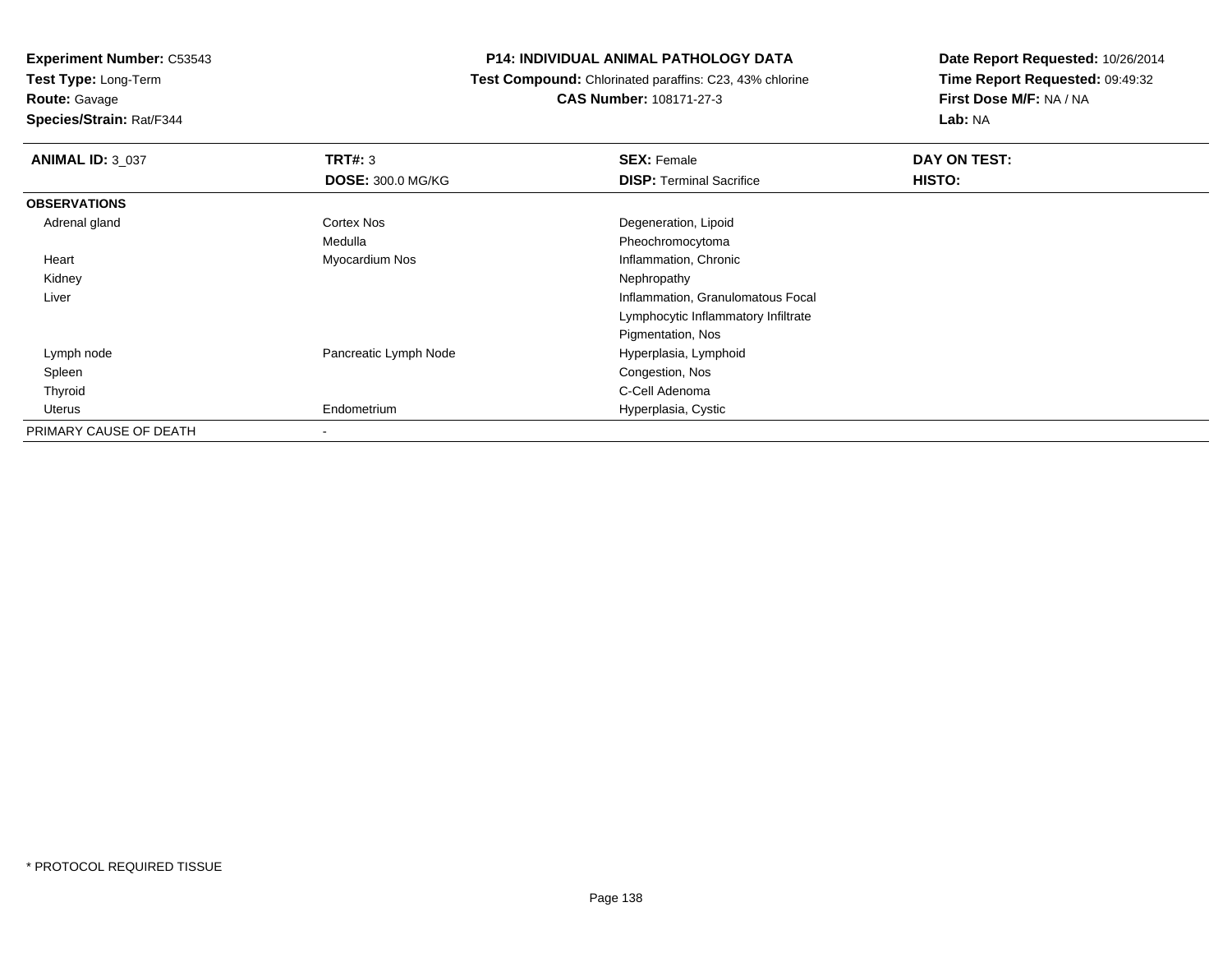**Test Type:** Long-Term**Route:** Gavage

**Species/Strain:** Rat/F344

# **P14: INDIVIDUAL ANIMAL PATHOLOGY DATA**

 **Test Compound:** Chlorinated paraffins: C23, 43% chlorine**CAS Number:** 108171-27-3

| <b>ANIMAL ID: 3_038</b> | TRT#: 3                  | <b>SEX: Female</b>                  | DAY ON TEST: |  |
|-------------------------|--------------------------|-------------------------------------|--------------|--|
|                         | <b>DOSE: 300.0 MG/KG</b> | <b>DISP: Terminal Sacrifice</b>     | HISTO:       |  |
| <b>OBSERVATIONS</b>     |                          |                                     |              |  |
| Heart                   | Myocardium Nos           | Inflammation, Chronic               |              |  |
| Kidney                  | Tubule                   | Pigmentation, Nos                   |              |  |
| Liver                   | <b>Bile Duct</b>         | Hyperplasia, Cystic                 |              |  |
|                         |                          | Inflammation, Granulomatous Focal   |              |  |
|                         |                          | Lymphocytic Inflammatory Infiltrate |              |  |
|                         |                          | Pigmentation, Nos                   |              |  |
| Lymph node              | Mesenteric Lymph Node    | Hyperplasia, Lymphoid               |              |  |
|                         | Mesenteric Lymph Node    | Lymphangiectasis                    |              |  |
| Spleen                  |                          | Congestion, Nos                     |              |  |
| Uterus                  | Endometrium              | Hyperplasia, Cystic                 |              |  |
| PRIMARY CAUSE OF DEATH  |                          |                                     |              |  |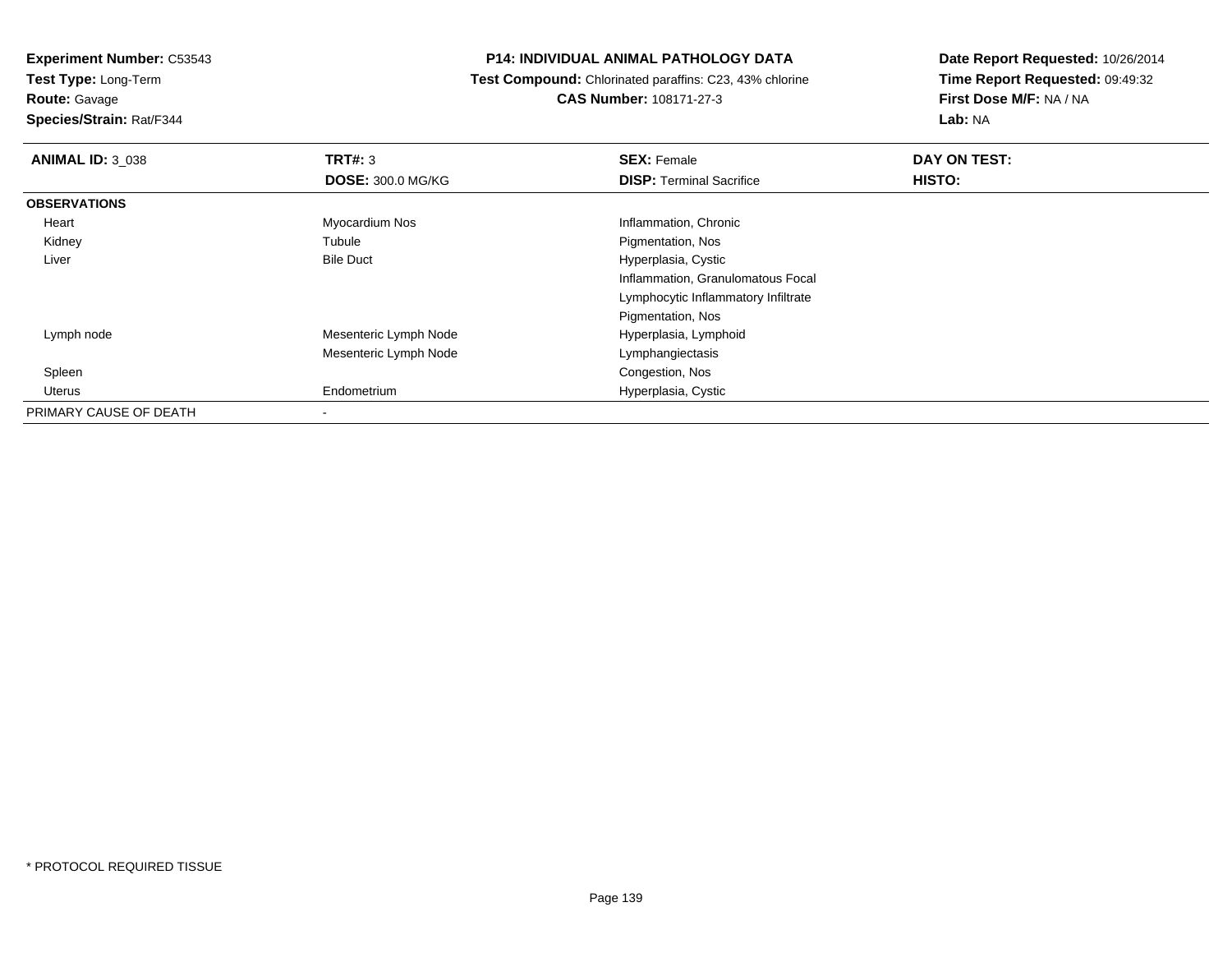**Test Type:** Long-Term

**Route:** Gavage

**Species/Strain:** Rat/F344

# **P14: INDIVIDUAL ANIMAL PATHOLOGY DATA**

 **Test Compound:** Chlorinated paraffins: C23, 43% chlorine**CAS Number:** 108171-27-3

| <b>ANIMAL ID: 3 039</b> | TRT#: 3                   | <b>SEX: Female</b>                | DAY ON TEST: |  |
|-------------------------|---------------------------|-----------------------------------|--------------|--|
|                         | <b>DOSE: 300.0 MG/KG</b>  | <b>DISP: Terminal Sacrifice</b>   | HISTO:       |  |
| <b>OBSERVATIONS</b>     |                           |                                   |              |  |
| Liver                   | <b>Bile Duct</b>          | Hyperplasia, Cystic               |              |  |
|                         |                           | Inflammation, Granulomatous Focal |              |  |
|                         |                           | Pigmentation, Nos                 |              |  |
| Lymph node              | Pancreatic Lymph Node     | Hyperplasia, Lymphoid             |              |  |
|                         | Pancreatic Lymph Node     | Inflammation, Granulomatous       |              |  |
| Pituitary gland         | <b>Anterior Pituitary</b> | Cyst, Nos                         |              |  |
| Spleen                  |                           | Congestion, Nos                   |              |  |
| Thyroid                 |                           | C-Cell Adenoma                    |              |  |
| PRIMARY CAUSE OF DEATH  |                           |                                   |              |  |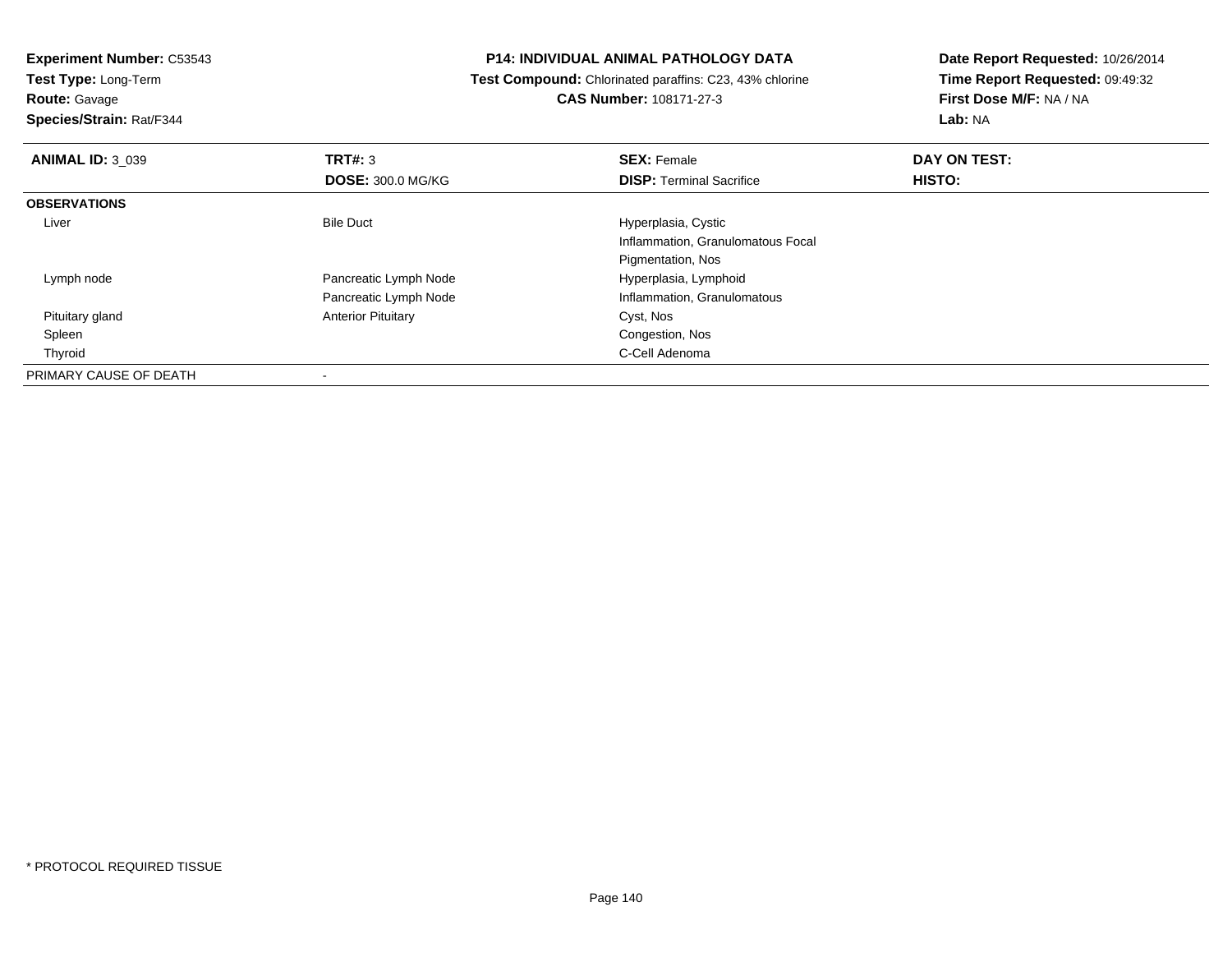**Test Type:** Long-Term

**Route:** Gavage

**Species/Strain:** Rat/F344

# **P14: INDIVIDUAL ANIMAL PATHOLOGY DATA**

 **Test Compound:** Chlorinated paraffins: C23, 43% chlorine**CAS Number:** 108171-27-3

| <b>ANIMAL ID: 3 040</b> | TRT#: 3                   | <b>SEX: Female</b>                  | DAY ON TEST: |  |
|-------------------------|---------------------------|-------------------------------------|--------------|--|
|                         | <b>DOSE: 300.0 MG/KG</b>  | <b>DISP:</b> Moribund Sacrifice     | HISTO:       |  |
| <b>OBSERVATIONS</b>     |                           |                                     |              |  |
| Eye                     | Vitreous Body             | Inflammation, Chronic               |              |  |
|                         | <b>Crystalline Lens</b>   | Mineralization                      |              |  |
|                         |                           | Retinopathy                         |              |  |
| Liver                   |                           | Inflammation, Granulomatous Focal   |              |  |
|                         |                           | Lymphocytic Inflammatory Infiltrate |              |  |
|                         |                           | Pigmentation, Nos                   |              |  |
| Pituitary gland         | <b>Anterior Pituitary</b> | Adenoma, Nos                        |              |  |
|                         | <b>Anterior Pituitary</b> | Angiectasis                         |              |  |
| Salivary gland          |                           | Inflammation, Chronic               |              |  |
| Stomach                 | Omentum Nos               | <b>Steatitis</b>                    |              |  |
| PRIMARY CAUSE OF DEATH  | ٠                         |                                     |              |  |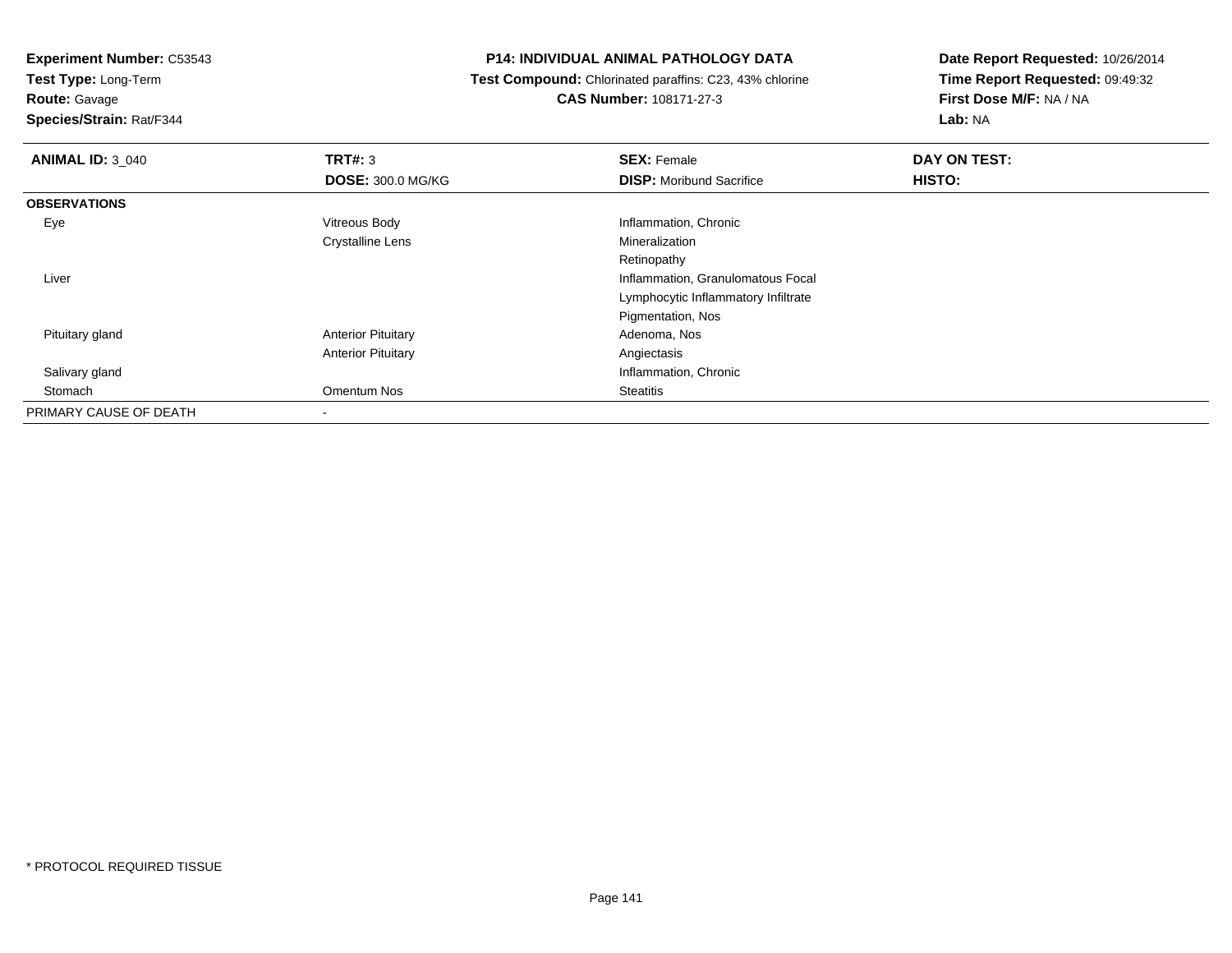**Test Type:** Long-Term

**Route:** Gavage

**Species/Strain:** Rat/F344

# **P14: INDIVIDUAL ANIMAL PATHOLOGY DATA**

 **Test Compound:** Chlorinated paraffins: C23, 43% chlorine**CAS Number:** 108171-27-3

| <b>ANIMAL ID: 3 041</b> | TRT#: 3                   | <b>SEX: Female</b>                  | DAY ON TEST: |
|-------------------------|---------------------------|-------------------------------------|--------------|
|                         | <b>DOSE: 300.0 MG/KG</b>  | <b>DISP:</b> Natural Death          | HISTO:       |
| <b>OBSERVATIONS</b>     |                           |                                     |              |
| Bone                    | Skull                     | Hyperostosis                        |              |
| Heart                   | Myocardium Nos            | Inflammation, Chronic               |              |
| Kidney                  |                           | Nephropathy                         |              |
| Liver                   |                           | Inflammation, Granulomatous Focal   |              |
|                         |                           | Lymphocytic Inflammatory Infiltrate |              |
|                         |                           | Pigmentation, Nos                   |              |
| Lung                    | Alveoli                   | Hemorrhage                          |              |
| Pituitary gland         | <b>Anterior Pituitary</b> | Adenoma, Nos                        |              |
|                         | <b>Anterior Pituitary</b> | Angiectasis                         |              |
| Unspecified             | Multiple Organs Nos       | Leukemia, Mononuclear Cell          |              |
| PRIMARY CAUSE OF DEATH  |                           |                                     |              |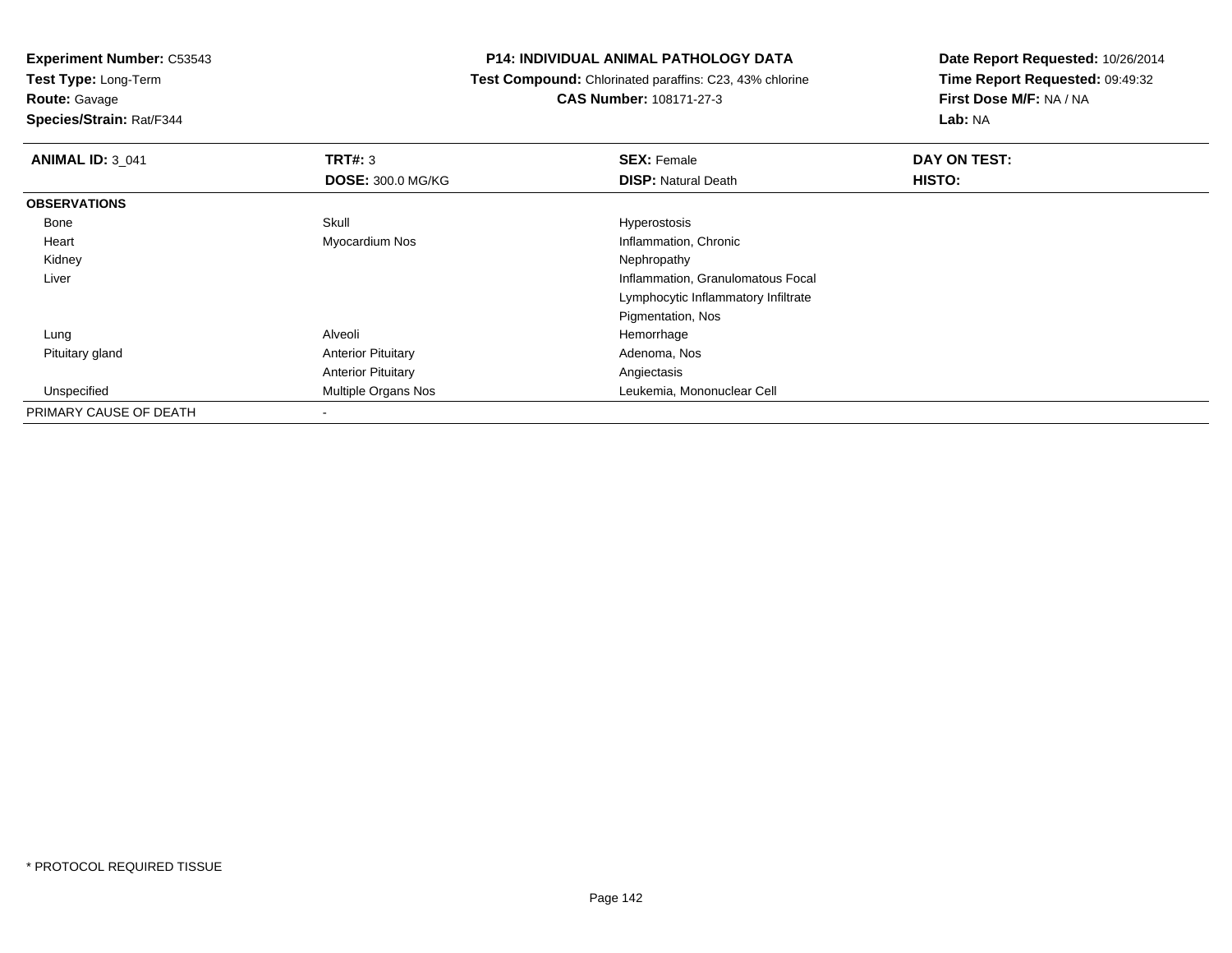**Test Type:** Long-Term

**Route:** Gavage

**Species/Strain:** Rat/F344

# **P14: INDIVIDUAL ANIMAL PATHOLOGY DATA**

 **Test Compound:** Chlorinated paraffins: C23, 43% chlorine**CAS Number:** 108171-27-3

| <b>ANIMAL ID: 3_042</b> | <b>TRT#: 3</b>            | <b>SEX: Female</b>                  | DAY ON TEST: |
|-------------------------|---------------------------|-------------------------------------|--------------|
|                         | <b>DOSE: 300.0 MG/KG</b>  | <b>DISP: Terminal Sacrifice</b>     | HISTO:       |
| <b>OBSERVATIONS</b>     |                           |                                     |              |
| Adrenal gland           | Cortex Nos                | Degeneration, Lipoid                |              |
|                         | Medulla                   | Pheochromocytoma                    |              |
| Heart                   | Myocardium Nos            | Inflammation, Chronic               |              |
| Kidney                  |                           | Nephropathy                         |              |
| Liver                   |                           | Inflammation, Granulomatous Focal   |              |
|                         |                           | Lymphocytic Inflammatory Infiltrate |              |
|                         |                           | Pigmentation, Nos                   |              |
| Lymph node              | Mediastinal Lymph Node    | Hyperplasia, Lymphoid               |              |
| Pituitary gland         | <b>Anterior Pituitary</b> | Adenoma, Nos                        |              |
|                         | <b>Anterior Pituitary</b> | Angiectasis                         |              |
| Spleen                  |                           | Congestion, Nos                     |              |
| Uterus                  |                           | <b>Endometrial Stromal Polyp</b>    |              |
|                         | Endometrium               | Inflammation, Chronic               |              |
| PRIMARY CAUSE OF DEATH  | ۰                         |                                     |              |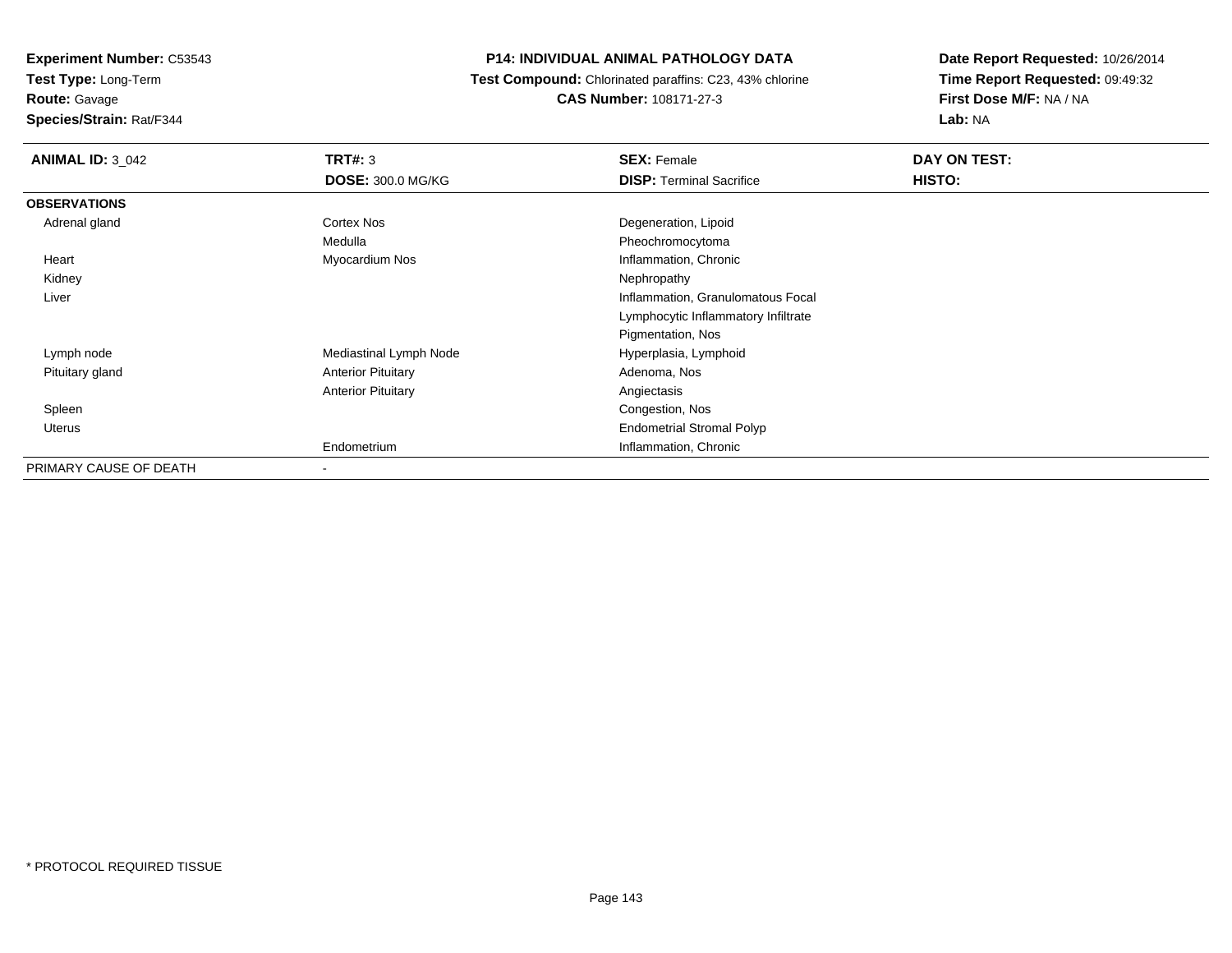**Test Type:** Long-Term

**Route:** Gavage

**Species/Strain:** Rat/F344

# **P14: INDIVIDUAL ANIMAL PATHOLOGY DATA**

 **Test Compound:** Chlorinated paraffins: C23, 43% chlorine**CAS Number:** 108171-27-3

| <b>ANIMAL ID: 3_043</b> | TRT#: 3                   | <b>SEX: Female</b>                  | <b>DAY ON TEST:</b> |
|-------------------------|---------------------------|-------------------------------------|---------------------|
|                         | DOSE: 300.0 MG/KG         | <b>DISP:</b> Moribund Sacrifice     | HISTO:              |
| <b>OBSERVATIONS</b>     |                           |                                     |                     |
| Clitoral gland          |                           | Carcinoma, Nos                      |                     |
|                         |                           | <b>Cystic Ducts</b>                 |                     |
| Kidney                  |                           | Nephropathy                         |                     |
|                         | Tubule                    | Pigmentation, Nos                   |                     |
| Liver                   |                           | Cytoplasmic Vacuolization           |                     |
|                         |                           | Inflammation, Granulomatous Focal   |                     |
|                         |                           | Lymphocytic Inflammatory Infiltrate |                     |
|                         |                           | Neoplastic Nodule                   |                     |
|                         |                           | Pigmentation, Nos                   |                     |
| Lymph node              | Pancreatic Lymph Node     | Edema, Nos                          |                     |
|                         | Pancreatic Lymph Node     | Hyperplasia, Lymphoid               |                     |
|                         | Pancreatic Lymph Node     | Inflammation, Granulomatous         |                     |
| Mammary gland           |                           | <b>Cystic Ducts</b>                 |                     |
| Pituitary gland         | <b>Anterior Pituitary</b> | Adenoma, Nos                        |                     |
| Spleen                  |                           | Congestion, Nos                     |                     |
| Unspecified             | Multiple Organs Nos       | Leukemia, Mononuclear Cell          |                     |
| Uterus                  |                           | <b>Endometrial Stromal Polyp</b>    |                     |
|                         |                           | Hyperplasia, Lymphoid               |                     |
| PRIMARY CAUSE OF DEATH  | $\overline{\phantom{a}}$  |                                     |                     |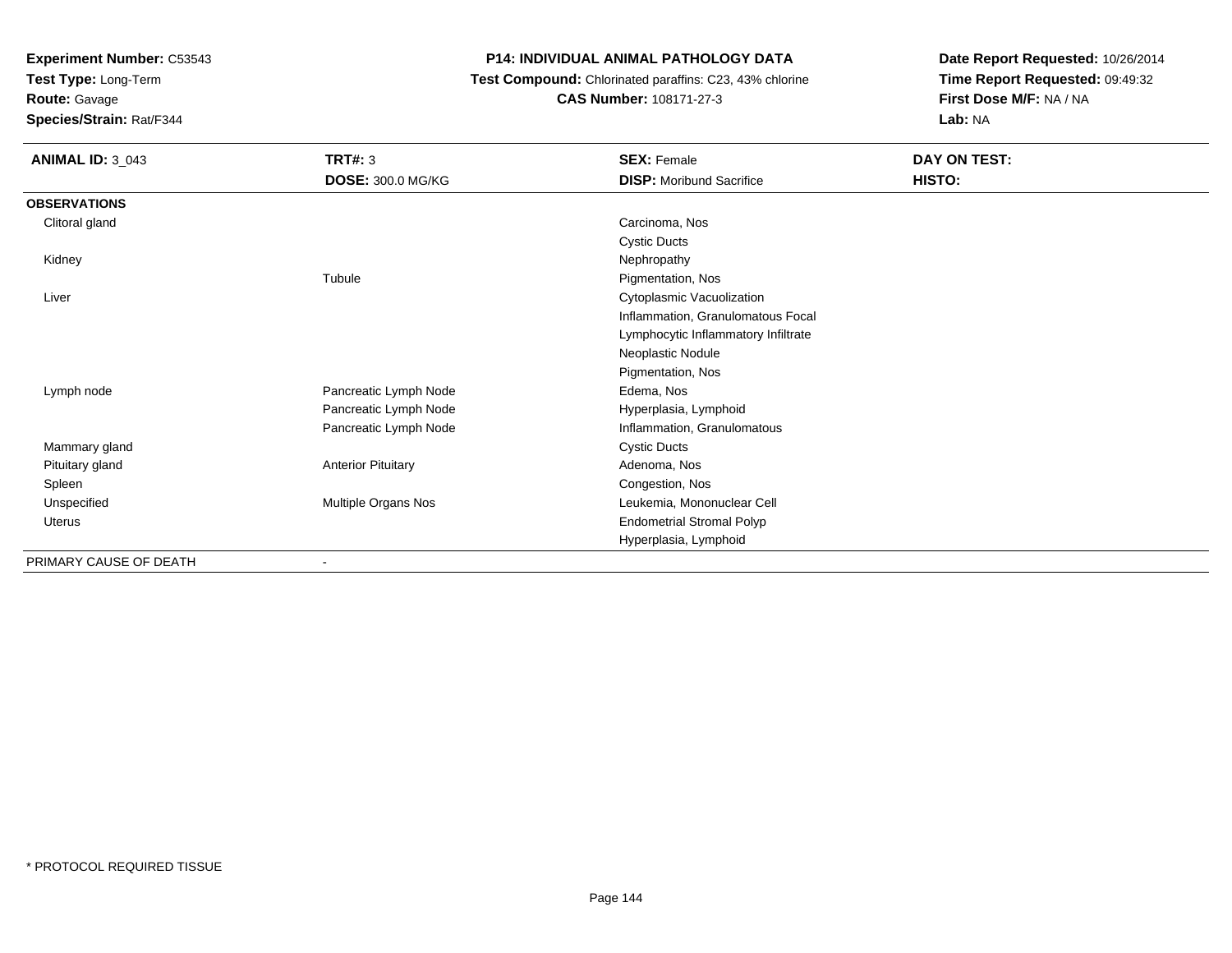**Test Type:** Long-Term

**Route:** Gavage

**Species/Strain:** Rat/F344

## **P14: INDIVIDUAL ANIMAL PATHOLOGY DATA**

 **Test Compound:** Chlorinated paraffins: C23, 43% chlorine**CAS Number:** 108171-27-3

| <b>ANIMAL ID: 3_044</b> | <b>TRT#: 3</b>            | <b>SEX: Female</b>                  | DAY ON TEST: |  |
|-------------------------|---------------------------|-------------------------------------|--------------|--|
|                         | DOSE: 300.0 MG/KG         | <b>DISP: Terminal Sacrifice</b>     | HISTO:       |  |
| <b>OBSERVATIONS</b>     |                           |                                     |              |  |
| Adrenal gland           | <b>Cortex Nos</b>         | Angiectasis                         |              |  |
|                         | <b>Cortex Nos</b>         | Cyst, Nos                           |              |  |
|                         | <b>Cortex Nos</b>         | Degeneration, Nos                   |              |  |
|                         | Medulla                   | Pheochromocytoma                    |              |  |
| Heart                   | Atrium                    | Thrombus, Mural                     |              |  |
| Intestine Large         | Cecum, Colon              | Parasitism                          |              |  |
| Kidney                  |                           | Lymphocytic Inflammatory Infiltrate |              |  |
|                         |                           | Nephropathy                         |              |  |
|                         | Tubule                    | Pigmentation, Nos                   |              |  |
| Liver                   |                           | Hyperplasia, Nodular                |              |  |
|                         |                           | Inflammation, Granulomatous Focal   |              |  |
|                         |                           | Lymphocytic Inflammatory Infiltrate |              |  |
|                         |                           | Pigmentation, Nos                   |              |  |
| Lymph node              | Pancreatic Lymph Node     | Angiectasis                         |              |  |
|                         | Mediastinal Lymph Node    | Hyperplasia, Lymphoid               |              |  |
|                         | Mesenteric Lymph Node     | Hyperplasia, Lymphoid               |              |  |
|                         | Pancreatic Lymph Node     | Hyperplasia, Lymphoid               |              |  |
|                         | Mesenteric Lymph Node     | Inflammation, Granulomatous         |              |  |
|                         | Pancreatic Lymph Node     | Inflammation, Granulomatous         |              |  |
| Mammary gland           |                           | Fibroadenoma                        |              |  |
| Pancreas                |                           | Lymphocytic Inflammatory Infiltrate |              |  |
| Pituitary gland         | <b>Anterior Pituitary</b> | Hyperplasia, Focal                  |              |  |
| Spleen                  |                           | Congestion, Nos                     |              |  |
|                         |                           | Hyperplasia, Lymphoid               |              |  |
| Uterus                  | <b>Broad Ligament</b>     | <b>Steatitis</b>                    |              |  |
| PRIMARY CAUSE OF DEATH  | $\blacksquare$            |                                     |              |  |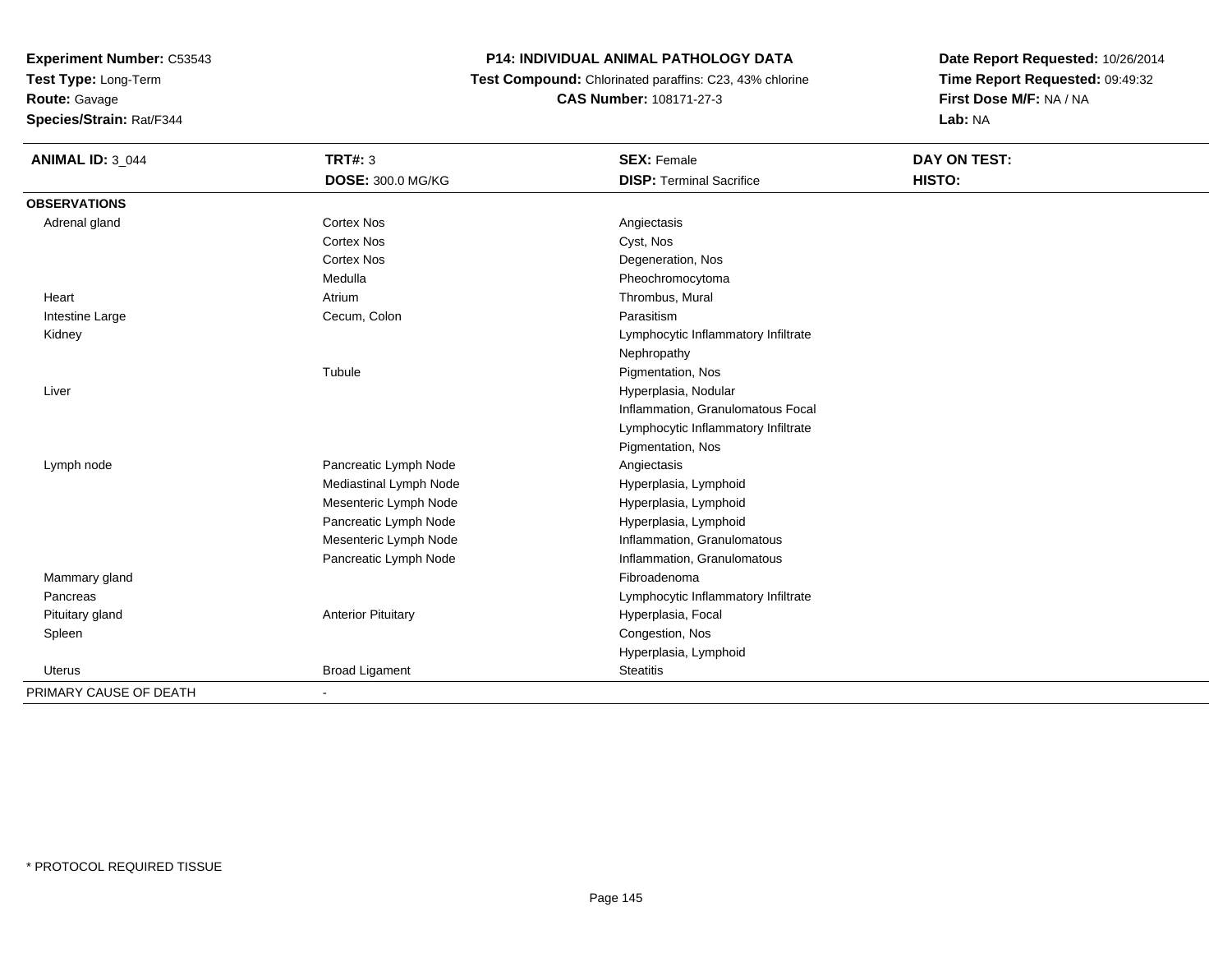**Test Type:** Long-Term

## **Route:** Gavage

**Species/Strain:** Rat/F344

### **P14: INDIVIDUAL ANIMAL PATHOLOGY DATA**

 **Test Compound:** Chlorinated paraffins: C23, 43% chlorine**CAS Number:** 108171-27-3

| <b>ANIMAL ID: 3_045</b> | TRT#: 3                    | <b>SEX: Female</b>                | DAY ON TEST: |  |
|-------------------------|----------------------------|-----------------------------------|--------------|--|
|                         | <b>DOSE: 300.0 MG/KG</b>   | <b>DISP:</b> Moribund Sacrifice   | HISTO:       |  |
| <b>OBSERVATIONS</b>     |                            |                                   |              |  |
| Liver                   |                            | Inflammation, Granulomatous Focal |              |  |
|                         |                            | Pigmentation, Nos                 |              |  |
| Lymph node              | Pancreatic Lymph Node      | Hyperplasia, Lymphoid             |              |  |
|                         | Pancreatic Lymph Node      | Inflammation, Granulomatous       |              |  |
|                         | Mesenteric Lymph Node      | Lymphangiectasis                  |              |  |
| Spleen                  |                            | Ectopia                           |              |  |
| Stomach                 | <b>Glandular Stomach</b>   | Inflammation, Acute/Chronic       |              |  |
| Thyroid                 |                            | Hyperplasia, C Cell               |              |  |
| Unspecified             | <b>Multiple Organs Nos</b> | Leukemia, Mononuclear Cell        |              |  |
| PRIMARY CAUSE OF DEATH  |                            |                                   |              |  |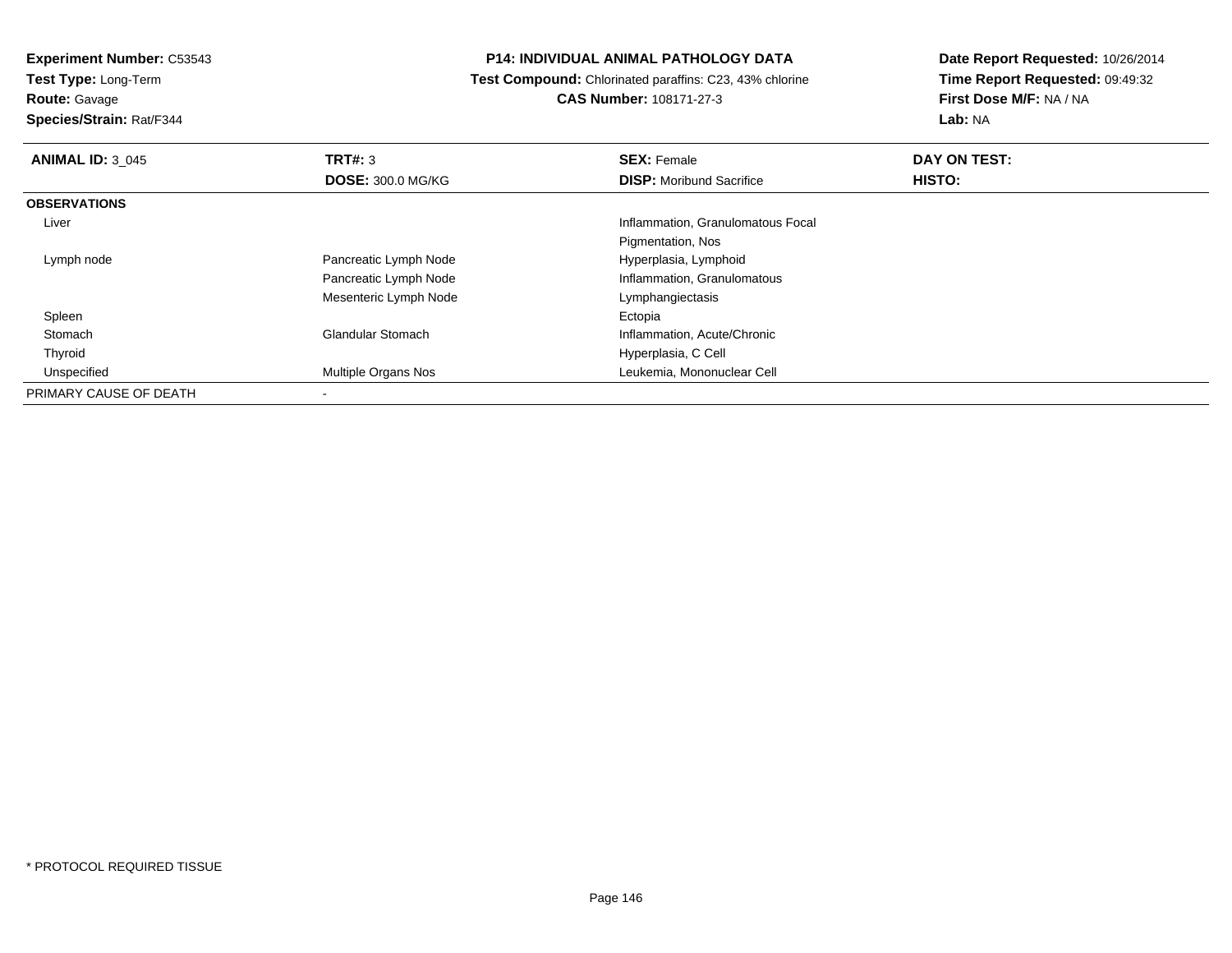**Test Type:** Long-Term**Route:** Gavage

**Species/Strain:** Rat/F344

## **P14: INDIVIDUAL ANIMAL PATHOLOGY DATA**

 **Test Compound:** Chlorinated paraffins: C23, 43% chlorine**CAS Number:** 108171-27-3

| <b>ANIMAL ID: 3_046</b> | <b>TRT#: 3</b>            | <b>SEX: Female</b>                  | DAY ON TEST: |
|-------------------------|---------------------------|-------------------------------------|--------------|
|                         | <b>DOSE: 300.0 MG/KG</b>  | <b>DISP: Terminal Sacrifice</b>     | HISTO:       |
| <b>OBSERVATIONS</b>     |                           |                                     |              |
| Adrenal gland           | Cortex Nos                | Degeneration, Lipoid                |              |
| Heart                   | Myocardium Nos            | Inflammation, Chronic               |              |
| Kidney                  |                           | Nephropathy                         |              |
|                         | Tubule                    | Pigmentation, Nos                   |              |
| Liver                   |                           | Inflammation, Granulomatous Focal   |              |
|                         |                           | Lymphocytic Inflammatory Infiltrate |              |
|                         |                           | Pigmentation, Nos                   |              |
| Lymph node              | Pancreatic Lymph Node     | Hyperplasia, Lymphoid               |              |
|                         | Pancreatic Lymph Node     | Inflammation, Granulomatous         |              |
| Mammary gland           |                           | <b>Cystic Ducts</b>                 |              |
| Pituitary gland         | <b>Anterior Pituitary</b> | Adenoma, Nos                        |              |
|                         | <b>Anterior Pituitary</b> | Angiectasis                         |              |
| Spleen                  |                           | Congestion, Nos                     |              |
| Thyroid                 |                           | C-Cell Adenoma                      |              |
| Uterus                  | Endometrium               | Hyperplasia, Cystic                 |              |
|                         | <b>Broad Ligament</b>     | <b>Steatitis</b>                    |              |
| PRIMARY CAUSE OF DEATH  | $\overline{\phantom{0}}$  |                                     |              |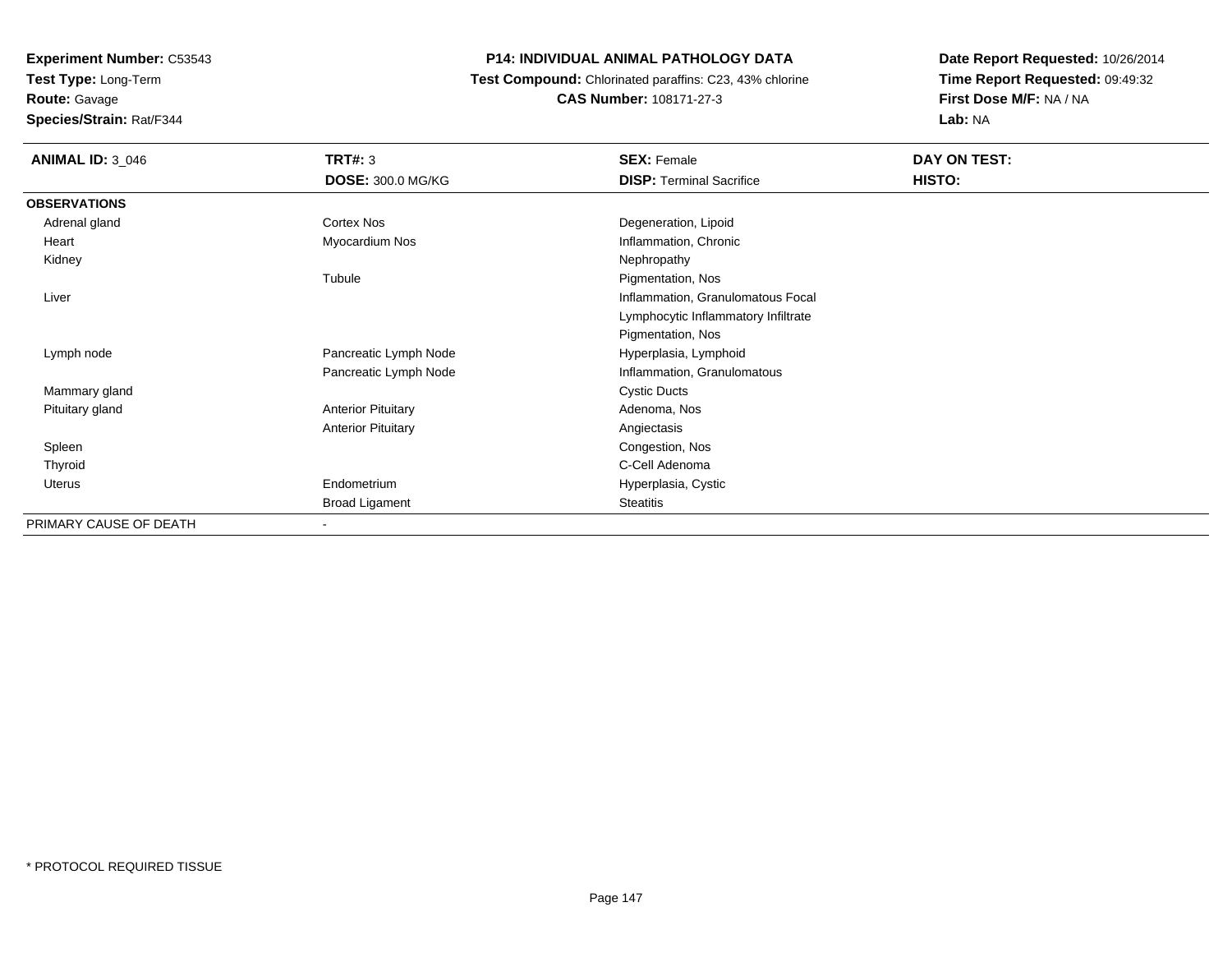**Test Type:** Long-Term

**Route:** Gavage

**Species/Strain:** Rat/F344

## **P14: INDIVIDUAL ANIMAL PATHOLOGY DATA**

 **Test Compound:** Chlorinated paraffins: C23, 43% chlorine**CAS Number:** 108171-27-3

| <b>ANIMAL ID: 3_047</b> | TRT#: 3                   | <b>SEX: Female</b>                  | DAY ON TEST:  |
|-------------------------|---------------------------|-------------------------------------|---------------|
|                         | DOSE: 300.0 MG/KG         | <b>DISP:</b> Moribund Sacrifice     | <b>HISTO:</b> |
| <b>OBSERVATIONS</b>     |                           |                                     |               |
| Brain                   |                           | Deformity, Nos                      |               |
| Heart                   | Myocardium Nos            | Inflammation, Chronic               |               |
| Kidney                  |                           | Nephropathy                         |               |
| Liver                   |                           | Cytologic Alteration, Nos           |               |
|                         | <b>Bile Duct</b>          | Dilatation, Nos                     |               |
|                         |                           | Inflammation, Granulomatous Focal   |               |
|                         |                           | Lymphocytic Inflammatory Infiltrate |               |
|                         |                           | Pigmentation, Nos                   |               |
| Lymph node              | Pancreatic Lymph Node     | Hyperplasia, Lymphoid               |               |
|                         | Pancreatic Lymph Node     | Inflammation, Granulomatous         |               |
| Mammary gland           |                           | Fibroadenoma                        |               |
|                         |                           | Hyperplasia, Cystic                 |               |
| Pituitary gland         | <b>Anterior Pituitary</b> | Carcinoma, Nos                      |               |
| Stomach                 | Forestomach               | Hyperkeratosis                      |               |
|                         | Forestomach               | Hyperplasia, Epithelial             |               |
|                         | Forestomach               | Inflammation, Chronic Diffuse       |               |
|                         | Forestomach               | Squamous Cell Papilloma             |               |
| PRIMARY CAUSE OF DEATH  | $\sim$                    |                                     |               |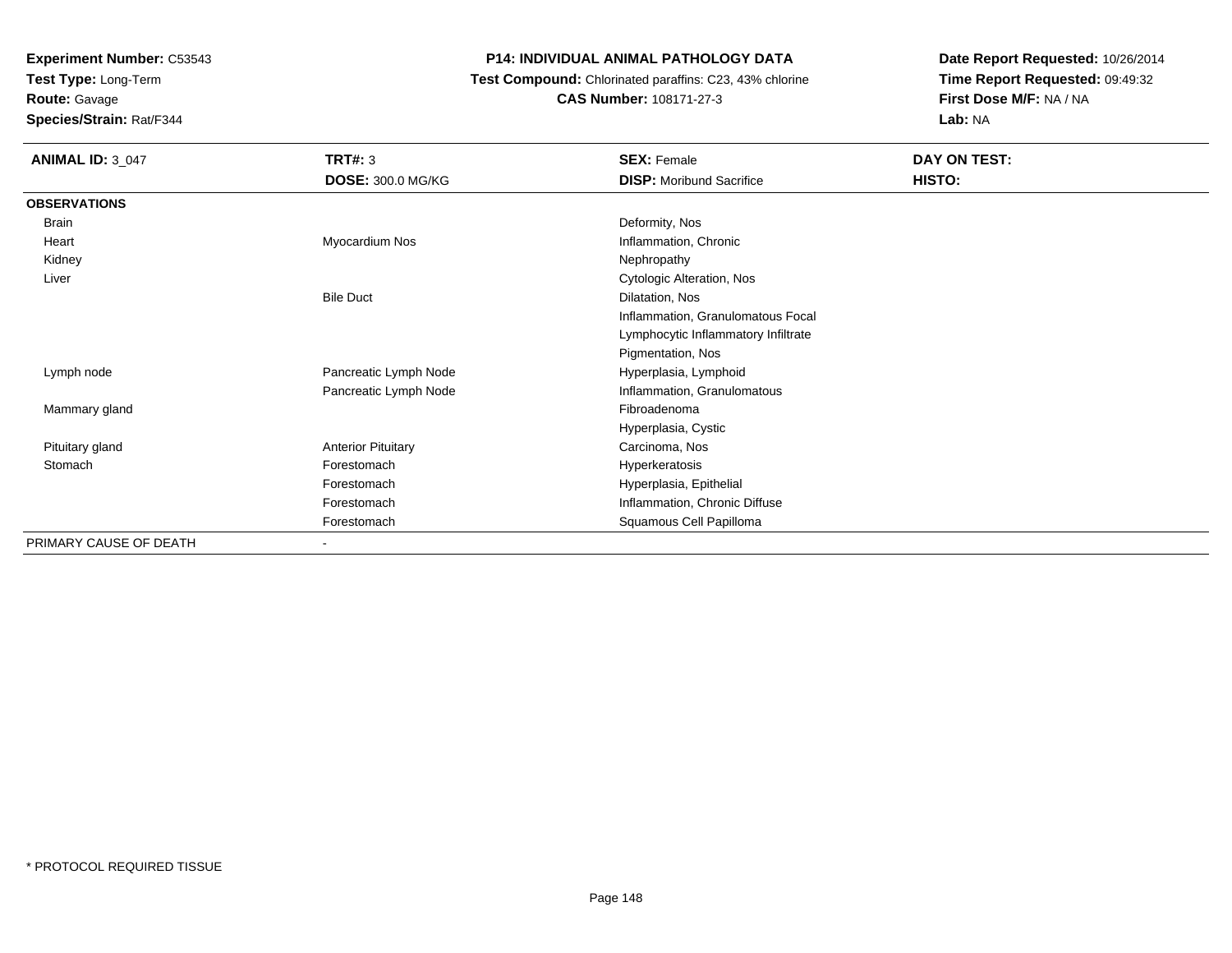**Test Type:** Long-Term

**Route:** Gavage

**Species/Strain:** Rat/F344

### **P14: INDIVIDUAL ANIMAL PATHOLOGY DATA**

 **Test Compound:** Chlorinated paraffins: C23, 43% chlorine**CAS Number:** 108171-27-3

| <b>ANIMAL ID: 3 048</b> | TRT#: 3                  | <b>SEX: Female</b>                  | DAY ON TEST: |  |
|-------------------------|--------------------------|-------------------------------------|--------------|--|
|                         | <b>DOSE: 300.0 MG/KG</b> | <b>DISP: Terminal Sacrifice</b>     | HISTO:       |  |
| <b>OBSERVATIONS</b>     |                          |                                     |              |  |
| Heart                   | Myocardium Nos           | Inflammation, Chronic               |              |  |
| Kidney                  |                          | Nephropathy                         |              |  |
|                         | Tubule                   | Pigmentation, Nos                   |              |  |
| Liver                   |                          | Inflammation, Granulomatous Focal   |              |  |
|                         |                          | Lymphocytic Inflammatory Infiltrate |              |  |
|                         |                          | Pigmentation, Nos                   |              |  |
| Mammary gland           |                          | Fibroadenoma                        |              |  |
| Spleen                  |                          | Congestion, Nos                     |              |  |
| Uterus                  | Endometrium              | Hyperplasia, Cystic                 |              |  |
| PRIMARY CAUSE OF DEATH  |                          |                                     |              |  |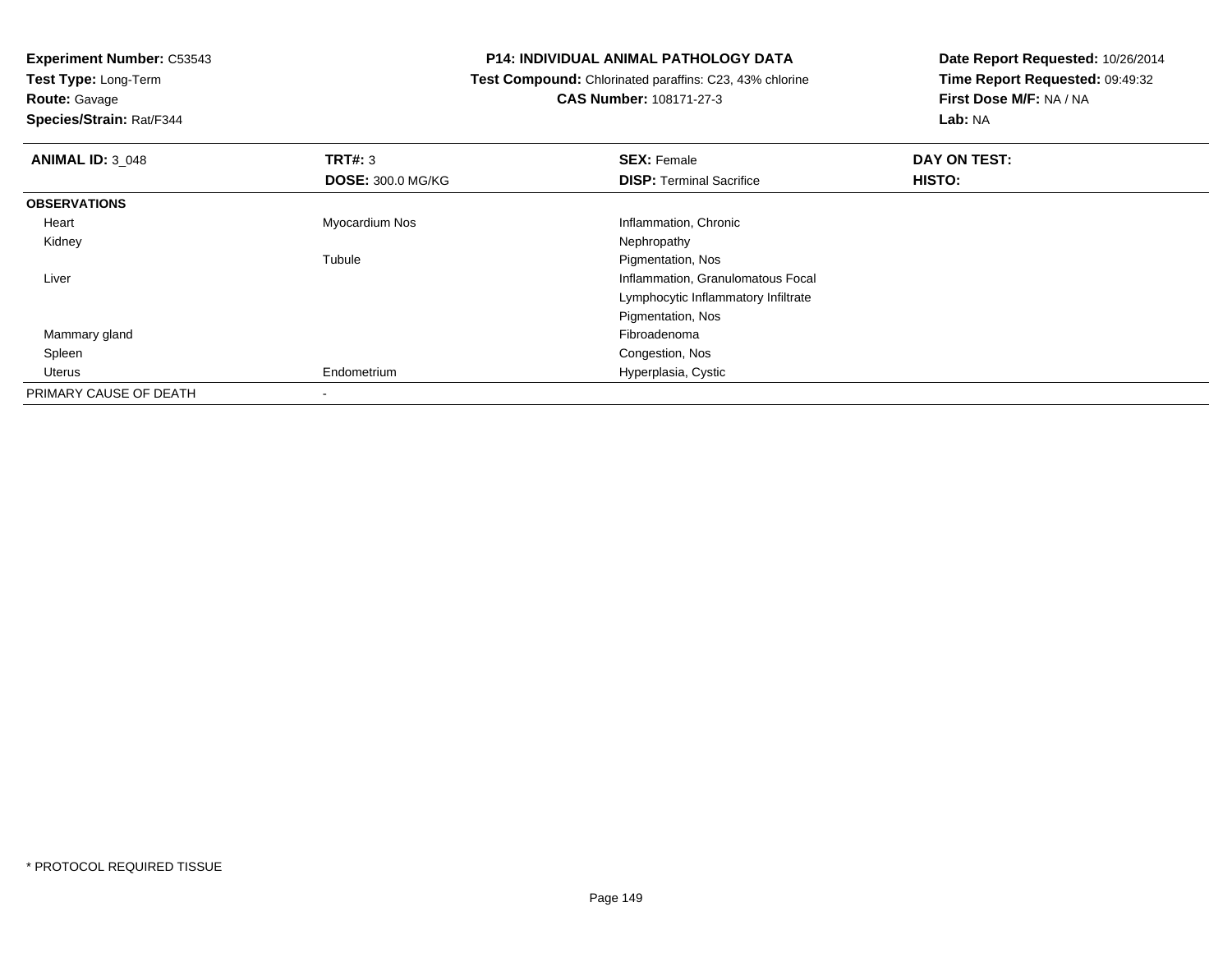**Test Type:** Long-Term

**Route:** Gavage

**Species/Strain:** Rat/F344

## **P14: INDIVIDUAL ANIMAL PATHOLOGY DATA**

 **Test Compound:** Chlorinated paraffins: C23, 43% chlorine**CAS Number:** 108171-27-3

| <b>ANIMAL ID: 3_049</b> | <b>TRT#: 3</b>           | <b>SEX: Female</b>                  | DAY ON TEST: |
|-------------------------|--------------------------|-------------------------------------|--------------|
|                         | <b>DOSE: 300.0 MG/KG</b> | <b>DISP:</b> Moribund Sacrifice     | HISTO:       |
| <b>OBSERVATIONS</b>     |                          |                                     |              |
| Adrenal gland           | Cortex Nos               | Degeneration, Cystic                |              |
|                         | Medulla                  | Hyperplasia, Focal                  |              |
| Heart                   | Myocardium Nos           | Inflammation, Chronic               |              |
| Kidney                  |                          | Nephropathy                         |              |
|                         | Tubule                   | Pigmentation, Nos                   |              |
| Liver                   |                          | Cyst, Nos                           |              |
|                         |                          | Inflammation, Granulomatous Focal   |              |
|                         |                          | Lymphocytic Inflammatory Infiltrate |              |
|                         |                          | Pigmentation, Nos                   |              |
| Lymph node              | Pancreatic Lymph Node    | Pigmentation, Nos                   |              |
| Mammary gland           |                          | <b>Cystic Ducts</b>                 |              |
| Pancreas                | Acinus                   | Atrophy, Nos                        |              |
| Thyroid                 |                          | Hyperplasia, C Cell                 |              |
| Unspecified             | Multiple Organs Nos      | Leukemia, Mononuclear Cell          |              |
| Uterus                  | Endometrium              | Hyperplasia, Cystic                 |              |
| PRIMARY CAUSE OF DEATH  | $\overline{\phantom{a}}$ |                                     |              |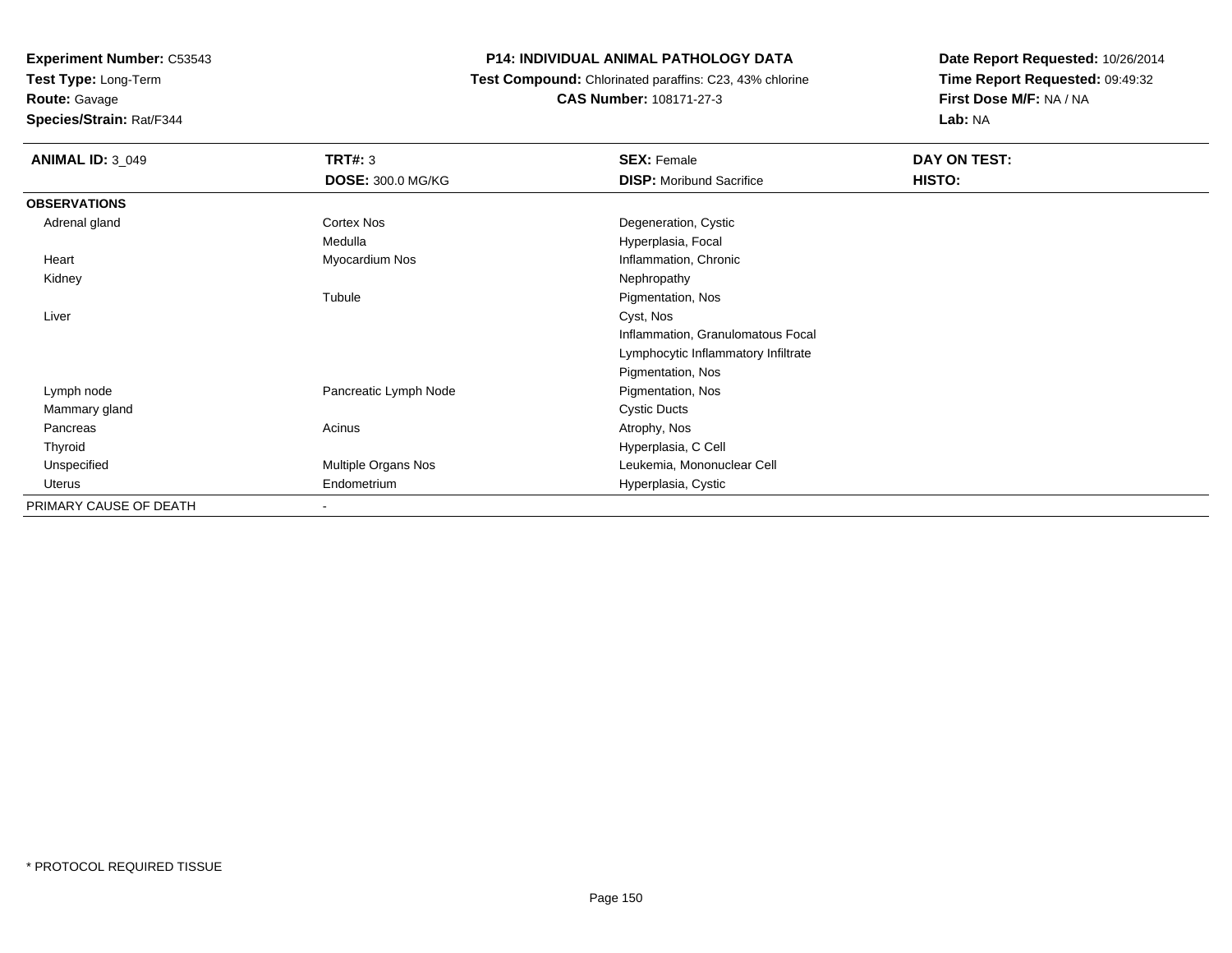**Test Type:** Long-Term

**Route:** Gavage

**Species/Strain:** Rat/F344

### **P14: INDIVIDUAL ANIMAL PATHOLOGY DATA**

 **Test Compound:** Chlorinated paraffins: C23, 43% chlorine**CAS Number:** 108171-27-3

| <b>ANIMAL ID: 3_050</b> | TRT#: 3                   | <b>SEX: Female</b>                  | DAY ON TEST:  |  |
|-------------------------|---------------------------|-------------------------------------|---------------|--|
|                         | <b>DOSE: 300.0 MG/KG</b>  | <b>DISP: Terminal Sacrifice</b>     | <b>HISTO:</b> |  |
| <b>OBSERVATIONS</b>     |                           |                                     |               |  |
| Kidney                  | Tubule                    | Pigmentation, Nos                   |               |  |
| Liver                   |                           | Inflammation, Granulomatous Focal   |               |  |
|                         |                           | Lymphocytic Inflammatory Infiltrate |               |  |
|                         |                           | Pigmentation, Nos                   |               |  |
| Pituitary gland         | <b>Anterior Pituitary</b> | Adenoma, Nos                        |               |  |
|                         | <b>Anterior Pituitary</b> | Angiectasis                         |               |  |
| Spleen                  |                           | Congestion, Nos                     |               |  |
|                         |                           | Hyperplasia, Lymphoid               |               |  |
| Uterus                  | <b>Broad Ligament</b>     | <b>Steatitis</b>                    |               |  |
| PRIMARY CAUSE OF DEATH  |                           |                                     |               |  |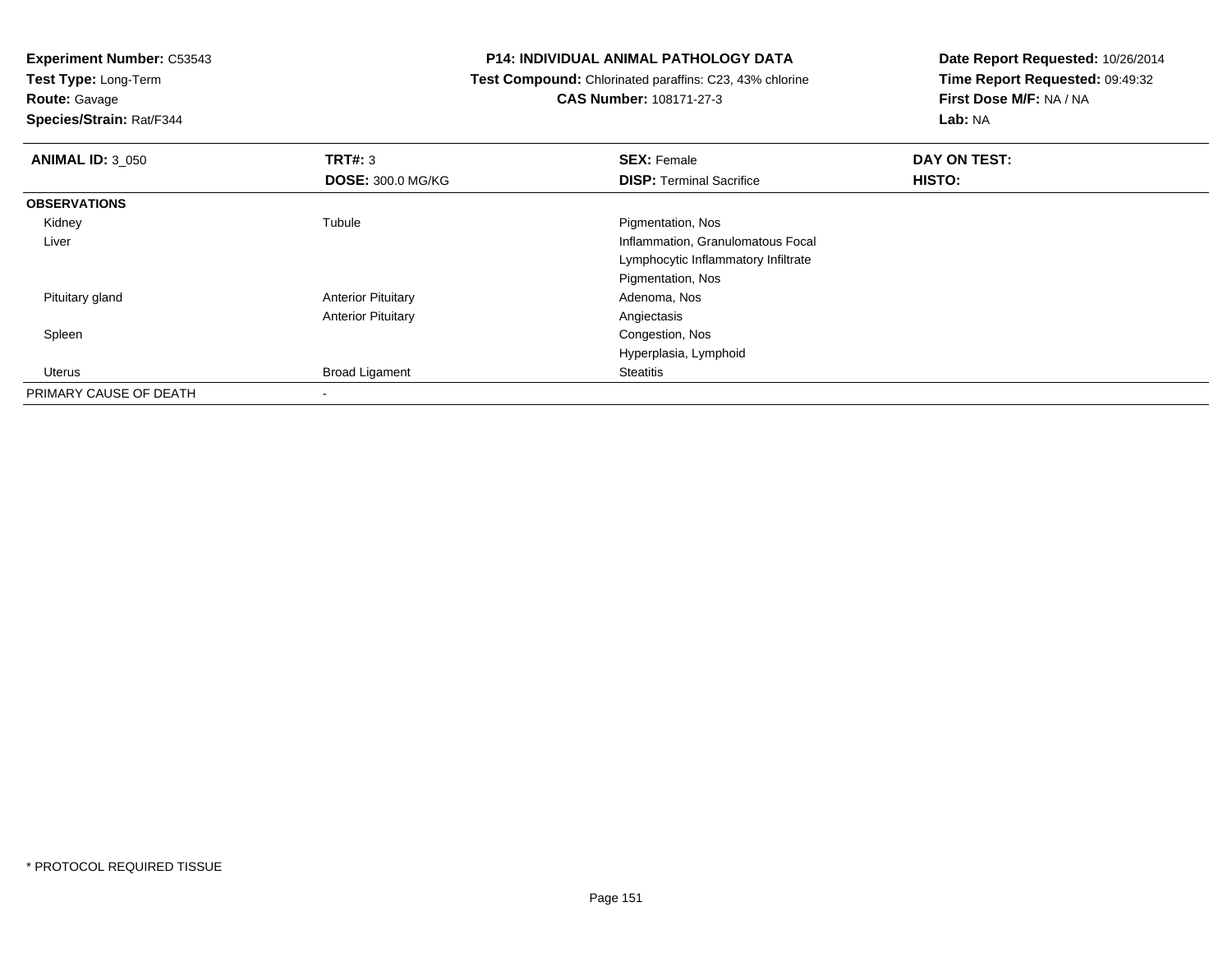| <b>Experiment Number: C53543</b><br>Test Type: Long-Term<br><b>Route: Gavage</b><br>Species/Strain: Rat/F344 |                           | <b>P14: INDIVIDUAL ANIMAL PATHOLOGY DATA</b><br>Test Compound: Chlorinated paraffins: C23, 43% chlorine<br><b>CAS Number: 108171-27-3</b> | Date Report Requested: 10/26/2014<br>Time Report Requested: 09:49:32<br><b>First Dose M/F: NA / NA</b><br>Lab: NA |
|--------------------------------------------------------------------------------------------------------------|---------------------------|-------------------------------------------------------------------------------------------------------------------------------------------|-------------------------------------------------------------------------------------------------------------------|
| <b>ANIMAL ID: 4 001</b>                                                                                      | <b>TRT#: 4</b>            | <b>SEX: Female</b>                                                                                                                        | DAY ON TEST:                                                                                                      |
|                                                                                                              | DOSE: 0                   | <b>DISP:</b> Terminal Sacrifice                                                                                                           | <b>HISTO:</b>                                                                                                     |
| <b>OBSERVATIONS</b>                                                                                          |                           |                                                                                                                                           |                                                                                                                   |
| Eye                                                                                                          |                           | Cataract                                                                                                                                  |                                                                                                                   |
|                                                                                                              |                           | Retinopathy                                                                                                                               |                                                                                                                   |
| Heart                                                                                                        | Myocardium Nos            | Inflammation, Chronic                                                                                                                     |                                                                                                                   |
| Mammary gland                                                                                                | Mammary Lobule            | Hyperplasia, Nos                                                                                                                          |                                                                                                                   |
| Pancreas                                                                                                     | Acinus                    | Atrophy, Nos                                                                                                                              |                                                                                                                   |
| Pituitary gland                                                                                              | <b>Anterior Pituitary</b> | Cyst, Nos                                                                                                                                 |                                                                                                                   |
| PRIMARY CAUSE OF DEATH                                                                                       |                           |                                                                                                                                           |                                                                                                                   |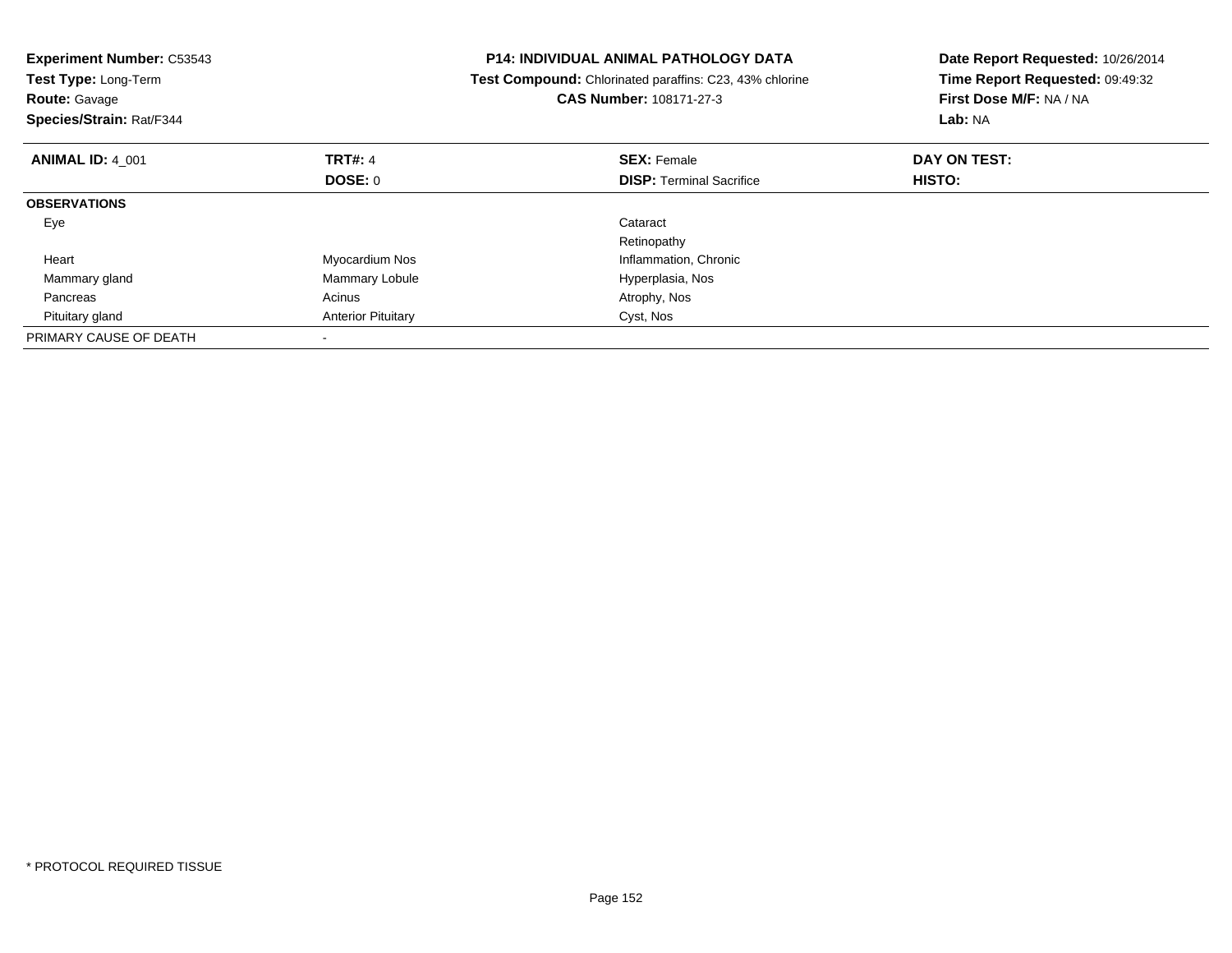| <b>Experiment Number: C53543</b><br>Test Type: Long-Term<br><b>Route: Gavage</b><br>Species/Strain: Rat/F344 |                           | <b>P14: INDIVIDUAL ANIMAL PATHOLOGY DATA</b><br>Test Compound: Chlorinated paraffins: C23, 43% chlorine<br>CAS Number: 108171-27-3 | Date Report Requested: 10/26/2014<br>Time Report Requested: 09:49:32<br>First Dose M/F: NA / NA<br>Lab: NA |
|--------------------------------------------------------------------------------------------------------------|---------------------------|------------------------------------------------------------------------------------------------------------------------------------|------------------------------------------------------------------------------------------------------------|
| <b>ANIMAL ID: 4 002</b>                                                                                      | <b>TRT#: 4</b>            | <b>SEX: Female</b>                                                                                                                 | DAY ON TEST:                                                                                               |
|                                                                                                              | DOSE: 0                   | <b>DISP:</b> Terminal Sacrifice                                                                                                    | HISTO:                                                                                                     |
| <b>OBSERVATIONS</b>                                                                                          |                           |                                                                                                                                    |                                                                                                            |
| Adrenal gland                                                                                                | Medulla                   | Hyperplasia, Focal                                                                                                                 |                                                                                                            |
| Eye                                                                                                          |                           | Cataract                                                                                                                           |                                                                                                            |
|                                                                                                              |                           | Retinopathy                                                                                                                        |                                                                                                            |
| Pituitary gland                                                                                              | <b>Anterior Pituitary</b> | Adenoma, Nos                                                                                                                       |                                                                                                            |
| PRIMARY CAUSE OF DEATH                                                                                       |                           |                                                                                                                                    |                                                                                                            |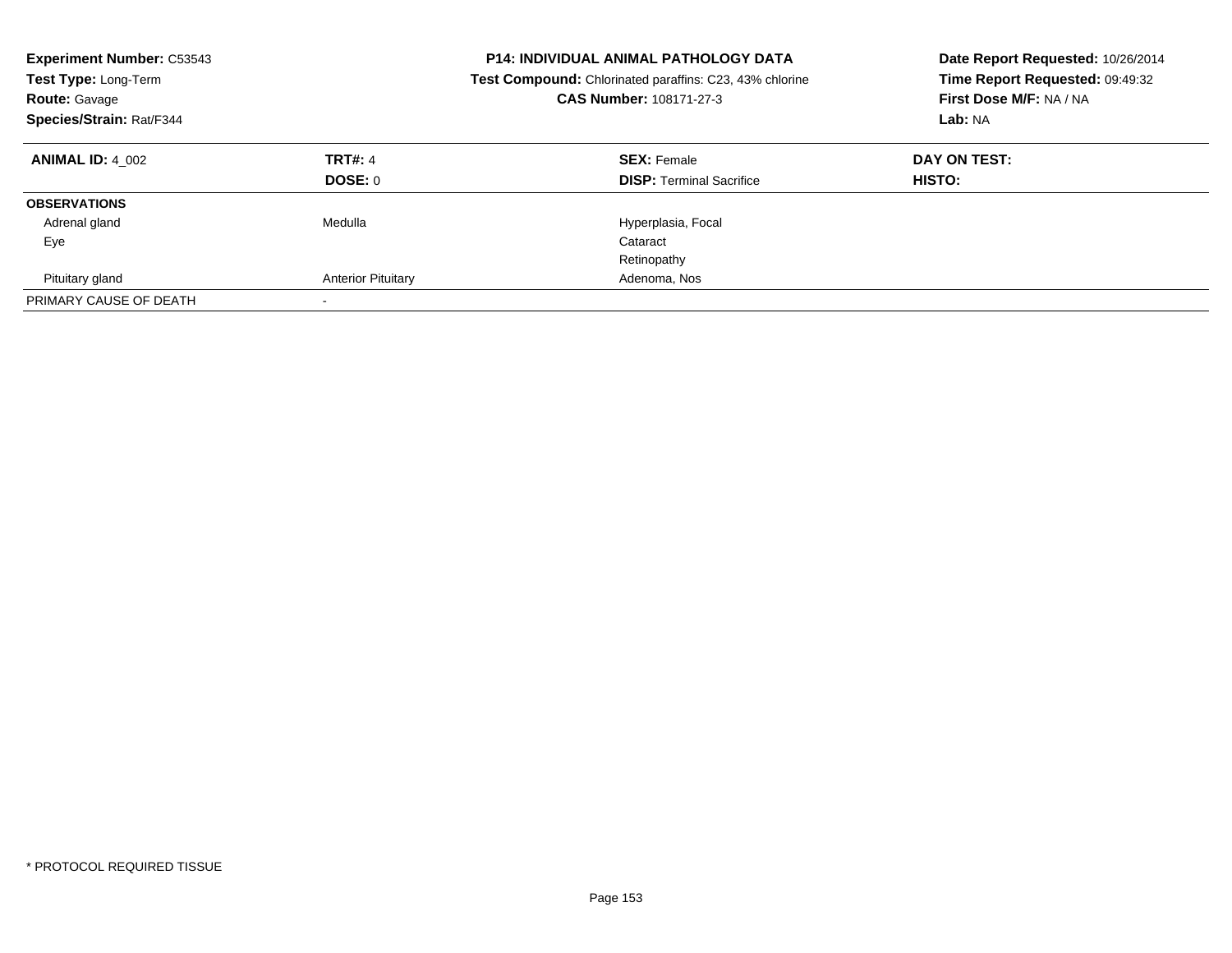| <b>Experiment Number: C53543</b><br><b>Test Type: Long-Term</b><br><b>Route: Gavage</b><br>Species/Strain: Rat/F344 |                           | <b>P14: INDIVIDUAL ANIMAL PATHOLOGY DATA</b><br><b>Test Compound:</b> Chlorinated paraffins: C23, 43% chlorine<br><b>CAS Number: 108171-27-3</b> | Date Report Requested: 10/26/2014<br>Time Report Requested: 09:49:32<br>First Dose M/F: NA / NA<br>Lab: NA |
|---------------------------------------------------------------------------------------------------------------------|---------------------------|--------------------------------------------------------------------------------------------------------------------------------------------------|------------------------------------------------------------------------------------------------------------|
| <b>ANIMAL ID: 4 003</b>                                                                                             | <b>TRT#: 4</b><br>DOSE: 0 | <b>SEX: Female</b><br><b>DISP:</b> Moribund Sacrifice                                                                                            | DAY ON TEST:<br><b>HISTO:</b>                                                                              |
| <b>OBSERVATIONS</b>                                                                                                 |                           |                                                                                                                                                  |                                                                                                            |
|                                                                                                                     |                           |                                                                                                                                                  |                                                                                                            |
| Adrenal gland                                                                                                       | Medulla                   | Hyperplasia, Focal                                                                                                                               |                                                                                                            |
| Kidney                                                                                                              | Tubule                    | Pigmentation, Nos                                                                                                                                |                                                                                                            |
| Liver                                                                                                               | <b>Bile Duct</b>          | Hyperplasia, Nos                                                                                                                                 |                                                                                                            |
| Unspecified                                                                                                         | Multiple Organs Nos       | Leukemia, Mononuclear Cell                                                                                                                       |                                                                                                            |
| PRIMARY CAUSE OF DEATH                                                                                              |                           |                                                                                                                                                  |                                                                                                            |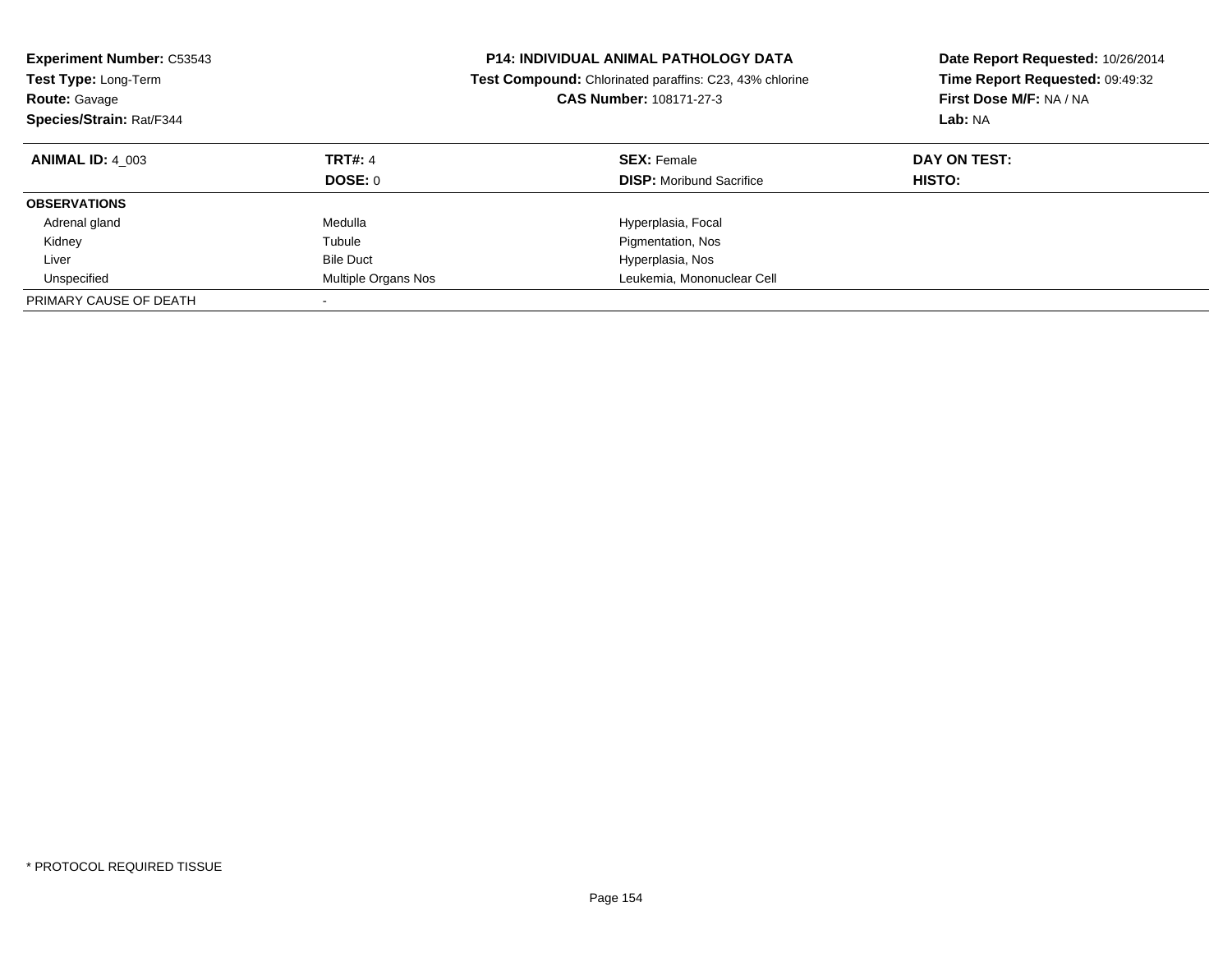| <b>Experiment Number: C53543</b><br>Test Type: Long-Term<br><b>Route: Gavage</b><br>Species/Strain: Rat/F344 |                | <b>P14: INDIVIDUAL ANIMAL PATHOLOGY DATA</b><br>Test Compound: Chlorinated paraffins: C23, 43% chlorine<br>CAS Number: 108171-27-3 | Date Report Requested: 10/26/2014<br>Time Report Requested: 09:49:32<br>First Dose M/F: NA / NA<br>Lab: NA |
|--------------------------------------------------------------------------------------------------------------|----------------|------------------------------------------------------------------------------------------------------------------------------------|------------------------------------------------------------------------------------------------------------|
| <b>ANIMAL ID: 4 004</b>                                                                                      | <b>TRT#: 4</b> | <b>SEX: Female</b>                                                                                                                 | DAY ON TEST:                                                                                               |
|                                                                                                              | DOSE: 0        | <b>DISP:</b> Terminal Sacrifice                                                                                                    | HISTO:                                                                                                     |
| <b>OBSERVATIONS</b>                                                                                          |                |                                                                                                                                    |                                                                                                            |
| Eye                                                                                                          |                | Cataract                                                                                                                           |                                                                                                            |
|                                                                                                              |                | Retinopathy                                                                                                                        |                                                                                                            |
| Heart                                                                                                        | Myocardium Nos | Inflammation, Chronic                                                                                                              |                                                                                                            |
| Pancreas                                                                                                     | Acinus         | Hyperplasia, Focal                                                                                                                 |                                                                                                            |
| Thyroid                                                                                                      |                | Hyperplasia, C Cell                                                                                                                |                                                                                                            |
| Uterus                                                                                                       |                | <b>Endometrial Stromal Polyp</b>                                                                                                   |                                                                                                            |
|                                                                                                              | Endometrium    | Hyperplasia, Epithelial                                                                                                            |                                                                                                            |
| PRIMARY CAUSE OF DEATH                                                                                       |                |                                                                                                                                    |                                                                                                            |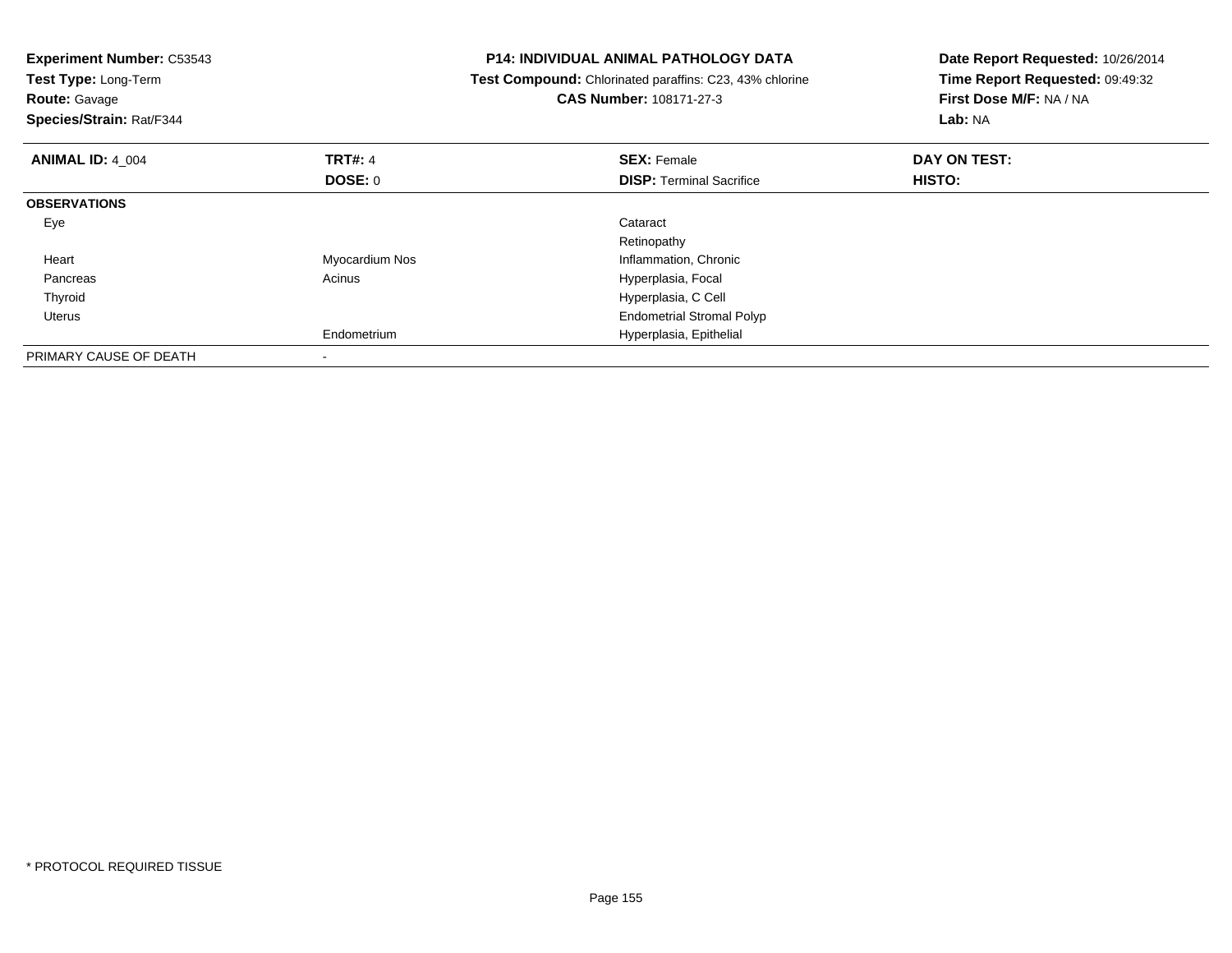| <b>Experiment Number: C53543</b><br>Test Type: Long-Term<br><b>Route: Gavage</b><br>Species/Strain: Rat/F344 |                     | <b>P14: INDIVIDUAL ANIMAL PATHOLOGY DATA</b><br>Test Compound: Chlorinated paraffins: C23, 43% chlorine<br><b>CAS Number: 108171-27-3</b> | Date Report Requested: 10/26/2014<br>Time Report Requested: 09:49:32<br>First Dose M/F: NA / NA<br>Lab: NA |
|--------------------------------------------------------------------------------------------------------------|---------------------|-------------------------------------------------------------------------------------------------------------------------------------------|------------------------------------------------------------------------------------------------------------|
| <b>ANIMAL ID: 4_005</b>                                                                                      | <b>TRT#: 4</b>      | <b>SEX: Female</b>                                                                                                                        | DAY ON TEST:                                                                                               |
|                                                                                                              | DOSE: 0             | <b>DISP:</b> Terminal Sacrifice                                                                                                           | HISTO:                                                                                                     |
| <b>OBSERVATIONS</b>                                                                                          |                     |                                                                                                                                           |                                                                                                            |
| Adrenal gland                                                                                                | Cortex Nos          | Degeneration, Lipoid                                                                                                                      |                                                                                                            |
|                                                                                                              | Medulla             | Hyperplasia, Focal                                                                                                                        |                                                                                                            |
| Eye                                                                                                          |                     | Cataract                                                                                                                                  |                                                                                                            |
|                                                                                                              |                     | Retinopathy                                                                                                                               |                                                                                                            |
| Liver                                                                                                        |                     | Deformity, Nos                                                                                                                            |                                                                                                            |
| Mammary gland                                                                                                |                     | Fibroadenoma                                                                                                                              |                                                                                                            |
| Pancreas                                                                                                     | Acinus              | Hyperplasia, Focal                                                                                                                        |                                                                                                            |
| Unspecified                                                                                                  | Multiple Organs Nos | Leukemia, Mononuclear Cell                                                                                                                |                                                                                                            |
| PRIMARY CAUSE OF DEATH                                                                                       |                     |                                                                                                                                           |                                                                                                            |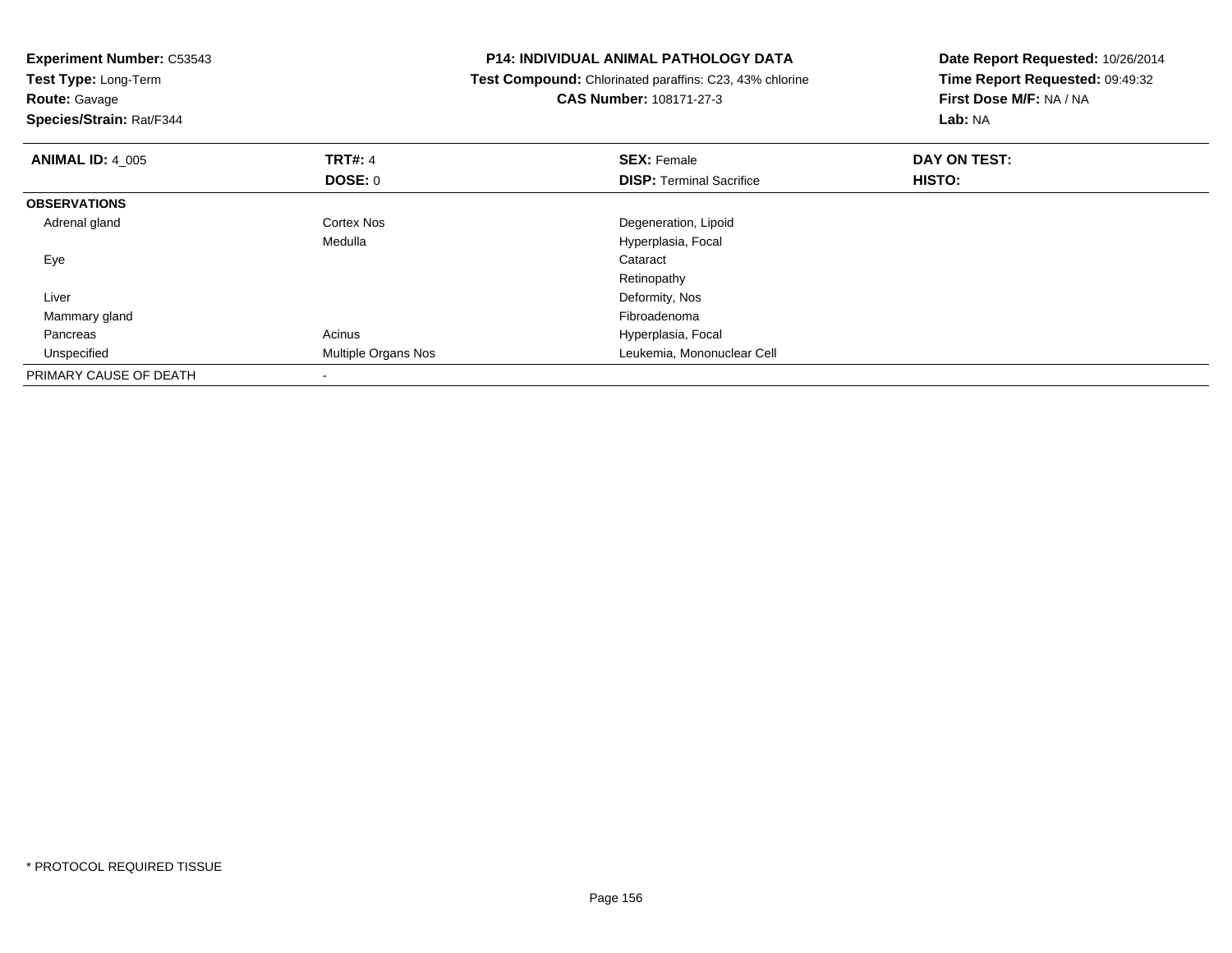| <b>Experiment Number: C53543</b><br>Test Type: Long-Term<br><b>Route: Gavage</b><br>Species/Strain: Rat/F344 |                | <b>P14: INDIVIDUAL ANIMAL PATHOLOGY DATA</b><br>Test Compound: Chlorinated paraffins: C23, 43% chlorine<br><b>CAS Number: 108171-27-3</b> | Date Report Requested: 10/26/2014<br>Time Report Requested: 09:49:32<br>First Dose M/F: NA / NA<br>Lab: NA |
|--------------------------------------------------------------------------------------------------------------|----------------|-------------------------------------------------------------------------------------------------------------------------------------------|------------------------------------------------------------------------------------------------------------|
| <b>ANIMAL ID: 4 006</b>                                                                                      | <b>TRT#: 4</b> | <b>SEX: Female</b>                                                                                                                        | DAY ON TEST:                                                                                               |
|                                                                                                              | <b>DOSE: 0</b> | <b>DISP:</b> Moribund Sacrifice                                                                                                           | HISTO:                                                                                                     |
| <b>OBSERVATIONS</b>                                                                                          |                |                                                                                                                                           |                                                                                                            |
| Clitoral gland                                                                                               |                | Inflammation, Suppurative                                                                                                                 |                                                                                                            |
| Heart                                                                                                        | Myocardium Nos | Inflammation, Chronic                                                                                                                     |                                                                                                            |
| Intestine Large                                                                                              | Colon          | Parasitism                                                                                                                                |                                                                                                            |
| Liver                                                                                                        |                | Neoplastic Nodule                                                                                                                         |                                                                                                            |
| Mammary gland                                                                                                |                | Fibroadenoma                                                                                                                              |                                                                                                            |
| Thyroid                                                                                                      |                | C-Cell Carcinoma                                                                                                                          |                                                                                                            |
| PRIMARY CAUSE OF DEATH                                                                                       |                |                                                                                                                                           |                                                                                                            |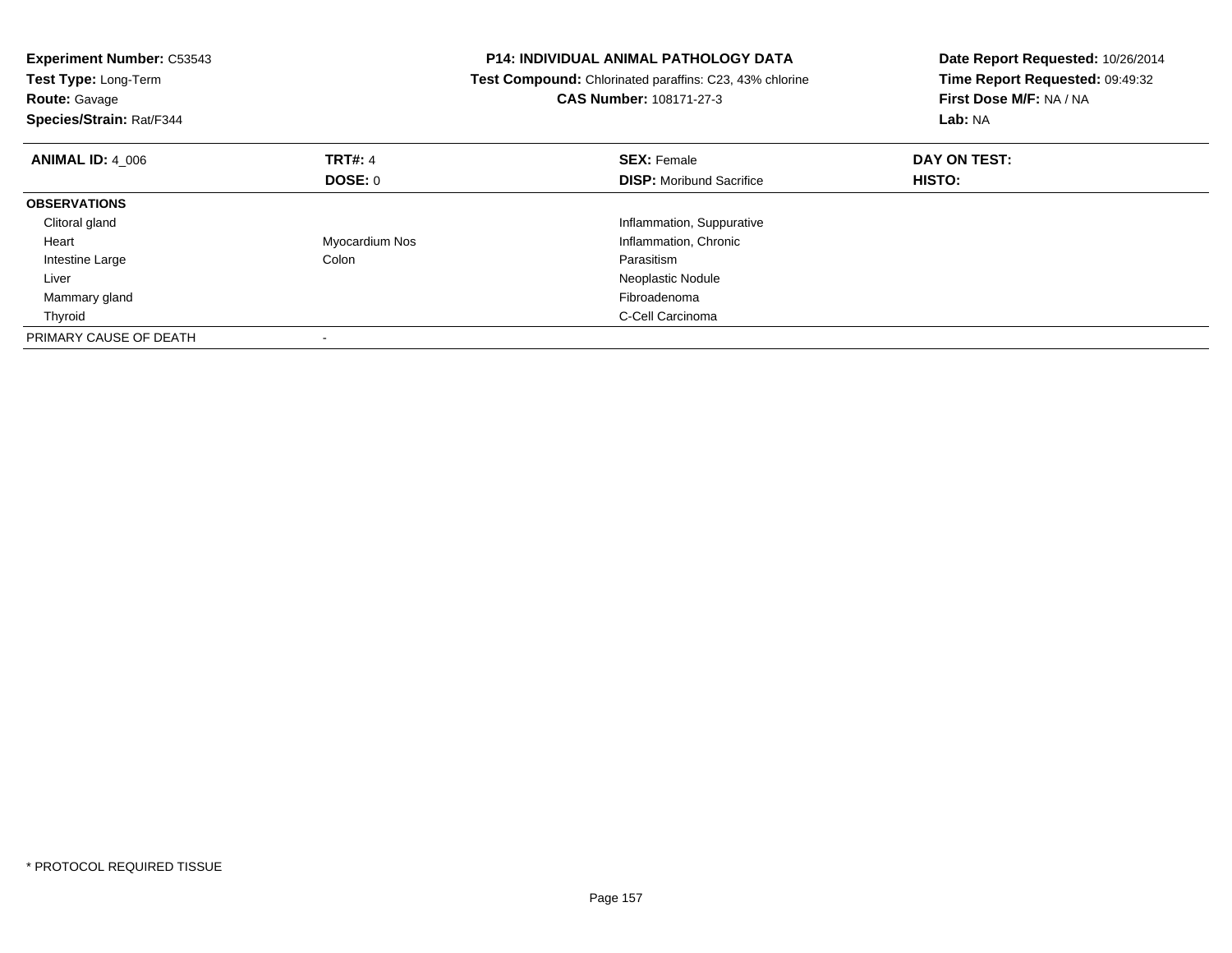**Test Type:** Long-Term

**Route:** Gavage

**Species/Strain:** Rat/F344

### **P14: INDIVIDUAL ANIMAL PATHOLOGY DATA**

 **Test Compound:** Chlorinated paraffins: C23, 43% chlorine**CAS Number:** 108171-27-3

| <b>ANIMAL ID: 4_007</b> | <b>TRT#: 4</b>            | <b>SEX: Female</b>                  | DAY ON TEST: |
|-------------------------|---------------------------|-------------------------------------|--------------|
|                         | <b>DOSE: 0</b>            | <b>DISP: Terminal Sacrifice</b>     | HISTO:       |
| <b>OBSERVATIONS</b>     |                           |                                     |              |
| Adrenal gland           | <b>Cortex Nos</b>         | Degeneration, Lipoid                |              |
| Eye                     |                           | Cataract                            |              |
|                         |                           | Retinopathy                         |              |
| Heart                   | Myocardium Nos            | Inflammation, Chronic               |              |
| Liver                   |                           | Lymphocytic Inflammatory Infiltrate |              |
| Mammary gland           |                           | <b>Cystic Ducts</b>                 |              |
| Pituitary gland         | <b>Anterior Pituitary</b> | Adenoma, Nos                        |              |
|                         | <b>Anterior Pituitary</b> | Angiectasis                         |              |
| Spleen                  |                           | Leukemia, Mononuclear Cell          |              |
| Thyroid                 |                           | C-Cell Carcinoma                    |              |
| PRIMARY CAUSE OF DEATH  |                           |                                     |              |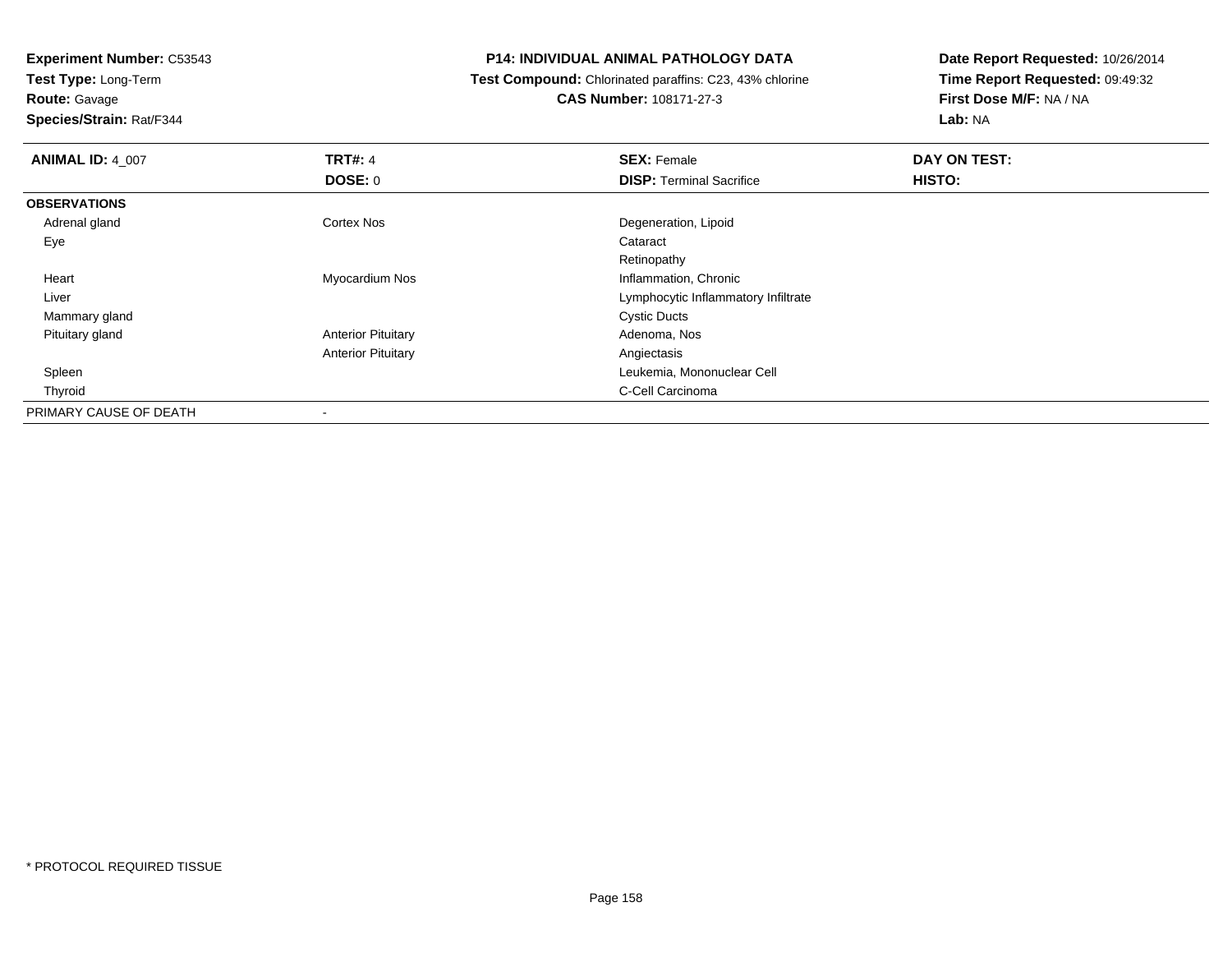| <b>Experiment Number: C53543</b><br>Test Type: Long-Term<br><b>Route: Gavage</b><br>Species/Strain: Rat/F344 |                | <b>P14: INDIVIDUAL ANIMAL PATHOLOGY DATA</b><br>Test Compound: Chlorinated paraffins: C23, 43% chlorine<br><b>CAS Number: 108171-27-3</b> | Date Report Requested: 10/26/2014<br>Time Report Requested: 09:49:32<br>First Dose M/F: NA / NA<br>Lab: NA |
|--------------------------------------------------------------------------------------------------------------|----------------|-------------------------------------------------------------------------------------------------------------------------------------------|------------------------------------------------------------------------------------------------------------|
| <b>ANIMAL ID: 4 008</b>                                                                                      | <b>TRT#: 4</b> | <b>SEX: Female</b>                                                                                                                        | DAY ON TEST:                                                                                               |
|                                                                                                              | <b>DOSE: 0</b> | <b>DISP:</b> Terminal Sacrifice                                                                                                           | <b>HISTO:</b>                                                                                              |
| <b>OBSERVATIONS</b>                                                                                          |                |                                                                                                                                           |                                                                                                            |
| Eye                                                                                                          |                | Phthisis Bulbi                                                                                                                            |                                                                                                            |
|                                                                                                              |                | Retinopathy                                                                                                                               |                                                                                                            |
| Intestine Large                                                                                              | Colon          | Parasitism                                                                                                                                |                                                                                                            |
| Pituitary gland                                                                                              |                | Hyperplasia, Focal                                                                                                                        |                                                                                                            |
| Thyroid                                                                                                      |                | C-Cell Carcinoma                                                                                                                          |                                                                                                            |
| PRIMARY CAUSE OF DEATH                                                                                       |                |                                                                                                                                           |                                                                                                            |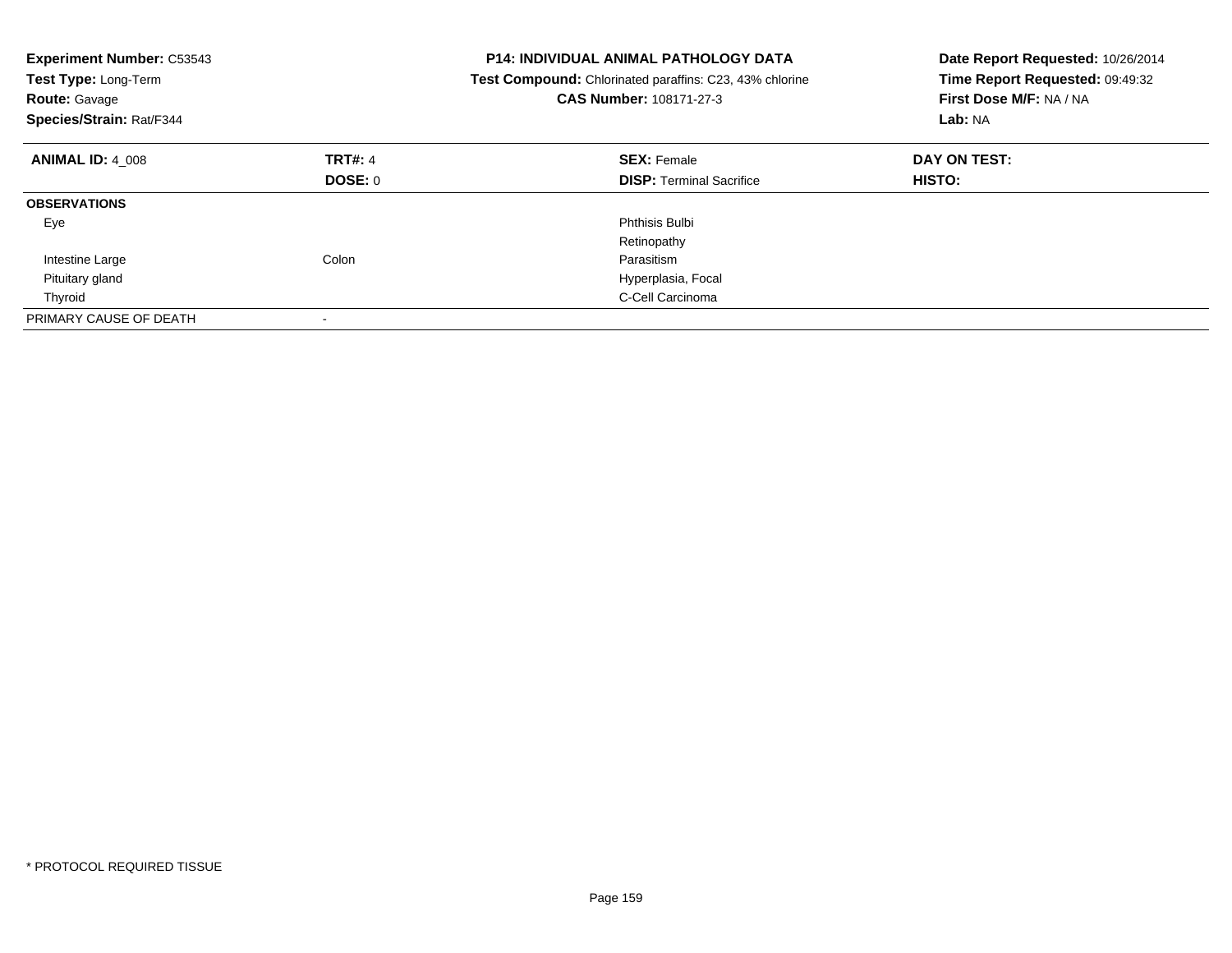| <b>Experiment Number: C53543</b><br>Test Type: Long-Term<br><b>Route: Gavage</b><br>Species/Strain: Rat/F344 |                           | <b>P14: INDIVIDUAL ANIMAL PATHOLOGY DATA</b><br>Test Compound: Chlorinated paraffins: C23, 43% chlorine<br><b>CAS Number: 108171-27-3</b> | Date Report Requested: 10/26/2014<br>Time Report Requested: 09:49:32<br>First Dose M/F: NA / NA<br>Lab: NA |
|--------------------------------------------------------------------------------------------------------------|---------------------------|-------------------------------------------------------------------------------------------------------------------------------------------|------------------------------------------------------------------------------------------------------------|
| <b>ANIMAL ID: 4 009</b>                                                                                      | <b>TRT#: 4</b>            | <b>SEX: Female</b>                                                                                                                        | DAY ON TEST:                                                                                               |
|                                                                                                              | DOSE: 0                   | <b>DISP:</b> Natural Death                                                                                                                | HISTO:                                                                                                     |
| <b>OBSERVATIONS</b>                                                                                          |                           |                                                                                                                                           |                                                                                                            |
| Liver                                                                                                        |                           | Cytoplasmic Vacuolization                                                                                                                 |                                                                                                            |
| Mammary gland                                                                                                |                           | <b>Cystic Ducts</b>                                                                                                                       |                                                                                                            |
|                                                                                                              | Mammary Lobule            | Hyperplasia, Nos                                                                                                                          |                                                                                                            |
| Pituitary gland                                                                                              |                           | Angiectasis                                                                                                                               |                                                                                                            |
|                                                                                                              | <b>Anterior Pituitary</b> | Carcinoma, Nos                                                                                                                            |                                                                                                            |
| Spleen                                                                                                       |                           | Pigmentation, Nos                                                                                                                         |                                                                                                            |
| PRIMARY CAUSE OF DEATH                                                                                       |                           |                                                                                                                                           |                                                                                                            |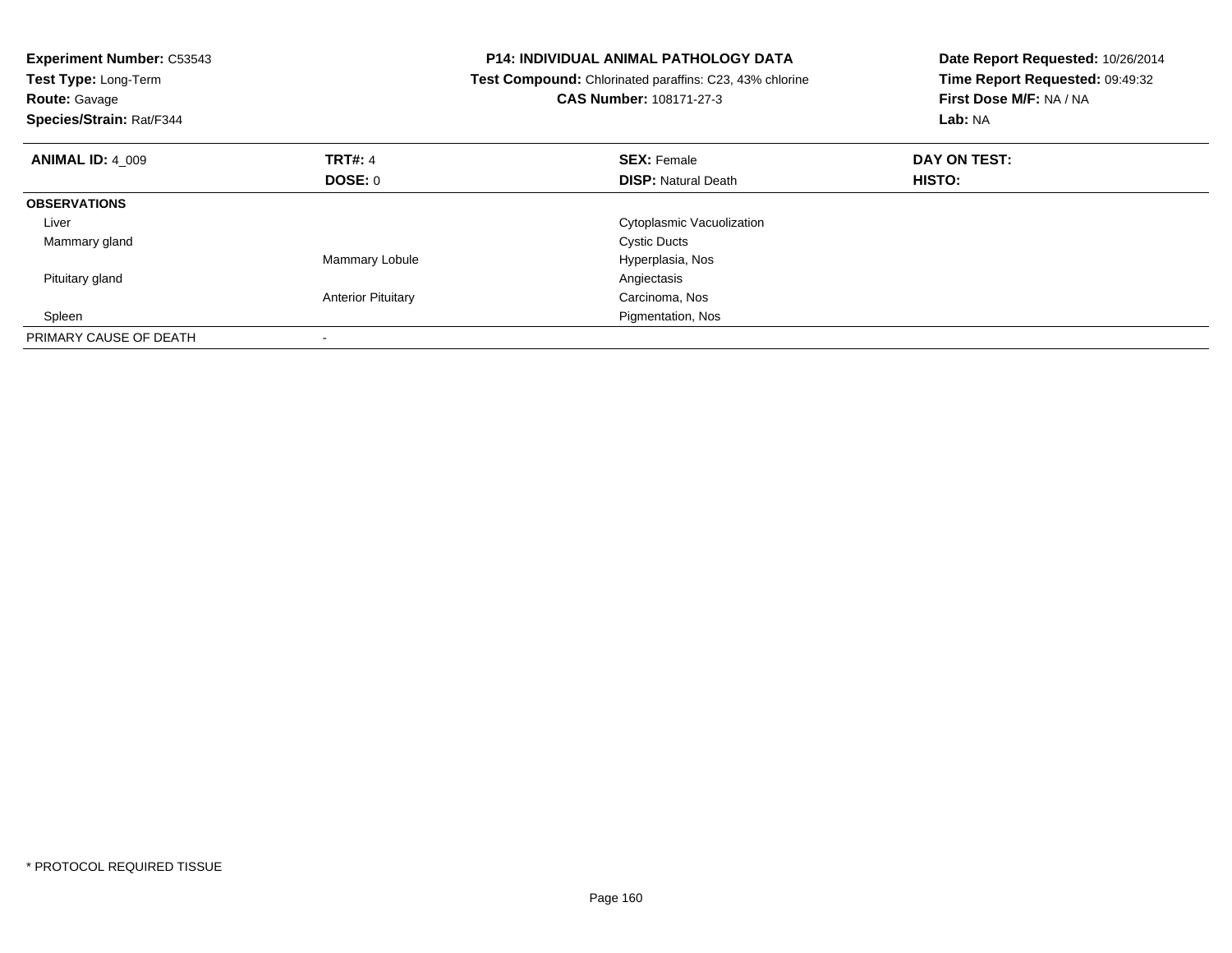| <b>Experiment Number: C53543</b><br>Test Type: Long-Term<br><b>Route: Gavage</b> |                           | <b>P14: INDIVIDUAL ANIMAL PATHOLOGY DATA</b><br>Test Compound: Chlorinated paraffins: C23, 43% chlorine<br><b>CAS Number: 108171-27-3</b> | Date Report Requested: 10/26/2014<br>Time Report Requested: 09:49:32<br>First Dose M/F: NA / NA |  |
|----------------------------------------------------------------------------------|---------------------------|-------------------------------------------------------------------------------------------------------------------------------------------|-------------------------------------------------------------------------------------------------|--|
| Species/Strain: Rat/F344                                                         |                           |                                                                                                                                           | Lab: NA                                                                                         |  |
| <b>ANIMAL ID: 4 010</b>                                                          | <b>TRT#: 4</b>            | <b>SEX: Female</b>                                                                                                                        | DAY ON TEST:                                                                                    |  |
|                                                                                  | DOSE: 0                   | <b>DISP: Terminal Sacrifice</b>                                                                                                           | HISTO:                                                                                          |  |
| <b>OBSERVATIONS</b>                                                              |                           |                                                                                                                                           |                                                                                                 |  |
| Eye                                                                              |                           | <b>Phthisis Bulbi</b>                                                                                                                     |                                                                                                 |  |
|                                                                                  |                           | Retinopathy                                                                                                                               |                                                                                                 |  |
| Heart                                                                            | Myocardium Nos            | Inflammation, Chronic                                                                                                                     |                                                                                                 |  |
| Kidney                                                                           |                           | Nephropathy                                                                                                                               |                                                                                                 |  |
| Mammary gland                                                                    |                           | <b>Cystic Ducts</b>                                                                                                                       |                                                                                                 |  |
| Pituitary gland                                                                  | <b>Anterior Pituitary</b> | Adenoma, Nos                                                                                                                              |                                                                                                 |  |
|                                                                                  |                           | Angiectasis                                                                                                                               |                                                                                                 |  |
| Skin                                                                             |                           | Keratoacanthoma                                                                                                                           |                                                                                                 |  |
| PRIMARY CAUSE OF DEATH                                                           |                           |                                                                                                                                           |                                                                                                 |  |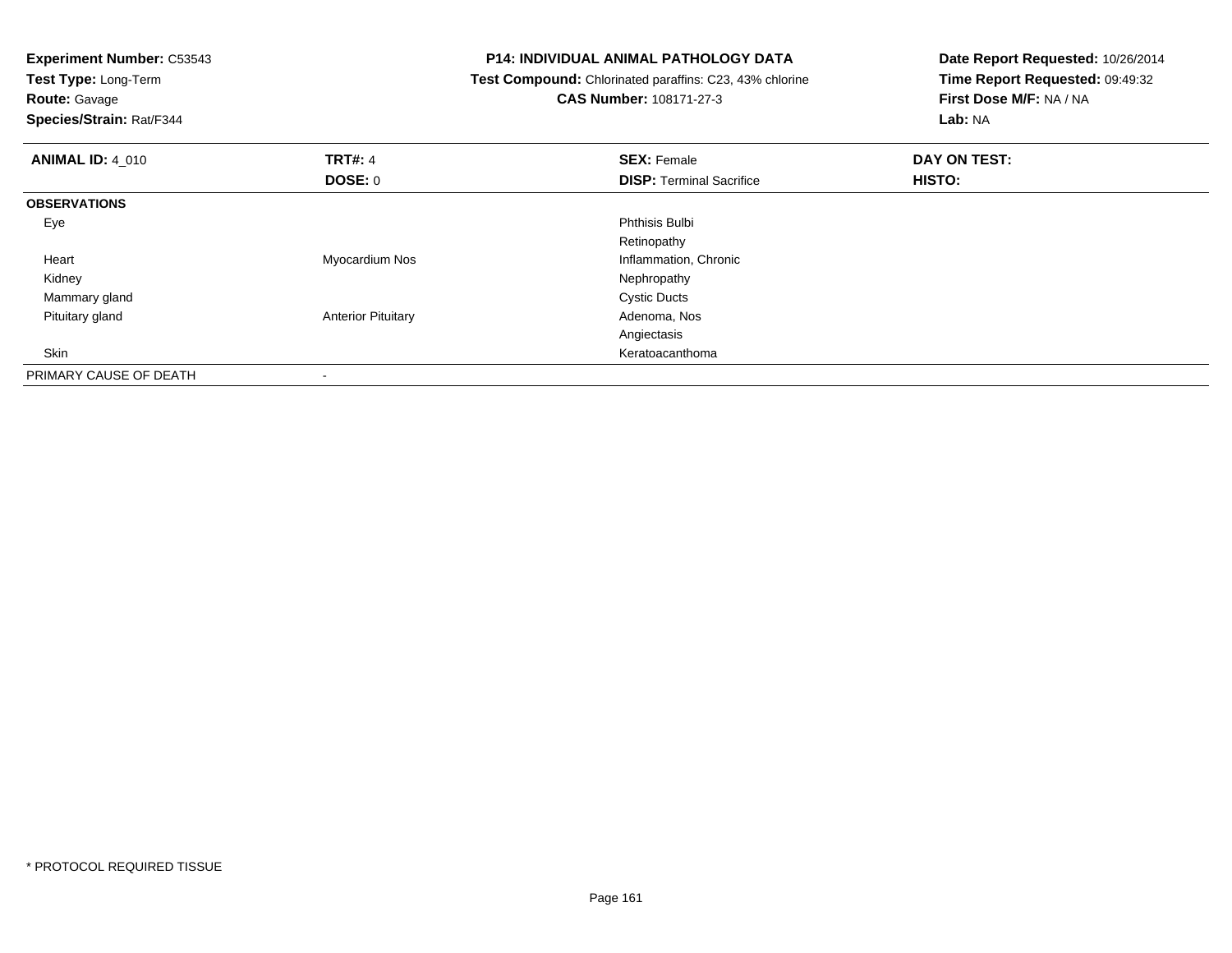**Test Type:** Long-Term

# **Route:** Gavage

**Species/Strain:** Rat/F344

### **P14: INDIVIDUAL ANIMAL PATHOLOGY DATA**

### **Test Compound:** Chlorinated paraffins: C23, 43% chlorine**CAS Number:** 108171-27-3

| <b>ANIMAL ID: 4_011</b> | <b>TRT#: 4</b>            | <b>SEX: Female</b>              | DAY ON TEST: |  |
|-------------------------|---------------------------|---------------------------------|--------------|--|
|                         | <b>DOSE: 0</b>            | <b>DISP: Terminal Sacrifice</b> | HISTO:       |  |
| <b>OBSERVATIONS</b>     |                           |                                 |              |  |
| Eye                     |                           | Retinopathy                     |              |  |
| Heart                   | Myocardium Nos            | Inflammation, Chronic           |              |  |
| Kidney                  |                           | Nephropathy                     |              |  |
| Mammary gland           |                           | Adenosis                        |              |  |
|                         |                           | <b>Cystic Ducts</b>             |              |  |
|                         |                           | Fibroadenoma                    |              |  |
| Pituitary gland         | <b>Anterior Pituitary</b> | Adenoma, Nos                    |              |  |
|                         |                           | Angiectasis                     |              |  |
| Thyroid                 |                           | C-Cell Carcinoma                |              |  |
| Uterus                  | <b>Broad Ligament</b>     | Steatitis                       |              |  |
| PRIMARY CAUSE OF DEATH  | ۰                         |                                 |              |  |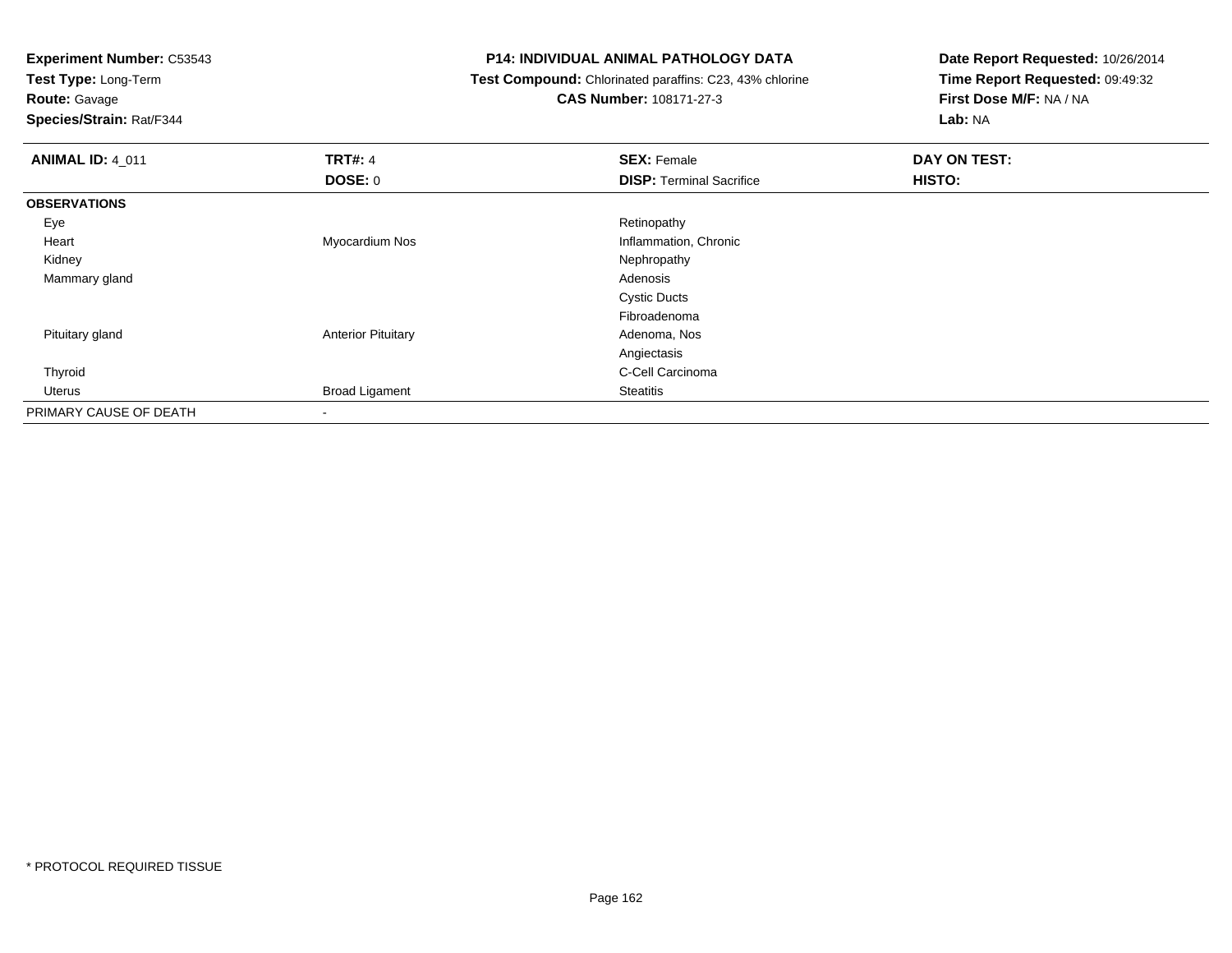| <b>Experiment Number: C53543</b><br>Test Type: Long-Term<br><b>Route: Gavage</b><br>Species/Strain: Rat/F344 | <b>P14: INDIVIDUAL ANIMAL PATHOLOGY DATA</b><br>Test Compound: Chlorinated paraffins: C23, 43% chlorine<br>CAS Number: 108171-27-3 |                                                       | Date Report Requested: 10/26/2014<br>Time Report Requested: 09:49:32<br>First Dose M/F: NA / NA<br>Lab: NA |
|--------------------------------------------------------------------------------------------------------------|------------------------------------------------------------------------------------------------------------------------------------|-------------------------------------------------------|------------------------------------------------------------------------------------------------------------|
| <b>ANIMAL ID: 4 012</b>                                                                                      | <b>TRT#: 4</b><br>DOSE: 0                                                                                                          | <b>SEX: Female</b><br><b>DISP:</b> Moribund Sacrifice | DAY ON TEST:<br><b>HISTO:</b>                                                                              |
|                                                                                                              |                                                                                                                                    |                                                       |                                                                                                            |
| <b>OBSERVATIONS</b>                                                                                          |                                                                                                                                    |                                                       |                                                                                                            |
| Lymph node                                                                                                   | Cervical Lymph Node Nos                                                                                                            | Hyperplasia, Nos                                      |                                                                                                            |
| Pancreas                                                                                                     | Acinus                                                                                                                             | Atrophy, Focal                                        |                                                                                                            |
| Pituitary gland                                                                                              |                                                                                                                                    | Angiectasis                                           |                                                                                                            |
|                                                                                                              |                                                                                                                                    | Cyst, Nos                                             |                                                                                                            |
| PRIMARY CAUSE OF DEATH                                                                                       |                                                                                                                                    |                                                       |                                                                                                            |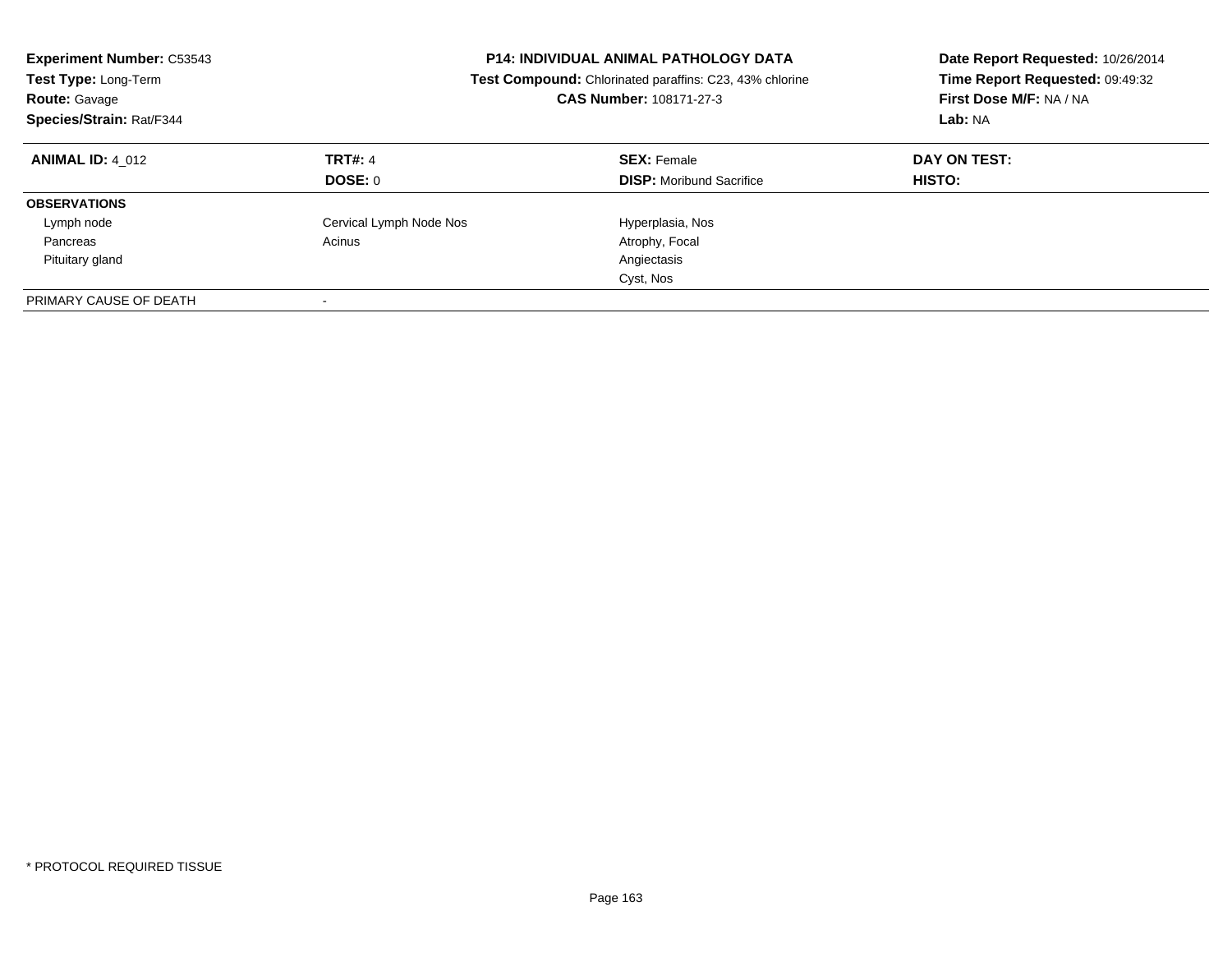**Test Type:** Long-Term

**Route:** Gavage

**Species/Strain:** Rat/F344

## **P14: INDIVIDUAL ANIMAL PATHOLOGY DATA**

 **Test Compound:** Chlorinated paraffins: C23, 43% chlorine**CAS Number:** 108171-27-3

| <b>ANIMAL ID: 4_013</b> | <b>TRT#: 4</b>            | <b>SEX: Female</b>                | DAY ON TEST: |  |
|-------------------------|---------------------------|-----------------------------------|--------------|--|
|                         | <b>DOSE: 0</b>            | <b>DISP: Terminal Sacrifice</b>   | HISTO:       |  |
| <b>OBSERVATIONS</b>     |                           |                                   |              |  |
| Bone                    | Skull                     | Hyperostosis                      |              |  |
| Eye                     |                           | Cataract                          |              |  |
|                         |                           | Retinopathy                       |              |  |
| Heart                   | Myocardium Nos            | Inflammation, Chronic             |              |  |
| Kidney                  |                           | Nephropathy                       |              |  |
| Liver                   |                           | Deformity, Nos                    |              |  |
|                         |                           | Inflammation, Granulomatous Focal |              |  |
| Mammary gland           |                           | Adenocarcinoma, Nos               |              |  |
|                         |                           | <b>Cystic Ducts</b>               |              |  |
|                         | Mammary Lobule            | Hyperplasia, Nos                  |              |  |
| Nasal cavity            |                           | Infection, Fungal                 |              |  |
|                         |                           | Inflammation, Suppurative         |              |  |
| Pituitary gland         | <b>Anterior Pituitary</b> | Adenoma, Nos                      |              |  |
|                         |                           | Angiectasis                       |              |  |
| Thyroid                 |                           | Follicular-Cell Carcinoma         |              |  |
| Uterus                  | Endometrium               | Hyperplasia, Cystic               |              |  |
| PRIMARY CAUSE OF DEATH  | ٠                         |                                   |              |  |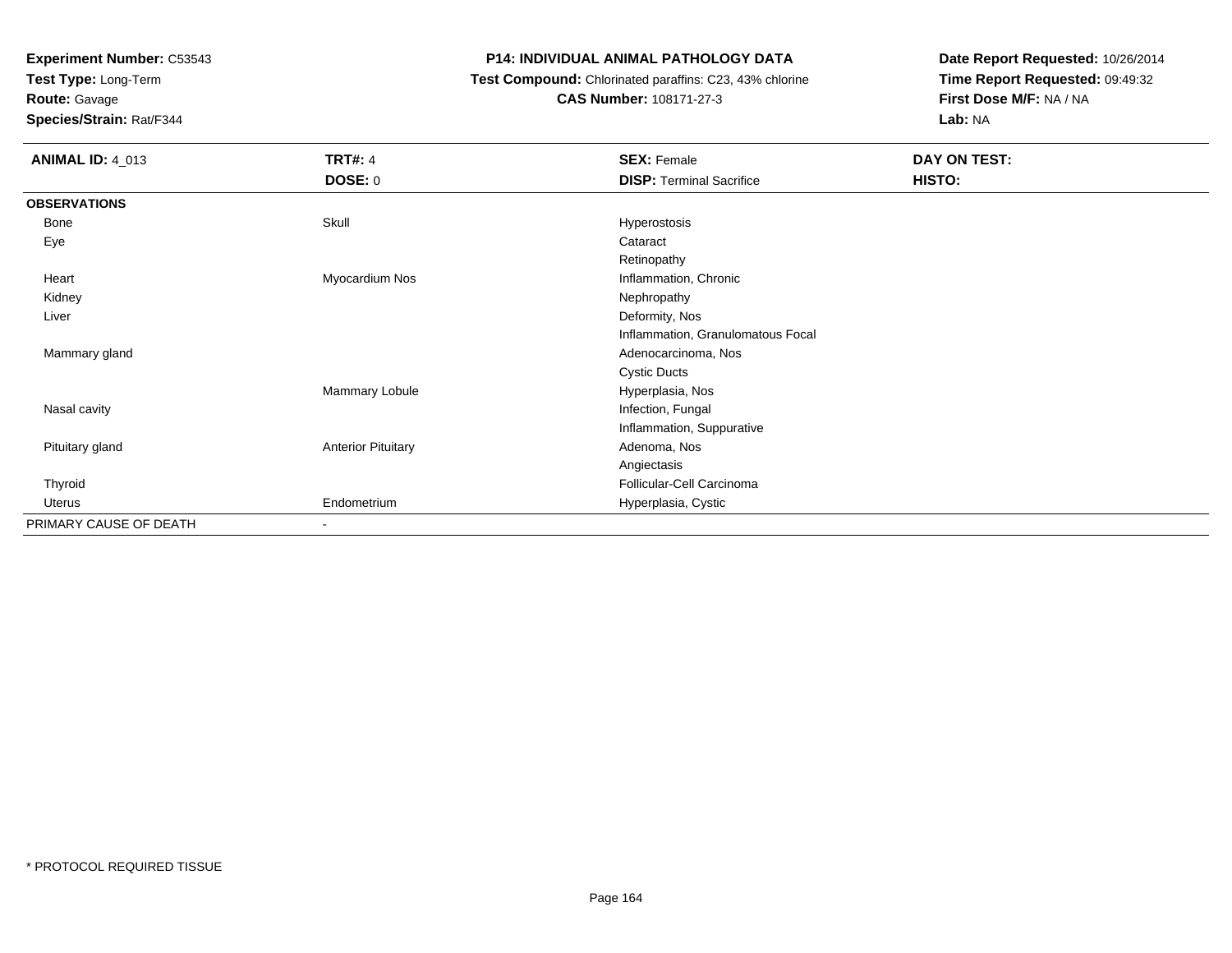| <b>Experiment Number: C53543</b><br>Test Type: Long-Term<br><b>Route: Gavage</b><br>Species/Strain: Rat/F344 |                           | <b>P14: INDIVIDUAL ANIMAL PATHOLOGY DATA</b><br>Test Compound: Chlorinated paraffins: C23, 43% chlorine<br><b>CAS Number: 108171-27-3</b> | Date Report Requested: 10/26/2014<br>Time Report Requested: 09:49:32<br>First Dose M/F: NA / NA<br><b>Lab: NA</b> |
|--------------------------------------------------------------------------------------------------------------|---------------------------|-------------------------------------------------------------------------------------------------------------------------------------------|-------------------------------------------------------------------------------------------------------------------|
| <b>ANIMAL ID: 4 014</b>                                                                                      | <b>TRT#: 4</b><br>DOSE: 0 | <b>SEX: Female</b><br><b>DISP:</b> Moribund Sacrifice                                                                                     | DAY ON TEST:<br><b>HISTO:</b>                                                                                     |
| <b>OBSERVATIONS</b><br>Uterus                                                                                |                           | <b>Endometrial Stromal Polyp</b>                                                                                                          |                                                                                                                   |
| PRIMARY CAUSE OF DEATH                                                                                       |                           |                                                                                                                                           |                                                                                                                   |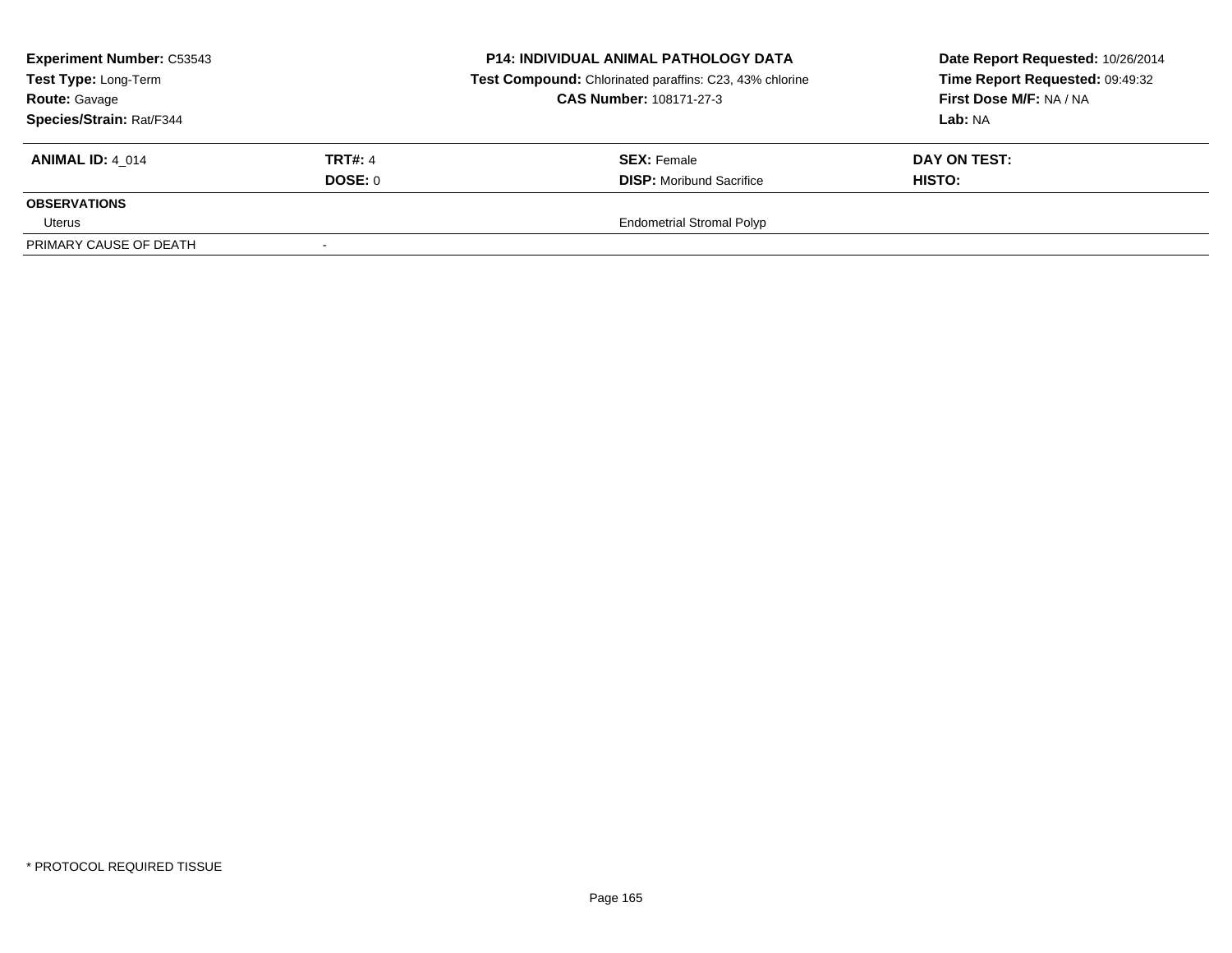| <b>Experiment Number: C53543</b><br>Test Type: Long-Term<br><b>Route: Gavage</b><br>Species/Strain: Rat/F344 |                | <b>P14: INDIVIDUAL ANIMAL PATHOLOGY DATA</b><br>Test Compound: Chlorinated paraffins: C23, 43% chlorine<br><b>CAS Number: 108171-27-3</b> | Date Report Requested: 10/26/2014<br>Time Report Requested: 09:49:32<br>First Dose M/F: NA / NA<br>Lab: NA |
|--------------------------------------------------------------------------------------------------------------|----------------|-------------------------------------------------------------------------------------------------------------------------------------------|------------------------------------------------------------------------------------------------------------|
| <b>ANIMAL ID: 4_015</b>                                                                                      | <b>TRT#: 4</b> | <b>SEX: Female</b>                                                                                                                        | DAY ON TEST:                                                                                               |
|                                                                                                              | DOSE: 0        | <b>DISP:</b> Terminal Sacrifice                                                                                                           | HISTO:                                                                                                     |
| <b>OBSERVATIONS</b>                                                                                          |                |                                                                                                                                           |                                                                                                            |
| Adrenal gland                                                                                                | Cortex Nos     | <b>Accessory Structure</b>                                                                                                                |                                                                                                            |
| Eye                                                                                                          |                | Cataract                                                                                                                                  |                                                                                                            |
|                                                                                                              |                | Retinopathy                                                                                                                               |                                                                                                            |
| Heart                                                                                                        | Myocardium Nos | Inflammation, Chronic                                                                                                                     |                                                                                                            |
| Mammary gland                                                                                                |                | Fibroadenoma                                                                                                                              |                                                                                                            |
| Pituitary gland                                                                                              |                | Hyperplasia, Focal                                                                                                                        |                                                                                                            |
| Uterus                                                                                                       | Endometrium    | Hyperplasia, Cystic                                                                                                                       |                                                                                                            |
| PRIMARY CAUSE OF DEATH                                                                                       |                |                                                                                                                                           |                                                                                                            |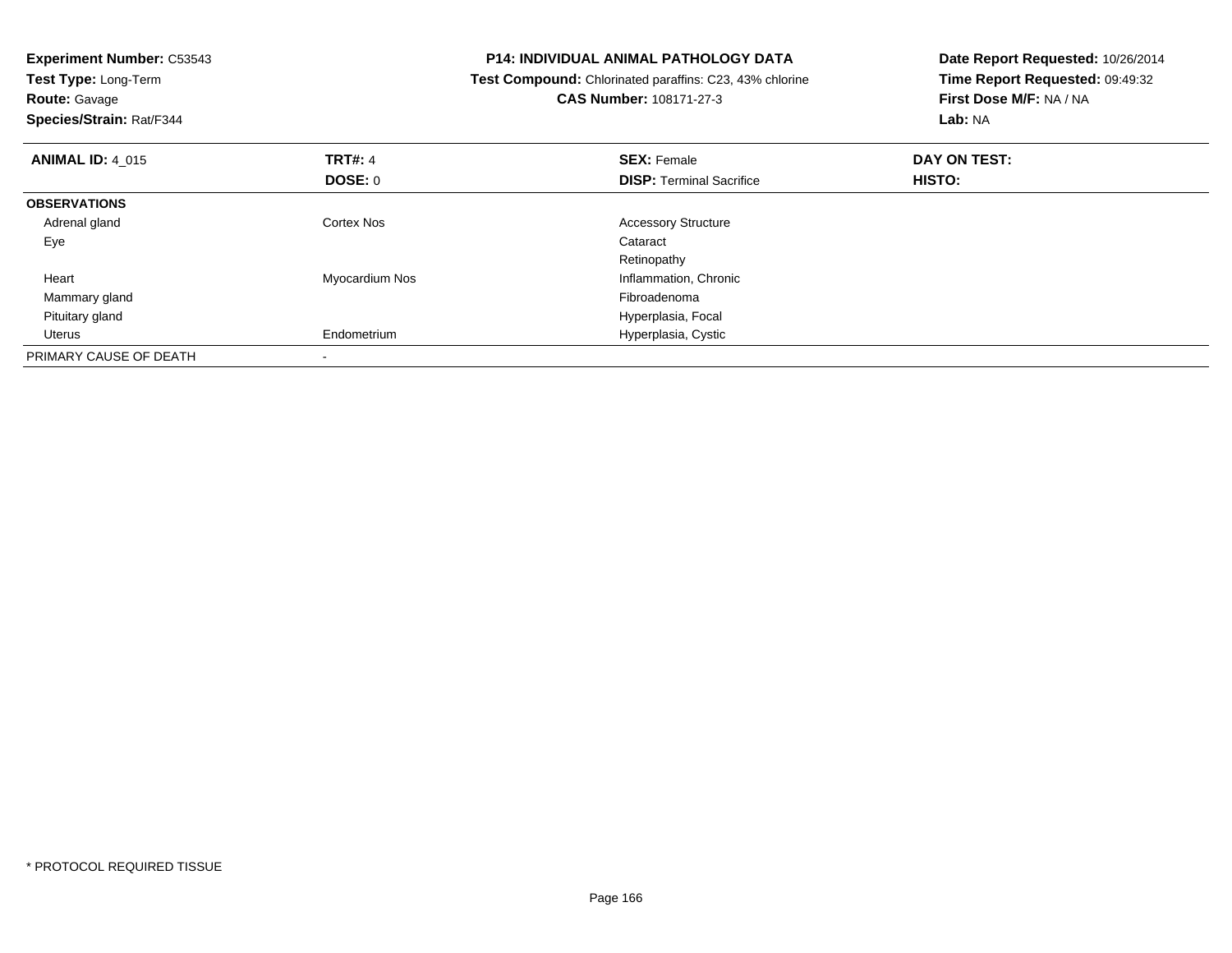| <b>Experiment Number: C53543</b><br>Test Type: Long-Term<br><b>Route: Gavage</b><br>Species/Strain: Rat/F344 |                     | <b>P14: INDIVIDUAL ANIMAL PATHOLOGY DATA</b><br>Date Report Requested: 10/26/2014<br>Time Report Requested: 09:49:32<br>Test Compound: Chlorinated paraffins: C23, 43% chlorine<br>CAS Number: 108171-27-3<br>First Dose M/F: NA / NA<br>Lab: NA |              |
|--------------------------------------------------------------------------------------------------------------|---------------------|--------------------------------------------------------------------------------------------------------------------------------------------------------------------------------------------------------------------------------------------------|--------------|
| <b>ANIMAL ID: 4 016</b>                                                                                      | <b>TRT#: 4</b>      | <b>SEX: Female</b>                                                                                                                                                                                                                               | DAY ON TEST: |
|                                                                                                              | DOSE: 0             | <b>DISP:</b> Natural Death                                                                                                                                                                                                                       | HISTO:       |
| <b>OBSERVATIONS</b>                                                                                          |                     |                                                                                                                                                                                                                                                  |              |
| Adrenal gland                                                                                                | Cortex Nos          | Cytoplasmic Vacuolization                                                                                                                                                                                                                        |              |
| Spleen                                                                                                       |                     | Hematopoiesis                                                                                                                                                                                                                                    |              |
| Unspecified                                                                                                  | Multiple Organs Nos | Squamous Cell Carcinoma                                                                                                                                                                                                                          |              |
| PRIMARY CAUSE OF DEATH                                                                                       |                     |                                                                                                                                                                                                                                                  |              |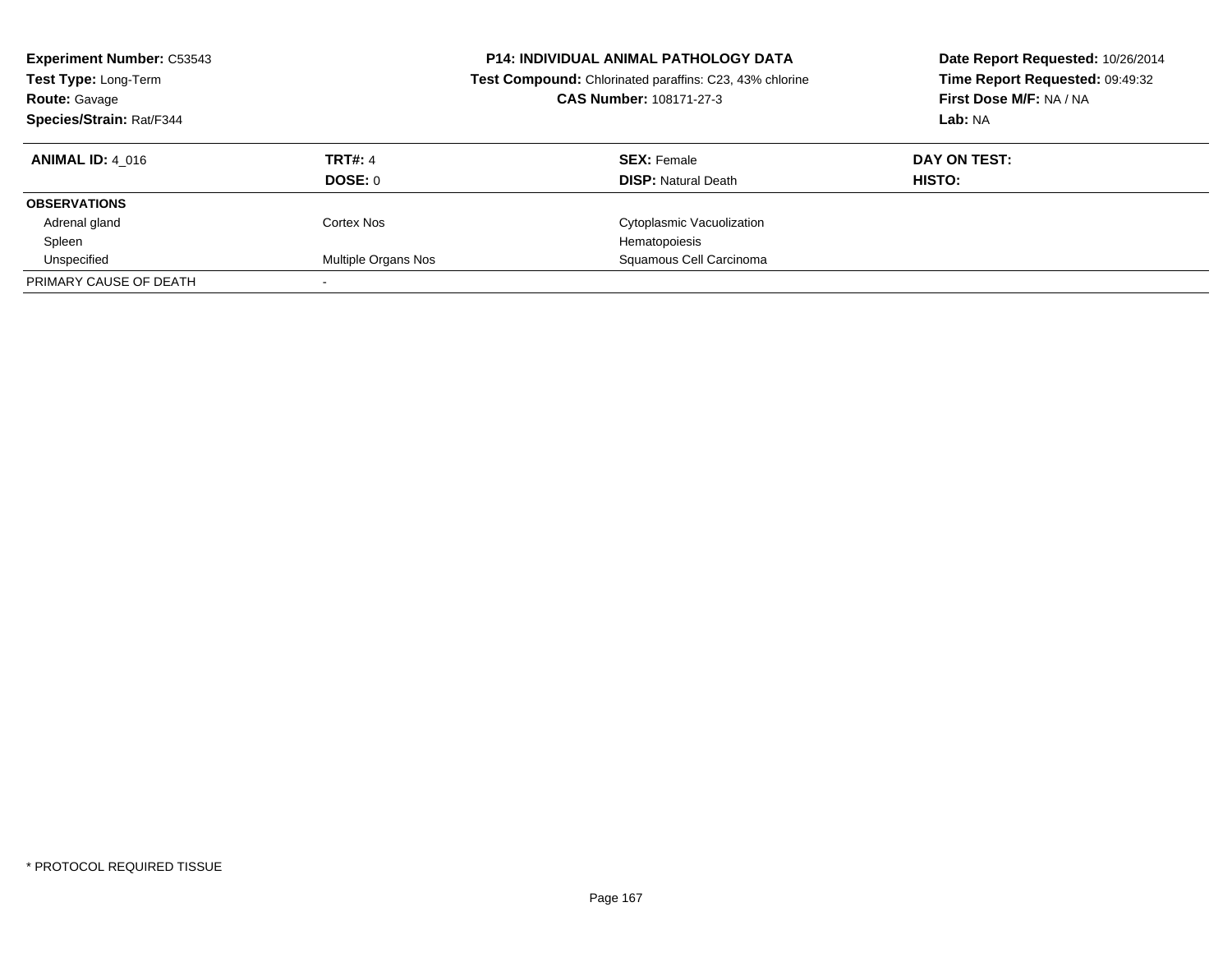**Test Type:** Long-Term

**Route:** Gavage

**Species/Strain:** Rat/F344

### **P14: INDIVIDUAL ANIMAL PATHOLOGY DATA**

 **Test Compound:** Chlorinated paraffins: C23, 43% chlorine**CAS Number:** 108171-27-3

| <b>ANIMAL ID: 4_017</b> | <b>TRT#: 4</b>           | <b>SEX: Female</b>              | DAY ON TEST: |  |
|-------------------------|--------------------------|---------------------------------|--------------|--|
|                         | <b>DOSE: 0</b>           | <b>DISP: Terminal Sacrifice</b> | HISTO:       |  |
| <b>OBSERVATIONS</b>     |                          |                                 |              |  |
| Adrenal gland           |                          | Cortical Adenoma                |              |  |
| Eye                     |                          | Cataract                        |              |  |
|                         |                          | Retinopathy                     |              |  |
| Liver                   | Centrilobular            | Degeneration, Nos               |              |  |
| Lymph node              | Mesenteric Lymph Node    | Angiectasis                     |              |  |
| Mammary gland           |                          | Adenosis                        |              |  |
|                         |                          | <b>Cystic Ducts</b>             |              |  |
|                         |                          | Fibroadenoma                    |              |  |
| Pancreas                | Acinus                   | Atrophy, Focal                  |              |  |
| Thyroid                 |                          | Hyperplasia, C Cell             |              |  |
| PRIMARY CAUSE OF DEATH  | $\overline{\phantom{a}}$ |                                 |              |  |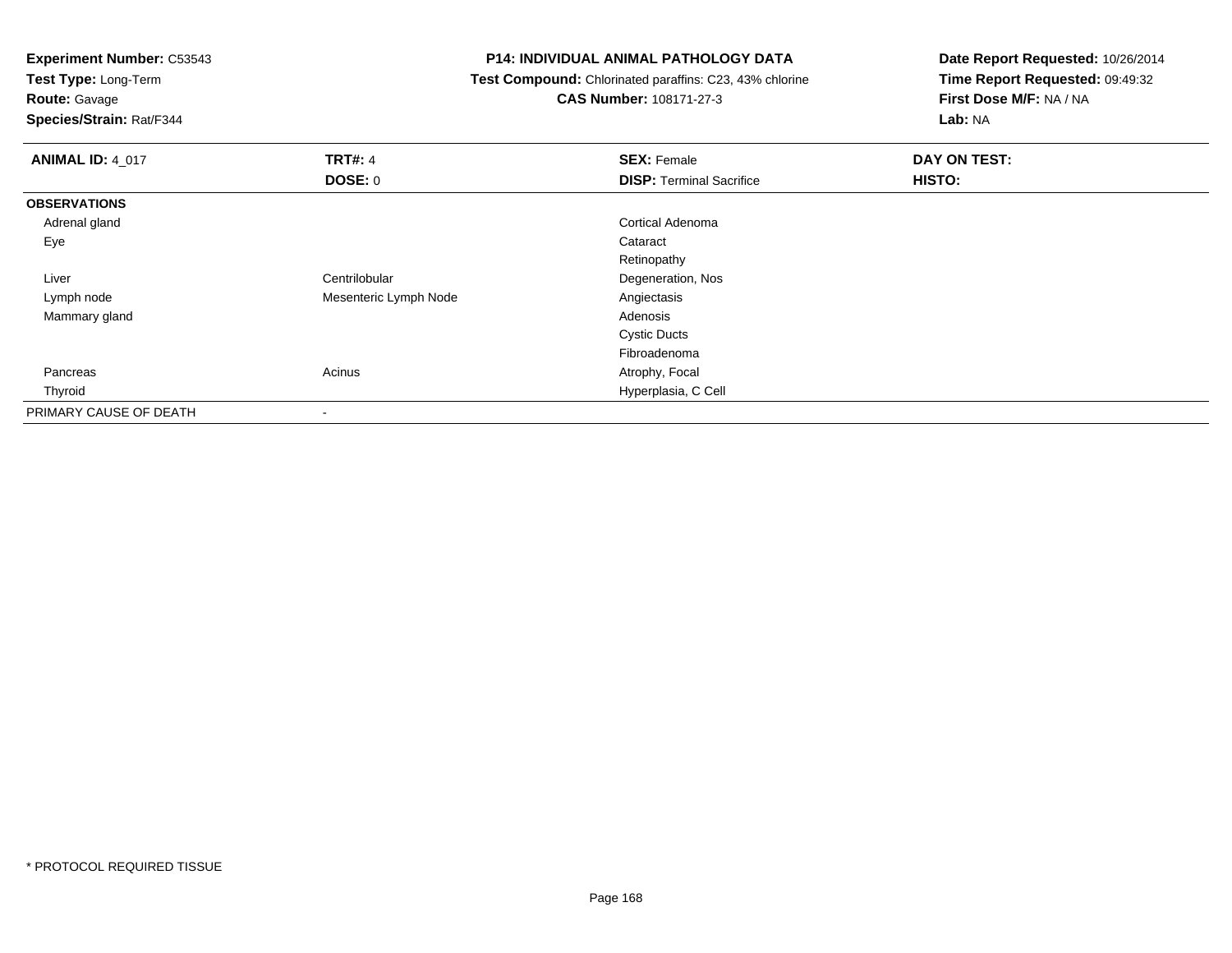**Test Type:** Long-Term

**Route:** Gavage

**Species/Strain:** Rat/F344

### **P14: INDIVIDUAL ANIMAL PATHOLOGY DATA**

 **Test Compound:** Chlorinated paraffins: C23, 43% chlorine**CAS Number:** 108171-27-3

| <b>ANIMAL ID: 4_018</b> | <b>TRT#: 4</b>            | <b>SEX: Female</b>                | DAY ON TEST: |  |
|-------------------------|---------------------------|-----------------------------------|--------------|--|
|                         | <b>DOSE: 0</b>            | <b>DISP:</b> Terminal Sacrifice   | HISTO:       |  |
| <b>OBSERVATIONS</b>     |                           |                                   |              |  |
| Clitoral gland          |                           | <b>Cystic Ducts</b>               |              |  |
| Eye                     |                           | Cataract                          |              |  |
|                         |                           | Retinopathy                       |              |  |
| Heart                   | Myocardium Nos            | Inflammation, Chronic             |              |  |
| Liver                   |                           | Inflammation, Granulomatous Focal |              |  |
| Mammary gland           |                           | Adenocarcinoma, Nos               |              |  |
|                         |                           | Adenoma, Nos                      |              |  |
|                         |                           | <b>Cystic Ducts</b>               |              |  |
| Pituitary gland         | <b>Anterior Pituitary</b> | Adenoma, Nos                      |              |  |
|                         |                           | Angiectasis                       |              |  |
| PRIMARY CAUSE OF DEATH  | $\,$                      |                                   |              |  |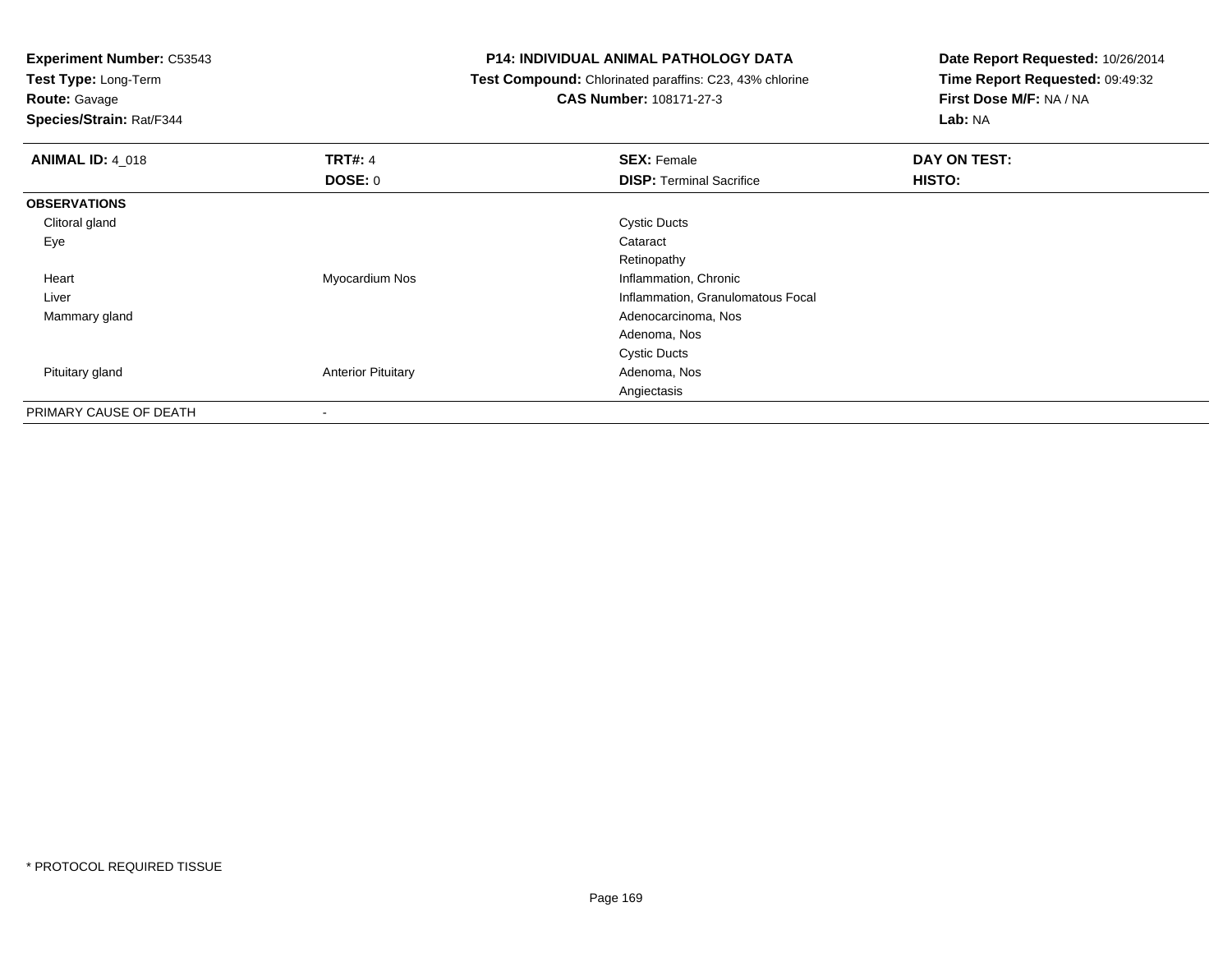| <b>Experiment Number: C53543</b><br>Test Type: Long-Term |                | <b>P14: INDIVIDUAL ANIMAL PATHOLOGY DATA</b>            | Date Report Requested: 10/26/2014<br>Time Report Requested: 09:49:32 |  |
|----------------------------------------------------------|----------------|---------------------------------------------------------|----------------------------------------------------------------------|--|
|                                                          |                | Test Compound: Chlorinated paraffins: C23, 43% chlorine |                                                                      |  |
| <b>Route: Gavage</b>                                     |                | <b>CAS Number: 108171-27-3</b>                          | First Dose M/F: NA / NA                                              |  |
| Species/Strain: Rat/F344                                 |                |                                                         | <b>Lab: NA</b>                                                       |  |
| <b>ANIMAL ID: 4 019</b>                                  | <b>TRT#: 4</b> | <b>SEX: Female</b>                                      | DAY ON TEST:                                                         |  |
|                                                          | DOSE: 0        | <b>DISP:</b> Terminal Sacrifice                         | HISTO:                                                               |  |
| <b>OBSERVATIONS</b>                                      |                |                                                         |                                                                      |  |
| Adrenal gland                                            | Medulla        | Hyperplasia, Focal                                      |                                                                      |  |
| Clitoral gland                                           |                | <b>Cystic Ducts</b>                                     |                                                                      |  |
| Eye                                                      |                | Cataract                                                |                                                                      |  |
|                                                          |                | Retinopathy                                             |                                                                      |  |
| Heart                                                    | Myocardium Nos | Inflammation, Chronic                                   |                                                                      |  |
| Mammary gland                                            |                | <b>Cystic Ducts</b>                                     |                                                                      |  |
| Uterus                                                   |                | <b>Endometrial Stromal Polyp</b>                        |                                                                      |  |
|                                                          | Endometrium    | Hyperplasia, Epithelial                                 |                                                                      |  |
| PRIMARY CAUSE OF DEATH                                   |                |                                                         |                                                                      |  |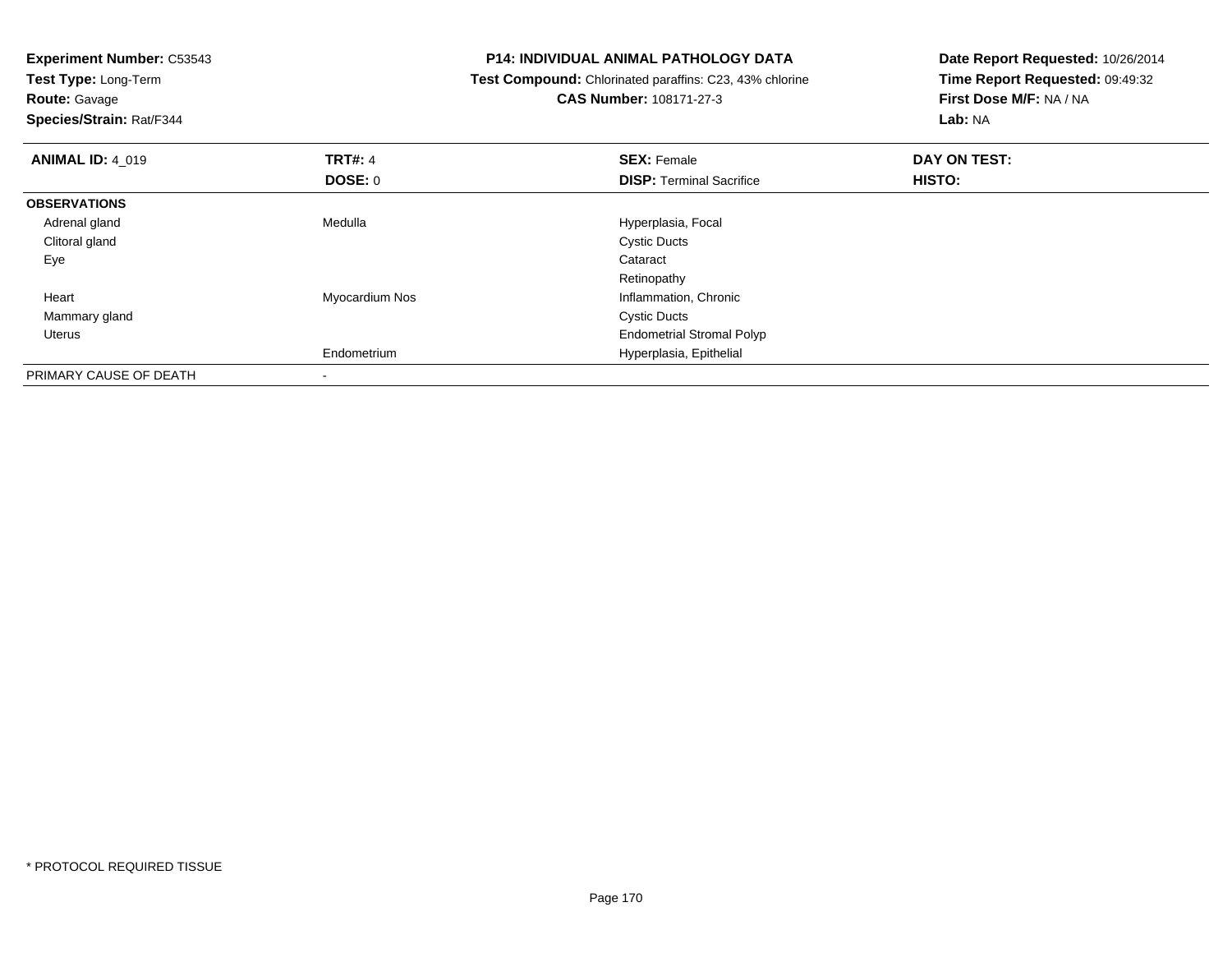| <b>Experiment Number: C53543</b><br>Test Type: Long-Term<br><b>Route: Gavage</b><br>Species/Strain: Rat/F344 |                       | <b>P14: INDIVIDUAL ANIMAL PATHOLOGY DATA</b><br>Test Compound: Chlorinated paraffins: C23, 43% chlorine<br><b>CAS Number: 108171-27-3</b> | Date Report Requested: 10/26/2014<br>Time Report Requested: 09:49:32<br>First Dose M/F: NA / NA<br>Lab: NA |
|--------------------------------------------------------------------------------------------------------------|-----------------------|-------------------------------------------------------------------------------------------------------------------------------------------|------------------------------------------------------------------------------------------------------------|
| <b>ANIMAL ID: 4 020</b>                                                                                      | <b>TRT#: 4</b>        | <b>SEX: Female</b>                                                                                                                        | DAY ON TEST:                                                                                               |
|                                                                                                              | DOSE: 0               | <b>DISP:</b> Terminal Sacrifice                                                                                                           | HISTO:                                                                                                     |
| <b>OBSERVATIONS</b>                                                                                          |                       |                                                                                                                                           |                                                                                                            |
| Eye                                                                                                          |                       | Cataract                                                                                                                                  |                                                                                                            |
|                                                                                                              |                       | Retinopathy                                                                                                                               |                                                                                                            |
| Lung                                                                                                         |                       | Alveolar/Bronchiolar Adenoma                                                                                                              |                                                                                                            |
| Uterus                                                                                                       |                       | <b>Endometrial Stromal Polyp</b>                                                                                                          |                                                                                                            |
|                                                                                                              | Endometrium           | Hyperplasia, Cystic                                                                                                                       |                                                                                                            |
|                                                                                                              | <b>Broad Ligament</b> | <b>Steatitis</b>                                                                                                                          |                                                                                                            |
| PRIMARY CAUSE OF DEATH                                                                                       |                       |                                                                                                                                           |                                                                                                            |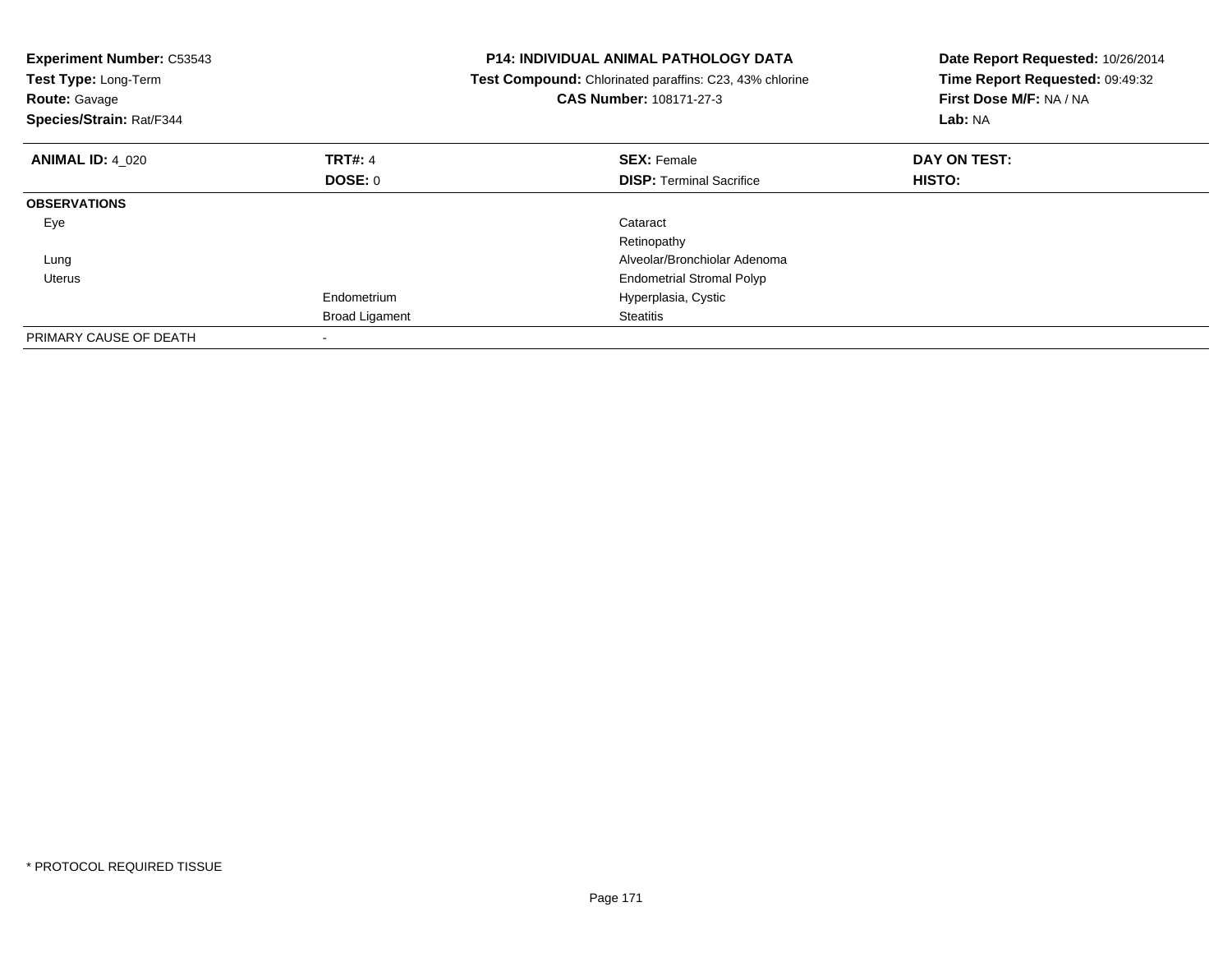| <b>Experiment Number: C53543</b><br>Test Type: Long-Term<br><b>Route: Gavage</b><br>Species/Strain: Rat/F344 |                           | <b>P14: INDIVIDUAL ANIMAL PATHOLOGY DATA</b><br>Test Compound: Chlorinated paraffins: C23, 43% chlorine<br><b>CAS Number: 108171-27-3</b> | Date Report Requested: 10/26/2014<br>Time Report Requested: 09:49:32<br>First Dose M/F: NA / NA<br>Lab: NA |
|--------------------------------------------------------------------------------------------------------------|---------------------------|-------------------------------------------------------------------------------------------------------------------------------------------|------------------------------------------------------------------------------------------------------------|
| <b>ANIMAL ID: 4 021</b>                                                                                      | <b>TRT#: 4</b>            | <b>SEX: Female</b>                                                                                                                        | DAY ON TEST:                                                                                               |
|                                                                                                              | <b>DOSE: 0</b>            | <b>DISP:</b> Natural Death                                                                                                                | HISTO:                                                                                                     |
| <b>OBSERVATIONS</b>                                                                                          |                           |                                                                                                                                           |                                                                                                            |
| <b>Brain</b>                                                                                                 |                           | Deformity, Nos                                                                                                                            |                                                                                                            |
| Heart                                                                                                        | Myocardium Nos            | Inflammation, Chronic                                                                                                                     |                                                                                                            |
| Mammary gland                                                                                                |                           | <b>Cystic Ducts</b>                                                                                                                       |                                                                                                            |
|                                                                                                              |                           | Hyperplasia, Cystic                                                                                                                       |                                                                                                            |
| Pituitary gland                                                                                              | <b>Anterior Pituitary</b> | Adenoma, Nos                                                                                                                              |                                                                                                            |
|                                                                                                              | <b>Anterior Pituitary</b> | Angiectasis                                                                                                                               |                                                                                                            |
| PRIMARY CAUSE OF DEATH                                                                                       |                           |                                                                                                                                           |                                                                                                            |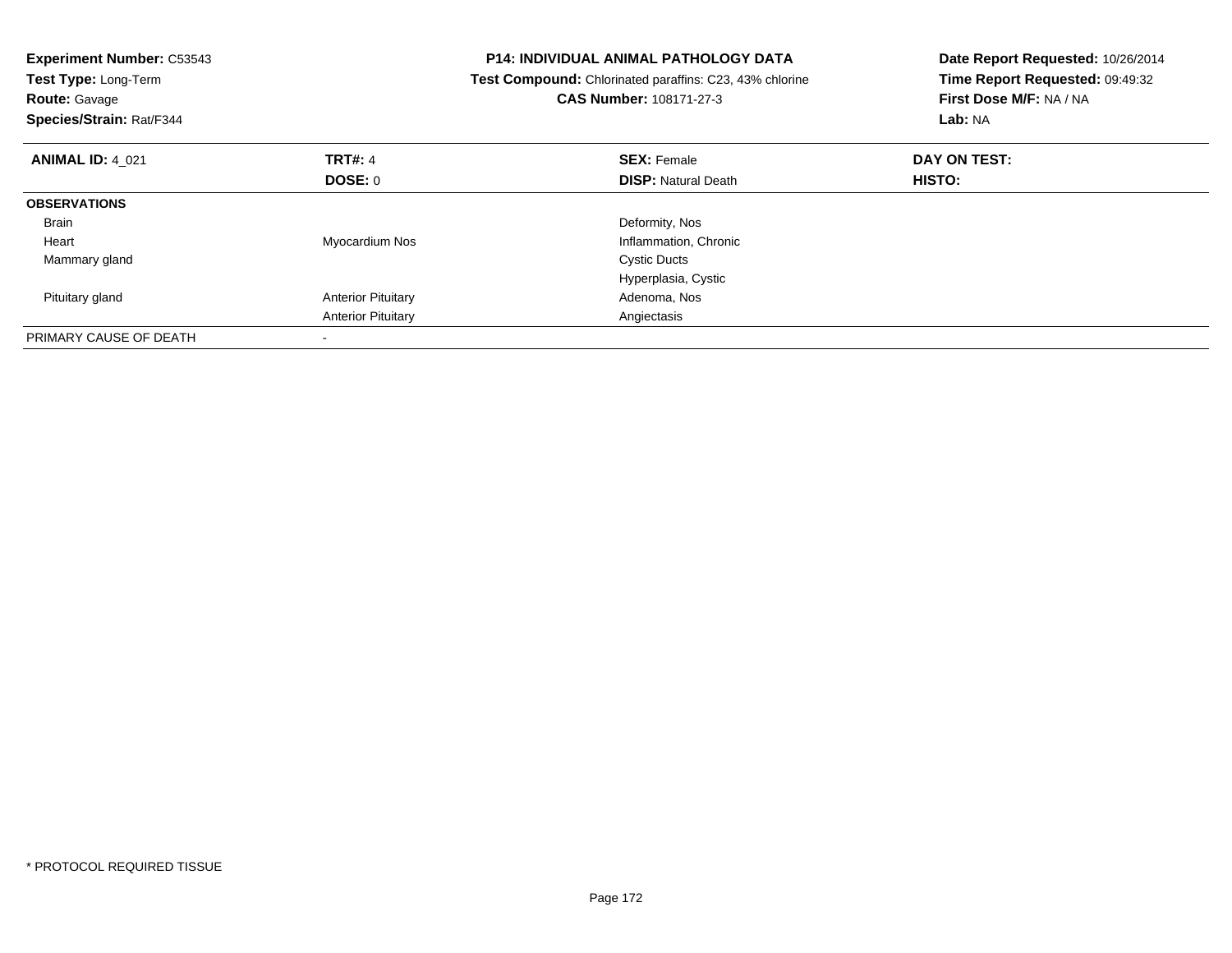| <b>Experiment Number: C53543</b><br>Test Type: Long-Term<br><b>Route: Gavage</b><br>Species/Strain: Rat/F344 |                | <b>P14: INDIVIDUAL ANIMAL PATHOLOGY DATA</b><br>Test Compound: Chlorinated paraffins: C23, 43% chlorine<br>CAS Number: 108171-27-3 | Date Report Requested: 10/26/2014<br>Time Report Requested: 09:49:32<br>First Dose M/F: NA / NA<br>Lab: NA |
|--------------------------------------------------------------------------------------------------------------|----------------|------------------------------------------------------------------------------------------------------------------------------------|------------------------------------------------------------------------------------------------------------|
| <b>ANIMAL ID: 4 022</b>                                                                                      | <b>TRT#: 4</b> | <b>SEX: Female</b>                                                                                                                 | DAY ON TEST:                                                                                               |
|                                                                                                              | DOSE: 0        | <b>DISP:</b> Moribund Sacrifice                                                                                                    | <b>HISTO:</b>                                                                                              |
| <b>OBSERVATIONS</b>                                                                                          |                |                                                                                                                                    |                                                                                                            |
| Adrenal gland                                                                                                | Cortex Nos     | Degeneration, Lipoid                                                                                                               |                                                                                                            |
| Clitoral gland                                                                                               |                | Carcinoma, Nos                                                                                                                     |                                                                                                            |
| Mammary gland                                                                                                |                | <b>Cystic Ducts</b>                                                                                                                |                                                                                                            |
| Spleen                                                                                                       |                | Hematopoiesis                                                                                                                      |                                                                                                            |
| Uterus                                                                                                       |                | <b>Endometrial Stromal Polyp</b>                                                                                                   |                                                                                                            |
|                                                                                                              | Endometrium    | Hyperplasia, Cystic                                                                                                                |                                                                                                            |
| PRIMARY CAUSE OF DEATH                                                                                       |                |                                                                                                                                    |                                                                                                            |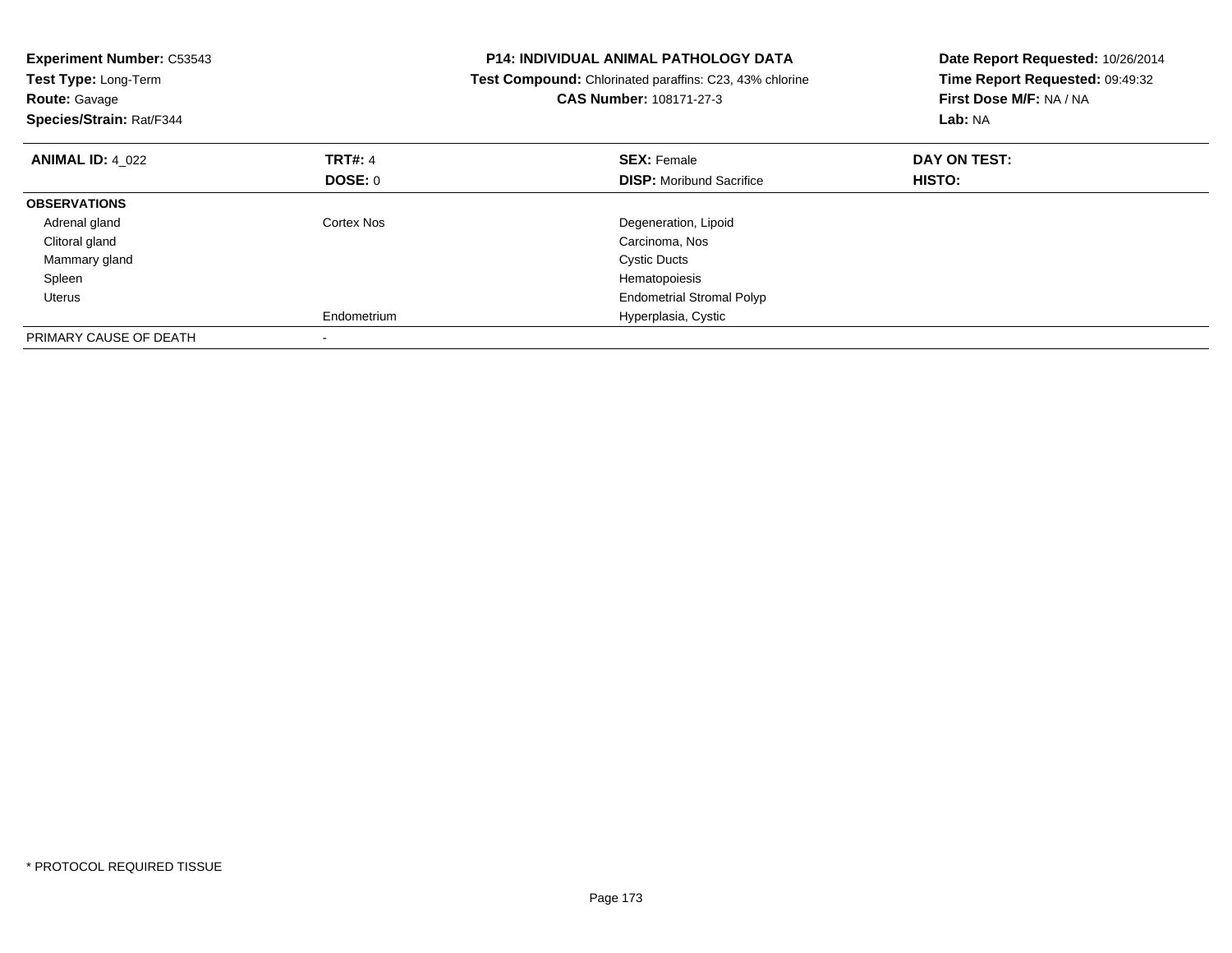| <b>Experiment Number: C53543</b> |                            | P14: INDIVIDUAL ANIMAL PATHOLOGY DATA                          | Date Report Requested: 10/26/2014 |  |
|----------------------------------|----------------------------|----------------------------------------------------------------|-----------------------------------|--|
| Test Type: Long-Term             |                            | <b>Test Compound:</b> Chlorinated paraffins: C23, 43% chlorine | Time Report Requested: 09:49:32   |  |
| <b>Route: Gavage</b>             |                            | <b>CAS Number: 108171-27-3</b>                                 | First Dose M/F: NA / NA           |  |
| Species/Strain: Rat/F344         |                            |                                                                | <b>Lab: NA</b>                    |  |
| <b>ANIMAL ID: 4 023</b>          | <b>TRT#: 4</b>             | <b>SEX: Female</b>                                             | DAY ON TEST:                      |  |
|                                  | <b>DOSE: 0</b>             | <b>DISP:</b> Terminal Sacrifice                                | <b>HISTO:</b>                     |  |
| <b>OBSERVATIONS</b>              |                            |                                                                |                                   |  |
| Heart                            | Myocardium Nos             | Inflammation, Chronic                                          |                                   |  |
| Mammary gland                    |                            | <b>Cystic Ducts</b>                                            |                                   |  |
|                                  |                            | Fibroadenoma                                                   |                                   |  |
| Pituitary gland                  | <b>Anterior Pituitary</b>  | Adenoma, Nos                                                   |                                   |  |
| Thyroid                          |                            | C-Cell Adenoma                                                 |                                   |  |
| Unspecified                      | <b>Multiple Organs Nos</b> | Leukemia, Mononuclear Cell                                     |                                   |  |
| Uterus                           | Endometrium                | Hyperplasia, Cystic                                            |                                   |  |
| PRIMARY CAUSE OF DEATH           |                            |                                                                |                                   |  |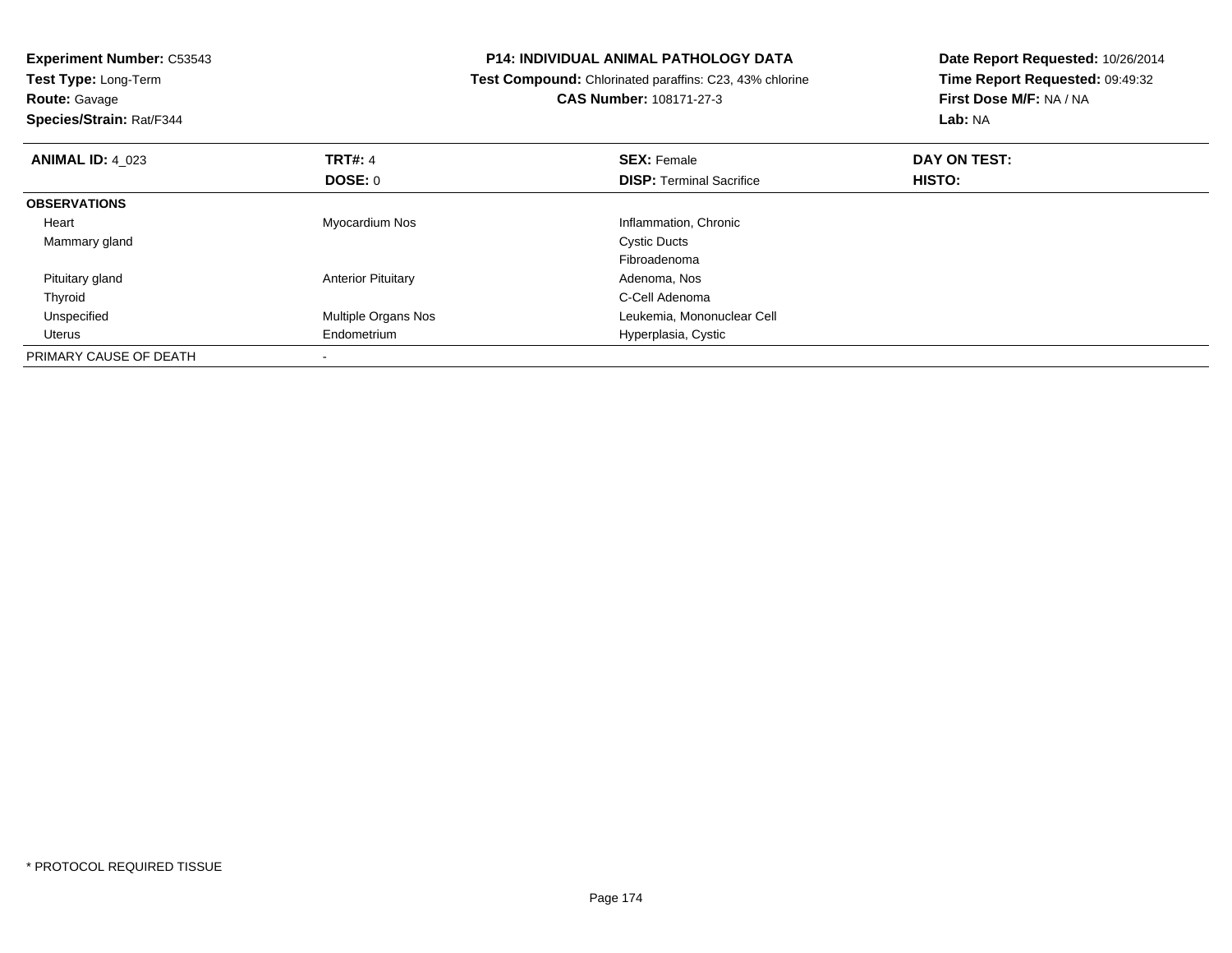**Experiment Number:** C53543**Test Type:** Long-Term**Route:** Gavage **Species/Strain:** Rat/F344**P14: INDIVIDUAL ANIMAL PATHOLOGY DATA Test Compound:** Chlorinated paraffins: C23, 43% chlorine**CAS Number:** 108171-27-3**Date Report Requested:** 10/26/2014**Time Report Requested:** 09:49:32**First Dose M/F:** NA / NA**Lab:** NA**ANIMAL ID:** 4\_024**TRT#:** 4 **SEX:** Female **DAY ON TEST: DOSE:** 0**DISP:** Terminal Sacrifice **HISTO: OBSERVATIONS** Adrenal glandCortex Nos **Exercía Exercía Exercía Exercía Exercía Exercía Exercía Exercía Exercía Exercía Exercía Exercía Exercía Exercía Exercía Exercía Exercía Exercía Exercía Exercía Exercía Exercía Exercía Exercía Exercía Exercía Ex**  Intestine Largee and the Colon Colon Colon Colon and the Parasitism Nephropathy Kidneyy the control of the control of the control of the control of the control of the control of the control of the control of the control of the control of the control of the control of the control of the control of the contro Lymph nodeMesenteric Lymph Node<br>
Cystic Ducts<br>
Cystic Ducts Mammary glandd Cystic Ducts Pituitary glandAnterior Pituitary **Adenoma, Nos** Adenoma, Nos AngiectasisC-Cell Adenoma Thyroidd **C-Cell Adenoma** and the control of the control of the control of the control of the control of the control of the control of the control of the control of the control of the control of the control of the control of the PRIMARY CAUSE OF DEATH-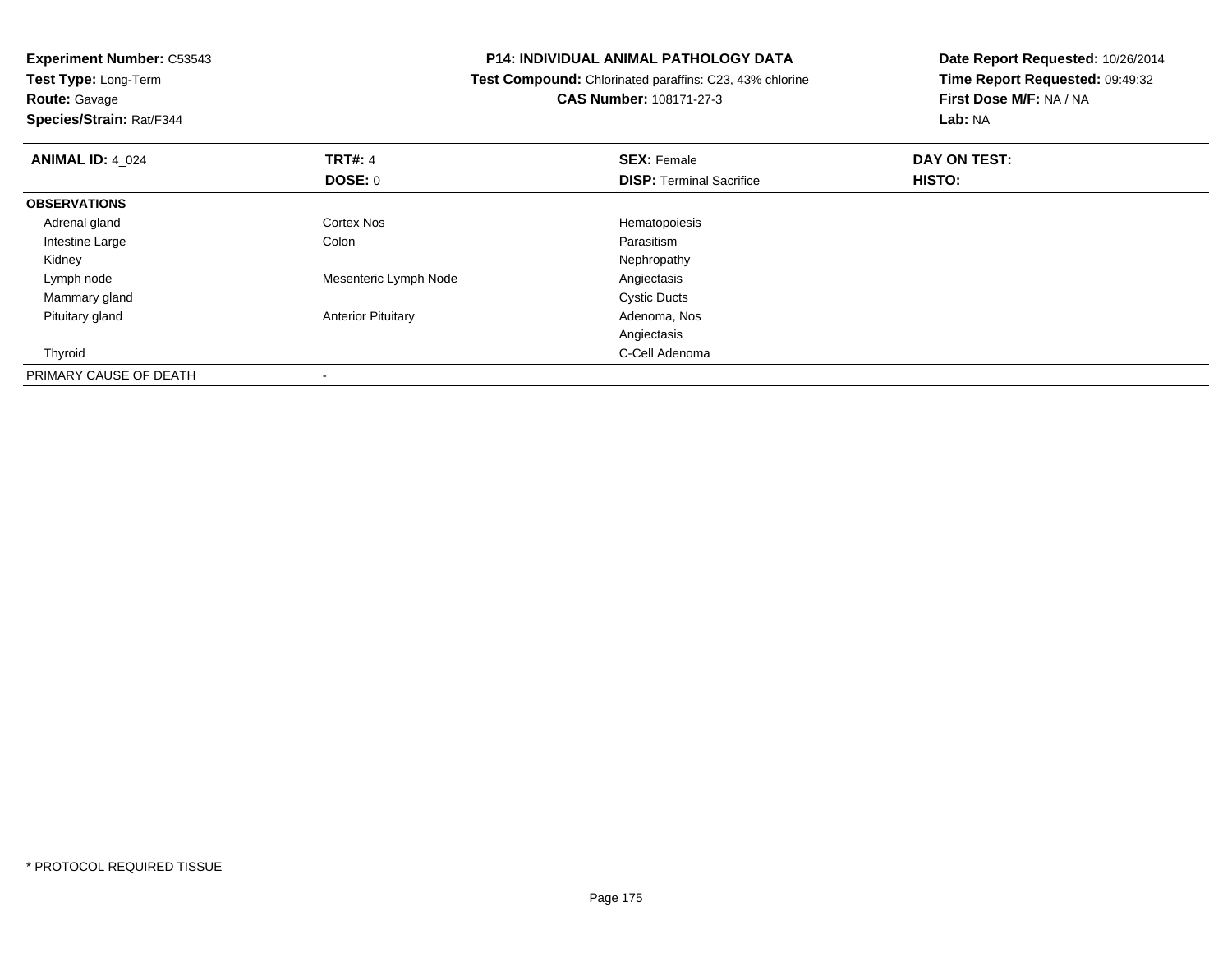| <b>Experiment Number: C53543</b><br>Test Type: Long-Term<br><b>Route: Gavage</b><br>Species/Strain: Rat/F344 |                           | <b>P14: INDIVIDUAL ANIMAL PATHOLOGY DATA</b><br>Test Compound: Chlorinated paraffins: C23, 43% chlorine<br><b>CAS Number: 108171-27-3</b> | Date Report Requested: 10/26/2014<br>Time Report Requested: 09:49:32<br>First Dose M/F: NA / NA<br>Lab: NA |
|--------------------------------------------------------------------------------------------------------------|---------------------------|-------------------------------------------------------------------------------------------------------------------------------------------|------------------------------------------------------------------------------------------------------------|
| <b>ANIMAL ID: 4 025</b>                                                                                      | TRT#: 4                   | <b>SEX: Female</b>                                                                                                                        | DAY ON TEST:                                                                                               |
|                                                                                                              | DOSE: 0                   | <b>DISP:</b> Terminal Sacrifice                                                                                                           | <b>HISTO:</b>                                                                                              |
| <b>OBSERVATIONS</b>                                                                                          |                           |                                                                                                                                           |                                                                                                            |
| Heart                                                                                                        | Myocardium Nos            | Inflammation, Chronic                                                                                                                     |                                                                                                            |
| Intestine Large                                                                                              | Cecum, Colon              | Parasitism                                                                                                                                |                                                                                                            |
| Mammary gland                                                                                                |                           | <b>Cystic Ducts</b>                                                                                                                       |                                                                                                            |
|                                                                                                              |                           | Fibroadenoma                                                                                                                              |                                                                                                            |
| Pituitary gland                                                                                              | <b>Anterior Pituitary</b> | Cyst, Nos                                                                                                                                 |                                                                                                            |
| Uterus                                                                                                       | Endometrium               | Hyperplasia, Cystic                                                                                                                       |                                                                                                            |
| PRIMARY CAUSE OF DEATH                                                                                       |                           |                                                                                                                                           |                                                                                                            |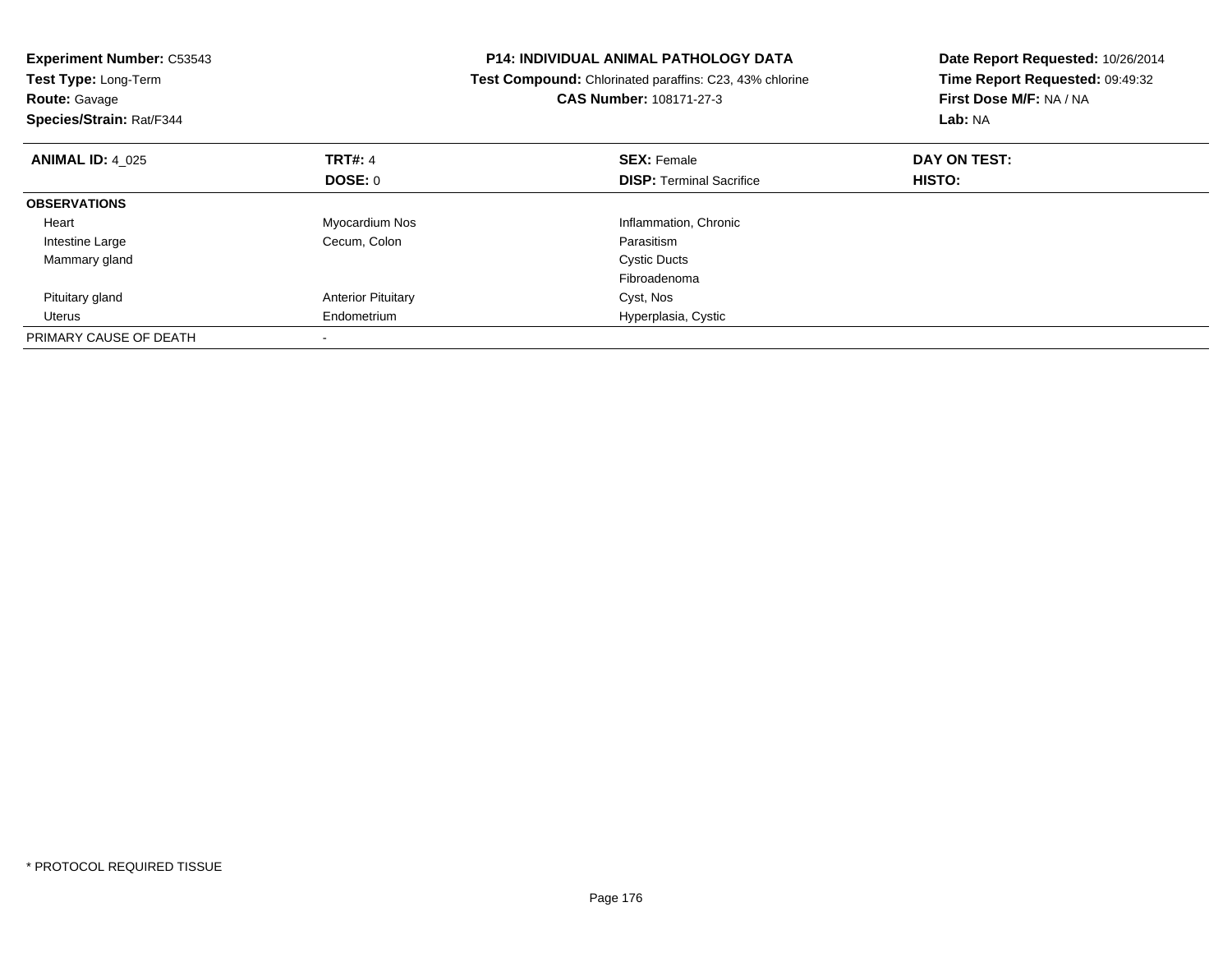| <b>Experiment Number: C53543</b> |                           | <b>P14: INDIVIDUAL ANIMAL PATHOLOGY DATA</b>            | Date Report Requested: 10/26/2014 |  |
|----------------------------------|---------------------------|---------------------------------------------------------|-----------------------------------|--|
| <b>Test Type: Long-Term</b>      |                           | Test Compound: Chlorinated paraffins: C23, 43% chlorine | Time Report Requested: 09:49:32   |  |
| <b>Route: Gavage</b>             |                           | <b>CAS Number: 108171-27-3</b>                          | First Dose M/F: NA / NA           |  |
| Species/Strain: Rat/F344         |                           |                                                         | Lab: NA                           |  |
| <b>ANIMAL ID: 4 026</b>          | <b>TRT#: 4</b>            | <b>SEX: Female</b>                                      | DAY ON TEST:                      |  |
|                                  | DOSE: 0                   | <b>DISP:</b> Moribund Sacrifice                         | HISTO:                            |  |
| <b>OBSERVATIONS</b>              |                           |                                                         |                                   |  |
| Clitoral gland                   |                           | Hyperplasia, Nos                                        |                                   |  |
| Harderian gland                  | Hardarian Gland           | Degeneration, Nos                                       |                                   |  |
| Pituitary gland                  | <b>Anterior Pituitary</b> | Adenoma, Nos                                            |                                   |  |
|                                  | <b>Anterior Pituitary</b> | Angiectasis                                             |                                   |  |
|                                  | <b>Anterior Pituitary</b> | Hyperplasia, Nos                                        |                                   |  |
| Stomach                          | Omentum Nos               | <b>Steatitis</b>                                        |                                   |  |
| Unspecified                      | Multiple Organs Nos       | Leukemia, Mononuclear Cell                              |                                   |  |
| Uterus                           | Endometrium               | Hyperplasia, Cystic                                     |                                   |  |
| PRIMARY CAUSE OF DEATH           |                           |                                                         |                                   |  |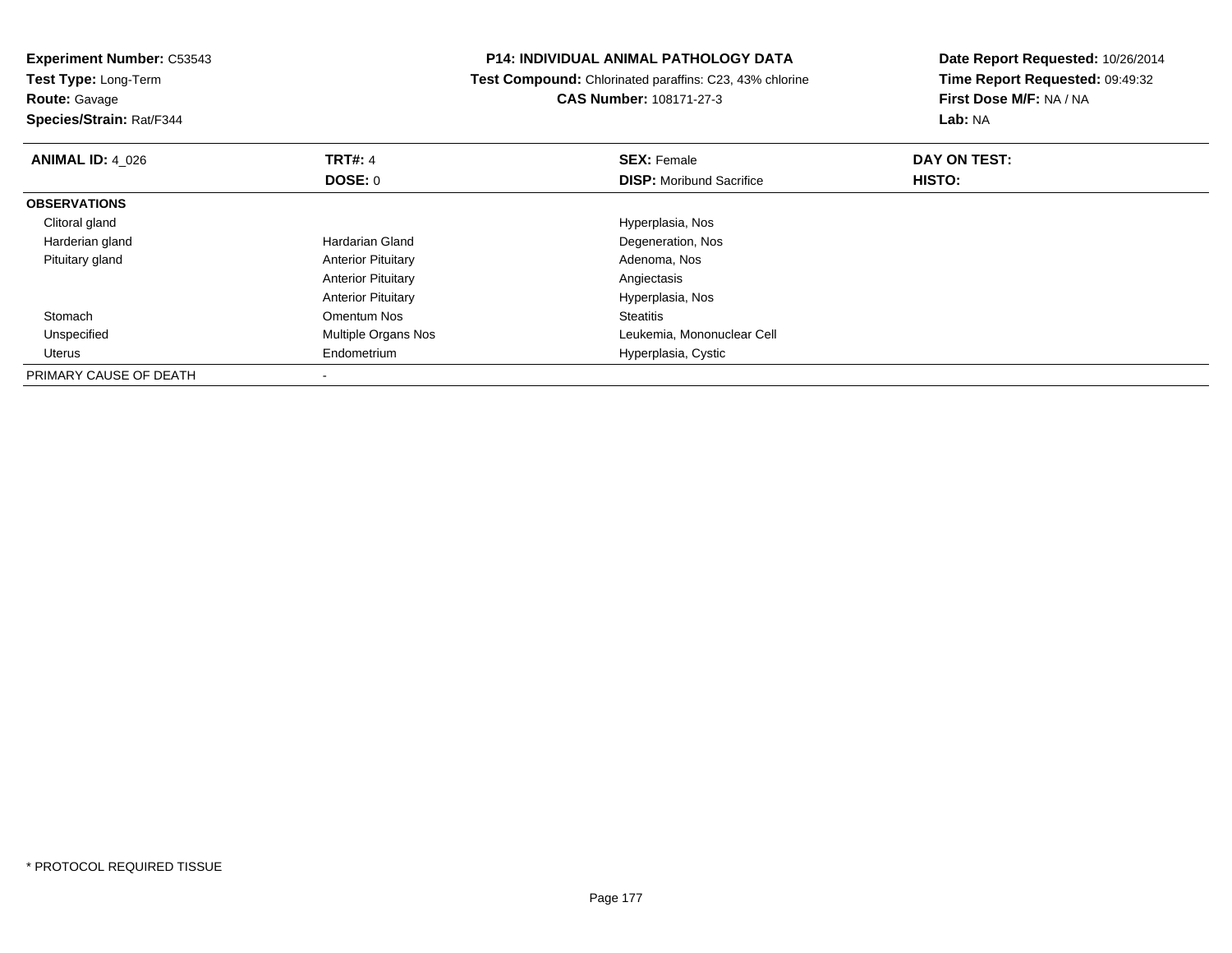**Test Type:** Long-Term

**Route:** Gavage

**Species/Strain:** Rat/F344

### **P14: INDIVIDUAL ANIMAL PATHOLOGY DATA**

 **Test Compound:** Chlorinated paraffins: C23, 43% chlorine**CAS Number:** 108171-27-3

| <b>ANIMAL ID: 4_027</b> | <b>TRT#: 4</b>            | <b>SEX: Female</b>         | DAY ON TEST: |  |
|-------------------------|---------------------------|----------------------------|--------------|--|
|                         | DOSE: 0                   | <b>DISP: Natural Death</b> | HISTO:       |  |
| <b>OBSERVATIONS</b>     |                           |                            |              |  |
| Brain                   | Cerebrum                  | Carcinoma, Nos, Invasive   |              |  |
|                         | Cerebrum                  | Cyst, Hemorrhagic          |              |  |
| Heart                   | Myocardium Nos            | Inflammation, Chronic      |              |  |
| Lung                    |                           | Congestion, Nos            |              |  |
| Mammary gland           |                           | <b>Cystic Ducts</b>        |              |  |
| Pituitary gland         | <b>Anterior Pituitary</b> | Carcinoma, Nos             |              |  |
|                         | <b>Anterior Pituitary</b> | Cyst, Nos                  |              |  |
| Stomach                 | Forestomach               | Edema, Nos                 |              |  |
| Uterus                  | Cervix Uteri              | Inflammation, Suppurative  |              |  |
| PRIMARY CAUSE OF DEATH  | $\overline{\phantom{a}}$  |                            |              |  |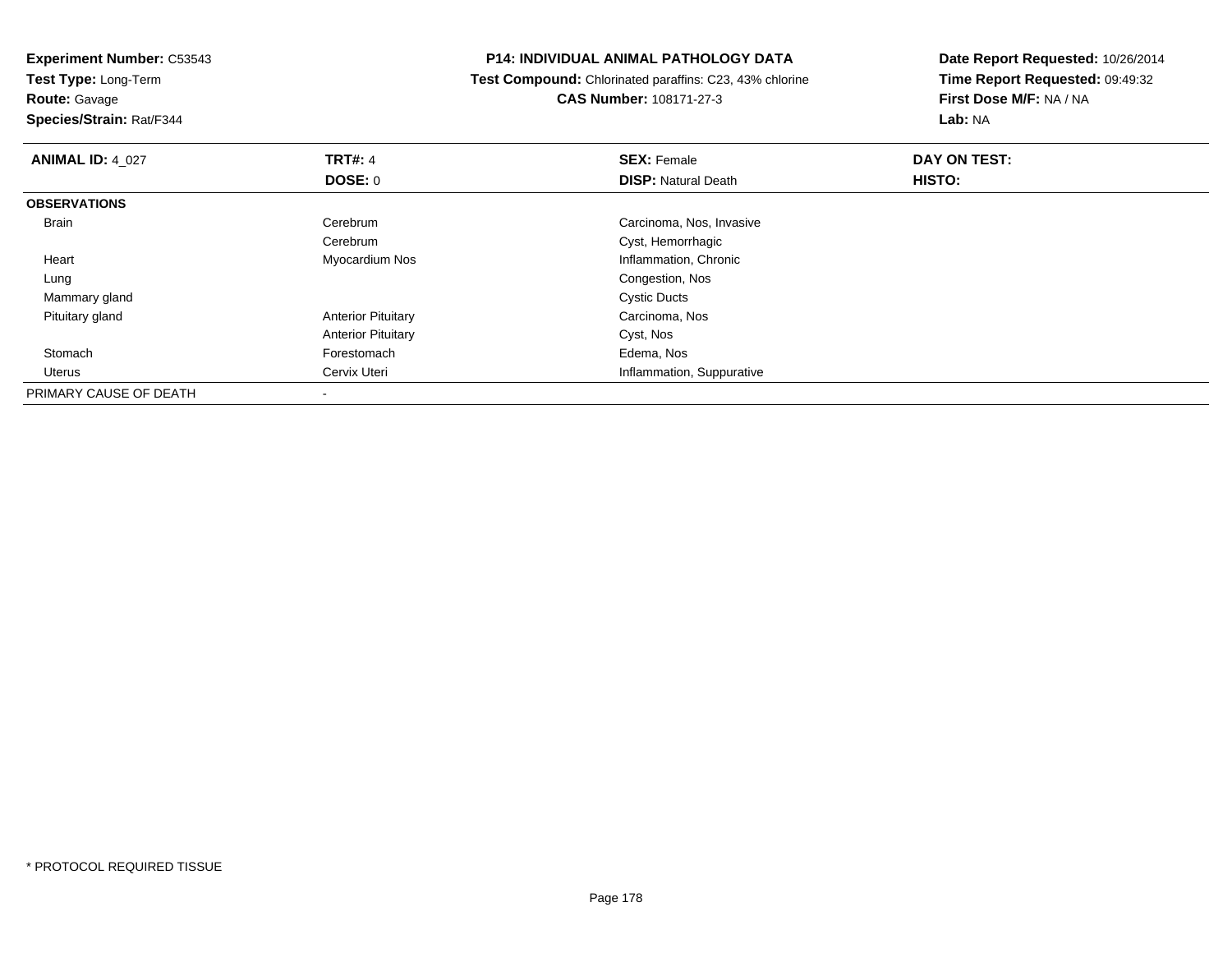**Experiment Number:** C53543**Test Type:** Long-Term

**Route:** Gavage

**Species/Strain:** Rat/F344

### **P14: INDIVIDUAL ANIMAL PATHOLOGY DATA**

 **Test Compound:** Chlorinated paraffins: C23, 43% chlorine**CAS Number:** 108171-27-3

| <b>ANIMAL ID: 4_028</b> | <b>TRT#: 4</b>            | <b>SEX: Female</b>               | DAY ON TEST: |
|-------------------------|---------------------------|----------------------------------|--------------|
|                         | <b>DOSE: 0</b>            | <b>DISP: Terminal Sacrifice</b>  | HISTO:       |
| <b>OBSERVATIONS</b>     |                           |                                  |              |
| Brain                   | Cerebrum                  | Angiectasis                      |              |
| Heart                   | Myocardium Nos            | Inflammation, Chronic            |              |
| Intestine Large         | Colon                     | Parasitism                       |              |
| Kidney                  | Pelvis                    | Mineralization                   |              |
| Liver                   |                           | <b>Focal Cellular Change</b>     |              |
| Mammary gland           |                           | Fibroadenoma                     |              |
| Pituitary gland         | <b>Anterior Pituitary</b> | Cyst, Nos                        |              |
|                         | <b>Anterior Pituitary</b> | Hyperplasia, Focal               |              |
| Thyroid                 |                           | Hyperplasia, C Cell              |              |
| Uterus                  |                           | <b>Endometrial Stromal Polyp</b> |              |
|                         | Endometrium               | Hyperplasia, Cystic              |              |
| PRIMARY CAUSE OF DEATH  |                           |                                  |              |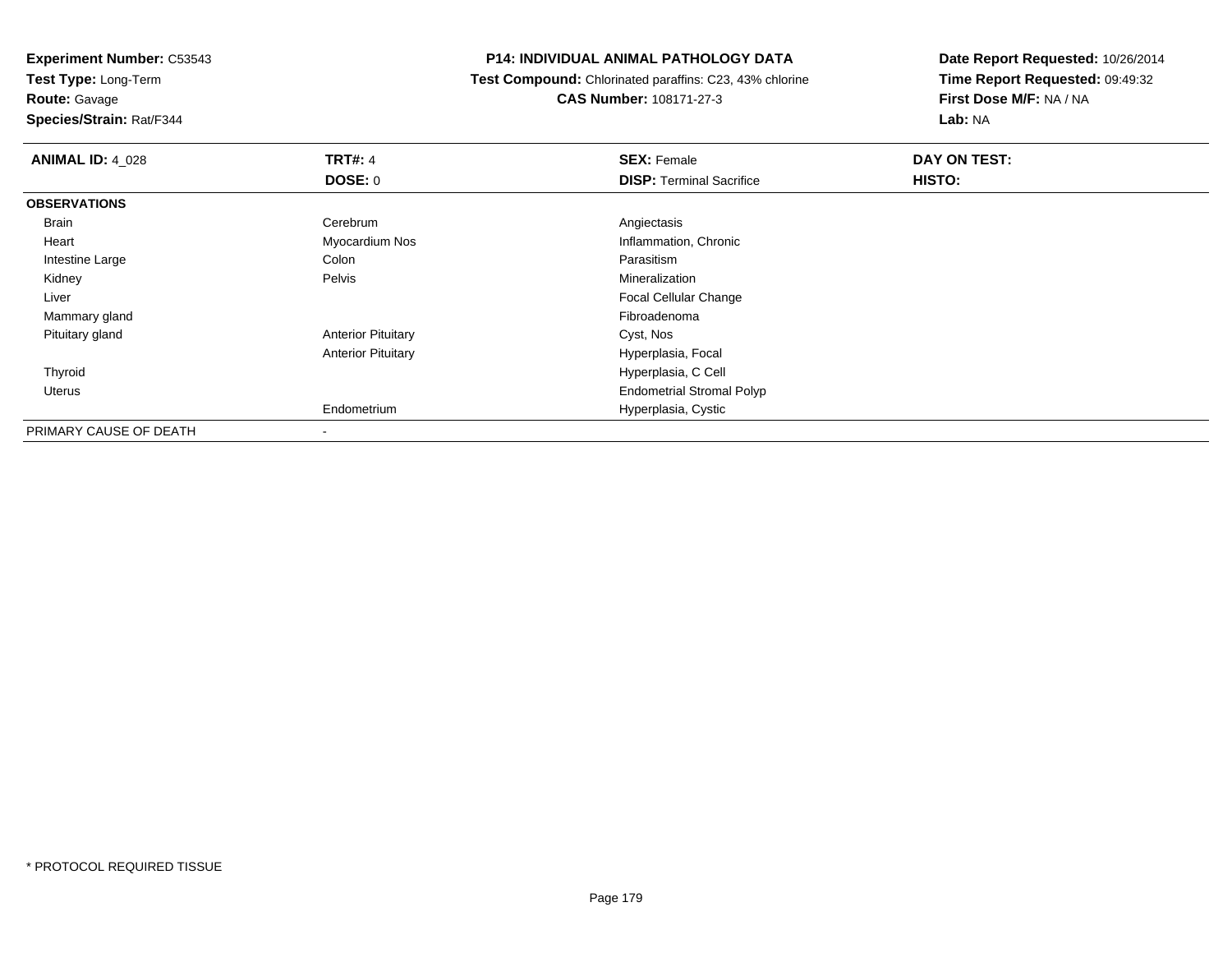| <b>Experiment Number: C53543</b><br>Test Type: Long-Term<br><b>Route: Gavage</b><br>Species/Strain: Rat/F344 |                           | <b>P14: INDIVIDUAL ANIMAL PATHOLOGY DATA</b><br>Test Compound: Chlorinated paraffins: C23, 43% chlorine<br><b>CAS Number: 108171-27-3</b> | Date Report Requested: 10/26/2014<br>Time Report Requested: 09:49:32<br>First Dose M/F: NA / NA<br>Lab: NA |
|--------------------------------------------------------------------------------------------------------------|---------------------------|-------------------------------------------------------------------------------------------------------------------------------------------|------------------------------------------------------------------------------------------------------------|
| <b>ANIMAL ID: 4 029</b>                                                                                      | <b>TRT#: 4</b>            | <b>SEX: Female</b>                                                                                                                        | DAY ON TEST:                                                                                               |
|                                                                                                              | <b>DOSE: 0</b>            | <b>DISP:</b> Terminal Sacrifice                                                                                                           | HISTO:                                                                                                     |
| <b>OBSERVATIONS</b>                                                                                          |                           |                                                                                                                                           |                                                                                                            |
| Heart                                                                                                        | Myocardium Nos            | Inflammation, Chronic                                                                                                                     |                                                                                                            |
| Kidney                                                                                                       |                           | Nephropathy                                                                                                                               |                                                                                                            |
| Liver                                                                                                        |                           | Deformity, Nos                                                                                                                            |                                                                                                            |
|                                                                                                              |                           | Inflammation, Granulomatous Focal                                                                                                         |                                                                                                            |
| Pituitary gland                                                                                              | <b>Anterior Pituitary</b> | Hyperplasia, Focal                                                                                                                        |                                                                                                            |
| Thyroid                                                                                                      |                           | C-Cell Adenoma                                                                                                                            |                                                                                                            |
| PRIMARY CAUSE OF DEATH                                                                                       |                           |                                                                                                                                           |                                                                                                            |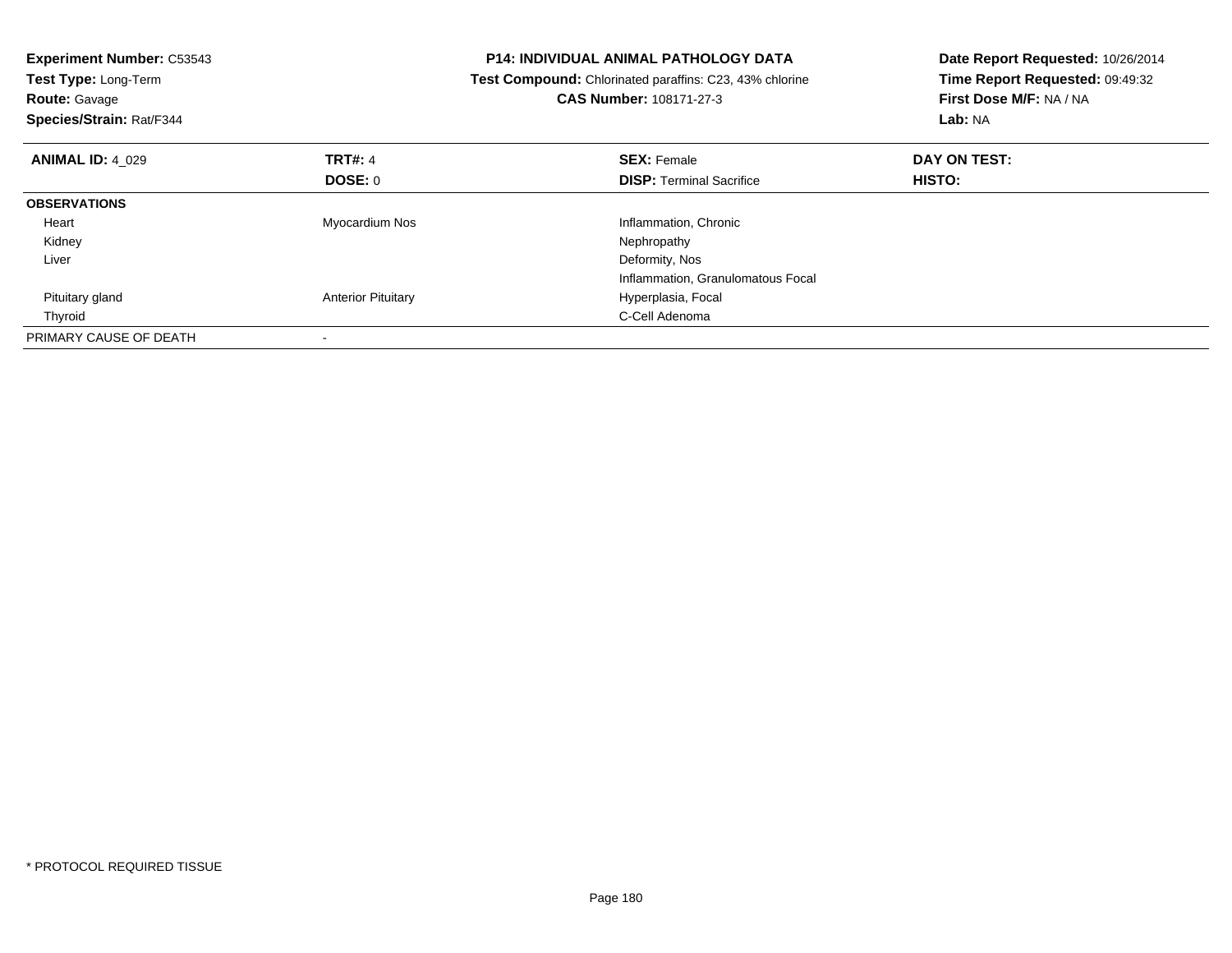**Test Type:** Long-Term

**Route:** Gavage

**Species/Strain:** Rat/F344

## **P14: INDIVIDUAL ANIMAL PATHOLOGY DATA**

 **Test Compound:** Chlorinated paraffins: C23, 43% chlorine**CAS Number:** 108171-27-3

**Date Report Requested:** 10/26/2014 **Time Report Requested:** 09:49:32**First Dose M/F:** NA / NA**Lab:** NA

| <b>ANIMAL ID: 4 030</b> | <b>TRT#: 4</b>            | <b>SEX: Female</b>              | DAY ON TEST: |  |
|-------------------------|---------------------------|---------------------------------|--------------|--|
|                         | <b>DOSE: 0</b>            | <b>DISP: Terminal Sacrifice</b> | HISTO:       |  |
| <b>OBSERVATIONS</b>     |                           |                                 |              |  |
| Adrenal gland           | Medulla                   | Hyperplasia, Focal              |              |  |
| <b>Brain</b>            | Cerebrum                  | Gliosis                         |              |  |
|                         | Meninges                  | Inflammation, Chronic           |              |  |
| Heart                   | Myocardium Nos            | Inflammation, Chronic           |              |  |
| Kidney                  |                           | Nephropathy                     |              |  |
| Mammary gland           |                           | <b>Cystic Ducts</b>             |              |  |
| Pituitary gland         | <b>Anterior Pituitary</b> | Adenoma, Nos                    |              |  |
|                         | <b>Anterior Pituitary</b> | Angiectasis                     |              |  |
| Uterus                  |                           | Dilatation, Nos                 |              |  |
| PRIMARY CAUSE OF DEATH  |                           |                                 |              |  |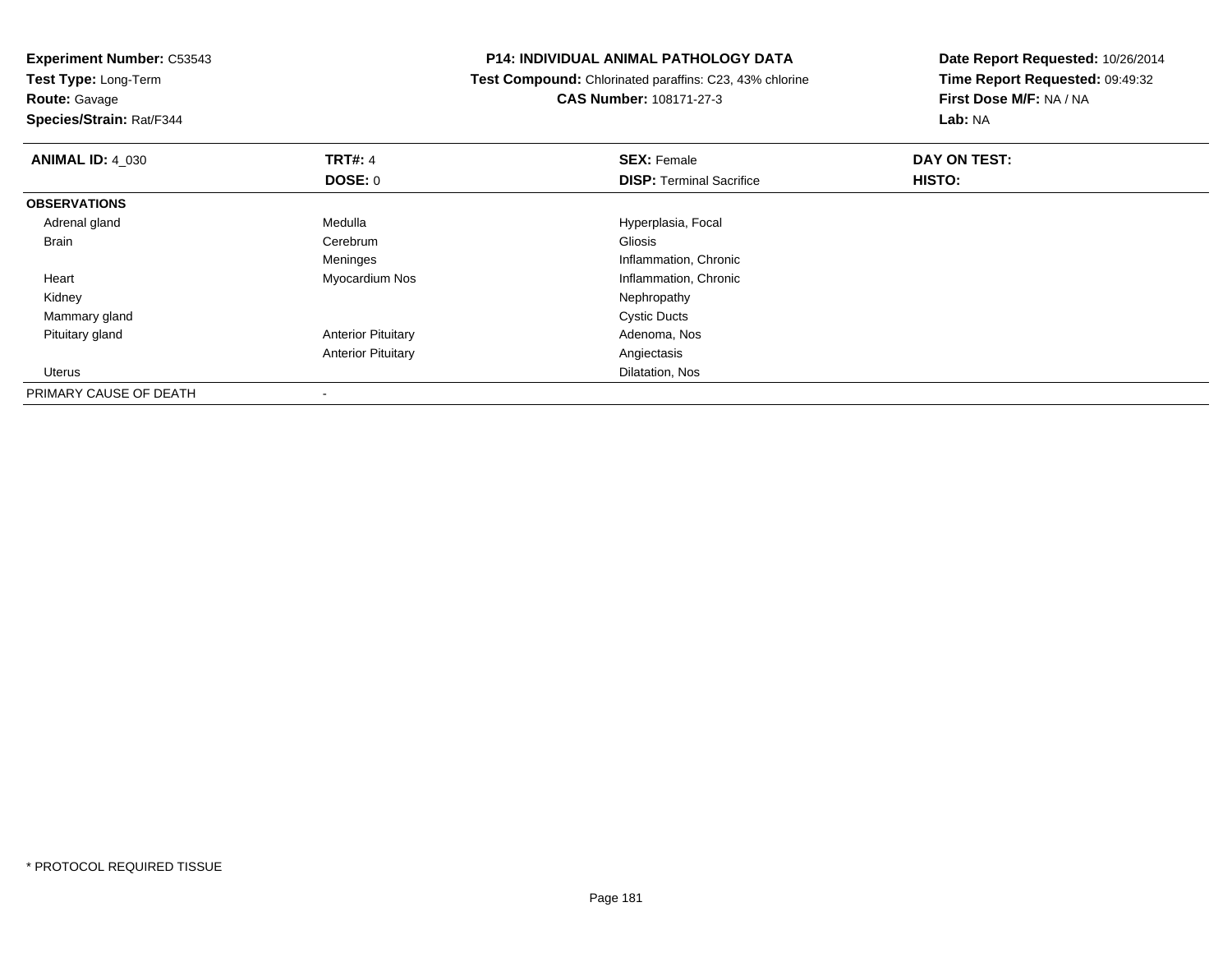| <b>Experiment Number: C53543</b><br>Test Type: Long-Term<br><b>Route: Gavage</b><br>Species/Strain: Rat/F344 |                     | <b>P14: INDIVIDUAL ANIMAL PATHOLOGY DATA</b><br>Test Compound: Chlorinated paraffins: C23, 43% chlorine<br><b>CAS Number: 108171-27-3</b> | Date Report Requested: 10/26/2014<br>Time Report Requested: 09:49:32<br>First Dose M/F: NA / NA<br>Lab: NA |
|--------------------------------------------------------------------------------------------------------------|---------------------|-------------------------------------------------------------------------------------------------------------------------------------------|------------------------------------------------------------------------------------------------------------|
| <b>ANIMAL ID: 4 031</b>                                                                                      | <b>TRT#: 4</b>      | <b>SEX: Female</b>                                                                                                                        | DAY ON TEST:                                                                                               |
|                                                                                                              | DOSE: 0             | <b>DISP:</b> Moribund Sacrifice                                                                                                           | <b>HISTO:</b>                                                                                              |
| <b>OBSERVATIONS</b>                                                                                          |                     |                                                                                                                                           |                                                                                                            |
| Bone marrow                                                                                                  |                     | Fibrosis, Myelo                                                                                                                           |                                                                                                            |
| Kidney                                                                                                       | Tubule              | Pigmentation, Nos                                                                                                                         |                                                                                                            |
| Mammary gland                                                                                                |                     | <b>Cystic Ducts</b>                                                                                                                       |                                                                                                            |
| Spleen                                                                                                       |                     | <b>Fibrosis</b>                                                                                                                           |                                                                                                            |
| Unspecified                                                                                                  | Multiple Organs Nos | Leukemia, Mononuclear Cell                                                                                                                |                                                                                                            |
| PRIMARY CAUSE OF DEATH                                                                                       |                     |                                                                                                                                           |                                                                                                            |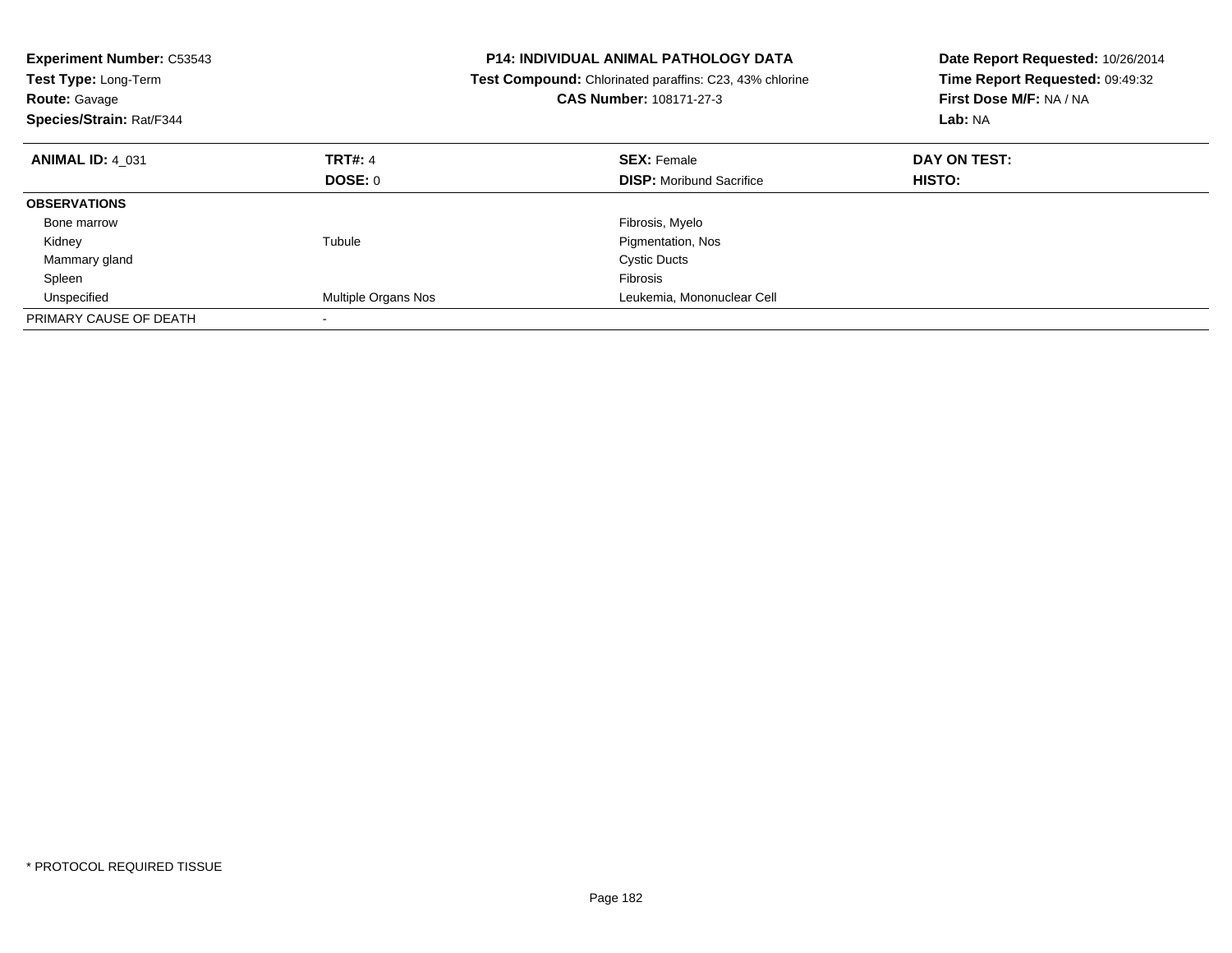| <b>Experiment Number: C53543</b><br>Test Type: Long-Term<br><b>Route: Gavage</b><br>Species/Strain: Rat/F344 |                                  | <b>P14: INDIVIDUAL ANIMAL PATHOLOGY DATA</b><br><b>Test Compound:</b> Chlorinated paraffins: C23, 43% chlorine<br><b>CAS Number: 108171-27-3</b> | Date Report Requested: 10/26/2014<br>Time Report Requested: 09:49:32<br>First Dose M/F: NA / NA<br>Lab: NA |  |
|--------------------------------------------------------------------------------------------------------------|----------------------------------|--------------------------------------------------------------------------------------------------------------------------------------------------|------------------------------------------------------------------------------------------------------------|--|
| <b>ANIMAL ID: 4 032</b>                                                                                      | <b>TRT#: 4</b><br><b>DOSE: 0</b> | <b>SEX: Female</b><br><b>DISP:</b> Terminal Sacrifice                                                                                            | DAY ON TEST:<br>HISTO:                                                                                     |  |
| <b>OBSERVATIONS</b>                                                                                          |                                  |                                                                                                                                                  |                                                                                                            |  |
| Heart                                                                                                        | Myocardium Nos                   | Inflammation, Chronic                                                                                                                            |                                                                                                            |  |
| Kidney                                                                                                       |                                  | Nephropathy                                                                                                                                      |                                                                                                            |  |
| Liver                                                                                                        |                                  | Lymphocytic Inflammatory Infiltrate                                                                                                              |                                                                                                            |  |
| Mammary gland                                                                                                |                                  | <b>Cystic Ducts</b>                                                                                                                              |                                                                                                            |  |
| Pituitary gland                                                                                              | <b>Anterior Pituitary</b>        | Adenoma, Nos                                                                                                                                     |                                                                                                            |  |
|                                                                                                              | <b>Anterior Pituitary</b>        | Angiectasis                                                                                                                                      |                                                                                                            |  |
| Uterus                                                                                                       | Endometrium                      | Hyperplasia, Cystic                                                                                                                              |                                                                                                            |  |
| PRIMARY CAUSE OF DEATH                                                                                       | $\overline{\phantom{a}}$         |                                                                                                                                                  |                                                                                                            |  |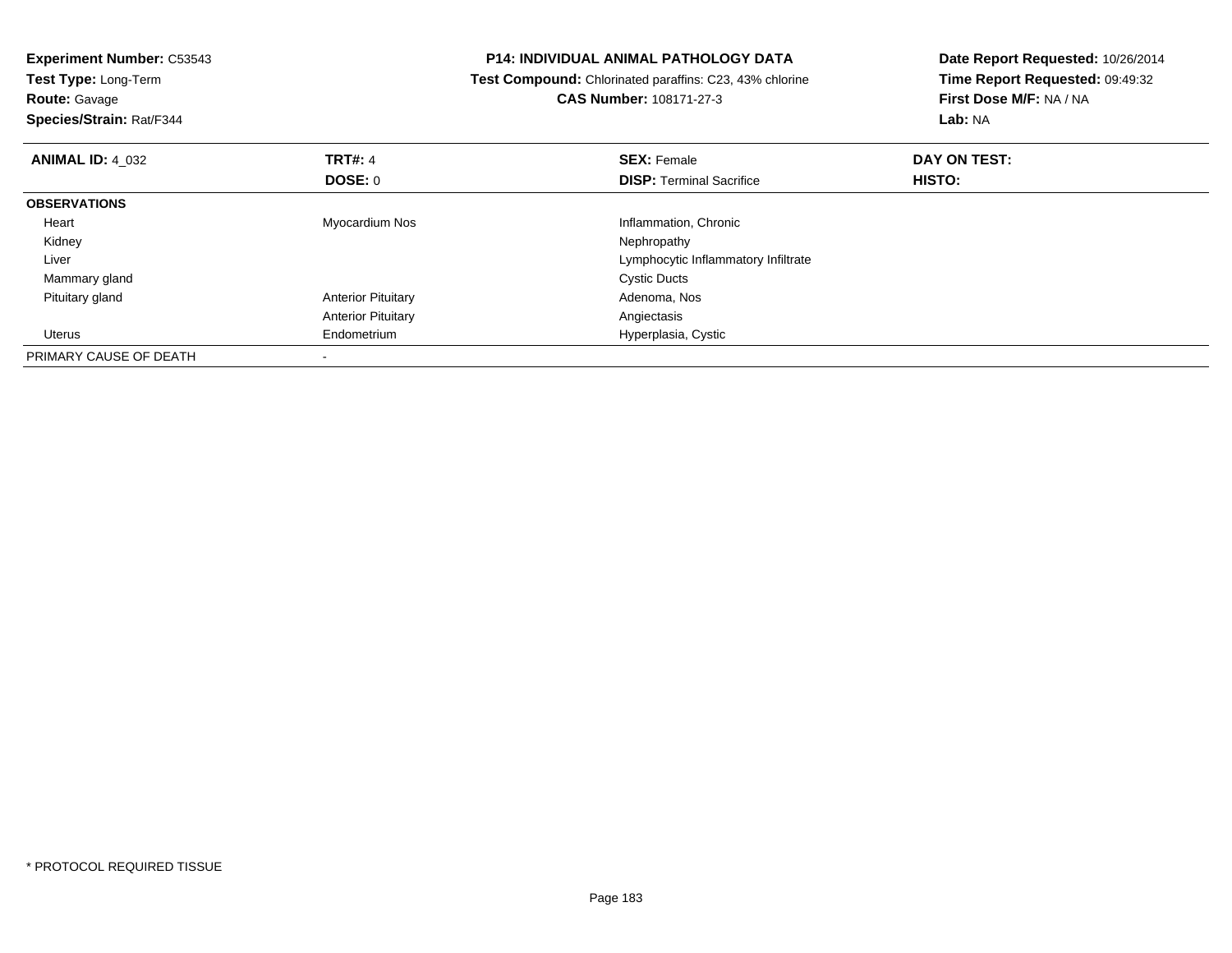| <b>Experiment Number: C53543</b><br>Test Type: Long-Term |                           | <b>P14: INDIVIDUAL ANIMAL PATHOLOGY DATA</b>            | Date Report Requested: 10/26/2014<br>Time Report Requested: 09:49:32 |  |
|----------------------------------------------------------|---------------------------|---------------------------------------------------------|----------------------------------------------------------------------|--|
|                                                          |                           | Test Compound: Chlorinated paraffins: C23, 43% chlorine |                                                                      |  |
| <b>Route: Gavage</b>                                     |                           | <b>CAS Number: 108171-27-3</b>                          | First Dose M/F: NA / NA                                              |  |
| Species/Strain: Rat/F344                                 |                           |                                                         | Lab: NA                                                              |  |
| <b>ANIMAL ID: 4_033</b>                                  | <b>TRT#: 4</b>            | <b>SEX: Female</b>                                      | DAY ON TEST:                                                         |  |
|                                                          | <b>DOSE: 0</b>            | <b>DISP: Terminal Sacrifice</b>                         | HISTO:                                                               |  |
| <b>OBSERVATIONS</b>                                      |                           |                                                         |                                                                      |  |
| Heart                                                    | Myocardium Nos            | Inflammation, Chronic                                   |                                                                      |  |
| Intestine Small                                          | <b>Mesentery Nos</b>      | <b>Steatitis</b>                                        |                                                                      |  |
| Mammary gland                                            |                           | <b>Cystic Ducts</b>                                     |                                                                      |  |
|                                                          |                           | Fibroadenoma                                            |                                                                      |  |
| Pituitary gland                                          | <b>Anterior Pituitary</b> | Angiectasis                                             |                                                                      |  |
| Skin                                                     |                           | <b>Basal-Cell Tumor</b>                                 |                                                                      |  |
| Uterus                                                   | Endometrium               | Adenoma, Nos                                            |                                                                      |  |
|                                                          | Endometrium               | Hyperplasia, Epithelial                                 |                                                                      |  |
| PRIMARY CAUSE OF DEATH                                   |                           |                                                         |                                                                      |  |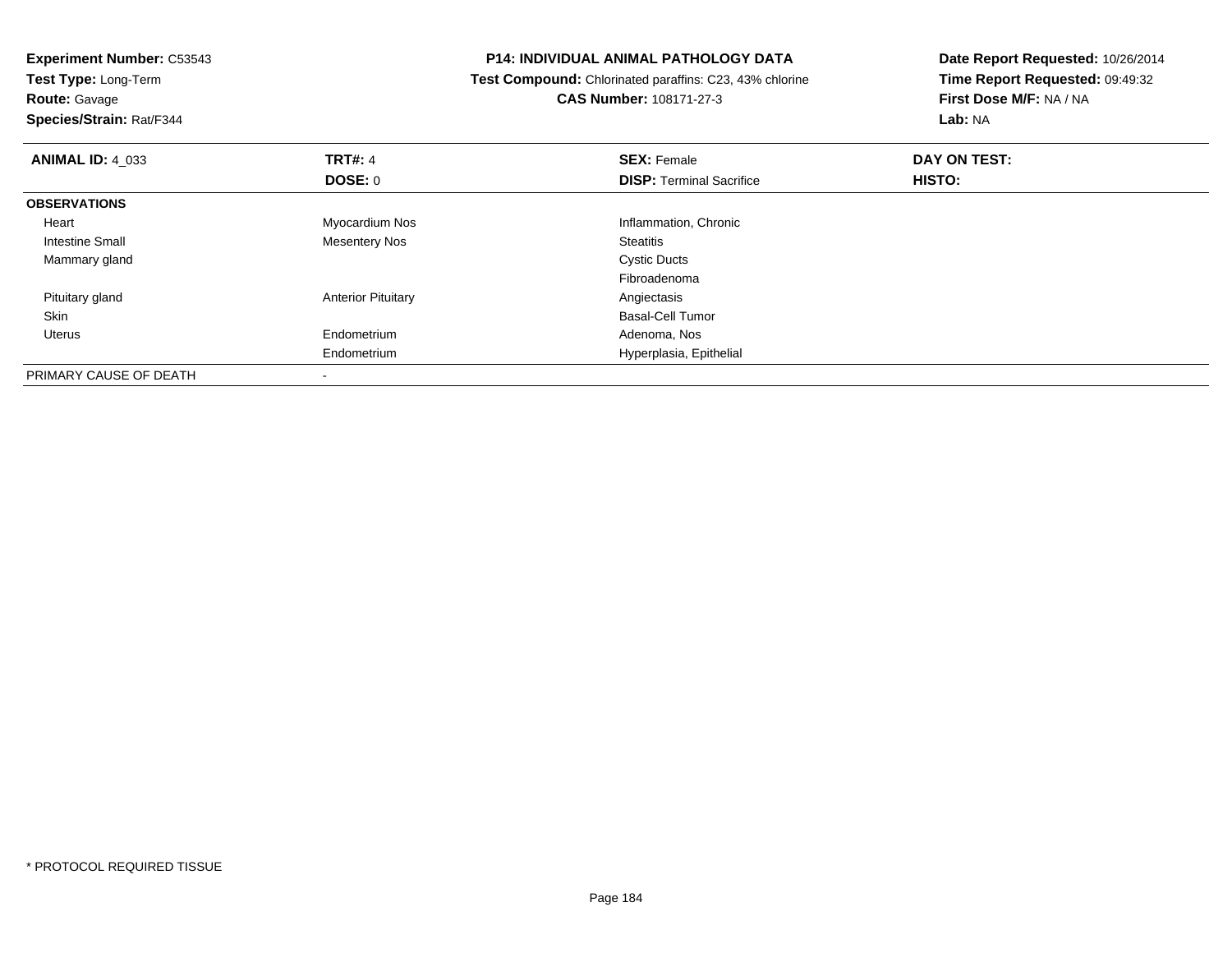| <b>Experiment Number: C53543</b><br>Test Type: Long-Term<br><b>Route: Gavage</b><br>Species/Strain: Rat/F344 |                           | <b>P14: INDIVIDUAL ANIMAL PATHOLOGY DATA</b><br>Test Compound: Chlorinated paraffins: C23, 43% chlorine<br><b>CAS Number: 108171-27-3</b> | Date Report Requested: 10/26/2014<br>Time Report Requested: 09:49:32<br>First Dose M/F: NA / NA<br>Lab: NA |
|--------------------------------------------------------------------------------------------------------------|---------------------------|-------------------------------------------------------------------------------------------------------------------------------------------|------------------------------------------------------------------------------------------------------------|
| <b>ANIMAL ID: 4 034</b>                                                                                      | <b>TRT#: 4</b>            | <b>SEX: Female</b>                                                                                                                        | DAY ON TEST:                                                                                               |
|                                                                                                              | DOSE: 0                   | <b>DISP:</b> Terminal Sacrifice                                                                                                           | <b>HISTO:</b>                                                                                              |
| <b>OBSERVATIONS</b>                                                                                          |                           |                                                                                                                                           |                                                                                                            |
| Heart                                                                                                        | Myocardium Nos            | Inflammation, Chronic                                                                                                                     |                                                                                                            |
| Kidney                                                                                                       |                           | Nephropathy                                                                                                                               |                                                                                                            |
| Liver                                                                                                        |                           | Inflammation, Granulomatous Focal                                                                                                         |                                                                                                            |
| Pituitary gland                                                                                              | <b>Anterior Pituitary</b> | Angiectasis                                                                                                                               |                                                                                                            |
|                                                                                                              | <b>Anterior Pituitary</b> | Carcinoma, Nos                                                                                                                            |                                                                                                            |
| PRIMARY CAUSE OF DEATH                                                                                       |                           |                                                                                                                                           |                                                                                                            |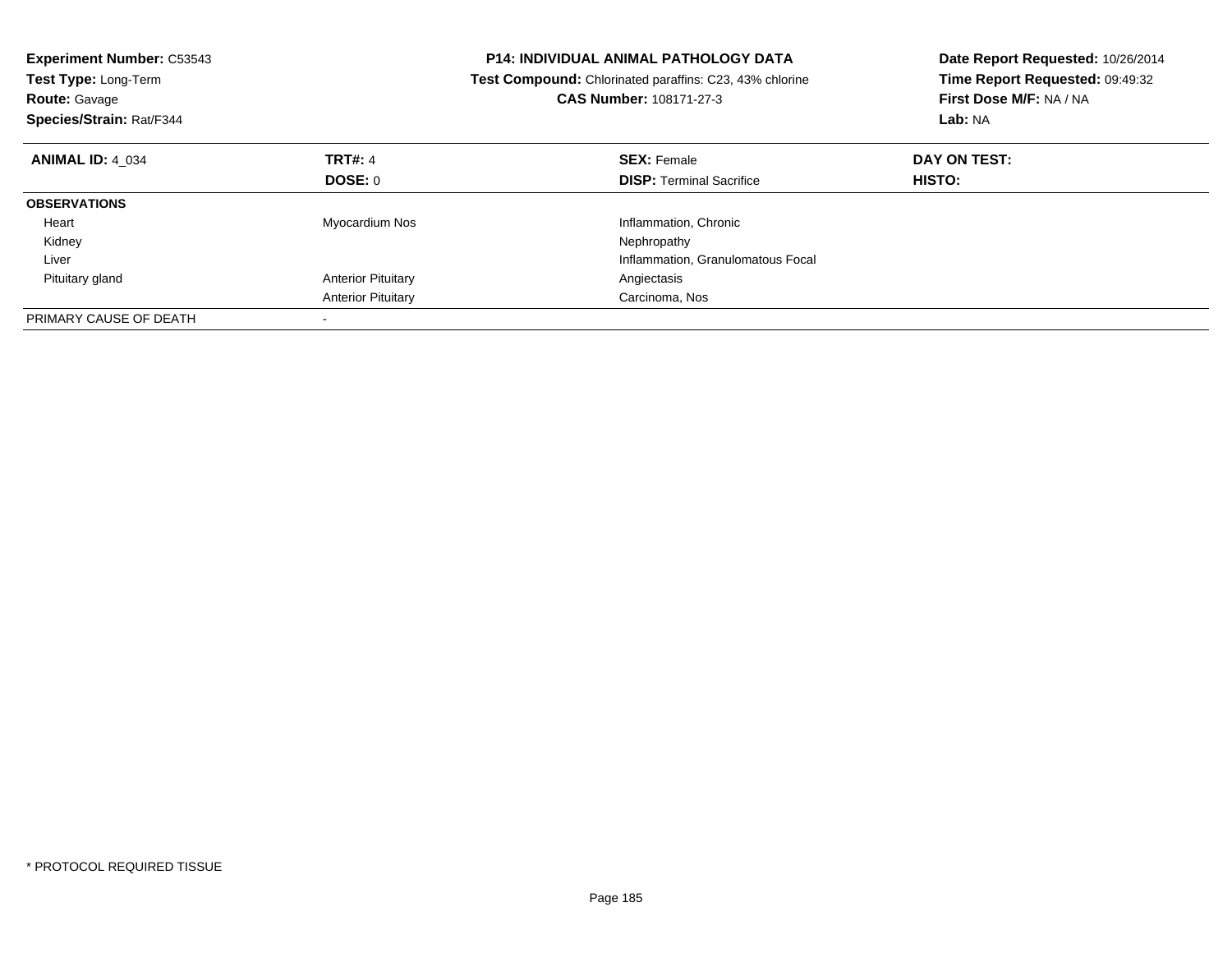**Test Type:** Long-Term

**Route:** Gavage

**Species/Strain:** Rat/F344

## **P14: INDIVIDUAL ANIMAL PATHOLOGY DATA**

 **Test Compound:** Chlorinated paraffins: C23, 43% chlorine**CAS Number:** 108171-27-3

**Date Report Requested:** 10/26/2014 **Time Report Requested:** 09:49:32**First Dose M/F:** NA / NA**Lab:** NA

| <b>ANIMAL ID: 4_035</b> | <b>TRT#: 4</b>            | <b>SEX: Female</b>               | DAY ON TEST: |  |
|-------------------------|---------------------------|----------------------------------|--------------|--|
|                         | <b>DOSE: 0</b>            | <b>DISP: Terminal Sacrifice</b>  | HISTO:       |  |
| <b>OBSERVATIONS</b>     |                           |                                  |              |  |
| Adrenal gland           | Medulla                   | Hyperplasia, Focal               |              |  |
| Bone                    | Skull                     | Hyperostosis                     |              |  |
| Clitoral gland          |                           | <b>Cystic Ducts</b>              |              |  |
| Heart                   | Myocardium Nos            | Inflammation, Chronic            |              |  |
| Kidney                  |                           | Nephropathy                      |              |  |
| Pituitary gland         | <b>Anterior Pituitary</b> | Adenoma, Nos                     |              |  |
|                         | <b>Anterior Pituitary</b> | Angiectasis                      |              |  |
| Thyroid                 |                           | C-Cell Adenoma                   |              |  |
| Uterus                  |                           | <b>Endometrial Stromal Polyp</b> |              |  |
| PRIMARY CAUSE OF DEATH  |                           |                                  |              |  |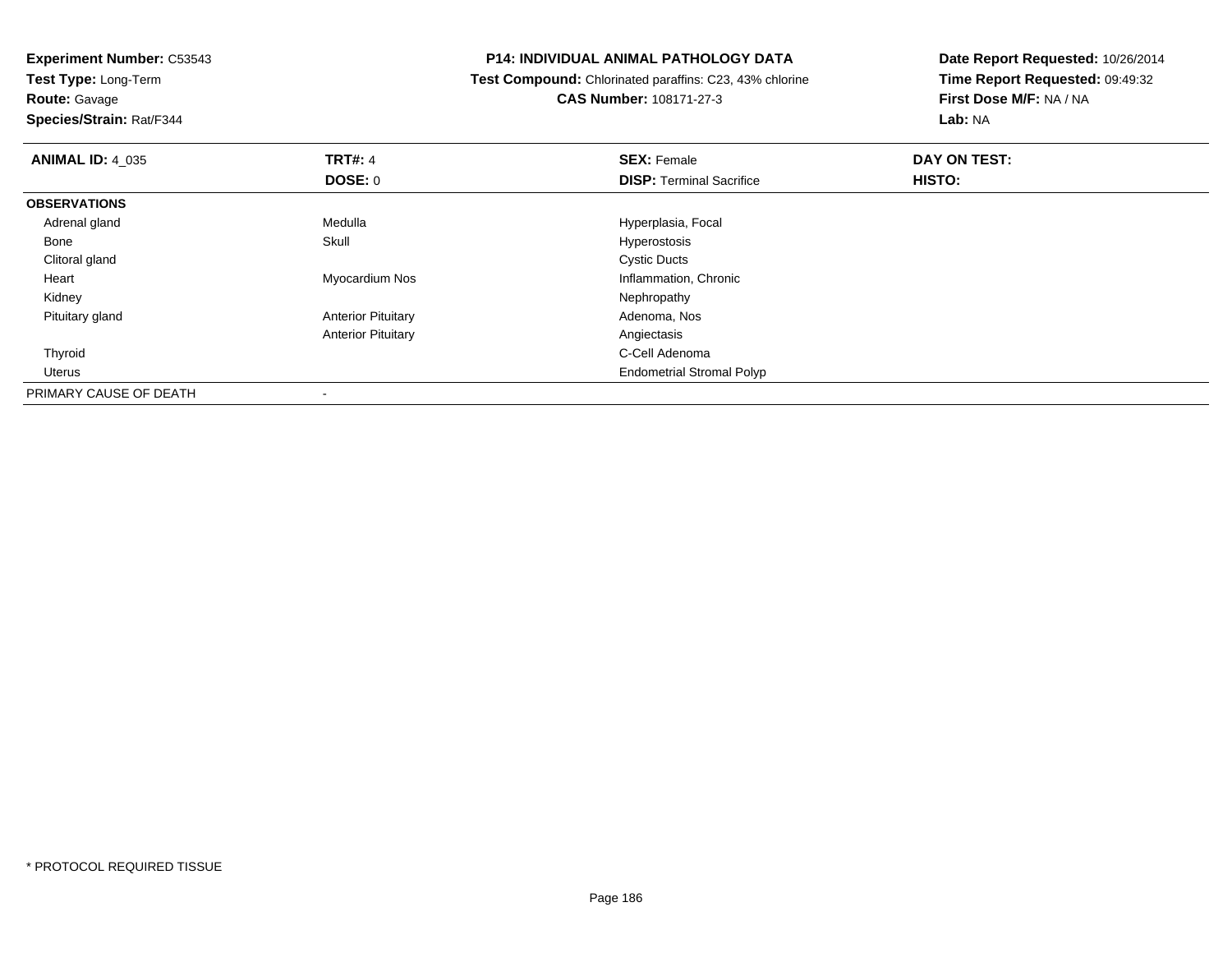| <b>Experiment Number: C53543</b><br>Test Type: Long-Term<br><b>Route: Gavage</b><br>Species/Strain: Rat/F344 |                | <b>P14: INDIVIDUAL ANIMAL PATHOLOGY DATA</b><br>Test Compound: Chlorinated paraffins: C23, 43% chlorine<br>CAS Number: 108171-27-3 | Date Report Requested: 10/26/2014<br>Time Report Requested: 09:49:32<br>First Dose M/F: NA / NA<br>Lab: NA |
|--------------------------------------------------------------------------------------------------------------|----------------|------------------------------------------------------------------------------------------------------------------------------------|------------------------------------------------------------------------------------------------------------|
| <b>ANIMAL ID: 4 036</b>                                                                                      | TRT#: 4        | <b>SEX: Female</b>                                                                                                                 | DAY ON TEST:                                                                                               |
|                                                                                                              | DOSE: 0        | <b>DISP:</b> Moribund Sacrifice                                                                                                    | HISTO:                                                                                                     |
| <b>OBSERVATIONS</b>                                                                                          |                |                                                                                                                                    |                                                                                                            |
| Clitoral gland                                                                                               |                | <b>Cystic Ducts</b>                                                                                                                |                                                                                                            |
| Heart                                                                                                        | Myocardium Nos | Inflammation, Chronic                                                                                                              |                                                                                                            |
| Liver                                                                                                        |                | Lymphocytic Inflammatory Infiltrate                                                                                                |                                                                                                            |
| Mammary gland                                                                                                |                | Adenosis                                                                                                                           |                                                                                                            |
|                                                                                                              |                | Fibroadenoma                                                                                                                       |                                                                                                            |
| Pituitary gland                                                                                              |                | Hyperplasia, Focal                                                                                                                 |                                                                                                            |
| PRIMARY CAUSE OF DEATH                                                                                       |                |                                                                                                                                    |                                                                                                            |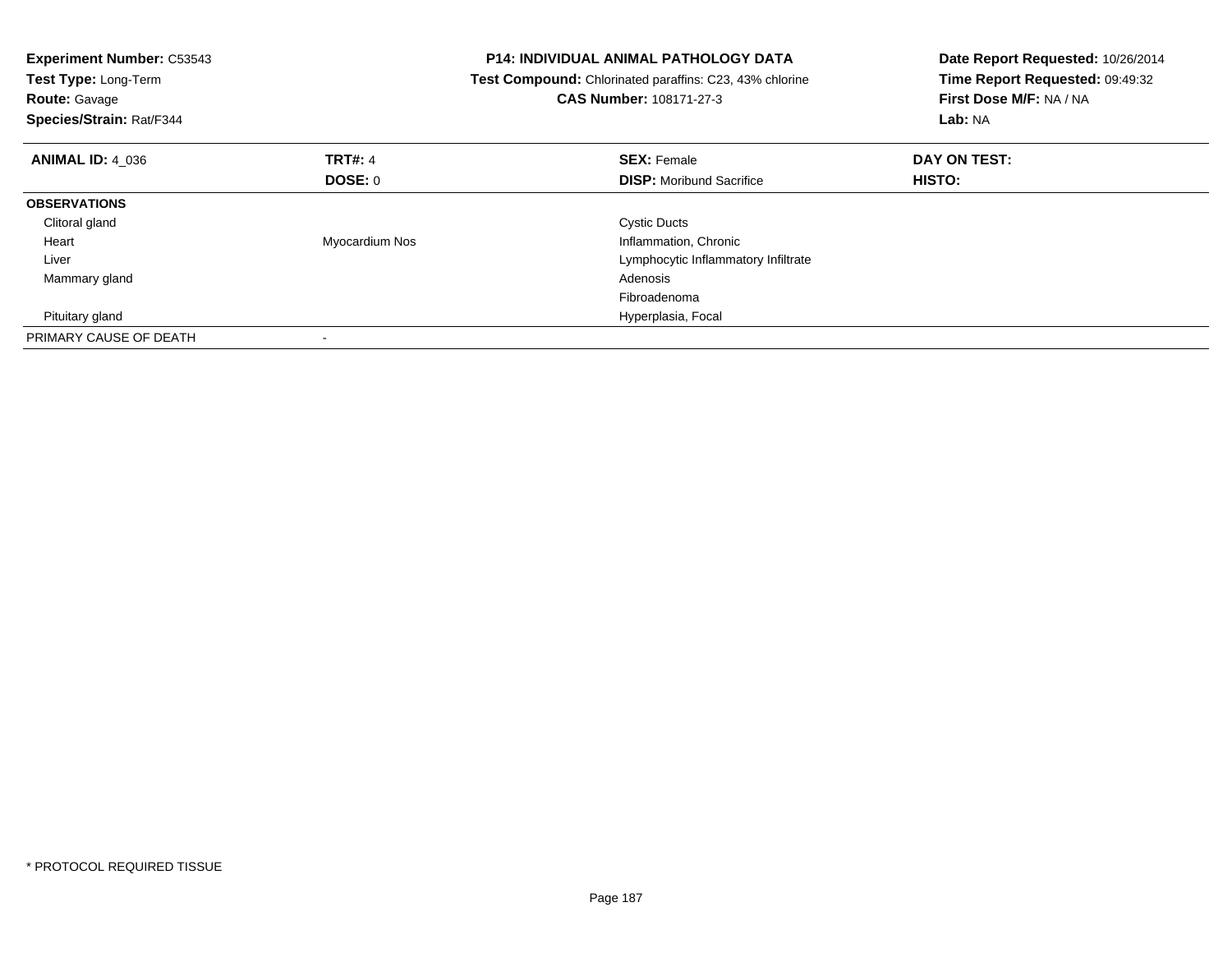| <b>Experiment Number: C53543</b><br>Test Type: Long-Term<br><b>Route: Gavage</b><br>Species/Strain: Rat/F344 |                | <b>P14: INDIVIDUAL ANIMAL PATHOLOGY DATA</b><br>Test Compound: Chlorinated paraffins: C23, 43% chlorine<br>CAS Number: 108171-27-3 | Date Report Requested: 10/26/2014<br>Time Report Requested: 09:49:32<br>First Dose M/F: NA / NA<br>Lab: NA |
|--------------------------------------------------------------------------------------------------------------|----------------|------------------------------------------------------------------------------------------------------------------------------------|------------------------------------------------------------------------------------------------------------|
| <b>ANIMAL ID: 4 037</b>                                                                                      | <b>TRT#: 4</b> | <b>SEX: Female</b>                                                                                                                 | DAY ON TEST:                                                                                               |
|                                                                                                              | DOSE: 0        | <b>DISP: Terminal Sacrifice</b>                                                                                                    | HISTO:                                                                                                     |
| <b>OBSERVATIONS</b>                                                                                          |                |                                                                                                                                    |                                                                                                            |
| Heart                                                                                                        | Myocardium Nos | Inflammation, Chronic                                                                                                              |                                                                                                            |
| Mammary gland                                                                                                |                | <b>Cystic Ducts</b>                                                                                                                |                                                                                                            |
| Ovary                                                                                                        |                | <b>Cystic Follicles</b>                                                                                                            |                                                                                                            |
| Pituitary gland                                                                                              |                | Hyperplasia, Focal                                                                                                                 |                                                                                                            |
| Uterus                                                                                                       |                | <b>Endometrial Stromal Polyp</b>                                                                                                   |                                                                                                            |
| PRIMARY CAUSE OF DEATH                                                                                       |                |                                                                                                                                    |                                                                                                            |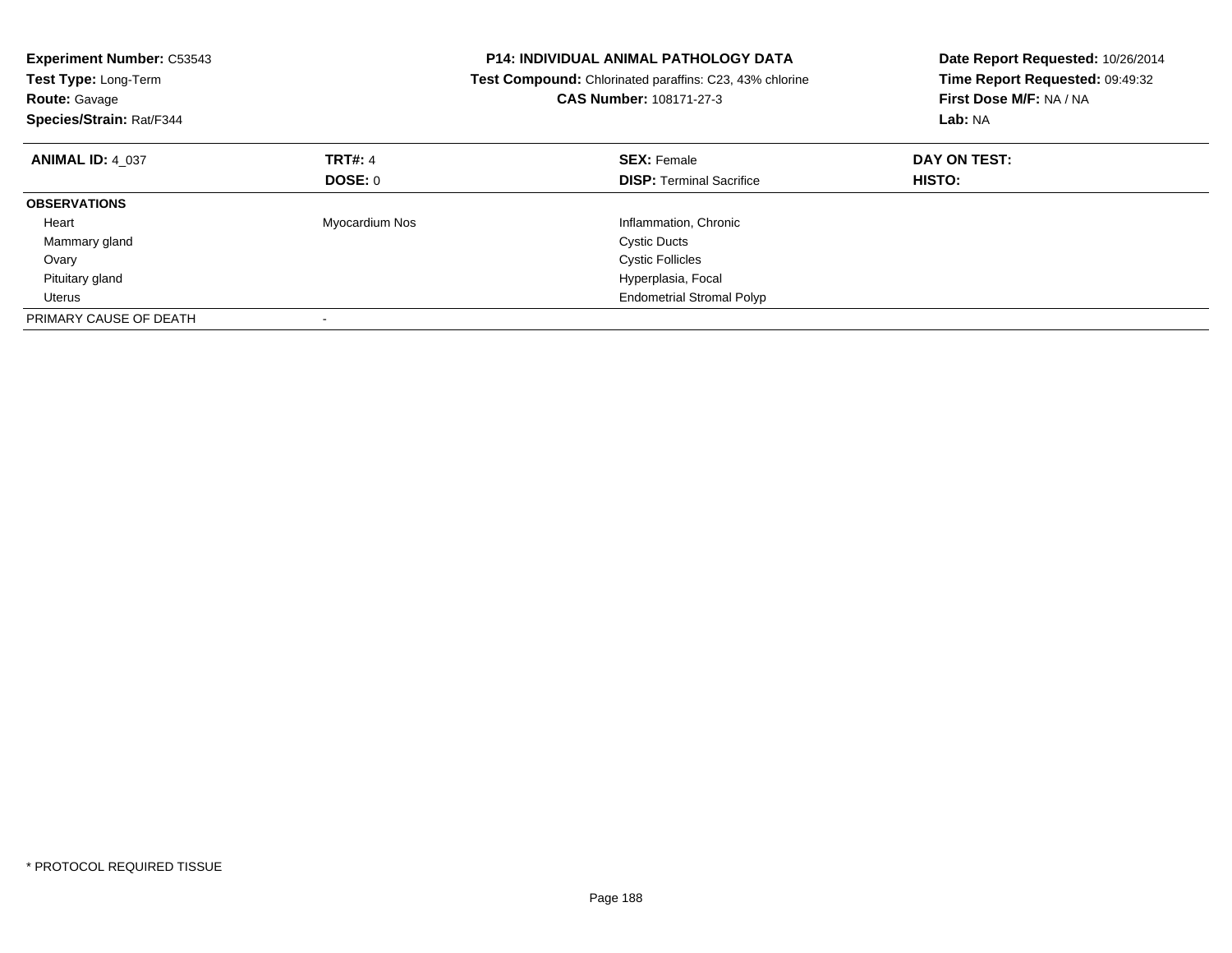| <b>Experiment Number: C53543</b><br>Test Type: Long-Term<br><b>Route: Gavage</b><br>Species/Strain: Rat/F344 |                | <b>P14: INDIVIDUAL ANIMAL PATHOLOGY DATA</b><br>Test Compound: Chlorinated paraffins: C23, 43% chlorine<br>CAS Number: 108171-27-3 | Date Report Requested: 10/26/2014<br>Time Report Requested: 09:49:32<br>First Dose M/F: NA / NA<br>Lab: NA |
|--------------------------------------------------------------------------------------------------------------|----------------|------------------------------------------------------------------------------------------------------------------------------------|------------------------------------------------------------------------------------------------------------|
| <b>ANIMAL ID: 4 038</b>                                                                                      | <b>TRT#: 4</b> | <b>SEX: Female</b>                                                                                                                 | DAY ON TEST:                                                                                               |
|                                                                                                              | DOSE: 0        | <b>DISP:</b> Terminal Sacrifice                                                                                                    | HISTO:                                                                                                     |
| <b>OBSERVATIONS</b>                                                                                          |                |                                                                                                                                    |                                                                                                            |
| Heart                                                                                                        | Myocardium Nos | Inflammation, Chronic                                                                                                              |                                                                                                            |
| Intestine Large                                                                                              | Colon          | Parasitism                                                                                                                         |                                                                                                            |
| Kidney                                                                                                       | Pelvis         | Hyperplasia, Epithelial                                                                                                            |                                                                                                            |
| Mammary gland                                                                                                |                | <b>Cystic Ducts</b>                                                                                                                |                                                                                                            |
| Pituitary gland                                                                                              |                | Cyst, Nos                                                                                                                          |                                                                                                            |
| PRIMARY CAUSE OF DEATH                                                                                       |                |                                                                                                                                    |                                                                                                            |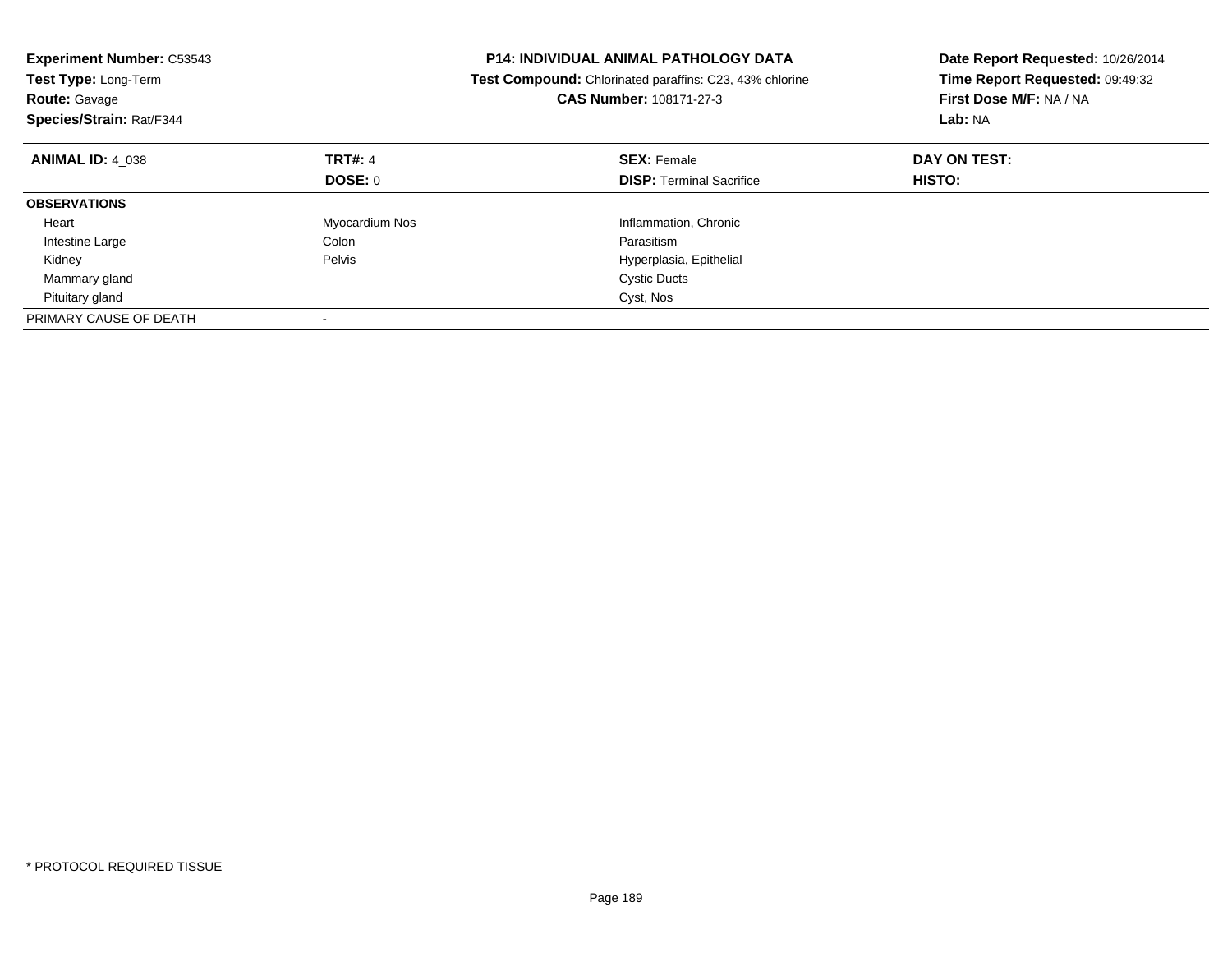| <b>Experiment Number: C53543</b><br>Test Type: Long-Term<br><b>Route: Gavage</b><br>Species/Strain: Rat/F344 |                           | <b>P14: INDIVIDUAL ANIMAL PATHOLOGY DATA</b><br>Test Compound: Chlorinated paraffins: C23, 43% chlorine<br>CAS Number: 108171-27-3 | Date Report Requested: 10/26/2014<br>Time Report Requested: 09:49:32<br>First Dose M/F: NA / NA<br>Lab: NA |
|--------------------------------------------------------------------------------------------------------------|---------------------------|------------------------------------------------------------------------------------------------------------------------------------|------------------------------------------------------------------------------------------------------------|
| <b>ANIMAL ID: 4 039</b>                                                                                      | TRT#: 4                   | <b>SEX: Female</b>                                                                                                                 | DAY ON TEST:                                                                                               |
|                                                                                                              | DOSE: 0                   | <b>DISP:</b> Terminal Sacrifice                                                                                                    | HISTO:                                                                                                     |
| <b>OBSERVATIONS</b>                                                                                          |                           |                                                                                                                                    |                                                                                                            |
| Mammary gland                                                                                                |                           | Adenocarcinoma, Nos                                                                                                                |                                                                                                            |
|                                                                                                              |                           | <b>Cystic Ducts</b>                                                                                                                |                                                                                                            |
|                                                                                                              |                           | Fibroadenoma                                                                                                                       |                                                                                                            |
| Pituitary gland                                                                                              | <b>Anterior Pituitary</b> | Adenoma, Nos                                                                                                                       |                                                                                                            |
|                                                                                                              | <b>Anterior Pituitary</b> | Angiectasis                                                                                                                        |                                                                                                            |
| PRIMARY CAUSE OF DEATH                                                                                       |                           |                                                                                                                                    |                                                                                                            |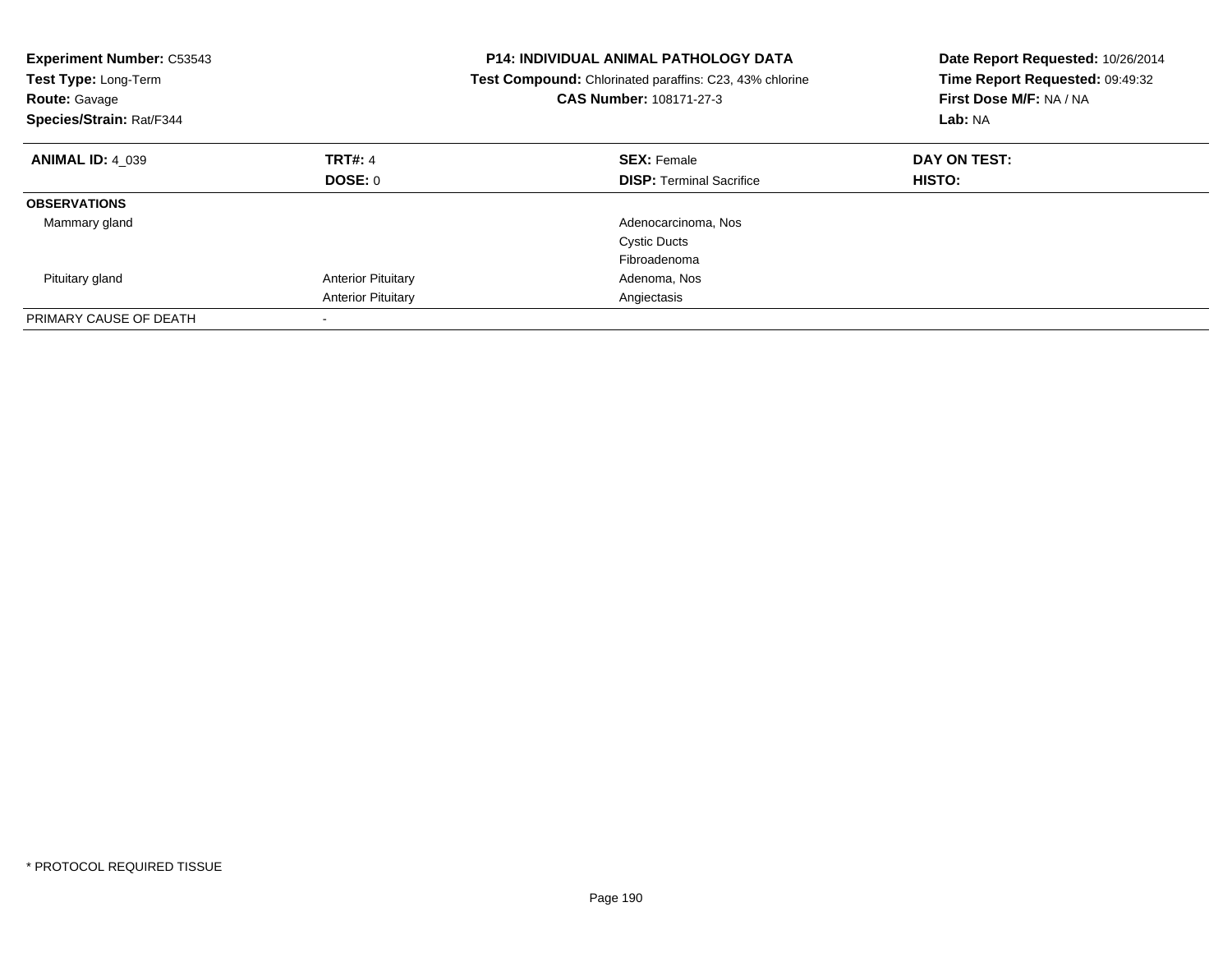**Test Type:** Long-Term

**Route:** Gavage

**Species/Strain:** Rat/F344

## **P14: INDIVIDUAL ANIMAL PATHOLOGY DATA**

 **Test Compound:** Chlorinated paraffins: C23, 43% chlorine**CAS Number:** 108171-27-3

**Date Report Requested:** 10/26/2014 **Time Report Requested:** 09:49:32**First Dose M/F:** NA / NA**Lab:** NA

| <b>ANIMAL ID: 4_040</b> | <b>TRT#: 4</b>            | <b>SEX: Female</b>              | DAY ON TEST: |  |
|-------------------------|---------------------------|---------------------------------|--------------|--|
|                         | DOSE: 0                   | <b>DISP:</b> Moribund Sacrifice | HISTO:       |  |
| <b>OBSERVATIONS</b>     |                           |                                 |              |  |
| Adrenal gland           | <b>Cortex Nos</b>         | Degeneration, Lipoid            |              |  |
|                         | Medulla                   | Pheochromocytoma                |              |  |
| Eye                     |                           | Retinopathy                     |              |  |
| Liver                   | Centrilobular             | Degeneration, Nos               |              |  |
| Mammary gland           |                           | <b>Cystic Ducts</b>             |              |  |
|                         |                           | Fibroadenoma                    |              |  |
| Pituitary gland         | <b>Anterior Pituitary</b> | Adenoma, Nos                    |              |  |
| Thyroid                 |                           | Hyperplasia, C Cell             |              |  |
| Unspecified             | Multiple Organs Nos       | Leukemia, Mononuclear Cell      |              |  |
| PRIMARY CAUSE OF DEATH  | $\overline{\phantom{a}}$  |                                 |              |  |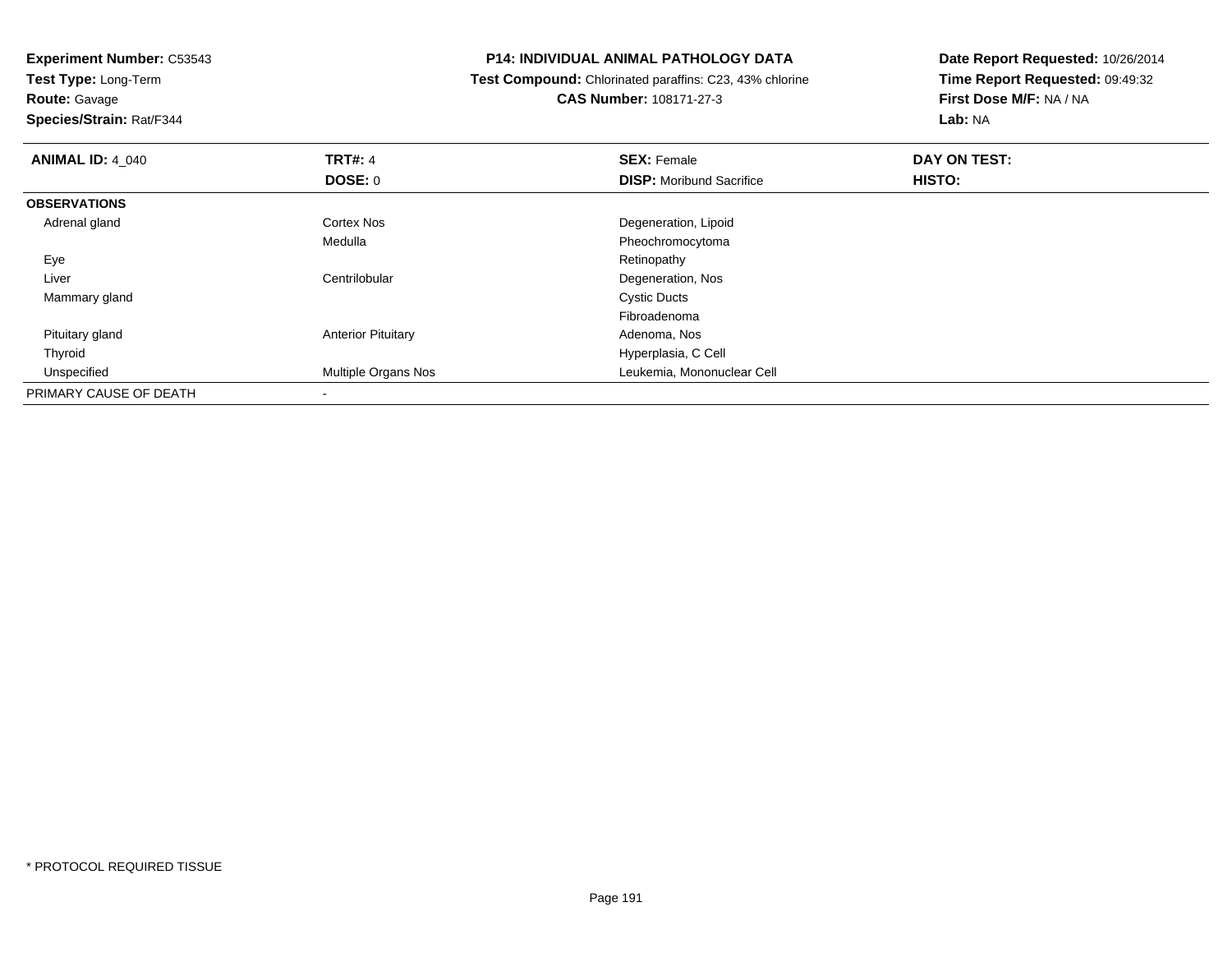| <b>Experiment Number: C53543</b><br>Test Type: Long-Term<br><b>Route: Gavage</b><br>Species/Strain: Rat/F344 |                           | <b>P14: INDIVIDUAL ANIMAL PATHOLOGY DATA</b><br>Test Compound: Chlorinated paraffins: C23, 43% chlorine<br><b>CAS Number: 108171-27-3</b> | Date Report Requested: 10/26/2014<br>Time Report Requested: 09:49:32<br>First Dose M/F: NA / NA<br>Lab: NA |
|--------------------------------------------------------------------------------------------------------------|---------------------------|-------------------------------------------------------------------------------------------------------------------------------------------|------------------------------------------------------------------------------------------------------------|
| <b>ANIMAL ID: 4 041</b>                                                                                      | <b>TRT#: 4</b>            | <b>SEX: Female</b>                                                                                                                        | DAY ON TEST:                                                                                               |
|                                                                                                              | DOSE: 0                   | <b>DISP:</b> Terminal Sacrifice                                                                                                           | <b>HISTO:</b>                                                                                              |
| <b>OBSERVATIONS</b>                                                                                          |                           |                                                                                                                                           |                                                                                                            |
| Heart                                                                                                        | Myocardium Nos            | Inflammation, Chronic                                                                                                                     |                                                                                                            |
| Mammary gland                                                                                                | Mammary Lobule            | Hyperplasia, Nos                                                                                                                          |                                                                                                            |
| Pituitary gland                                                                                              | <b>Anterior Pituitary</b> | Adenoma, Nos                                                                                                                              |                                                                                                            |
|                                                                                                              | <b>Anterior Pituitary</b> | Angiectasis                                                                                                                               |                                                                                                            |
|                                                                                                              | <b>Anterior Pituitary</b> | Cyst, Nos                                                                                                                                 |                                                                                                            |
| Uterus                                                                                                       | Endometrium               | Hyperplasia, Cystic                                                                                                                       |                                                                                                            |
| PRIMARY CAUSE OF DEATH                                                                                       |                           |                                                                                                                                           |                                                                                                            |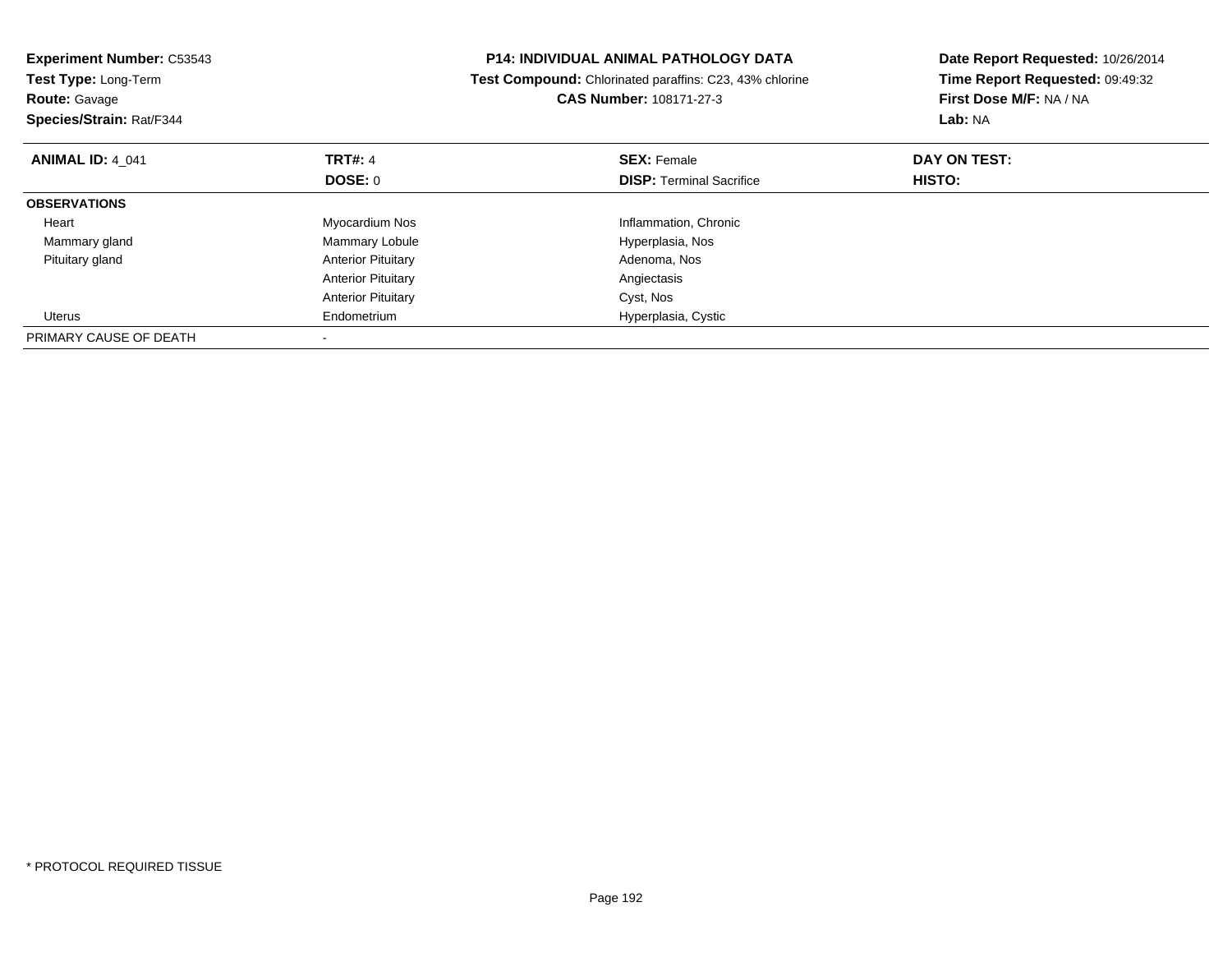| <b>Experiment Number: C53543</b><br>Test Type: Long-Term |                           | <b>P14: INDIVIDUAL ANIMAL PATHOLOGY DATA</b>            | Date Report Requested: 10/26/2014<br>Time Report Requested: 09:49:32 |  |
|----------------------------------------------------------|---------------------------|---------------------------------------------------------|----------------------------------------------------------------------|--|
|                                                          |                           | Test Compound: Chlorinated paraffins: C23, 43% chlorine |                                                                      |  |
| <b>Route: Gavage</b>                                     |                           | <b>CAS Number: 108171-27-3</b>                          | First Dose M/F: NA / NA                                              |  |
| Species/Strain: Rat/F344                                 |                           |                                                         | Lab: NA                                                              |  |
| <b>ANIMAL ID: 4 042</b>                                  | <b>TRT#: 4</b>            | <b>SEX: Female</b>                                      | DAY ON TEST:                                                         |  |
|                                                          | DOSE: 0                   | <b>DISP:</b> Terminal Sacrifice                         | <b>HISTO:</b>                                                        |  |
| <b>OBSERVATIONS</b>                                      |                           |                                                         |                                                                      |  |
| Eye                                                      |                           | Cataract                                                |                                                                      |  |
|                                                          |                           | Retinopathy                                             |                                                                      |  |
| Heart                                                    | Myocardium Nos            | Inflammation, Chronic                                   |                                                                      |  |
| Mammary gland                                            |                           | Fibroadenoma                                            |                                                                      |  |
| Pituitary gland                                          | <b>Anterior Pituitary</b> | Cyst, Nos                                               |                                                                      |  |
| Thyroid                                                  |                           | C-Cell Adenoma                                          |                                                                      |  |
|                                                          |                           | Cyst, Embryonal Duct                                    |                                                                      |  |
| <b>Uterus</b>                                            |                           | Dilatation, Nos                                         |                                                                      |  |
| PRIMARY CAUSE OF DEATH                                   |                           |                                                         |                                                                      |  |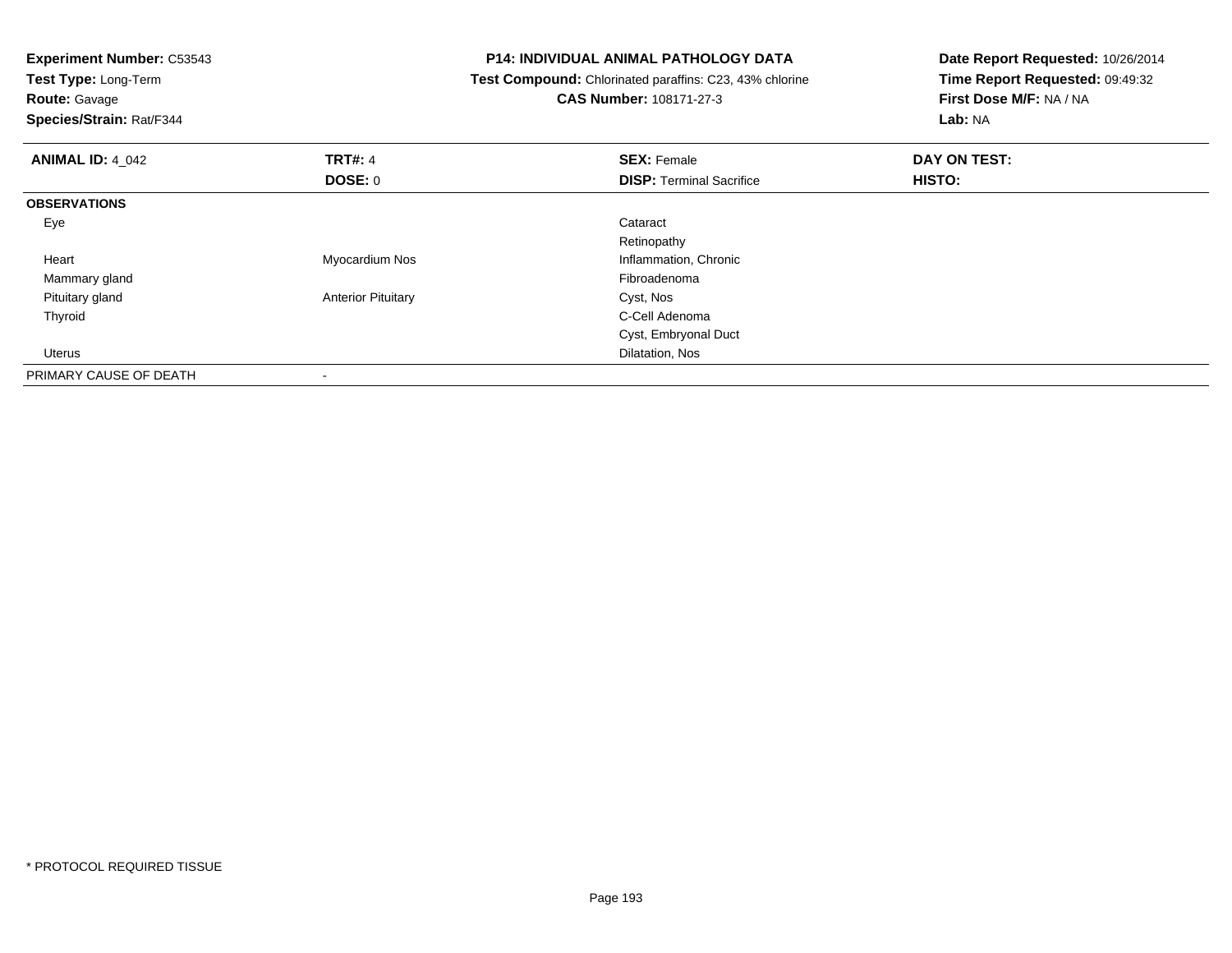| <b>Experiment Number: C53543</b><br><b>Test Type: Long-Term</b><br><b>Route: Gavage</b><br><b>Species/Strain: Rat/F344</b> |                           | <b>P14: INDIVIDUAL ANIMAL PATHOLOGY DATA</b><br><b>Test Compound:</b> Chlorinated paraffins: C23, 43% chlorine<br>CAS Number: 108171-27-3 | Date Report Requested: 10/26/2014<br>Time Report Requested: 09:49:32<br>First Dose M/F: NA / NA<br>Lab: NA |  |
|----------------------------------------------------------------------------------------------------------------------------|---------------------------|-------------------------------------------------------------------------------------------------------------------------------------------|------------------------------------------------------------------------------------------------------------|--|
| <b>ANIMAL ID: 4 043</b>                                                                                                    | <b>TRT#: 4</b><br>DOSE: 0 | <b>SEX: Female</b><br><b>DISP: Terminal Sacrifice</b>                                                                                     | DAY ON TEST:<br>HISTO:                                                                                     |  |
| <b>OBSERVATIONS</b>                                                                                                        |                           |                                                                                                                                           |                                                                                                            |  |
| Mammary gland                                                                                                              |                           | Hyperplasia, Cystic                                                                                                                       |                                                                                                            |  |
| Pancreas                                                                                                                   | Acinus                    | Atrophy, Nos                                                                                                                              |                                                                                                            |  |
| Pituitary gland                                                                                                            | <b>Anterior Pituitary</b> | Cyst, Nos                                                                                                                                 |                                                                                                            |  |
| PRIMARY CAUSE OF DEATH                                                                                                     |                           |                                                                                                                                           |                                                                                                            |  |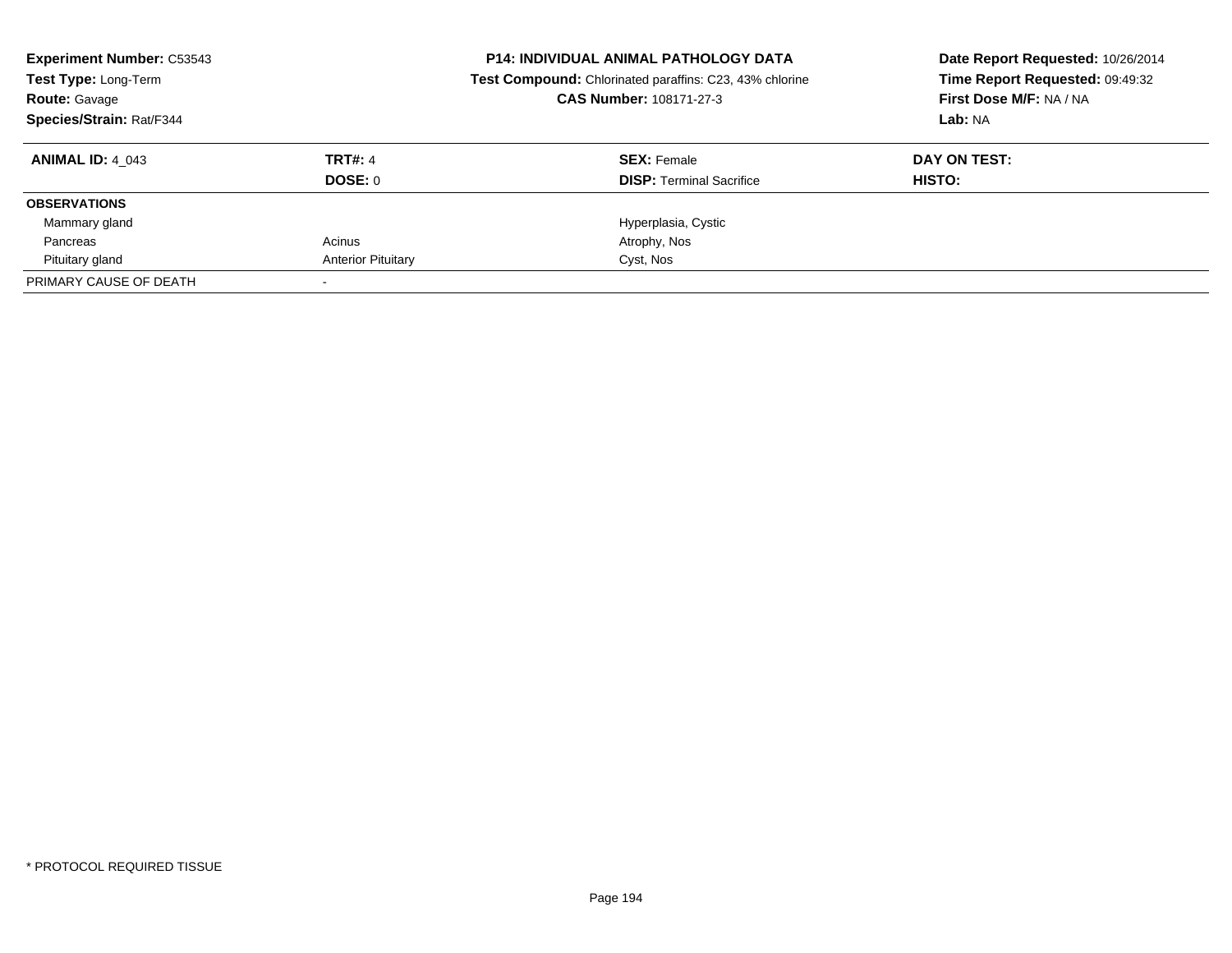| <b>Experiment Number: C53543</b><br>Test Type: Long-Term<br><b>Route: Gavage</b><br>Species/Strain: Rat/F344 |                           | <b>P14: INDIVIDUAL ANIMAL PATHOLOGY DATA</b><br>Test Compound: Chlorinated paraffins: C23, 43% chlorine<br><b>CAS Number: 108171-27-3</b> | Date Report Requested: 10/26/2014<br>Time Report Requested: 09:49:32<br>First Dose M/F: NA / NA<br>Lab: NA |  |
|--------------------------------------------------------------------------------------------------------------|---------------------------|-------------------------------------------------------------------------------------------------------------------------------------------|------------------------------------------------------------------------------------------------------------|--|
| <b>ANIMAL ID: 4_044</b>                                                                                      | <b>TRT#: 4</b>            | <b>SEX: Female</b>                                                                                                                        | DAY ON TEST:                                                                                               |  |
|                                                                                                              | DOSE: 0                   | <b>DISP:</b> Terminal Sacrifice                                                                                                           | HISTO:                                                                                                     |  |
| <b>OBSERVATIONS</b>                                                                                          |                           |                                                                                                                                           |                                                                                                            |  |
| Heart                                                                                                        | Myocardium Nos            | Inflammation, Chronic                                                                                                                     |                                                                                                            |  |
| <b>Intestine Small</b>                                                                                       | Mesentery Nos             | <b>Steatitis</b>                                                                                                                          |                                                                                                            |  |
| Kidney                                                                                                       |                           | Nephropathy                                                                                                                               |                                                                                                            |  |
| Mammary gland                                                                                                |                           | <b>Cystic Ducts</b>                                                                                                                       |                                                                                                            |  |
| Pituitary gland                                                                                              | <b>Anterior Pituitary</b> | Adenoma, Nos                                                                                                                              |                                                                                                            |  |
|                                                                                                              | <b>Anterior Pituitary</b> | Angiectasis                                                                                                                               |                                                                                                            |  |
| Uterus                                                                                                       |                           | Dilatation, Nos                                                                                                                           |                                                                                                            |  |
| PRIMARY CAUSE OF DEATH                                                                                       |                           |                                                                                                                                           |                                                                                                            |  |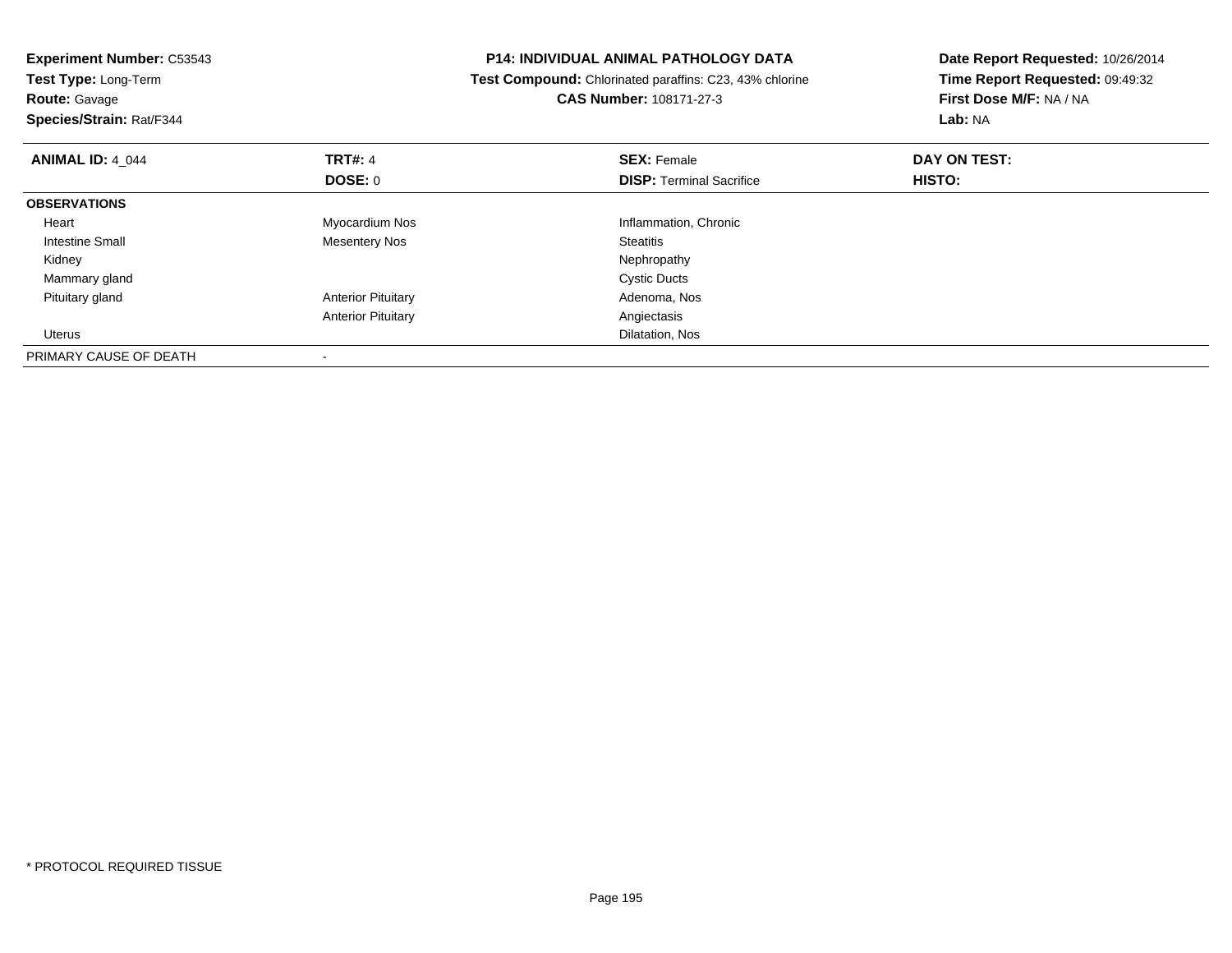| <b>Experiment Number: C53543</b><br>Test Type: Long-Term |                           | <b>P14: INDIVIDUAL ANIMAL PATHOLOGY DATA</b>            | Date Report Requested: 10/26/2014<br>Time Report Requested: 09:49:32 |  |
|----------------------------------------------------------|---------------------------|---------------------------------------------------------|----------------------------------------------------------------------|--|
|                                                          |                           | Test Compound: Chlorinated paraffins: C23, 43% chlorine |                                                                      |  |
| <b>Route: Gavage</b>                                     |                           | <b>CAS Number: 108171-27-3</b>                          | First Dose M/F: NA / NA                                              |  |
| Species/Strain: Rat/F344                                 |                           |                                                         | Lab: NA                                                              |  |
| <b>ANIMAL ID: 4 045</b>                                  | <b>TRT#: 4</b>            | <b>SEX: Female</b>                                      | DAY ON TEST:                                                         |  |
|                                                          | DOSE: 0                   | <b>DISP:</b> Terminal Sacrifice                         | <b>HISTO:</b>                                                        |  |
| <b>OBSERVATIONS</b>                                      |                           |                                                         |                                                                      |  |
| Heart                                                    | Myocardium Nos            | Inflammation, Chronic                                   |                                                                      |  |
| Intestine Large                                          | Colon                     | Parasitism                                              |                                                                      |  |
| Kidney                                                   |                           | Nephropathy                                             |                                                                      |  |
| Mammary gland                                            |                           | <b>Cystic Ducts</b>                                     |                                                                      |  |
|                                                          |                           | Fibroadenoma                                            |                                                                      |  |
| Pituitary gland                                          | <b>Anterior Pituitary</b> | Adenoma, Nos                                            |                                                                      |  |
|                                                          | <b>Anterior Pituitary</b> | Angiectasis                                             |                                                                      |  |
| Thyroid                                                  |                           | Cyst, Embryonal Duct                                    |                                                                      |  |
| PRIMARY CAUSE OF DEATH                                   |                           |                                                         |                                                                      |  |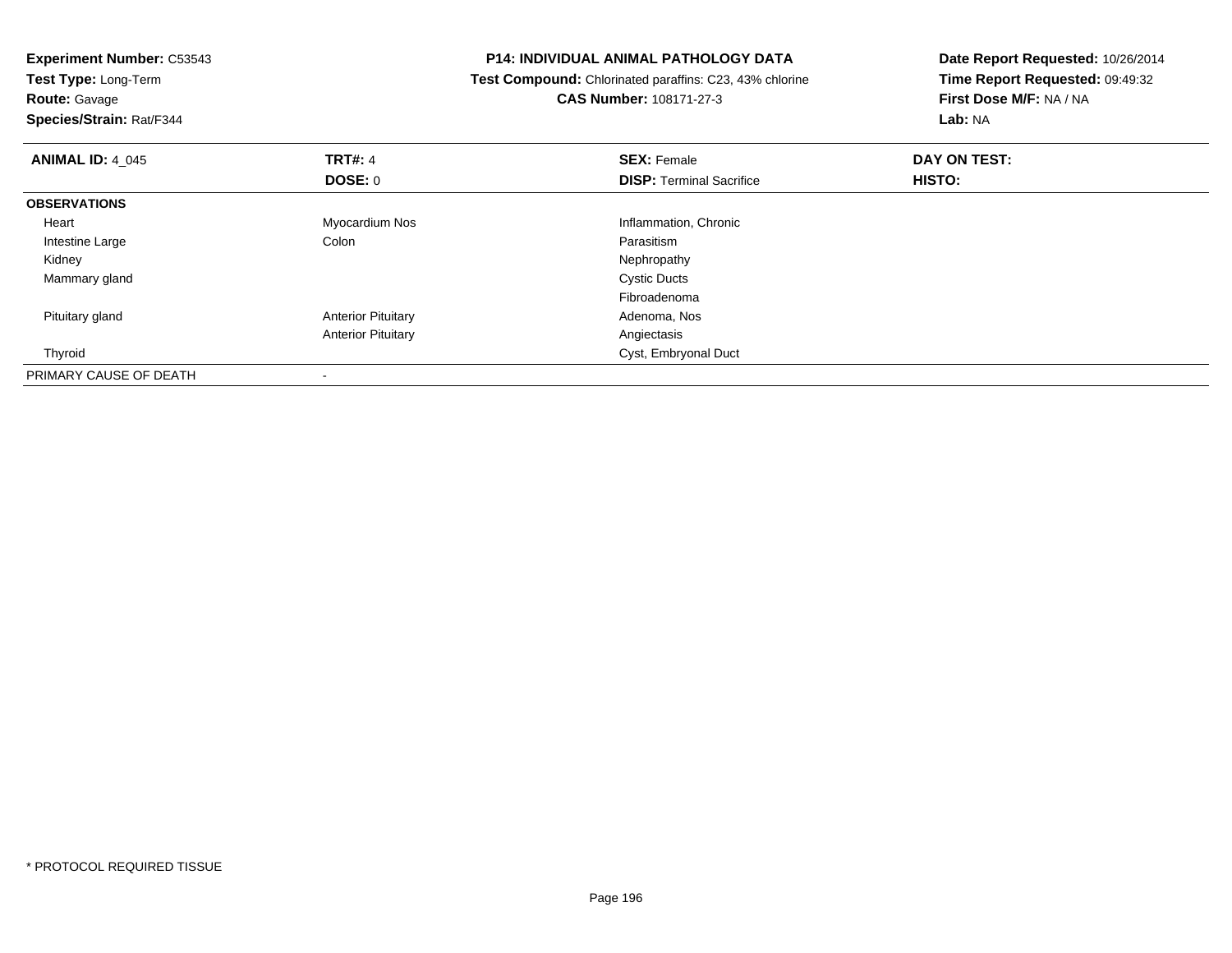| <b>Experiment Number: C53543</b><br>Test Type: Long-Term<br><b>Route: Gavage</b><br>Species/Strain: Rat/F344 | <b>P14: INDIVIDUAL ANIMAL PATHOLOGY DATA</b><br>Test Compound: Chlorinated paraffins: C23, 43% chlorine<br><b>CAS Number: 108171-27-3</b> |                                  | Date Report Requested: 10/26/2014<br>Time Report Requested: 09:49:32<br>First Dose M/F: NA / NA<br>Lab: NA |
|--------------------------------------------------------------------------------------------------------------|-------------------------------------------------------------------------------------------------------------------------------------------|----------------------------------|------------------------------------------------------------------------------------------------------------|
| <b>ANIMAL ID: 4_046</b>                                                                                      | <b>TRT#: 4</b>                                                                                                                            | <b>SEX: Female</b>               | DAY ON TEST:                                                                                               |
|                                                                                                              | DOSE: 0                                                                                                                                   | <b>DISP:</b> Terminal Sacrifice  | HISTO:                                                                                                     |
| <b>OBSERVATIONS</b>                                                                                          |                                                                                                                                           |                                  |                                                                                                            |
| Bone                                                                                                         | Skull                                                                                                                                     | Hyperostosis                     |                                                                                                            |
| Heart                                                                                                        | Myocardium Nos                                                                                                                            | Inflammation, Chronic            |                                                                                                            |
| Kidney                                                                                                       |                                                                                                                                           | Nephropathy                      |                                                                                                            |
| Lymph node                                                                                                   | Mesenteric Lymph Node                                                                                                                     | Angiectasis                      |                                                                                                            |
| Ovary                                                                                                        |                                                                                                                                           | <b>Cystic Follicles</b>          |                                                                                                            |
| <b>Uterus</b>                                                                                                |                                                                                                                                           | <b>Endometrial Stromal Polyp</b> |                                                                                                            |
| PRIMARY CAUSE OF DEATH                                                                                       |                                                                                                                                           |                                  |                                                                                                            |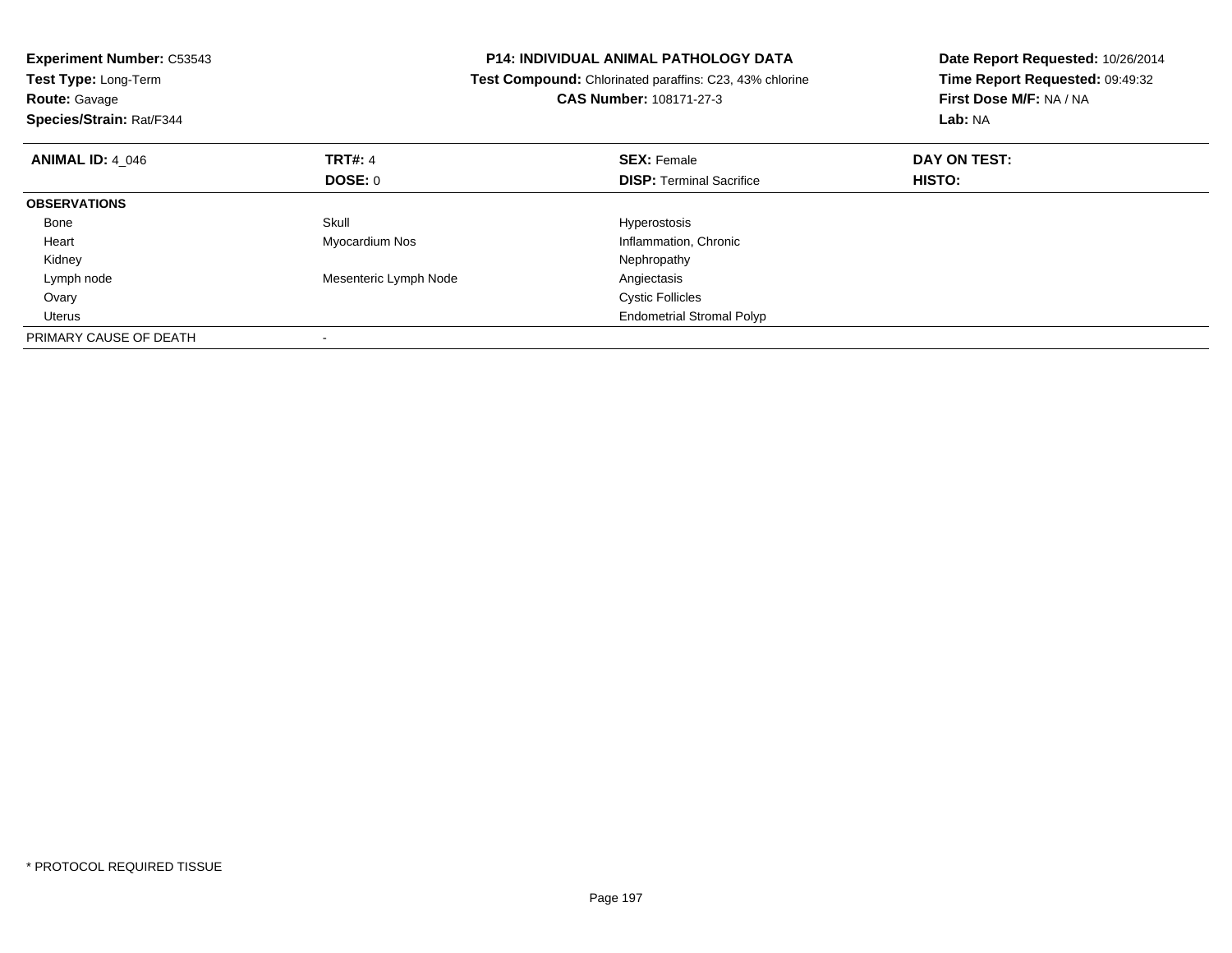| <b>Experiment Number: C53543</b><br>Test Type: Long-Term<br><b>Route: Gavage</b><br>Species/Strain: Rat/F344 |                           | <b>P14: INDIVIDUAL ANIMAL PATHOLOGY DATA</b><br>Test Compound: Chlorinated paraffins: C23, 43% chlorine<br>CAS Number: 108171-27-3 | Date Report Requested: 10/26/2014<br>Time Report Requested: 09:49:32<br>First Dose M/F: NA / NA<br>Lab: NA |  |
|--------------------------------------------------------------------------------------------------------------|---------------------------|------------------------------------------------------------------------------------------------------------------------------------|------------------------------------------------------------------------------------------------------------|--|
| <b>ANIMAL ID: 4 047</b>                                                                                      | <b>TRT#: 4</b>            | <b>SEX: Female</b>                                                                                                                 | DAY ON TEST:                                                                                               |  |
|                                                                                                              | DOSE: 0                   | <b>DISP:</b> Terminal Sacrifice                                                                                                    | HISTO:                                                                                                     |  |
| <b>OBSERVATIONS</b>                                                                                          |                           |                                                                                                                                    |                                                                                                            |  |
| Heart                                                                                                        | Myocardium Nos            | Inflammation, Chronic                                                                                                              |                                                                                                            |  |
| Pituitary gland                                                                                              | <b>Anterior Pituitary</b> | Adenoma, Nos                                                                                                                       |                                                                                                            |  |
|                                                                                                              | <b>Anterior Pituitary</b> | Angiectasis                                                                                                                        |                                                                                                            |  |
| Stomach                                                                                                      | Submucosa                 | Cyst, Nos                                                                                                                          |                                                                                                            |  |
| Uterus                                                                                                       | Endometrium               | Hyperplasia, Cystic                                                                                                                |                                                                                                            |  |
| PRIMARY CAUSE OF DEATH                                                                                       |                           |                                                                                                                                    |                                                                                                            |  |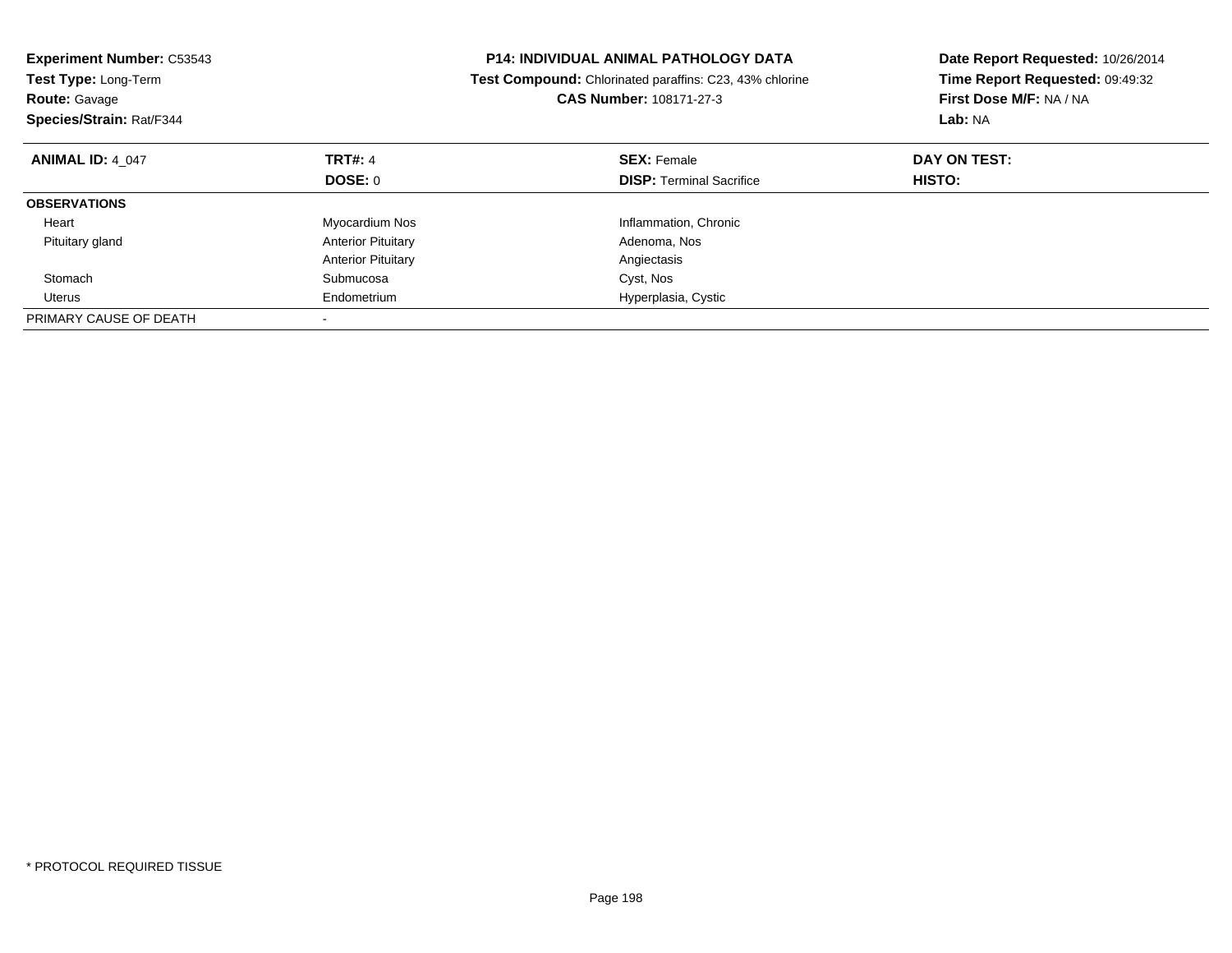| <b>Experiment Number: C53543</b><br><b>Test Type: Long-Term</b><br><b>Route: Gavage</b><br>Species/Strain: Rat/F344 |                           | <b>P14: INDIVIDUAL ANIMAL PATHOLOGY DATA</b><br>Test Compound: Chlorinated paraffins: C23, 43% chlorine<br>CAS Number: 108171-27-3 | Date Report Requested: 10/26/2014<br>Time Report Requested: 09:49:32<br>First Dose M/F: NA / NA<br>Lab: NA |  |
|---------------------------------------------------------------------------------------------------------------------|---------------------------|------------------------------------------------------------------------------------------------------------------------------------|------------------------------------------------------------------------------------------------------------|--|
| <b>ANIMAL ID: 4 048</b>                                                                                             | <b>TRT#: 4</b>            | <b>SEX: Female</b>                                                                                                                 | DAY ON TEST:                                                                                               |  |
|                                                                                                                     | DOSE: 0                   | <b>DISP:</b> Natural Death                                                                                                         | HISTO:                                                                                                     |  |
| <b>OBSERVATIONS</b>                                                                                                 |                           |                                                                                                                                    |                                                                                                            |  |
| Heart                                                                                                               | Myocardium Nos            | Inflammation, Chronic                                                                                                              |                                                                                                            |  |
| Mammary gland                                                                                                       |                           | <b>Cystic Ducts</b>                                                                                                                |                                                                                                            |  |
| Pituitary gland                                                                                                     | <b>Anterior Pituitary</b> | Adenoma, Nos                                                                                                                       |                                                                                                            |  |
|                                                                                                                     | <b>Anterior Pituitary</b> | Angiectasis                                                                                                                        |                                                                                                            |  |
| Spleen                                                                                                              |                           | Pigmentation, Nos                                                                                                                  |                                                                                                            |  |
| PRIMARY CAUSE OF DEATH                                                                                              |                           |                                                                                                                                    |                                                                                                            |  |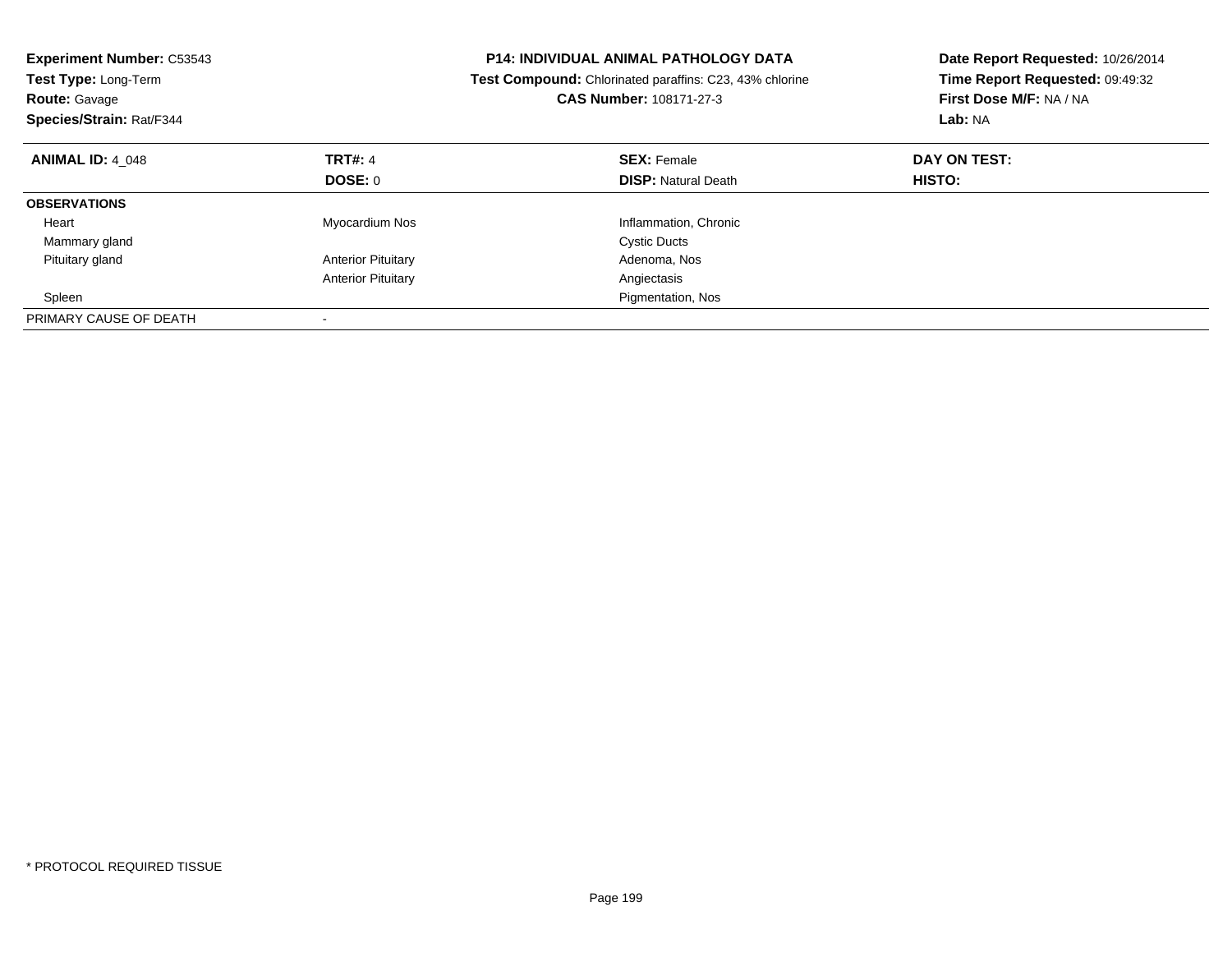| <b>Experiment Number: C53543</b><br>Test Type: Long-Term<br><b>Route: Gavage</b><br>Species/Strain: Rat/F344 |                           | <b>P14: INDIVIDUAL ANIMAL PATHOLOGY DATA</b><br>Test Compound: Chlorinated paraffins: C23, 43% chlorine<br><b>CAS Number: 108171-27-3</b> | Date Report Requested: 10/26/2014<br>Time Report Requested: 09:49:32<br>First Dose M/F: NA / NA<br>Lab: NA |  |
|--------------------------------------------------------------------------------------------------------------|---------------------------|-------------------------------------------------------------------------------------------------------------------------------------------|------------------------------------------------------------------------------------------------------------|--|
| <b>ANIMAL ID: 4_049</b>                                                                                      | <b>TRT#: 4</b>            | <b>SEX: Female</b>                                                                                                                        | DAY ON TEST:                                                                                               |  |
|                                                                                                              | DOSE: 0                   | <b>DISP:</b> Moribund Sacrifice                                                                                                           | HISTO:                                                                                                     |  |
| <b>OBSERVATIONS</b>                                                                                          |                           |                                                                                                                                           |                                                                                                            |  |
| Heart                                                                                                        | Myocardium Nos            | Inflammation, Chronic                                                                                                                     |                                                                                                            |  |
| Kidney                                                                                                       |                           | Nephropathy                                                                                                                               |                                                                                                            |  |
| Mammary gland                                                                                                |                           | <b>Cystic Ducts</b>                                                                                                                       |                                                                                                            |  |
|                                                                                                              |                           | Hyperplasia, Cystic                                                                                                                       |                                                                                                            |  |
| Pituitary gland                                                                                              | <b>Anterior Pituitary</b> | Adenoma, Nos                                                                                                                              |                                                                                                            |  |
|                                                                                                              | <b>Anterior Pituitary</b> | Angiectasis                                                                                                                               |                                                                                                            |  |
| PRIMARY CAUSE OF DEATH                                                                                       |                           |                                                                                                                                           |                                                                                                            |  |